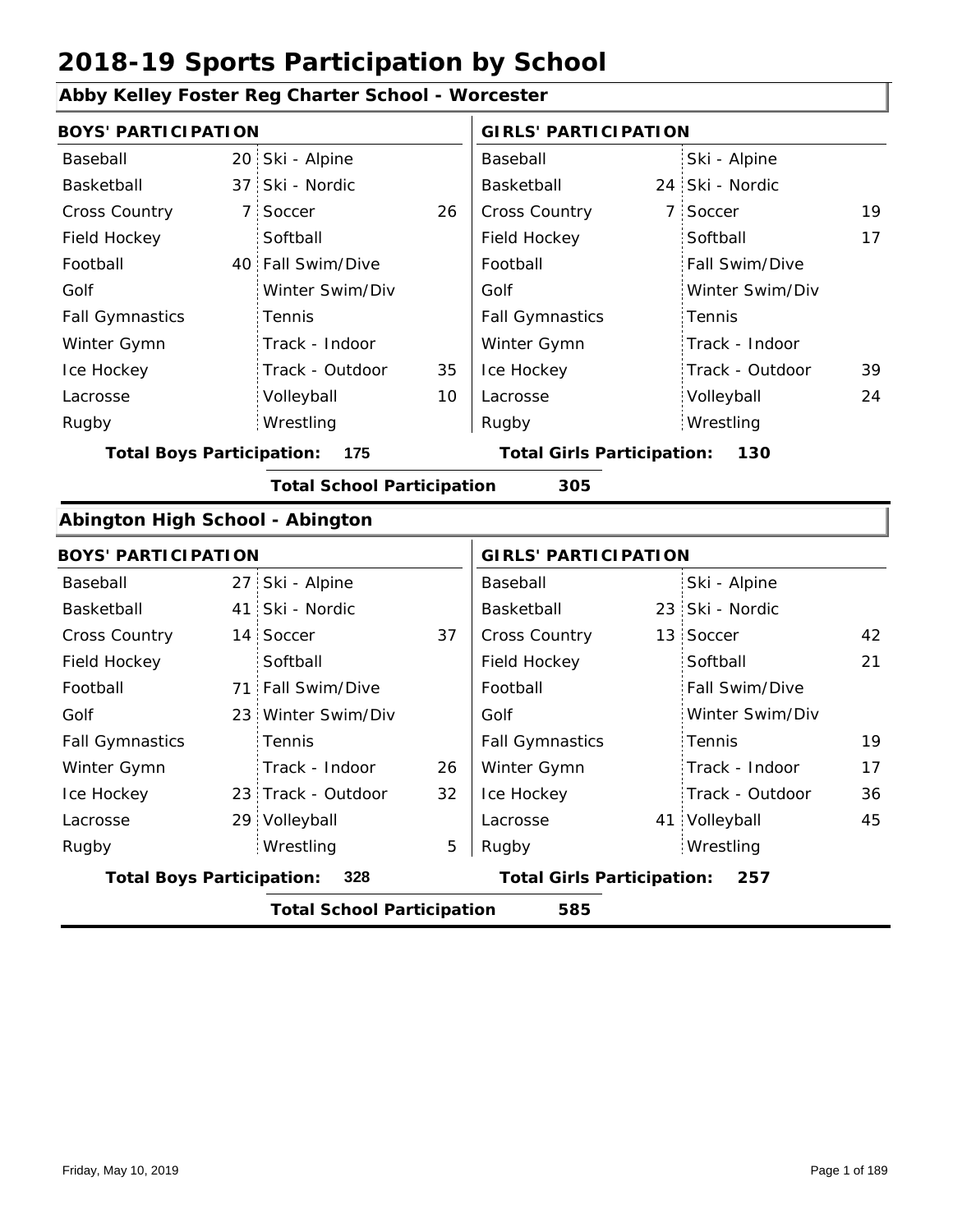#### **Academy at Penguin Hall - Wenham**

| <b>BOYS' PARTICIPATION</b>            |                 |                                   | <b>GIRLS' PARTICIPATION</b> |                 |    |  |
|---------------------------------------|-----------------|-----------------------------------|-----------------------------|-----------------|----|--|
| Baseball                              | Ski - Alpine    | Baseball                          |                             | Ski - Alpine    |    |  |
| Basketball                            | Ski - Nordic    | Basketball                        |                             | 15 Ski - Nordic |    |  |
| <b>Cross Country</b>                  | Soccer          | <b>Cross Country</b>              |                             | 6 Soccer        | 17 |  |
| Field Hockey                          | Softball        | Field Hockey                      |                             | 10 Softball     | 14 |  |
| Football                              | Fall Swim/Dive  | Football                          |                             | Fall Swim/Dive  |    |  |
| Golf                                  | Winter Swim/Div | Golf                              |                             | Winter Swim/Div | 17 |  |
| <b>Fall Gymnastics</b>                | Tennis          | <b>Fall Gymnastics</b>            |                             | Tennis          | 14 |  |
| Winter Gymn                           | Track - Indoor  | Winter Gymn                       |                             | Track - Indoor  |    |  |
| Ice Hockey                            | Track - Outdoor | Ice Hockey                        |                             | Track - Outdoor | 11 |  |
| Lacrosse                              | Volleyball      | Lacrosse                          |                             | 11 Volleyball   | 21 |  |
| Rugby                                 | Wrestling       | Rugby                             |                             | Wrestling       |    |  |
| <b>Total Boys Participation:</b><br>0 |                 | <b>Total Girls Participation:</b> |                             | 136             |    |  |

**Total School Participation 136**

#### **Academy of Notre Dame - Tyngsboro**

| <b>BOYS' PARTICIPATION</b>       |                 | <b>GIRLS' PARTICIPATION</b>       |                       |
|----------------------------------|-----------------|-----------------------------------|-----------------------|
| Baseball                         | Ski - Alpine    | Baseball                          | Ski - Alpine          |
| Basketball                       | Ski - Nordic    | Basketball                        | 17 Ski - Nordic       |
| <b>Cross Country</b>             | Soccer          | <b>Cross Country</b>              | 23<br>8 Soccer        |
| Field Hockey                     | Softball        | Field Hockey                      | 14<br>Softball        |
| Football                         | Fall Swim/Dive  | Football                          | 14<br>Fall Swim/Dive  |
| Golf                             | Winter Swim/Div | Golf                              | Winter Swim/Div       |
| <b>Fall Gymnastics</b>           | Tennis          | <b>Fall Gymnastics</b>            | 16<br>Tennis          |
| Winter Gymn                      | Track - Indoor  | Winter Gymn                       | Track - Indoor<br>14  |
| Ice Hockey                       | Track - Outdoor | Ice Hockey                        | 28<br>Track - Outdoor |
| Lacrosse                         | Volleyball      | Lacrosse                          | 23<br>Volleyball      |
| Rugby                            | Wrestling       | Rugby                             | Wrestling             |
| <b>Total Boys Participation:</b> | 0               | <b>Total Girls Participation:</b> | 157                   |

**Total School Participation 157**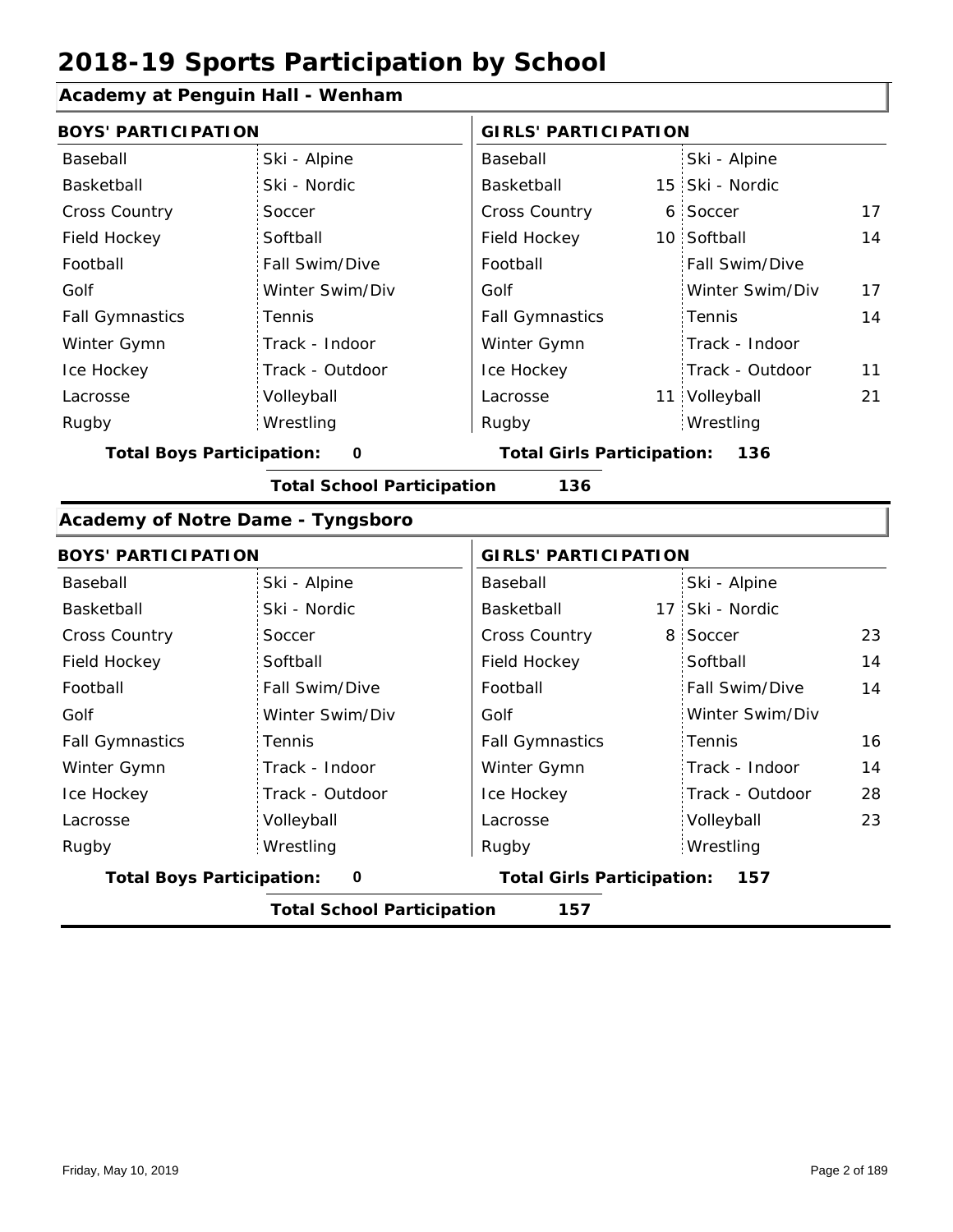### **Academy of the Pacific Rim - Hyde Park**

| <b>BOYS' PARTICIPATION</b>        |                                           |                                   |     | <b>GIRLS' PARTICIPATION</b>            |  |                    |    |  |  |  |
|-----------------------------------|-------------------------------------------|-----------------------------------|-----|----------------------------------------|--|--------------------|----|--|--|--|
| Baseball                          |                                           | Ski - Alpine                      |     | Baseball                               |  | Ski - Alpine       |    |  |  |  |
| Basketball                        |                                           | Ski - Nordic                      |     | Basketball                             |  | Ski - Nordic       |    |  |  |  |
| <b>Cross Country</b>              |                                           | Soccer                            |     | <b>Cross Country</b>                   |  | Soccer             |    |  |  |  |
| Field Hockey                      |                                           | Softball                          |     | Field Hockey                           |  | Softball           |    |  |  |  |
| Football                          | 5 <sup>1</sup>                            | Fall Swim/Dive                    |     | Football                               |  | Fall Swim/Dive     |    |  |  |  |
| Golf                              |                                           | Winter Swim/Div                   |     | Golf                                   |  | Winter Swim/Div    |    |  |  |  |
| <b>Fall Gymnastics</b>            |                                           | Tennis                            |     | <b>Fall Gymnastics</b>                 |  | Tennis             |    |  |  |  |
| Winter Gymn                       |                                           | Track - Indoor                    |     | Winter Gymn                            |  | Track - Indoor     |    |  |  |  |
| Ice Hockey                        |                                           | Track - Outdoor                   |     | Ice Hockey                             |  | Track - Outdoor    |    |  |  |  |
| Lacrosse                          |                                           | Volleyball                        |     | Lacrosse                               |  | Volleyball         |    |  |  |  |
| Rugby                             |                                           | Wrestling                         |     | Rugby                                  |  | Wrestling          |    |  |  |  |
| <b>Total Boys Participation:</b>  |                                           | ${\bf 5}$                         |     | <b>Total Girls Participation:</b><br>O |  |                    |    |  |  |  |
|                                   |                                           | <b>Total School Participation</b> |     | 5                                      |  |                    |    |  |  |  |
| Acton-Boxborough Reg H.S. - Acton |                                           |                                   |     |                                        |  |                    |    |  |  |  |
| <b>BOYS' PARTICIPATION</b>        |                                           |                                   |     | <b>GIRLS' PARTICIPATION</b>            |  |                    |    |  |  |  |
| Baseball                          |                                           | 49 Ski - Alpine                   | 10  | Baseball                               |  | Ski - Alpine       | 13 |  |  |  |
| Basketball                        |                                           | 43 Ski - Nordic                   | 22  | Basketball                             |  | 12 Ski - Nordic    | 23 |  |  |  |
| <b>Cross Country</b>              |                                           | 50 Soccer                         | 61  | <b>Cross Country</b>                   |  | 43 Soccer          | 40 |  |  |  |
| Field Hockey                      |                                           | Softball                          |     | Field Hockey                           |  | 54 Softball        | 14 |  |  |  |
| Football                          |                                           | 61 Fall Swim/Dive                 |     | Football                               |  | Fall Swim/Dive     | 35 |  |  |  |
| Golf                              |                                           | 16 Winter Swim/Div                | 22  | Golf                                   |  | Winter Swim/Div    |    |  |  |  |
| <b>Fall Gymnastics</b>            |                                           | Tennis                            | 25  | <b>Fall Gymnastics</b>                 |  | Tennis             | 25 |  |  |  |
| Winter Gymn                       |                                           | Track - Indoor                    | 73  | Winter Gymn                            |  | 19 Track - Indoor  | 44 |  |  |  |
| Ice Hockey                        |                                           | 40 Track - Outdoor                | 101 | Ice Hockey                             |  | 21 Track - Outdoor | 95 |  |  |  |
| Lacrosse                          |                                           | 47 Volleyball                     | 35  | Lacrosse                               |  | 58 Volleyball      | 35 |  |  |  |
| Rugby                             |                                           | Wrestling                         | 4   | Rugby                                  |  | Wrestling          |    |  |  |  |
| <b>Total Boys Participation:</b>  |                                           | 659                               |     | <b>Total Girls Participation:</b>      |  | 531                |    |  |  |  |
|                                   | 1190<br><b>Total School Participation</b> |                                   |     |                                        |  |                    |    |  |  |  |
|                                   |                                           |                                   |     |                                        |  |                    |    |  |  |  |

I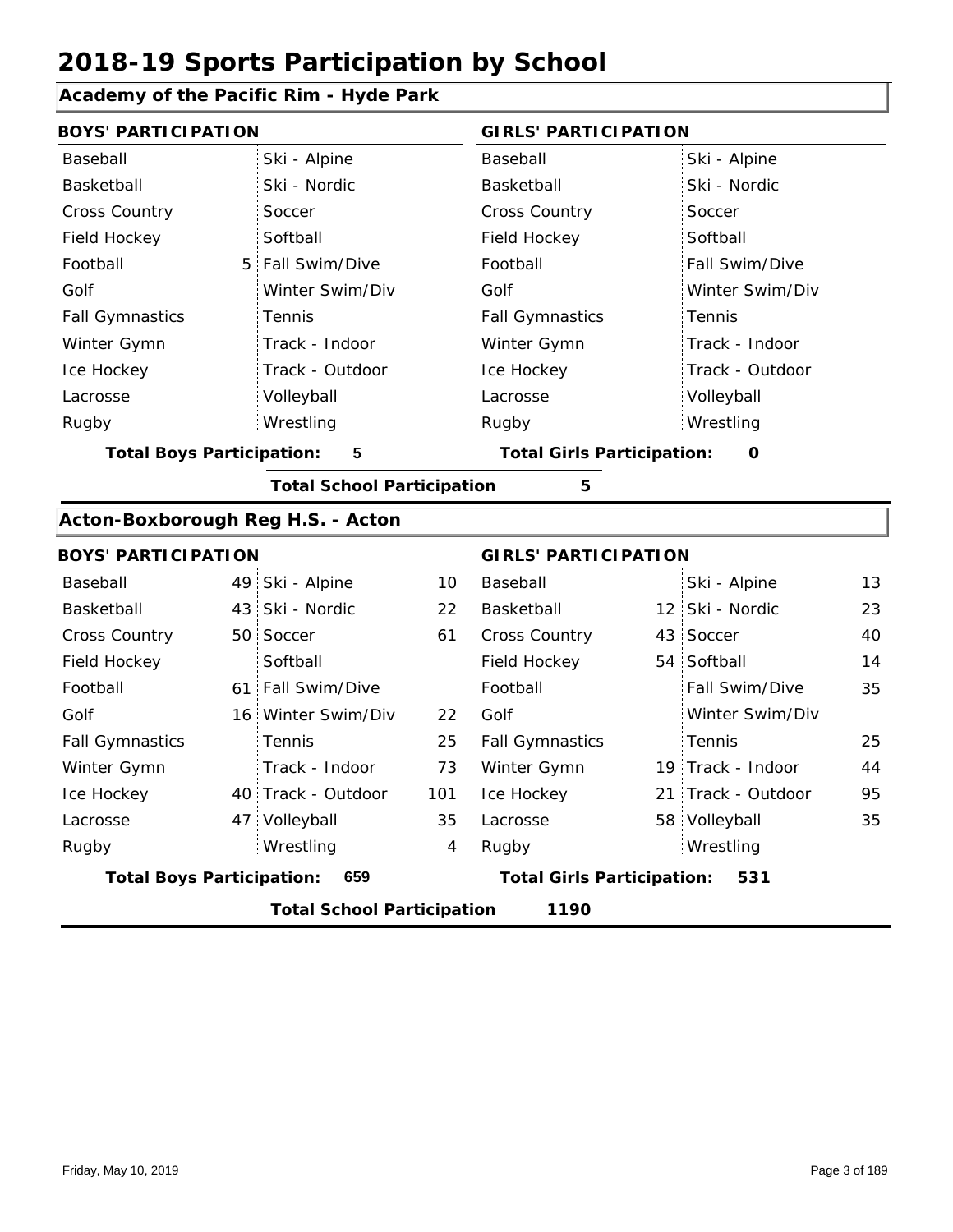#### **Advanced Math & Science Acad. Charter - Marlborough**

|                                          | <b>BOYS' PARTICIPATION</b> |                                          |    |                        | <b>GIRLS' PARTICIPATION</b> |                   |    |  |  |  |
|------------------------------------------|----------------------------|------------------------------------------|----|------------------------|-----------------------------|-------------------|----|--|--|--|
| Baseball                                 |                            | 27 Ski - Alpine                          |    | Baseball               |                             | Ski - Alpine      |    |  |  |  |
| Basketball                               |                            | 41 Ski - Nordic                          |    | Basketball             |                             | 24 Ski - Nordic   |    |  |  |  |
| <b>Cross Country</b>                     |                            | 42 Soccer                                | 49 | <b>Cross Country</b>   |                             | 21 Soccer         | 46 |  |  |  |
| Field Hockey                             |                            | Softball                                 |    | Field Hockey           |                             | Softball          | 28 |  |  |  |
| Football                                 |                            | 8 Fall Swim/Dive                         |    | Football               |                             | Fall Swim/Dive    |    |  |  |  |
| Golf                                     |                            | 8 Winter Swim/Div                        | 21 | Golf                   |                             | 1 Winter Swim/Div | 15 |  |  |  |
| <b>Fall Gymnastics</b>                   |                            | <b>Tennis</b>                            | 9  | <b>Fall Gymnastics</b> |                             | Tennis            | 14 |  |  |  |
| Winter Gymn                              |                            | Track - Indoor                           | 22 | Winter Gymn            |                             | Track - Indoor    | 17 |  |  |  |
| Ice Hockey                               |                            | 13 Track - Outdoor                       | 63 | Ice Hockey             |                             | 6 Track - Outdoor | 71 |  |  |  |
| Lacrosse                                 |                            | 44 Volleyball                            |    | Lacrosse               |                             | 46 Volleyball     | 46 |  |  |  |
| Rugby                                    |                            | Wrestling                                | 1  | Rugby                  |                             | Wrestling         |    |  |  |  |
| <b>Total Boys Participation:</b><br>348  |                            | <b>Total Girls Participation:</b><br>335 |    |                        |                             |                   |    |  |  |  |
| <b>Total School Participation</b><br>683 |                            |                                          |    |                        |                             |                   |    |  |  |  |

#### **Agawam High School - Agawam**

| <b>BOYS' PARTICIPATION</b>               |  |                                   |    | <b>GIRLS' PARTICIPATION</b> |  |                   |    |
|------------------------------------------|--|-----------------------------------|----|-----------------------------|--|-------------------|----|
| Baseball                                 |  | 40 Ski - Alpine                   | 20 | Baseball                    |  | Ski - Alpine      | 17 |
| Basketball                               |  | 32 Ski - Nordic                   |    | Basketball                  |  | 23 Ski - Nordic   |    |
| <b>Cross Country</b>                     |  | 15 Soccer                         | 59 | <b>Cross Country</b>        |  | 20 Soccer         | 44 |
| Field Hockey                             |  | Softball                          |    | Field Hockey                |  | 33 Softball       | 30 |
| Football                                 |  | 51 Fall Swim/Dive                 |    | Football                    |  | Fall Swim/Dive    |    |
| Golf                                     |  | 18 Winter Swim/Div                |    | Golf                        |  | 3 Winter Swim/Div |    |
| <b>Fall Gymnastics</b>                   |  | <b>Tennis</b>                     | 17 | <b>Fall Gymnastics</b>      |  | 15 Tennis         | 18 |
| Winter Gymn                              |  | Track - Indoor                    | 20 | Winter Gymn                 |  | Track - Indoor    | 43 |
| Ice Hockey                               |  | 30 Track - Outdoor                | 27 | Ice Hockey                  |  | 3 Track - Outdoor | 51 |
| Lacrosse                                 |  | 40 Volleyball                     | 33 | Lacrosse                    |  | 36 Volleyball     | 41 |
| Rugby                                    |  | Wrestling                         | 18 | Rugby                       |  | Wrestling         |    |
| <b>Total Boys Participation:</b><br>420  |  | <b>Total Girls Participation:</b> |    | 377                         |  |                   |    |
| 797<br><b>Total School Participation</b> |  |                                   |    |                             |  |                   |    |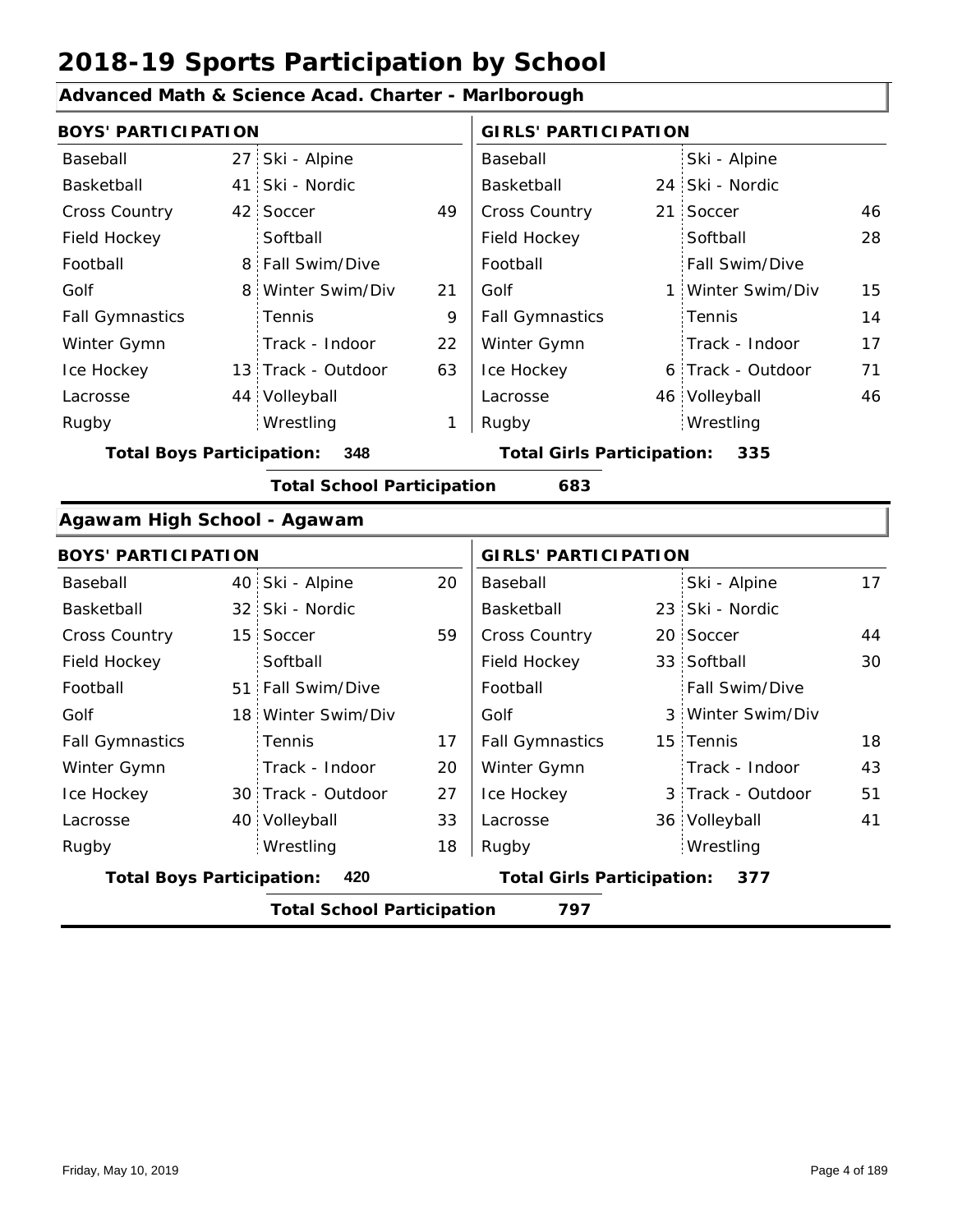#### **Algonquin Reg. High School - Northborough**

|                | 21                                                                                                                                                                                                                                                                                                                                                                                                                                                            | Baseball               |                                                                        | Ski - Alpine    | 19                                                                                                                                                                                                                                                                                                                                                                        |  |  |  |
|----------------|---------------------------------------------------------------------------------------------------------------------------------------------------------------------------------------------------------------------------------------------------------------------------------------------------------------------------------------------------------------------------------------------------------------------------------------------------------------|------------------------|------------------------------------------------------------------------|-----------------|---------------------------------------------------------------------------------------------------------------------------------------------------------------------------------------------------------------------------------------------------------------------------------------------------------------------------------------------------------------------------|--|--|--|
|                |                                                                                                                                                                                                                                                                                                                                                                                                                                                               | Basketball             |                                                                        |                 |                                                                                                                                                                                                                                                                                                                                                                           |  |  |  |
| Soccer         | 69                                                                                                                                                                                                                                                                                                                                                                                                                                                            | <b>Cross Country</b>   |                                                                        |                 | 67                                                                                                                                                                                                                                                                                                                                                                        |  |  |  |
| Softball       |                                                                                                                                                                                                                                                                                                                                                                                                                                                               | Field Hockey           |                                                                        |                 | 19                                                                                                                                                                                                                                                                                                                                                                        |  |  |  |
|                |                                                                                                                                                                                                                                                                                                                                                                                                                                                               | Football               |                                                                        | Fall Swim/Dive  |                                                                                                                                                                                                                                                                                                                                                                           |  |  |  |
|                | 19                                                                                                                                                                                                                                                                                                                                                                                                                                                            | Golf                   |                                                                        |                 | 30                                                                                                                                                                                                                                                                                                                                                                        |  |  |  |
| Tennis         | 18                                                                                                                                                                                                                                                                                                                                                                                                                                                            | <b>Fall Gymnastics</b> |                                                                        | Tennis          | 15                                                                                                                                                                                                                                                                                                                                                                        |  |  |  |
| Track - Indoor | 54                                                                                                                                                                                                                                                                                                                                                                                                                                                            | Winter Gymn            |                                                                        |                 | 53                                                                                                                                                                                                                                                                                                                                                                        |  |  |  |
|                | 102                                                                                                                                                                                                                                                                                                                                                                                                                                                           | Ice Hockey             |                                                                        |                 | 86                                                                                                                                                                                                                                                                                                                                                                        |  |  |  |
|                | 30                                                                                                                                                                                                                                                                                                                                                                                                                                                            | Lacrosse               |                                                                        |                 | 42                                                                                                                                                                                                                                                                                                                                                                        |  |  |  |
|                | 21                                                                                                                                                                                                                                                                                                                                                                                                                                                            | Rugby                  |                                                                        |                 |                                                                                                                                                                                                                                                                                                                                                                           |  |  |  |
| 728            |                                                                                                                                                                                                                                                                                                                                                                                                                                                               |                        |                                                                        | 586             |                                                                                                                                                                                                                                                                                                                                                                           |  |  |  |
|                |                                                                                                                                                                                                                                                                                                                                                                                                                                                               | 1314                   |                                                                        |                 |                                                                                                                                                                                                                                                                                                                                                                           |  |  |  |
|                |                                                                                                                                                                                                                                                                                                                                                                                                                                                               |                        |                                                                        |                 |                                                                                                                                                                                                                                                                                                                                                                           |  |  |  |
|                |                                                                                                                                                                                                                                                                                                                                                                                                                                                               |                        |                                                                        |                 |                                                                                                                                                                                                                                                                                                                                                                           |  |  |  |
|                |                                                                                                                                                                                                                                                                                                                                                                                                                                                               | Baseball               |                                                                        | Ski - Alpine    |                                                                                                                                                                                                                                                                                                                                                                           |  |  |  |
|                |                                                                                                                                                                                                                                                                                                                                                                                                                                                               | Basketball             |                                                                        |                 |                                                                                                                                                                                                                                                                                                                                                                           |  |  |  |
|                | 35                                                                                                                                                                                                                                                                                                                                                                                                                                                            | Cross Country          |                                                                        |                 | 41                                                                                                                                                                                                                                                                                                                                                                        |  |  |  |
| Softball       |                                                                                                                                                                                                                                                                                                                                                                                                                                                               | Field Hockey           |                                                                        |                 | 24                                                                                                                                                                                                                                                                                                                                                                        |  |  |  |
|                |                                                                                                                                                                                                                                                                                                                                                                                                                                                               | Football               |                                                                        | Fall Swim/Dive  |                                                                                                                                                                                                                                                                                                                                                                           |  |  |  |
|                |                                                                                                                                                                                                                                                                                                                                                                                                                                                               | Golf                   |                                                                        | Winter Swim/Div |                                                                                                                                                                                                                                                                                                                                                                           |  |  |  |
| Tennis         | 20                                                                                                                                                                                                                                                                                                                                                                                                                                                            | <b>Fall Gymnastics</b> |                                                                        | Tennis          | 24                                                                                                                                                                                                                                                                                                                                                                        |  |  |  |
| Track - Indoor | 26                                                                                                                                                                                                                                                                                                                                                                                                                                                            | Winter Gymn            |                                                                        | Track - Indoor  | 15                                                                                                                                                                                                                                                                                                                                                                        |  |  |  |
|                | 47                                                                                                                                                                                                                                                                                                                                                                                                                                                            | Ice Hockey             |                                                                        |                 | 42                                                                                                                                                                                                                                                                                                                                                                        |  |  |  |
|                |                                                                                                                                                                                                                                                                                                                                                                                                                                                               | Lacrosse               |                                                                        |                 |                                                                                                                                                                                                                                                                                                                                                                           |  |  |  |
| Wrestling      | 3                                                                                                                                                                                                                                                                                                                                                                                                                                                             | Rugby                  |                                                                        | Wrestling       |                                                                                                                                                                                                                                                                                                                                                                           |  |  |  |
| 323            |                                                                                                                                                                                                                                                                                                                                                                                                                                                               |                        |                                                                        | 251             |                                                                                                                                                                                                                                                                                                                                                                           |  |  |  |
|                |                                                                                                                                                                                                                                                                                                                                                                                                                                                               | 574                    |                                                                        |                 |                                                                                                                                                                                                                                                                                                                                                                           |  |  |  |
|                | <b>BOYS' PARTICIPATION</b><br>45 Ski - Alpine<br>47 Ski - Nordic<br>71<br>86 Fall Swim/Dive<br>16 Winter Swim/Div<br>50 Track - Outdoor<br>53 Volleyball<br>26 Wrestling<br><b>Total Boys Participation:</b><br><b>Amesbury High School - Amesbury</b><br><b>BOYS' PARTICIPATION</b><br>27 Ski - Alpine<br>36 Ski - Nordic<br>18 Soccer<br>57 Fall Swim/Dive<br>18 Winter Swim/Div<br>20 Track - Outdoor<br>16 Volleyball<br><b>Total Boys Participation:</b> |                        | <b>Total School Participation</b><br><b>Total School Participation</b> |                 | <b>GIRLS' PARTICIPATION</b><br>37 Ski - Nordic<br>59 Soccer<br>45 Softball<br>5 Winter Swim/Div<br>16 Track - Indoor<br>15 Track - Outdoor<br>39 Volleyball<br>39 Wrestling<br><b>Total Girls Participation:</b><br><b>GIRLS' PARTICIPATION</b><br>30 Ski - Nordic<br>12 Soccer<br>40 Softball<br>2 Track - Outdoor<br>21 Volleyball<br><b>Total Girls Participation:</b> |  |  |  |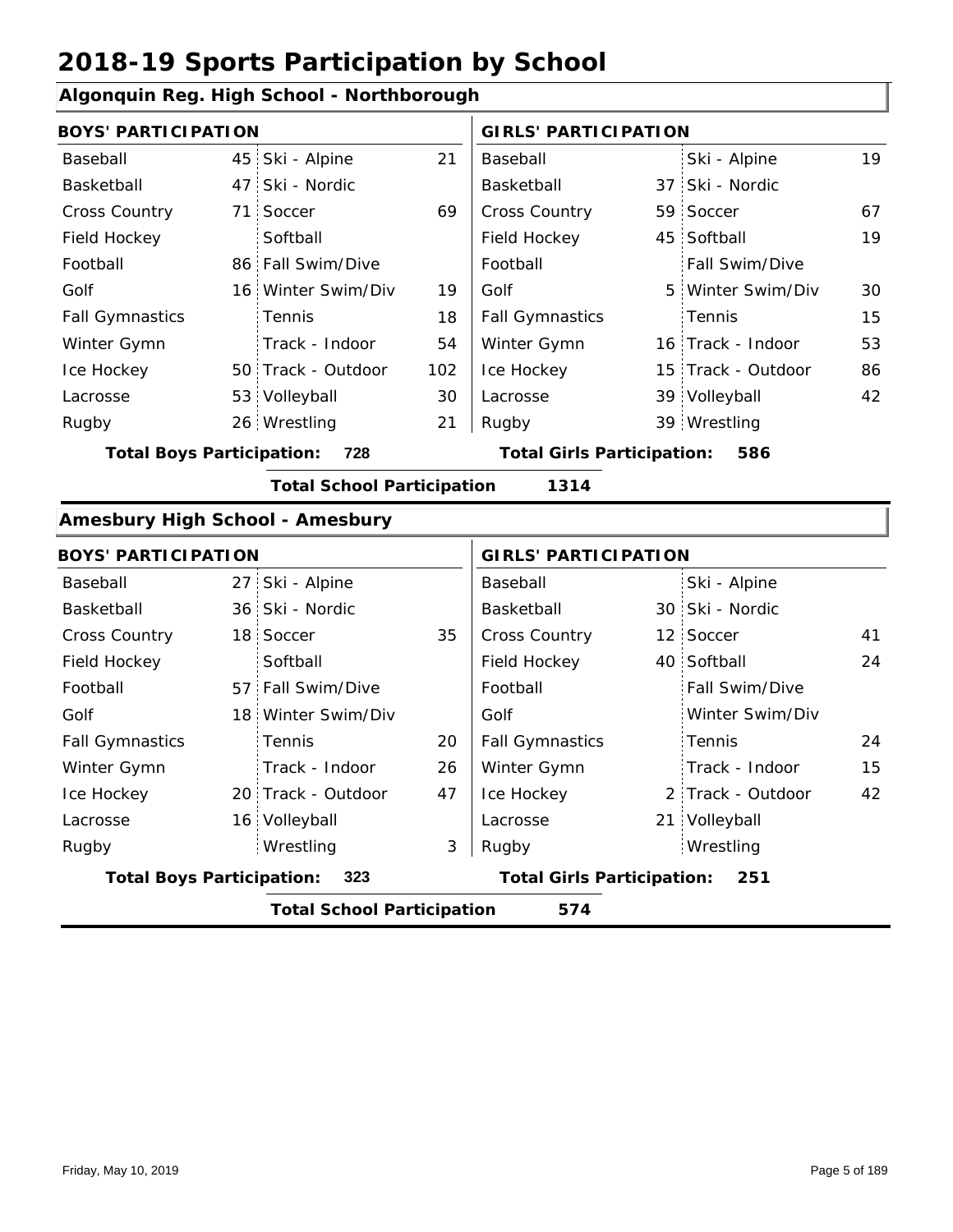| Amherst-Pelham Reg High School - Amherst |
|------------------------------------------|
|------------------------------------------|

| <b>BOYS' PARTICIPATION</b>       |                 |                                   |                | <b>GIRLS' PARTICIPATION</b> |                    |                |  |
|----------------------------------|-----------------|-----------------------------------|----------------|-----------------------------|--------------------|----------------|--|
| Baseball                         | 20 <sub>1</sub> | Ski - Alpine                      | 10             | Baseball                    | Ski - Alpine       | $\overline{7}$ |  |
| Basketball                       | 32 <sup>2</sup> | Ski - Nordic                      | 24             | Basketball                  | 20 Ski - Nordic    | 19             |  |
| Cross Country                    |                 | 36 Soccer                         | 66             | Cross Country               | 32 Soccer          | 32             |  |
| Field Hockey                     |                 | Softball                          |                | Field Hockey                | 27 Softball        | 15             |  |
| Football                         |                 | 42 Fall Swim/Dive                 |                | Football                    | 2 Fall Swim/Dive   |                |  |
| Golf                             |                 | 13 Winter Swim/Div                | $\overline{7}$ | Golf                        | Winter Swim/Div    | 16             |  |
| <b>Fall Gymnastics</b>           |                 | Tennis                            | 15             | <b>Fall Gymnastics</b>      | Tennis             | 18             |  |
| Winter Gymn                      |                 | Track - Indoor                    | 39             | Winter Gymn                 | Track - Indoor     | 30             |  |
| Ice Hockey                       |                 | 28 Track - Outdoor                | 59             | Ice Hockey                  | 5 Track - Outdoor  | 38             |  |
| Lacrosse                         |                 | 40 Volleyball                     |                | Lacrosse                    | 27 Volleyball      | 27             |  |
| Rugby                            |                 | Wrestling                         |                | Rugby                       | Wrestling          |                |  |
| <b>Total Boys Participation:</b> | 431             | <b>Total Girls Participation:</b> | 315            |                             |                    |                |  |
|                                  |                 | <b>Total School Participation</b> |                | 746                         |                    |                |  |
| Andover High School - Andover    |                 |                                   |                |                             |                    |                |  |
| <b>BOYS' PARTICIPATION</b>       |                 |                                   |                | <b>GIRLS' PARTICIPATION</b> |                    |                |  |
| Baseball                         |                 | 50 Ski - Alpine                   | 20             | Baseball                    | Ski - Alpine       | 19             |  |
| Basketball                       | 34              | Ski - Nordic                      |                | Basketball                  | 30 Ski - Nordic    |                |  |
| Cross Country                    | 67 <sup>1</sup> | Soccer                            | 67             | Cross Country               | 34 Soccer          | 65             |  |
| Field Hockey                     |                 | Softball                          |                | Field Hockey                | 55 Softball        | 37             |  |
| Football                         |                 | 109 Fall Swim/Dive                |                | Football                    | Fall Swim/Dive     | 44             |  |
| Golf                             |                 | 15 Winter Swim/Div                | 32             | Golf                        | Winter Swim/Div    |                |  |
| <b>Fall Gymnastics</b>           |                 | Tennis                            | 18             | <b>Fall Gymnastics</b>      | Tennis             | 18             |  |
| Winter Gymn                      |                 | 1 Track - Indoor                  | 104            | Winter Gymn                 | 18 Track - Indoor  | 95             |  |
| Ice Hockey                       |                 | 52 Track - Outdoor                | 99             | Ice Hockey                  | 38 Track - Outdoor | 85             |  |
| Lacrosse                         | 71 <sub>1</sub> | Volleyball                        | 34             | Lacrosse                    | 65 Volleyball      | 40             |  |
| Rugby                            |                 | Wrestling                         | 25             | Rugby                       | Wrestling          |                |  |
| <b>Total Boys Participation:</b> | 798             | <b>Total Girls Participation:</b> | 643            |                             |                    |                |  |

**Total School Participation 1441**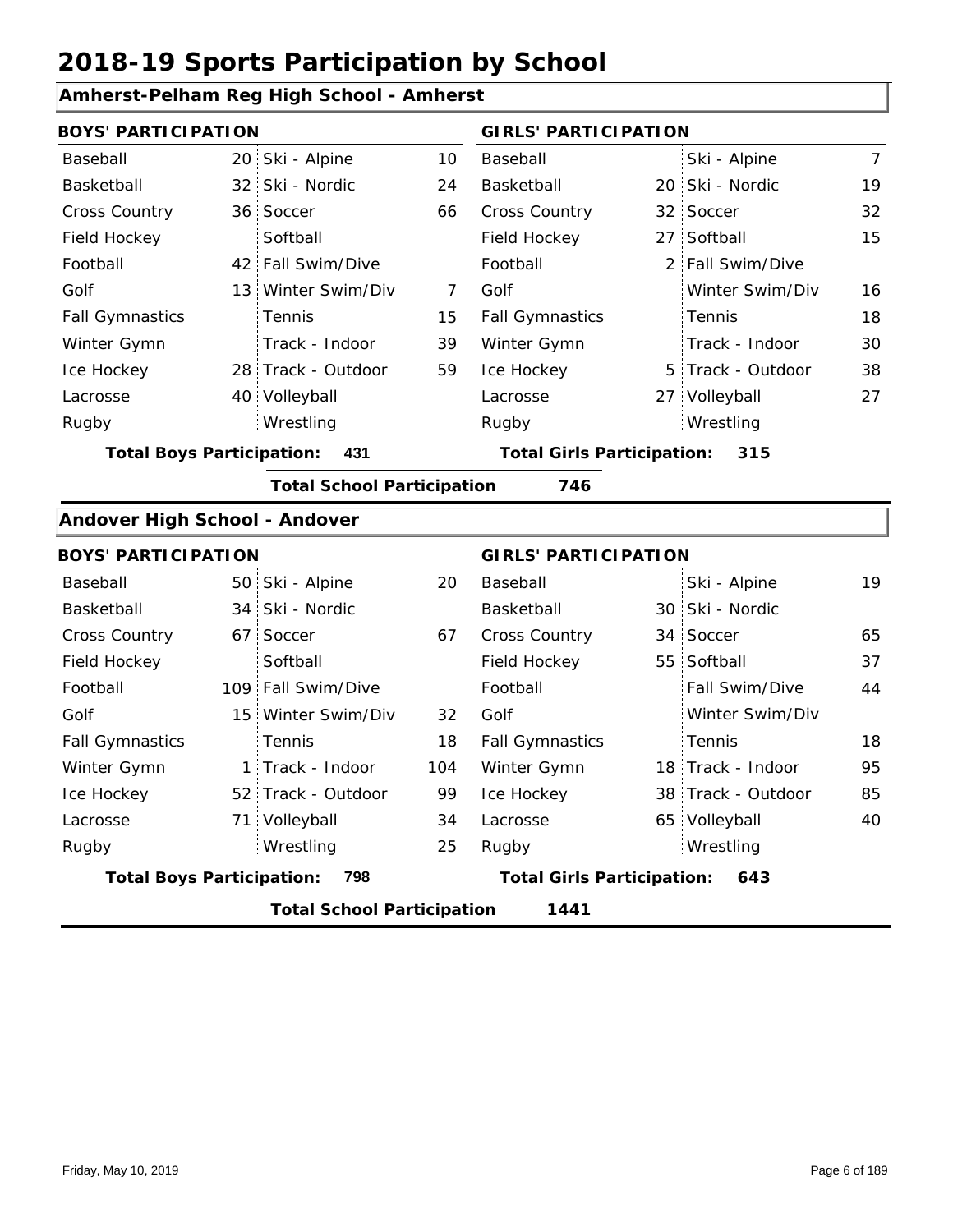### **Another Course to College - Hyde Park**

| <b>BOYS' PARTICIPATION</b>       |                |                                      |                | <b>GIRLS' PARTICIPATION</b>       |                   |                |  |  |  |
|----------------------------------|----------------|--------------------------------------|----------------|-----------------------------------|-------------------|----------------|--|--|--|
| Baseball                         | 3 <sup>1</sup> | Ski - Alpine                         |                | Baseball                          | Ski - Alpine      |                |  |  |  |
| Basketball                       | $\mathbf{1}$   | Ski - Nordic                         |                | Basketball                        | 4 Ski - Nordic    |                |  |  |  |
| Cross Country                    |                | Soccer                               | 2              | Cross Country                     | Soccer            | 5              |  |  |  |
| Field Hockey                     |                | Softball                             |                | Field Hockey                      | Softball          | 1              |  |  |  |
| Football                         | 3              | Fall Swim/Dive                       |                | Football                          | Fall Swim/Dive    |                |  |  |  |
| Golf                             |                | Winter Swim/Div                      |                | Golf                              | Winter Swim/Div   |                |  |  |  |
| <b>Fall Gymnastics</b>           |                | Tennis                               |                | <b>Fall Gymnastics</b>            | Tennis            |                |  |  |  |
| Winter Gymn                      |                | Track - Indoor                       |                | Winter Gymn                       | Track - Indoor    |                |  |  |  |
| Ice Hockey                       |                | 1 Track - Outdoor                    |                | Ice Hockey                        | Track - Outdoor   |                |  |  |  |
| Lacrosse                         |                | Volleyball                           |                | Lacrosse                          | Volleyball        | $\overline{2}$ |  |  |  |
| Rugby                            |                | Wrestling                            |                | Rugby                             | Wrestling         |                |  |  |  |
| <b>Total Boys Participation:</b> |                | 10                                   |                | <b>Total Girls Participation:</b> | 12                |                |  |  |  |
|                                  |                | <b>Total School Participation</b>    |                | 22                                |                   |                |  |  |  |
|                                  |                | Apponequet Regional H.S. - Lakeville |                |                                   |                   |                |  |  |  |
| <b>BOYS' PARTICIPATION</b>       |                |                                      |                | <b>GIRLS' PARTICIPATION</b>       |                   |                |  |  |  |
| Baseball                         |                | 31 Ski - Alpine                      |                | Baseball                          | Ski - Alpine      |                |  |  |  |
| Basketball                       |                | 30 Ski - Nordic                      |                | Basketball                        | 21 Ski - Nordic   |                |  |  |  |
| <b>Cross Country</b>             |                | 12 Soccer                            | 29             | Cross Country                     | 6 Soccer          | 33             |  |  |  |
| Field Hockey                     |                | Softball                             |                | Field Hockey                      | 45 Softball       | 28             |  |  |  |
| Football                         |                | 62 Fall Swim/Dive                    |                | Football                          | Fall Swim/Dive    |                |  |  |  |
| Golf                             |                | 16 Winter Swim/Div                   | 9              | Golf                              | 1 Winter Swim/Div | 14             |  |  |  |
| <b>Fall Gymnastics</b>           |                | Tennis                               | 14             | <b>Fall Gymnastics</b>            | Tennis            | 17             |  |  |  |
| Winter Gymn                      |                | Track - Indoor                       | 23             | Winter Gymn                       | Track - Indoor    | 33             |  |  |  |
| Ice Hockey                       |                | 23 Track - Outdoor                   | 46             | Ice Hockey                        | Track - Outdoor   | 28             |  |  |  |
| Lacrosse                         |                | 28 Volleyball                        | 1              | Lacrosse                          | 33 Volleyball     | 36             |  |  |  |
| Rugby                            |                | Wrestling                            | $\overline{2}$ | Rugby                             | Wrestling         |                |  |  |  |
| <b>Total Boys Participation:</b> |                | 326                                  |                | <b>Total Girls Participation:</b> | 295               |                |  |  |  |
|                                  |                | <b>Total School Participation</b>    |                | 621                               |                   |                |  |  |  |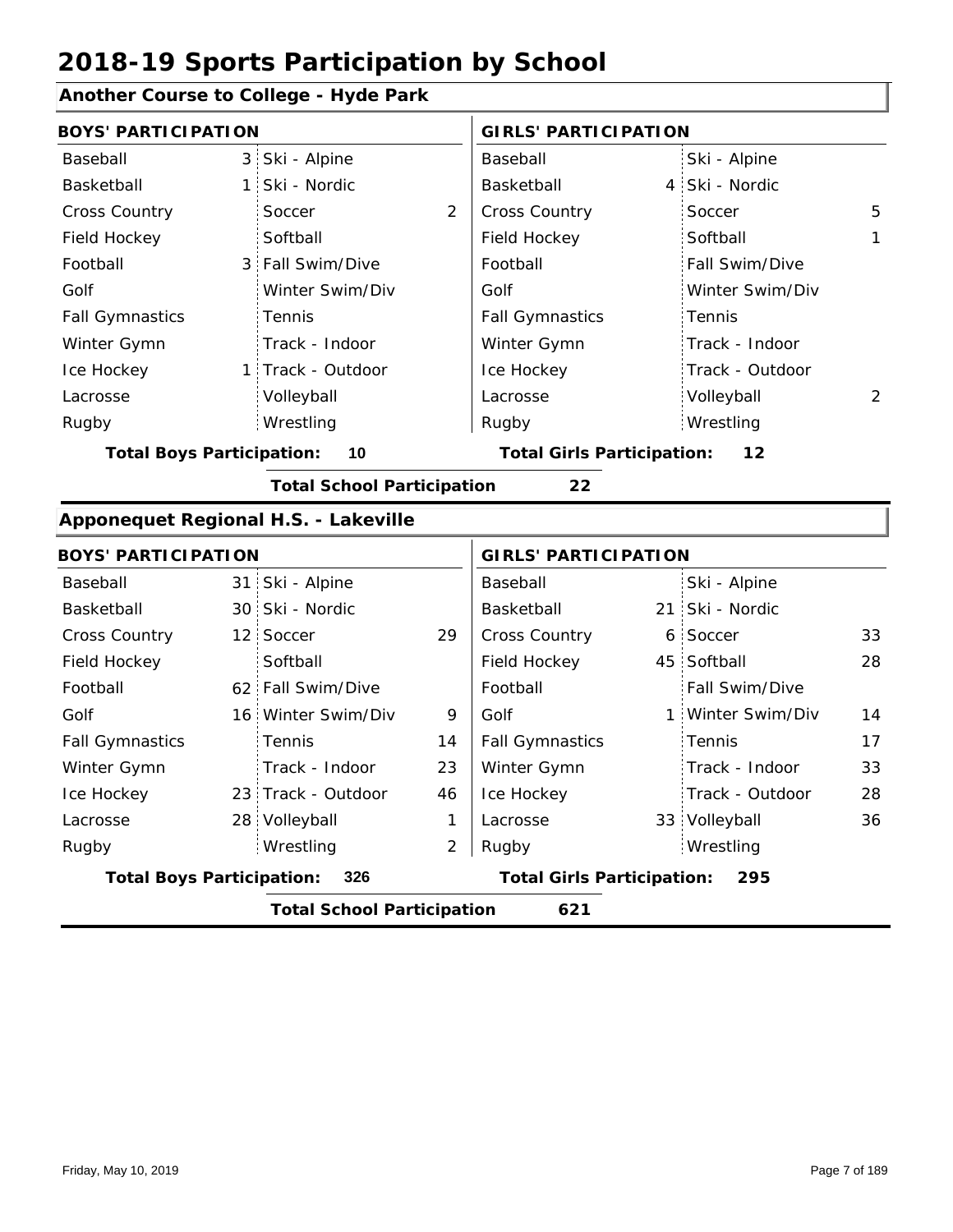### **Archbishop Williams High School - Braintree**

| <b>BOYS' PARTICIPATION</b>       |                                            |    | <b>GIRLS' PARTICIPATION</b>       |                    |    |  |  |  |
|----------------------------------|--------------------------------------------|----|-----------------------------------|--------------------|----|--|--|--|
| Baseball                         | 45 Ski - Alpine                            |    | Baseball                          | Ski - Alpine       |    |  |  |  |
| Basketball                       | 48 Ski - Nordic                            |    | Basketball                        | 33 Ski - Nordic    |    |  |  |  |
| Cross Country                    | 14 Soccer                                  | 53 | Cross Country                     | 16 Soccer          | 40 |  |  |  |
| Field Hockey                     | Softball                                   |    | Field Hockey                      | Softball           | 35 |  |  |  |
| Football                         | 51 Fall Swim/Dive                          | 15 | Football                          | Fall Swim/Dive     | 17 |  |  |  |
| Golf                             | 12 Winter Swim/Div                         |    | Golf                              | Winter Swim/Div    |    |  |  |  |
| <b>Fall Gymnastics</b>           | Tennis                                     |    | <b>Fall Gymnastics</b>            | Tennis             | 8  |  |  |  |
| Winter Gymn                      | Track - Indoor                             | 25 | Winter Gymn                       | Track - Indoor     | 26 |  |  |  |
| Ice Hockey                       | 64 Track - Outdoor                         | 38 | Ice Hockey                        | 17 Track - Outdoor | 43 |  |  |  |
| Lacrosse                         | 41 Volleyball                              |    | Lacrosse                          | 38 Volleyball      | 40 |  |  |  |
| Rugby                            | Wrestling                                  |    | Rugby                             | Wrestling          |    |  |  |  |
| <b>Total Boys Participation:</b> | 406                                        |    | <b>Total Girls Participation:</b> | 313                |    |  |  |  |
|                                  | <b>Total School Participation</b>          |    | 719                               |                    |    |  |  |  |
|                                  | Arlington Catholic High School - Arlington |    |                                   |                    |    |  |  |  |
| <b>BOYS' PARTICIPATION</b>       |                                            |    | <b>GIRLS' PARTICIPATION</b>       |                    |    |  |  |  |
| Baseball                         | 43 Ski - Alpine                            |    | Baseball                          | Ski - Alpine       |    |  |  |  |
| Basketball                       | 39 Ski - Nordic                            |    | Basketball                        | 35 Ski - Nordic    |    |  |  |  |
| Cross Country                    | 13 Soccer                                  | 39 | <b>Cross Country</b>              | 19 Soccer          | 44 |  |  |  |
| Field Hockey                     | Softball                                   |    | Field Hockey                      | Softball           | 25 |  |  |  |
| Football                         | 51 Fall Swim/Dive                          |    | Football                          | Fall Swim/Dive     |    |  |  |  |
| Golf                             | 21 Winter Swim/Div                         | 6  | Golf                              | 1 Winter Swim/Div  | 12 |  |  |  |

|                                  |     | <b>Total School Participation</b> |     | 708                    |                    |                 |
|----------------------------------|-----|-----------------------------------|-----|------------------------|--------------------|-----------------|
| <b>Total Boys Participation:</b> | 390 | <b>Total Girls Participation:</b> | 318 |                        |                    |                 |
| Rugby                            |     | Wrestling                         |     | Rugby                  | Wrestling          |                 |
| Lacrosse                         |     | 55 Volleyball                     |     | Lacrosse               | 37 Volleyball      | 45              |
| Ice Hockey                       |     | 56 Track - Outdoor                | 23  | Ice Hockey             | 23 Track - Outdoor | 30              |
| Winter Gymn                      |     | Track - Indoor                    | 27  | Winter Gymn            | Track - Indoor     | 25              |
| <b>Fall Gymnastics</b>           |     | <b>Tennis</b>                     | 17  | <b>Fall Gymnastics</b> | Tennis             | 22              |
| Golf                             |     | 21 Winter Swim/Div                | 6   | Golf                   | 1 Winter Swim/Div  | 12 <sup>2</sup> |
| i vuudil                         |     | $31.1$ and $300$ and $100$        |     | i vuudil               |                    |                 |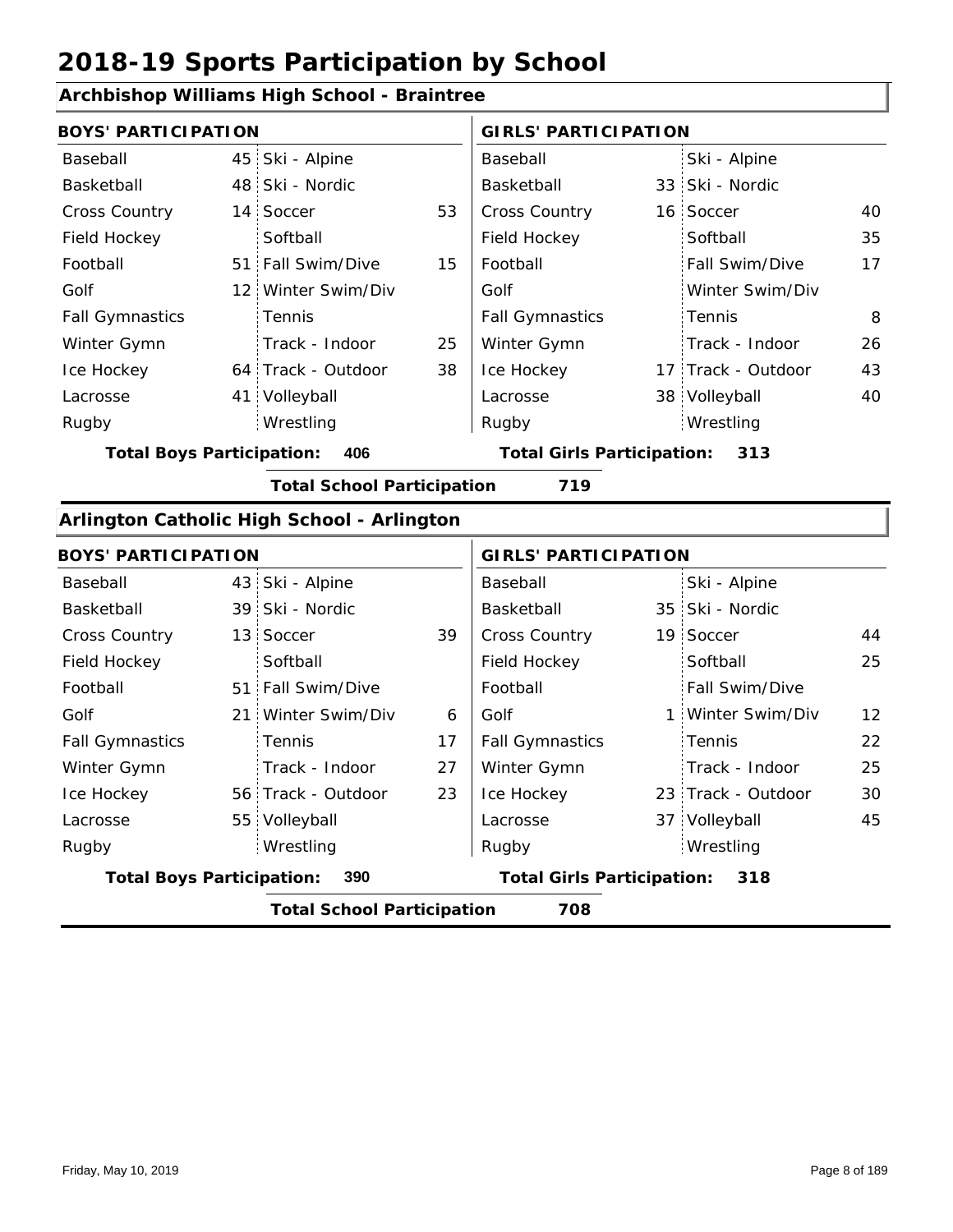### **Arlington High School - Arlington**

| <b>BOYS' PARTICIPATION</b>           |                                   |    | <b>GIRLS' PARTICIPATION</b>              |               |                    |    |  |
|--------------------------------------|-----------------------------------|----|------------------------------------------|---------------|--------------------|----|--|
| Baseball                             | 57 Ski - Alpine                   |    | Baseball                                 |               | Ski - Alpine       |    |  |
| Basketball                           | 40 Ski - Nordic                   |    | Basketball                               |               | 26 Ski - Nordic    |    |  |
| Cross Country                        | 59 Soccer                         | 70 | Cross Country                            |               | 59 Soccer          | 64 |  |
| Field Hockey                         | Softball                          |    | Field Hockey                             |               | 54 Softball        | 33 |  |
| Football                             | 57 Fall Swim/Dive                 |    | Football                                 |               | Fall Swim/Dive     | 17 |  |
| Golf                                 | 14 Winter Swim/Div                | 23 | Golf                                     | $\mathcal{P}$ | Winter Swim/Div    |    |  |
| <b>Fall Gymnastics</b>               | Tennis                            | 27 | <b>Fall Gymnastics</b>                   |               | Tennis             | 20 |  |
| Winter Gymn                          | Track - Indoor                    | 49 | Winter Gymn                              |               | 13 Track - Indoor  | 79 |  |
| Ice Hockey                           | 54 Track - Outdoor                | 79 | Ice Hockey                               |               | 23 Track - Outdoor | 85 |  |
| Lacrosse                             | 31 Volleyball                     | 31 | Lacrosse                                 |               | 68 Volleyball      | 55 |  |
| Rugby                                | Wrestling                         | 27 | Rugby                                    |               | Wrestling          |    |  |
| <b>Total Boys Participation:</b>     | 618                               |    | <b>Total Girls Participation:</b><br>598 |               |                    |    |  |
|                                      | <b>Total School Participation</b> |    | 1216                                     |               |                    |    |  |
| <b>Ashland High School - Ashland</b> |                                   |    |                                          |               |                    |    |  |
| <b>BOYS' PARTICIPATION</b>           |                                   |    | <b>GIRLS' PARTICIPATION</b>              |               |                    |    |  |
| Baseball                             | 49 Ski - Alpine                   | 5  | Baseball                                 |               | Ski - Alpine       | 6  |  |
| Basketball                           | 38 Ski - Nordic                   |    | Basketball                               |               | 18 Ski - Nordic    |    |  |
| <b>Cross Country</b>                 | 27 Soccer                         | 42 | Cross Country                            |               | 13 Soccer          | 48 |  |

| Field Hockey                             |  | Softball           |    | Field Hockey                              |  | 33 Softball           | 26 |  |  |
|------------------------------------------|--|--------------------|----|-------------------------------------------|--|-----------------------|----|--|--|
| Football                                 |  | 86 Fall Swim/Dive  |    | Football                                  |  | <b>Fall Swim/Dive</b> |    |  |  |
| Golf                                     |  | 10 Winter Swim/Div | 18 | Golf                                      |  | 2 Winter Swim/Div     | 17 |  |  |
| <b>Fall Gymnastics</b>                   |  | Tennis             | 15 | <b>Fall Gymnastics</b>                    |  | <b>Tennis</b>         | 18 |  |  |
| Winter Gymn                              |  | Track - Indoor     | 25 | Winter Gymn                               |  | 6 Track - Indoor      | 27 |  |  |
| Ice Hockey                               |  | 23 Track - Outdoor | 48 | Ice Hockey                                |  | 4 Track - Outdoor     | 40 |  |  |
| Lacrosse                                 |  | 28 Volleyball      |    | Lacrosse                                  |  | 37 Volleyball         | 46 |  |  |
| Rugby                                    |  | Wrestling          | 26 | Rugby                                     |  | Wrestling             |    |  |  |
| <b>Total Boys Participation:</b><br>440  |  |                    |    | <b>Total Girls Participation:</b><br>-341 |  |                       |    |  |  |
| <b>Total School Participation</b><br>781 |  |                    |    |                                           |  |                       |    |  |  |

I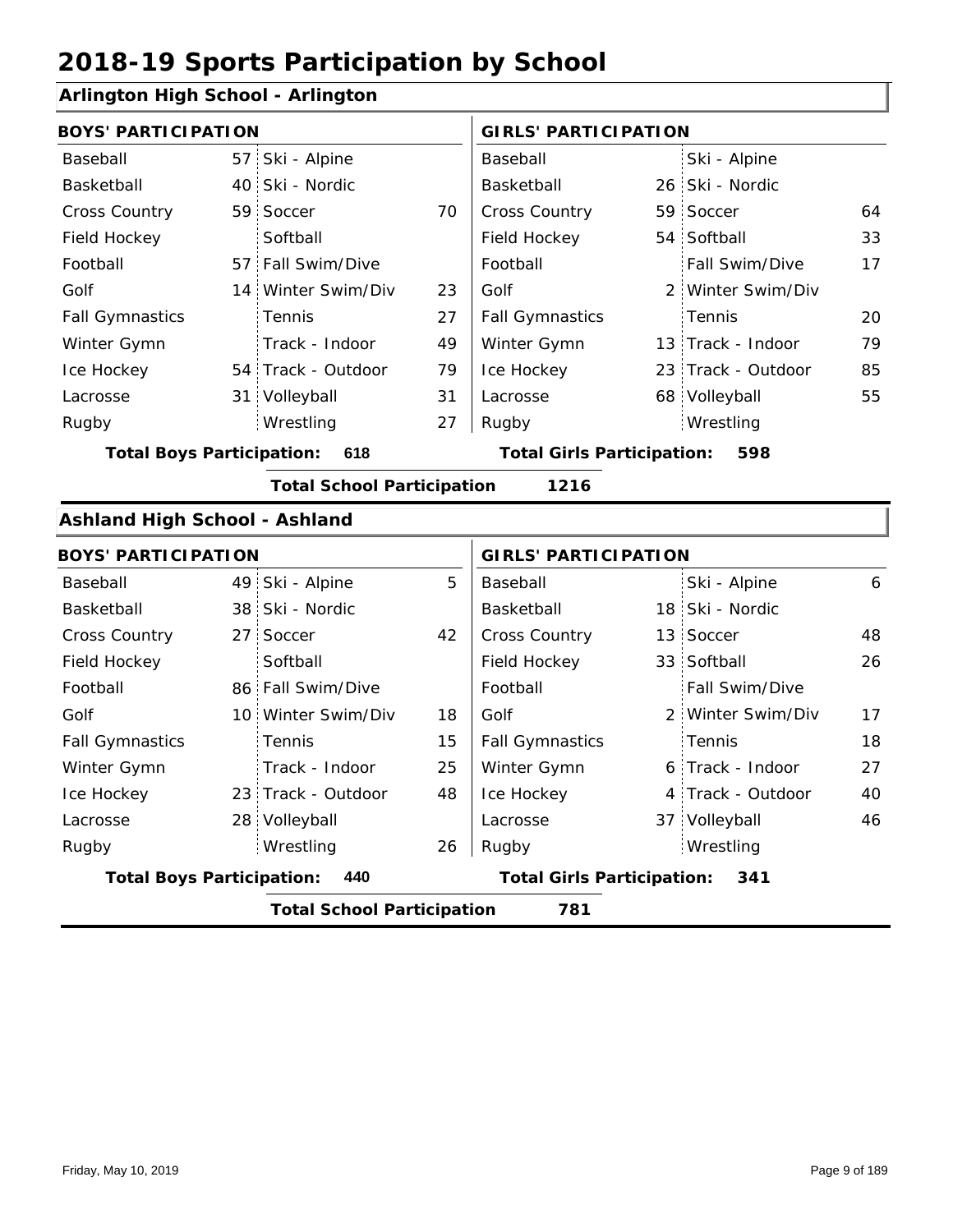#### **Assabet Valley Reg Tech HS - Marlboro**

| <b>BOYS' PARTICIPATION</b>       |                 |                                   |    | <b>GIRLS' PARTICIPATION</b>       |  |                 |    |  |
|----------------------------------|-----------------|-----------------------------------|----|-----------------------------------|--|-----------------|----|--|
| Baseball                         |                 | 57 Ski - Alpine                   |    | Baseball                          |  | Ski - Alpine    |    |  |
| Basketball                       |                 | 59 Ski - Nordic                   |    | Basketball                        |  | 34 Ski - Nordic |    |  |
| Cross Country                    |                 | 15 Soccer                         | 44 | Cross Country                     |  | 2 Soccer        | 37 |  |
| Field Hockey                     |                 | Softball                          |    | Field Hockey                      |  | 27 Softball     | 43 |  |
| Football                         |                 | 121 Fall Swim/Dive                |    | Football                          |  | Fall Swim/Dive  |    |  |
| Golf                             | 22 <sub>1</sub> | Winter Swim/Div                   |    | Golf                              |  | Winter Swim/Div |    |  |
| <b>Fall Gymnastics</b>           |                 | Tennis                            |    | <b>Fall Gymnastics</b>            |  | Tennis          |    |  |
| Winter Gymn                      |                 | Track - Indoor                    |    | Winter Gymn                       |  | Track - Indoor  |    |  |
| Ice Hockey                       |                 | 35 Track - Outdoor                | 45 | Ice Hockey                        |  | Track - Outdoor | 12 |  |
| Lacrosse                         |                 | 52 Volleyball                     | 26 | Lacrosse                          |  | 46 Volleyball   | 53 |  |
| Rugby                            |                 | Wrestling                         | 9  | Rugby                             |  | Wrestling       |    |  |
| <b>Total Boys Participation:</b> |                 | 485                               |    | <b>Total Girls Participation:</b> |  | 254             |    |  |
|                                  |                 | <b>Total School Participation</b> |    | 739                               |  |                 |    |  |
| <b>Athol High School - Athol</b> |                 |                                   |    |                                   |  |                 |    |  |
| <b>BOYS' PARTICIPATION</b>       |                 |                                   |    | <b>GIRLS' PARTICIPATION</b>       |  |                 |    |  |
| Baseball                         |                 | 22 Ski - Alpine                   |    | Baseball                          |  | Ski - Alpine    |    |  |
| Basketball                       |                 | 22 Ski - Nordic                   |    | Basketball                        |  | 16 Ski - Nordic |    |  |
| <b>Cross Country</b>             |                 | Soccer                            | 27 | <b>Cross Country</b>              |  | Soccer          | 29 |  |
| Field Hockey                     |                 | Softball                          |    | Field Hockey                      |  | 19 Softball     | 24 |  |
| Football                         |                 | 33 Fall Swim/Dive                 |    | Football                          |  | Fall Swim/Dive  |    |  |
| Golf                             |                 | Winter Swim/Div                   |    | Golf                              |  | Winter Swim/Div |    |  |
| <b>Fall Gymnastics</b>           |                 | Tennis                            |    | <b>Fall Gymnastics</b>            |  | Tennis          |    |  |
| Winter Gymn                      |                 | Track - Indoor                    | 22 | Winter Gymn                       |  | Track - Indoor  | 13 |  |
| Ice Hockey                       |                 | 3 Track - Outdoor                 | 22 | Ice Hockey                        |  | Track - Outdoor | 26 |  |
| Lacrosse                         |                 | Volleyball                        | 18 | Lacrosse                          |  | Volleyball      | 18 |  |

**Total Boys Participation: 182 Total Girls Participation: 145**

Wrestling Rugby Rugby

Wrestling

**Total School Participation 327**

13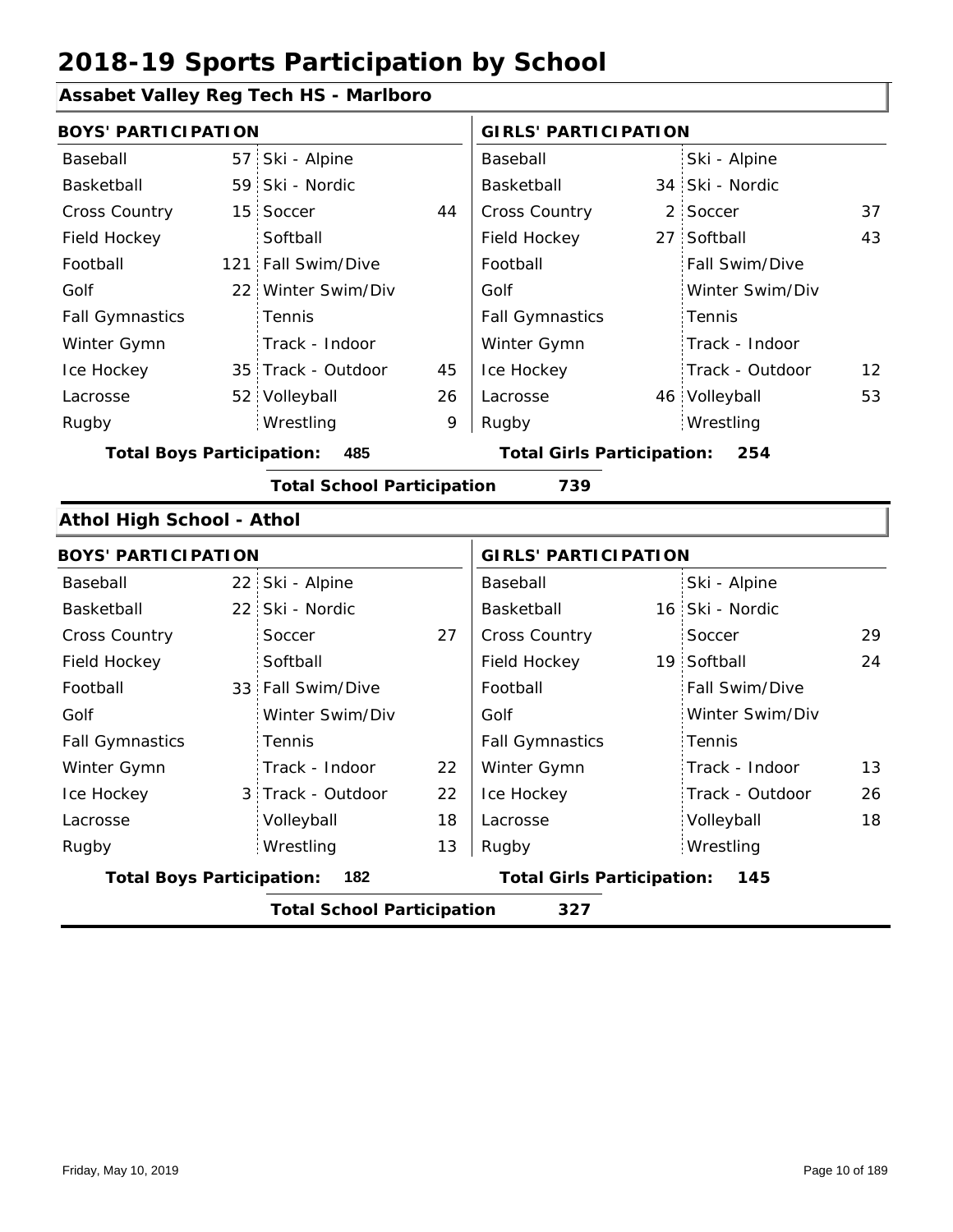### **Atlantis Charter School - Fall River**

| <b>BOYS' PARTICIPATION</b>        |                                   |    | <b>GIRLS' PARTICIPATION</b>       |              |                   |    |
|-----------------------------------|-----------------------------------|----|-----------------------------------|--------------|-------------------|----|
| Baseball                          | 24 Ski - Alpine                   |    | Baseball                          |              | Ski - Alpine      |    |
| Basketball                        | 23 Ski - Nordic                   |    | Basketball                        | 9            | Ski - Nordic      |    |
| Cross Country                     | Soccer                            | 22 | <b>Cross Country</b>              |              | Soccer            | 16 |
| Field Hockey                      | Softball                          |    | Field Hockey                      |              | Softball          | 14 |
| Football                          | 23 Fall Swim/Dive                 |    | Football                          |              | 2 Fall Swim/Dive  |    |
| Golf                              | Winter Swim/Div                   |    | Golf                              |              | Winter Swim/Div   |    |
| <b>Fall Gymnastics</b>            | Tennis                            |    | <b>Fall Gymnastics</b>            |              | Tennis            |    |
| Winter Gymn                       | Track - Indoor                    |    | Winter Gymn                       |              | Track - Indoor    |    |
| Ice Hockey                        | Track - Outdoor                   | 7  | Ice Hockey                        |              | Track - Outdoor   | 10 |
| Lacrosse                          | Volleyball                        |    | Lacrosse                          |              | Volleyball        | 22 |
| Rugby                             | Wrestling                         |    | Rugby                             |              | Wrestling         |    |
| <b>Total Boys Participation:</b>  | 99                                |    | <b>Total Girls Participation:</b> |              | 73                |    |
|                                   | <b>Total School Participation</b> |    | 172                               |              |                   |    |
| Attleboro High School - Attleboro |                                   |    |                                   |              |                   |    |
| <b>BOYS' PARTICIPATION</b>        |                                   |    | <b>GIRLS' PARTICIPATION</b>       |              |                   |    |
| Baseball                          | 50 Ski - Alpine                   |    | Baseball                          |              | Ski - Alpine      |    |
| Basketball                        | 40 Ski - Nordic                   |    | Basketball                        |              | 32 Ski - Nordic   |    |
| Cross Country                     | 31 Soccer                         | 58 | Cross Country                     | 15           | Soccer            | 61 |
| Field Hockey                      | Softball                          |    | Field Hockey                      |              | 55 Softball       | 30 |
| Football                          | 75 Fall Swim/Dive                 |    | Football                          | $\mathbf{1}$ | Fall Swim/Dive    |    |
| Golf                              | 16 Winter Swim/Div                | 21 | Golf                              |              | Winter Swim/Div   | 25 |
| <b>Fall Gymnastics</b>            | Tennis                            | 21 | <b>Fall Gymnastics</b>            |              | Tennis            | 19 |
| Winter Gymn                       | 12 Track - Indoor                 | 86 | Winter Gymn                       |              | 18 Track - Indoor | 69 |
| Ice Hockey                        | 22 Track - Outdoor                | 92 | Ice Hockey                        |              | Track - Outdoor   | 79 |
| Lacrosse                          | 41 Volleyball                     |    | Lacrosse                          |              | 49 Volleyball     | 40 |
| Rugby                             | Wrestling                         |    | Rugby                             |              | Wrestling         |    |
| <b>Total Boys Participation:</b>  | 565                               |    | <b>Total Girls Participation:</b> |              | 493               |    |
|                                   | <b>Total School Participation</b> |    | 1058                              |              |                   |    |
|                                   |                                   |    |                                   |              |                   |    |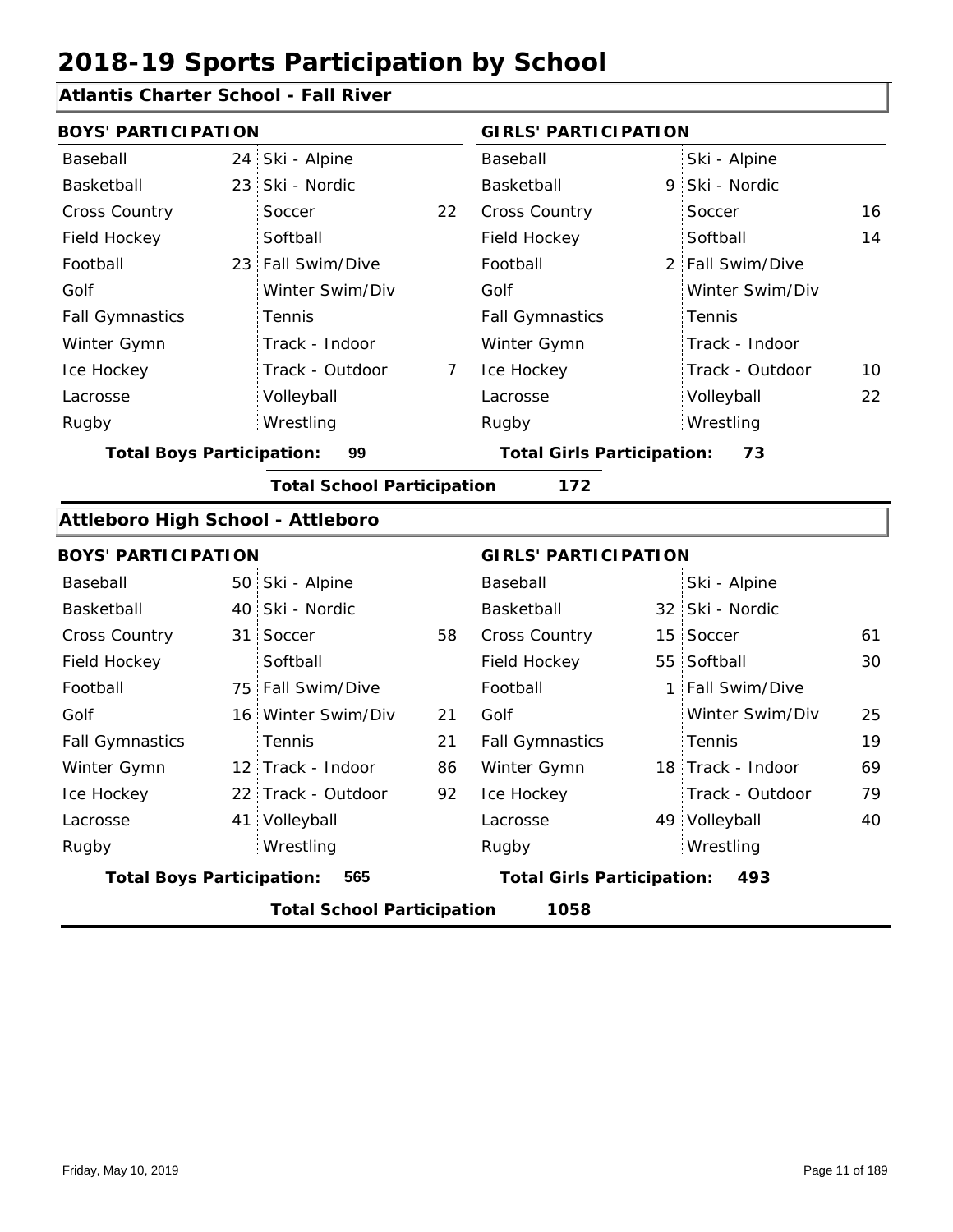#### **Auburn High School - Auburn**

| <b>BOYS' PARTICIPATION</b>              |  |                    |                                          | <b>GIRLS' PARTICIPATION</b> |  |                       |    |
|-----------------------------------------|--|--------------------|------------------------------------------|-----------------------------|--|-----------------------|----|
| Baseball                                |  | 41 Ski - Alpine    |                                          | Baseball                    |  | Ski - Alpine          |    |
| Basketball                              |  | 42 Ski - Nordic    |                                          | Basketball                  |  | 25 Ski - Nordic       |    |
| <b>Cross Country</b>                    |  | 15 Soccer          | 45                                       | <b>Cross Country</b>        |  | 15 Soccer             | 43 |
| Field Hockey                            |  | Softball           |                                          | Field Hockey                |  | 32 Softball           | 25 |
| Football                                |  | 53 Fall Swim/Dive  |                                          | Football                    |  | <b>Fall Swim/Dive</b> |    |
| Golf                                    |  | 12 Winter Swim/Div |                                          | Golf                        |  | 12 Winter Swim/Div    | 1  |
| <b>Fall Gymnastics</b>                  |  | Tennis             | 15                                       | <b>Fall Gymnastics</b>      |  | Tennis                | 15 |
| Winter Gymn                             |  | Track - Indoor     | 25                                       | Winter Gymn                 |  | Track - Indoor        | 50 |
| Ice Hockey                              |  | 21 Track - Outdoor | 45                                       | Ice Hockey                  |  | 19 Track - Outdoor    | 25 |
| Lacrosse                                |  | 30 Volleyball      |                                          | Lacrosse                    |  | 30 Volleyball         |    |
| Rugby                                   |  | Wrestling          |                                          | Rugby                       |  | Wrestling             |    |
| <b>Total Boys Participation:</b><br>344 |  |                    | <b>Total Girls Participation:</b><br>292 |                             |  |                       |    |

**Total School Participation 636**

#### **Austin Preparatory School - Reading**

| <b>BOYS' PARTICIPATION</b>              |                                          |                    |                                          | <b>GIRLS' PARTICIPATION</b> |  |                    |                 |  |  |
|-----------------------------------------|------------------------------------------|--------------------|------------------------------------------|-----------------------------|--|--------------------|-----------------|--|--|
| Baseball                                |                                          | 55 Ski - Alpine    | $12 \overline{ }$                        | Baseball                    |  | Ski - Alpine       | 12 <sup>2</sup> |  |  |
| Basketball                              |                                          | 37 Ski - Nordic    |                                          | Basketball                  |  | 38 Ski - Nordic    |                 |  |  |
| <b>Cross Country</b>                    |                                          | 20 Soccer          | 45                                       | <b>Cross Country</b>        |  | 20 Soccer          | 37              |  |  |
| Field Hockey                            |                                          | Softball           |                                          | Field Hockey                |  | Softball           | 30              |  |  |
| Football                                |                                          | 32 Fall Swim/Dive  |                                          | Football                    |  | Fall Swim/Dive     |                 |  |  |
| Golf                                    |                                          | 11 Winter Swim/Div | 12                                       | Golf                        |  | 1 Winter Swim/Div  | 21              |  |  |
| <b>Fall Gymnastics</b>                  |                                          | <b>Tennis</b>      | 12                                       | <b>Fall Gymnastics</b>      |  | Tennis             | 12              |  |  |
| Winter Gymn                             |                                          | Track - Indoor     | 20                                       | Winter Gymn                 |  | Track - Indoor     | 26              |  |  |
| Ice Hockey                              |                                          | 68 Track - Outdoor | 39                                       | Ice Hockey                  |  | 38 Track - Outdoor | 55              |  |  |
| Lacrosse                                |                                          | 68 Volleyball      |                                          | Lacrosse                    |  | 49 Volleyball      | 41              |  |  |
| Rugby                                   |                                          | Wrestling          |                                          | Rugby                       |  | Wrestling          |                 |  |  |
| <b>Total Boys Participation:</b><br>431 |                                          |                    | <b>Total Girls Participation:</b><br>380 |                             |  |                    |                 |  |  |
|                                         | <b>Total School Participation</b><br>811 |                    |                                          |                             |  |                    |                 |  |  |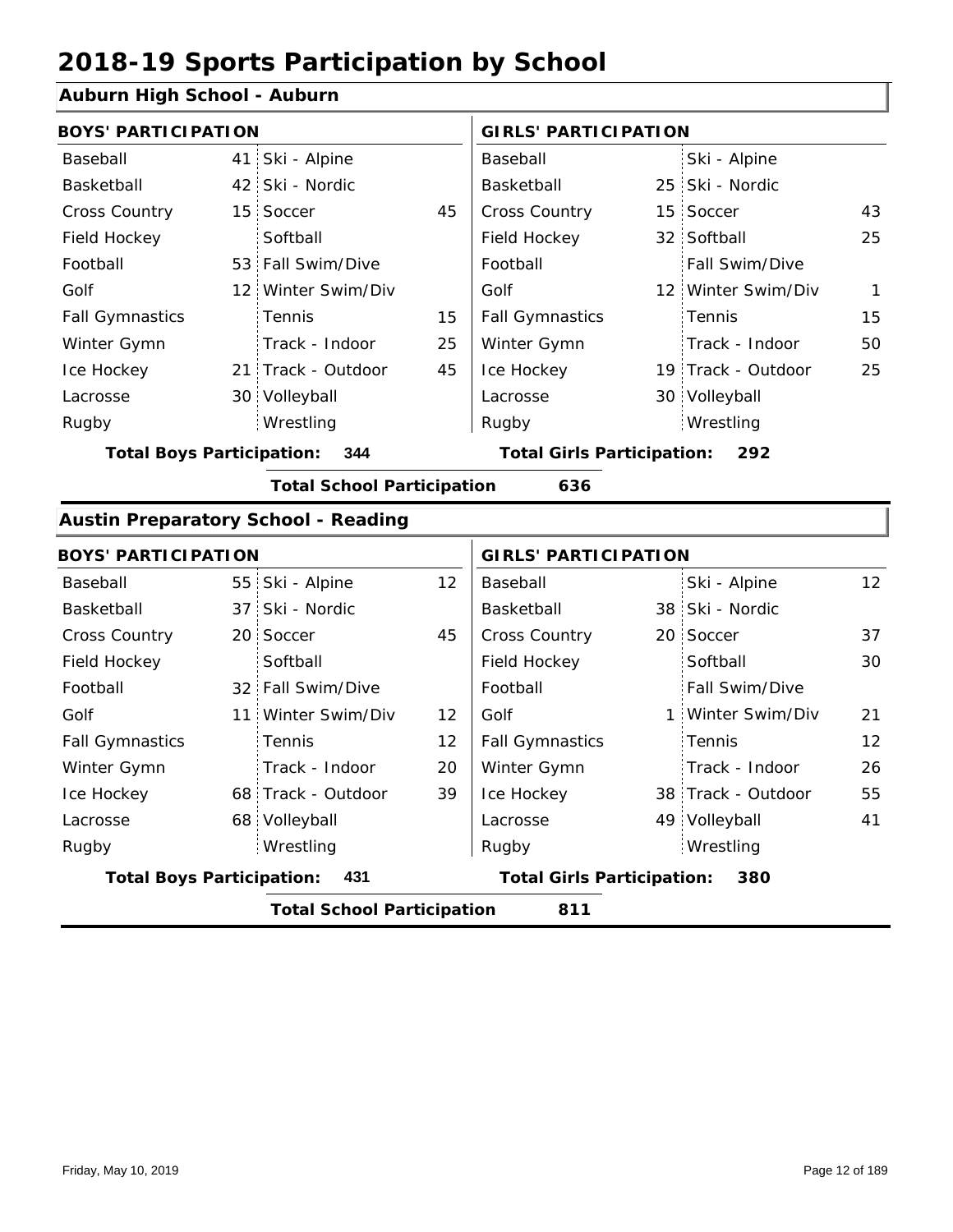### **Avon Mid/High School - Avon**

|                                          |                 |                                                                                                                                                                                                                                                                                                                                               | Baseball                                 |  | Ski - Alpine    |                                                                                                                                                                                                                                               |  |  |  |
|------------------------------------------|-----------------|-----------------------------------------------------------------------------------------------------------------------------------------------------------------------------------------------------------------------------------------------------------------------------------------------------------------------------------------------|------------------------------------------|--|-----------------|-----------------------------------------------------------------------------------------------------------------------------------------------------------------------------------------------------------------------------------------------|--|--|--|
|                                          |                 |                                                                                                                                                                                                                                                                                                                                               | Basketball                               |  |                 |                                                                                                                                                                                                                                               |  |  |  |
|                                          | Soccer          | 23                                                                                                                                                                                                                                                                                                                                            | Cross Country                            |  |                 | 18                                                                                                                                                                                                                                            |  |  |  |
|                                          | Softball        |                                                                                                                                                                                                                                                                                                                                               | Field Hockey                             |  | Softball        | 14                                                                                                                                                                                                                                            |  |  |  |
|                                          |                 |                                                                                                                                                                                                                                                                                                                                               | Football                                 |  | Fall Swim/Dive  |                                                                                                                                                                                                                                               |  |  |  |
|                                          | Winter Swim/Div |                                                                                                                                                                                                                                                                                                                                               | Golf                                     |  | Winter Swim/Div |                                                                                                                                                                                                                                               |  |  |  |
|                                          | Tennis          |                                                                                                                                                                                                                                                                                                                                               | <b>Fall Gymnastics</b>                   |  | Tennis          |                                                                                                                                                                                                                                               |  |  |  |
|                                          | Track - Indoor  |                                                                                                                                                                                                                                                                                                                                               | Winter Gymn                              |  | Track - Indoor  |                                                                                                                                                                                                                                               |  |  |  |
|                                          | Track - Outdoor |                                                                                                                                                                                                                                                                                                                                               | Ice Hockey                               |  | Track - Outdoor |                                                                                                                                                                                                                                               |  |  |  |
|                                          | Volleyball      |                                                                                                                                                                                                                                                                                                                                               | Lacrosse                                 |  | Volleyball      | 20                                                                                                                                                                                                                                            |  |  |  |
|                                          | Wrestling       |                                                                                                                                                                                                                                                                                                                                               | Rugby                                    |  | Wrestling       |                                                                                                                                                                                                                                               |  |  |  |
|                                          | 105             |                                                                                                                                                                                                                                                                                                                                               |                                          |  | 68              |                                                                                                                                                                                                                                               |  |  |  |
| <b>Total School Participation</b><br>173 |                 |                                                                                                                                                                                                                                                                                                                                               |                                          |  |                 |                                                                                                                                                                                                                                               |  |  |  |
|                                          |                 |                                                                                                                                                                                                                                                                                                                                               |                                          |  |                 |                                                                                                                                                                                                                                               |  |  |  |
|                                          |                 |                                                                                                                                                                                                                                                                                                                                               |                                          |  |                 |                                                                                                                                                                                                                                               |  |  |  |
|                                          |                 |                                                                                                                                                                                                                                                                                                                                               | Baseball                                 |  | Ski - Alpine    |                                                                                                                                                                                                                                               |  |  |  |
|                                          |                 |                                                                                                                                                                                                                                                                                                                                               | Basketball                               |  |                 |                                                                                                                                                                                                                                               |  |  |  |
|                                          |                 | 32                                                                                                                                                                                                                                                                                                                                            | Cross Country                            |  |                 | 36                                                                                                                                                                                                                                            |  |  |  |
|                                          | Softball        |                                                                                                                                                                                                                                                                                                                                               | Field Hockey                             |  | Softball        | 16                                                                                                                                                                                                                                            |  |  |  |
|                                          |                 |                                                                                                                                                                                                                                                                                                                                               | Football                                 |  | Fall Swim/Dive  |                                                                                                                                                                                                                                               |  |  |  |
|                                          | Winter Swim/Div | $\overline{4}$                                                                                                                                                                                                                                                                                                                                | Golf                                     |  |                 | 2                                                                                                                                                                                                                                             |  |  |  |
|                                          | Tennis          |                                                                                                                                                                                                                                                                                                                                               | <b>Fall Gymnastics</b>                   |  | Tennis          |                                                                                                                                                                                                                                               |  |  |  |
|                                          | Track - Indoor  | 35                                                                                                                                                                                                                                                                                                                                            | Winter Gymn                              |  | Track - Indoor  | 44                                                                                                                                                                                                                                            |  |  |  |
|                                          |                 | 49                                                                                                                                                                                                                                                                                                                                            | Ice Hockey                               |  |                 | 57                                                                                                                                                                                                                                            |  |  |  |
|                                          |                 |                                                                                                                                                                                                                                                                                                                                               | Lacrosse                                 |  | Volleyball      | 38                                                                                                                                                                                                                                            |  |  |  |
|                                          | Wrestling       |                                                                                                                                                                                                                                                                                                                                               | Rugby                                    |  | Wrestling       |                                                                                                                                                                                                                                               |  |  |  |
|                                          | 240             |                                                                                                                                                                                                                                                                                                                                               |                                          |  | 234             |                                                                                                                                                                                                                                               |  |  |  |
| <b>Total School Participation</b><br>474 |                 |                                                                                                                                                                                                                                                                                                                                               |                                          |  |                 |                                                                                                                                                                                                                                               |  |  |  |
|                                          |                 | <b>BOYS' PARTICIPATION</b><br>30 Ski - Alpine<br>37 Ski - Nordic<br>7 <sup>1</sup><br>8 Fall Swim/Dive<br><b>Total Boys Participation:</b><br><b>BOYS' PARTICIPATION</b><br>26 Ski - Alpine<br>19 Ski - Nordic<br>16 Soccer<br>30 Fall Swim/Dive<br>12 <sup>1</sup><br>10 Track - Outdoor<br>7 Volleyball<br><b>Total Boys Participation:</b> | Ayer Shirley Regional High School - Ayer |  |                 | <b>GIRLS' PARTICIPATION</b><br>12 Ski - Nordic<br>4 Soccer<br><b>Total Girls Participation:</b><br><b>GIRLS' PARTICIPATION</b><br>25 Ski - Nordic<br>13 Soccer<br>1 Winter Swim/Div<br>2 Track - Outdoor<br><b>Total Girls Participation:</b> |  |  |  |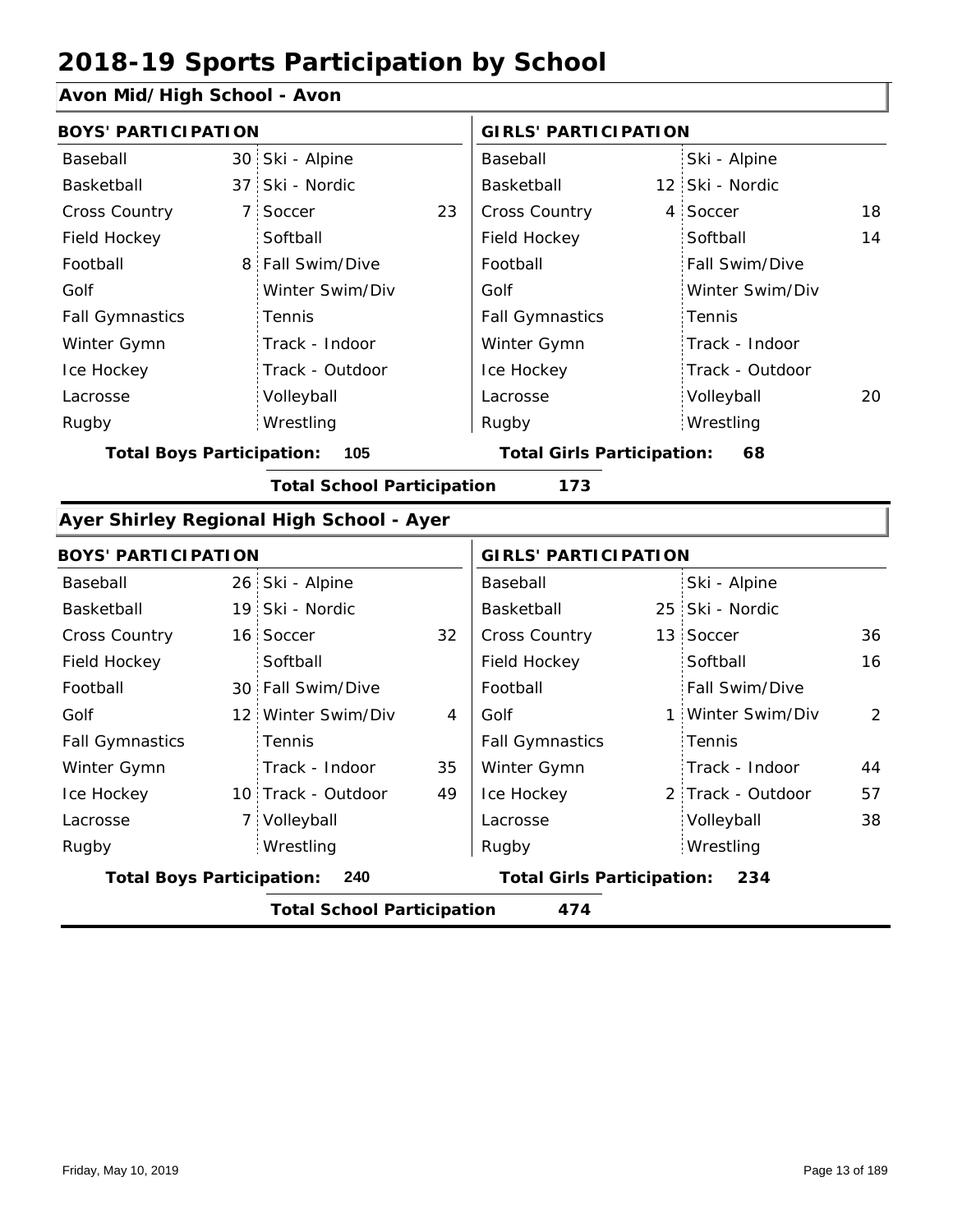### **Barnstable High School - Hyannis**

| <b>BOYS' PARTICIPATION</b>       |                                   |    | <b>GIRLS' PARTICIPATION</b>       |  |                    |    |
|----------------------------------|-----------------------------------|----|-----------------------------------|--|--------------------|----|
| Baseball                         | 55 Ski - Alpine                   |    | Baseball                          |  | Ski - Alpine       |    |
| Basketball                       | 76 Ski - Nordic                   |    | Basketball                        |  | 35 Ski - Nordic    |    |
| <b>Cross Country</b>             | 32 Soccer                         | 76 | Cross Country                     |  | 21 Soccer          | 40 |
| Field Hockey                     | Softball                          |    | Field Hockey                      |  | 53 Softball        | 32 |
| Football                         | 111 Fall Swim/Dive                |    | Football                          |  | Fall Swim/Dive     |    |
| Golf                             | 18 Winter Swim/Div                | 14 | Golf                              |  | 9 Winter Swim/Div  | 25 |
| <b>Fall Gymnastics</b>           | Tennis                            | 19 | <b>Fall Gymnastics</b>            |  | Tennis             | 17 |
| Winter Gymn                      | Track - Indoor                    | 39 | Winter Gymn                       |  | 17 Track - Indoor  | 25 |
| Ice Hockey                       | 61 Track - Outdoor                | 48 | Ice Hockey                        |  | 35 Track - Outdoor | 35 |
| Lacrosse                         | 51 Volleyball                     | 22 | Lacrosse                          |  | 43 Volleyball      | 60 |
| Rugby                            | Wrestling                         | 31 | Rugby                             |  | Wrestling          |    |
| <b>Total Boys Participation:</b> | 653                               |    | <b>Total Girls Participation:</b> |  | 447                |    |
|                                  | <b>Total School Participation</b> |    | 1100                              |  |                    |    |
| Bartlett Jr./Sr. H.S. - Webster  |                                   |    |                                   |  |                    |    |
| <b>BOYS' PARTICIPATION</b>       |                                   |    | <b>GIRLS' PARTICIPATION</b>       |  |                    |    |
| <b>Docoboll</b>                  | $20$ Cl <sub>i</sub> Alpino       |    | <b>Docoboll</b>                   |  | CL1<br>Alpino      |    |

| Baseball               |                                          | 30 Ski - Alpine    |                   | Baseball               |                                          | Ski - Alpine          |    |  |  |
|------------------------|------------------------------------------|--------------------|-------------------|------------------------|------------------------------------------|-----------------------|----|--|--|
| Basketball             |                                          | 36 Ski - Nordic    |                   | Basketball             |                                          | 24 Ski - Nordic       |    |  |  |
| <b>Cross Country</b>   |                                          | 13 Soccer          | 19                | <b>Cross Country</b>   |                                          | 10 Soccer             | 16 |  |  |
| Field Hockey           |                                          | Softball           |                   | Field Hockey           |                                          | Softball              | 27 |  |  |
| Football               |                                          | 34 Fall Swim/Dive  |                   | Football               |                                          | <b>Fall Swim/Dive</b> |    |  |  |
| Golf                   |                                          | 12 Winter Swim/Div |                   | Golf                   |                                          | 3 Winter Swim/Div     |    |  |  |
| <b>Fall Gymnastics</b> |                                          | <b>Tennis</b>      | $12 \overline{ }$ | <b>Fall Gymnastics</b> |                                          | Tennis                | 15 |  |  |
| Winter Gymn            |                                          | Track - Indoor     | 24                | Winter Gymn            |                                          | Track - Indoor        | 28 |  |  |
| Ice Hockey             |                                          | Track - Outdoor    | 16                | Ice Hockey             |                                          | Track - Outdoor       | 24 |  |  |
| Lacrosse               |                                          | Volleyball         | 1                 | Lacrosse               |                                          | Volleyball            | 32 |  |  |
| Rugby                  |                                          | Wrestling          |                   | Rugby                  |                                          | Wrestling             |    |  |  |
|                        | <b>Total Boys Participation:</b><br>197  |                    |                   |                        | <b>Total Girls Participation:</b><br>179 |                       |    |  |  |
|                        | <b>Total School Participation</b><br>376 |                    |                   |                        |                                          |                       |    |  |  |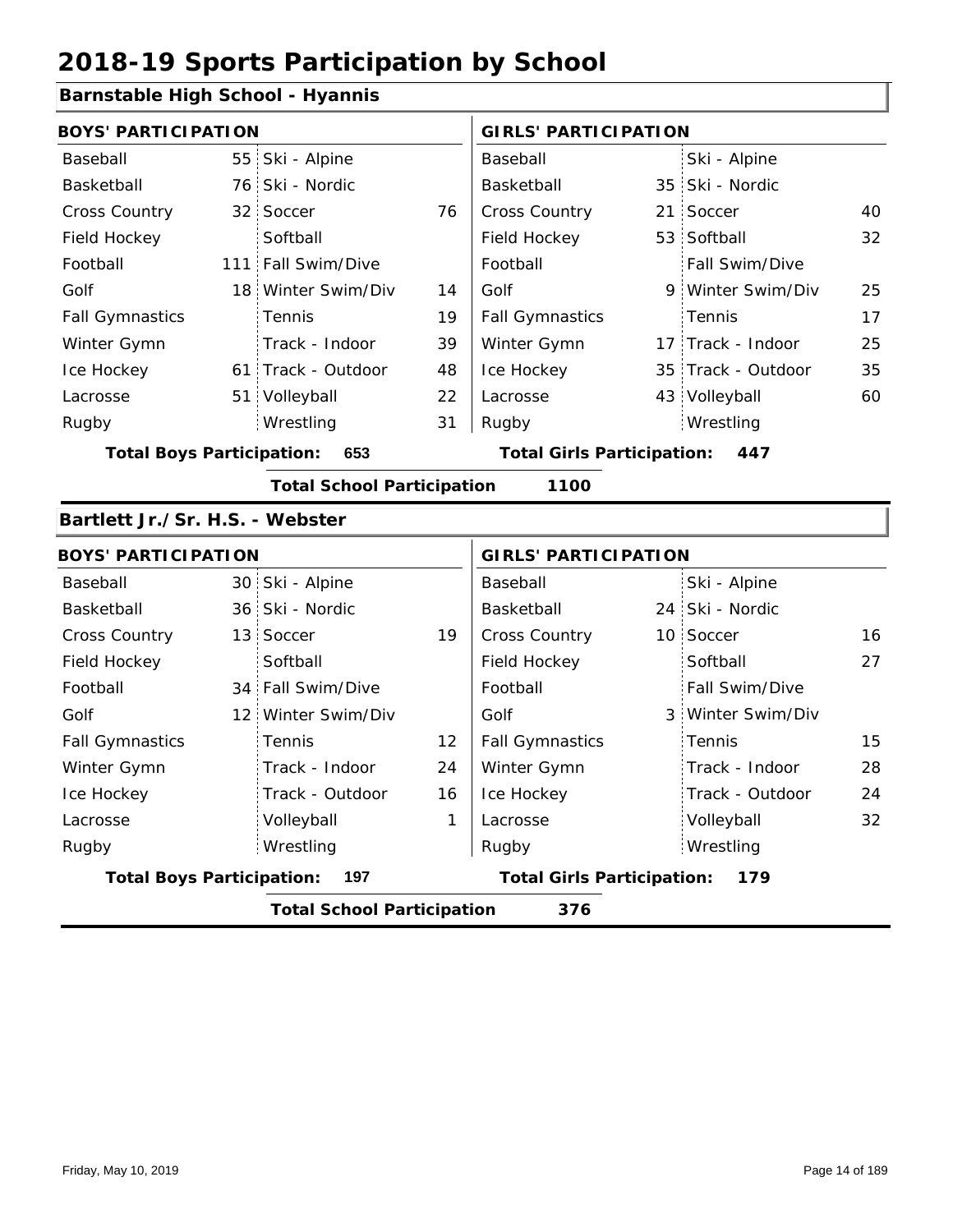#### **Bay Path RVT High School - Charlton**

| <b>BOYS' PARTICIPATION</b> |                    |                | <b>GIRLS' PARTICIPATION</b> |  |                  |    |
|----------------------------|--------------------|----------------|-----------------------------|--|------------------|----|
| Baseball                   | 31 Ski - Alpine    |                | Baseball                    |  | Ski - Alpine     |    |
| Basketball                 | 47 Ski - Nordic    |                | Basketball                  |  | 27 Ski - Nordic  |    |
| <b>Cross Country</b>       | 27 Soccer          | 34             | <b>Cross Country</b>        |  | 7 Soccer         | 32 |
| Field Hockey               | Softball           |                | Field Hockey                |  | Softball         | 30 |
| Football                   | 59 Fall Swim/Dive  |                | Football                    |  | 2 Fall Swim/Dive |    |
| Golf                       | 13 Winter Swim/Div |                | Golf                        |  | Winter Swim/Div  |    |
| <b>Fall Gymnastics</b>     | Tennis             |                | <b>Fall Gymnastics</b>      |  | Tennis           |    |
| Winter Gymn                | Track - Indoor     | 28             | Winter Gymn                 |  | Track - Indoor   | 33 |
| Ice Hockey                 | 12 Track - Outdoor | 49             | Ice Hockey                  |  | Track - Outdoor  | 26 |
| Lacrosse                   | 38 Volleyball      | 18             | Lacrosse                    |  | 51 Volleyball    | 41 |
| Rugby                      | Wrestling          | $\overline{2}$ | Rugby                       |  | Wrestling        |    |

**Total Boys Participation: 358 Total Girls Participation: 249**

**Total School Participation 607**

#### **Baystate Academy Charter Public - Springfield**

| <b>BOYS' PARTICIPATION</b>             |                                         |    | <b>GIRLS' PARTICIPATION</b>       |                       |  |  |  |  |  |
|----------------------------------------|-----------------------------------------|----|-----------------------------------|-----------------------|--|--|--|--|--|
| Baseball                               | Ski - Alpine                            |    | Baseball                          | Ski - Alpine          |  |  |  |  |  |
| Basketball                             | 20 Ski - Nordic                         |    | Basketball                        | 10 Ski - Nordic       |  |  |  |  |  |
| <b>Cross Country</b>                   | Soccer                                  |    | Cross Country                     | Soccer                |  |  |  |  |  |
| Field Hockey                           | Softball                                |    | Field Hockey                      | Softball              |  |  |  |  |  |
| Football                               | Fall Swim/Dive                          |    | Football                          | Fall Swim/Dive        |  |  |  |  |  |
| Golf                                   | Winter Swim/Div                         |    | Golf                              | Winter Swim/Div       |  |  |  |  |  |
| <b>Fall Gymnastics</b>                 | Tennis                                  |    | <b>Fall Gymnastics</b>            | Tennis                |  |  |  |  |  |
| Winter Gymn                            | Track - Indoor                          | 10 | Winter Gymn                       | Track - Indoor<br>10  |  |  |  |  |  |
| Ice Hockey                             | Track - Outdoor                         | 15 | Ice Hockey                        | 10<br>Track - Outdoor |  |  |  |  |  |
| Lacrosse                               | Volleyball                              |    | Lacrosse                          | Volleyball            |  |  |  |  |  |
| Rugby                                  | Wrestling                               |    | Rugby                             | Wrestling             |  |  |  |  |  |
| 45<br><b>Total Boys Participation:</b> |                                         |    | <b>Total Girls Participation:</b> | 30                    |  |  |  |  |  |
|                                        | 75<br><b>Total School Participation</b> |    |                                   |                       |  |  |  |  |  |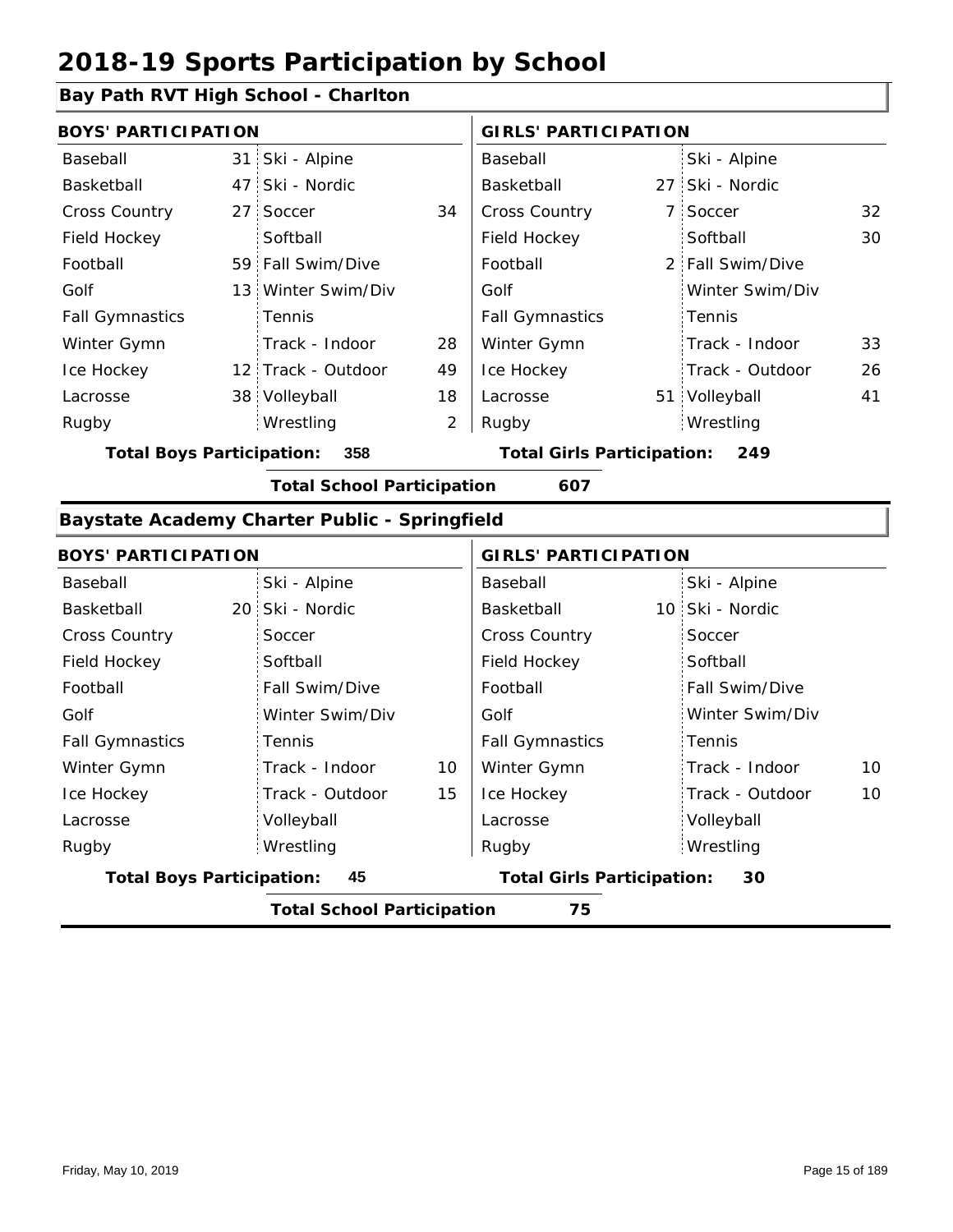#### **Bedford High School - Bedford**

| <b>BOYS' PARTICIPATION</b>              |  |                                       |                                   | <b>GIRLS' PARTICIPATION</b> |     |                   |    |
|-----------------------------------------|--|---------------------------------------|-----------------------------------|-----------------------------|-----|-------------------|----|
| Baseball                                |  | 32 Ski - Alpine                       | 14                                | Baseball                    |     | Ski - Alpine      | 14 |
| Basketball                              |  | 45 Ski - Nordic                       |                                   | Basketball                  |     | 25 Ski - Nordic   |    |
| <b>Cross Country</b>                    |  | 24 Soccer                             | 62                                | <b>Cross Country</b>        |     | 25 Soccer         | 43 |
| Field Hockey                            |  | Softball                              |                                   | Field Hockey                |     | 37 Softball       | 31 |
| Football                                |  | 47 Fall Swim/Dive                     |                                   | Football                    |     | Fall Swim/Dive    |    |
| Golf                                    |  | 15 Winter Swim/Div                    | 24                                | Golf                        |     | 1 Winter Swim/Div | 17 |
| <b>Fall Gymnastics</b>                  |  | <b>Tennis</b>                         | 29                                | <b>Fall Gymnastics</b>      |     | Tennis            | 34 |
| Winter Gymn                             |  | Track - Indoor                        | 28                                | Winter Gymn                 |     | Track - Indoor    | 22 |
| Ice Hockey                              |  | 25 Track - Outdoor                    | 63                                | Ice Hockey                  |     | 7 Track - Outdoor | 69 |
| Lacrosse                                |  | 34 Volleyball                         |                                   | Lacrosse                    |     | 45 Volleyball     | 37 |
| Rugby                                   |  | Wrestling                             | 15                                | Rugby                       |     | Wrestling         |    |
| 457<br><b>Total Boys Participation:</b> |  |                                       | <b>Total Girls Participation:</b> |                             | 407 |                   |    |
|                                         |  | <b>Total School Participation</b>     |                                   | 864                         |     |                   |    |
|                                         |  | Belchertown High School - Belchertown |                                   |                             |     |                   |    |

#### 31 Ski - Alpine 25 23 Ski - Nordic 32 Soccer 5 144 | Cross Country 5 15 Soccer 5 15 Soccer 5 19 25 Softball 45 Fall Swim/Dive | Football | 1 8 Winter Swim/Div 18 Golf 1 22 Track - Outdoor 30 Volleyball 14 Lacrosse 26 21 24 15 37 16 14 33 Baseball Basketball Cross Country Field Hockey Football Golf Fall Gymnastics Ice Hockey Lacrosse 32 Soccer **Softball Tennis** Track - Indoor Wrestling Rugby Rugby **BOYS' PARTICIPATION GIRLS' PARTICIPATION** Baseball Basketball Field Hockey Football Golf Fall Gymnastics Winter Gymn Ice Hockey Lacrosse Ski - Alpine 23 Ski - Nordic 15 Soccer Fall Swim/Dive Winter Swim/Div Tennis Track - Indoor Track - Outdoor Winter Gymn 26 Volleyball 9 Wrestling **Total Boys Participation: 330 Total Girls Participation: 224 Total School Participation 554**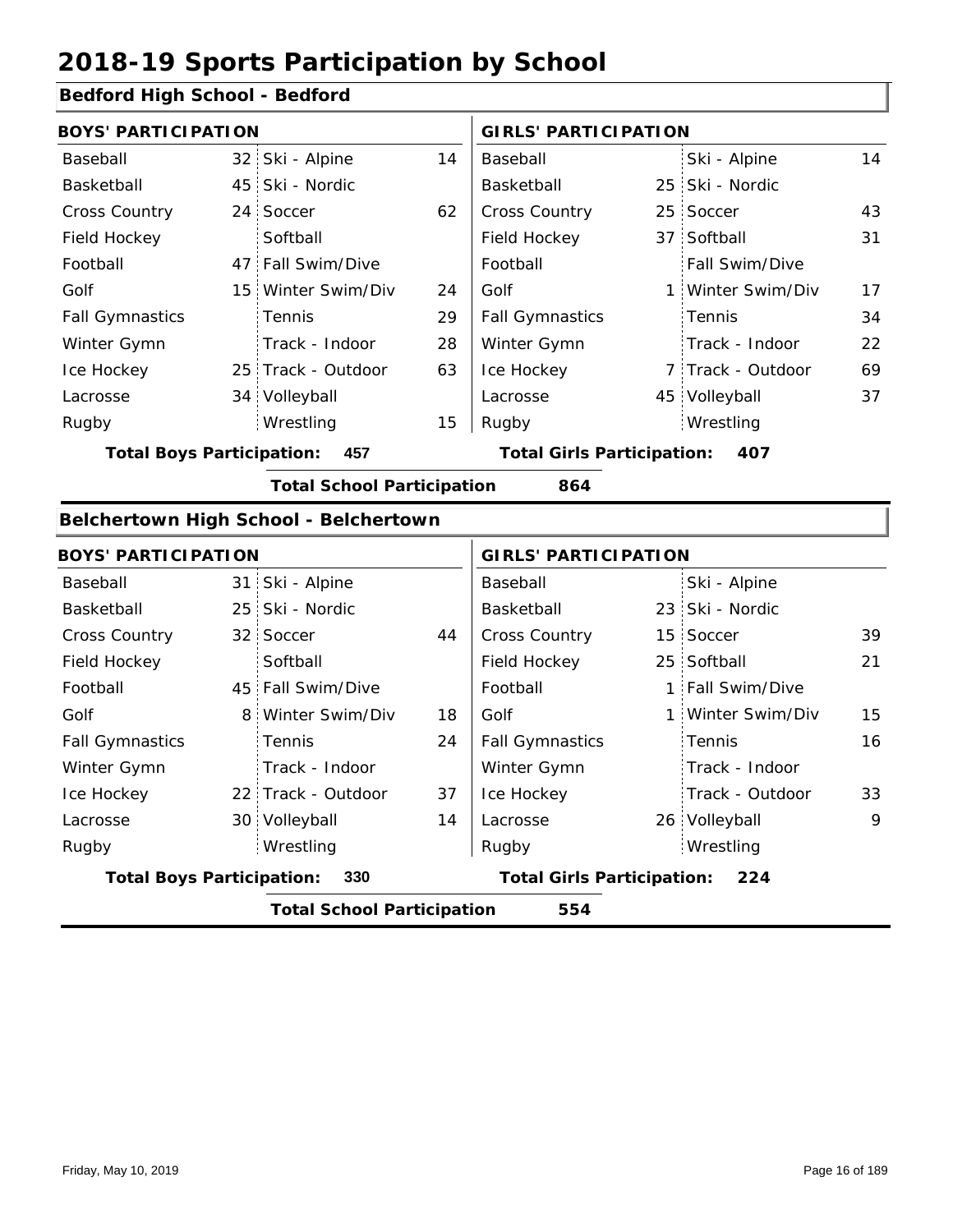### **Bellingham High School - Bellingham**

| sennighann i ngjir senoor - Ben         |                                         |                                   |              |                                   |                                   |                    |    |
|-----------------------------------------|-----------------------------------------|-----------------------------------|--------------|-----------------------------------|-----------------------------------|--------------------|----|
| <b>BOYS' PARTICIPATION</b>              |                                         |                                   |              | <b>GIRLS' PARTICIPATION</b>       |                                   |                    |    |
| Baseball                                |                                         | 43 Ski - Alpine                   |              | Baseball                          |                                   | Ski - Alpine       |    |
| Basketball                              | 45                                      | Ski - Nordic                      |              | Basketball                        |                                   | 18 Ski - Nordic    |    |
| Cross Country                           | 27 <sup>1</sup>                         | Soccer                            | 37           | Cross Country                     |                                   | 6 Soccer           | 29 |
| Field Hockey                            |                                         | Softball                          |              | Field Hockey                      |                                   | 26 Softball        | 31 |
| Football                                |                                         | 56 Fall Swim/Dive                 |              | Football                          |                                   | Fall Swim/Dive     |    |
| Golf                                    | 21                                      | Winter Swim/Div                   |              | Golf                              |                                   | 1 Winter Swim/Div  |    |
| <b>Fall Gymnastics</b>                  |                                         | Tennis                            |              | <b>Fall Gymnastics</b>            |                                   | Tennis             |    |
| Winter Gymn                             |                                         | Track - Indoor                    | 31           | Winter Gymn                       |                                   | Track - Indoor     | 18 |
| Ice Hockey                              |                                         | 21 Track - Outdoor                | 48           | Ice Hockey                        |                                   | 1 Track - Outdoor  | 43 |
| Lacrosse                                |                                         | 33 Volleyball                     | 11           | Lacrosse                          |                                   | 17 Volleyball      | 42 |
| Rugby                                   |                                         | Wrestling                         | 16           | Rugby                             |                                   | Wrestling          |    |
| <b>Total Boys Participation:</b><br>389 |                                         |                                   |              | <b>Total Girls Participation:</b> |                                   | 232                |    |
|                                         |                                         | <b>Total School Participation</b> |              | 621                               |                                   |                    |    |
| <b>Belmont High School - Belmont</b>    |                                         |                                   |              |                                   |                                   |                    |    |
| <b>BOYS' PARTICIPATION</b>              |                                         |                                   |              | <b>GIRLS' PARTICIPATION</b>       |                                   |                    |    |
| Baseball                                | 44                                      | Ski - Alpine                      | 13           | Baseball                          |                                   | 1 Ski - Alpine     | 14 |
| Basketball                              | 44                                      | Ski - Nordic                      |              | Basketball                        |                                   | 38 Ski - Nordic    |    |
| Cross Country                           | 53                                      | Soccer                            | 71           | Cross Country                     |                                   | 39 Soccer          | 58 |
| Field Hockey                            |                                         | Softball                          |              | Field Hockey                      |                                   | 58 Softball        | 23 |
| Football                                |                                         | 77 Fall Swim/Dive                 |              | Football                          |                                   | Fall Swim/Dive     | 36 |
| Golf                                    |                                         | 12 Winter Swim/Div                | 35           | Golf                              |                                   | Winter Swim/Div    |    |
| <b>Fall Gymnastics</b>                  |                                         | Tennis                            | 15           | <b>Fall Gymnastics</b>            |                                   | Tennis             | 19 |
| Winter Gymn                             |                                         | Track - Indoor                    | 70           | Winter Gymn                       |                                   | Track - Indoor     | 55 |
| Ice Hockey                              |                                         | 38 Track - Outdoor                | 69           | Ice Hockey                        |                                   | 23 Track - Outdoor | 95 |
| Lacrosse                                |                                         | 43 Volleyball                     | $\mathbf{1}$ | Lacrosse                          |                                   | 34 Volleyball      | 46 |
| Rugby                                   |                                         | 56 Wrestling                      | 34           | Rugby                             |                                   | 35 Wrestling       |    |
|                                         | <b>Total Boys Participation:</b><br>675 |                                   |              |                                   | <b>Total Girls Participation:</b> | 574                |    |

**Total School Participation 1249**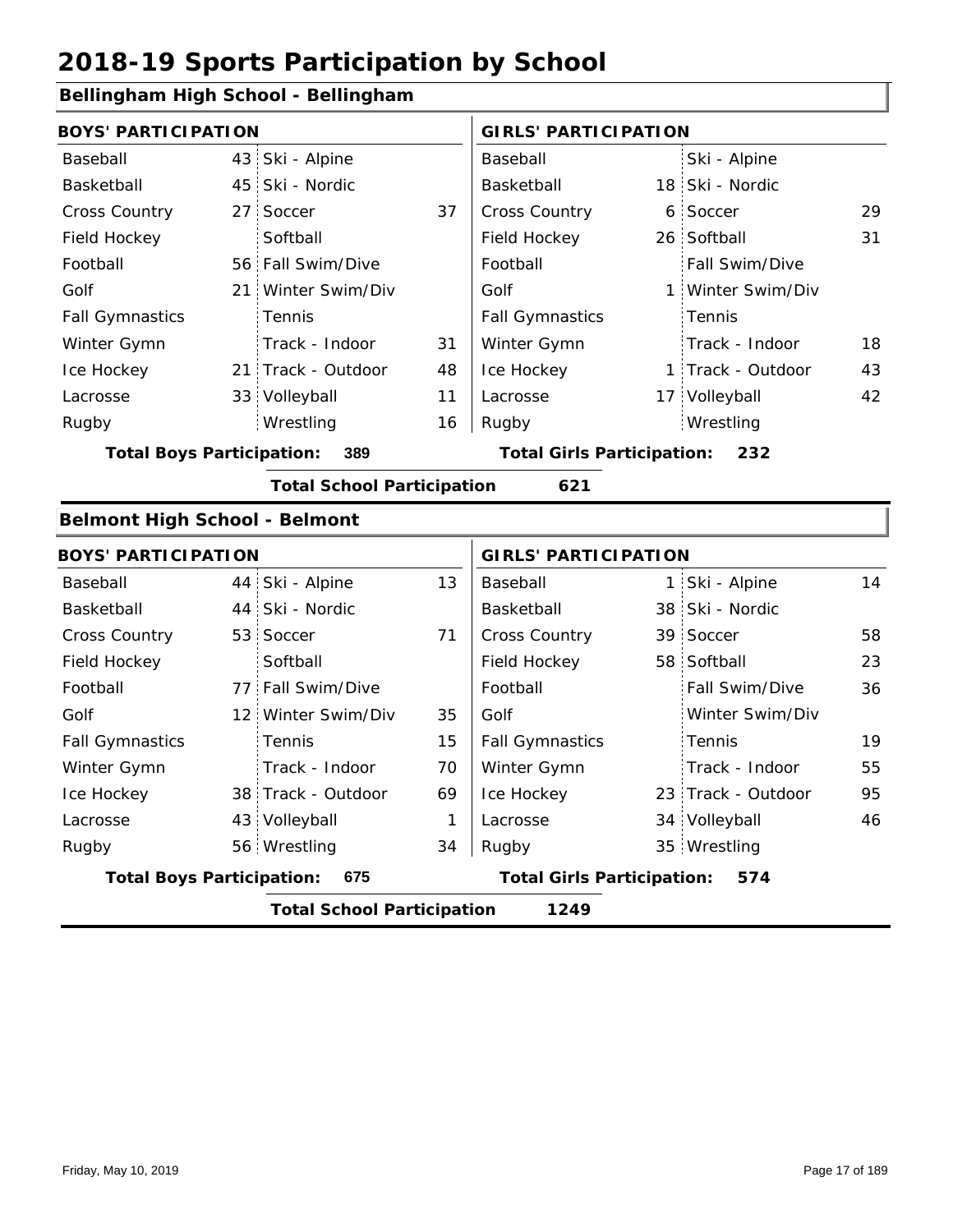### **Bethany Christian Academy - Mendon**

|                                           |                                                                                                                                                                                                                                                                                            | <b>GIRLS' PARTICIPATION</b> |   |                                         |                                                                                                                                                                                                |  |  |  |
|-------------------------------------------|--------------------------------------------------------------------------------------------------------------------------------------------------------------------------------------------------------------------------------------------------------------------------------------------|-----------------------------|---|-----------------------------------------|------------------------------------------------------------------------------------------------------------------------------------------------------------------------------------------------|--|--|--|
| Ski - Alpine                              |                                                                                                                                                                                                                                                                                            | Baseball                    |   | Ski - Alpine                            |                                                                                                                                                                                                |  |  |  |
| Ski - Nordic                              |                                                                                                                                                                                                                                                                                            | Basketball                  |   |                                         |                                                                                                                                                                                                |  |  |  |
| Soccer                                    |                                                                                                                                                                                                                                                                                            | Cross Country               |   | Soccer                                  |                                                                                                                                                                                                |  |  |  |
| Softball                                  |                                                                                                                                                                                                                                                                                            | Field Hockey                |   | Softball                                |                                                                                                                                                                                                |  |  |  |
| Fall Swim/Dive                            |                                                                                                                                                                                                                                                                                            | Football                    |   | Fall Swim/Dive                          |                                                                                                                                                                                                |  |  |  |
| Winter Swim/Div                           |                                                                                                                                                                                                                                                                                            | Golf                        |   | Winter Swim/Div                         |                                                                                                                                                                                                |  |  |  |
| Tennis                                    |                                                                                                                                                                                                                                                                                            | <b>Fall Gymnastics</b>      |   | Tennis                                  |                                                                                                                                                                                                |  |  |  |
| Track - Indoor                            |                                                                                                                                                                                                                                                                                            | Winter Gymn                 |   | Track - Indoor                          |                                                                                                                                                                                                |  |  |  |
| Track - Outdoor                           |                                                                                                                                                                                                                                                                                            | Ice Hockey                  |   | Track - Outdoor                         |                                                                                                                                                                                                |  |  |  |
| Volleyball                                |                                                                                                                                                                                                                                                                                            | Lacrosse                    |   | Volleyball                              | 11                                                                                                                                                                                             |  |  |  |
| Wrestling                                 |                                                                                                                                                                                                                                                                                            | Rugby                       |   | Wrestling                               |                                                                                                                                                                                                |  |  |  |
| <b>Total Boys Participation:</b><br>25    |                                                                                                                                                                                                                                                                                            |                             |   | <b>Total Girls Participation:</b><br>27 |                                                                                                                                                                                                |  |  |  |
| <b>Total School Participation</b><br>52   |                                                                                                                                                                                                                                                                                            |                             |   |                                         |                                                                                                                                                                                                |  |  |  |
|                                           |                                                                                                                                                                                                                                                                                            |                             |   |                                         |                                                                                                                                                                                                |  |  |  |
|                                           |                                                                                                                                                                                                                                                                                            |                             |   |                                         |                                                                                                                                                                                                |  |  |  |
|                                           |                                                                                                                                                                                                                                                                                            | Baseball                    |   | Ski - Alpine                            |                                                                                                                                                                                                |  |  |  |
|                                           |                                                                                                                                                                                                                                                                                            | Basketball                  |   |                                         |                                                                                                                                                                                                |  |  |  |
| Soccer                                    | 70                                                                                                                                                                                                                                                                                         | Cross Country               |   |                                         | 55                                                                                                                                                                                             |  |  |  |
| Softball                                  |                                                                                                                                                                                                                                                                                            | Field Hockey                |   |                                         | 41                                                                                                                                                                                             |  |  |  |
| Fall Swim/Dive                            |                                                                                                                                                                                                                                                                                            | Football                    |   | Fall Swim/Dive                          |                                                                                                                                                                                                |  |  |  |
| Winter Swim/Div                           | 10                                                                                                                                                                                                                                                                                         | Golf                        | 1 | Winter Swim/Div                         | 36                                                                                                                                                                                             |  |  |  |
| Tennis                                    | 24                                                                                                                                                                                                                                                                                         | <b>Fall Gymnastics</b>      |   | Tennis                                  | 28                                                                                                                                                                                             |  |  |  |
|                                           | 48                                                                                                                                                                                                                                                                                         | Winter Gymn                 |   |                                         | 60                                                                                                                                                                                             |  |  |  |
|                                           | 57                                                                                                                                                                                                                                                                                         | Ice Hockey                  |   |                                         | 45                                                                                                                                                                                             |  |  |  |
| Volleyball                                |                                                                                                                                                                                                                                                                                            | Lacrosse                    |   |                                         | 46                                                                                                                                                                                             |  |  |  |
| Wrestling                                 | 37                                                                                                                                                                                                                                                                                         | Rugby                       |   | Wrestling                               |                                                                                                                                                                                                |  |  |  |
| 565                                       |                                                                                                                                                                                                                                                                                            |                             |   | 480                                     |                                                                                                                                                                                                |  |  |  |
| <b>Total School Participation</b><br>1045 |                                                                                                                                                                                                                                                                                            |                             |   |                                         |                                                                                                                                                                                                |  |  |  |
|                                           | <b>BOYS' PARTICIPATION</b><br>25<br><b>Beverly High School - Beverly</b><br><b>BOYS' PARTICIPATION</b><br>43 Ski - Alpine<br>39 Ski - Nordic<br>30 <sup>1</sup><br>100 <sub>1</sub><br>23 <sup>1</sup><br>1 Track - Indoor<br>44 Track - Outdoor<br>39<br><b>Total Boys Participation:</b> |                             |   |                                         | 16 Ski - Nordic<br><b>GIRLS' PARTICIPATION</b><br>34 Ski - Nordic<br>28 Soccer<br>37 Softball<br>16 Track - Indoor<br>18 Track - Outdoor<br>35 Volleyball<br><b>Total Girls Participation:</b> |  |  |  |

I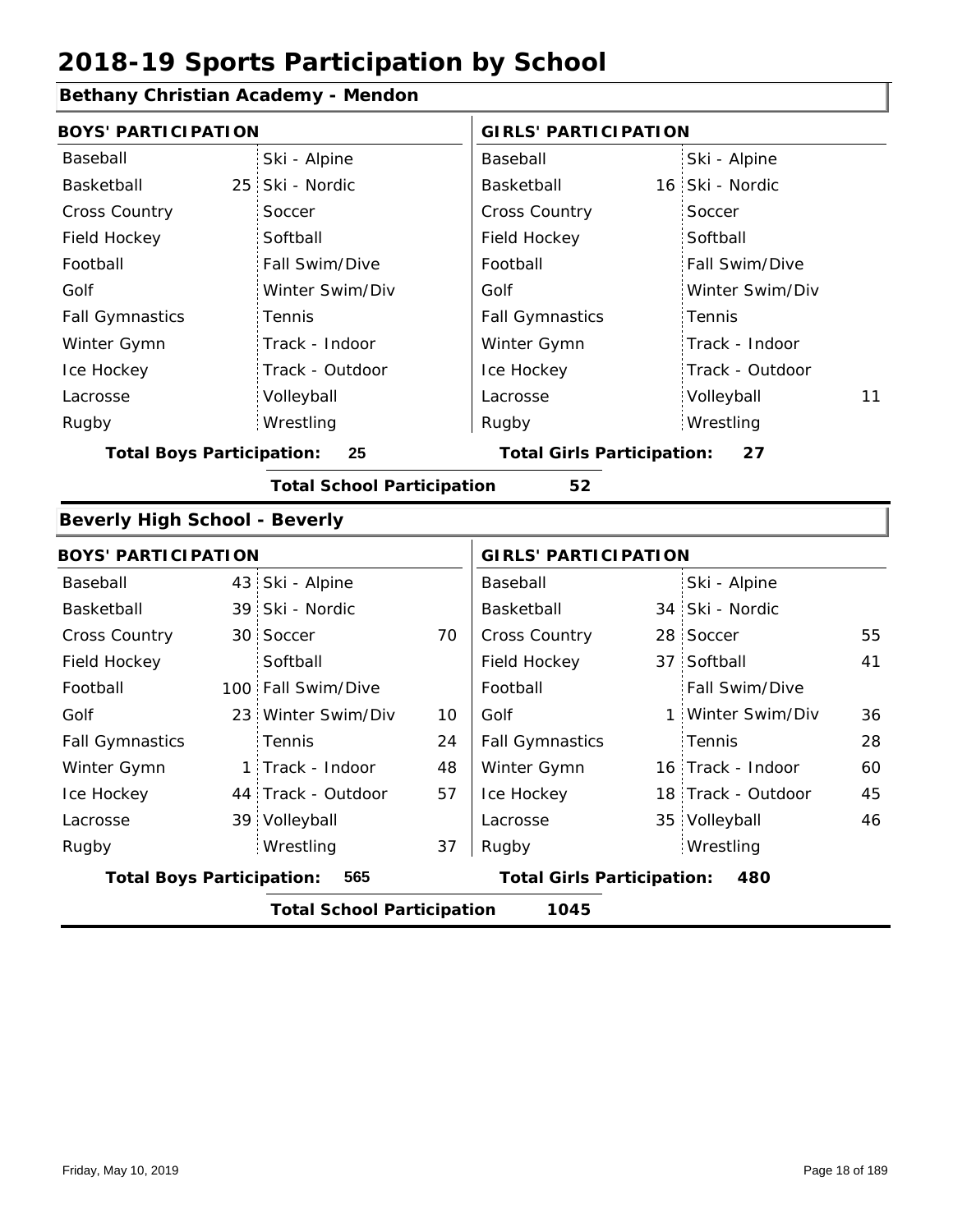#### **Billerica Memorial High School - Billerica**

| <b>BOYS' PARTICIPATION</b>       |                                                 |                | <b>GIRLS' PARTICIPATION</b>       |    |                    |    |
|----------------------------------|-------------------------------------------------|----------------|-----------------------------------|----|--------------------|----|
| Baseball                         | 47 Ski - Alpine                                 |                | Baseball                          |    | Ski - Alpine       | 1  |
| Basketball                       | 34 Ski - Nordic                                 |                | Basketball                        |    | 34 Ski - Nordic    |    |
| <b>Cross Country</b>             | 31 Soccer                                       | 55             | Cross Country                     | 27 | Soccer             | 39 |
| Field Hockey                     | Softball                                        |                | Field Hockey                      |    | Softball           | 56 |
| Football                         | 84 Fall Swim/Dive                               | $\overline{7}$ | Football                          |    | Fall Swim/Dive     | 19 |
| Golf                             | 24 Winter Swim/Div                              |                | Golf                              |    | Winter Swim/Div    |    |
| <b>Fall Gymnastics</b>           | <b>Tennis</b>                                   | 11             | <b>Fall Gymnastics</b>            |    | Tennis             | 23 |
| Winter Gymn                      | Track - Indoor                                  | 51             | Winter Gymn                       |    | 10 Track - Indoor  | 58 |
| Ice Hockey                       | 46 Track - Outdoor                              | 60             | Ice Hockey                        |    | 11 Track - Outdoor | 65 |
| Lacrosse                         | 59 Volleyball                                   | 19             | Lacrosse                          |    | 32 Volleyball      | 36 |
| Rugby                            | Wrestling                                       | 16             | Rugby                             |    | Wrestling          |    |
| <b>Total Boys Participation:</b> | 544                                             |                | <b>Total Girls Participation:</b> |    | 411                |    |
|                                  | <b>Total School Participation</b>               |                | 955                               |    |                    |    |
|                                  | <b>Bishop Connolly High School - Fall River</b> |                |                                   |    |                    |    |
| <b>BOYS' PARTICIPATION</b>       |                                                 |                | <b>GIRLS' PARTICIPATION</b>       |    |                    |    |

| <b>BUYS PARTICIPATION</b>                |  |                   |                                          | GIRLS PARTICIPATION    |  |                       |    |  |
|------------------------------------------|--|-------------------|------------------------------------------|------------------------|--|-----------------------|----|--|
| Baseball                                 |  | 19 Ski - Alpine   |                                          | Baseball               |  | Ski - Alpine          |    |  |
| Basketball                               |  | 21 Ski - Nordic   |                                          | Basketball             |  | 19 Ski - Nordic       |    |  |
| <b>Cross Country</b>                     |  | 18 Soccer         | 20                                       | <b>Cross Country</b>   |  | 3 Soccer              | 20 |  |
| Field Hockey                             |  | Softball          |                                          | Field Hockey           |  | Softball              | 14 |  |
| Football                                 |  | Fall Swim/Dive    |                                          | Football               |  | <b>Fall Swim/Dive</b> |    |  |
| Golf                                     |  | 6 Winter Swim/Div | 12                                       | Golf                   |  | 4 Winter Swim/Div     | 9  |  |
| <b>Fall Gymnastics</b>                   |  | <b>Tennis</b>     | 13                                       | <b>Fall Gymnastics</b> |  | Tennis                | 16 |  |
| Winter Gymn                              |  | Track - Indoor    |                                          | Winter Gymn            |  | Track - Indoor        |    |  |
| Ice Hockey                               |  | 1 Track - Outdoor | 22                                       | Ice Hockey             |  | Track - Outdoor       | 27 |  |
| Lacrosse                                 |  | 20 Volleyball     |                                          | Lacrosse               |  | 2 Volleyball          | 20 |  |
| Rugby                                    |  | Wrestling         |                                          | Rugby                  |  | Wrestling             |    |  |
| <b>Total Boys Participation:</b><br>152  |  |                   | <b>Total Girls Participation:</b><br>134 |                        |  |                       |    |  |
| <b>Total School Participation</b><br>286 |  |                   |                                          |                        |  |                       |    |  |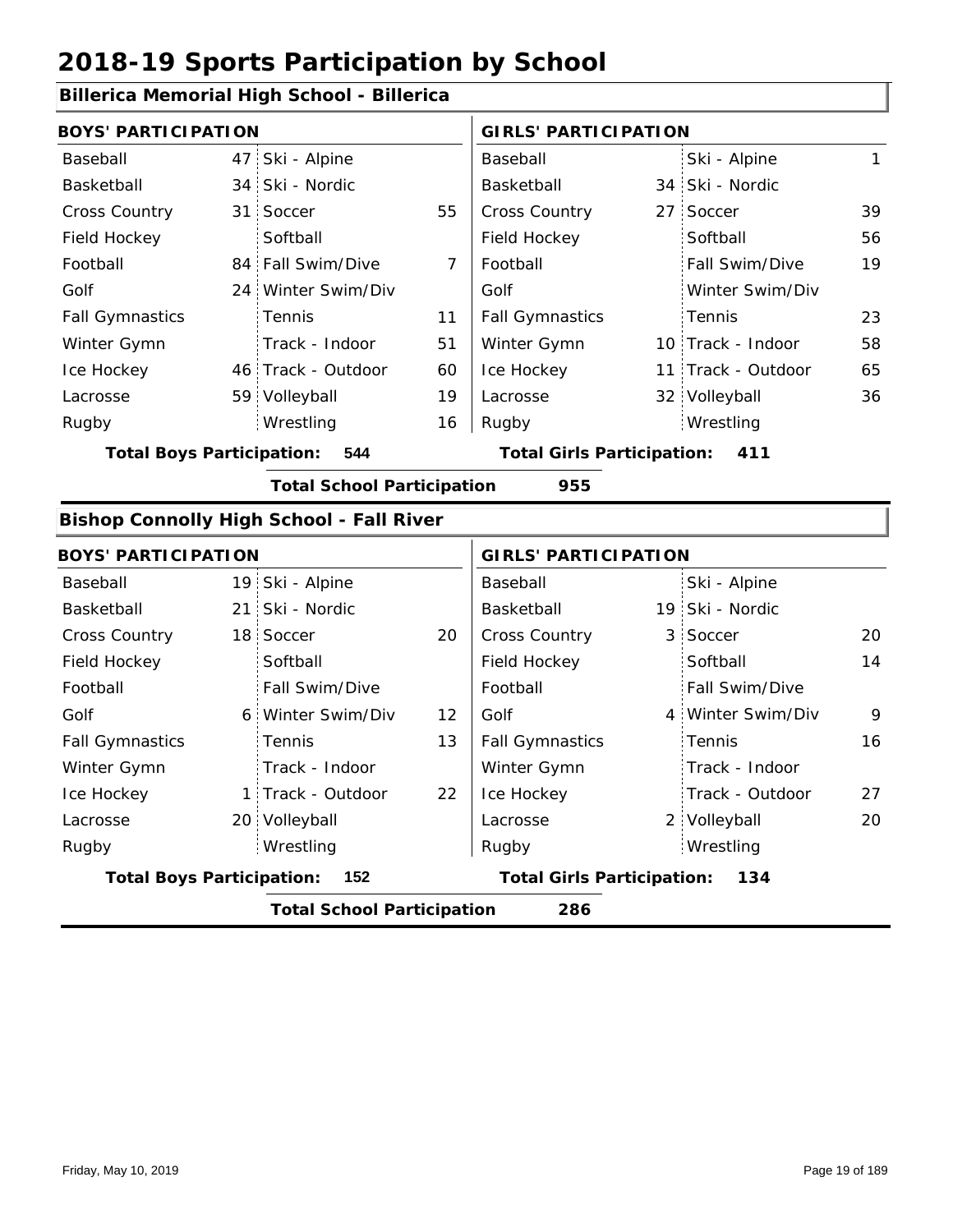### **Bishop Feehan High School - Attleboro**

| <b>BOYS' PARTICIPATION</b>                |  |                    |                                          | <b>GIRLS' PARTICIPATION</b> |  |                   |    |
|-------------------------------------------|--|--------------------|------------------------------------------|-----------------------------|--|-------------------|----|
| Baseball                                  |  | 46 Ski - Alpine    |                                          | Baseball                    |  | Ski - Alpine      |    |
| Basketball                                |  | 38 Ski - Nordic    |                                          | Basketball                  |  | 34 Ski - Nordic   |    |
| <b>Cross Country</b>                      |  | 40 Soccer          | 54                                       | <b>Cross Country</b>        |  | 58 Soccer         | 62 |
| Field Hockey                              |  | Softball           |                                          | Field Hockey                |  | 43 Softball       | 38 |
| Football                                  |  | 101 Fall Swim/Dive |                                          | Football                    |  | Fall Swim/Dive    |    |
| Golf                                      |  | 22 Winter Swim/Div | 22                                       | Golf                        |  | 4 Winter Swim/Div | 28 |
| <b>Fall Gymnastics</b>                    |  | Tennis             | 14                                       | <b>Fall Gymnastics</b>      |  | Tennis            | 21 |
| Winter Gymn                               |  | Track - Indoor     | 67                                       | Winter Gymn                 |  | Track - Indoor    | 86 |
| Ice Hockey                                |  | 42 Track - Outdoor | 108                                      | Ice Hockey                  |  | Track - Outdoor   | 99 |
| Lacrosse                                  |  | 41 Volleyball      |                                          | Lacrosse                    |  | 41 Volleyball     | 42 |
| Rugby                                     |  | Wrestling          |                                          | Rugby                       |  | Wrestling         |    |
| 595<br><b>Total Boys Participation:</b>   |  |                    | <b>Total Girls Participation:</b><br>556 |                             |  |                   |    |
| <b>Total School Participation</b><br>1151 |  |                    |                                          |                             |  |                   |    |

#### **Bishop Fenwick High School - Peabody**

|                                         | <b>BOYS' PARTICIPATION</b>               |                    |                                          |                        | <b>GIRLS' PARTICIPATION</b> |                    |    |  |  |
|-----------------------------------------|------------------------------------------|--------------------|------------------------------------------|------------------------|-----------------------------|--------------------|----|--|--|
| Baseball                                |                                          | 48 Ski - Alpine    |                                          | Baseball               |                             | Ski - Alpine       |    |  |  |
| Basketball                              |                                          | 39 Ski - Nordic    |                                          | Basketball             |                             | 36 Ski - Nordic    |    |  |  |
| <b>Cross Country</b>                    |                                          | 20 Soccer          | 38                                       | <b>Cross Country</b>   |                             | 22 Soccer          | 55 |  |  |
| Field Hockey                            |                                          | Softball           |                                          | Field Hockey           |                             | 34 Softball        | 40 |  |  |
| Football                                |                                          | 43 Fall Swim/Dive  |                                          | Football               |                             | Fall Swim/Dive     |    |  |  |
| Golf                                    |                                          | 14 Winter Swim/Div | 5                                        | Golf                   |                             | Winter Swim/Div    | 22 |  |  |
| <b>Fall Gymnastics</b>                  |                                          | <b>Tennis</b>      | $12 \overline{ }$                        | <b>Fall Gymnastics</b> |                             | Tennis             | 14 |  |  |
| Winter Gymn                             |                                          | Track - Indoor     | 45                                       | Winter Gymn            |                             | 15 Track - Indoor  | 60 |  |  |
| Ice Hockey                              |                                          | 39 Track - Outdoor | 53                                       | Ice Hockey             |                             | 16 Track - Outdoor | 62 |  |  |
| Lacrosse                                |                                          | 37 Volleyball      |                                          | Lacrosse               |                             | 43 Volleyball      | 39 |  |  |
| Rugby                                   |                                          | Wrestling          |                                          | Rugby                  |                             | Wrestling          |    |  |  |
| <b>Total Boys Participation:</b><br>393 |                                          |                    | <b>Total Girls Participation:</b><br>458 |                        |                             |                    |    |  |  |
|                                         | 851<br><b>Total School Participation</b> |                    |                                          |                        |                             |                    |    |  |  |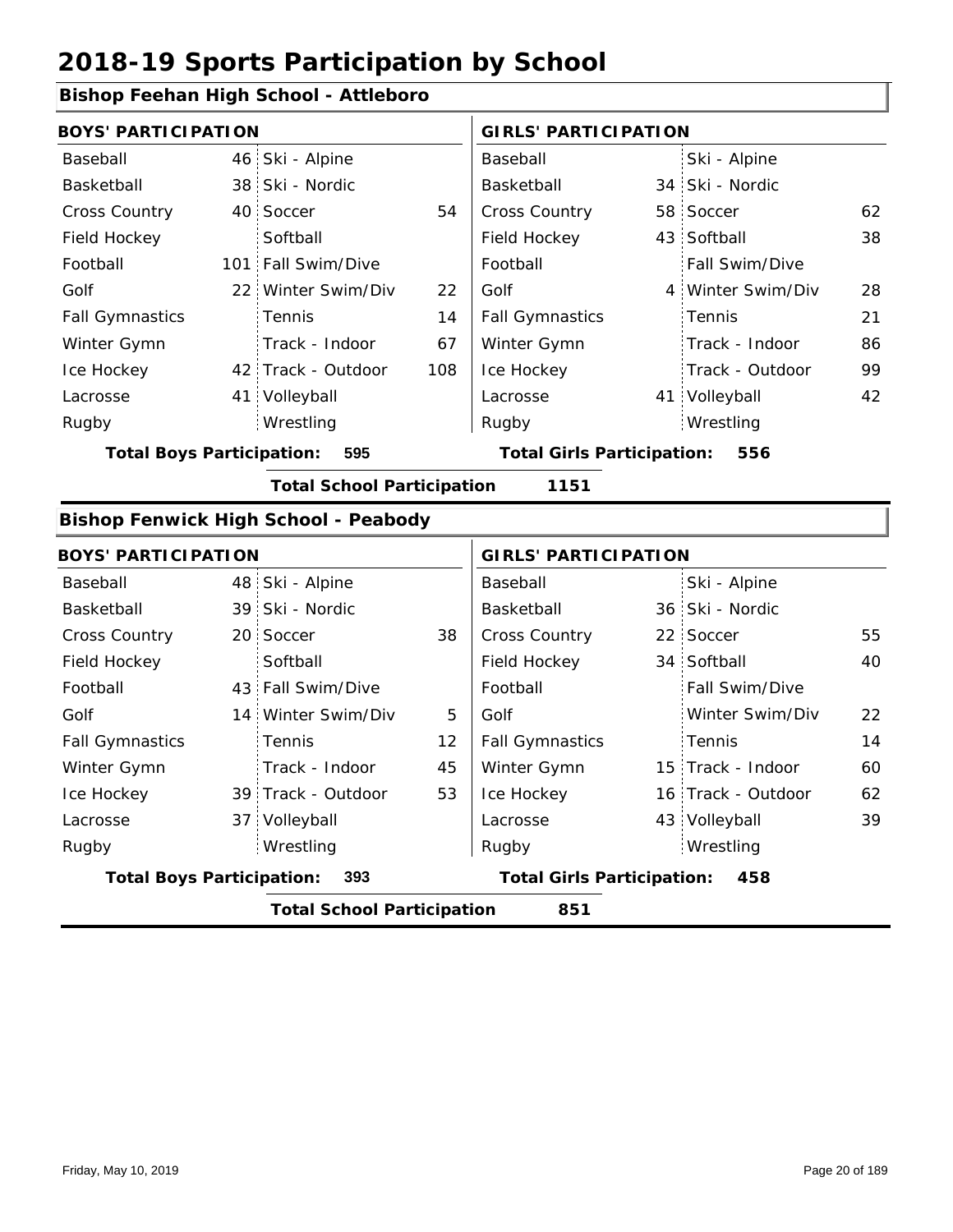### **Bishop Stang High School - North Dartmouth**

|                                         | <b>BOYS' PARTICIPATION</b> |                    |                                   | <b>GIRLS' PARTICIPATION</b> |     |                    |    |
|-----------------------------------------|----------------------------|--------------------|-----------------------------------|-----------------------------|-----|--------------------|----|
| Baseball                                |                            | 35 Ski - Alpine    |                                   | Baseball                    |     | Ski - Alpine       |    |
| Basketball                              |                            | 41 Ski - Nordic    |                                   | Basketball                  |     | 23 Ski - Nordic    |    |
| <b>Cross Country</b>                    |                            | 23 Soccer          | 45                                | <b>Cross Country</b>        |     | 8 Soccer           | 48 |
| Field Hockey                            |                            | Softball           |                                   | Field Hockey                |     | 36 Softball        | 16 |
| Football                                |                            | 56 Fall Swim/Dive  |                                   | Football                    |     | Fall Swim/Dive     |    |
| Golf                                    |                            | 21 Winter Swim/Div | 18                                | Golf                        |     | 2 Winter Swim/Div  | 19 |
| <b>Fall Gymnastics</b>                  |                            | <b>Tennis</b>      | 19                                | <b>Fall Gymnastics</b>      |     | <b>Tennis</b>      | 15 |
| Winter Gymn                             |                            | Track - Indoor     | 44                                | Winter Gymn                 |     | Track - Indoor     | 31 |
| Ice Hockey                              |                            | 25 Track - Outdoor | 33                                | Ice Hockey                  |     | 11 Track - Outdoor | 23 |
| Lacrosse                                |                            | 36 Volleyball      |                                   | Lacrosse                    |     | 47 Volleyball      | 40 |
| Rugby                                   |                            | Wrestling          |                                   | Rugby                       |     | Wrestling          |    |
| 396<br><b>Total Boys Participation:</b> |                            |                    | <b>Total Girls Participation:</b> |                             | 319 |                    |    |

**Total School Participation 715**

#### **Blackstone Valley Reg Voc/Tech HS - Upton**

| <b>BOYS' PARTICIPATION</b>               |  |                    |                                   | <b>GIRLS' PARTICIPATION</b> |     |                   |    |
|------------------------------------------|--|--------------------|-----------------------------------|-----------------------------|-----|-------------------|----|
| Baseball                                 |  | 51 Ski - Alpine    | 4                                 | Baseball                    |     | Ski - Alpine      | 2  |
| Basketball                               |  | 45 Ski - Nordic    |                                   | Basketball                  |     | 40 Ski - Nordic   |    |
| <b>Cross Country</b>                     |  | 34 Soccer          | 54                                | <b>Cross Country</b>        |     | 12 Soccer         | 55 |
| Field Hockey                             |  | Softball           |                                   | Field Hockey                |     | 32 Softball       | 32 |
| Football                                 |  | 68 Fall Swim/Dive  |                                   | Football                    |     | 1 Fall Swim/Dive  |    |
| Golf                                     |  | 29 Winter Swim/Div |                                   | Golf                        |     | 1 Winter Swim/Div |    |
| <b>Fall Gymnastics</b>                   |  | Tennis             |                                   | <b>Fall Gymnastics</b>      |     | Tennis            |    |
| Winter Gymn                              |  | Track - Indoor     |                                   | Winter Gymn                 |     | Track - Indoor    |    |
| Ice Hockey                               |  | 21 Track - Outdoor | 68                                | Ice Hockey                  |     | 1 Track - Outdoor | 60 |
| Lacrosse                                 |  | 46 Volleyball      | $12 \overline{ }$                 | Lacrosse                    |     | 45 Volleyball     | 60 |
| Rugby                                    |  | Wrestling          |                                   | Rugby                       |     | Wrestling         |    |
| 432<br><b>Total Boys Participation:</b>  |  |                    | <b>Total Girls Participation:</b> |                             | 341 |                   |    |
| <b>Total School Participation</b><br>773 |  |                    |                                   |                             |     |                   |    |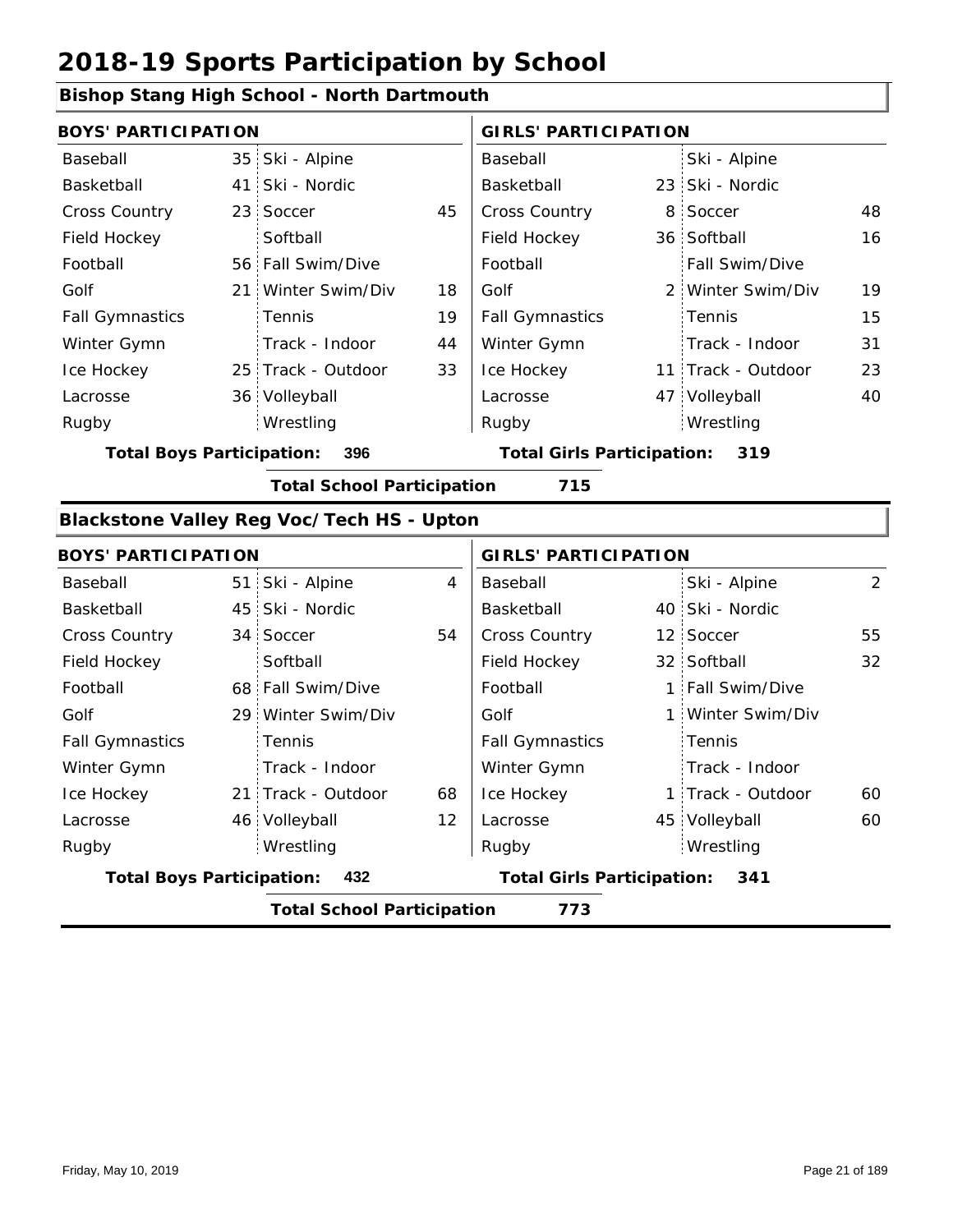#### **Blackstone-Millville Reg HS - Blackstone**

| <b>BOYS' PARTICIPATION</b>       |                 |                                               |    | <b>GIRLS' PARTICIPATION</b>       |  |                   |    |  |
|----------------------------------|-----------------|-----------------------------------------------|----|-----------------------------------|--|-------------------|----|--|
| Baseball                         |                 | 30 Ski - Alpine                               |    | Baseball                          |  | Ski - Alpine      |    |  |
| Basketball                       |                 | 28 Ski - Nordic                               |    | Basketball                        |  | 15 Ski - Nordic   |    |  |
| <b>Cross Country</b>             | 11 <sup>1</sup> | Soccer                                        | 36 | <b>Cross Country</b>              |  | 3 Soccer          | 26 |  |
| Field Hockey                     |                 | Softball                                      |    | Field Hockey                      |  | 25 Softball       | 29 |  |
| Football                         |                 | 24 Fall Swim/Dive                             |    | Football                          |  | Fall Swim/Dive    |    |  |
| Golf                             |                 | Winter Swim/Div                               |    | Golf                              |  | Winter Swim/Div   |    |  |
| <b>Fall Gymnastics</b>           |                 | Tennis                                        |    | <b>Fall Gymnastics</b>            |  | Tennis            | 10 |  |
| Winter Gymn                      |                 | Track - Indoor                                | 9  | Winter Gymn                       |  | Track - Indoor    | 6  |  |
| Ice Hockey                       |                 | 8 Track - Outdoor                             | 26 | Ice Hockey                        |  | 1 Track - Outdoor | 15 |  |
| Lacrosse                         | $4 \cdot$       | Volleyball                                    |    | Lacrosse                          |  | 1 Volleyball      | 19 |  |
| Rugby                            |                 | Wrestling                                     |    | Rugby                             |  | Wrestling         |    |  |
| <b>Total Boys Participation:</b> |                 | 176                                           |    | <b>Total Girls Participation:</b> |  | 150               |    |  |
|                                  |                 | <b>Total School Participation</b>             |    | 326                               |  |                   |    |  |
|                                  |                 | <b>Blue Hills Regional Tech Sch. - Canton</b> |    |                                   |  |                   |    |  |
| <b>BOYS' PARTICIPATION</b>       |                 |                                               |    | <b>GIRLS' PARTICIPATION</b>       |  |                   |    |  |
| Baseball                         |                 | 45 Ski - Alpine                               |    | Baseball                          |  | Ski - Alpine      |    |  |
| <b>Raskethall</b>                |                 | 45 Ski - Nordic                               |    | <b>Raskethall</b>                 |  | 45 Ski - Nordic   |    |  |

| Basketball                                                                          |                                          | 45 Ski - Nordic    |    | Basketball             |  | 45 Ski - Nordic       |    |  |  |
|-------------------------------------------------------------------------------------|------------------------------------------|--------------------|----|------------------------|--|-----------------------|----|--|--|
| <b>Cross Country</b>                                                                |                                          | Soccer             | 33 | <b>Cross Country</b>   |  | Soccer                | 34 |  |  |
| Field Hockey                                                                        |                                          | Softball           |    | Field Hockey           |  | Softball              | 43 |  |  |
| Football                                                                            |                                          | 85 Fall Swim/Dive  |    | Football               |  | <b>Fall Swim/Dive</b> |    |  |  |
| Golf                                                                                |                                          | 14 Winter Swim/Div | 15 | Golf                   |  | Winter Swim/Div       | 15 |  |  |
| <b>Fall Gymnastics</b>                                                              |                                          | Tennis             |    | <b>Fall Gymnastics</b> |  | : Tennis              |    |  |  |
| Winter Gymn                                                                         |                                          | Track - Indoor     |    | Winter Gymn            |  | Track - Indoor        |    |  |  |
| Ice Hockey                                                                          |                                          | 28 Track - Outdoor | 32 | Ice Hockey             |  | Track - Outdoor       | 38 |  |  |
| Lacrosse                                                                            |                                          | 32 Volleyball      |    | Lacrosse               |  | Volleyball            | 45 |  |  |
| Rugby                                                                               |                                          | 33 Wrestling       |    | Rugby                  |  | Wrestling             |    |  |  |
| <b>Total Boys Participation:</b><br><b>Total Girls Participation:</b><br>362<br>220 |                                          |                    |    |                        |  |                       |    |  |  |
|                                                                                     | <b>Total School Participation</b><br>582 |                    |    |                        |  |                       |    |  |  |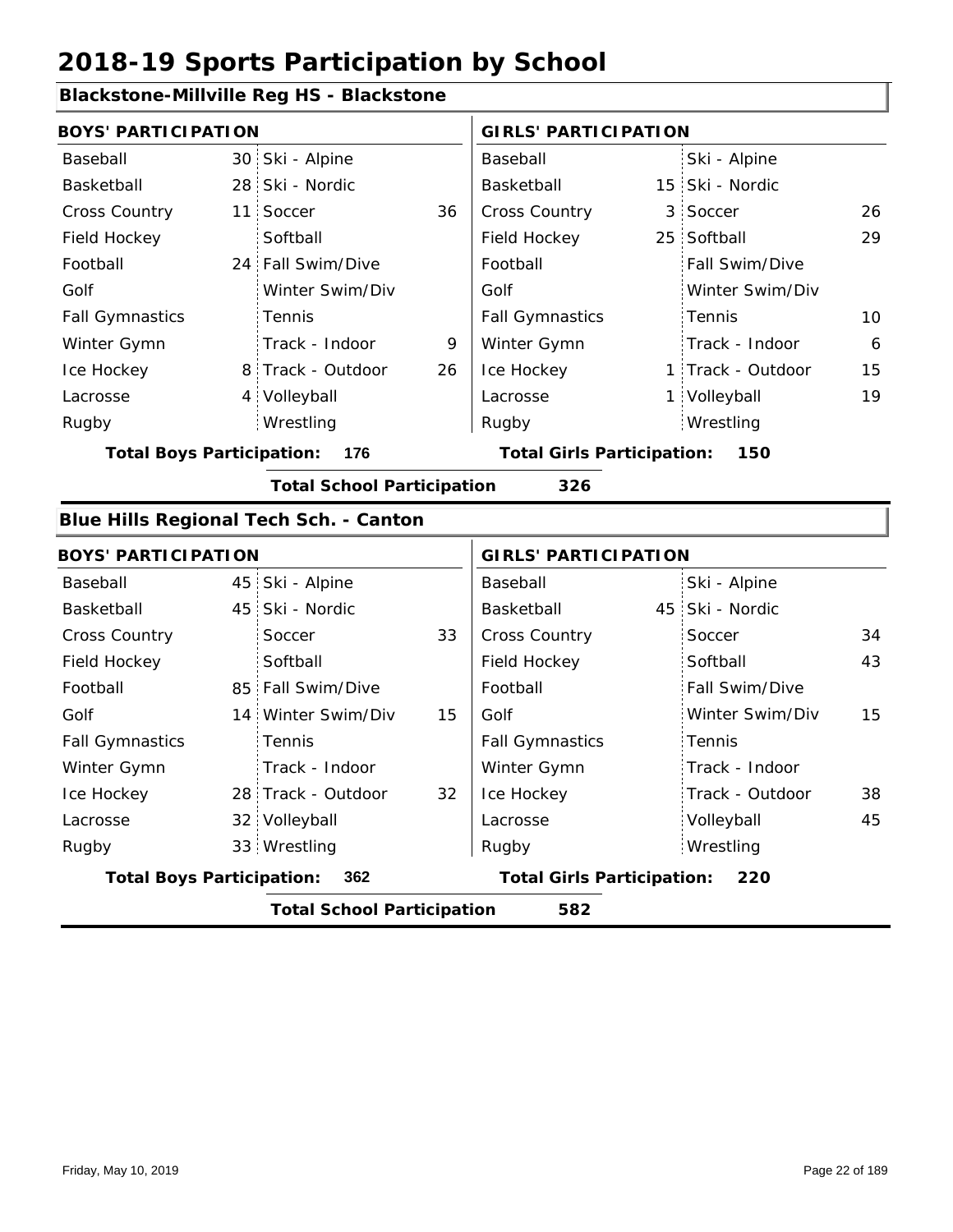#### **Boston College High School - Boston**

| <b>BOYS' PARTICIPATION</b> |                    |     | <b>GIRLS' PARTICIPATION</b> |                 |  |
|----------------------------|--------------------|-----|-----------------------------|-----------------|--|
| Baseball                   | 75 Ski - Alpine    | 45  | Baseball                    | Ski - Alpine    |  |
| Basketball                 | 60 Ski - Nordic    |     | Basketball                  | Ski - Nordic    |  |
| <b>Cross Country</b>       | 50 Soccer          | 80  | <b>Cross Country</b>        | Soccer          |  |
| Field Hockey               | Softball           |     | Field Hockey                | Softball        |  |
| Football                   | 115 Fall Swim/Dive |     | Football                    | Fall Swim/Dive  |  |
| Golf                       | 22 Winter Swim/Div | 40  | Golf                        | Winter Swim/Div |  |
| <b>Fall Gymnastics</b>     | <b>Tennis</b>      | 25  | <b>Fall Gymnastics</b>      | : Tennis        |  |
| Winter Gymn                | Track - Indoor     | 95  | Winter Gymn                 | Track - Indoor  |  |
| Ice Hockey                 | 75 Track - Outdoor | 105 | Ice Hockey                  | Track - Outdoor |  |
| Lacrosse                   | 85 Volleyball      | 30  | Lacrosse                    | Volleyball      |  |
| Rugby                      | 85 Wrestling       | 35  | Rugby                       | Wrestling       |  |
|                            |                    |     |                             |                 |  |

**Total Boys Participation: 1022 Total Girls Participation: 0**

**Total School Participation 1022**

#### **Boston Community Leadership Academy - Hyde Park**

| <b>BOYS' PARTICIPATION</b>       |                                          |                   |    | <b>GIRLS' PARTICIPATION</b>       |  |                 |                   |  |  |
|----------------------------------|------------------------------------------|-------------------|----|-----------------------------------|--|-----------------|-------------------|--|--|
| Baseball                         |                                          | 11 Ski - Alpine   |    | Baseball                          |  | Ski - Alpine    |                   |  |  |
| Basketball                       |                                          | 7 Ski - Nordic    |    | Basketball                        |  | 1 Ski - Nordic  |                   |  |  |
| <b>Cross Country</b>             |                                          | Soccer            | 12 | <b>Cross Country</b>              |  | Soccer          | 9                 |  |  |
| Field Hockey                     |                                          | Softball          |    | Field Hockey                      |  | Softball        | 6                 |  |  |
| Football                         |                                          | 13 Fall Swim/Dive |    | Football                          |  | Fall Swim/Dive  |                   |  |  |
| Golf                             |                                          | Winter Swim/Div   |    | Golf                              |  | Winter Swim/Div |                   |  |  |
| <b>Fall Gymnastics</b>           |                                          | <b>Tennis</b>     | 2  | <b>Fall Gymnastics</b>            |  | Tennis          |                   |  |  |
| Winter Gymn                      |                                          | Track - Indoor    | 11 | Winter Gymn                       |  | Track - Indoor  | 9                 |  |  |
| Ice Hockey                       |                                          | 1 Track - Outdoor | 5  | Ice Hockey                        |  | Track - Outdoor | 5                 |  |  |
| Lacrosse                         |                                          | Volleyball        |    | Lacrosse                          |  | Volleyball      | $12 \overline{ }$ |  |  |
| Rugby                            |                                          | Wrestling         |    | Rugby                             |  | Wrestling       |                   |  |  |
| <b>Total Boys Participation:</b> |                                          | 62                |    | <b>Total Girls Participation:</b> |  | 42              |                   |  |  |
|                                  | <b>Total School Participation</b><br>104 |                   |    |                                   |  |                 |                   |  |  |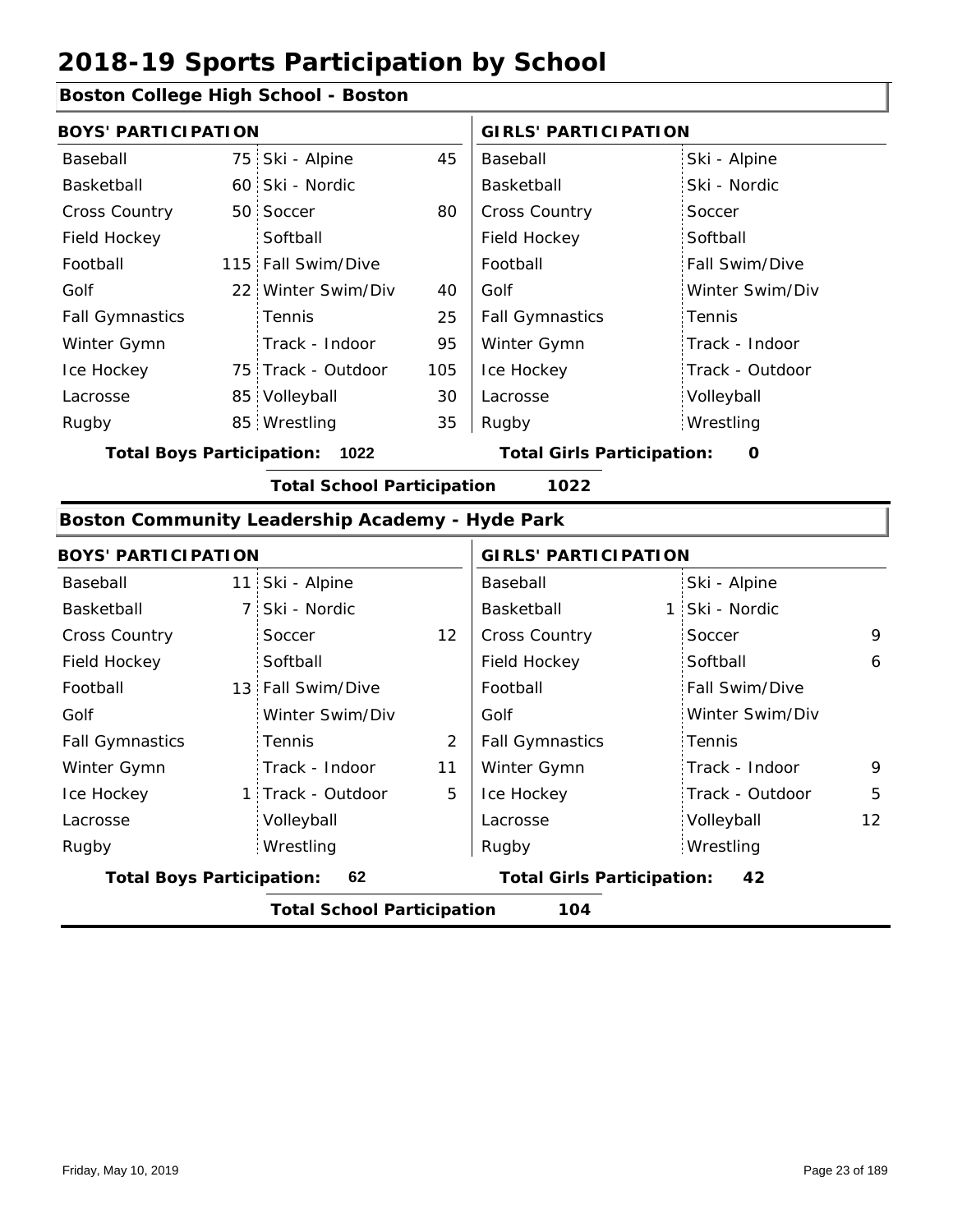#### **Boston International High School - Dorchester** 20 Ski - Alpine 3 Ski - Nordic 1 Fall Swim/Dive 1 Track - Outdoor 20 Cross Country Controller Soccer 20 15 Baseball Basketball Cross Country Field Hockey Football Golf Fall Gymnastics Ice Hockey Lacrosse **Soccer Softball** Tennis Track - Indoor Volleyball Wrestling Rugby Rugby **BOYS' PARTICIPATION GIRLS' PARTICIPATION** Baseball Basketball Field Hockey Football Golf Fall Gymnastics Winter Gymn Ice Hockey Lacrosse Ski - Alpine Ski - Nordic **Soccer Softball** Fall Swim/Dive Winter Swim/Div Tennis Track - Indoor Track - Outdoor Winter Gymn Winter Swim/Div Volleyball 13 Wrestling **Total Boys Participation: 45 Total Girls Participation: 48 Total School Participation 93 Boston Latin Academy - Dorchester** 29 Ski - Alpine 28 26 Ski - Nordic 43 Fall Swim/Dive 38 Track - Outdoor 52 | Ice Hockey 38 13 67 Cross Country Soccer 55 67 28 37 19 52 13 20 62 62 Baseball Basketball Cross Country Field Hockey Football Golf Fall Gymnastics Ice Hockey Lacrosse Soccer **Softball** Tennis Track - Indoor Volleyball Wrestling Rugby Rugby **BOYS' PARTICIPATION GIRLS' PARTICIPATION** Baseball Basketball Field Hockey Football Golf Fall Gymnastics Winter Gymn Ice Hockey Lacrosse Ski - Alpine 26 Ski - Nordic Soccer **Softball** Fall Swim/Dive Winter Swim/Div Tennis Track - Indoor 13 Track - Outdoor Winter Gymn Winter Swim/Div 19 Volleyball 29 Wrestling **Total Boys Participation: 361 Total Girls Participation: 346 Total School Participation 707**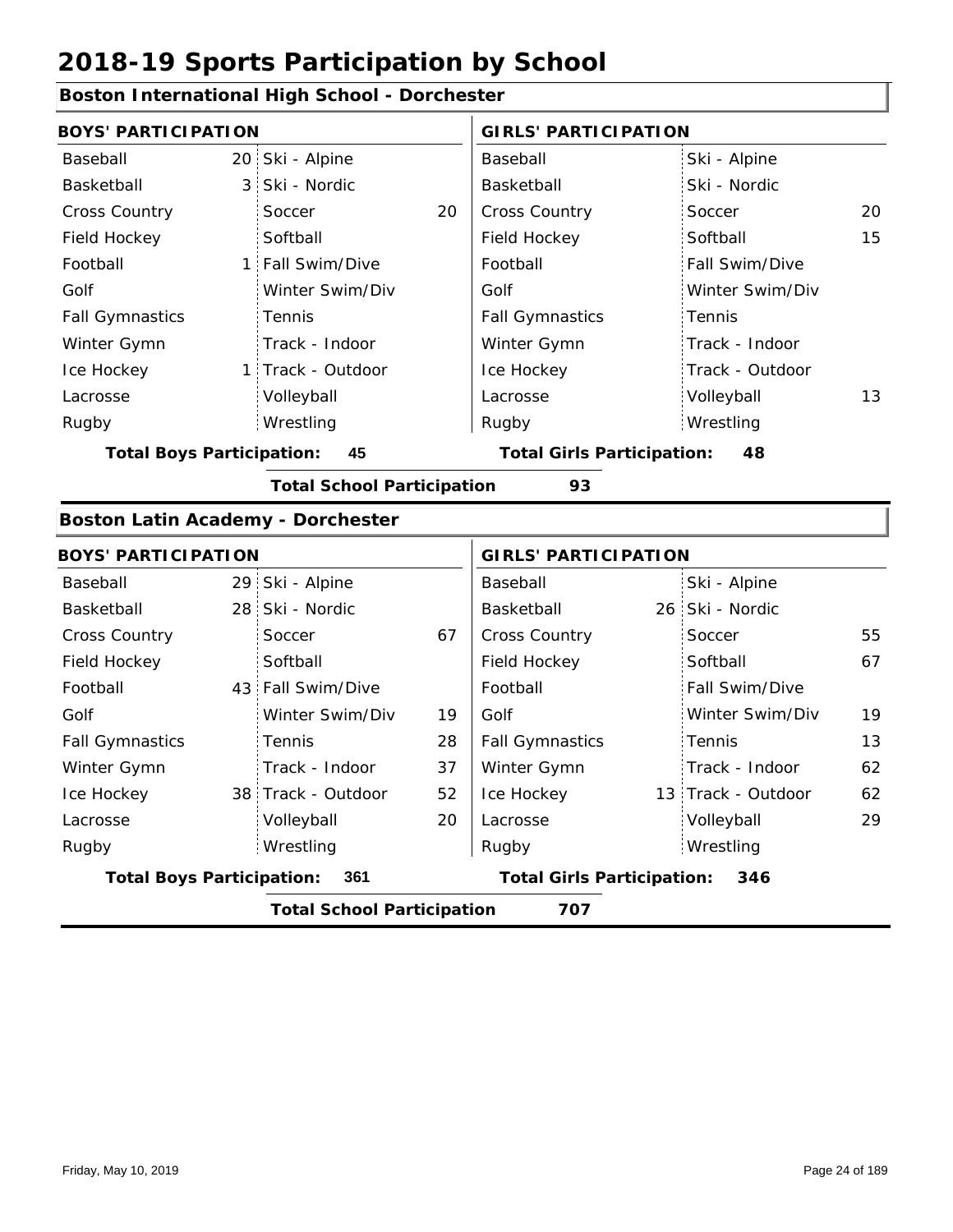#### **Boston Latin School - Boston**

|                                    | <b>BOYS' PARTICIPATION</b> |                                   |                                   |                             |     | <b>GIRLS' PARTICIPATION</b> |     |  |  |
|------------------------------------|----------------------------|-----------------------------------|-----------------------------------|-----------------------------|-----|-----------------------------|-----|--|--|
| Baseball                           | 43 <sup>1</sup>            | Ski - Alpine                      |                                   | Baseball                    |     | Ski - Alpine                |     |  |  |
| Basketball                         | 54                         | Ski - Nordic                      |                                   | Basketball                  |     | 38 Ski - Nordic             |     |  |  |
| Cross Country                      | 17                         | Soccer                            | 66                                | <b>Cross Country</b>        |     | 21 Soccer                   | 70  |  |  |
| Field Hockey                       |                            | Softball                          |                                   | Field Hockey                |     | Softball                    | 27  |  |  |
| Football                           | 61.                        | Fall Swim/Dive                    |                                   | Football                    |     | Fall Swim/Dive              | 66  |  |  |
| Golf                               | 11 :                       | Winter Swim/Div                   | 25                                | Golf                        |     | 4 Winter Swim/Div           |     |  |  |
| <b>Fall Gymnastics</b>             |                            | Tennis                            | 22                                | <b>Fall Gymnastics</b>      |     | Tennis                      | 25  |  |  |
| Winter Gymn                        |                            | Track - Indoor                    | 31                                | Winter Gymn                 |     | Track - Indoor              | 83  |  |  |
| Ice Hockey                         | 42 :                       | Track - Outdoor                   | 82                                | Ice Hockey                  |     | 31 Track - Outdoor          | 101 |  |  |
| Lacrosse                           |                            | 42 Volleyball                     | 27                                | Lacrosse                    |     | 40 Volleyball               | 41  |  |  |
| Rugby                              |                            | Wrestling                         | 33                                | Rugby                       |     | Wrestling                   | 2   |  |  |
| <b>Total Boys Participation:</b>   | 556                        |                                   | <b>Total Girls Participation:</b> |                             | 549 |                             |     |  |  |
|                                    |                            | <b>Total School Participation</b> |                                   | 1105                        |     |                             |     |  |  |
| <b>Bourne High School - Bourne</b> |                            |                                   |                                   |                             |     |                             |     |  |  |
| <b>BOYS' PARTICIPATION</b>         |                            |                                   |                                   | <b>GIRLS' PARTICIPATION</b> |     |                             |     |  |  |
| Baseball                           | 31                         | Ski - Alpine                      |                                   | Baseball                    |     | Ski - Alpine                |     |  |  |
| Basketball                         | 37                         | Ski - Nordic                      |                                   | Basketball                  |     | 19 Ski - Nordic             |     |  |  |
| <b>Cross Country</b>               | 15                         | Soccer                            | 26                                | Cross Country               |     | 7 Soccer                    | 27  |  |  |
| Field Hockey                       |                            | Softball                          |                                   | Field Hockey                |     | 22 Softball                 | 17  |  |  |
| Football                           | 37.                        | Fall Swim/Dive                    |                                   | Football                    |     | Fall Swim/Dive              |     |  |  |
| Golf                               | 15                         | Winter Swim/Div                   |                                   | Golf                        |     | 2 Winter Swim/Div           |     |  |  |
| <b>Fall Gymnastics</b>             |                            | Tennis                            | 11                                | <b>Fall Gymnastics</b>      |     | Tennis                      | 15  |  |  |
| Winter Gymn                        |                            | Track - Indoor                    | 15                                | Winter Gymn                 |     | Track - Indoor              | 14  |  |  |
| Ice Hockey                         | 24.                        | Track - Outdoor                   | 13                                | Ice Hockey                  |     | 5 Track - Outdoor           | 13  |  |  |
| Lacrosse                           | 25                         | Volleyball                        |                                   | Lacrosse                    |     | 34 Volleyball               | 31  |  |  |
| Rugby                              |                            | Wrestling                         |                                   | Rugby                       |     | Wrestling                   |     |  |  |
| <b>Total Boys Participation:</b>   | 249                        | <b>Total Girls Participation:</b> |                                   | 206                         |     |                             |     |  |  |

**Total School Participation 455**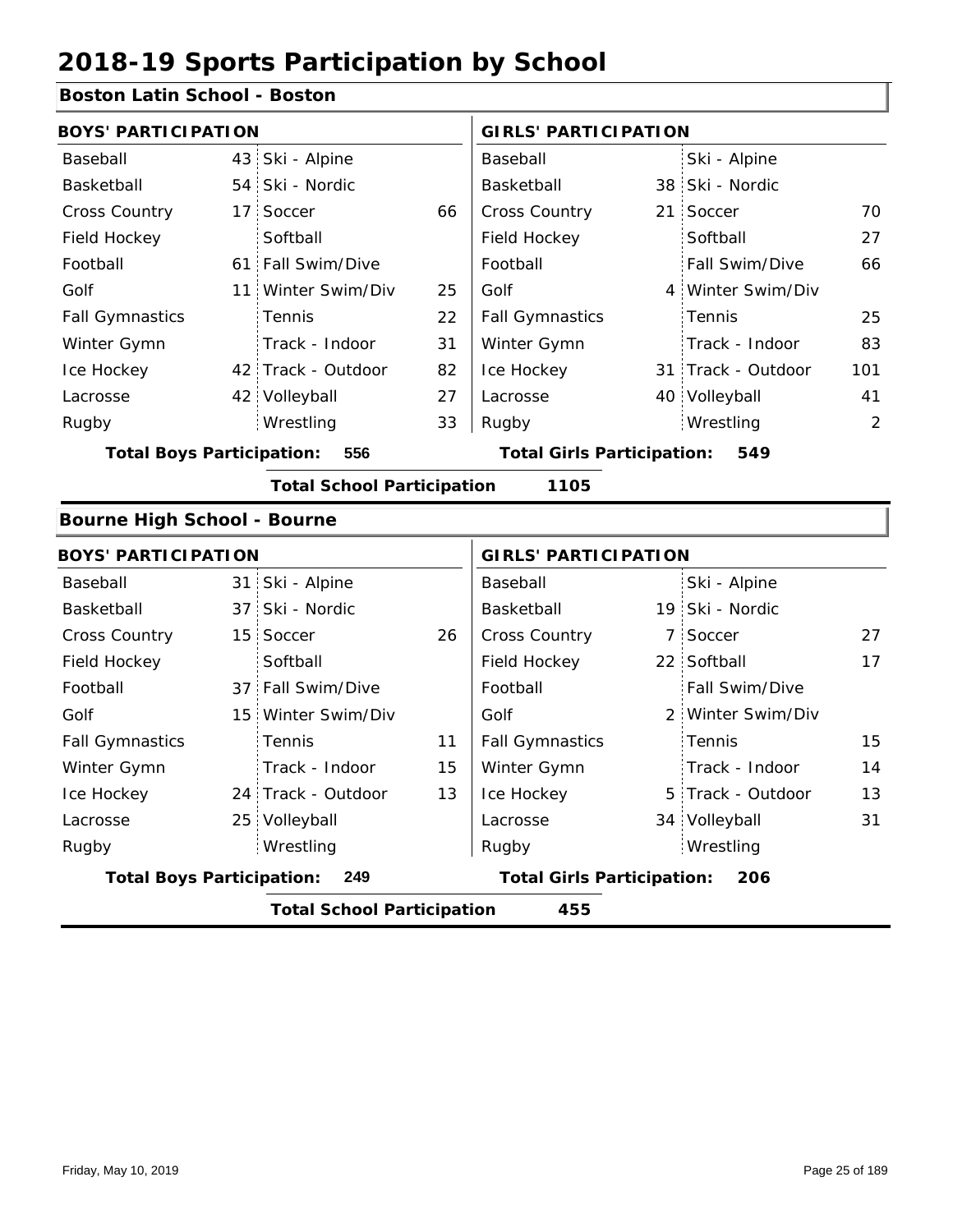#### **Braintree High School - Braintree**

| <b>BOYS' PARTICIPATION</b> |  |                    |    | <b>GIRLS' PARTICIPATION</b> |  |                    |    |
|----------------------------|--|--------------------|----|-----------------------------|--|--------------------|----|
| Baseball                   |  | 66 Ski - Alpine    |    | Baseball                    |  | Ski - Alpine       |    |
| Basketball                 |  | 40 Ski - Nordic    |    | Basketball                  |  | 28 Ski - Nordic    |    |
| <b>Cross Country</b>       |  | 40 Soccer          | 66 | <b>Cross Country</b>        |  | 35 Soccer          | 54 |
| Field Hockey               |  | Softball           |    | Field Hockey                |  | 61 Softball        | 42 |
| Football                   |  | 77 Fall Swim/Dive  | 13 | Football                    |  | 1 Fall Swim/Dive   | 19 |
| Golf                       |  | 43 Winter Swim/Div |    | Golf                        |  | 27 Winter Swim/Div |    |
| <b>Fall Gymnastics</b>     |  | Tennis             | 20 | <b>Fall Gymnastics</b>      |  | : Tennis           | 23 |
| Winter Gymn                |  | 7 Track - Indoor   | 47 | Winter Gymn                 |  | 15 Track - Indoor  | 70 |
| Ice Hockey                 |  | 80 Track - Outdoor | 62 | Ice Hockey                  |  | 34 Track - Outdoor | 53 |
| Lacrosse                   |  | 67 Volleyball      | 21 | Lacrosse                    |  | 68 Volleyball      | 42 |
| Rugby                      |  | Wrestling          | 49 | Rugby                       |  | Wrestling          |    |

**Total Boys Participation: 698 Total Girls Participation: 572**

**Total School Participation 1270**

#### **Bridgewater-Raynham Reg High School - Bridgewater**

| <b>BOYS' PARTICIPATION</b>              |  |                                   |    | <b>GIRLS' PARTICIPATION</b>       |  |                       |    |
|-----------------------------------------|--|-----------------------------------|----|-----------------------------------|--|-----------------------|----|
| Baseball                                |  | 61 Ski - Alpine                   |    | Baseball                          |  | Ski - Alpine          |    |
| Basketball                              |  | 43 Ski - Nordic                   |    | Basketball                        |  | 40 Ski - Nordic       |    |
| <b>Cross Country</b>                    |  | 27 Soccer                         | 46 | <b>Cross Country</b>              |  | 21 Soccer             | 61 |
| Field Hockey                            |  | Softball                          |    | Field Hockey                      |  | 48 Softball           | 38 |
| Football                                |  | 102 Fall Swim/Dive                |    | Football                          |  | <b>Fall Swim/Dive</b> |    |
| Golf                                    |  | 33 Winter Swim/Div                | 18 | Golf                              |  | 2 Winter Swim/Div     | 32 |
| <b>Fall Gymnastics</b>                  |  | <b>Tennis</b>                     | 10 | <b>Fall Gymnastics</b>            |  | Tennis                | 22 |
| Winter Gymn                             |  | Track - Indoor                    | 85 | Winter Gymn                       |  | 18 Track - Indoor     | 74 |
| Ice Hockey                              |  | 42 Track - Outdoor                | 80 | Ice Hockey                        |  | 2 Track - Outdoor     | 57 |
| Lacrosse                                |  | 53 Volleyball                     | 1  | Lacrosse                          |  | 41 Volleyball         | 52 |
| Rugby                                   |  | Wrestling                         | 22 | Rugby                             |  | Wrestling             |    |
| <b>Total Boys Participation:</b><br>623 |  |                                   |    | <b>Total Girls Participation:</b> |  | 508                   |    |
|                                         |  | <b>Total School Participation</b> |    | 1131                              |  |                       |    |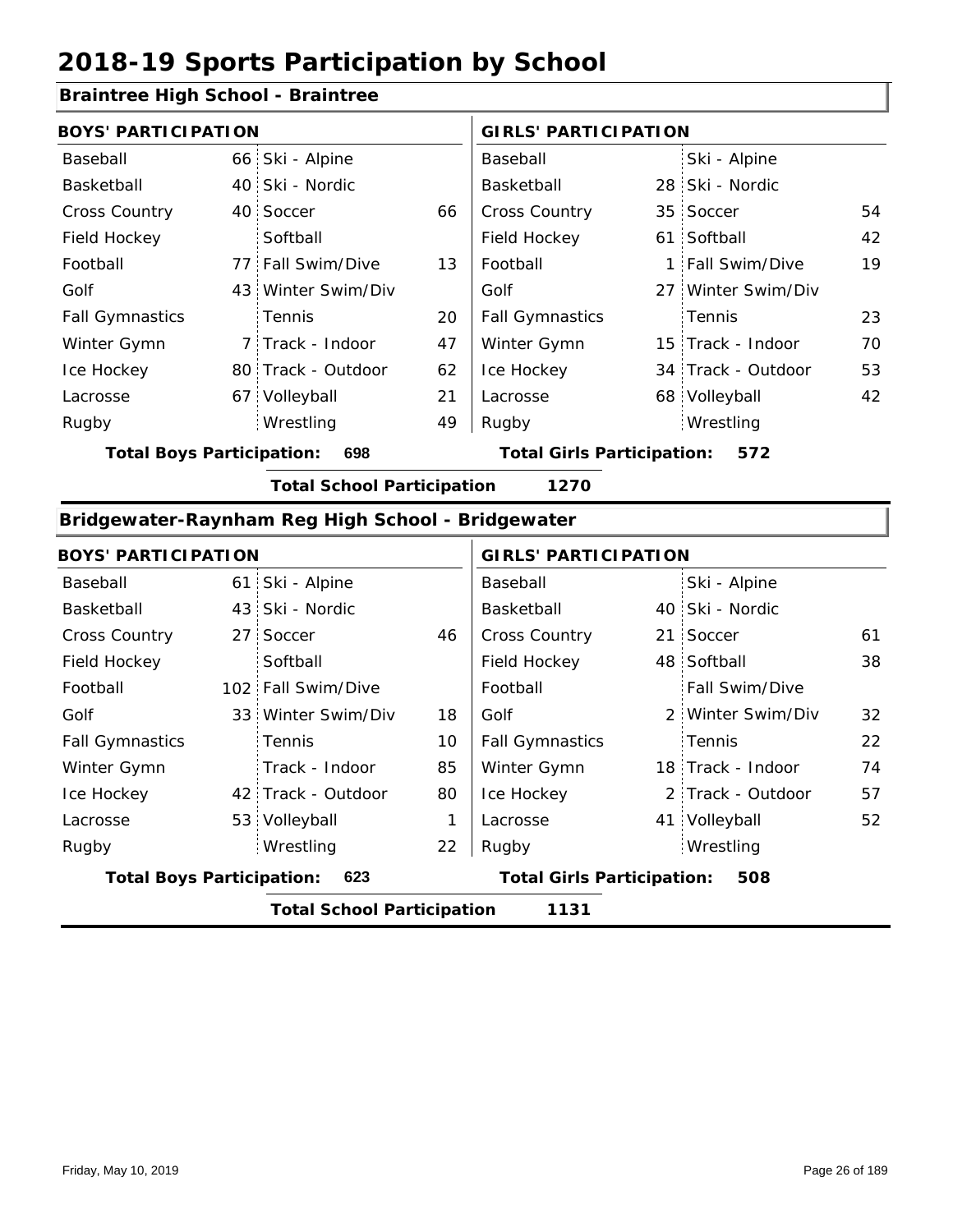#### **Brighton High School - Brighton**

| <b>BOYS' PARTICIPATION</b>       |                                          |                   |    | <b>GIRLS' PARTICIPATION</b>       |  |                  |                   |  |  |  |
|----------------------------------|------------------------------------------|-------------------|----|-----------------------------------|--|------------------|-------------------|--|--|--|
| Baseball                         |                                          | 20 Ski - Alpine   |    | Baseball                          |  | Ski - Alpine     |                   |  |  |  |
| Basketball                       |                                          | 30 Ski - Nordic   |    | Basketball                        |  | 20 Ski - Nordic  |                   |  |  |  |
| <b>Cross Country</b>             |                                          | Soccer            | 18 | <b>Cross Country</b>              |  | Soccer           | 18                |  |  |  |
| Field Hockey                     |                                          | Softball          |    | Field Hockey                      |  | Softball         | 12                |  |  |  |
| Football                         |                                          | 24 Fall Swim/Dive |    | Football                          |  | 1 Fall Swim/Dive |                   |  |  |  |
| Golf                             |                                          | Winter Swim/Div   |    | Golf                              |  | Winter Swim/Div  | 1                 |  |  |  |
| <b>Fall Gymnastics</b>           |                                          | Tennis            | 1  | <b>Fall Gymnastics</b>            |  | Tennis           |                   |  |  |  |
| Winter Gymn                      |                                          | Track - Indoor    | 12 | Winter Gymn                       |  | Track - Indoor   | $12 \overline{ }$ |  |  |  |
| Ice Hockey                       |                                          | Track - Outdoor   | 15 | Ice Hockey                        |  | Track - Outdoor  | 14                |  |  |  |
| Lacrosse                         |                                          | Volleyball        |    | Lacrosse                          |  | Volleyball       | 15                |  |  |  |
| Rugby                            |                                          | Wrestling         |    | Rugby                             |  | Wrestling        |                   |  |  |  |
| <b>Total Boys Participation:</b> |                                          | 120               |    | <b>Total Girls Participation:</b> |  | 93               |                   |  |  |  |
|                                  | <b>Total School Participation</b><br>213 |                   |    |                                   |  |                  |                   |  |  |  |

#### **Bristol County Agricultural HS - Dighton**

|                                  | <b>BOYS' PARTICIPATION</b> |                                   |    | <b>GIRLS' PARTICIPATION</b>       |  |                       |    |
|----------------------------------|----------------------------|-----------------------------------|----|-----------------------------------|--|-----------------------|----|
| Baseball                         |                            | 13 Ski - Alpine                   |    | Baseball                          |  | Ski - Alpine          |    |
| Basketball                       |                            | 20 Ski - Nordic                   |    | Basketball                        |  | 22 Ski - Nordic       |    |
| <b>Cross Country</b>             |                            | 10 Soccer                         | 14 | <b>Cross Country</b>              |  | 8 Soccer              | 17 |
| Field Hockey                     |                            | Softball                          |    | Field Hockey                      |  | Softball              | 24 |
| Football                         |                            | Fall Swim/Dive                    |    | Football                          |  | <b>Fall Swim/Dive</b> |    |
| Golf                             |                            | Winter Swim/Div                   |    | Golf                              |  | Winter Swim/Div       |    |
| <b>Fall Gymnastics</b>           |                            | Tennis                            |    | <b>Fall Gymnastics</b>            |  | Tennis                |    |
| Winter Gymn                      |                            | Track - Indoor                    |    | Winter Gymn                       |  | Track - Indoor        |    |
| Ice Hockey                       |                            | Track - Outdoor                   |    | Ice Hockey                        |  | Track - Outdoor       |    |
| Lacrosse                         |                            | Volleyball                        |    | Lacrosse                          |  | Volleyball            | 33 |
| Rugby                            |                            | Wrestling                         | 9  | Rugby                             |  | Wrestling             | 3  |
| <b>Total Boys Participation:</b> |                            | 66                                |    | <b>Total Girls Participation:</b> |  | 107                   |    |
|                                  |                            | <b>Total School Participation</b> |    | 173                               |  |                       |    |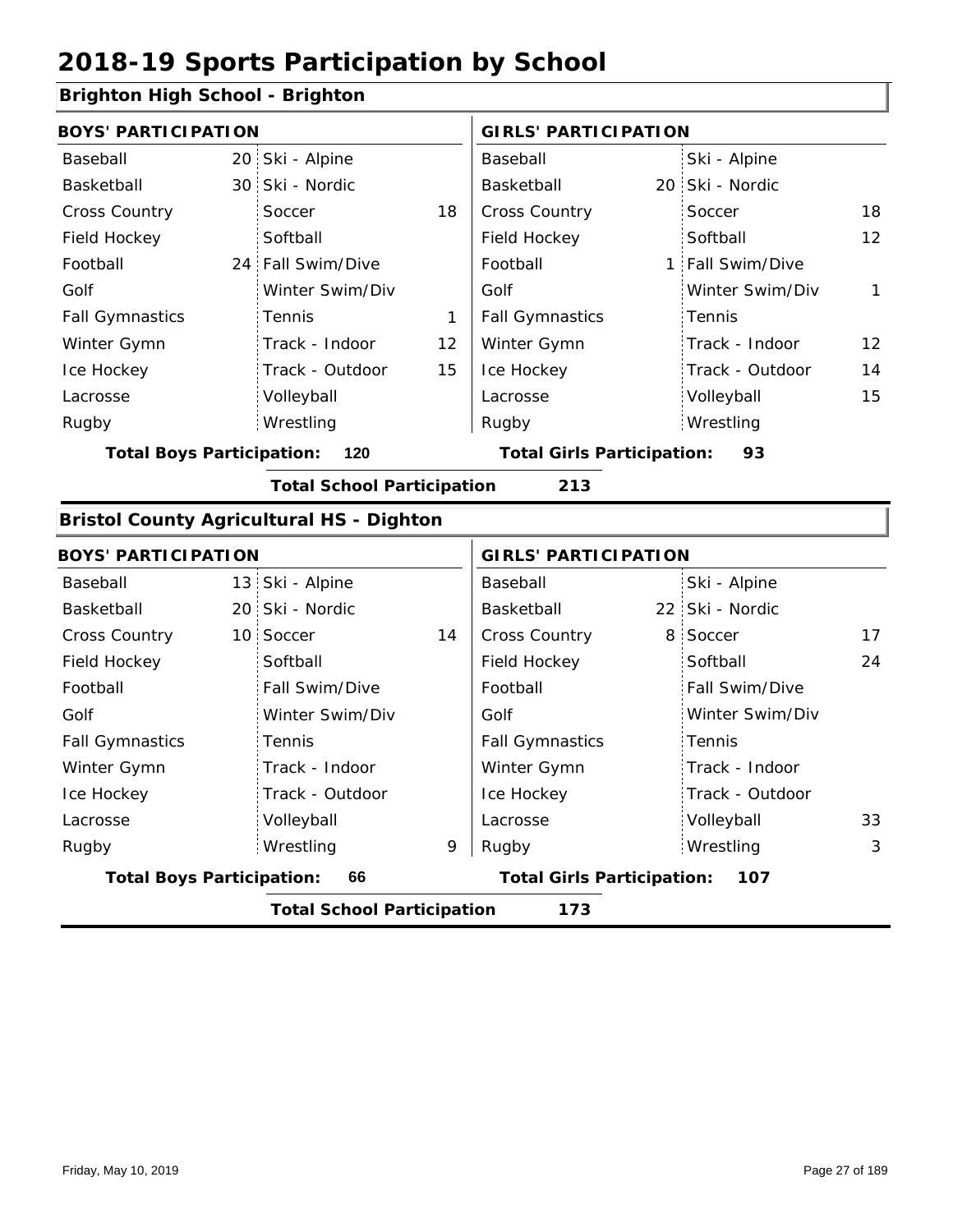#### **Bristol-Plymouth Reg Voc Tech - Taunton**

| <b>BOYS' PARTICIPATION</b>       |                                         |    | <b>GIRLS' PARTICIPATION</b>       |  |                   |    |  |
|----------------------------------|-----------------------------------------|----|-----------------------------------|--|-------------------|----|--|
| Baseball                         | 30 Ski - Alpine                         |    | Baseball                          |  | Ski - Alpine      |    |  |
| Basketball                       | 38 Ski - Nordic                         |    | Basketball                        |  | 23 Ski - Nordic   |    |  |
| <b>Cross Country</b>             | 17 Soccer                               | 32 | Cross Country                     |  | 18 Soccer         | 31 |  |
| Field Hockey                     | Softball                                |    | Field Hockey                      |  | Softball          | 23 |  |
| Football                         | 103 Fall Swim/Dive                      |    | Football                          |  | Fall Swim/Dive    |    |  |
| Golf                             | 16 Winter Swim/Div                      |    | Golf                              |  | 2 Winter Swim/Div |    |  |
| <b>Fall Gymnastics</b>           | Tennis                                  |    | <b>Fall Gymnastics</b>            |  | Tennis            |    |  |
| Winter Gymn                      | Track - Indoor                          |    | Winter Gymn                       |  | Track - Indoor    |    |  |
| Ice Hockey                       | 9 Track - Outdoor                       | 36 | Ice Hockey                        |  | Track - Outdoor   | 17 |  |
| Lacrosse                         | 27 Volleyball                           |    | Lacrosse                          |  | 27 Volleyball     | 53 |  |
| Rugby                            | Wrestling                               | 28 | Rugby                             |  | Wrestling         | 1  |  |
| <b>Total Boys Participation:</b> | 336                                     |    | <b>Total Girls Participation:</b> |  | 195               |    |  |
|                                  | <b>Total School Participation</b>       |    | 531                               |  |                   |    |  |
|                                  | British Int'l School of Boston - Boston |    |                                   |  |                   |    |  |
| <b>BOYS' PARTICIPATION</b>       |                                         |    | <b>GIRLS' PARTICIPATION</b>       |  |                   |    |  |
| Baseball                         | Ski - Alpine                            |    | Baseball                          |  | Ski - Alpine      |    |  |
| Basketball                       | 12 Ski - Nordic                         |    | Basketball                        |  | 7 Ski - Nordic    |    |  |
| <b>Cross Country</b>             | Soccer                                  | 20 | <b>Cross Country</b>              |  | Soccer            | 23 |  |
| Field Hockey                     | Softball                                |    | Field Hockey                      |  | Softball          |    |  |
| Football                         | Fall Swim/Dive                          |    | Football                          |  | Fall Swim/Dive    |    |  |
| Golf                             | Winter Swim/Div                         |    | Golf                              |  | Winter Swim/Div   |    |  |
| <b>Fall Gymnastics</b>           | Tennis                                  |    | <b>Fall Gymnastics</b>            |  | Tennis            |    |  |
| Winter Gymn                      | Track - Indoor                          |    | Winter Gymn                       |  | Track - Indoor    |    |  |
| Ice Hockey                       | Track - Outdoor                         |    | Ice Hockey                        |  | Track - Outdoor   |    |  |
| Lacrosse                         | Volleyball                              |    | Lacrosse                          |  | Volleyball        | 10 |  |

**Total Boys Participation: 32 Total Girls Participation: 40**

Wrestling Rugby Rugby

**Total School Participation 72**

Wrestling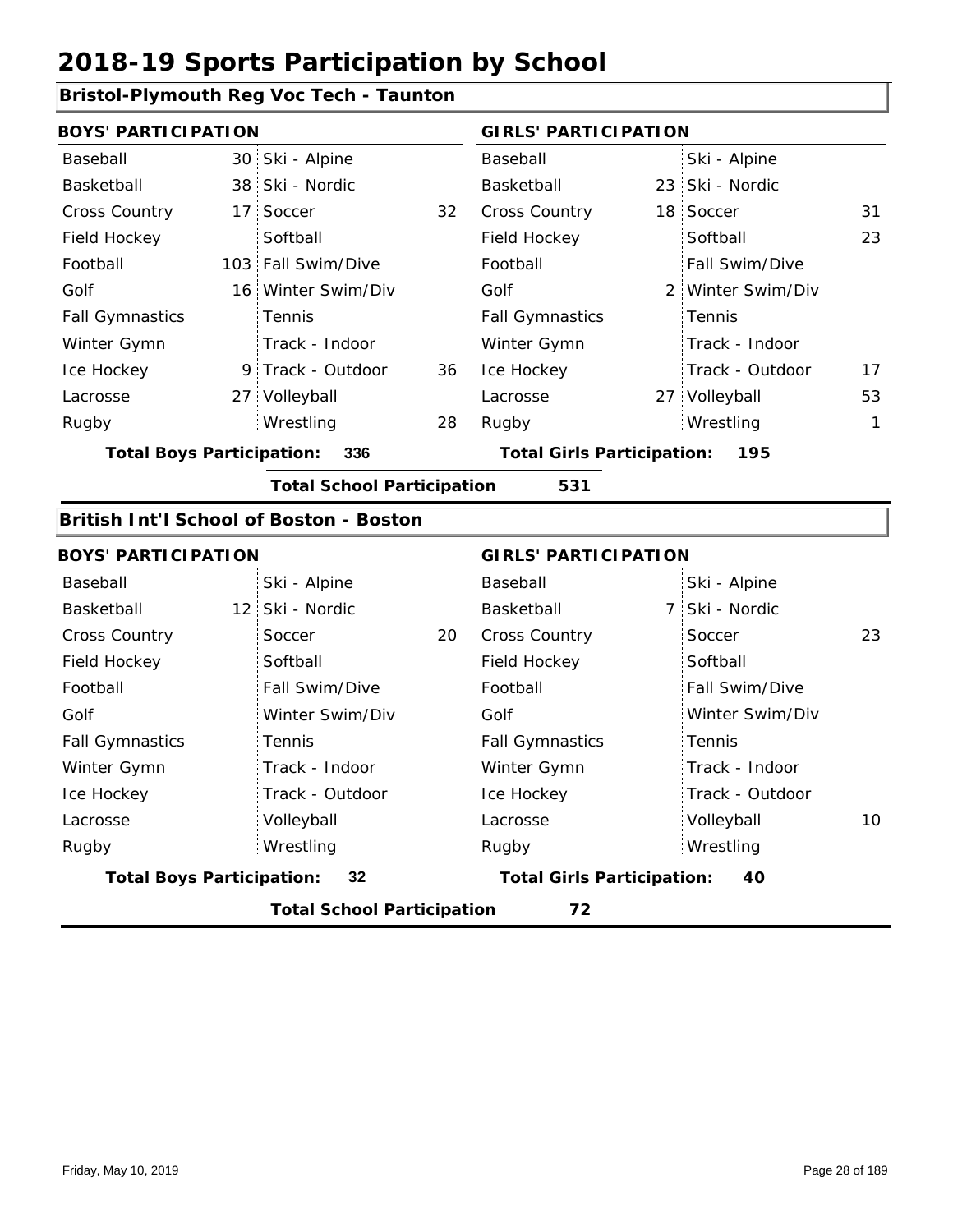#### **Brockton High School - Brockton**

| <b>BOYS' PARTICIPATION</b>        |                                   |    | <b>GIRLS' PARTICIPATION</b>       |  |                  |    |
|-----------------------------------|-----------------------------------|----|-----------------------------------|--|------------------|----|
| Baseball                          | 48 Ski - Alpine                   |    | Baseball                          |  | Ski - Alpine     |    |
| Basketball                        | 40 Ski - Nordic                   |    | Basketball                        |  | 35 Ski - Nordic  |    |
| <b>Cross Country</b>              | 51 Soccer                         | 64 | <b>Cross Country</b>              |  | 37 Soccer        | 56 |
| Field Hockey                      | 1 Softball                        |    | Field Hockey                      |  | 46 Softball      | 40 |
| Football                          | 115 Fall Swim/Dive                |    | Football                          |  | 1 Fall Swim/Dive |    |
| Golf                              | 17 Winter Swim/Div                | 18 | Golf                              |  | Winter Swim/Div  | 37 |
| <b>Fall Gymnastics</b>            | Tennis                            | 9  | <b>Fall Gymnastics</b>            |  | Tennis           | 20 |
| Winter Gymn                       | Track - Indoor                    | 65 | Winter Gymn                       |  | 8 Track - Indoor | 45 |
| Ice Hockey                        | 24 Track - Outdoor                | 70 | Ice Hockey                        |  | Track - Outdoor  | 60 |
| Lacrosse                          | 24 Volleyball                     | 30 | Lacrosse                          |  | 24 Volleyball    | 40 |
| Rugby                             | Wrestling                         | 35 | Rugby                             |  | Wrestling        | 5  |
| <b>Total Boys Participation:</b>  | 611                               |    | <b>Total Girls Participation:</b> |  | 454              |    |
|                                   | <b>Total School Participation</b> |    | 1065                              |  |                  |    |
| <b>Bromfield School - Harvard</b> |                                   |    |                                   |  |                  |    |

|                                  | <b>BOYS' PARTICIPATION</b> |                                   |    |                                   | <b>GIRLS' PARTICIPATION</b> |                   |    |  |  |
|----------------------------------|----------------------------|-----------------------------------|----|-----------------------------------|-----------------------------|-------------------|----|--|--|
| Baseball                         |                            | 31 Ski - Alpine                   | 10 | Baseball                          |                             | Ski - Alpine      | 5  |  |  |
| Basketball                       |                            | 36 Ski - Nordic                   |    | Basketball                        |                             | 39 Ski - Nordic   |    |  |  |
| <b>Cross Country</b>             |                            | 26 Soccer                         | 62 | <b>Cross Country</b>              |                             | 19 Soccer         | 63 |  |  |
| Field Hockey                     |                            | Softball                          |    | Field Hockey                      |                             | 49 Softball       | 13 |  |  |
| Football                         |                            | 5 Fall Swim/Dive                  |    | Football                          |                             | Fall Swim/Dive    |    |  |  |
| Golf                             |                            | 20 Winter Swim/Div                | 8  | Golf                              |                             | 1 Winter Swim/Div | 11 |  |  |
| <b>Fall Gymnastics</b>           |                            | Tennis                            | 21 | <b>Fall Gymnastics</b>            |                             | Tennis            | 18 |  |  |
| Winter Gymn                      |                            | Track - Indoor                    | 15 | Winter Gymn                       |                             | Track - Indoor    | 19 |  |  |
| Ice Hockey                       |                            | 11 Track - Outdoor                | 35 | Ice Hockey                        |                             | Track - Outdoor   | 37 |  |  |
| Lacrosse                         |                            | 19 Volleyball                     |    | Lacrosse                          |                             | 43 Volleyball     |    |  |  |
| Rugby                            |                            | Wrestling                         |    | Rugby                             |                             | Wrestling         |    |  |  |
| <b>Total Boys Participation:</b> |                            | 299                               |    | <b>Total Girls Participation:</b> |                             | 317               |    |  |  |
|                                  |                            | <b>Total School Participation</b> |    | 616                               |                             |                   |    |  |  |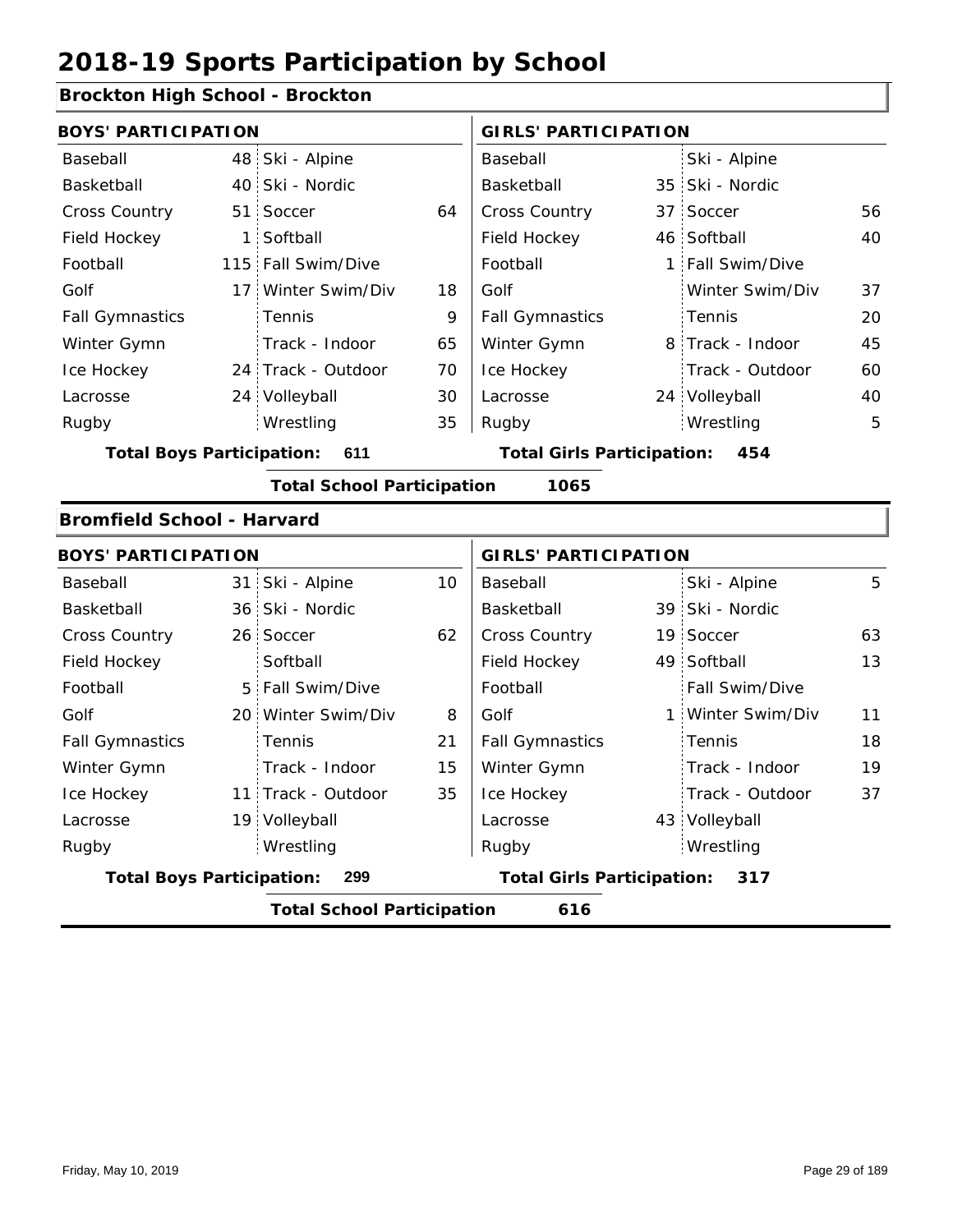#### **Brookline High School - Brookline**

|                                  | <b>BOYS' PARTICIPATION</b> |                                   |     |                                   | <b>GIRLS' PARTICIPATION</b> |                    |    |  |
|----------------------------------|----------------------------|-----------------------------------|-----|-----------------------------------|-----------------------------|--------------------|----|--|
| Baseball                         |                            | 46 Ski - Alpine                   | 11  | Baseball                          |                             | Ski - Alpine       | 21 |  |
| Basketball                       |                            | 79 Ski - Nordic                   | 2   | Basketball                        |                             | 38 Ski - Nordic    | 4  |  |
| <b>Cross Country</b>             |                            | 73 Soccer                         | 109 | <b>Cross Country</b>              |                             | 53 Soccer          | 74 |  |
| Field Hockey                     |                            | Softball                          |     | Field Hockey                      |                             | 58 Softball        | 37 |  |
| Football                         |                            | 65 Fall Swim/Dive                 |     | Football                          |                             | 1 Fall Swim/Dive   | 34 |  |
| Golf                             |                            | 27 Winter Swim/Div                | 36  | Golf                              |                             | 25 Winter Swim/Div |    |  |
| <b>Fall Gymnastics</b>           |                            | <b>Tennis</b>                     | 27  | <b>Fall Gymnastics</b>            |                             | Tennis             | 29 |  |
| Winter Gymn                      |                            | Track - Indoor                    | 74  | Winter Gymn                       |                             | 5 Track - Indoor   | 74 |  |
| Ice Hockey                       |                            | 52 Track - Outdoor                | 48  | Ice Hockey                        |                             | 44 Track - Outdoor | 64 |  |
| Lacrosse                         |                            | 36 Volleyball                     | 35  | Lacrosse                          |                             | 43 Volleyball      | 55 |  |
| Rugby                            |                            | 40 Wrestling                      | 40  | Rugby                             |                             | 9 Wrestling        |    |  |
| <b>Total Boys Participation:</b> |                            | 800                               |     | <b>Total Girls Participation:</b> |                             | 668                |    |  |
|                                  |                            | <b>Total School Participation</b> |     | 1468                              |                             |                    |    |  |

#### **Burke High School - Dorchester**

|                                  | <b>BOYS' PARTICIPATION</b> |                                   |    | <b>GIRLS' PARTICIPATION</b>       |                       |                |  |
|----------------------------------|----------------------------|-----------------------------------|----|-----------------------------------|-----------------------|----------------|--|
| Baseball                         |                            | 12 Ski - Alpine                   |    | Baseball                          | Ski - Alpine          |                |  |
| Basketball                       |                            | 26 Ski - Nordic                   |    | Basketball                        | 9 Ski - Nordic        |                |  |
| <b>Cross Country</b>             |                            | Soccer                            | 10 | <b>Cross Country</b>              | Soccer                | 8              |  |
| Field Hockey                     |                            | Softball                          |    | Field Hockey                      | Softball              | 3              |  |
| Football                         |                            | 22 Fall Swim/Dive                 |    | Football                          | <b>Fall Swim/Dive</b> |                |  |
| Golf                             |                            | Winter Swim/Div                   |    | Golf                              | Winter Swim/Div       |                |  |
| <b>Fall Gymnastics</b>           |                            | Tennis                            |    | <b>Fall Gymnastics</b>            | Tennis                |                |  |
| Winter Gymn                      |                            | Track - Indoor                    | 3  | Winter Gymn                       | Track - Indoor        | $\overline{4}$ |  |
| Ice Hockey                       |                            | Track - Outdoor                   | 3  | Ice Hockey                        | Track - Outdoor       | 3              |  |
| Lacrosse                         |                            | Volleyball                        |    | Lacrosse                          | Volleyball            | 6              |  |
| Rugby                            |                            | Wrestling                         |    | Rugby                             | Wrestling             |                |  |
| <b>Total Boys Participation:</b> |                            | 76                                |    | <b>Total Girls Participation:</b> | 33                    |                |  |
|                                  |                            | <b>Total School Participation</b> |    | 109                               |                       |                |  |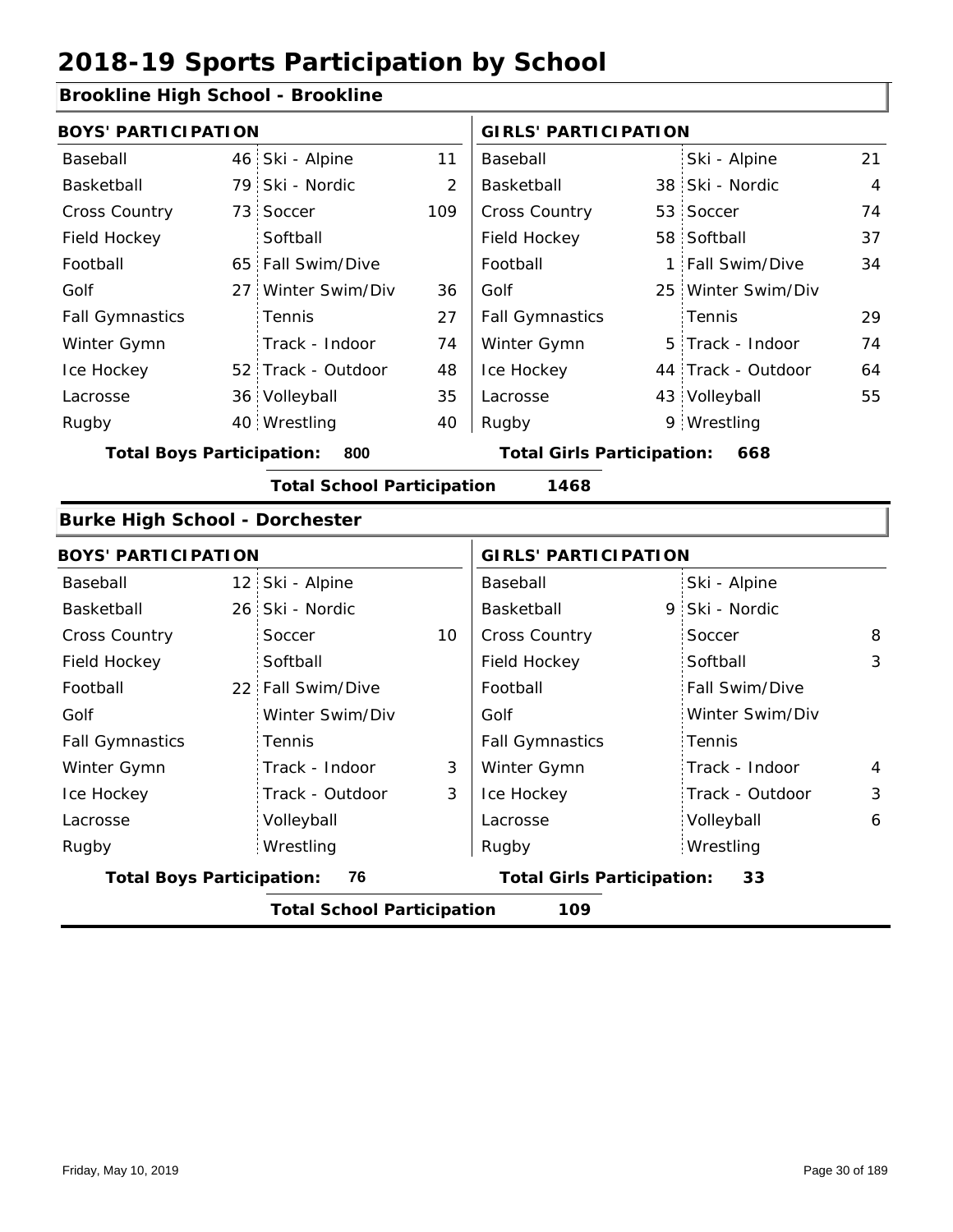#### **Burlington High School - Burlington**

|                                         | <b>BOYS' PARTICIPATION</b> |                                   |     |                                   | <b>GIRLS' PARTICIPATION</b> |                    |    |  |
|-----------------------------------------|----------------------------|-----------------------------------|-----|-----------------------------------|-----------------------------|--------------------|----|--|
| Baseball                                |                            | 26 Ski - Alpine                   |     | Baseball                          |                             | Ski - Alpine       |    |  |
| Basketball                              |                            | 33 Ski - Nordic                   |     | Basketball                        |                             | 23 Ski - Nordic    |    |  |
| <b>Cross Country</b>                    |                            | 28 Soccer                         | 57  | <b>Cross Country</b>              |                             | 13 Soccer          | 55 |  |
| Field Hockey                            |                            | Softball                          |     | Field Hockey                      |                             | 35 Softball        | 24 |  |
| Football                                |                            | 58 Fall Swim/Dive                 |     | Football                          |                             | Fall Swim/Dive     | 31 |  |
| Golf                                    |                            | 16 Winter Swim/Div                | 25  | Golf                              |                             | Winter Swim/Div    |    |  |
| <b>Fall Gymnastics</b>                  |                            | Tennis                            | 29  | <b>Fall Gymnastics</b>            |                             | Tennis             | 30 |  |
| Winter Gymn                             |                            | 23 Track - Indoor                 | 68  | Winter Gymn                       |                             | 24 Track - Indoor  | 36 |  |
| Ice Hockey                              |                            | 47 Track - Outdoor                | 107 | Ice Hockey                        |                             | 23 Track - Outdoor | 69 |  |
| Lacrosse                                |                            | 36 Volleyball                     |     | Lacrosse                          |                             | 25 Volleyball      | 34 |  |
| Rugby                                   |                            | Wrestling                         | 13  | Rugby                             |                             | Wrestling          |    |  |
| <b>Total Boys Participation:</b>        |                            | 566                               |     | <b>Total Girls Participation:</b> |                             | 422                |    |  |
|                                         |                            | <b>Total School Participation</b> |     | 988                               |                             |                    |    |  |
| <b>Burncoat High School - Worcester</b> |                            |                                   |     |                                   |                             |                    |    |  |

#### 17 Ski - Alpine 14 Ski - Nordic **Basketball** 11 9 2 18 26 Cross Country 15 Softball 43 Fall Swim/Dive 2 Volleyball 22 8 26 2 29 13 14 20 43 Baseball Basketball Cross Country Field Hockey Football Golf Fall Gymnastics Ice Hockey Lacrosse 9 Soccer **Softball Tennis** Track - Indoor Track - Outdoor Wrestling Rugby Rugby **BOYS' PARTICIPATION GIRLS' PARTICIPATION** Baseball Basketball Field Hockey Football Golf Fall Gymnastics Winter Gymn Ice Hockey Lacrosse Ski - Alpine 11 Ski - Nordic 2 Soccer Fall Swim/Dive Winter Swim/Div Tennis Track - Indoor Track - Outdoor Winter Gymn Winter Swim/Div 1 Volleyball 7 Wrestling **Total Boys Participation: 181 Total Girls Participation: 161 Total School Participation 342**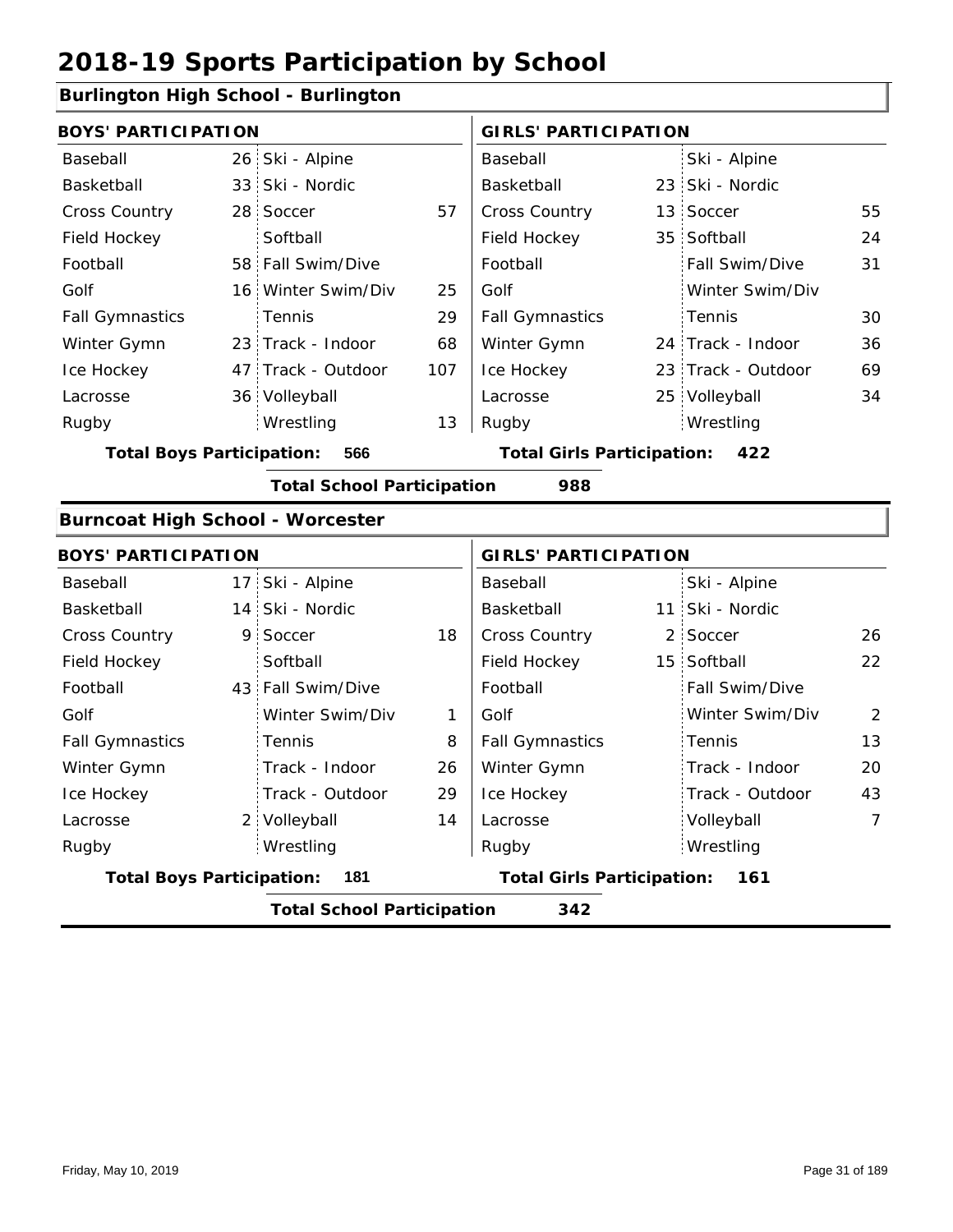### **Calvary Chapel Academy - Rockland**

| <b>BOYS' PARTICIPATION</b>       |                |                                            |    | <b>GIRLS' PARTICIPATION</b>       |  |                   |    |  |  |
|----------------------------------|----------------|--------------------------------------------|----|-----------------------------------|--|-------------------|----|--|--|
| Baseball                         | 3:             | Ski - Alpine                               |    | Baseball                          |  | Ski - Alpine      |    |  |  |
| Basketball                       | 8 <sup>1</sup> | Ski - Nordic                               |    | Basketball                        |  | 11 Ski - Nordic   |    |  |  |
| Cross Country                    |                | Soccer                                     | 14 | <b>Cross Country</b>              |  | Soccer            | 1  |  |  |
| Field Hockey                     |                | Softball                                   |    | Field Hockey                      |  | Softball          |    |  |  |
| Football                         |                | Fall Swim/Dive                             |    | Football                          |  | Fall Swim/Dive    |    |  |  |
| Golf                             |                | Winter Swim/Div                            |    | Golf                              |  | Winter Swim/Div   |    |  |  |
| <b>Fall Gymnastics</b>           |                | Tennis                                     |    | <b>Fall Gymnastics</b>            |  | Tennis            |    |  |  |
| Winter Gymn                      |                | Track - Indoor                             |    | Winter Gymn                       |  | Track - Indoor    |    |  |  |
| Ice Hockey                       |                | Track - Outdoor                            |    | Ice Hockey                        |  | Track - Outdoor   |    |  |  |
| Lacrosse                         |                | Volleyball                                 |    | Lacrosse                          |  | Volleyball        | 17 |  |  |
| Rugby                            |                | Wrestling                                  |    | Rugby                             |  | Wrestling         |    |  |  |
| <b>Total Boys Participation:</b> |                | 25                                         |    | <b>Total Girls Participation:</b> |  | 29                |    |  |  |
|                                  |                | <b>Total School Participation</b>          |    | 54                                |  |                   |    |  |  |
|                                  |                | Cambridge Rindge & Latin Schl. - Cambridge |    |                                   |  |                   |    |  |  |
| <b>BOYS' PARTICIPATION</b>       |                |                                            |    | <b>GIRLS' PARTICIPATION</b>       |  |                   |    |  |  |
| Baseball                         |                | 63 Ski - Alpine                            |    | Baseball                          |  | Ski - Alpine      |    |  |  |
| Basketball                       |                | 47 Ski - Nordic                            |    | Basketball                        |  | 29 Ski - Nordic   |    |  |  |
| <b>Cross Country</b>             |                | 42 Soccer                                  | 69 | Cross Country                     |  | 20 Soccer         | 50 |  |  |
| Field Hockey                     |                | Softball                                   |    | Field Hockey                      |  | Softball          | 29 |  |  |
| Football                         |                | 70 Fall Swim/Dive                          |    | Football                          |  | Fall Swim/Dive    |    |  |  |
| Golf                             | 21:            | Winter Swim/Div                            | 18 | Golf                              |  | 1 Winter Swim/Div | 27 |  |  |
| <b>Fall Gymnastics</b>           |                | Tennis                                     | 20 | <b>Fall Gymnastics</b>            |  | : Tennis          | 16 |  |  |

| <b>Total Boys Participation:</b> | 649                |    | <b>Total Girls Participation:</b> |  | 404                |    |
|----------------------------------|--------------------|----|-----------------------------------|--|--------------------|----|
| Rugby                            | 33 Wrestling       | 9  | Rugby                             |  | Wrestling          |    |
| Lacrosse                         | 46 Volleyball      | 37 | Lacrosse                          |  | 54 Volleyball      | 48 |
| Ice Hockey                       | 32 Track - Outdoor | 53 | Ice Hockey                        |  | 28 Track - Outdoor | 41 |
| Winter Gymn                      | Track - Indoor     | 89 | Winter Gymn                       |  | 12 Track - Indoor  | 49 |
| <b>Fall Gymnastics</b>           | Tennis             | 20 | <b>Fall Gymnastics</b>            |  | Tennis             | 16 |
| Golf                             | 21 Winter Swim/Div | 18 | Golf                              |  | 1 Winter Swim/Div  | 27 |

I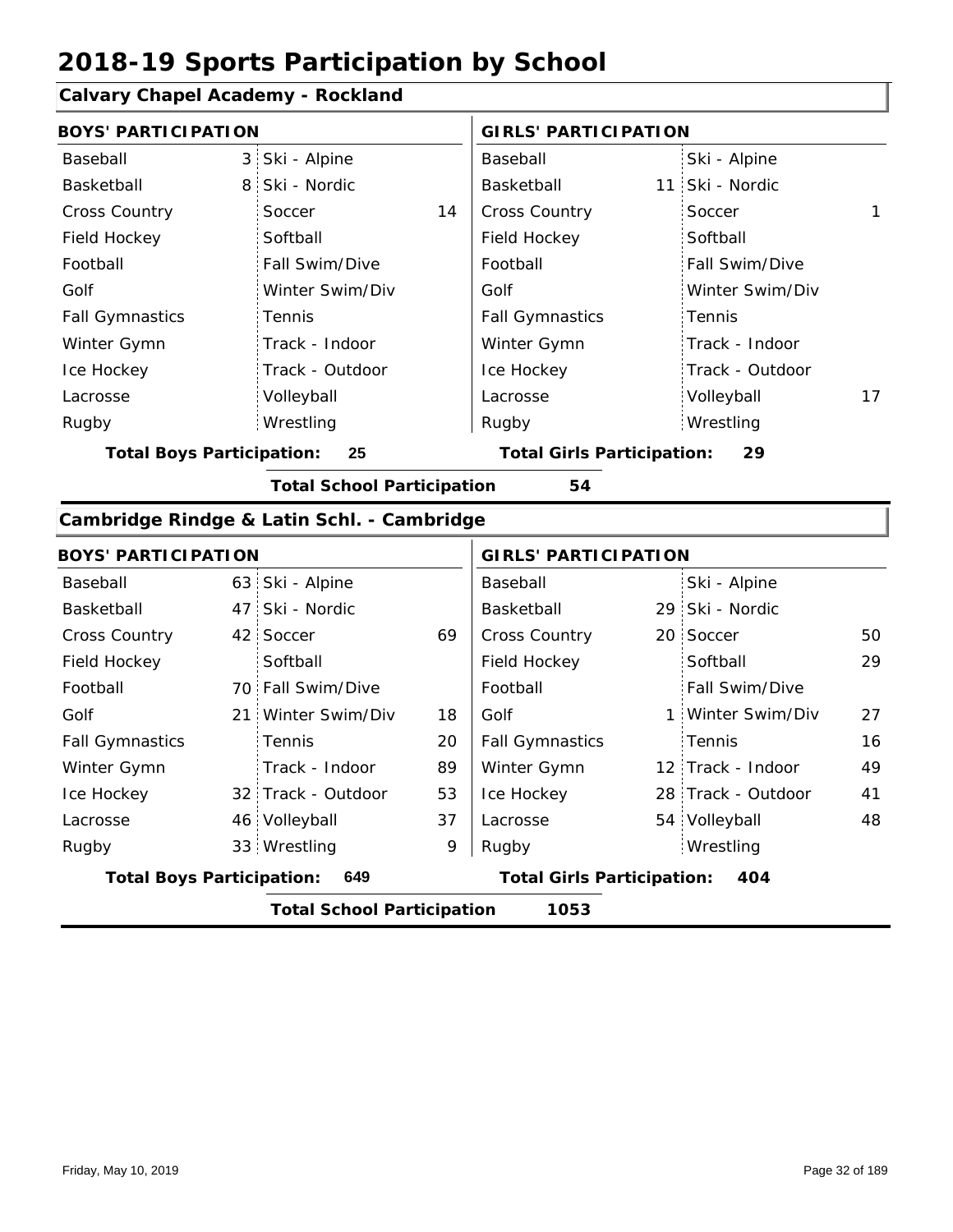### **Canton High School - Canton**

| <b>BOYS' PARTICIPATION</b>             |     |                                          |    | <b>GIRLS' PARTICIPATION</b>       |    |                    |              |  |
|----------------------------------------|-----|------------------------------------------|----|-----------------------------------|----|--------------------|--------------|--|
| Baseball                               |     | 45 Ski - Alpine                          |    | Baseball                          |    | Ski - Alpine       |              |  |
| Basketball                             |     | 33 Ski - Nordic                          |    | Basketball                        |    | 34 Ski - Nordic    |              |  |
| Cross Country                          |     | 39 Soccer                                | 48 | Cross Country                     |    | 30 Soccer          | 45           |  |
| Field Hockey                           |     | Softball                                 |    | Field Hockey                      | 45 | Softball           | 50           |  |
| Football                               |     | 57 Fall Swim/Dive                        |    | Football                          |    | 2 Fall Swim/Dive   |              |  |
| Golf                                   |     | 20 Winter Swim/Div                       | 26 | Golf                              |    | Winter Swim/Div    | 30           |  |
| <b>Fall Gymnastics</b>                 |     | Tennis                                   | 19 | <b>Fall Gymnastics</b>            |    | Tennis             | 19           |  |
| Winter Gymn                            |     | 2 Track - Indoor                         | 34 | Winter Gymn                       |    | 12 Track - Indoor  | 27           |  |
| Ice Hockey                             |     | 46 Track - Outdoor                       | 60 | Ice Hockey                        |    | 34 Track - Outdoor | 60           |  |
| Lacrosse                               |     | 37 Volleyball                            |    | Lacrosse                          |    | 31 Volleyball      | 50           |  |
| Rugby                                  |     | Wrestling                                | 25 | Rugby                             |    | Wrestling          | $\mathbf{1}$ |  |
| <b>Total Boys Participation:</b>       | 491 | <b>Total Girls Participation:</b><br>470 |    |                                   |    |                    |              |  |
|                                        |     | <b>Total School Participation</b>        |    | 961                               |    |                    |              |  |
| <b>Cape Cod Academy - Osterville</b>   |     |                                          |    |                                   |    |                    |              |  |
| <b>BOYS' PARTICIPATION</b>             |     |                                          |    | <b>GIRLS' PARTICIPATION</b>       |    |                    |              |  |
| Baseball                               |     | Ski - Alpine                             |    | Baseball                          |    | Ski - Alpine       |              |  |
| Basketball                             |     | 20 Ski - Nordic                          |    | Basketball                        |    | 8 Ski - Nordic     |              |  |
| Cross Country                          |     | 7 Soccer                                 | 15 | Cross Country                     |    | 6 Soccer           | 12           |  |
| Field Hockey                           |     | Softball                                 |    | Field Hockey                      |    | Softball           |              |  |
| Football                               |     | Fall Swim/Dive                           |    | Football                          |    | Fall Swim/Dive     |              |  |
| Golf                                   |     | 8 Winter Swim/Div                        |    | Golf                              |    | 2 Winter Swim/Div  |              |  |
| <b>Fall Gymnastics</b>                 |     | Tennis                                   | 9  | <b>Fall Gymnastics</b>            |    | Tennis             | 8            |  |
| Winter Gymn                            |     | Track - Indoor                           |    | Winter Gymn                       |    | Track - Indoor     |              |  |
| Ice Hockey                             |     | 1 Track - Outdoor                        |    | Ice Hockey                        |    | Track - Outdoor    |              |  |
| Lacrosse                               |     | 15 Volleyball                            |    | Lacrosse                          |    | 15 Volleyball      |              |  |
| Rugby                                  |     | Wrestling                                |    | Rugby                             |    | Wrestling          |              |  |
| <b>Total Boys Participation:</b><br>75 |     |                                          |    | <b>Total Girls Participation:</b> |    | 51                 |              |  |
|                                        |     |                                          |    |                                   |    |                    |              |  |

**Total School Participation 126**

Friday, May 10, 2019 **Page 33 of 189** Page 33 of 189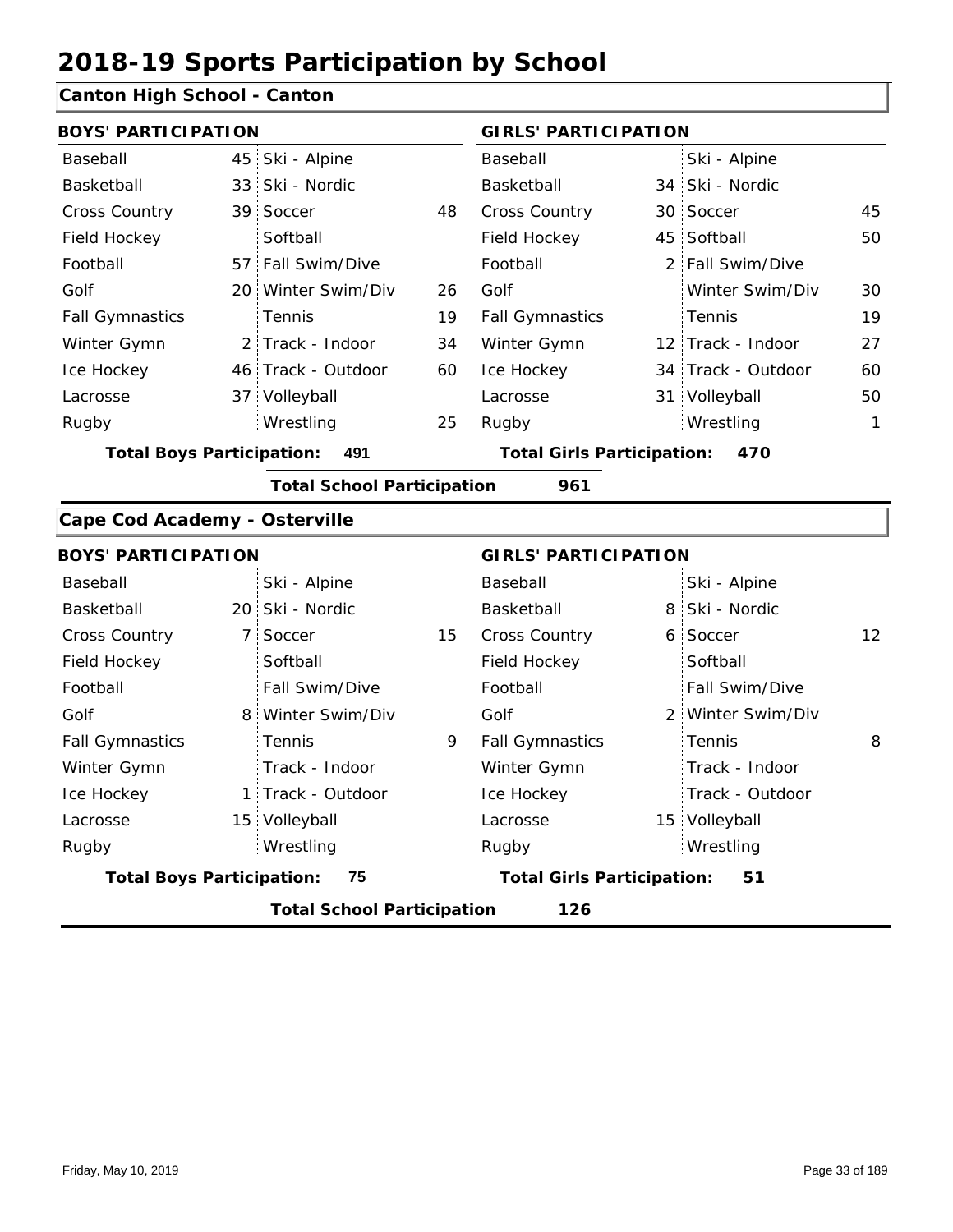### **Cape Cod Regional Tech HS - Harwich**

| <b>BOYS' PARTICIPATION</b>                                                       |   |                                          |    | <b>GIRLS' PARTICIPATION</b>       |     |                    |    |  |  |
|----------------------------------------------------------------------------------|---|------------------------------------------|----|-----------------------------------|-----|--------------------|----|--|--|
| Baseball                                                                         |   | 31 Ski - Alpine                          |    | Baseball                          |     | Ski - Alpine       |    |  |  |
| Basketball                                                                       |   | 45 Ski - Nordic                          |    | Basketball                        | 21: | Ski - Nordic       |    |  |  |
| Cross Country                                                                    |   | Soccer                                   | 26 | Cross Country                     |     | Soccer             | 17 |  |  |
| Field Hockey                                                                     |   | Softball                                 |    | Field Hockey                      |     | Softball           | 20 |  |  |
| Football                                                                         |   | 58 Fall Swim/Dive                        |    | Football                          |     | 1 Fall Swim/Dive   |    |  |  |
| Golf                                                                             | 6 | Winter Swim/Div                          |    | Golf                              | 1 : | Winter Swim/Div    |    |  |  |
| <b>Fall Gymnastics</b>                                                           |   | Tennis                                   | 8  | <b>Fall Gymnastics</b>            |     | Tennis             | 5  |  |  |
| Winter Gymn                                                                      |   | Track - Indoor                           |    | Winter Gymn                       |     | Track - Indoor     |    |  |  |
| Ice Hockey                                                                       |   | 15 Track - Outdoor                       |    | Ice Hockey                        |     | 2 Track - Outdoor  |    |  |  |
| Lacrosse                                                                         |   | 20 Volleyball                            |    | Lacrosse                          |     | 18 Volleyball      | 31 |  |  |
| Rugby                                                                            |   | Wrestling                                |    | Rugby                             |     | Wrestling          |    |  |  |
| <b>Total Boys Participation:</b><br><b>Total Girls Participation: 116</b><br>209 |   |                                          |    |                                   |     |                    |    |  |  |
| <b>Total School Participation</b><br>325                                         |   |                                          |    |                                   |     |                    |    |  |  |
|                                                                                  |   | Cardinal Spellman High School - Brockton |    |                                   |     |                    |    |  |  |
| <b>BOYS' PARTICIPATION</b>                                                       |   |                                          |    | <b>GIRLS' PARTICIPATION</b>       |     |                    |    |  |  |
| Baseball                                                                         |   | 30 Ski - Alpine                          |    | Baseball                          |     | Ski - Alpine       |    |  |  |
| Basketball                                                                       |   | 45 Ski - Nordic                          |    | Basketball                        |     | 45 Ski - Nordic    |    |  |  |
| <b>Cross Country</b>                                                             |   | 11 Soccer                                | 38 | Cross Country                     |     | 15 Soccer          | 40 |  |  |
| Field Hockey                                                                     |   | Softball                                 |    | Field Hockey                      |     | Softball           | 28 |  |  |
| Football                                                                         |   | 42 Fall Swim/Dive                        |    | Football                          |     | Fall Swim/Dive     |    |  |  |
| Golf                                                                             |   | 14 Winter Swim/Div                       |    | Golf                              |     | 10 Winter Swim/Div |    |  |  |
| <b>Fall Gymnastics</b>                                                           |   | Tennis                                   | 12 | <b>Fall Gymnastics</b>            |     | Tennis             | 14 |  |  |
| Winter Gymn                                                                      |   | Track - Indoor                           | 28 | Winter Gymn                       |     | Track - Indoor     | 36 |  |  |
| Ice Hockey                                                                       |   | 19 Track - Outdoor                       | 38 | Ice Hockey                        |     | Track - Outdoor    | 40 |  |  |
| Lacrosse                                                                         |   | 18 Volleyball                            |    | Lacrosse                          |     | 44 Volleyball      | 36 |  |  |
| Rugby                                                                            |   | Wrestling                                |    | Rugby                             |     | Wrestling          |    |  |  |
| <b>Total Boys Participation:</b>                                                 |   | 295                                      |    | <b>Total Girls Participation:</b> |     | 308                |    |  |  |
|                                                                                  |   | <b>Total School Participation</b>        |    | 603                               |     |                    |    |  |  |
|                                                                                  |   |                                          |    |                                   |     |                    |    |  |  |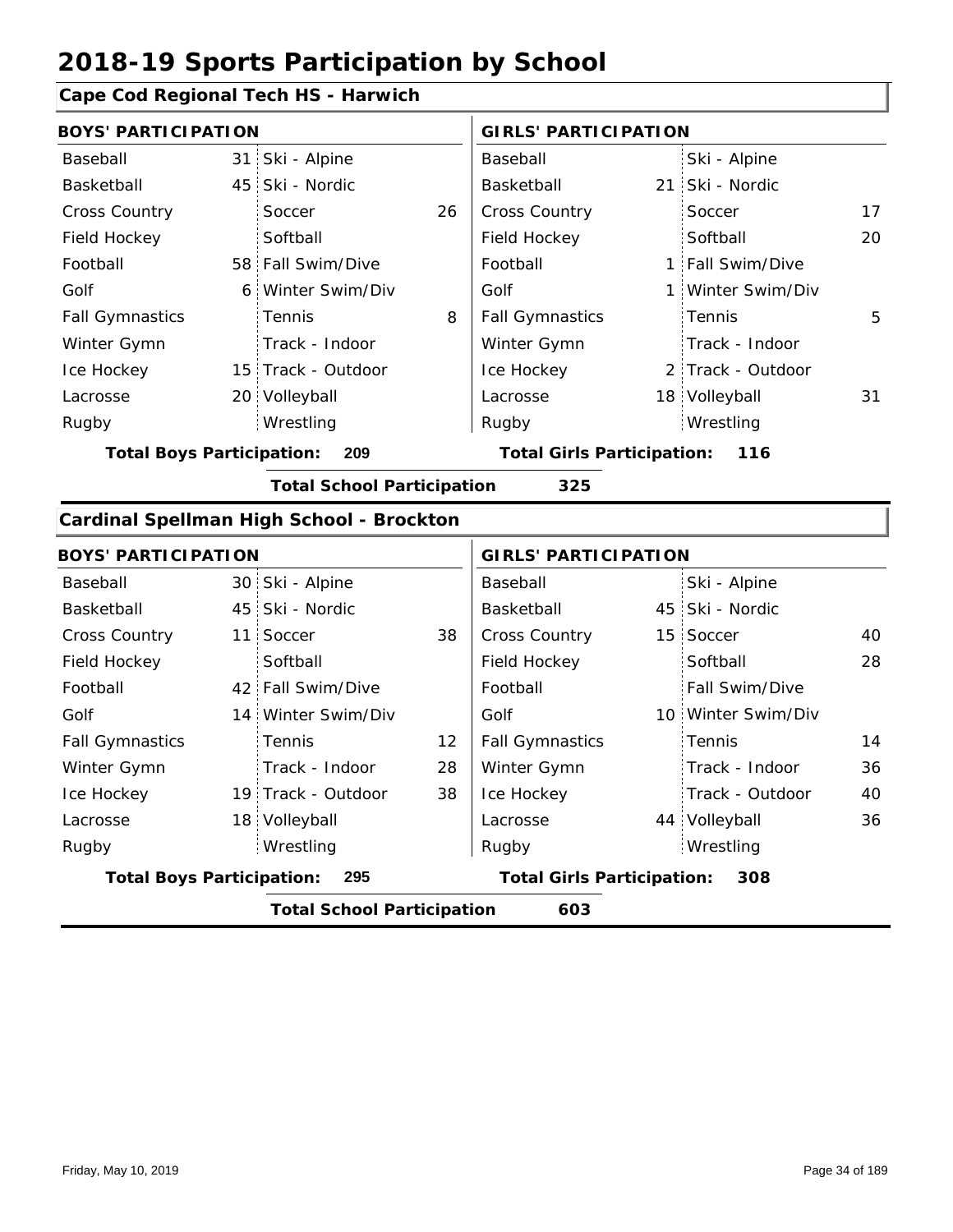#### **Carver Middle/High School - Carver**

| <b>BOYS' PARTICIPATION</b>         |                |                                   |    | <b>GIRLS' PARTICIPATION</b>       |   |                   |    |
|------------------------------------|----------------|-----------------------------------|----|-----------------------------------|---|-------------------|----|
| Baseball                           |                | 23 Ski - Alpine                   |    | Baseball                          |   | Ski - Alpine      |    |
| Basketball                         |                | 44 Ski - Nordic                   |    | Basketball                        |   | 16 Ski - Nordic   |    |
| <b>Cross Country</b>               | 9              | Soccer                            | 25 | <b>Cross Country</b>              |   | 9 Soccer          | 34 |
| Field Hockey                       |                | 2 Softball                        |    | Field Hockey                      |   | 23 Softball       | 23 |
| Football                           |                | 34 Fall Swim/Dive                 |    | Football                          |   | Fall Swim/Dive    |    |
| Golf                               | 7 <sup>1</sup> | Winter Swim/Div                   |    | Golf                              |   | 1 Winter Swim/Div |    |
| <b>Fall Gymnastics</b>             |                | Tennis                            | 15 | <b>Fall Gymnastics</b>            |   | Tennis            | 10 |
| Winter Gymn                        |                | Track - Indoor                    | 25 | Winter Gymn                       |   | 13 Track - Indoor | 20 |
| Ice Hockey                         |                | 7 Track - Outdoor                 | 47 | Ice Hockey                        |   | 2 Track - Outdoor | 30 |
| Lacrosse                           |                | Volleyball                        |    | Lacrosse                          |   | Volleyball        |    |
| Rugby                              |                | Wrestling                         | 16 | Rugby                             |   | Wrestling         |    |
| <b>Total Boys Participation:</b>   |                | 254                               |    | <b>Total Girls Participation:</b> |   | 181               |    |
|                                    |                | <b>Total School Participation</b> |    | 435                               |   |                   |    |
| Cathedral High School (B) - Boston |                |                                   |    |                                   |   |                   |    |
| <b>BOYS' PARTICIPATION</b>         |                |                                   |    | <b>GIRLS' PARTICIPATION</b>       |   |                   |    |
| Baseball                           |                | 10 Ski - Alpine                   |    | Baseball                          |   | Ski - Alpine      |    |
| Basketball                         |                | 45 Ski - Nordic                   |    | Basketball                        |   | 30 Ski - Nordic   |    |
| Cross Country                      | 3 <sup>1</sup> | Soccer                            | 14 | Cross Country                     | 1 | Soccer            | 12 |
| Field Hockey                       |                | Softball                          |    | Field Hockey                      |   | Softball          | 10 |
| Football                           |                | 15 Fall Swim/Dive                 |    | Football                          |   | Fall Swim/Dive    |    |
| Golf                               |                | Winter Swim/Div                   |    | Golf                              |   | Winter Swim/Div   |    |
| <b>Fall Gymnastics</b>             |                | Tennis                            |    | <b>Fall Gymnastics</b>            |   | Tennis            |    |
| Winter Gymn                        |                | Track - Indoor                    | 3  | Winter Gymn                       |   | Track - Indoor    |    |
| Ice Hockey                         |                | Track - Outdoor                   | 12 | Ice Hockey                        |   | Track - Outdoor   | 14 |
| Lacrosse                           |                | Volleyball                        |    | Lacrosse                          |   | Volleyball        | 16 |
| Rugby                              |                | Wrestling                         |    | Rugby                             |   | Wrestling         |    |

**Total Boys Participation: 102 Total Girls Participation: 83**

**Total School Participation 185**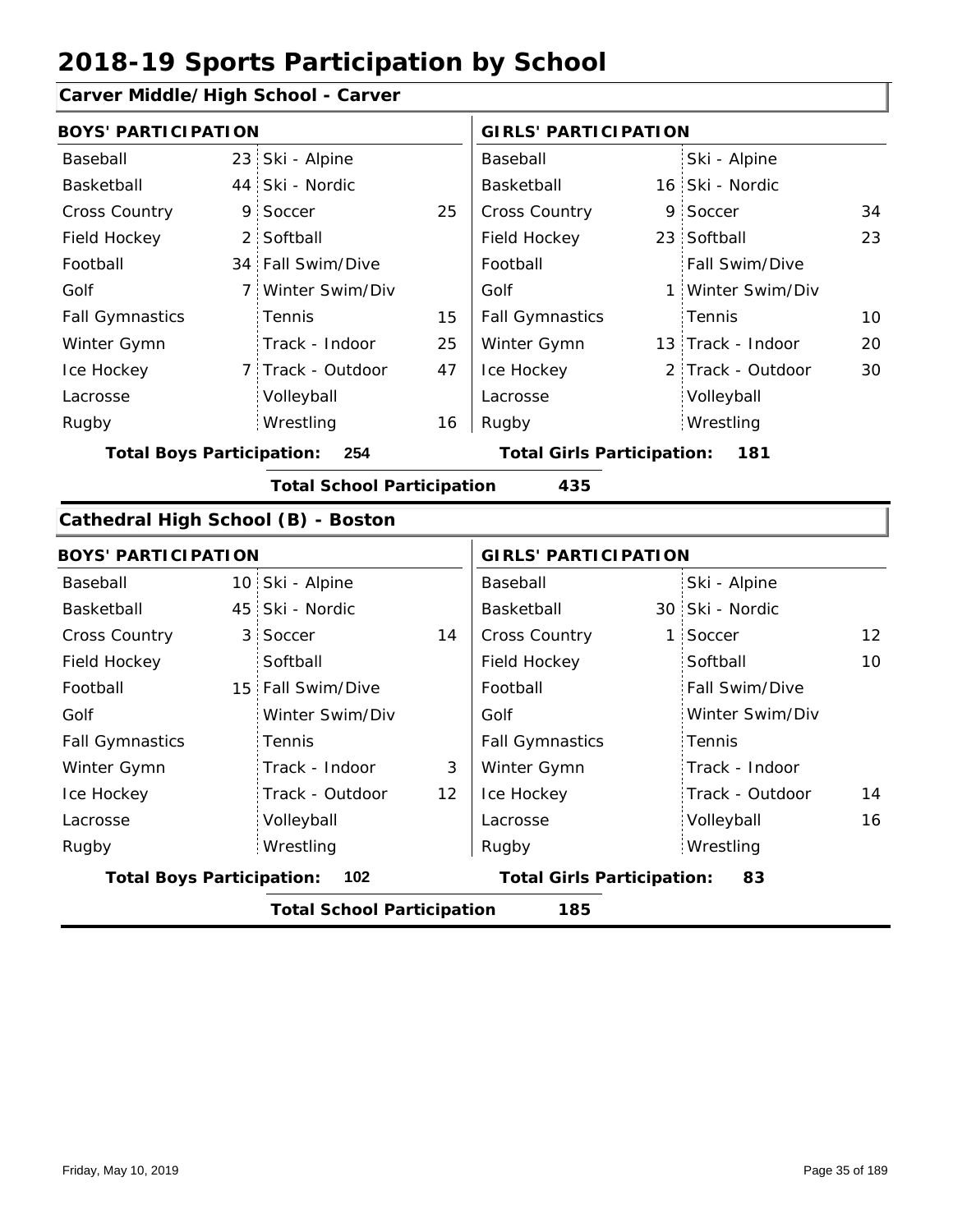#### **Catholic Memorial School - West Roxbury**

| <b>BOYS' PARTICIPATION</b>              |     |                                                |     | <b>GIRLS' PARTICIPATION</b>              |  |                    |     |  |
|-----------------------------------------|-----|------------------------------------------------|-----|------------------------------------------|--|--------------------|-----|--|
| Baseball                                |     | 105 Ski - Alpine                               |     | Baseball                                 |  | Ski - Alpine       |     |  |
| Basketball                              |     | 90 Ski - Nordic                                |     | Basketball                               |  | Ski - Nordic       |     |  |
| Cross Country                           |     | 33 Soccer                                      | 91  | <b>Cross Country</b>                     |  | Soccer             |     |  |
| Field Hockey                            |     | Softball                                       |     | Field Hockey                             |  | Softball           |     |  |
| Football                                |     | 115 Fall Swim/Dive                             |     | Football                                 |  | Fall Swim/Dive     |     |  |
| Golf                                    |     | 48 Winter Swim/Div                             | 45  | Golf                                     |  | Winter Swim/Div    |     |  |
| <b>Fall Gymnastics</b>                  |     | Tennis                                         | 24  | <b>Fall Gymnastics</b>                   |  | Tennis             |     |  |
| Winter Gymn                             |     | Track - Indoor                                 | 53  | Winter Gymn                              |  | Track - Indoor     |     |  |
| Ice Hockey                              |     | 108 Track - Outdoor                            | 65  | Ice Hockey                               |  | Track - Outdoor    |     |  |
| Lacrosse                                |     | 93 Volleyball                                  | 30  | Lacrosse                                 |  | Volleyball         |     |  |
| Rugby                                   |     | 24 Wrestling                                   | 43  | Rugby                                    |  | Wrestling          |     |  |
| <b>Total Boys Participation:</b>        | 967 | <b>Total Girls Participation:</b><br>0         |     |                                          |  |                    |     |  |
|                                         |     | <b>Total School Participation</b>              |     | 967                                      |  |                    |     |  |
|                                         |     | <b>Central Catholic High School - Lawrence</b> |     |                                          |  |                    |     |  |
| <b>BOYS' PARTICIPATION</b>              |     |                                                |     | <b>GIRLS' PARTICIPATION</b>              |  |                    |     |  |
| Baseball                                |     | 56 Ski - Alpine                                |     | Baseball                                 |  | Ski - Alpine       |     |  |
| Basketball                              |     | 53 Ski - Nordic                                |     | Basketball                               |  | 52 Ski - Nordic    |     |  |
| Cross Country                           |     | 60 Soccer                                      | 56  | Cross Country                            |  | 34 Soccer          | 49  |  |
| Field Hockey                            |     | Softball                                       |     | Field Hockey                             |  | 43 Softball        | 35  |  |
| Football                                |     | 96 Fall Swim/Dive                              |     | Football                                 |  | Fall Swim/Dive     | 61  |  |
| Golf                                    |     | 18 Winter Swim/Div                             | 33  | Golf                                     |  | Winter Swim/Div    |     |  |
| <b>Fall Gymnastics</b>                  |     | Tennis                                         | 26  | <b>Fall Gymnastics</b>                   |  | Tennis             | 31  |  |
| Winter Gymn                             |     | 1 Track - Indoor                               | 133 | Winter Gymn                              |  | 28 Track - Indoor  | 119 |  |
| Ice Hockey                              |     | 63 Track - Outdoor                             | 138 | Ice Hockey                               |  | 17 Track - Outdoor | 132 |  |
| Lacrosse                                |     | 51 Volleyball                                  | 38  | Lacrosse                                 |  | 49 Volleyball      | 55  |  |
| Rugby                                   |     | Wrestling                                      | 33  | Rugby                                    |  | Wrestling          |     |  |
| <b>Total Boys Participation:</b><br>855 |     |                                                |     | <b>Total Girls Participation:</b><br>705 |  |                    |     |  |

**Total School Participation 1560**

1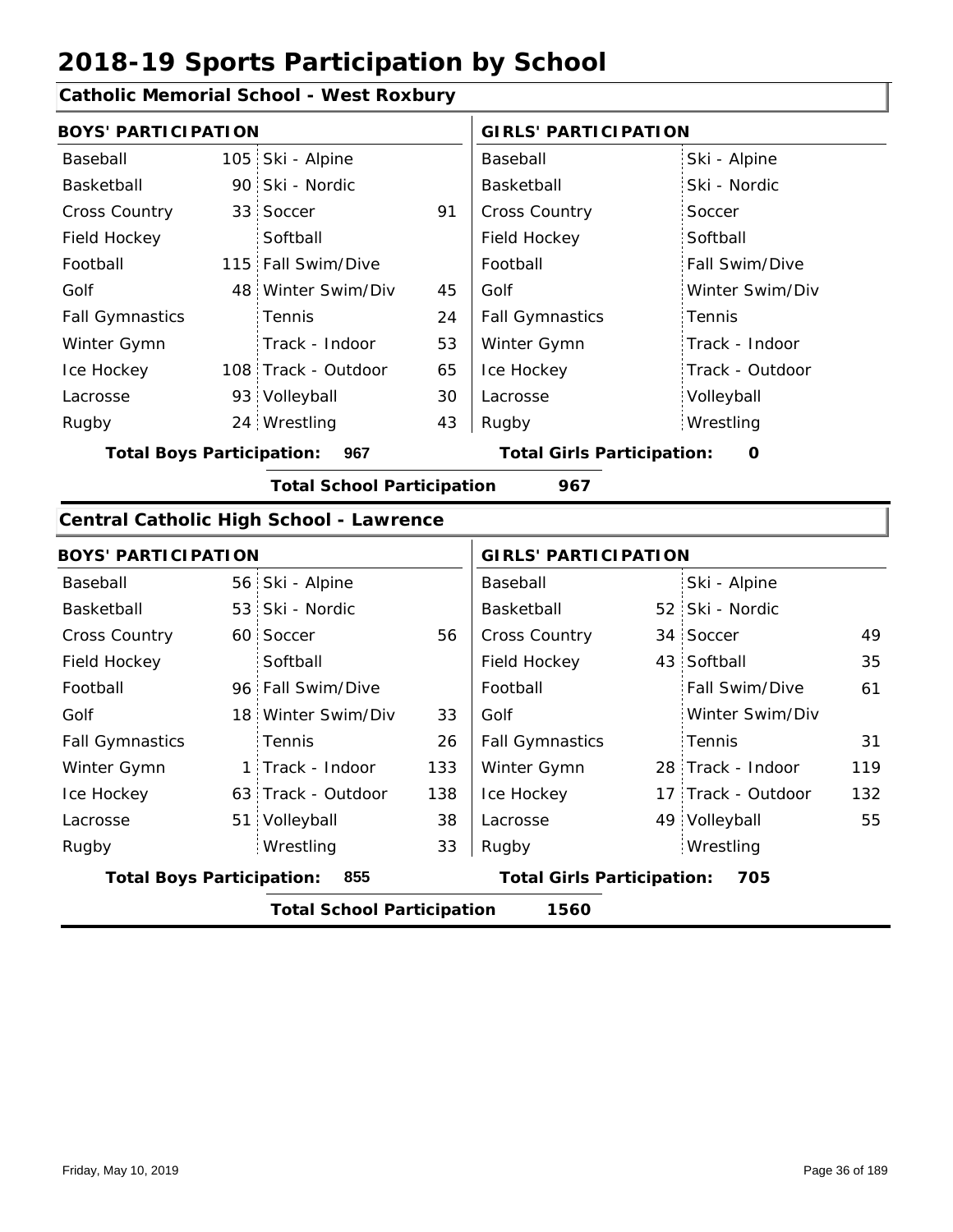#### **Charlestown High School - Charlestown**

49 Volleyball

Wrestling Rugby Rugby 23

| <b>BOYS' PARTICIPATION</b>              |  |                                                  |    | <b>GIRLS' PARTICIPATION</b>       |  |                   |     |  |
|-----------------------------------------|--|--------------------------------------------------|----|-----------------------------------|--|-------------------|-----|--|
| Baseball                                |  | 28 Ski - Alpine                                  |    | Baseball                          |  | Ski - Alpine      |     |  |
| Basketball                              |  | 43 Ski - Nordic                                  |    | Basketball                        |  | 9 Ski - Nordic    |     |  |
| Cross Country                           |  | 2 Soccer                                         | 21 | Cross Country                     |  | Soccer            | 11  |  |
| Field Hockey                            |  | Softball                                         |    | Field Hockey                      |  | Softball          | 18  |  |
| Football                                |  | 28 Fall Swim/Dive                                |    | Football                          |  | Fall Swim/Dive    |     |  |
| Golf                                    |  | Winter Swim/Div                                  |    | Golf                              |  | Winter Swim/Div   |     |  |
| <b>Fall Gymnastics</b>                  |  | Tennis                                           |    | <b>Fall Gymnastics</b>            |  | Tennis            |     |  |
| Winter Gymn                             |  | Track - Indoor                                   | 20 | Winter Gymn                       |  | Track - Indoor    | 8   |  |
| Ice Hockey                              |  | 1 Track - Outdoor                                | 25 | Ice Hockey                        |  | Track - Outdoor   | 12  |  |
| Lacrosse                                |  | Volleyball                                       |    | Lacrosse                          |  | Volleyball        | 22  |  |
| Rugby                                   |  | Wrestling                                        |    | Rugby                             |  | Wrestling         |     |  |
| <b>Total Boys Participation:</b><br>168 |  |                                                  |    | <b>Total Girls Participation:</b> |  | 80                |     |  |
|                                         |  | <b>Total School Participation</b>                |    | 248                               |  |                   |     |  |
|                                         |  | <b>Chelmsford High School - North Chelmsford</b> |    |                                   |  |                   |     |  |
| <b>BOYS' PARTICIPATION</b>              |  |                                                  |    | <b>GIRLS' PARTICIPATION</b>       |  |                   |     |  |
| Baseball                                |  | 63 Ski - Alpine                                  | 20 | Baseball                          |  | Ski - Alpine      | 27  |  |
| Basketball                              |  | 42 Ski - Nordic                                  |    | Basketball                        |  | 47 Ski - Nordic   |     |  |
| <b>Cross Country</b>                    |  | 29 Soccer                                        | 65 | <b>Cross Country</b>              |  | 21 Soccer         | 68  |  |
| Field Hockey                            |  | Softball                                         |    | Field Hockey                      |  | 44 Softball       | 52  |  |
| Football                                |  | 98 Fall Swim/Dive                                |    | Football                          |  | Fall Swim/Dive    | 28  |  |
| Golf                                    |  | 12 Winter Swim/Div                               | 47 | Golf                              |  | Winter Swim/Div   |     |  |
| <b>Fall Gymnastics</b>                  |  | Tennis                                           | 26 | <b>Fall Gymnastics</b>            |  | Tennis            | 21  |  |
| Winter Gymn                             |  | Track - Indoor                                   | 58 | Winter Gymn                       |  | 11 Track - Indoor | 63  |  |
| Ice Hockey                              |  | 72 Track - Outdoor                               | 60 | Ice Hockey                        |  | 9 Track - Outdoor | 102 |  |

42 Lacrosse

 $29$  Rugby

**Total Boys Participation: 735 Total Girls Participation: 576**

**Total School Participation 1311**

Lacrosse

32 Volleyball 51

Wrestling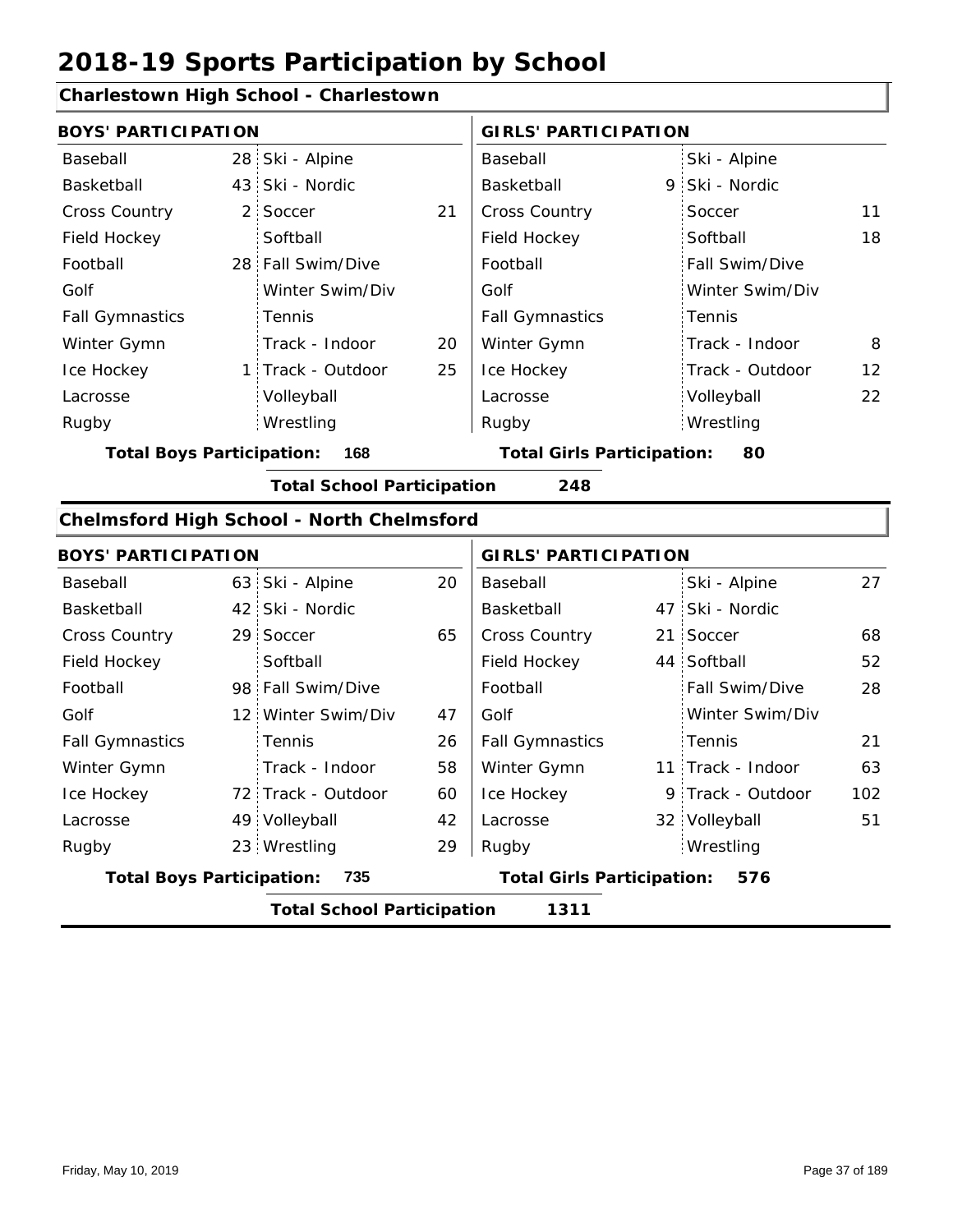#### **Chelsea High School - Chelsea**

| <b>BOYS' PARTICIPATION</b>       |                 |                                             |                | <b>GIRLS' PARTICIPATION</b>       |  |                  |    |
|----------------------------------|-----------------|---------------------------------------------|----------------|-----------------------------------|--|------------------|----|
| Baseball                         |                 | 20 Ski - Alpine                             |                | Baseball                          |  | Ski - Alpine     |    |
| Basketball                       | 44              | Ski - Nordic                                |                | Basketball                        |  | 30 Ski - Nordic  |    |
| Cross Country                    | 12 <sup>2</sup> | Soccer                                      | 45             | Cross Country                     |  | 8 Soccer         | 29 |
| Field Hockey                     |                 | Softball                                    |                | Field Hockey                      |  | Softball         | 14 |
| Football                         | 31              | Fall Swim/Dive                              |                | Football                          |  | 2 Fall Swim/Dive |    |
| Golf                             |                 | Winter Swim/Div                             |                | Golf                              |  | Winter Swim/Div  |    |
| <b>Fall Gymnastics</b>           |                 | Tennis                                      |                | <b>Fall Gymnastics</b>            |  | Tennis           |    |
| Winter Gymn                      |                 | Track - Indoor                              | 27             | Winter Gymn                       |  | Track - Indoor   | 22 |
| Ice Hockey                       |                 | Track - Outdoor                             | 37             | Ice Hockey                        |  | Track - Outdoor  | 34 |
| Lacrosse                         |                 | Volleyball                                  | $\overline{2}$ | Lacrosse                          |  | Volleyball       | 27 |
| Rugby                            |                 | Wrestling                                   |                | Rugby                             |  | Wrestling        |    |
| <b>Total Boys Participation:</b> |                 | 218                                         |                | <b>Total Girls Participation:</b> |  | 166              |    |
|                                  |                 | <b>Total School Participation</b>           |                | 384                               |  |                  |    |
|                                  |                 | <b>Chicopee Comprehensive HS - Chicopee</b> |                |                                   |  |                  |    |
| <b>BOYS' PARTICIPATION</b>       |                 |                                             |                | <b>GIRLS' PARTICIPATION</b>       |  |                  |    |
| Baseball                         |                 | 40 Ski - Alpine                             |                | Baseball                          |  | Ski - Alpine     |    |
| Basketball                       |                 | 31 Ski - Nordic                             |                | Basketball                        |  | 23 Ski - Nordic  |    |
| Cross Country                    | 13              | Soccer                                      | 41             | Cross Country                     |  | 16 Soccer        | 26 |
|                                  |                 |                                             |                |                                   |  |                  |    |

|                                  | <b>Total School Participation</b> |    | 824                               |                   |    |
|----------------------------------|-----------------------------------|----|-----------------------------------|-------------------|----|
| <b>Total Boys Participation:</b> | 464                               |    | <b>Total Girls Participation:</b> | 360               |    |
| Rugby                            | Wrestling                         | 21 | Rugby                             | Wrestling         | 3  |
| Lacrosse                         | 36 Volleyball                     | 26 | Lacrosse                          | 38 Volleyball     | 38 |
| Ice Hockey                       | 28 Track - Outdoor                | 45 | Ice Hockey                        | 1 Track - Outdoor | 52 |
| Winter Gymn                      | Track - Indoor                    | 64 | Winter Gymn                       | Track - Indoor    | 48 |
| <b>Fall Gymnastics</b>           | 1 Tennis                          | 16 | <b>Fall Gymnastics</b>            | 14 Tennis         | 20 |
| Golf                             | 12 Winter Swim/Div                | 22 | Golf                              | 1 Winter Swim/Div | 40 |
| Football                         | 68 Fall Swim/Dive                 |    | Football                          | 2 Fall Swim/Dive  |    |
| Field Hockey                     | Softball                          |    | Field Hockey                      | Softball          | 38 |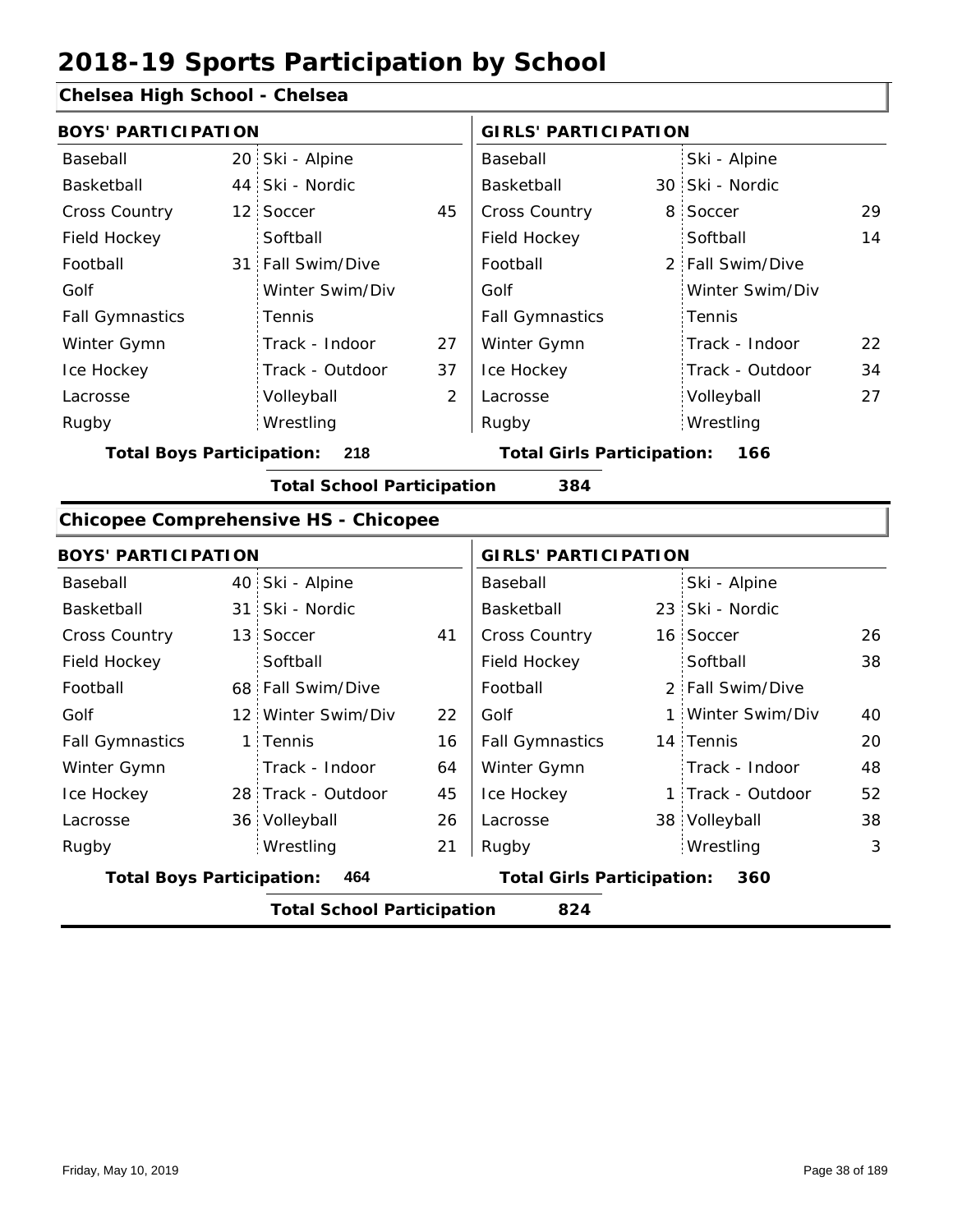#### **Chicopee High School - Chicopee**

| <b>BOYS' PARTICIPATION</b>           |             |                                   |                                   | <b>GIRLS' PARTICIPATION</b>       |                |                   |    |  |
|--------------------------------------|-------------|-----------------------------------|-----------------------------------|-----------------------------------|----------------|-------------------|----|--|
| Baseball                             |             | 34 Ski - Alpine                   |                                   | Baseball                          |                | Ski - Alpine      |    |  |
| Basketball                           |             | 35 Ski - Nordic                   |                                   | Basketball                        |                | 35 Ski - Nordic   |    |  |
| Cross Country                        |             | 10 Soccer                         | 50                                | Cross Country                     |                | 14 Soccer         | 41 |  |
| Field Hockey                         |             | Softball                          |                                   | Field Hockey                      |                | Softball          | 44 |  |
| Football                             |             | 40 Fall Swim/Dive                 |                                   | Football                          |                | 2 Fall Swim/Dive  |    |  |
| Golf                                 |             | Winter Swim/Div                   | 11                                | Golf                              |                | Winter Swim/Div   | 25 |  |
| <b>Fall Gymnastics</b>               |             | 5 Tennis                          | 14                                | <b>Fall Gymnastics</b>            |                | 1 Tennis          | 24 |  |
| Winter Gymn                          |             | Track - Indoor                    | 20                                | Winter Gymn                       |                | Track - Indoor    | 30 |  |
| Ice Hockey                           |             | 23 Track - Outdoor                | 25                                | Ice Hockey                        |                | 1 Track - Outdoor | 49 |  |
| Lacrosse                             |             | 30 Volleyball                     | 16                                | Lacrosse                          |                | 42 Volleyball     | 38 |  |
| Rugby                                |             | Wrestling                         | 12                                | Rugby                             |                | Wrestling         | 5  |  |
| <b>Total Boys Participation:</b>     | 325         |                                   | <b>Total Girls Participation:</b> |                                   | 351            |                   |    |  |
|                                      |             | <b>Total School Participation</b> |                                   | 676                               |                |                   |    |  |
| <b>Claremont Academy - Worcester</b> |             |                                   |                                   |                                   |                |                   |    |  |
| <b>BOYS' PARTICIPATION</b>           |             |                                   |                                   | <b>GIRLS' PARTICIPATION</b>       |                |                   |    |  |
| Baseball                             |             | 3 Ski - Alpine                    |                                   | Baseball                          |                | Ski - Alpine      |    |  |
| Basketball                           |             | 40 Ski - Nordic                   |                                   | Basketball                        |                | 28 Ski - Nordic   |    |  |
| <b>Cross Country</b>                 | $2^{\circ}$ | Soccer                            | 27                                | Cross Country                     | 1 <sup>1</sup> | Soccer            | 15 |  |
| Field Hockey                         |             | Softball                          |                                   | Field Hockey                      |                | Softball          | 2  |  |
| Football                             |             | 5 Fall Swim/Dive                  |                                   | Football                          |                | Fall Swim/Dive    |    |  |
| Golf                                 |             | Winter Swim/Div                   |                                   | Golf                              |                | Winter Swim/Div   |    |  |
| <b>Fall Gymnastics</b>               |             | Tennis                            |                                   | <b>Fall Gymnastics</b>            |                | Tennis            |    |  |
| Winter Gymn                          |             | Track - Indoor                    |                                   | Winter Gymn                       |                | Track - Indoor    |    |  |
| Ice Hockey                           |             | Track - Outdoor                   | 12                                | Ice Hockey                        |                | Track - Outdoor   | 15 |  |
| Lacrosse                             |             | Volleyball                        | 10                                | Lacrosse                          |                | Volleyball        | 18 |  |
| Rugby                                |             | Wrestling                         |                                   | Rugby                             |                | Wrestling         |    |  |
| <b>Total Boys Participation:</b>     |             | 99                                |                                   | <b>Total Girls Participation:</b> |                | 79                |    |  |

**Total School Participation 178**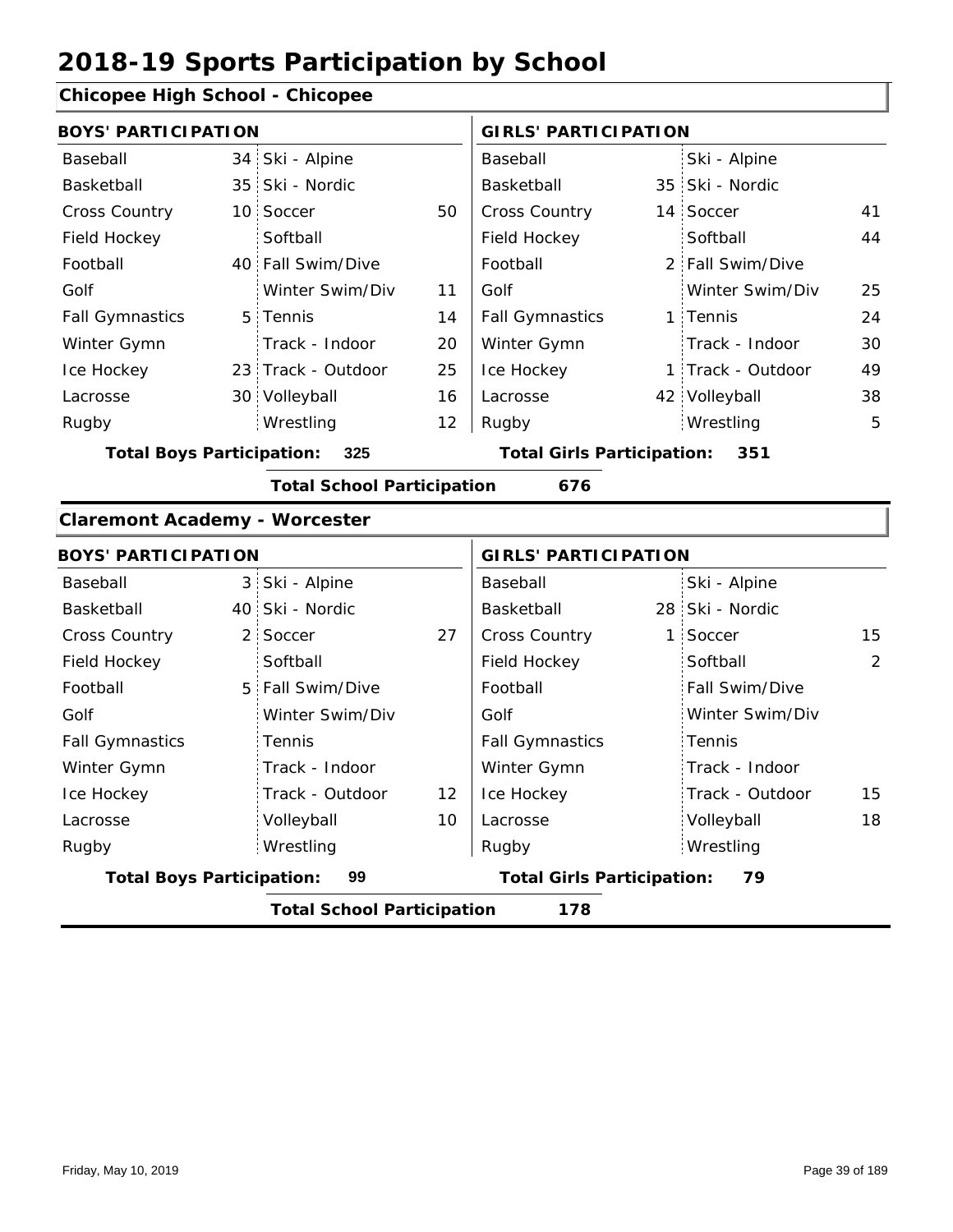### **Clark School - Rowley**

| <b>BOYS' PARTICIPATION</b>           |    |                                   |    | <b>GIRLS' PARTICIPATION</b>       |                   |    |
|--------------------------------------|----|-----------------------------------|----|-----------------------------------|-------------------|----|
| Baseball                             |    | Ski - Alpine                      |    | Baseball                          | Ski - Alpine      |    |
| Basketball                           |    | Ski - Nordic                      |    | Basketball                        | 1 Ski - Nordic    |    |
| <b>Cross Country</b>                 |    | Soccer                            |    | <b>Cross Country</b>              | Soccer            |    |
| Field Hockey                         |    | Softball                          |    | Field Hockey                      | Softball          | 1  |
| Football                             |    | Fall Swim/Dive                    |    | Football                          | Fall Swim/Dive    |    |
| Golf                                 |    | Winter Swim/Div                   |    | Golf                              | Winter Swim/Div   |    |
| <b>Fall Gymnastics</b>               |    | Tennis                            |    | <b>Fall Gymnastics</b>            | Tennis            |    |
| Winter Gymn                          |    | Track - Indoor                    |    | Winter Gymn                       | Track - Indoor    |    |
| Ice Hockey                           |    | 1 Track - Outdoor                 |    | Ice Hockey                        | Track - Outdoor   |    |
| Lacrosse                             |    | Volleyball                        |    | Lacrosse                          | Volleyball        | 1  |
| Rugby                                |    | Wrestling                         | 1  | Rugby                             | Wrestling         |    |
| <b>Total Boys Participation:</b>     |    | $\mathbf{2}$                      |    | <b>Total Girls Participation:</b> | 3                 |    |
|                                      |    | <b>Total School Participation</b> |    | 5                                 |                   |    |
| <b>Clinton High School - Clinton</b> |    |                                   |    |                                   |                   |    |
| <b>BOYS' PARTICIPATION</b>           |    |                                   |    | <b>GIRLS' PARTICIPATION</b>       |                   |    |
| Baseball                             |    | 31 Ski - Alpine                   |    | Baseball                          | Ski - Alpine      |    |
| Basketball                           |    | 40 Ski - Nordic                   |    | Basketball                        | 16 Ski - Nordic   |    |
| <b>Cross Country</b>                 | 7: | Soccer                            | 32 | Cross Country                     | 7 Soccer          | 17 |
| Field Hockey                         |    | Softball                          |    | Field Hockey                      | 24 Softball       | 21 |
| Football                             |    | 31 Fall Swim/Dive                 |    | Football                          | Fall Swim/Dive    |    |
| Golf                                 |    | 10 Winter Swim/Div                | 1  | Golf                              | Winter Swim/Div   |    |
| <b>Fall Gymnastics</b>               |    | Tennis                            |    | <b>Fall Gymnastics</b>            | Tennis            | 16 |
| Winter Gymn                          |    | Track - Indoor                    |    | Winter Gymn                       | 2 Track - Indoor  |    |
| Ice Hockey                           |    | 3 Track - Outdoor                 |    | Ice Hockey                        | 1 Track - Outdoor |    |
| Lacrosse                             |    | 2 Volleyball                      | 37 | Lacrosse                          | 5 Volleyball      | 16 |
| Rugby                                |    | Wrestling                         | 2  | Rugby                             | Wrestling         |    |
| <b>Total Boys Participation:</b>     |    | 196                               |    | <b>Total Girls Participation:</b> | 125               |    |
|                                      |    | <b>Total School Participation</b> |    | 321                               |                   |    |
|                                      |    |                                   |    |                                   |                   |    |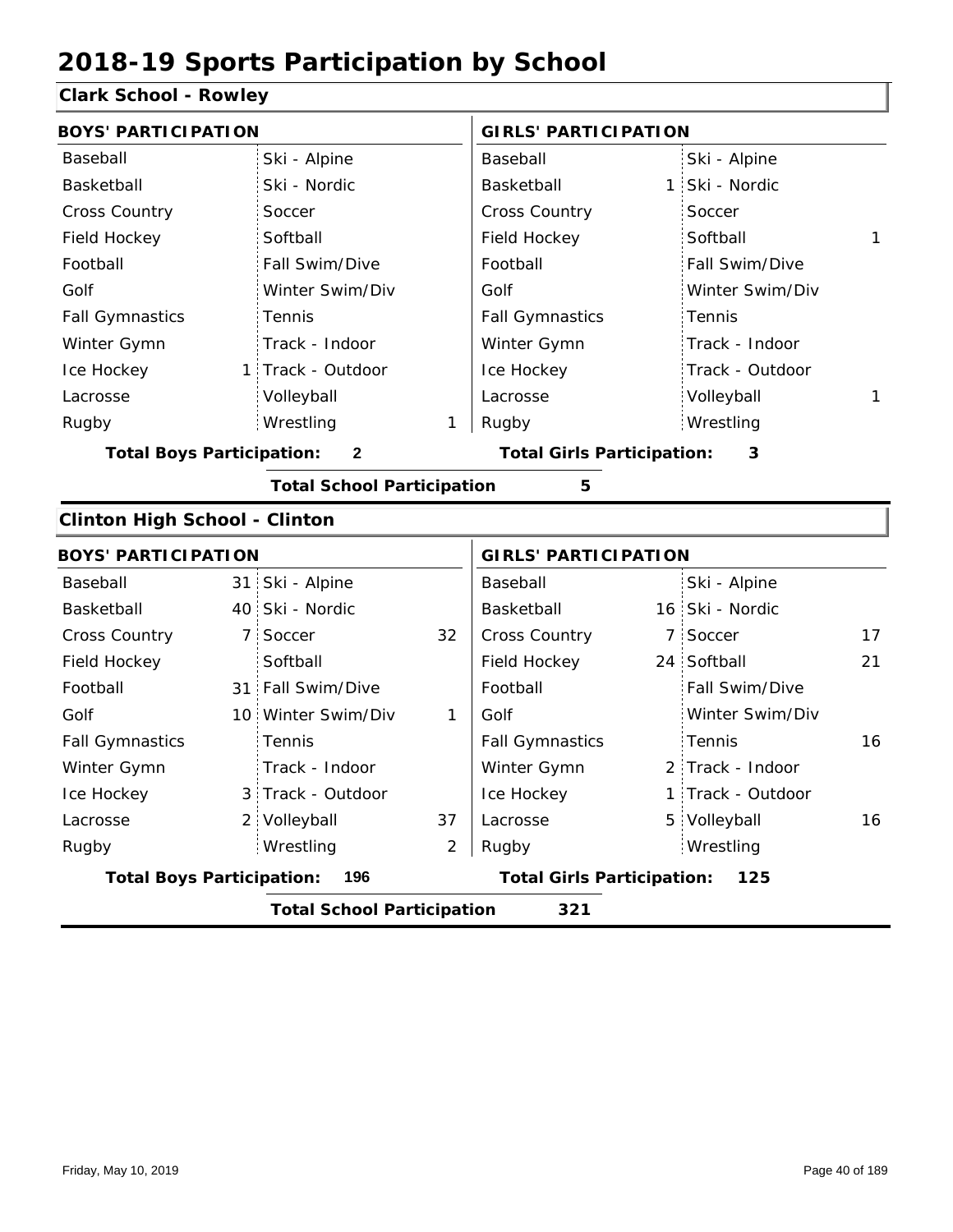#### **Cohasset Middle-High School - Cohasset**

| <b>BOYS' PARTICIPATION</b> |  |                    |    | <b>GIRLS' PARTICIPATION</b> |  |                   |    |
|----------------------------|--|--------------------|----|-----------------------------|--|-------------------|----|
| Baseball                   |  | 40 Ski - Alpine    | 6  | Baseball                    |  | Ski - Alpine      | 6  |
| Basketball                 |  | 25 Ski - Nordic    |    | Basketball                  |  | 25 Ski - Nordic   |    |
| <b>Cross Country</b>       |  | 13 Soccer          | 45 | <b>Cross Country</b>        |  | 12 Soccer         | 50 |
| Field Hockey               |  | Softball           |    | Field Hockey                |  | 50 Softball       | 12 |
| Football                   |  | 60 Fall Swim/Dive  |    | Football                    |  | Fall Swim/Dive    |    |
| Golf                       |  | 24 Winter Swim/Div | 20 | Golf                        |  | 6 Winter Swim/Div | 30 |
| <b>Fall Gymnastics</b>     |  | Tennis             | 35 | <b>Fall Gymnastics</b>      |  | Tennis            | 60 |
| Winter Gymn                |  | Track - Indoor     |    | Winter Gymn                 |  | 8 Track - Indoor  |    |
| Ice Hockey                 |  | 28 Track - Outdoor | 20 | Ice Hockey                  |  | 3 Track - Outdoor | 20 |
| Lacrosse                   |  | 42 Volleyball      |    | Lacrosse                    |  | 45 Volleyball     |    |
| Rugby                      |  | Wrestling          | 30 | Rugby                       |  | Wrestling         |    |

**Total Boys Participation: 388 Total Girls Participation: 327**

**Total School Participation 715**

#### **Community Academy of Sci & Health - Dorchester**

|                                  | <b>BOYS' PARTICIPATION</b> |                                   |                 | <b>GIRLS' PARTICIPATION</b>       |                       |                   |  |
|----------------------------------|----------------------------|-----------------------------------|-----------------|-----------------------------------|-----------------------|-------------------|--|
| Baseball                         |                            | 4 Ski - Alpine                    |                 | Baseball                          | Ski - Alpine          |                   |  |
| Basketball                       |                            | 12 Ski - Nordic                   |                 | Basketball                        | 13 Ski - Nordic       |                   |  |
| Cross Country                    |                            | Soccer                            | 12 <sup>2</sup> | <b>Cross Country</b>              | Soccer                | 14                |  |
| Field Hockey                     |                            | Softball                          |                 | Field Hockey                      | Softball              | 5                 |  |
| Football                         |                            | 4 Fall Swim/Dive                  |                 | Football                          | <b>Fall Swim/Dive</b> |                   |  |
| Golf                             |                            | Winter Swim/Div                   |                 | Golf                              | Winter Swim/Div       | 1                 |  |
| <b>Fall Gymnastics</b>           |                            | Tennis                            |                 | <b>Fall Gymnastics</b>            | Tennis                |                   |  |
| Winter Gymn                      |                            | Track - Indoor                    |                 | Winter Gymn                       | Track - Indoor        | 3                 |  |
| Ice Hockey                       |                            | Track - Outdoor                   | 1               | Ice Hockey                        | Track - Outdoor       | 3                 |  |
| Lacrosse                         |                            | Volleyball                        |                 | Lacrosse                          | Volleyball            | $12 \overline{ }$ |  |
| Rugby                            |                            | Wrestling                         |                 | Rugby                             | Wrestling             |                   |  |
| <b>Total Boys Participation:</b> |                            | 33                                |                 | <b>Total Girls Participation:</b> | 51                    |                   |  |
|                                  |                            | <b>Total School Participation</b> |                 | 84                                |                       |                   |  |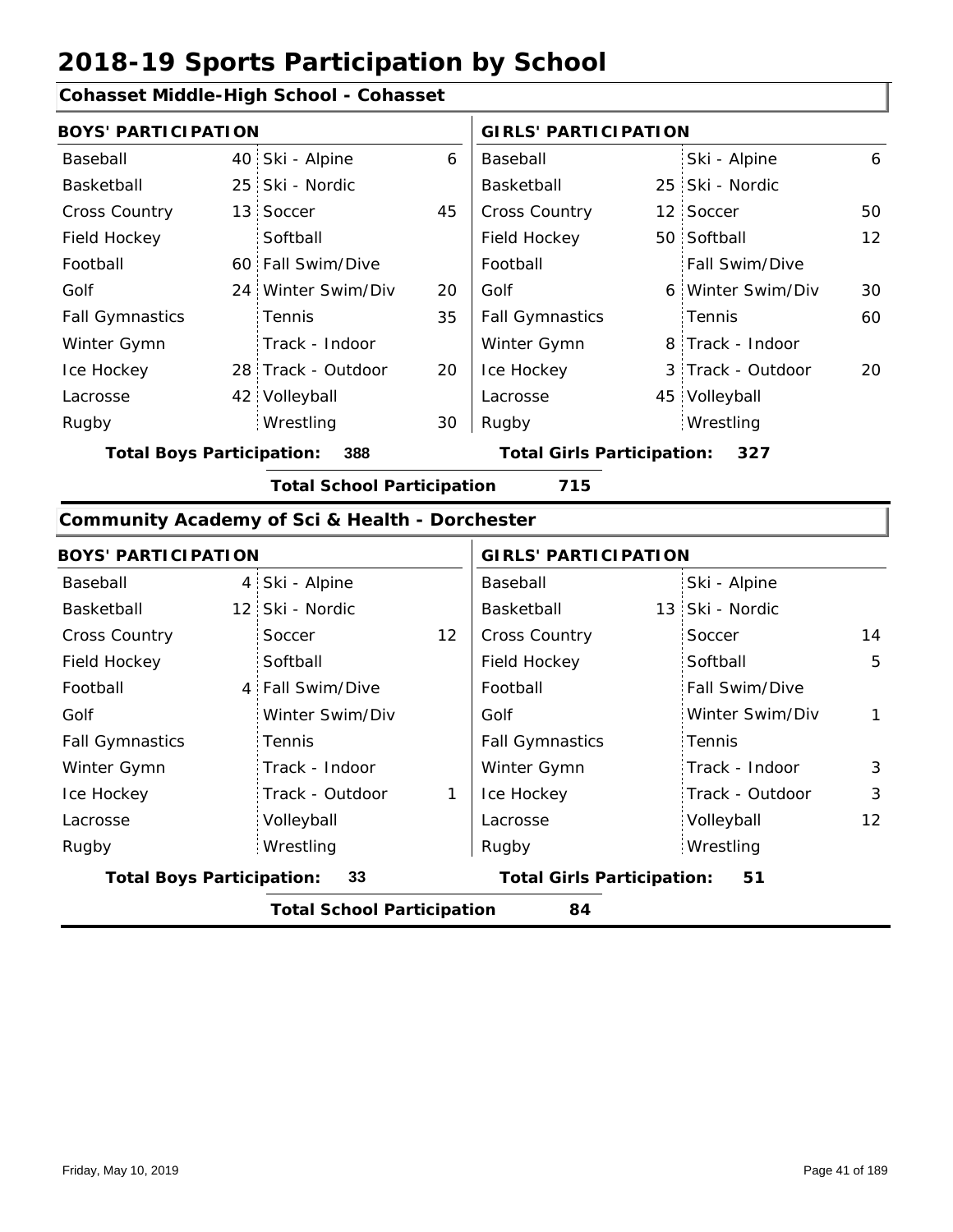35 Track - Outdoor

28 Volleyball

Wrestling Rugby Rugby

#### **Concord-Carlisle High School - Concord**

| <b>BOYS' PARTICIPATION</b>       |                                       |                | <b>GIRLS' PARTICIPATION</b>       |  |                    |    |  |
|----------------------------------|---------------------------------------|----------------|-----------------------------------|--|--------------------|----|--|
| Baseball                         | 40 Ski - Alpine                       | 24             | Baseball                          |  | Ski - Alpine       | 17 |  |
| Basketball                       | 43 Ski - Nordic                       | 22             | Basketball                        |  | 32 Ski - Nordic    | 21 |  |
| Cross Country                    | 60 Soccer                             | 77             | Cross Country                     |  | 60 Soccer          | 73 |  |
| Field Hockey                     | Softball                              |                | Field Hockey                      |  | 71 Softball        | 30 |  |
| Football                         | 64 Fall Swim/Dive                     |                | Football                          |  | Fall Swim/Dive     |    |  |
| Golf                             | 9 Winter Swim/Div                     | 34             | Golf                              |  | 2 Winter Swim/Div  | 64 |  |
| <b>Fall Gymnastics</b>           | Tennis                                | 23             | <b>Fall Gymnastics</b>            |  | Tennis             | 21 |  |
| Winter Gymn                      | Track - Indoor                        | 73             | Winter Gymn                       |  | 4 Track - Indoor   | 45 |  |
| Ice Hockey                       | 35 Track - Outdoor                    | 109            | Ice Hockey                        |  | 24 Track - Outdoor | 78 |  |
| Lacrosse                         | 77 Volleyball                         |                | Lacrosse                          |  | 65 Volleyball      | 49 |  |
| Rugby                            | Wrestling                             | 18             | Rugby                             |  | Wrestling          |    |  |
| <b>Total Boys Participation:</b> | 708                                   |                | <b>Total Girls Participation:</b> |  | 656                |    |  |
|                                  | <b>Total School Participation</b>     |                | 1364                              |  |                    |    |  |
|                                  | Coyle & Cassidy High School - Taunton |                |                                   |  |                    |    |  |
| <b>BOYS' PARTICIPATION</b>       |                                       |                | <b>GIRLS' PARTICIPATION</b>       |  |                    |    |  |
| Baseball                         | 26 Ski - Alpine                       |                | Baseball                          |  | Ski - Alpine       |    |  |
| Basketball                       | 10 Ski - Nordic                       |                | Basketball                        |  | 19 Ski - Nordic    |    |  |
| Cross Country                    | 5 Soccer                              | 19             | <b>Cross Country</b>              |  | 3 Soccer           | 18 |  |
| Field Hockey                     | Softball                              |                | Field Hockey                      |  | Softball           | 14 |  |
| Football                         | 30 Fall Swim/Dive                     |                | Football                          |  | 1 Fall Swim/Dive   |    |  |
| Golf                             | 10 Winter Swim/Div                    | 10             | Golf                              |  | Winter Swim/Div    | 10 |  |
| <b>Fall Gymnastics</b>           | Tennis                                | $\overline{7}$ | <b>Fall Gymnastics</b>            |  | Tennis             | 8  |  |
| Winter Gymn                      | Track - Indoor                        |                | Winter Gymn                       |  | Track - Indoor     |    |  |

12

Ice Hockey Lacrosse

7

**Total Boys Participation: 199 Total Girls Participation: 138**

**Total School Participation 337**

Ice Hockey Lacrosse

8

1 Track - Outdoor

25 Volleyball 30

Wrestling 1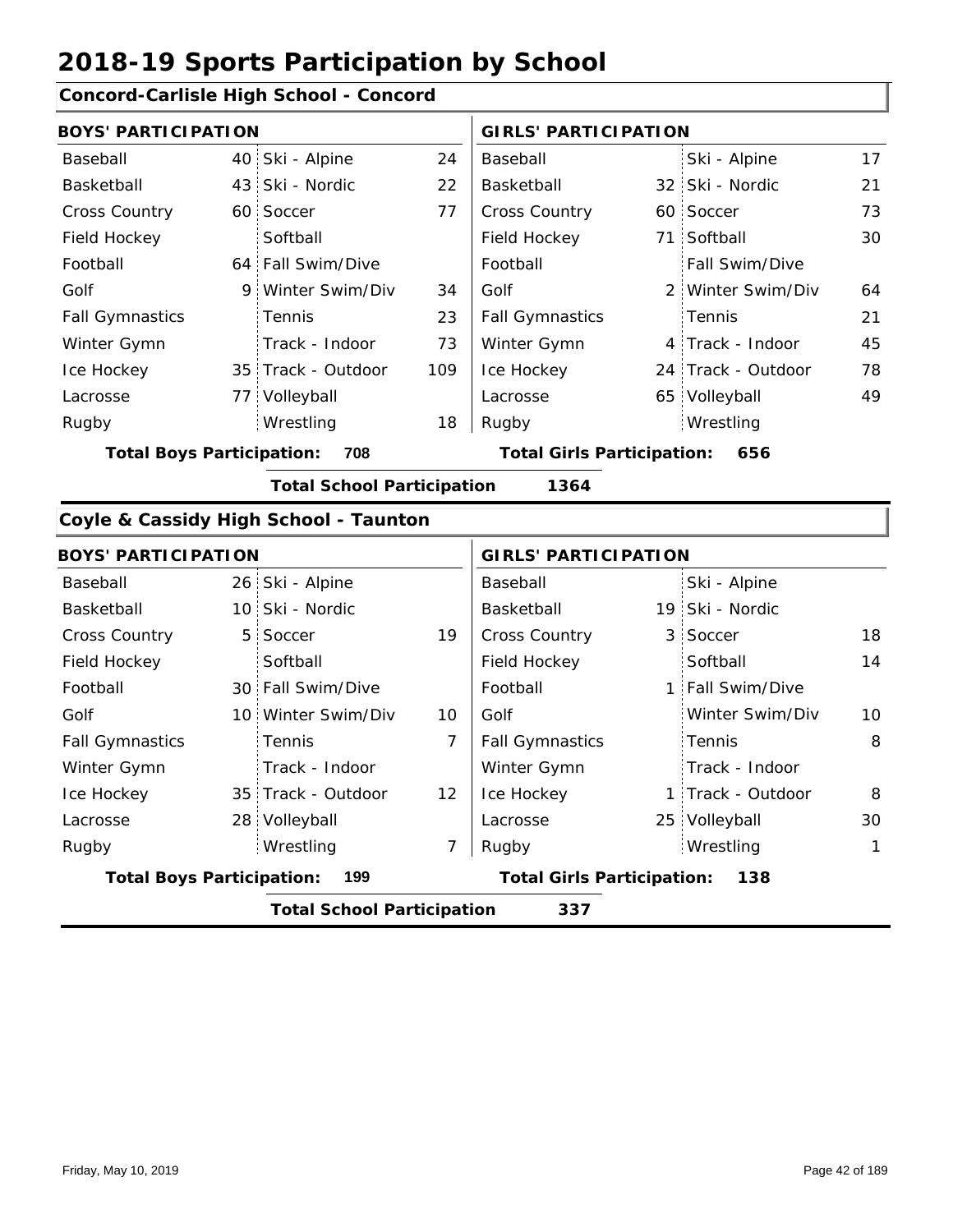### **Cristo Rey Boston - Dorchester**

| onsto kcy Doston - Dorchester        |                                   |    |                                   |                 |                   |                |
|--------------------------------------|-----------------------------------|----|-----------------------------------|-----------------|-------------------|----------------|
| <b>BOYS' PARTICIPATION</b>           |                                   |    | <b>GIRLS' PARTICIPATION</b>       |                 |                   |                |
| Baseball                             | 10 Ski - Alpine                   |    | Baseball                          |                 | Ski - Alpine      |                |
| Basketball                           | 25 Ski - Nordic                   |    | Basketball                        |                 | 12 Ski - Nordic   |                |
| Cross Country                        | 4 Soccer                          | 16 | Cross Country                     | $\mathbf{1}$    | Soccer            | 18             |
| Field Hockey                         | Softball                          |    | Field Hockey                      |                 | Softball          | 16             |
| Football                             | 12 Fall Swim/Dive                 |    | Football                          |                 | Fall Swim/Dive    |                |
| Golf                                 | Winter Swim/Div                   |    | Golf                              |                 | Winter Swim/Div   |                |
| <b>Fall Gymnastics</b>               | Tennis                            |    | <b>Fall Gymnastics</b>            |                 | Tennis            |                |
| Winter Gymn                          | Track - Indoor                    | 5  | Winter Gymn                       |                 | Track - Indoor    | 3              |
| Ice Hockey                           | Track - Outdoor                   | 6  | Ice Hockey                        |                 | Track - Outdoor   | $\overline{4}$ |
| Lacrosse                             | Volleyball                        |    | Lacrosse                          |                 | Volleyball        | 30             |
| Rugby                                | Wrestling                         |    | Rugby                             |                 | Wrestling         |                |
| <b>Total Boys Participation:</b>     | 78                                |    | <b>Total Girls Participation:</b> |                 | 84                |                |
|                                      | <b>Total School Participation</b> |    | 162                               |                 |                   |                |
| <b>Danvers High School - Danvers</b> |                                   |    |                                   |                 |                   |                |
| <b>BOYS' PARTICIPATION</b>           |                                   |    | <b>GIRLS' PARTICIPATION</b>       |                 |                   |                |
| Baseball                             | 53 Ski - Alpine                   |    | Baseball                          |                 | Ski - Alpine      |                |
| Basketball                           | 39 Ski - Nordic                   |    | Basketball                        | 27 <sub>1</sub> | Ski - Nordic      |                |
| Cross Country                        | 13 Soccer                         | 39 | Cross Country                     |                 | 14 Soccer         | 36             |
| Field Hockey                         | Softball                          |    | Field Hockey                      |                 | 39 Softball       | 39             |
| Football                             | 58 Fall Swim/Dive                 |    | Football                          |                 | Fall Swim/Dive    |                |
| Golf                                 | 21 Winter Swim/Div                | 16 | Golf                              |                 | Winter Swim/Div   | 9              |
| <b>Fall Gymnastics</b>               | Tennis                            | 5  | <b>Fall Gymnastics</b>            |                 | Tennis            | 15             |
| Winter Gymn                          | Track - Indoor                    | 55 | Winter Gymn                       |                 | 7 Track - Indoor  | 39             |
| Ice Hockey                           | 38 Track - Outdoor                | 49 | Ice Hockey                        |                 | 8 Track - Outdoor | 25             |
| Lacrosse                             | 36 Volleyball                     |    | Lacrosse                          |                 | 29 Volleyball     | 26             |
| Rugby                                | Wrestling                         | 11 | Rugby                             |                 | Wrestling         |                |
| <b>Total Boys Participation:</b>     | 433                               |    | <b>Total Girls Participation:</b> |                 | 313               |                |
|                                      | <b>Total School Participation</b> |    | 746                               |                 |                   |                |
|                                      |                                   |    |                                   |                 |                   |                |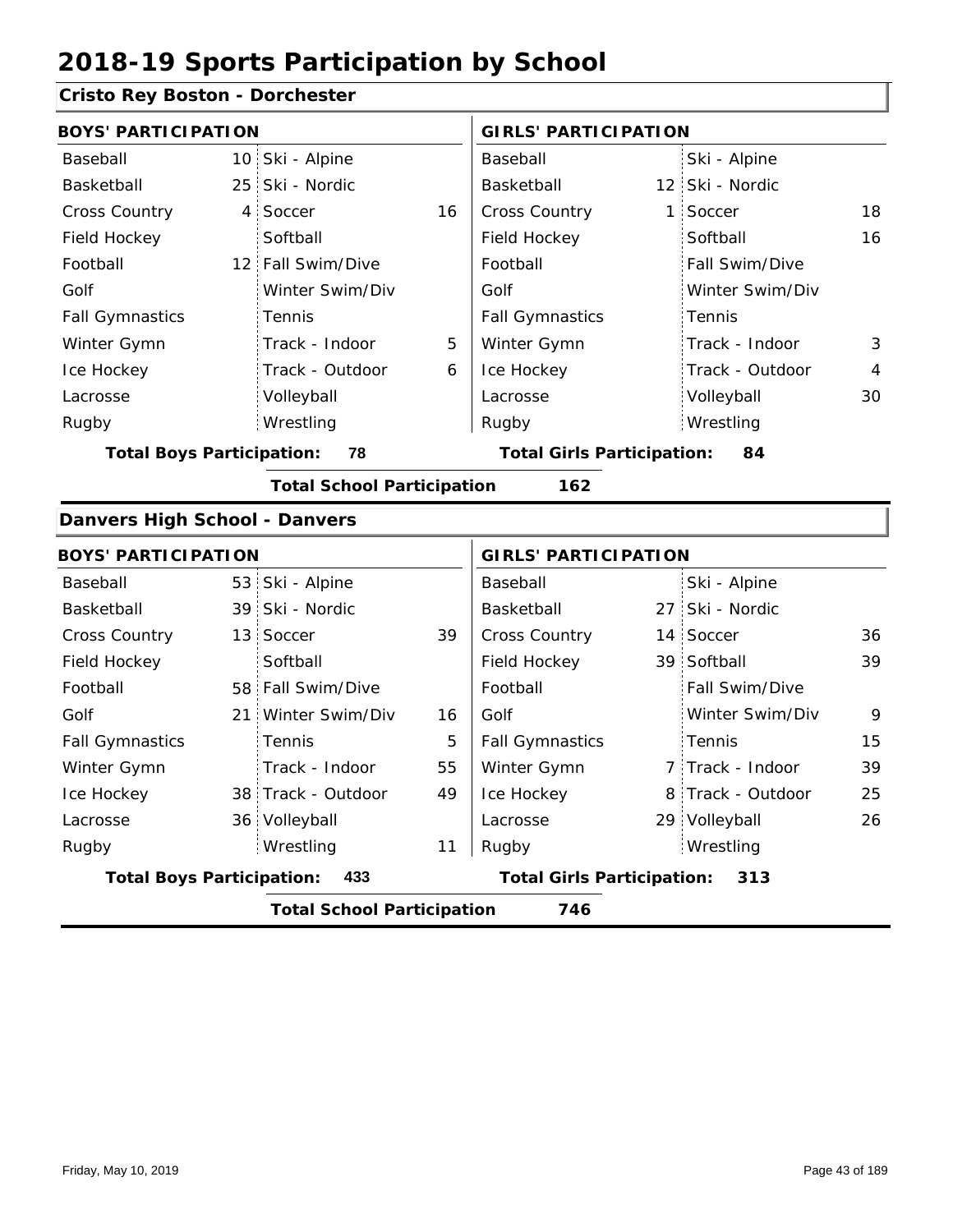#### **Dartmouth High School - South Dartmouth**

| <b>BOYS' PARTICIPATION</b>         |                                   |    | <b>GIRLS' PARTICIPATION</b>       |  |                   |    |  |
|------------------------------------|-----------------------------------|----|-----------------------------------|--|-------------------|----|--|
| Baseball                           | 46 Ski - Alpine                   |    | Baseball                          |  | Ski - Alpine      |    |  |
| Basketball                         | 35 Ski - Nordic                   |    | Basketball                        |  | 27 Ski - Nordic   |    |  |
| Cross Country                      | 20 Soccer                         | 53 | <b>Cross Country</b>              |  | 15 Soccer         | 45 |  |
| Field Hockey                       | Softball                          |    | Field Hockey                      |  | 45 Softball       | 28 |  |
| Football                           | 66 Fall Swim/Dive                 |    | Football                          |  | Fall Swim/Dive    |    |  |
| Golf                               | 17 Winter Swim/Div                |    | Golf                              |  | Winter Swim/Div   |    |  |
| <b>Fall Gymnastics</b>             | Tennis                            | 30 | <b>Fall Gymnastics</b>            |  | Tennis            | 25 |  |
| Winter Gymn                        | Track - Indoor                    | 72 | Winter Gymn                       |  | Track - Indoor    | 61 |  |
| Ice Hockey                         | 28 Track - Outdoor                | 50 | Ice Hockey                        |  | Track - Outdoor   | 44 |  |
| Lacrosse                           | 25 Volleyball                     |    | Lacrosse                          |  | 39 Volleyball     | 35 |  |
| Rugby                              | Wrestling                         |    | Rugby                             |  | Wrestling         |    |  |
| <b>Total Boys Participation:</b>   | 442                               |    | <b>Total Girls Participation:</b> |  | 364               |    |  |
|                                    | <b>Total School Participation</b> |    | 806                               |  |                   |    |  |
| David Prouty High School - Spencer |                                   |    |                                   |  |                   |    |  |
| <b>BOYS' PARTICIPATION</b>         |                                   |    | <b>GIRLS' PARTICIPATION</b>       |  |                   |    |  |
| Baseball                           | 23 Ski - Alpine                   |    | Baseball                          |  | Ski - Alpine      |    |  |
| Basketball                         | 22 Ski - Nordic                   |    | Basketball                        |  | 19 Ski - Nordic   |    |  |
| <b>Cross Country</b>               | 2 Soccer                          | 22 | Cross Country                     |  | 4 Soccer          | 18 |  |
| Field Hockey                       | Softball                          |    | Field Hockey                      |  | 16 Softball       | 3  |  |
| Football                           | 29 Fall Swim/Dive                 |    | Football                          |  | Fall Swim/Dive    |    |  |
| Golf                               | 9 Winter Swim/Div                 |    | Golf                              |  | 9 Winter Swim/Div |    |  |
| <b>Fall Gymnastics</b>             | Tennis                            | 14 | <b>Fall Gymnastics</b>            |  | Tennis            | 9  |  |
| Winter Gymn                        | Track - Indoor                    | 15 | Winter Gymn                       |  | Track - Indoor    | 12 |  |
| Ice Hockey                         | Track - Outdoor                   | 18 | Ice Hockey                        |  | Track - Outdoor   | 15 |  |
| Lacrosse                           | Volleyball                        |    | Lacrosse                          |  | Volleyball        |    |  |
| Rugby                              | Wrestling                         |    | Rugby                             |  | Wrestling         |    |  |
| <b>Total Boys Participation:</b>   | 154                               |    | <b>Total Girls Participation:</b> |  | 105               |    |  |
|                                    | <b>Total School Participation</b> |    | 259                               |  |                   |    |  |
|                                    |                                   |    |                                   |  |                   |    |  |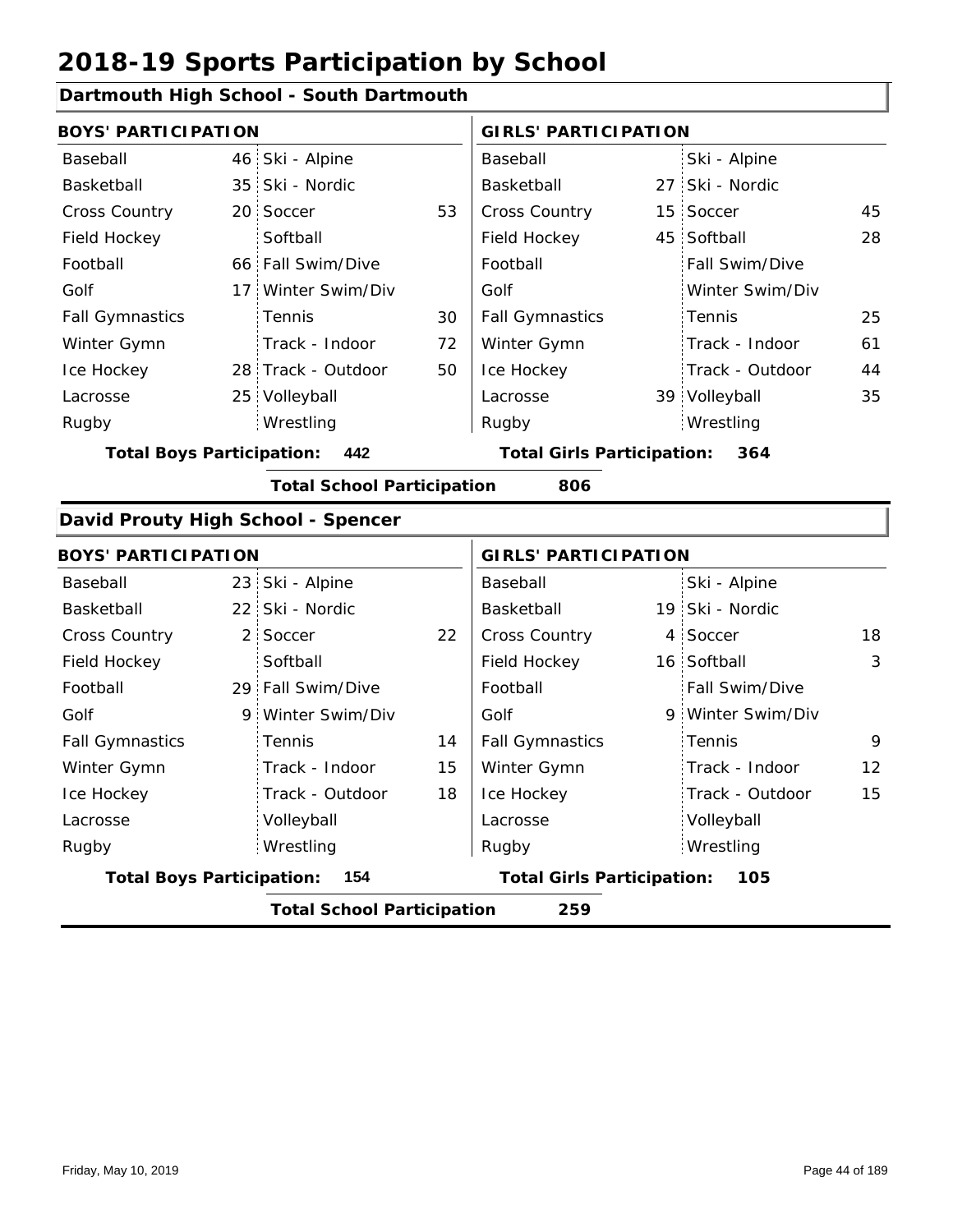### **Dedham High School - Dedham**

| <b>BOYS' PARTICIPATION</b> |  |                    |    | <b>GIRLS' PARTICIPATION</b> |  |                       |    |
|----------------------------|--|--------------------|----|-----------------------------|--|-----------------------|----|
| Baseball                   |  | 47 Ski - Alpine    |    | Baseball                    |  | Ski - Alpine          |    |
| Basketball                 |  | 34 Ski - Nordic    |    | Basketball                  |  | 25 Ski - Nordic       |    |
| <b>Cross Country</b>       |  | 16 Soccer          | 45 | <b>Cross Country</b>        |  | 19 Soccer             | 44 |
| Field Hockey               |  | Softball           |    | Field Hockey                |  | 44 Softball           | 16 |
| Football                   |  | 96 Fall Swim/Dive  |    | Football                    |  | <b>Fall Swim/Dive</b> |    |
| Golf                       |  | 9 Winter Swim/Div  | 7  | Golf                        |  | 1 Winter Swim/Div     | 16 |
| <b>Fall Gymnastics</b>     |  | Tennis             | 10 | <b>Fall Gymnastics</b>      |  | Tennis                | 42 |
| Winter Gymn                |  | Track - Indoor     | 31 | Winter Gymn                 |  | Track - Indoor        | 44 |
| Ice Hockey                 |  | 33 Track - Outdoor | 61 | Ice Hockey                  |  | 21 Track - Outdoor    | 41 |
| Lacrosse                   |  | 26 Volleyball      |    | Lacrosse                    |  | 49 Volleyball         | 36 |
| Rugby                      |  | Wrestling          | 27 | Rugby                       |  | Wrestling             |    |

**Total Boys Participation: 442 Total Girls Participation: 398**

**Total School Participation 840**

### **Dennis-Yarmouth Regional HS - South Yarmouth**

|                                  | <b>BOYS' PARTICIPATION</b>               |                    |    |                                   | <b>GIRLS' PARTICIPATION</b> |                    |    |  |  |  |
|----------------------------------|------------------------------------------|--------------------|----|-----------------------------------|-----------------------------|--------------------|----|--|--|--|
| Baseball                         |                                          | 44 Ski - Alpine    |    | Baseball                          |                             | Ski - Alpine       |    |  |  |  |
| Basketball                       |                                          | 12 Ski - Nordic    |    | Basketball                        |                             | 11 Ski - Nordic    |    |  |  |  |
| <b>Cross Country</b>             |                                          | 13 Soccer          | 35 | <b>Cross Country</b>              |                             | 13 Soccer          | 37 |  |  |  |
| Field Hockey                     |                                          | Softball           |    | Field Hockey                      |                             | 57 Softball        | 23 |  |  |  |
| Football                         |                                          | 70 Fall Swim/Dive  |    | Football                          |                             | 1 Fall Swim/Dive   |    |  |  |  |
| Golf                             |                                          | 20 Winter Swim/Div |    | Golf                              |                             | 11 Winter Swim/Div |    |  |  |  |
| <b>Fall Gymnastics</b>           |                                          | <b>Tennis</b>      | 8  | <b>Fall Gymnastics</b>            |                             | Tennis             | 20 |  |  |  |
| Winter Gymn                      |                                          | Track - Indoor     | 28 | Winter Gymn                       |                             | Track - Indoor     | 38 |  |  |  |
| Ice Hockey                       |                                          | 28 Track - Outdoor | 56 | Ice Hockey                        |                             | 14 Track - Outdoor | 43 |  |  |  |
| Lacrosse                         |                                          | 29 Volleyball      |    | Lacrosse                          |                             | 56 Volleyball      | 41 |  |  |  |
| Rugby                            |                                          | Wrestling          |    | Rugby                             |                             | Wrestling          |    |  |  |  |
| <b>Total Boys Participation:</b> |                                          | 343                |    | <b>Total Girls Participation:</b> |                             | 365                |    |  |  |  |
|                                  | 708<br><b>Total School Participation</b> |                    |    |                                   |                             |                    |    |  |  |  |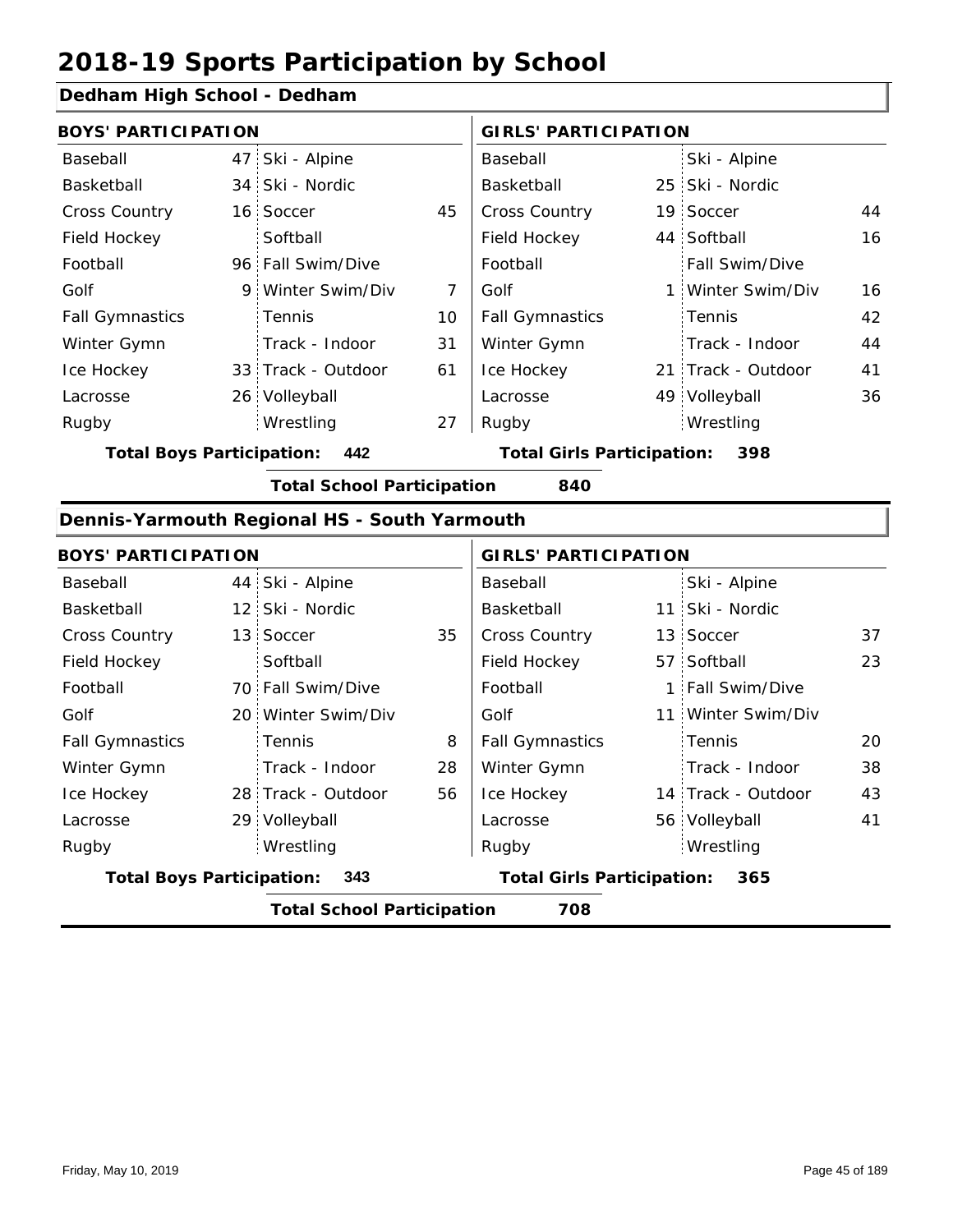### **Dighton-Rehoboth Regional HS - North Dighton**

| <b>BOYS' PARTICIPATION</b>       |                                         |                | <b>GIRLS' PARTICIPATION</b>       |                   |    |
|----------------------------------|-----------------------------------------|----------------|-----------------------------------|-------------------|----|
| Baseball                         | 57 Ski - Alpine                         |                | Baseball                          | Ski - Alpine      |    |
| Basketball                       | 46 Ski - Nordic                         |                | Basketball                        | 25 Ski - Nordic   |    |
| <b>Cross Country</b>             | 18 Soccer                               | 34             | Cross Country                     | 17 Soccer         | 35 |
| Field Hockey                     | Softball                                |                | Field Hockey                      | 43 Softball       | 27 |
| Football                         | 76 Fall Swim/Dive                       | $\overline{7}$ | Football                          | Fall Swim/Dive    | 7  |
| Golf                             | 16 Winter Swim/Div                      |                | Golf                              | Winter Swim/Div   |    |
| <b>Fall Gymnastics</b>           | Tennis                                  | 25             | <b>Fall Gymnastics</b>            | Tennis            | 20 |
| Winter Gymn                      | Track - Indoor                          | 76             | Winter Gymn                       | Track - Indoor    | 76 |
| Ice Hockey                       | 16 Track - Outdoor                      | 77             | Ice Hockey                        | 1 Track - Outdoor | 67 |
| Lacrosse                         | 33 Volleyball                           | 20             | Lacrosse                          | 36 Volleyball     | 35 |
| Rugby                            | Wrestling                               |                | Rugby                             | Wrestling         |    |
| <b>Total Boys Participation:</b> | 501                                     |                | <b>Total Girls Participation:</b> | 389               |    |
|                                  | <b>Total School Participation</b>       |                | 890                               |                   |    |
|                                  | Diman Regional Voc/Tech HS - Fall River |                |                                   |                   |    |
| <b>BOYS' PARTICIPATION</b>       |                                         |                | <b>GIRLS' PARTICIPATION</b>       |                   |    |
| Baseball                         | 57 Ski - Alpine                         |                | Baseball                          | Ski - Alpine      |    |
| <b>Raskethall</b>                | 36 Ski - Nordic                         |                | <b>Raskethall</b>                 | 32 Ski - Nordic   |    |

| Basketball                                                                          |  | 36 Ski - Nordic                   |    | Basketball             |  | 32 Ski - Nordic   |    |
|-------------------------------------------------------------------------------------|--|-----------------------------------|----|------------------------|--|-------------------|----|
| <b>Cross Country</b>                                                                |  | 19 Soccer                         | 64 | <b>Cross Country</b>   |  | 4 Soccer          | 23 |
| Field Hockey                                                                        |  | Softball                          |    | Field Hockey           |  | Softball          | 48 |
| Football                                                                            |  | 76 Fall Swim/Dive                 |    | Football               |  | Fall Swim/Dive    |    |
| Golf                                                                                |  | 13 Winter Swim/Div                |    | Golf                   |  | Winter Swim/Div   |    |
| <b>Fall Gymnastics</b>                                                              |  | <b>Tennis</b>                     | 15 | <b>Fall Gymnastics</b> |  | Tennis            | 13 |
| Winter Gymn                                                                         |  | Track - Indoor                    | 34 | Winter Gymn            |  | Track - Indoor    | 16 |
| Ice Hockey                                                                          |  | 33 Track - Outdoor                | 70 | Ice Hockey             |  | 1 Track - Outdoor | 35 |
| Lacrosse                                                                            |  | Volleyball                        | 1  | Lacrosse               |  | Volleyball        | 36 |
| Rugby                                                                               |  | Wrestling                         |    | Rugby                  |  | Wrestling         |    |
| <b>Total Boys Participation:</b><br>418<br><b>Total Girls Participation:</b><br>208 |  |                                   |    |                        |  |                   |    |
|                                                                                     |  | <b>Total School Participation</b> |    | 626                    |  |                   |    |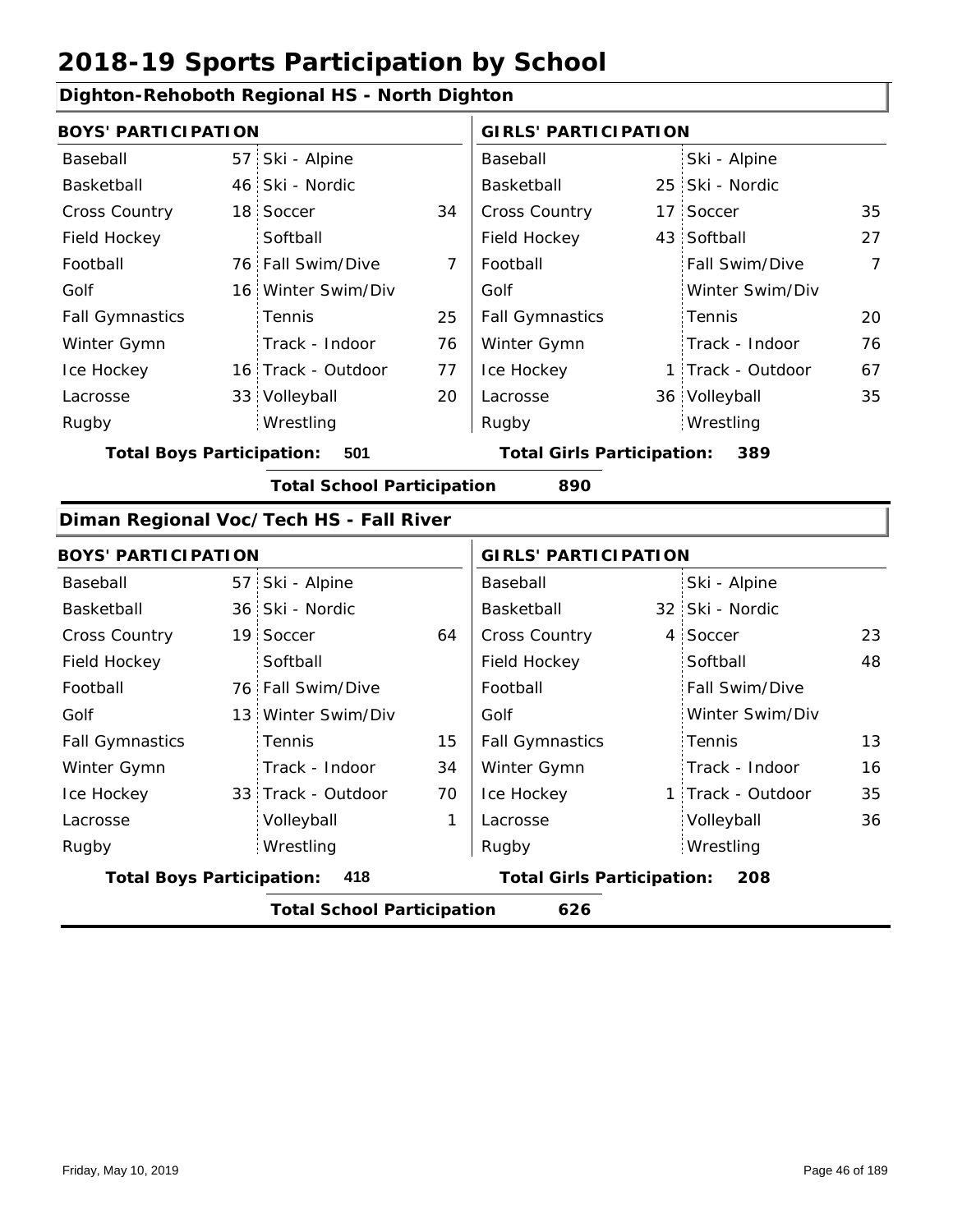#### **Doherty Memorial High School - Worcester**

| <b>BOYS' PARTICIPATION</b>       |                 |                                   |    | <b>GIRLS' PARTICIPATION</b>       |                    |                |
|----------------------------------|-----------------|-----------------------------------|----|-----------------------------------|--------------------|----------------|
| Baseball                         | 35 <sup>1</sup> | Ski - Alpine                      |    | Baseball                          | Ski - Alpine       |                |
| Basketball                       |                 | 45 Ski - Nordic                   |    | Basketball                        | 32 Ski - Nordic    |                |
| Cross Country                    |                 | 30 Soccer                         | 41 | Cross Country                     | 32 Soccer          | 33             |
| Field Hockey                     |                 | Softball                          |    | Field Hockey                      | 42 Softball        | 31             |
| Football                         |                 | 75 Fall Swim/Dive                 |    | Football                          | Fall Swim/Dive     |                |
| Golf                             |                 | 10 Winter Swim/Div                | 4  | Golf                              | 14 Winter Swim/Div | $\overline{7}$ |
| <b>Fall Gymnastics</b>           |                 | Tennis                            | 11 | <b>Fall Gymnastics</b>            | Tennis             | 12             |
| Winter Gymn                      |                 | Track - Indoor                    | 27 | Winter Gymn                       | Track - Indoor     | 50             |
| Ice Hockey                       |                 | 12 Track - Outdoor                | 49 | Ice Hockey                        | Track - Outdoor    | 66             |
| Lacrosse                         |                 | 37 Volleyball                     | 13 | Lacrosse                          | 35 Volleyball      | 20             |
| Rugby                            |                 | Wrestling                         | 6  | Rugby                             | Wrestling          |                |
| <b>Total Boys Participation:</b> |                 | 395                               |    | <b>Total Girls Participation:</b> | 374                |                |
|                                  |                 | <b>Total School Participation</b> |    | 769                               |                    |                |
| Douglas High School - Douglas    |                 |                                   |    |                                   |                    |                |
| <b>BOYS' PARTICIPATION</b>       |                 |                                   |    | <b>GIRLS' PARTICIPATION</b>       |                    |                |
| Baseball                         |                 | 23 Ski - Alpine                   |    | Baseball                          | Ski - Alpine       |                |
| Basketball                       |                 | 25 Ski - Nordic                   |    | Basketball                        | 19 Ski - Nordic    |                |
| <b>Cross Country</b>             |                 | 3 Soccer                          | 36 | Cross Country                     | 6 Soccer           | 36             |
| Field Hockey                     |                 | Softball                          |    | Field Hockey                      | 5 Softball         | 23             |
| Football                         |                 | 13 Fall Swim/Dive                 |    | Football                          | Fall Swim/Dive     |                |
| Golf                             |                 | 10 Winter Swim/Div                | 1  | Golf                              | Winter Swim/Div    | $\mathbf{1}$   |
| <b>Fall Gymnastics</b>           |                 | Tennis                            |    | <b>Fall Gymnastics</b>            | Tennis             |                |
| Winter Gymn                      |                 | Track - Indoor                    | 15 | Winter Gymn                       | Track - Indoor     | 18             |
| Ice Hockey                       |                 | 5 Track - Outdoor                 | 28 | Ice Hockey                        | 2 Track - Outdoor  | 34             |
| Lacrosse                         |                 | Volleyball                        |    | Lacrosse                          | Volleyball         | 27             |
| Rugby                            |                 | Wrestling                         |    | Rugby                             | Wrestling          |                |
| <b>Total Boys Participation:</b> |                 | 159                               |    | <b>Total Girls Participation:</b> | 171                |                |
|                                  |                 | <b>Total School Participation</b> |    | 330                               |                    |                |
|                                  |                 |                                   |    |                                   |                    |                |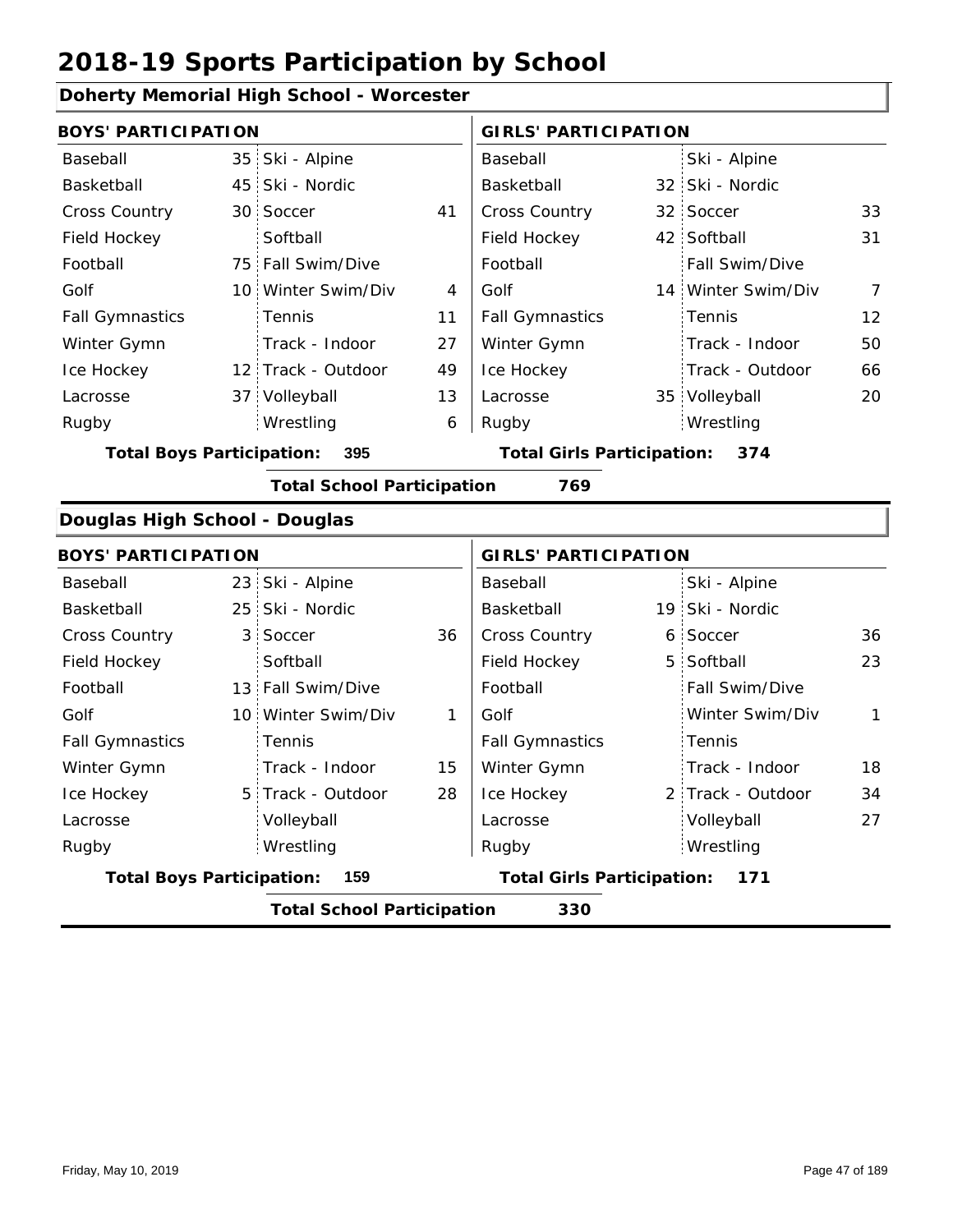#### **Dover-Sherborn High School - Dover**

|                                         | <b>BOYS' PARTICIPATION</b> |                    |                                   |                        | <b>GIRLS' PARTICIPATION</b> |                   |    |
|-----------------------------------------|----------------------------|--------------------|-----------------------------------|------------------------|-----------------------------|-------------------|----|
| Baseball                                |                            | 36 Ski - Alpine    | 22                                | Baseball               |                             | Ski - Alpine      | 13 |
| Basketball                              |                            | 37 Ski - Nordic    | 12                                | Basketball             |                             | 24 Ski - Nordic   | 26 |
| <b>Cross Country</b>                    |                            | 58 Soccer          | 59                                | <b>Cross Country</b>   |                             | 61 Soccer         | 40 |
| Field Hockey                            |                            | Softball           |                                   | Field Hockey           |                             | 40 Softball       | 15 |
| Football                                |                            | 39 Fall Swim/Dive  |                                   | Football               |                             | Fall Swim/Dive    |    |
| Golf                                    |                            | 25 Winter Swim/Div | 18                                | Golf                   |                             | 1 Winter Swim/Div | 24 |
| <b>Fall Gymnastics</b>                  |                            | <b>Tennis</b>      | 16                                | <b>Fall Gymnastics</b> |                             | : Tennis          | 16 |
| Winter Gymn                             |                            | Track - Indoor     | 37                                | Winter Gymn            |                             | 4 Track - Indoor  | 6  |
| Ice Hockey                              |                            | 17 Track - Outdoor | 103                               | Ice Hockey             |                             | 6 Track - Outdoor | 73 |
| Lacrosse                                |                            | 45 Volleyball      |                                   | Lacrosse               |                             | 26 Volleyball     |    |
| Rugby                                   |                            | Wrestling          |                                   | Rugby                  |                             | Wrestling         |    |
| 524<br><b>Total Boys Participation:</b> |                            |                    | <b>Total Girls Participation:</b> |                        | 375                         |                   |    |

**Total School Participation 899**

#### **Dracut Senior High School - Dracut**

| <b>BOYS' PARTICIPATION</b>               |  |                    |    | <b>GIRLS' PARTICIPATION</b>       |  |                       |    |  |
|------------------------------------------|--|--------------------|----|-----------------------------------|--|-----------------------|----|--|
| Baseball                                 |  | 51 Ski - Alpine    |    | Baseball                          |  | Ski - Alpine          |    |  |
| Basketball                               |  | 39 Ski - Nordic    |    | Basketball                        |  | 35 Ski - Nordic       |    |  |
| <b>Cross Country</b>                     |  | 14 Soccer          | 39 | <b>Cross Country</b>              |  | 4 Soccer              | 48 |  |
| Field Hockey                             |  | Softball           |    | Field Hockey                      |  | 33 Softball           | 33 |  |
| Football                                 |  | 55 Fall Swim/Dive  | 4  | Football                          |  | <b>Fall Swim/Dive</b> | 14 |  |
| Golf                                     |  | 27 Winter Swim/Div |    | Golf                              |  | Winter Swim/Div       |    |  |
| <b>Fall Gymnastics</b>                   |  | <b>Tennis</b>      |    | <b>Fall Gymnastics</b>            |  | Tennis                |    |  |
| Winter Gymn                              |  | Track - Indoor     | 35 | Winter Gymn                       |  | 20 Track - Indoor     | 35 |  |
| Ice Hockey                               |  | 24 Track - Outdoor | 49 | Ice Hockey                        |  | Track - Outdoor       | 39 |  |
| Lacrosse                                 |  | 31 Volleyball      |    | Lacrosse                          |  | 37 Volleyball         | 38 |  |
| Rugby                                    |  | Wrestling          | 28 | Rugby                             |  | Wrestling             | 3  |  |
| <b>Total Boys Participation:</b>         |  | 396                |    | <b>Total Girls Participation:</b> |  | 339                   |    |  |
| 735<br><b>Total School Participation</b> |  |                    |    |                                   |  |                       |    |  |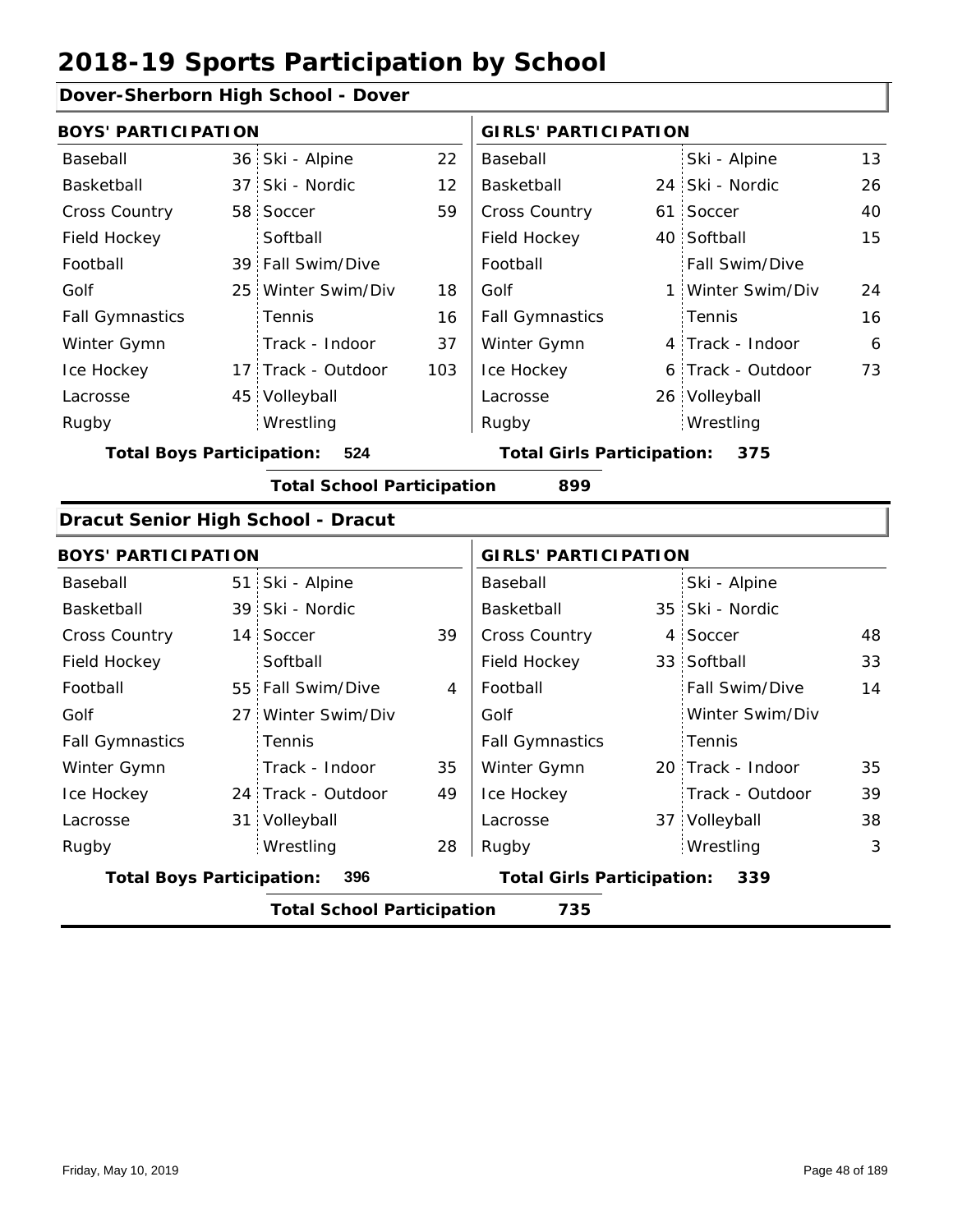#### **Drury High School - North Adams**

| <b>BOYS' PARTICIPATION</b>       |                |                                   |    | <b>GIRLS' PARTICIPATION</b>       |   |                   |                |
|----------------------------------|----------------|-----------------------------------|----|-----------------------------------|---|-------------------|----------------|
| Baseball                         |                | 33 Ski - Alpine                   |    | Baseball                          |   | Ski - Alpine      | 1              |
| Basketball                       |                | 24 Ski - Nordic                   |    | Basketball                        |   | 24 Ski - Nordic   |                |
| Cross Country                    | 5 <sup>1</sup> | Soccer                            | 30 | Cross Country                     |   | 8 Soccer          | 29             |
| Field Hockey                     |                | Softball                          |    | Field Hockey                      |   | Softball          | 29             |
| Football                         |                | 25 Fall Swim/Dive                 |    | Football                          |   | Fall Swim/Dive    |                |
| Golf                             |                | Winter Swim/Div                   |    | Golf                              |   | Winter Swim/Div   | $\mathbf{1}$   |
| <b>Fall Gymnastics</b>           |                | Tennis                            |    | <b>Fall Gymnastics</b>            |   | Tennis            |                |
| Winter Gymn                      |                | Track - Indoor                    |    | Winter Gymn                       |   | Track - Indoor    |                |
| Ice Hockey                       |                | 4 Track - Outdoor                 | 13 | Ice Hockey                        |   | 1 Track - Outdoor | 26             |
| Lacrosse                         |                | 3 Volleyball                      |    | Lacrosse                          |   | 4 Volleyball      |                |
| Rugby                            |                | Wrestling                         |    | Rugby                             |   | Wrestling         |                |
| <b>Total Boys Participation:</b> |                | 137                               |    | <b>Total Girls Participation:</b> |   | 123               |                |
|                                  |                | <b>Total School Participation</b> |    | 260                               |   |                   |                |
| Durfee High School - Fall River  |                |                                   |    |                                   |   |                   |                |
| <b>BOYS' PARTICIPATION</b>       |                |                                   |    | <b>GIRLS' PARTICIPATION</b>       |   |                   |                |
| Baseball                         |                | 47 Ski - Alpine                   |    | Baseball                          |   | Ski - Alpine      |                |
| Basketball                       |                | 34 Ski - Nordic                   |    | Basketball                        |   | 30 Ski - Nordic   |                |
| Cross Country                    | 9              | Soccer                            | 49 | Cross Country                     | 5 | Soccer            | 36             |
| Field Hockey                     |                | Softball                          |    | Field Hockey                      |   | 33 Softball       | 25             |
| Football                         |                | 57 Fall Swim/Dive                 |    | Football                          |   | Fall Swim/Dive    |                |
| Golf                             |                | 10 Winter Swim/Div                | 17 | Golf                              |   | Winter Swim/Div   | 29             |
| <b>Fall Gymnastics</b>           |                | Tennis                            | 11 | <b>Fall Gymnastics</b>            |   | Tennis            | 21             |
| Winter Gymn                      |                | Track - Indoor                    | 29 | Winter Gymn                       |   | Track - Indoor    | 25             |
| Ice Hockey                       |                | 14 Track - Outdoor                | 46 | Ice Hockey                        |   | Track - Outdoor   | 44             |
| Lacrosse                         |                | Volleyball                        | 26 | Lacrosse                          |   | Volleyball        | 37             |
| Rugby                            |                | Wrestling                         | 28 | Rugby                             |   | Wrestling         | $\overline{2}$ |

**Total Boys Participation: 377 Total Girls Participation: 287**

**Total School Participation 664**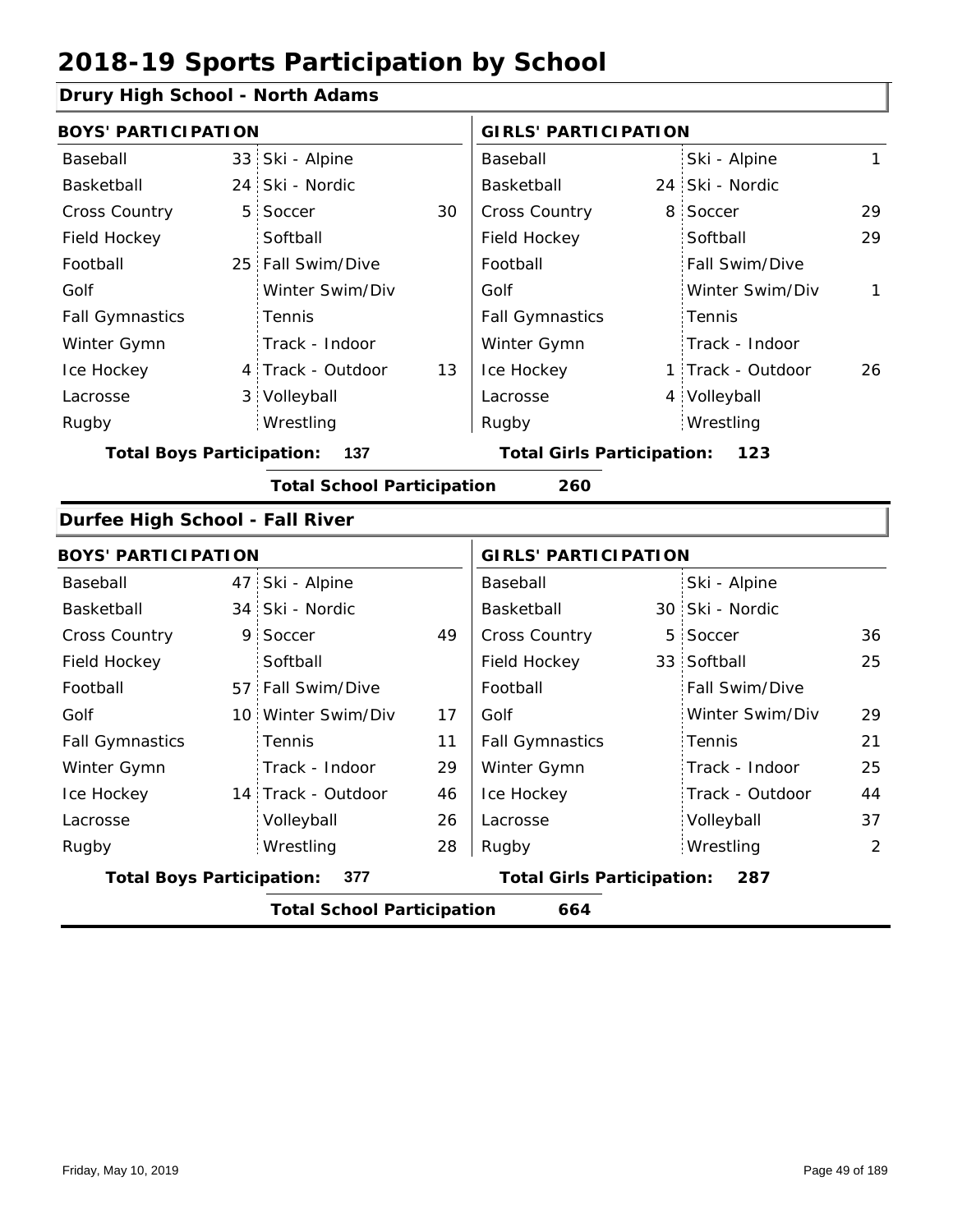#### **Duxbury High School - Duxbury**

| <b>BOYS' PARTICIPATION</b>       |                                   |    | <b>GIRLS' PARTICIPATION</b>       |  |                    |    |
|----------------------------------|-----------------------------------|----|-----------------------------------|--|--------------------|----|
| Baseball                         | 46 Ski - Alpine                   | 33 | Baseball                          |  | Ski - Alpine       | 26 |
| Basketball                       | 57 Ski - Nordic                   |    | Basketball                        |  | 27 Ski - Nordic    |    |
| <b>Cross Country</b>             | 27 Soccer                         | 66 | <b>Cross Country</b>              |  | 32 Soccer          | 65 |
| Field Hockey                     | Softball                          |    | Field Hockey                      |  | 52 Softball        | 22 |
| Football                         | 110 Fall Swim/Dive                |    | Football                          |  | Fall Swim/Dive     |    |
| Golf                             | 24 Winter Swim/Div                | 41 | Golf                              |  | 16 Winter Swim/Div | 70 |
| <b>Fall Gymnastics</b>           | Tennis                            | 17 | <b>Fall Gymnastics</b>            |  | Tennis             | 25 |
| Winter Gymn                      | Track - Indoor                    | 35 | Winter Gymn                       |  | Track - Indoor     | 33 |
| Ice Hockey                       | 39 Track - Outdoor                | 66 | Ice Hockey                        |  | 30 Track - Outdoor | 42 |
| Lacrosse                         | 82 Volleyball                     |    | Lacrosse                          |  | 56 Volleyball      | 37 |
| Rugby                            | Wrestling                         | 24 | Rugby                             |  | Wrestling          |    |
| <b>Total Boys Participation:</b> | 667                               |    | <b>Total Girls Participation:</b> |  | 533                |    |
|                                  | <b>Total School Participation</b> |    | 1200                              |  |                    |    |

#### **East Boston High School - East Boston**

| <b>BOYS' PARTICIPATION</b>       |                                   |    | <b>GIRLS' PARTICIPATION</b>       |  |                  |                 |  |
|----------------------------------|-----------------------------------|----|-----------------------------------|--|------------------|-----------------|--|
| Baseball                         | 30 Ski - Alpine                   |    | Baseball                          |  | Ski - Alpine     |                 |  |
| Basketball                       | 15 Ski - Nordic                   |    | Basketball                        |  | 25 Ski - Nordic  |                 |  |
| <b>Cross Country</b>             | Soccer                            | 25 | <b>Cross Country</b>              |  | Soccer           | 25              |  |
| Field Hockey                     | Softball                          |    | Field Hockey                      |  | Softball         | 25              |  |
| Football                         | 55 Fall Swim/Dive                 |    | Football                          |  | 1 Fall Swim/Dive |                 |  |
| Golf                             | Winter Swim/Div                   | 12 | Golf                              |  | Winter Swim/Div  | 12 <sup>2</sup> |  |
| <b>Fall Gymnastics</b>           | <b>Tennis</b>                     |    | <b>Fall Gymnastics</b>            |  | Tennis           |                 |  |
| Winter Gymn                      | Track - Indoor                    | 30 | Winter Gymn                       |  | Track - Indoor   | 30              |  |
| Ice Hockey                       | 12 Track - Outdoor                | 20 | Ice Hockey                        |  | Track - Outdoor  | 20              |  |
| Lacrosse                         | Volleyball                        |    | Lacrosse                          |  | Volleyball       | 18              |  |
| Rugby                            | Wrestling                         |    | Rugby                             |  | Wrestling        |                 |  |
| <b>Total Boys Participation:</b> | 199                               |    | <b>Total Girls Participation:</b> |  | 156              |                 |  |
|                                  | <b>Total School Participation</b> |    | 355                               |  |                  |                 |  |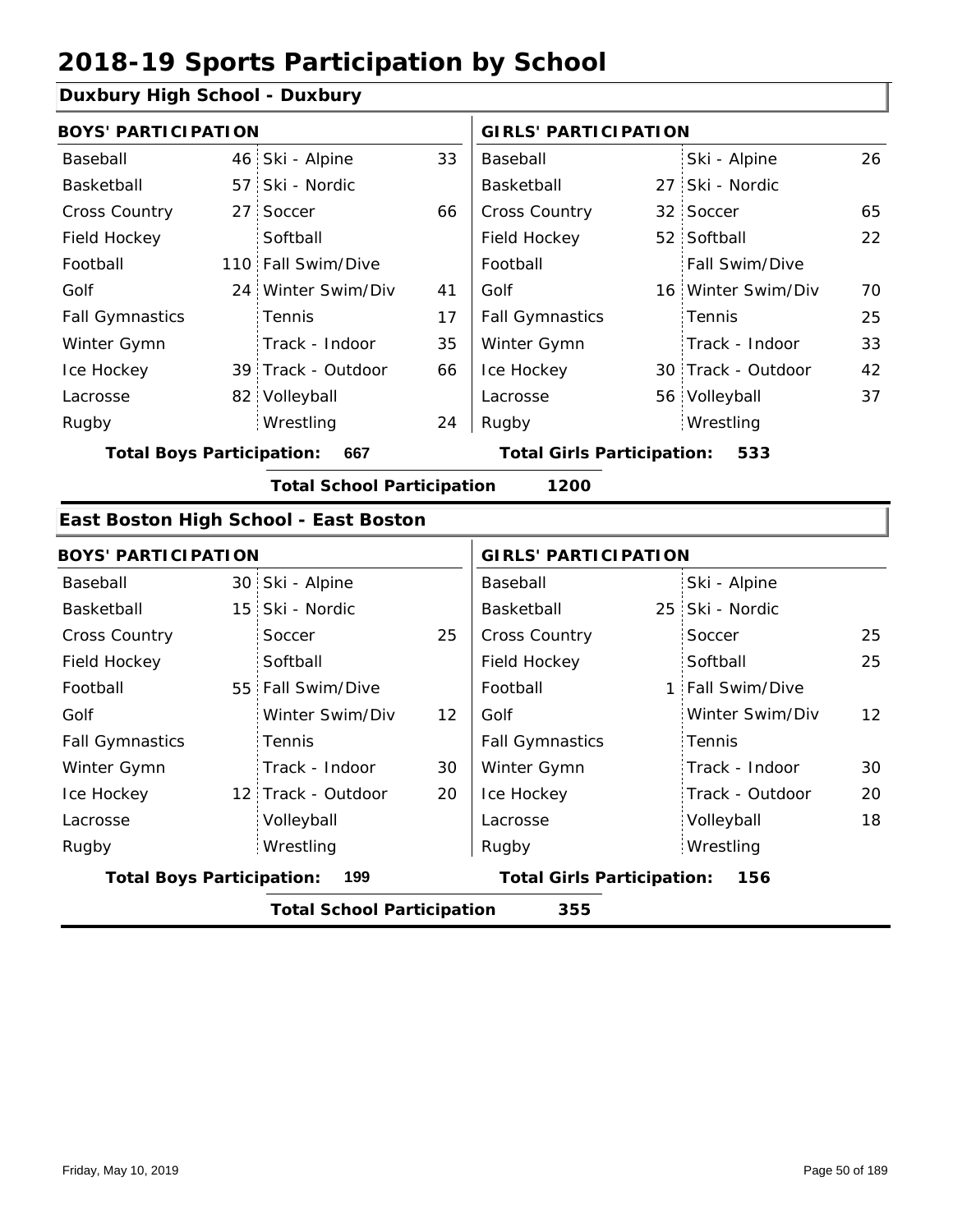#### **East Bridgewater Jr/Sr High School - East Bridgewater**

| <b>BOYS' PARTICIPATION</b> |  |                    |    | <b>GIRLS' PARTICIPATION</b> |  |                    |    |
|----------------------------|--|--------------------|----|-----------------------------|--|--------------------|----|
| Baseball                   |  | 50 Ski - Alpine    |    | Baseball                    |  | Ski - Alpine       |    |
| Basketball                 |  | 45 Ski - Nordic    |    | Basketball                  |  | 35 Ski - Nordic    |    |
| <b>Cross Country</b>       |  | 17 Soccer          | 56 | <b>Cross Country</b>        |  | 21 Soccer          | 57 |
| Field Hockey               |  | Softball           |    | Field Hockey                |  | 51 Softball        | 36 |
| Football                   |  | 75 Fall Swim/Dive  |    | Football                    |  | Fall Swim/Dive     |    |
| Golf                       |  | 9 Winter Swim/Div  |    | Golf                        |  | 1 Winter Swim/Div  |    |
| <b>Fall Gymnastics</b>     |  | Tennis             | 9  | <b>Fall Gymnastics</b>      |  | Tennis             | 16 |
| Winter Gymn                |  | Track - Indoor     | 58 | Winter Gymn                 |  | 3 Track - Indoor   | 56 |
| Ice Hockey                 |  | 19 Track - Outdoor | 87 | Ice Hockey                  |  | 15 Track - Outdoor | 79 |
| Lacrosse                   |  | 44 Volleyball      |    | Lacrosse                    |  | 49 Volleyball      |    |
| Rugby                      |  | Wrestling          |    | Rugby                       |  | Wrestling          |    |

**Total Boys Participation: 469 Total Girls Participation: 419**

**Total School Participation 888**

#### **East Longmeadow High School - East Longmeadow**

| <b>BOYS' PARTICIPATION</b>               |  |                    |    | <b>GIRLS' PARTICIPATION</b>       |  |                   |    |
|------------------------------------------|--|--------------------|----|-----------------------------------|--|-------------------|----|
| Baseball                                 |  | 51 Ski - Alpine    | 8  | Baseball                          |  | Ski - Alpine      | 10 |
| Basketball                               |  | 39 Ski - Nordic    |    | Basketball                        |  | 36 Ski - Nordic   |    |
| <b>Cross Country</b>                     |  | 20 Soccer          | 48 | <b>Cross Country</b>              |  | 17 Soccer         | 55 |
| Field Hockey                             |  | Softball           |    | Field Hockey                      |  | 33 Softball       | 27 |
| Football                                 |  | 65 Fall Swim/Dive  |    | Football                          |  | Fall Swim/Dive    |    |
| Golf                                     |  | 21 Winter Swim/Div | 21 | Golf                              |  | 1 Winter Swim/Div | 8  |
| <b>Fall Gymnastics</b>                   |  | Tennis             | 18 | <b>Fall Gymnastics</b>            |  | Tennis            | 20 |
| Winter Gymn                              |  | Track - Indoor     | 25 | Winter Gymn                       |  | Track - Indoor    | 30 |
| Ice Hockey                               |  | 25 Track - Outdoor | 50 | Ice Hockey                        |  | 2 Track - Outdoor | 45 |
| Lacrosse                                 |  | 40 Volleyball      | 11 | Lacrosse                          |  | 42 Volleyball     | 38 |
| Rugby                                    |  | Wrestling          | 11 | Rugby                             |  | Wrestling         |    |
| <b>Total Boys Participation:</b>         |  | 453                |    | <b>Total Girls Participation:</b> |  | 364               |    |
| <b>Total School Participation</b><br>817 |  |                    |    |                                   |  |                   |    |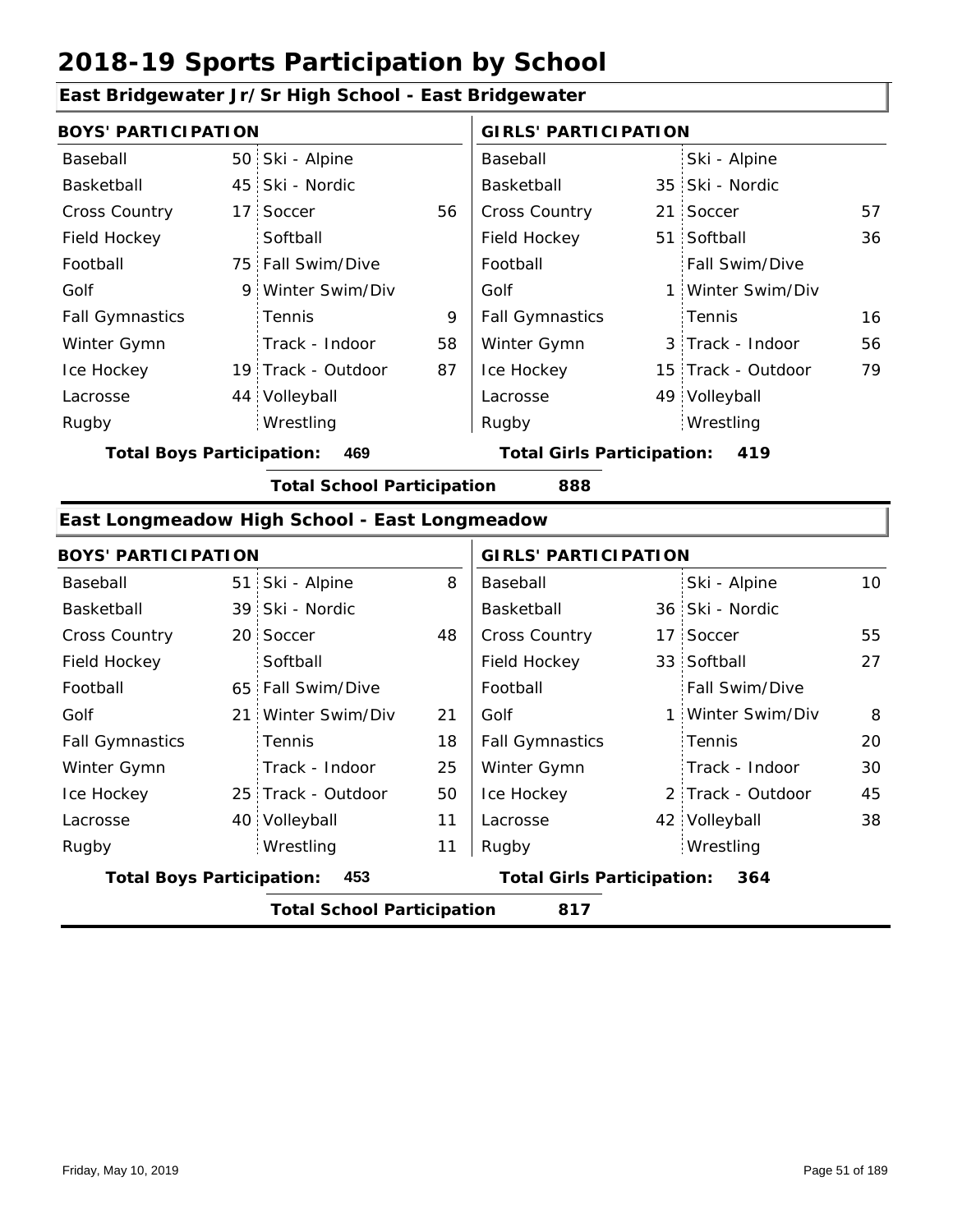### **Easthampton High School - Easthampton**

| <b>BOYS' PARTICIPATION</b>       |                                          |                   |    | <b>GIRLS' PARTICIPATION</b>       |  |                       |    |  |  |
|----------------------------------|------------------------------------------|-------------------|----|-----------------------------------|--|-----------------------|----|--|--|
| Baseball                         |                                          | 24 Ski - Alpine   |    | Baseball                          |  | Ski - Alpine          |    |  |  |
| Basketball                       |                                          | 28 Ski - Nordic   |    | Basketball                        |  | 24 Ski - Nordic       |    |  |  |
| Cross Country                    |                                          | Soccer            | 48 | <b>Cross Country</b>              |  | Soccer                | 32 |  |  |
| Field Hockey                     |                                          | Softball          |    | Field Hockey                      |  | Softball              | 31 |  |  |
| Football                         |                                          | 18 Fall Swim/Dive |    | Football                          |  | <b>Fall Swim/Dive</b> |    |  |  |
| Golf                             |                                          | 7 Winter Swim/Div | 3  | Golf                              |  | 1 Winter Swim/Div     | 19 |  |  |
| <b>Fall Gymnastics</b>           |                                          | <b>Tennis</b>     |    | <b>Fall Gymnastics</b>            |  | Tennis                |    |  |  |
| Winter Gymn                      |                                          | Track - Indoor    |    | Winter Gymn                       |  | Track - Indoor        |    |  |  |
| Ice Hockey                       |                                          | 7 Track - Outdoor | 34 | Ice Hockey                        |  | Track - Outdoor       | 25 |  |  |
| Lacrosse                         |                                          | Volleyball        |    | Lacrosse                          |  | Volleyball            | 28 |  |  |
| Rugby                            |                                          | Wrestling         |    | Rugby                             |  | Wrestling             |    |  |  |
| <b>Total Boys Participation:</b> |                                          | 169               |    | <b>Total Girls Participation:</b> |  | 160                   |    |  |  |
|                                  | 329<br><b>Total School Participation</b> |                   |    |                                   |  |                       |    |  |  |

#### **English High School (Boston) - Jamaica Plain**

| <b>BOYS' PARTICIPATION</b>       |                                   |   | <b>GIRLS' PARTICIPATION</b>       |                 |    |
|----------------------------------|-----------------------------------|---|-----------------------------------|-----------------|----|
| Baseball                         | 25 Ski - Alpine                   |   | Baseball                          | Ski - Alpine    |    |
| Basketball                       | 27 Ski - Nordic                   |   | Basketball                        | 15 Ski - Nordic |    |
| <b>Cross Country</b>             | Soccer                            | 8 | <b>Cross Country</b>              | Soccer          |    |
| Field Hockey                     | Softball                          |   | Field Hockey                      | Softball        | 20 |
| Football                         | 53 Fall Swim/Dive                 |   | Football                          | Fall Swim/Dive  |    |
| Golf                             | Winter Swim/Div                   |   | Golf                              | Winter Swim/Div |    |
| <b>Fall Gymnastics</b>           | <b>Tennis</b>                     |   | <b>Fall Gymnastics</b>            | Tennis          |    |
| Winter Gymn                      | Track - Indoor                    | 4 | Winter Gymn                       | Track - Indoor  | 4  |
| Ice Hockey                       | Track - Outdoor                   | 2 | Ice Hockey                        | Track - Outdoor |    |
| Lacrosse                         | Volleyball                        |   | Lacrosse                          | Volleyball      | 10 |
| Rugby                            | Wrestling                         |   | Rugby                             | Wrestling       |    |
| <b>Total Boys Participation:</b> | 119                               |   | <b>Total Girls Participation:</b> | 49              |    |
|                                  | <b>Total School Participation</b> |   | 168                               |                 |    |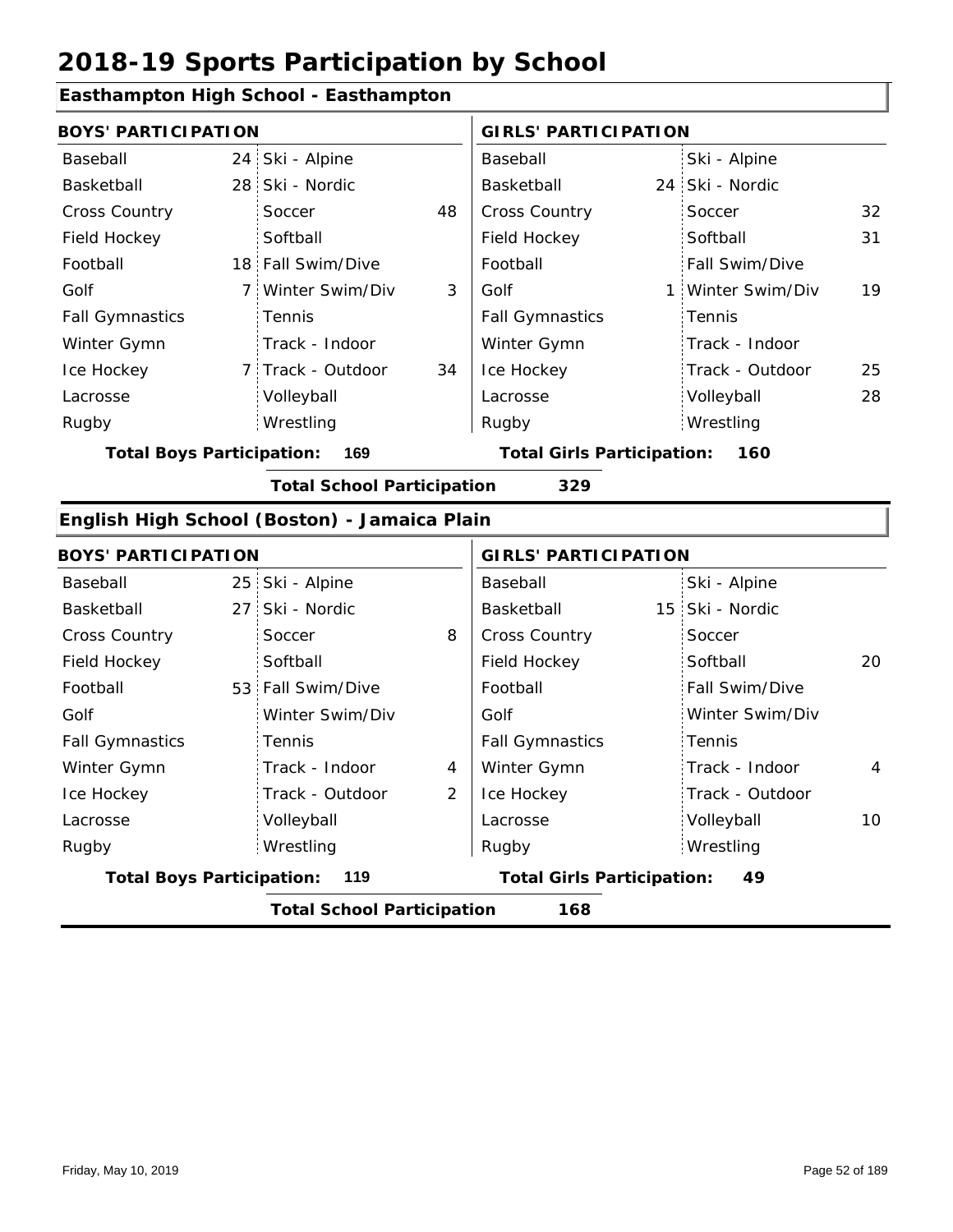#### **Essex North Shore Agric & Tech School - Hathorne** 38 Ski - Alpine 36 37 Ski - Nordic 25 21 47 36 Cross Country 17 Softball 53 Fall Swim/Dive | Football | 1 17 Winter Swim/Div 12 44 Track - Outdoor 17 Track - Indoor 43 Volleyball 7 Track - Outdoor 42 Volleyball 43 45 31 21 44 14 47 20 62 Baseball Basketball Cross Country Field Hockey Football Golf Fall Gymnastics Ice Hockey Lacrosse 25 Soccer **Softball** Tennis 1 Track - Indoor Wrestling Rugby Rugby **BOYS' PARTICIPATION GIRLS' PARTICIPATION** Baseball Basketball Field Hockey Football Golf Fall Gymnastics Winter Gymn Ice Hockey Lacrosse Ski - Alpine 37 Ski - Nordic 21 Soccer Fall Swim/Dive Winter Swim/Div Tennis Winter Gymn Wrestling 1 **Total Boys Participation: 425 Total Girls Participation: 397 Total School Participation 822 Everett High School - Everett** 30 Ski - Alpine 45 42 Ski - Nordic 6 5 45 30 Cross Country 28 Softball 99 Fall Swim/Dive 8 Winter Swim/Div 15 Track - Outdoor 19 Volleyball 2 Track - Outdoor 2 Volleyball 35 37 15 30 40 24 33 10 46 Baseball Basketball Cross Country Field Hockey Football Golf Fall Gymnastics Ice Hockey Lacrosse 6 Soccer **Softball Tennis** Track - Indoor Wrestling Rugby Rugby **BOYS' PARTICIPATION GIRLS' PARTICIPATION** Baseball Basketball Field Hockey Football Golf Fall Gymnastics Winter Gymn Ice Hockey Lacrosse Ski - Alpine 42 Ski - Nordic 5 Soccer Fall Swim/Dive Winter Swim/Div Tennis Track - Indoor Winter Gymn Wrestling **Total Boys Participation: 362 Total Girls Participation: 284 Total School Participation 646**

Friday, May 10, 2019 Page 53 of 189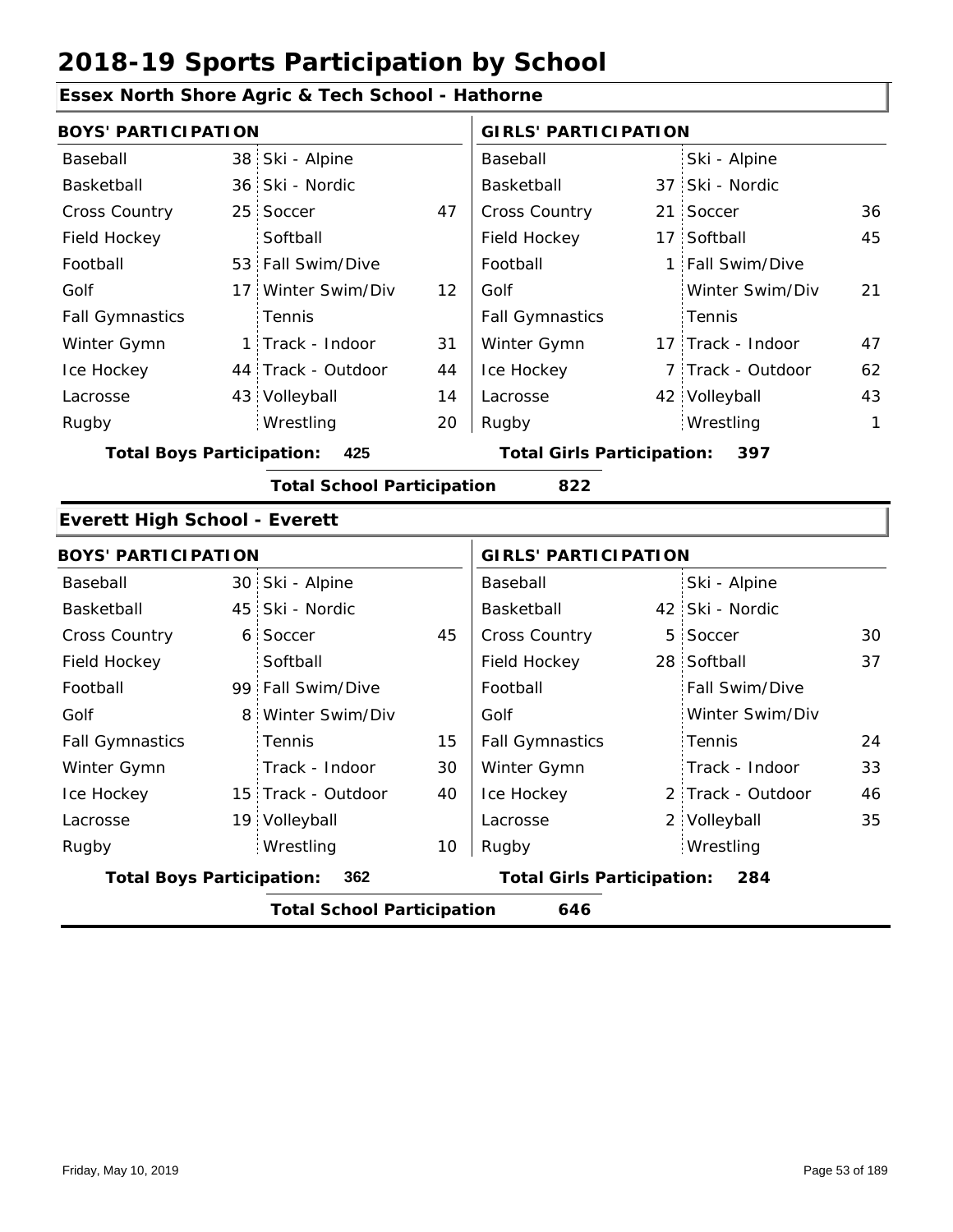### **Excel High School - South Boston**

| <b>BOYS' PARTICIPATION</b>        |                 |                                   |    | <b>GIRLS' PARTICIPATION</b>       |  |                   |    |  |
|-----------------------------------|-----------------|-----------------------------------|----|-----------------------------------|--|-------------------|----|--|
| Baseball                          | 14              | Ski - Alpine                      |    | Baseball                          |  | Ski - Alpine      |    |  |
| Basketball                        | 35 <sup>1</sup> | Ski - Nordic                      |    | Basketball                        |  | 11 Ski - Nordic   |    |  |
| Cross Country                     |                 | Soccer                            |    | <b>Cross Country</b>              |  | Soccer            | 16 |  |
| Field Hockey                      |                 | Softball                          |    | Field Hockey                      |  | Softball          | 41 |  |
| Football                          |                 | 29 Fall Swim/Dive                 |    | Football                          |  | Fall Swim/Dive    |    |  |
| Golf                              |                 | Winter Swim/Div                   |    | Golf                              |  | Winter Swim/Div   |    |  |
| <b>Fall Gymnastics</b>            |                 | Tennis                            |    | <b>Fall Gymnastics</b>            |  | Tennis            |    |  |
| Winter Gymn                       |                 | Track - Indoor                    | 16 | Winter Gymn                       |  | Track - Indoor    | 10 |  |
| Ice Hockey                        |                 | 2 Track - Outdoor                 | 16 | Ice Hockey                        |  | Track - Outdoor   | 16 |  |
| Lacrosse                          |                 | Volleyball                        |    | Lacrosse                          |  | Volleyball        | 12 |  |
| Rugby                             |                 | Wrestling                         |    | Rugby                             |  | Wrestling         |    |  |
| <b>Total Boys Participation:</b>  |                 | 112                               |    | <b>Total Girls Participation:</b> |  | 106               |    |  |
|                                   |                 | <b>Total School Participation</b> |    | 218                               |  |                   |    |  |
| Fairhaven High School - Fairhaven |                 |                                   |    |                                   |  |                   |    |  |
| <b>BOYS' PARTICIPATION</b>        |                 |                                   |    | <b>GIRLS' PARTICIPATION</b>       |  |                   |    |  |
| Baseball                          |                 | 38 Ski - Alpine                   |    | Baseball                          |  | Ski - Alpine      |    |  |
| Basketball                        | 37 <sup>1</sup> | Ski - Nordic                      |    | Basketball                        |  | 33 Ski - Nordic   |    |  |
| <b>Cross Country</b>              | 21 <sup>1</sup> | Soccer                            | 34 | Cross Country                     |  | 18 Soccer         | 37 |  |
| Field Hockey                      |                 | Softball                          |    | Field Hockey                      |  | 32 Softball       | 28 |  |
| Football                          |                 | 30 Fall Swim/Dive                 |    | Football                          |  | Fall Swim/Dive    |    |  |
| Golf                              | 17:             | Winter Swim/Div                   |    | Golf                              |  | 1 Winter Swim/Div |    |  |
| <b>Fall Gymnastics</b>            |                 | Tennis                            | 16 | <b>Fall Gymnastics</b>            |  | Tennis            | 18 |  |
| Winter Gymn                       |                 | Track - Indoor                    | 50 | Winter Gymn                       |  | Track - Indoor    | 47 |  |
| Ice Hockey                        | 7:              | Track - Outdoor                   | 30 | Ice Hockey                        |  | Track - Outdoor   | 32 |  |
| Lacrosse                          |                 | 40 Volleyball                     |    | Lacrosse                          |  | 53 Volleyball     | 32 |  |
| Rugby                             |                 | Wrestling                         |    | Rugby                             |  | Wrestling         |    |  |

**Total Boys Participation: 320 Total Girls Participation: 331**

**Total School Participation 651**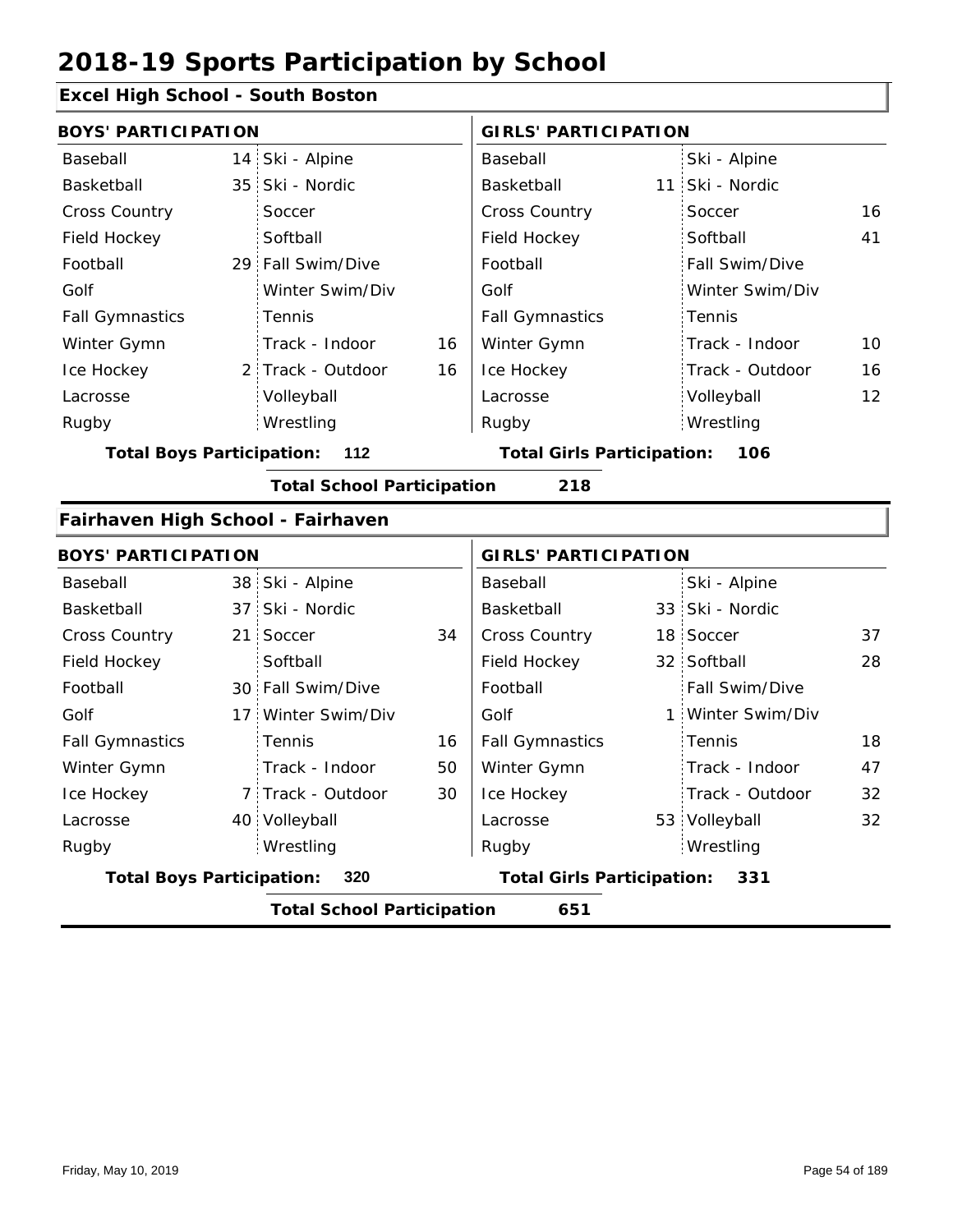### **Falmouth Academy - Falmouth**

| <b>BOYS' PARTICIPATION</b>             |             |                                   |    | <b>GIRLS' PARTICIPATION</b>              |  |                    |    |
|----------------------------------------|-------------|-----------------------------------|----|------------------------------------------|--|--------------------|----|
| Baseball                               |             | Ski - Alpine                      |    | Baseball                                 |  | Ski - Alpine       |    |
| <b>Basketball</b>                      | $26 -$      | Ski - Nordic                      |    | <b>Basketball</b>                        |  | 25 Ski - Nordic    |    |
| <b>Cross Country</b>                   |             | Soccer                            | 26 | Cross Country                            |  | Soccer             | 21 |
| Field Hockey                           |             | Softball                          |    | Field Hockey                             |  | Softball           |    |
| Football                               |             | Fall Swim/Dive                    |    | Football                                 |  | Fall Swim/Dive     |    |
| Golf                                   |             | Winter Swim/Div                   |    | Golf                                     |  | Winter Swim/Div    |    |
| <b>Fall Gymnastics</b>                 |             | Tennis                            |    | <b>Fall Gymnastics</b>                   |  | Tennis             |    |
| Winter Gymn                            |             | Track - Indoor                    |    | Winter Gymn                              |  | Track - Indoor     |    |
| Ice Hockey                             |             | Track - Outdoor                   |    | Ice Hockey                               |  | Track - Outdoor    |    |
| Lacrosse                               |             | 32 Volleyball                     |    | Lacrosse                                 |  | 18 Volleyball      |    |
| Rugby                                  |             | Wrestling                         |    | Rugby                                    |  | Wrestling          |    |
| <b>Total Boys Participation:</b>       |             | 84                                |    | <b>Total Girls Participation:</b>        |  | 64                 |    |
|                                        |             | <b>Total School Participation</b> |    | 148                                      |  |                    |    |
| <b>Falmouth High School - Falmouth</b> |             |                                   |    |                                          |  |                    |    |
| <b>BOYS' PARTICIPATION</b>             |             |                                   |    | <b>GIRLS' PARTICIPATION</b>              |  |                    |    |
| Baseball                               |             | 40 Ski - Alpine                   |    | Baseball                                 |  | Ski - Alpine       |    |
| <b>Basketball</b>                      |             | 42 Ski - Nordic                   |    | <b>Basketball</b>                        |  | 25 Ski - Nordic    |    |
| Cross Country                          | $7^{\circ}$ | Soccer                            | 50 | <b>Cross Country</b>                     |  | 13 Soccer          | 40 |
| Field Hockey                           |             | Softball                          |    | Field Hockey                             |  | 42 Softball        | 29 |
| Football                               |             | 82 Fall Swim/Dive                 |    | Football                                 |  | Fall Swim/Dive     |    |
| Golf                                   |             | 15 Winter Swim/Div                |    | Golf                                     |  | 18 Winter Swim/Div |    |
| <b>Fall Gymnastics</b>                 |             | Tennis                            | 8  | <b>Fall Gymnastics</b>                   |  | Tennis             | 12 |
| Winter Gymn                            |             | Track - Indoor                    | 26 | Winter Gymn                              |  | 6 Track - Indoor   | 25 |
| Ice Hockey                             |             | 41 Track - Outdoor                | 33 | Ice Hockey                               |  | 24 Track - Outdoor | 18 |
| Lacrosse                               |             | Volleyball                        |    | Lacrosse                                 |  | Volleyball         | 48 |
| Rugby                                  |             | 49 Wrestling                      |    | Rugby                                    |  | 51 Wrestling       |    |
| <b>Total Boys Participation:</b>       |             | 393                               |    | <b>Total Girls Participation:</b><br>351 |  |                    |    |
|                                        |             | <b>Total School Participation</b> |    | 744                                      |  |                    |    |

I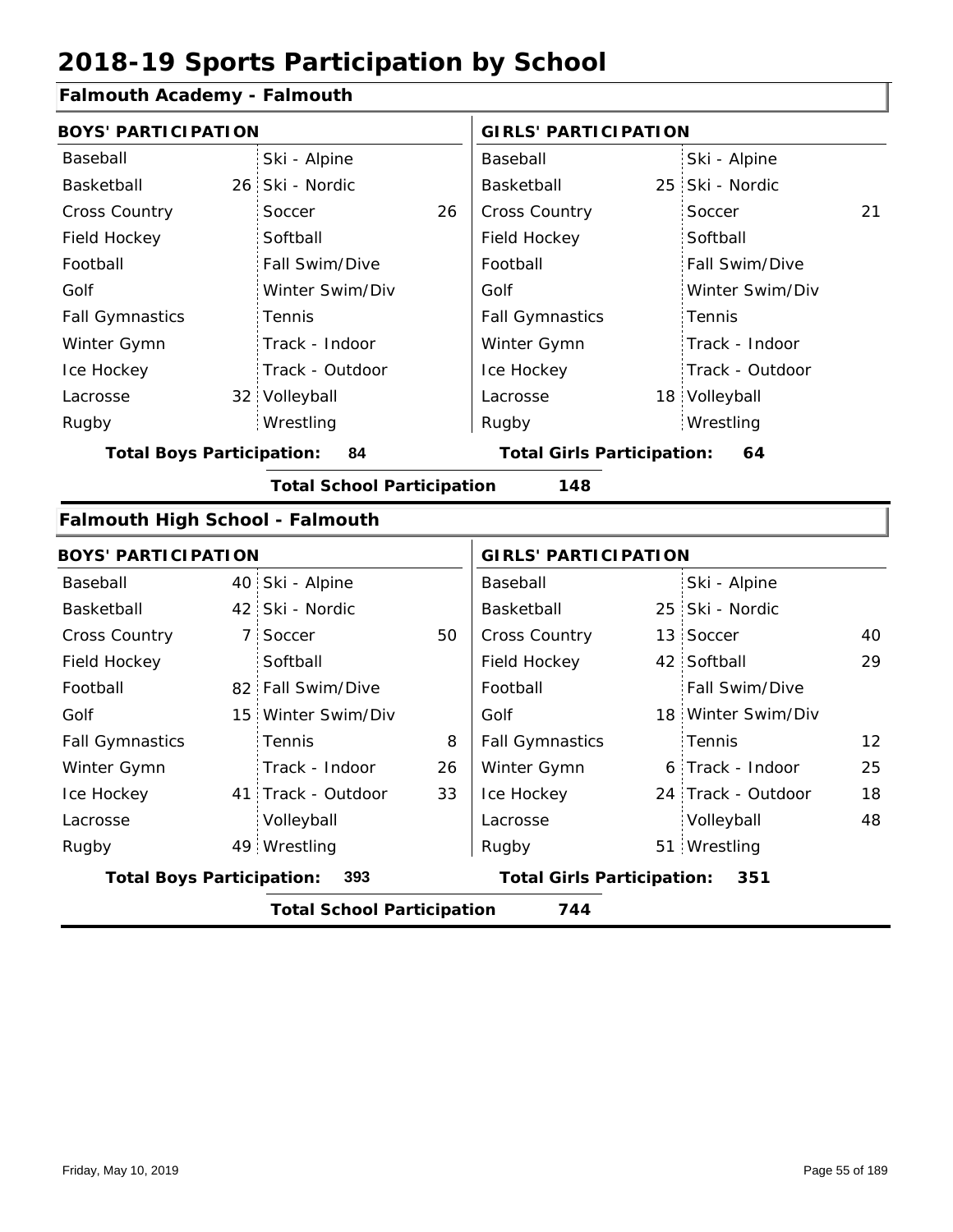#### **Fellowship Christian Academy - Methuen**

| <b>BOYS' PARTICIPATION</b>             |                                   |    | <b>GIRLS' PARTICIPATION</b>       |   |                 |                   |
|----------------------------------------|-----------------------------------|----|-----------------------------------|---|-----------------|-------------------|
| Baseball                               | Ski - Alpine                      |    | Baseball                          |   | Ski - Alpine    |                   |
| Basketball                             | 14 Ski - Nordic                   |    | Basketball                        |   | 14 Ski - Nordic |                   |
| Cross Country                          | Soccer                            |    | Cross Country                     |   | Soccer          |                   |
| Field Hockey                           | Softball                          |    | Field Hockey                      |   | Softball        |                   |
| Football                               | Fall Swim/Dive                    |    | Football                          |   | Fall Swim/Dive  |                   |
| Golf                                   | Winter Swim/Div                   |    | Golf                              |   | Winter Swim/Div |                   |
| <b>Fall Gymnastics</b>                 | Tennis                            | 11 | <b>Fall Gymnastics</b>            |   | Tennis          | 12                |
| Winter Gymn                            | Track - Indoor                    |    | Winter Gymn                       |   | Track - Indoor  |                   |
| Ice Hockey                             | Track - Outdoor                   |    | Ice Hockey                        |   | Track - Outdoor |                   |
| Lacrosse                               | Volleyball                        |    | Lacrosse                          |   | Volleyball      | $12 \overline{ }$ |
| Rugby                                  | Wrestling                         |    | Rugby                             |   | Wrestling       |                   |
| <b>Total Boys Participation:</b>       | 25                                |    | <b>Total Girls Participation:</b> |   | 38              |                   |
|                                        | <b>Total School Participation</b> |    | 63                                |   |                 |                   |
| Fenway High School - Boston            |                                   |    |                                   |   |                 |                   |
| <b>BOYS' PARTICIPATION</b>             |                                   |    | <b>GIRLS' PARTICIPATION</b>       |   |                 |                   |
| Baseball                               | 15 Ski - Alpine                   |    | Baseball                          |   | Ski - Alpine    |                   |
| Basketball                             | 25 Ski - Nordic                   |    | Basketball                        |   | 25 Ski - Nordic |                   |
| <b>Cross Country</b><br>5 <sub>1</sub> | Soccer                            | 11 | Cross Country                     | 5 | Soccer          | 11                |
| Field Hockey                           | Softball                          |    | Field Hockey                      |   | Softball        | 15                |
| Football                               | Fall Swim/Dive                    |    | Football                          |   | Fall Swim/Dive  |                   |
| Golf                                   | Winter Swim/Div                   |    | Golf                              |   | Winter Swim/Div |                   |
| <b>Fall Gymnastics</b>                 | Tennis                            |    | <b>Fall Gymnastics</b>            |   | Tennis          |                   |
| Winter Gymn                            | Track - Indoor                    | 5  | Winter Gymn                       |   | Track - Indoor  | 5                 |
| Ice Hockey                             | Track - Outdoor                   | 5  | Ice Hockey                        |   | Track - Outdoor | 5                 |
| Lacrosse                               | Volleyball                        |    | Lacrosse                          |   | Volleyball      |                   |
| Rugby                                  | Wrestling                         |    | Rugby                             |   | Wrestling       |                   |
| <b>Total Boys Participation:</b>       | 66                                |    | <b>Total Girls Participation:</b> |   | 66              |                   |
|                                        | <b>Total School Participation</b> |    | 132                               |   |                 |                   |
|                                        |                                   |    |                                   |   |                 |                   |

I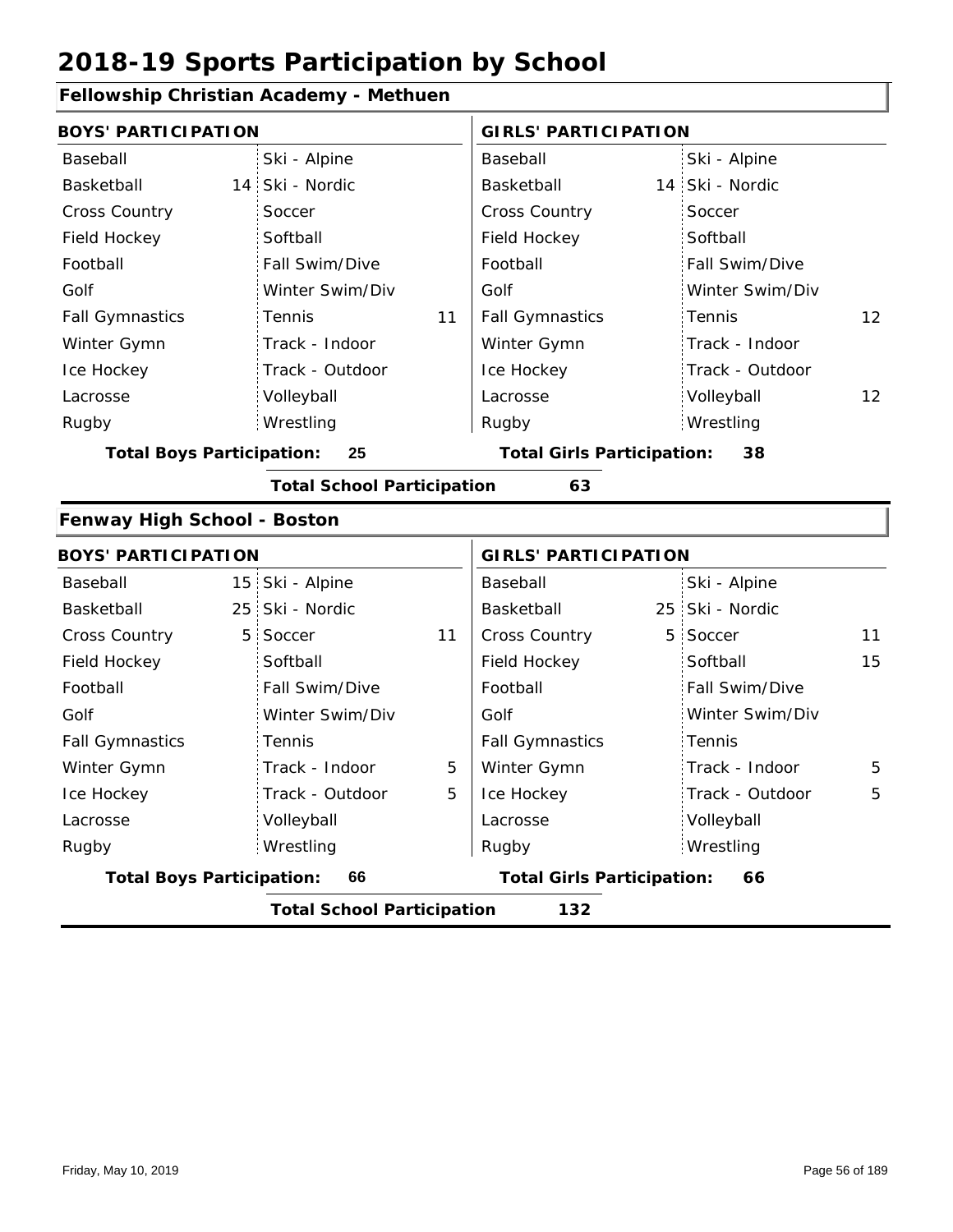#### **Fitchburg High School - Fitchburg**

|                                         | <b>BOYS' PARTICIPATION</b> |                    |                                          |                        | <b>GIRLS' PARTICIPATION</b> |                   |    |  |
|-----------------------------------------|----------------------------|--------------------|------------------------------------------|------------------------|-----------------------------|-------------------|----|--|
| Baseball                                |                            | 33 Ski - Alpine    |                                          | Baseball               |                             | Ski - Alpine      |    |  |
| Basketball                              |                            | 35 Ski - Nordic    |                                          | Basketball             |                             | 22 Ski - Nordic   |    |  |
| <b>Cross Country</b>                    |                            | 9 Soccer           | 24                                       | <b>Cross Country</b>   |                             | 16 Soccer         | 21 |  |
| Field Hockey                            |                            | Softball           |                                          | Field Hockey           |                             | 30 Softball       | 13 |  |
| Football                                |                            | 121 Fall Swim/Dive |                                          | Football               |                             | Fall Swim/Dive    |    |  |
| Golf                                    |                            | 10 Winter Swim/Div | 2                                        | Golf                   |                             | Winter Swim/Div   | 2  |  |
| <b>Fall Gymnastics</b>                  |                            | Tennis             | 11                                       | <b>Fall Gymnastics</b> |                             | Tennis            | 21 |  |
| Winter Gymn                             |                            | Track - Indoor     | 23                                       | Winter Gymn            |                             | Track - Indoor    | 14 |  |
| Ice Hockey                              |                            | 10 Track - Outdoor | 43                                       | Ice Hockey             |                             | 3 Track - Outdoor | 32 |  |
| Lacrosse                                |                            | 24 Volleyball      | 22                                       | Lacrosse               |                             | 34 Volleyball     | 33 |  |
| Rugby                                   |                            | Wrestling          | 3                                        | Rugby                  |                             | Wrestling         |    |  |
| 370<br><b>Total Boys Participation:</b> |                            |                    | <b>Total Girls Participation:</b><br>241 |                        |                             |                   |    |  |

**Total School Participation 611**

#### **Fontbonne Academy - Milton**

| <b>BOYS' PARTICIPATION</b>       |                 | <b>GIRLS' PARTICIPATION</b>              |                         |  |  |
|----------------------------------|-----------------|------------------------------------------|-------------------------|--|--|
| Baseball                         | Ski - Alpine    | Baseball                                 | Ski - Alpine            |  |  |
| Basketball                       | Ski - Nordic    | Basketball                               | 30 Ski - Nordic         |  |  |
| <b>Cross Country</b>             | Soccer          | <b>Cross Country</b>                     | 12 Soccer<br>42         |  |  |
| Field Hockey                     | Softball        | Field Hockey                             | Softball<br>30          |  |  |
| Football                         | Fall Swim/Dive  | Football                                 | <b>Fall Swim/Dive</b>   |  |  |
| Golf                             | Winter Swim/Div | Golf                                     | 17 Winter Swim/Div      |  |  |
| <b>Fall Gymnastics</b>           | <b>Tennis</b>   | <b>Fall Gymnastics</b>                   | 12<br>: Tennis          |  |  |
| Winter Gymn                      | Track - Indoor  | Winter Gymn                              | Track - Indoor<br>25    |  |  |
| Ice Hockey                       | Track - Outdoor | Ice Hockey                               | 23<br>7 Track - Outdoor |  |  |
| Lacrosse                         | Volleyball      | Lacrosse                                 | 22 Volleyball<br>27     |  |  |
| Rugby                            | Wrestling       | Rugby                                    | Wrestling               |  |  |
| <b>Total Boys Participation:</b> | 0               | <b>Total Girls Participation:</b><br>247 |                         |  |  |

**Total School Participation 247**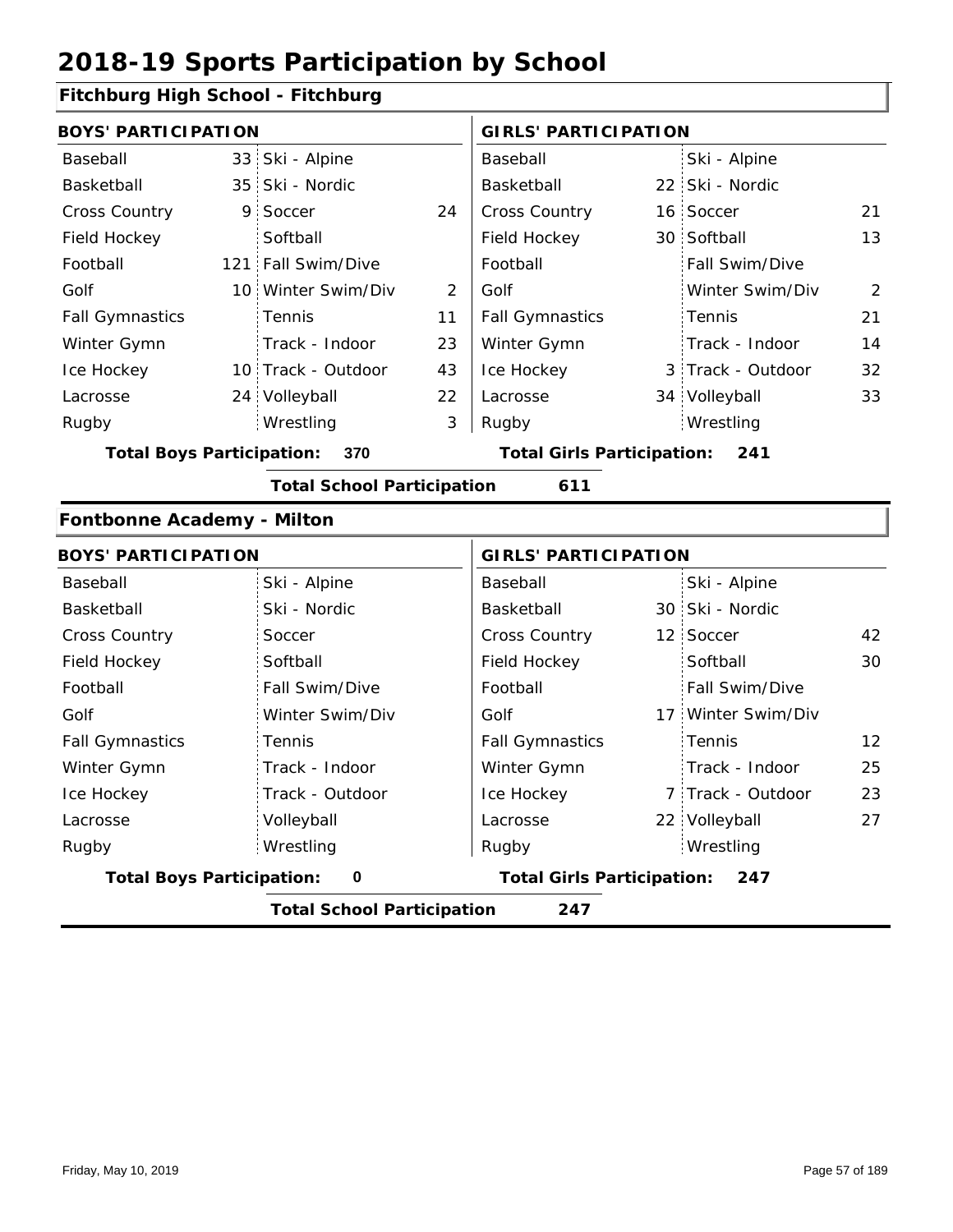#### **Foxborough High School - Foxborough**

| <b>BOYS' PARTICIPATION</b> |                    |    | <b>GIRLS' PARTICIPATION</b> |  |                       |    |
|----------------------------|--------------------|----|-----------------------------|--|-----------------------|----|
| Baseball                   | 44 Ski - Alpine    |    | Baseball                    |  | Ski - Alpine          |    |
| Basketball                 | 35 Ski - Nordic    |    | Basketball                  |  | 33 Ski - Nordic       |    |
| <b>Cross Country</b>       | 22 Soccer          | 48 | <b>Cross Country</b>        |  | 18 Soccer             | 56 |
| Field Hockey               | Softball           |    | Field Hockey                |  | 38 Softball           | 21 |
| Football                   | 111 Fall Swim/Dive |    | Football                    |  | <b>Fall Swim/Dive</b> |    |
| Golf                       | 20 Winter Swim/Div | 13 | Golf                        |  | 1 Winter Swim/Div     | 31 |
| <b>Fall Gymnastics</b>     | <b>Tennis</b>      | 14 | <b>Fall Gymnastics</b>      |  | Tennis                | 16 |
| Winter Gymn                | Track - Indoor     | 28 | Winter Gymn                 |  | Track - Indoor        | 54 |
| Ice Hockey                 | 29 Track - Outdoor | 39 | Ice Hockey                  |  | 9 Track - Outdoor     | 65 |
| Lacrosse                   | 37 Volleyball      |    | Lacrosse                    |  | 44 Volleyball         | 39 |
| Rugby                      | Wrestling          | 41 | Rugby                       |  | Wrestling             |    |
|                            |                    |    |                             |  |                       |    |

**Total Boys Participation: 481 Total Girls Participation: 425**

**Total School Participation 906**

#### **Framingham High School - Framingham**

| <b>BOYS' PARTICIPATION</b>                |  |                    |     | <b>GIRLS' PARTICIPATION</b>       |  |                    |                 |  |
|-------------------------------------------|--|--------------------|-----|-----------------------------------|--|--------------------|-----------------|--|
| Baseball                                  |  | 61 Ski - Alpine    | 16  | Baseball                          |  | Ski - Alpine       | 12 <sup>2</sup> |  |
| Basketball                                |  | 74 Ski - Nordic    |     | Basketball                        |  | 40 Ski - Nordic    |                 |  |
| <b>Cross Country</b>                      |  | 54 Soccer          | 118 | <b>Cross Country</b>              |  | 27 Soccer          | 75              |  |
| Field Hockey                              |  | 2 Softball         |     | Field Hockey                      |  | 48 Softball        | 49              |  |
| Football                                  |  | 118 Fall Swim/Dive |     | Football                          |  | Fall Swim/Dive     | 43              |  |
| Golf                                      |  | 25 Winter Swim/Div | 30  | Golf                              |  | Winter Swim/Div    |                 |  |
| <b>Fall Gymnastics</b>                    |  | Tennis             | 38  | <b>Fall Gymnastics</b>            |  | Tennis             | 17              |  |
| Winter Gymn                               |  | Track - Indoor     | 94  | Winter Gymn                       |  | 30 Track - Indoor  | 60              |  |
| Ice Hockey                                |  | 55 Track - Outdoor | 108 | Ice Hockey                        |  | 52 Track - Outdoor | 77              |  |
| Lacrosse                                  |  | 71 Volleyball      | 29  | Lacrosse                          |  | 77 Volleyball      | 74              |  |
| Rugby                                     |  | Wrestling          | 62  | Rugby                             |  | Wrestling          |                 |  |
| <b>Total Boys Participation:</b>          |  | 955                |     | <b>Total Girls Participation:</b> |  | 681                |                 |  |
| 1636<br><b>Total School Participation</b> |  |                    |     |                                   |  |                    |                 |  |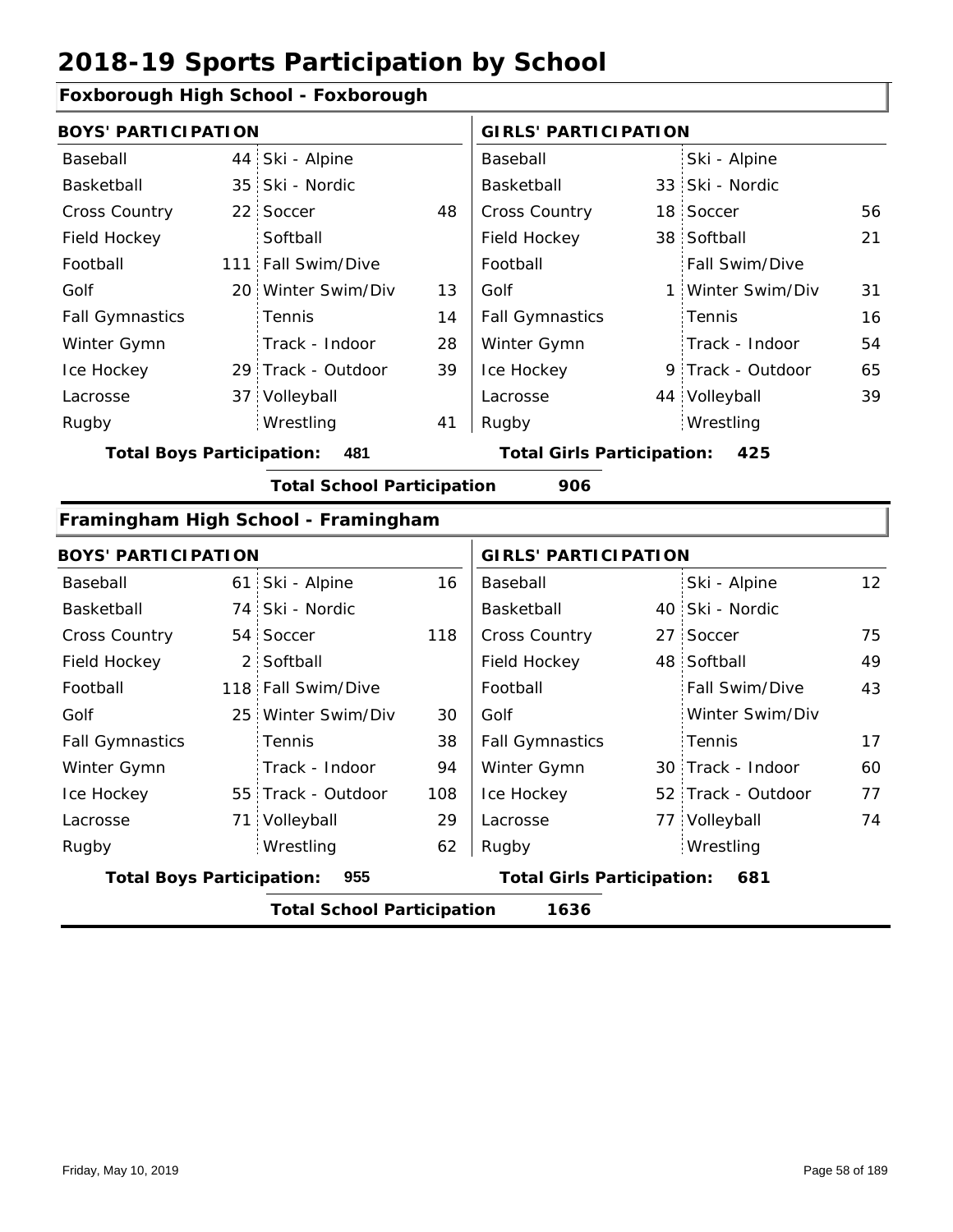### **Franklin County Tech. School - Turners Falls**

| <b>BOYS' PARTICIPATION</b>       |                |                                   |    | <b>GIRLS' PARTICIPATION</b>              |  |                    |     |  |
|----------------------------------|----------------|-----------------------------------|----|------------------------------------------|--|--------------------|-----|--|
| Baseball                         |                | 28 Ski - Alpine                   |    | Baseball                                 |  | Ski - Alpine       |     |  |
| Basketball                       |                | 18 Ski - Nordic                   |    | Basketball                               |  | 16 Ski - Nordic    |     |  |
| Cross Country                    |                | Soccer                            | 23 | <b>Cross Country</b>                     |  | Soccer             | 16  |  |
| Field Hockey                     | $\mathbf{1}$   | Softball                          |    | Field Hockey                             |  | 13 Softball        | 24  |  |
| Football                         |                | 43 Fall Swim/Dive                 |    | Football                                 |  | 1 Fall Swim/Dive   |     |  |
| Golf                             | 8 <sup>1</sup> | Winter Swim/Div                   |    | Golf                                     |  | Winter Swim/Div    |     |  |
| <b>Fall Gymnastics</b>           |                | Tennis                            |    | <b>Fall Gymnastics</b>                   |  | Tennis             |     |  |
| Winter Gymn                      |                | Track - Indoor                    |    | Winter Gymn                              |  | Track - Indoor     |     |  |
| Ice Hockey                       |                | 8 Track - Outdoor                 | 15 | Ice Hockey                               |  | Track - Outdoor    | 5   |  |
| Lacrosse                         |                | Volleyball                        |    | Lacrosse                                 |  | Volleyball         | 18  |  |
| Rugby                            |                | Wrestling                         | 11 | Rugby                                    |  | Wrestling          |     |  |
| <b>Total Boys Participation:</b> |                | 155                               |    | <b>Total Girls Participation:</b>        |  | 93                 |     |  |
|                                  |                | <b>Total School Participation</b> |    | 248                                      |  |                    |     |  |
| Franklin High School - Franklin  |                |                                   |    |                                          |  |                    |     |  |
| <b>BOYS' PARTICIPATION</b>       |                |                                   |    | <b>GIRLS' PARTICIPATION</b>              |  |                    |     |  |
| Baseball                         |                | 54 Ski - Alpine                   |    | Baseball                                 |  | Ski - Alpine       |     |  |
| Basketball                       | 40             | Ski - Nordic                      |    | Basketball                               |  | 30 Ski - Nordic    |     |  |
| <b>Cross Country</b>             |                | 54 Soccer                         | 64 | Cross Country                            |  | 49 Soccer          | 60  |  |
| Field Hockey                     |                | Softball                          |    | Field Hockey                             |  | 55 Softball        | 41  |  |
| Football                         |                | 126 Fall Swim/Dive                |    | Football                                 |  | Fall Swim/Dive     |     |  |
| Golf                             |                | 10 Winter Swim/Div                | 21 | Golf                                     |  | 1 Winter Swim/Div  | 28  |  |
| <b>Fall Gymnastics</b>           |                | Tennis                            | 22 | <b>Fall Gymnastics</b>                   |  | Tennis             | 11  |  |
| Winter Gymn                      |                | Track - Indoor                    | 64 | Winter Gymn                              |  | 22 Track - Indoor  | 71  |  |
| Ice Hockey                       |                | 51 Track - Outdoor                | 96 | Ice Hockey                               |  | 31 Track - Outdoor | 128 |  |
| Lacrosse                         |                | 73 Volleyball                     |    | Lacrosse                                 |  | 40 Volleyball      | 38  |  |
| Rugby                            |                | Wrestling                         | 31 | Rugby                                    |  | Wrestling          | 1   |  |
| <b>Total Boys Participation:</b> |                | 706                               |    | <b>Total Girls Participation:</b><br>606 |  |                    |     |  |
|                                  |                | <b>Total School Participation</b> |    | 1312                                     |  |                    |     |  |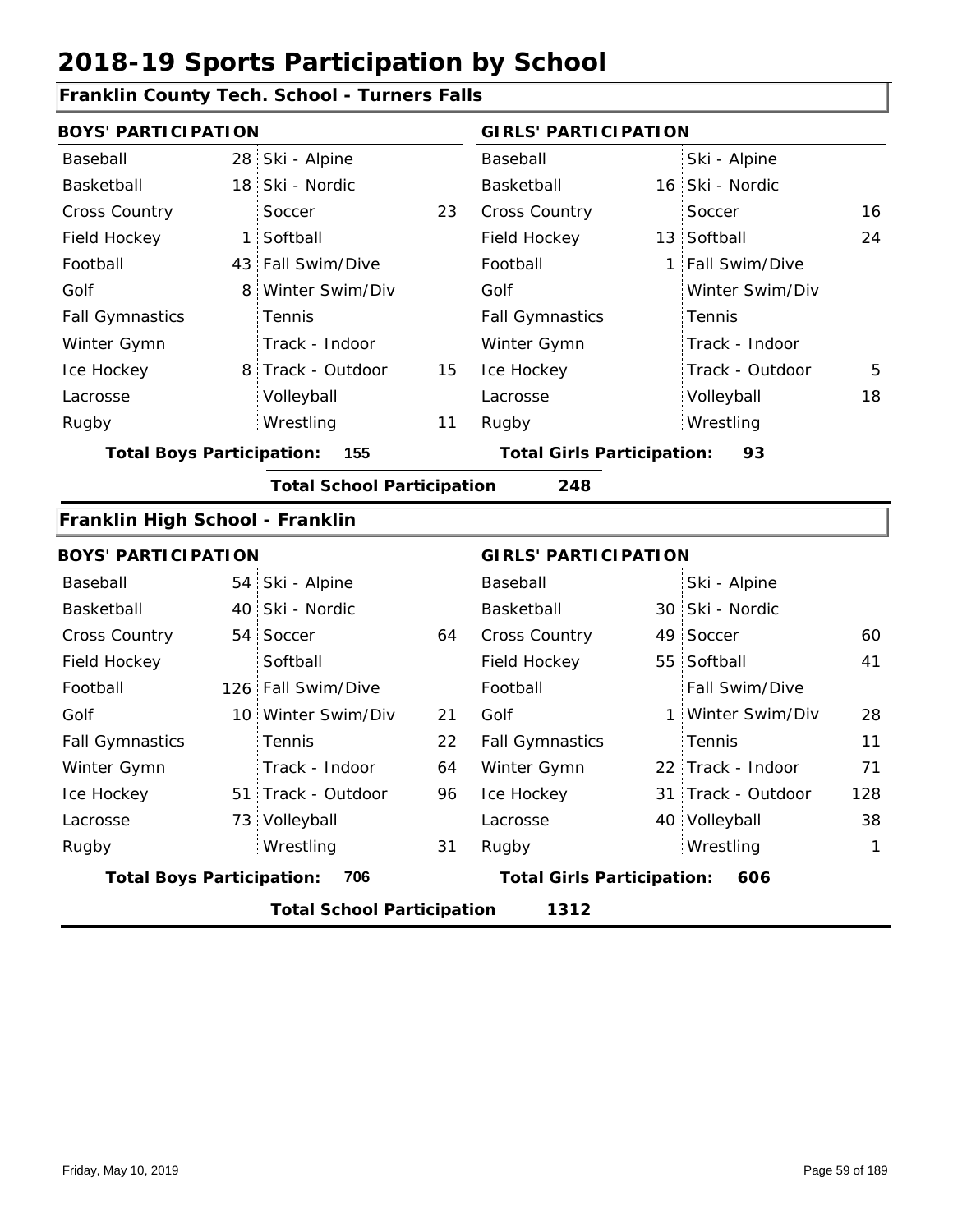### **Frontier Regional School - South Deerfield**

| Ski - Alpine    | 3                                                                                                                                                                                                                                                                                                                                                                                                  | Baseball               |                                                                        | Ski - Alpine    | 8                                                                                                                                                                                                                                                             |
|-----------------|----------------------------------------------------------------------------------------------------------------------------------------------------------------------------------------------------------------------------------------------------------------------------------------------------------------------------------------------------------------------------------------------------|------------------------|------------------------------------------------------------------------|-----------------|---------------------------------------------------------------------------------------------------------------------------------------------------------------------------------------------------------------------------------------------------------------|
|                 |                                                                                                                                                                                                                                                                                                                                                                                                    | Basketball             |                                                                        |                 |                                                                                                                                                                                                                                                               |
|                 | 63                                                                                                                                                                                                                                                                                                                                                                                                 | Cross Country          |                                                                        |                 | 36                                                                                                                                                                                                                                                            |
| Softball        |                                                                                                                                                                                                                                                                                                                                                                                                    | Field Hockey           |                                                                        |                 | 42                                                                                                                                                                                                                                                            |
|                 |                                                                                                                                                                                                                                                                                                                                                                                                    | Football               |                                                                        | Fall Swim/Dive  |                                                                                                                                                                                                                                                               |
|                 |                                                                                                                                                                                                                                                                                                                                                                                                    | Golf                   |                                                                        | Winter Swim/Div |                                                                                                                                                                                                                                                               |
| Tennis          | 1                                                                                                                                                                                                                                                                                                                                                                                                  | <b>Fall Gymnastics</b> |                                                                        | Tennis          | 9                                                                                                                                                                                                                                                             |
| Track - Indoor  |                                                                                                                                                                                                                                                                                                                                                                                                    | Winter Gymn            |                                                                        | Track - Indoor  |                                                                                                                                                                                                                                                               |
|                 | 68                                                                                                                                                                                                                                                                                                                                                                                                 | Ice Hockey             |                                                                        |                 | 73                                                                                                                                                                                                                                                            |
| Volleyball      |                                                                                                                                                                                                                                                                                                                                                                                                    | Lacrosse               |                                                                        | Volleyball      | 43                                                                                                                                                                                                                                                            |
| Wrestling       | 20                                                                                                                                                                                                                                                                                                                                                                                                 | Rugby                  |                                                                        | Wrestling       |                                                                                                                                                                                                                                                               |
| 361             |                                                                                                                                                                                                                                                                                                                                                                                                    |                        |                                                                        | 316             |                                                                                                                                                                                                                                                               |
|                 |                                                                                                                                                                                                                                                                                                                                                                                                    | 677                    |                                                                        |                 |                                                                                                                                                                                                                                                               |
|                 |                                                                                                                                                                                                                                                                                                                                                                                                    |                        |                                                                        |                 |                                                                                                                                                                                                                                                               |
|                 |                                                                                                                                                                                                                                                                                                                                                                                                    |                        |                                                                        |                 |                                                                                                                                                                                                                                                               |
|                 |                                                                                                                                                                                                                                                                                                                                                                                                    | Baseball               |                                                                        | Ski - Alpine    |                                                                                                                                                                                                                                                               |
|                 |                                                                                                                                                                                                                                                                                                                                                                                                    | Basketball             |                                                                        |                 |                                                                                                                                                                                                                                                               |
| Soccer          | 28                                                                                                                                                                                                                                                                                                                                                                                                 | <b>Cross Country</b>   |                                                                        | Soccer          | 28                                                                                                                                                                                                                                                            |
| Softball        |                                                                                                                                                                                                                                                                                                                                                                                                    | Field Hockey           |                                                                        |                 | 28                                                                                                                                                                                                                                                            |
| Fall Swim/Dive  |                                                                                                                                                                                                                                                                                                                                                                                                    | Football               |                                                                        | Fall Swim/Dive  |                                                                                                                                                                                                                                                               |
| Winter Swim/Div | 1                                                                                                                                                                                                                                                                                                                                                                                                  | Golf                   |                                                                        | Winter Swim/Div | $\overline{4}$                                                                                                                                                                                                                                                |
| Tennis          | 8                                                                                                                                                                                                                                                                                                                                                                                                  | <b>Fall Gymnastics</b> |                                                                        | Tennis          | 16                                                                                                                                                                                                                                                            |
| Track - Indoor  | 22                                                                                                                                                                                                                                                                                                                                                                                                 | Winter Gymn            |                                                                        | Track - Indoor  | 30                                                                                                                                                                                                                                                            |
|                 | 18                                                                                                                                                                                                                                                                                                                                                                                                 | Ice Hockey             |                                                                        | Track - Outdoor | 32                                                                                                                                                                                                                                                            |
| Volleyball      |                                                                                                                                                                                                                                                                                                                                                                                                    | Lacrosse               |                                                                        | Volleyball      |                                                                                                                                                                                                                                                               |
| Wrestling       |                                                                                                                                                                                                                                                                                                                                                                                                    | Rugby                  |                                                                        | Wrestling       |                                                                                                                                                                                                                                                               |
| 192             |                                                                                                                                                                                                                                                                                                                                                                                                    |                        |                                                                        | 211             |                                                                                                                                                                                                                                                               |
|                 |                                                                                                                                                                                                                                                                                                                                                                                                    | 403                    |                                                                        |                 |                                                                                                                                                                                                                                                               |
|                 | <b>BOYS' PARTICIPATION</b><br>52 <sup>°</sup><br>40 Ski - Nordic<br>39 Soccer<br>52 Fall Swim/Dive<br>12 Winter Swim/Div<br>11 Track - Outdoor<br><b>Total Boys Participation:</b><br><b>Gardner High School - Gardner</b><br><b>BOYS' PARTICIPATION</b><br>28 Ski - Alpine<br>28 Ski - Nordic<br>15 <sup>1</sup><br>34 <sup>1</sup><br>4<br>6 Track - Outdoor<br><b>Total Boys Participation:</b> |                        | <b>Total School Participation</b><br><b>Total School Participation</b> |                 | <b>GIRLS' PARTICIPATION</b><br>38 Ski - Nordic<br>24 Soccer<br>41 Softball<br>2 Track - Outdoor<br><b>Total Girls Participation:</b><br><b>GIRLS' PARTICIPATION</b><br>18 Ski - Nordic<br>21 <sup>1</sup><br>34 Softball<br><b>Total Girls Participation:</b> |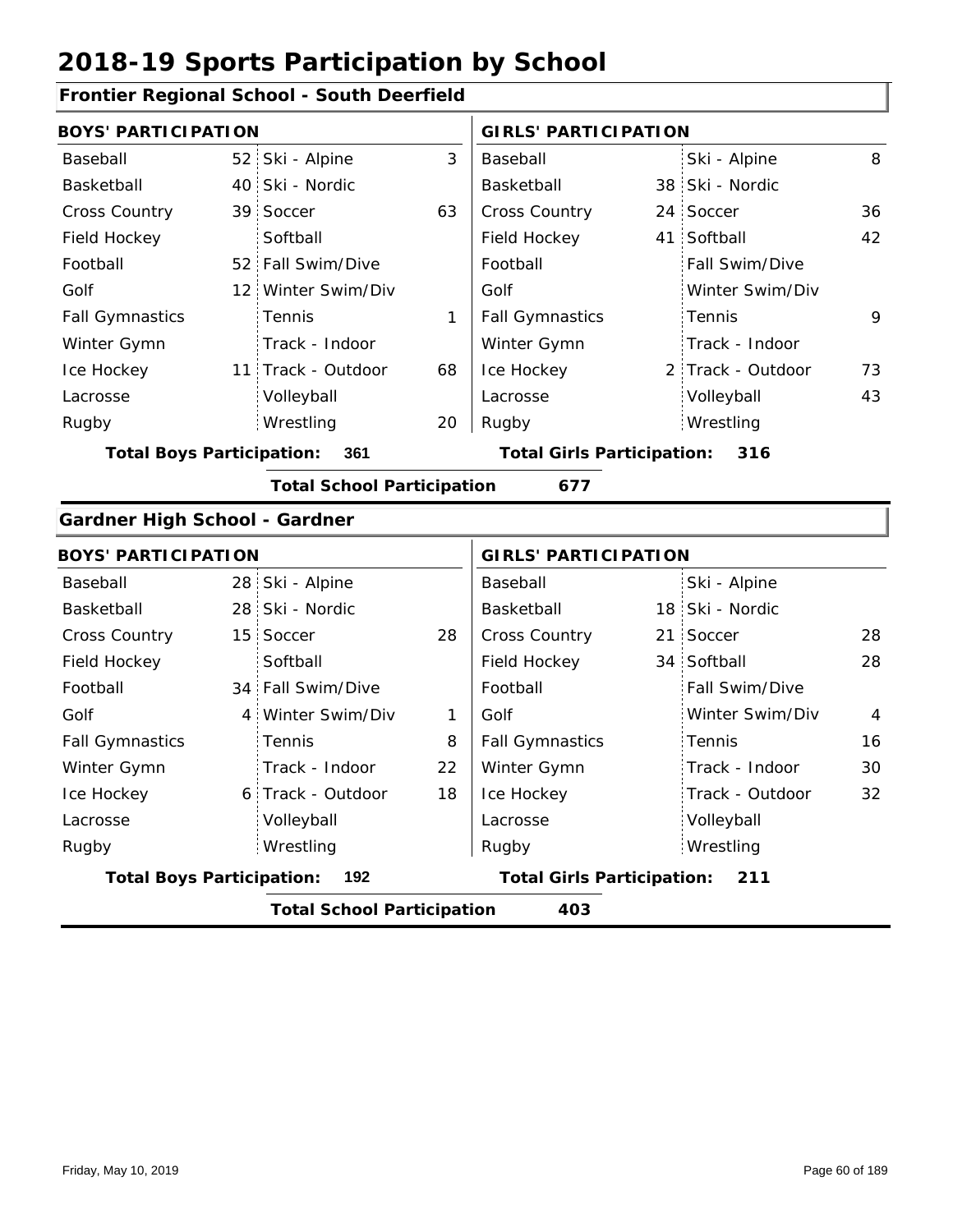### **Gateway Reg. High School - Huntington**

|                                  |                                          | <u>oateway iteg. mgn benoor - numinigton</u> |    |                                   |     |                   |                |  |  |  |
|----------------------------------|------------------------------------------|----------------------------------------------|----|-----------------------------------|-----|-------------------|----------------|--|--|--|
| <b>BOYS' PARTICIPATION</b>       |                                          |                                              |    | <b>GIRLS' PARTICIPATION</b>       |     |                   |                |  |  |  |
| Baseball                         |                                          | 30 Ski - Alpine                              | 1  | Baseball                          |     | Ski - Alpine      | 3              |  |  |  |
| Basketball                       |                                          | 22 Ski - Nordic                              |    | Basketball                        |     | 18 Ski - Nordic   |                |  |  |  |
| Cross Country                    |                                          | 11 Soccer                                    | 33 | <b>Cross Country</b>              | 21: | Soccer            | 29             |  |  |  |
| Field Hockey                     |                                          | Softball                                     |    | Field Hockey                      |     | Softball          | 32             |  |  |  |
| Football                         |                                          | Fall Swim/Dive                               |    | Football                          |     | Fall Swim/Dive    |                |  |  |  |
| Golf                             |                                          | Winter Swim/Div                              |    | Golf                              |     | Winter Swim/Div   |                |  |  |  |
| <b>Fall Gymnastics</b>           |                                          | Tennis                                       |    | <b>Fall Gymnastics</b>            |     | Tennis            |                |  |  |  |
| Winter Gymn                      |                                          | Track - Indoor                               |    | Winter Gymn                       |     | Track - Indoor    |                |  |  |  |
| Ice Hockey                       |                                          | Track - Outdoor                              |    | Ice Hockey                        |     | 1 Track - Outdoor |                |  |  |  |
| Lacrosse                         |                                          | Volleyball                                   |    | Lacrosse                          |     | Volleyball        |                |  |  |  |
| Rugby                            |                                          | Wrestling                                    | 15 | Rugby                             |     | Wrestling         |                |  |  |  |
| <b>Total Boys Participation:</b> |                                          | 112                                          |    | <b>Total Girls Participation:</b> |     | 104               |                |  |  |  |
|                                  | <b>Total School Participation</b><br>216 |                                              |    |                                   |     |                   |                |  |  |  |
|                                  |                                          | Georgetown Middle/High School - Georgetown   |    |                                   |     |                   |                |  |  |  |
| <b>BOYS' PARTICIPATION</b>       |                                          |                                              |    | <b>GIRLS' PARTICIPATION</b>       |     |                   |                |  |  |  |
| Baseball                         |                                          | 28 Ski - Alpine                              |    | Baseball                          |     | Ski - Alpine      | $\overline{4}$ |  |  |  |
| Basketball                       |                                          | 27 Ski - Nordic                              |    | Basketball                        |     | 22 Ski - Nordic   |                |  |  |  |
| Cross Country                    |                                          | 14 Soccer                                    | 30 | Cross Country                     |     | 8 Soccer          | 30             |  |  |  |
| Field Hockey                     |                                          | Softball                                     |    | Field Hockey                      |     | 20 Softball       | 21             |  |  |  |
| Football                         |                                          | 46 Fall Swim/Dive                            |    | Football                          |     | Fall Swim/Dive    |                |  |  |  |
| Golf                             |                                          | Winter Swim/Div                              | 1  | Golf                              |     | Winter Swim/Div   | 1              |  |  |  |
| <b>Fall Gymnastics</b>           |                                          | Tennis                                       |    | <b>Fall Gymnastics</b>            |     | Tennis            |                |  |  |  |
| Winter Gymn                      |                                          | Track - Indoor                               |    | Winter Gymn                       |     | Track - Indoor    |                |  |  |  |
| Ice Hockey                       |                                          | 4 Track - Outdoor                            |    | Ice Hockey                        |     | 1 Track - Outdoor |                |  |  |  |
| Lacrosse                         |                                          | 23 Volleyball                                |    | Lacrosse                          |     | 30 Volleyball     | 21             |  |  |  |
| Rugby                            |                                          | Wrestling                                    | 14 | Rugby                             |     | Wrestling         |                |  |  |  |
| <b>Total Boys Participation:</b> |                                          | 187                                          |    | <b>Total Girls Participation:</b> |     | 158               |                |  |  |  |
|                                  | <b>Total School Participation</b><br>345 |                                              |    |                                   |     |                   |                |  |  |  |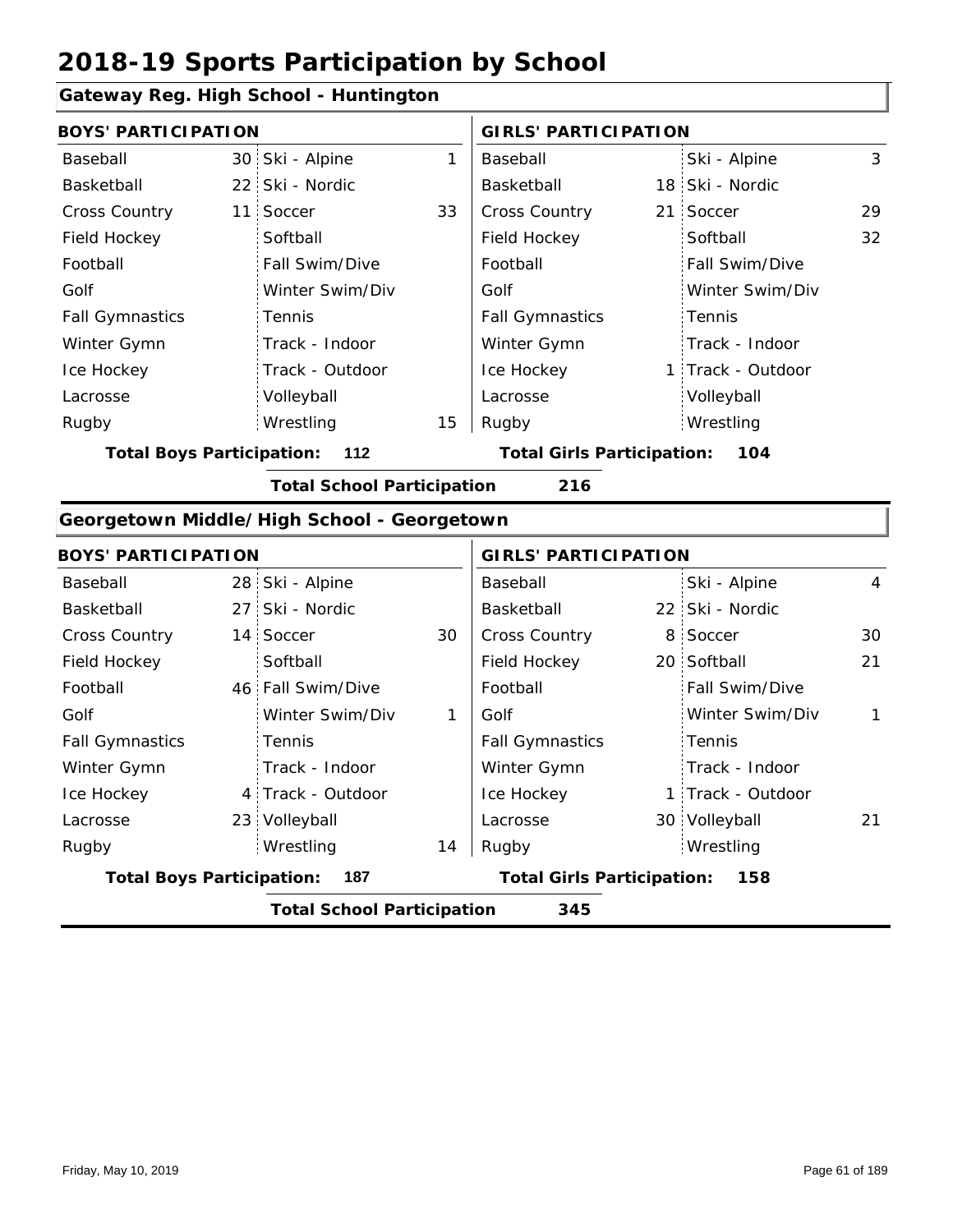#### **Gloucester High School - Gloucester**

| sioucester riigii oorioor - olouee      |                |                                   |              |                                          |     |                    |                |
|-----------------------------------------|----------------|-----------------------------------|--------------|------------------------------------------|-----|--------------------|----------------|
| <b>BOYS' PARTICIPATION</b>              |                |                                   |              | <b>GIRLS' PARTICIPATION</b>              |     |                    |                |
| Baseball                                |                | 43 Ski - Alpine                   |              | Baseball                                 |     | Ski - Alpine       |                |
| Basketball                              | 37             | Ski - Nordic                      |              | Basketball                               | 25  | Ski - Nordic       |                |
| Cross Country                           | 6 <sup>1</sup> | Soccer                            | 42           | <b>Cross Country</b>                     | 4   | Soccer             | 24             |
| Field Hockey                            |                | Softball                          |              | Field Hockey                             |     | 39 Softball        | 30             |
| Football                                |                | 50 Fall Swim/Dive                 |              | Football                                 |     | Fall Swim/Dive     |                |
| Golf                                    |                | 17 Winter Swim/Div                | 7            | Golf                                     |     | Winter Swim/Div    | $\overline{7}$ |
| <b>Fall Gymnastics</b>                  |                | Tennis                            | 10           | <b>Fall Gymnastics</b>                   |     | Tennis             | 13             |
| Winter Gymn                             |                | Track - Indoor                    | 20           | Winter Gymn                              |     | 3 Track - Indoor   | 17             |
| Ice Hockey                              |                | 28 Track - Outdoor                | 24           | Ice Hockey                               |     | 23 Track - Outdoor | 27             |
| Lacrosse                                |                | 42 Volleyball                     |              | Lacrosse                                 |     | 26 Volleyball      |                |
| Rugby                                   |                | Wrestling                         | 15           | Rugby                                    |     | Wrestling          | 2              |
| <b>Total Boys Participation:</b><br>341 |                |                                   |              | <b>Total Girls Participation:</b>        |     | 240                |                |
|                                         |                | <b>Total School Participation</b> |              | 581                                      |     |                    |                |
| <b>Grafton High School - Grafton</b>    |                |                                   |              |                                          |     |                    |                |
| <b>BOYS' PARTICIPATION</b>              |                |                                   |              | <b>GIRLS' PARTICIPATION</b>              |     |                    |                |
| Baseball                                |                | 29 Ski - Alpine                   |              | Baseball                                 |     | Ski - Alpine       |                |
| Basketball                              | 29             | Ski - Nordic                      |              | Basketball                               | 21: | Ski - Nordic       |                |
| <b>Cross Country</b>                    |                | 22 Soccer                         | 42           | <b>Cross Country</b>                     |     | 28 Soccer          | 38             |
| Field Hockey                            |                | Softball                          |              | Field Hockey                             |     | 34 Softball        | 14             |
| Football                                |                | 76 Fall Swim/Dive                 |              | Football                                 |     | Fall Swim/Dive     |                |
| Golf                                    |                | 14 Winter Swim/Div                | 2            | Golf                                     |     | 1 Winter Swim/Div  | 24             |
| <b>Fall Gymnastics</b>                  |                | Tennis                            | 16           | <b>Fall Gymnastics</b>                   |     | Tennis             | 15             |
| Winter Gymn                             |                | Track - Indoor                    | 62           | Winter Gymn                              |     | Track - Indoor     | 48             |
| Ice Hockey                              |                | 25 Track - Outdoor                | 66           | Ice Hockey                               | 6   | Track - Outdoor    | 54             |
| Lacrosse                                |                | 39 Volleyball                     | $\mathbf{1}$ | Lacrosse                                 |     | 35 Volleyball      | 35             |
| Rugby                                   |                | Wrestling                         | 3            | Rugby                                    |     | Wrestling          |                |
| <b>Total Boys Participation:</b><br>426 |                |                                   |              | <b>Total Girls Participation:</b><br>353 |     |                    |                |

**Total School Participation 779**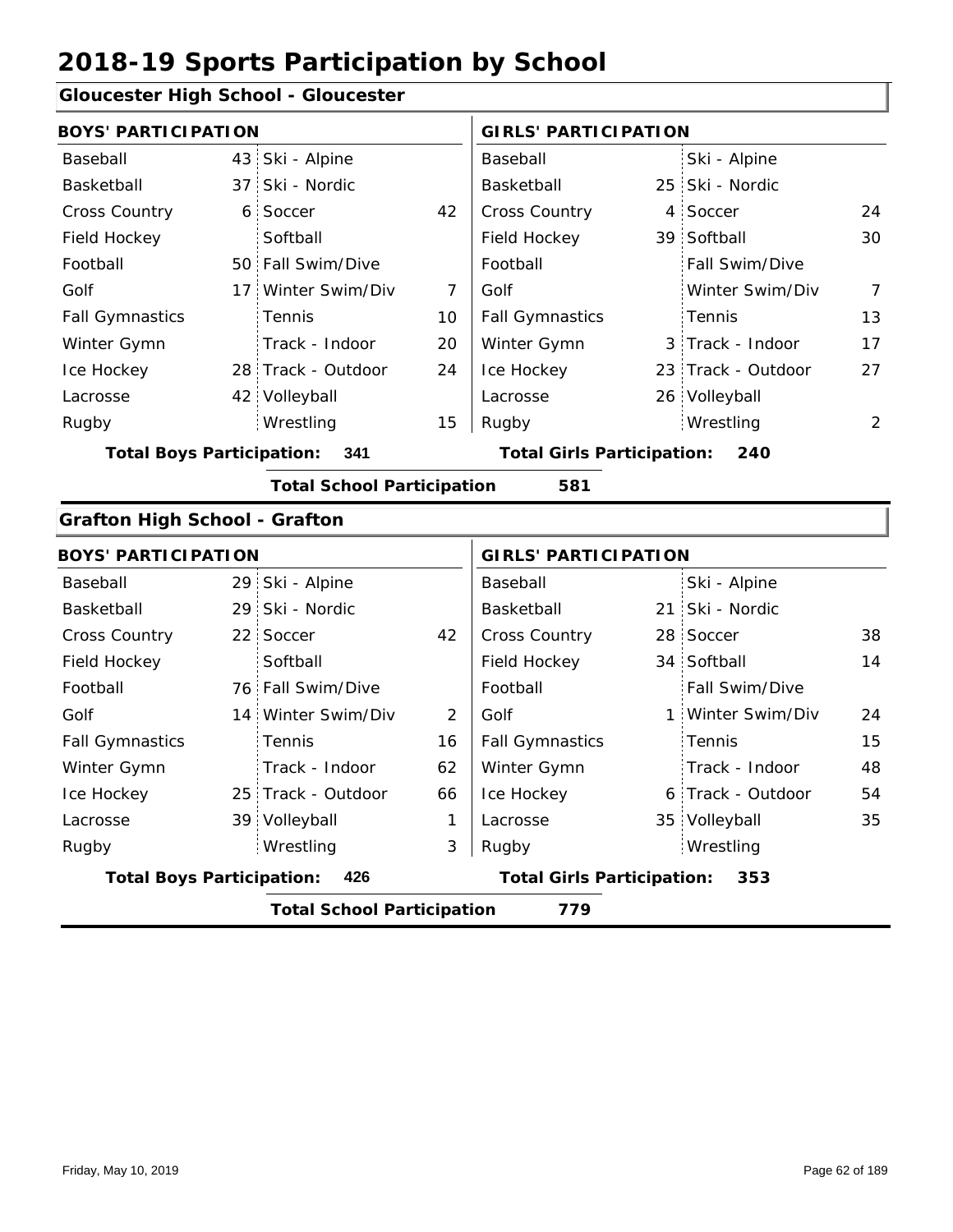### **Granby Jr./Sr. High School - Granby**

| <b>BOYS' PARTICIPATION</b>       |                                           |    | <b>GIRLS' PARTICIPATION</b>       |                   |    |
|----------------------------------|-------------------------------------------|----|-----------------------------------|-------------------|----|
| Baseball                         | 33 Ski - Alpine                           |    | Baseball                          | Ski - Alpine      |    |
| Basketball                       | 31 Ski - Nordic                           | 1  | Basketball                        | Ski - Nordic      |    |
| Cross Country                    | 12 Soccer                                 | 37 | Cross Country                     | 12 Soccer         | 31 |
| Field Hockey                     | Softball                                  |    | Field Hockey                      | Softball          | 22 |
| Football                         | 3 Fall Swim/Dive                          |    | Football                          | Fall Swim/Dive    |    |
| Golf                             | 1 Winter Swim/Div                         |    | Golf                              | Winter Swim/Div   |    |
| <b>Fall Gymnastics</b>           | Tennis                                    |    | <b>Fall Gymnastics</b>            | Tennis            |    |
| Winter Gymn                      | Track - Indoor                            |    | Winter Gymn                       | Track - Indoor    |    |
| Ice Hockey                       | 3 Track - Outdoor                         |    | Ice Hockey                        | Track - Outdoor   |    |
| Lacrosse                         | 20 Volleyball                             | 10 | Lacrosse                          | 18 Volleyball     | 13 |
| Rugby                            | Wrestling                                 | 13 | Rugby                             | Wrestling         | 2  |
| <b>Total Boys Participation:</b> | 164                                       |    | <b>Total Girls Participation:</b> | 98                |    |
|                                  | <b>Total School Participation</b>         |    | 262                               |                   |    |
|                                  | <b>Greater Lawrence Tech HS - Andover</b> |    |                                   |                   |    |
| <b>BOYS' PARTICIPATION</b>       |                                           |    | <b>GIRLS' PARTICIPATION</b>       |                   |    |
| Baseball                         | 36 Ski - Alpine                           |    | Baseball                          | Ski - Alpine      |    |
| Basketball                       | 36 Ski - Nordic                           |    | Basketball                        | 28 Ski - Nordic   |    |
| <b>Cross Country</b>             | 30 Soccer                                 | 30 | Cross Country                     | 24 Soccer         | 44 |
| Field Hockey                     | Softball                                  |    | Field Hockey                      | Softball          | 40 |
| Football                         | 103 Fall Swim/Dive                        |    | Football                          | 2 Fall Swim/Dive  |    |
| Golf                             | 22 Winter Swim/Div                        | 20 | Golf                              | 4 Winter Swim/Div | 21 |
| <b>Fall Gymnastics</b>           | Tennis                                    | 12 | <b>Fall Gymnastics</b>            | Tennis            | 25 |
| Winter Gymn                      | Track - Indoor                            | 70 | Winter Gymn                       | Track - Indoor    | 37 |
| Ice Hockey                       | Track - Outdoor                           | 89 | Ice Hockey                        | Track - Outdoor   | 56 |
| Lacrosse                         | Volleyball                                | 27 | Lacrosse                          | Volleyball        | 31 |
| Rugby                            | Wrestling                                 | 39 | Rugby                             | Wrestling         | 4  |
| <b>Total Boys Participation:</b> | 514                                       |    | <b>Total Girls Participation:</b> | 316               |    |
|                                  | <b>Total School Participation</b>         |    | 830                               |                   |    |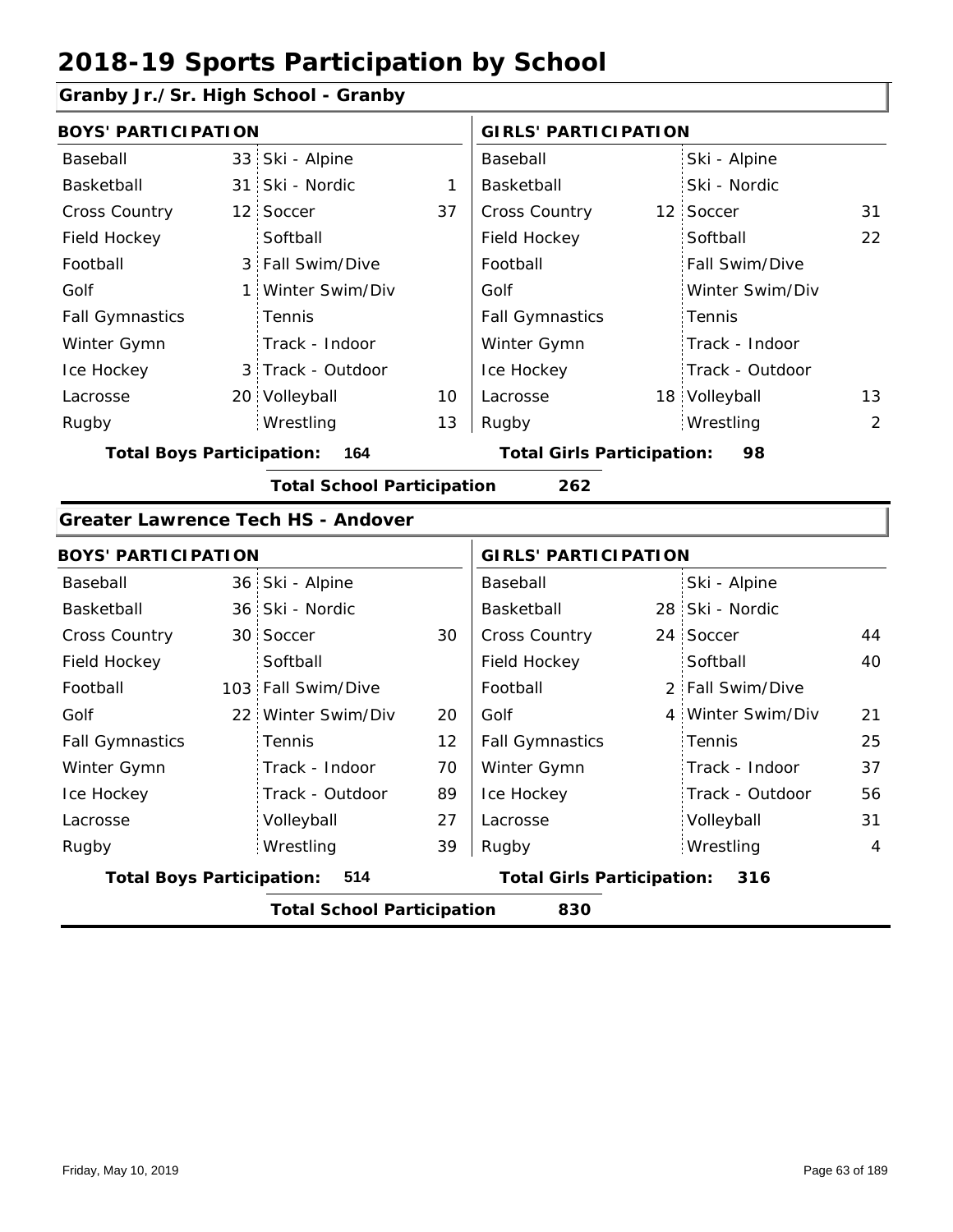#### **Greater Lowell Tech HS - Tyngsboro**

|                        | <b>BOYS' PARTICIPATION</b> |                    |    |                        | <b>GIRLS' PARTICIPATION</b> |                   |    |  |
|------------------------|----------------------------|--------------------|----|------------------------|-----------------------------|-------------------|----|--|
| Baseball               |                            | 40 Ski - Alpine    |    | Baseball               |                             | Ski - Alpine      |    |  |
| Basketball             |                            | 45 Ski - Nordic    |    | Basketball             |                             | 40 Ski - Nordic   |    |  |
| <b>Cross Country</b>   |                            | 20 Soccer          | 40 | <b>Cross Country</b>   |                             | 20 Soccer         | 40 |  |
| Field Hockey           |                            | Softball           |    | Field Hockey           |                             | Softball          | 40 |  |
| Football               |                            | 70 Fall Swim/Dive  |    | Football               |                             | 1 Fall Swim/Dive  |    |  |
| Golf                   |                            | 5 Winter Swim/Div  | 35 | Golf                   |                             | 5 Winter Swim/Div | 40 |  |
| <b>Fall Gymnastics</b> |                            | Tennis             | 10 | <b>Fall Gymnastics</b> |                             | Tennis            | 25 |  |
| Winter Gymn            |                            | Track - Indoor     | 20 | Winter Gymn            |                             | Track - Indoor    | 20 |  |
| Ice Hockey             |                            | 10 Track - Outdoor | 40 | Ice Hockey             |                             | 1 Track - Outdoor | 40 |  |
| Lacrosse               |                            | 40 Volleyball      | 40 | Lacrosse               |                             | 40 Volleyball     | 40 |  |
| Rugby                  |                            | Wrestling          | 40 | Rugby                  |                             | Wrestling         | 2  |  |
|                        |                            |                    |    |                        |                             |                   |    |  |

**Total Boys Participation: 455 Total Girls Participation: 354**

**Total School Participation 809**

#### **Greater New Bedford RVTHS - New Bedford**

| <b>BOYS' PARTICIPATION</b>       |                                   |    | <b>GIRLS' PARTICIPATION</b>       |  |                   |    |  |
|----------------------------------|-----------------------------------|----|-----------------------------------|--|-------------------|----|--|
| Baseball                         | 46 Ski - Alpine                   |    | Baseball                          |  | Ski - Alpine      |    |  |
| Basketball                       | 39 Ski - Nordic                   |    | Basketball                        |  | 40 Ski - Nordic   |    |  |
| <b>Cross Country</b>             | 14 Soccer                         | 55 | <b>Cross Country</b>              |  | 6 Soccer          | 37 |  |
| Field Hockey                     | Softball                          |    | Field Hockey                      |  | Softball          | 42 |  |
| Football                         | 95 Fall Swim/Dive                 |    | Football                          |  | 1 Fall Swim/Dive  |    |  |
| Golf                             | 9 Winter Swim/Div                 |    | Golf                              |  | Winter Swim/Div   |    |  |
| <b>Fall Gymnastics</b>           | <b>Tennis</b>                     |    | <b>Fall Gymnastics</b>            |  | Tennis            |    |  |
| Winter Gymn                      | Track - Indoor                    | 55 | Winter Gymn                       |  | Track - Indoor    | 31 |  |
| Ice Hockey                       | 30 Track - Outdoor                | 43 | Ice Hockey                        |  | 2 Track - Outdoor | 28 |  |
| Lacrosse                         | 54 Volleyball                     | 29 | Lacrosse                          |  | 40 Volleyball     | 38 |  |
| Rugby                            | Wrestling                         |    | Rugby                             |  | Wrestling         |    |  |
| <b>Total Boys Participation:</b> | 469                               |    | <b>Total Girls Participation:</b> |  | 265               |    |  |
|                                  | <b>Total School Participation</b> |    | 734                               |  |                   |    |  |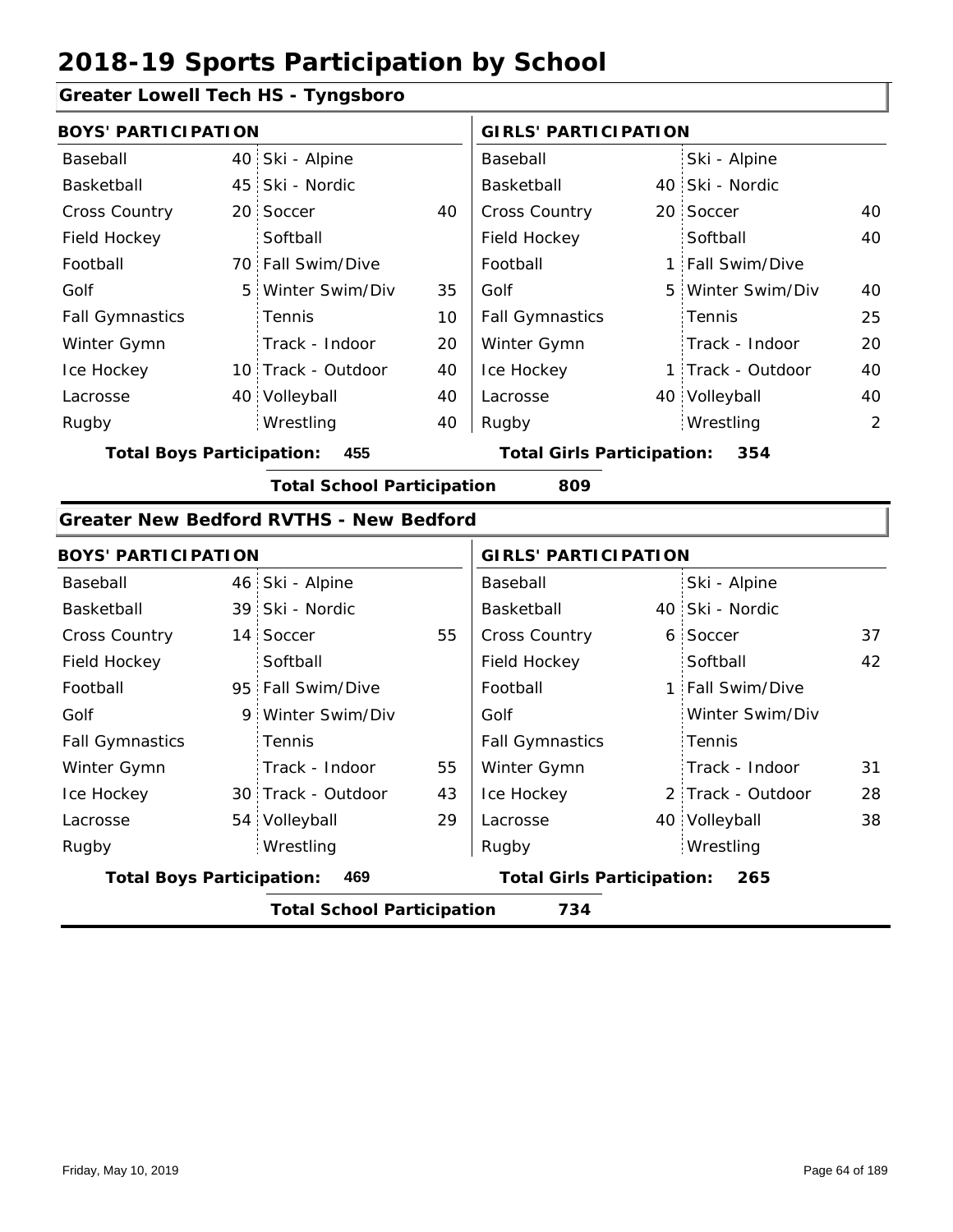### **Green Academy - Brighton**

| orcen Academy - Drighton                   |                                          |                                   |    |                                   |                |                 |                   |  |  |
|--------------------------------------------|------------------------------------------|-----------------------------------|----|-----------------------------------|----------------|-----------------|-------------------|--|--|
| <b>BOYS' PARTICIPATION</b>                 |                                          |                                   |    | <b>GIRLS' PARTICIPATION</b>       |                |                 |                   |  |  |
| Baseball                                   |                                          | 3 Ski - Alpine                    |    | Baseball                          |                | Ski - Alpine    |                   |  |  |
| Basketball                                 |                                          | 11 Ski - Nordic                   |    | Basketball                        |                | 19 Ski - Nordic |                   |  |  |
| Cross Country                              |                                          | Soccer                            | 3  | <b>Cross Country</b>              |                | Soccer          | 3                 |  |  |
| Field Hockey                               |                                          | Softball                          |    | Field Hockey                      |                | Softball        | 1                 |  |  |
| Football                                   |                                          | 11 Fall Swim/Dive                 |    | Football                          |                | Fall Swim/Dive  |                   |  |  |
| Golf                                       |                                          | Winter Swim/Div                   |    | Golf                              |                | Winter Swim/Div |                   |  |  |
| <b>Fall Gymnastics</b>                     |                                          | Tennis                            |    | <b>Fall Gymnastics</b>            |                | Tennis          |                   |  |  |
| Winter Gymn                                |                                          | Track - Indoor                    | 3  | Winter Gymn                       |                | Track - Indoor  | 4                 |  |  |
| Ice Hockey                                 |                                          | Track - Outdoor                   | 6  | Ice Hockey                        |                | Track - Outdoor | 5                 |  |  |
| Lacrosse                                   |                                          | Volleyball                        |    | Lacrosse                          |                | Volleyball      | 12                |  |  |
| Rugby                                      |                                          | Wrestling                         |    | Rugby                             |                | Wrestling       |                   |  |  |
| <b>Total Boys Participation:</b>           |                                          | 37                                |    | <b>Total Girls Participation:</b> |                | 44              |                   |  |  |
|                                            |                                          | <b>Total School Participation</b> |    | 81                                |                |                 |                   |  |  |
| <b>Greenfield High School - Greenfield</b> |                                          |                                   |    |                                   |                |                 |                   |  |  |
| <b>BOYS' PARTICIPATION</b>                 |                                          |                                   |    | <b>GIRLS' PARTICIPATION</b>       |                |                 |                   |  |  |
| Baseball                                   |                                          | 27 Ski - Alpine                   |    | Baseball                          |                | Ski - Alpine    |                   |  |  |
| Basketball                                 |                                          | 23 Ski - Nordic                   |    | Basketball                        |                | 16 Ski - Nordic |                   |  |  |
| Cross Country                              |                                          | 14 Soccer                         | 17 | Cross Country                     | $\overline{7}$ | Soccer          | 22                |  |  |
| Field Hockey                               |                                          | Softball                          |    | Field Hockey                      | 25             | Softball        | 28                |  |  |
| Football                                   |                                          | 26 Fall Swim/Dive                 |    | Football                          |                | Fall Swim/Dive  |                   |  |  |
| Golf                                       |                                          | 12 Winter Swim/Div                |    | Golf                              |                | Winter Swim/Div |                   |  |  |
| <b>Fall Gymnastics</b>                     |                                          | Tennis                            | 11 | <b>Fall Gymnastics</b>            |                | Tennis          | 13                |  |  |
| Winter Gymn                                |                                          | Track - Indoor                    | 24 | Winter Gymn                       |                | Track - Indoor  | $12 \overline{ }$ |  |  |
| Ice Hockey                                 |                                          | 8 Track - Outdoor                 | 34 | Ice Hockey                        |                | Track - Outdoor | 20                |  |  |
| Lacrosse                                   |                                          | Volleyball                        |    | Lacrosse                          |                | Volleyball      | 35                |  |  |
| Rugby                                      |                                          | Wrestling                         |    | Rugby                             |                | Wrestling       |                   |  |  |
| <b>Total Boys Participation:</b>           |                                          | 196                               |    | <b>Total Girls Participation:</b> |                | 178             |                   |  |  |
|                                            | <b>Total School Participation</b><br>374 |                                   |    |                                   |                |                 |                   |  |  |
|                                            |                                          |                                   |    |                                   |                |                 |                   |  |  |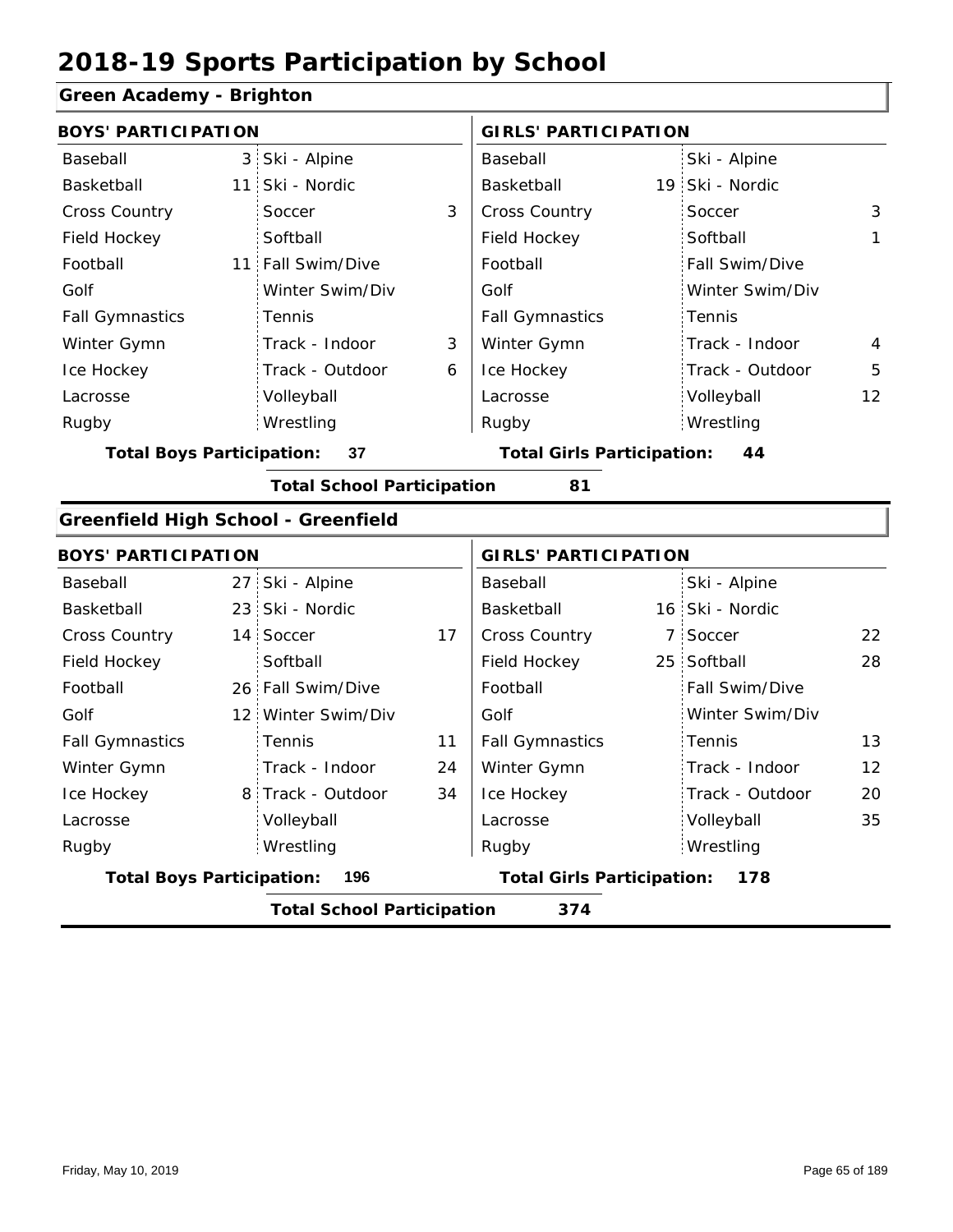#### **Groton-Dunstable Reg. High School - Groton**

|                        | <b>BOYS' PARTICIPATION</b> |                    |    |                        | <b>GIRLS' PARTICIPATION</b> |                       |                   |  |
|------------------------|----------------------------|--------------------|----|------------------------|-----------------------------|-----------------------|-------------------|--|
| Baseball               |                            | 20 Ski - Alpine    | 4  | Baseball               |                             | Ski - Alpine          | 13                |  |
| Basketball             |                            | 37 Ski - Nordic    |    | Basketball             |                             | 28 Ski - Nordic       |                   |  |
| <b>Cross Country</b>   |                            | 23 Soccer          | 54 | <b>Cross Country</b>   |                             | 33 Soccer             | 61                |  |
| Field Hockey           |                            | Softball           |    | Field Hockey           |                             | 33 Softball           | 12                |  |
| Football               |                            | 43 Fall Swim/Dive  |    | Football               |                             | <b>Fall Swim/Dive</b> |                   |  |
| Golf                   |                            | 12 Winter Swim/Div | 9  | Golf                   |                             | 1 Winter Swim/Div     | $12 \overline{ }$ |  |
| <b>Fall Gymnastics</b> |                            | Tennis             | 15 | <b>Fall Gymnastics</b> |                             | Tennis                | $12 \overline{ }$ |  |
| Winter Gymn            |                            | Track - Indoor     | 24 | Winter Gymn            |                             | 14 Track - Indoor     | 37                |  |
| Ice Hockey             |                            | 38 Track - Outdoor | 25 | Ice Hockey             |                             | 4 Track - Outdoor     | 26                |  |
| Lacrosse               |                            | 35 Volleyball      | 1  | Lacrosse               |                             | 31 Volleyball         | 41                |  |
| Rugby                  |                            | Wrestling          |    | Rugby                  |                             | Wrestling             |                   |  |

**Total Boys Participation: 340 Total Girls Participation: 358**

**Total School Participation 698**

#### **Hamilton-Wenham Reg HS - South Hamilton**

| <b>BOYS' PARTICIPATION</b>       |                                   |    | <b>GIRLS' PARTICIPATION</b>       |  |                   |    |
|----------------------------------|-----------------------------------|----|-----------------------------------|--|-------------------|----|
| Baseball                         | 43 Ski - Alpine                   |    | Baseball                          |  | Ski - Alpine      |    |
| Basketball                       | 36 Ski - Nordic                   |    | Basketball                        |  | 26 Ski - Nordic   |    |
| <b>Cross Country</b>             | 20 Soccer                         | 46 | <b>Cross Country</b>              |  | 25 Soccer         | 49 |
| Field Hockey                     | Softball                          |    | Field Hockey                      |  | 29 Softball       | 26 |
| Football                         | 42 Fall Swim/Dive                 |    | Football                          |  | Fall Swim/Dive    |    |
| Golf                             | 14 Winter Swim/Div                | 12 | Golf                              |  | Winter Swim/Div   | 30 |
| <b>Fall Gymnastics</b>           | <b>Tennis</b>                     | 23 | <b>Fall Gymnastics</b>            |  | Tennis            | 38 |
| Winter Gymn                      | Track - Indoor                    | 15 | Winter Gymn                       |  | 8 Track - Indoor  | 20 |
| Ice Hockey                       | 26 Track - Outdoor                | 30 | Ice Hockey                        |  | 3 Track - Outdoor | 16 |
| Lacrosse                         | 49 Volleyball                     |    | Lacrosse                          |  | 36 Volleyball     | 25 |
| Rugby                            | Wrestling                         | 4  | Rugby                             |  | Wrestling         |    |
| <b>Total Boys Participation:</b> | 360                               |    | <b>Total Girls Participation:</b> |  | 331               |    |
|                                  | <b>Total School Participation</b> |    | 691                               |  |                   |    |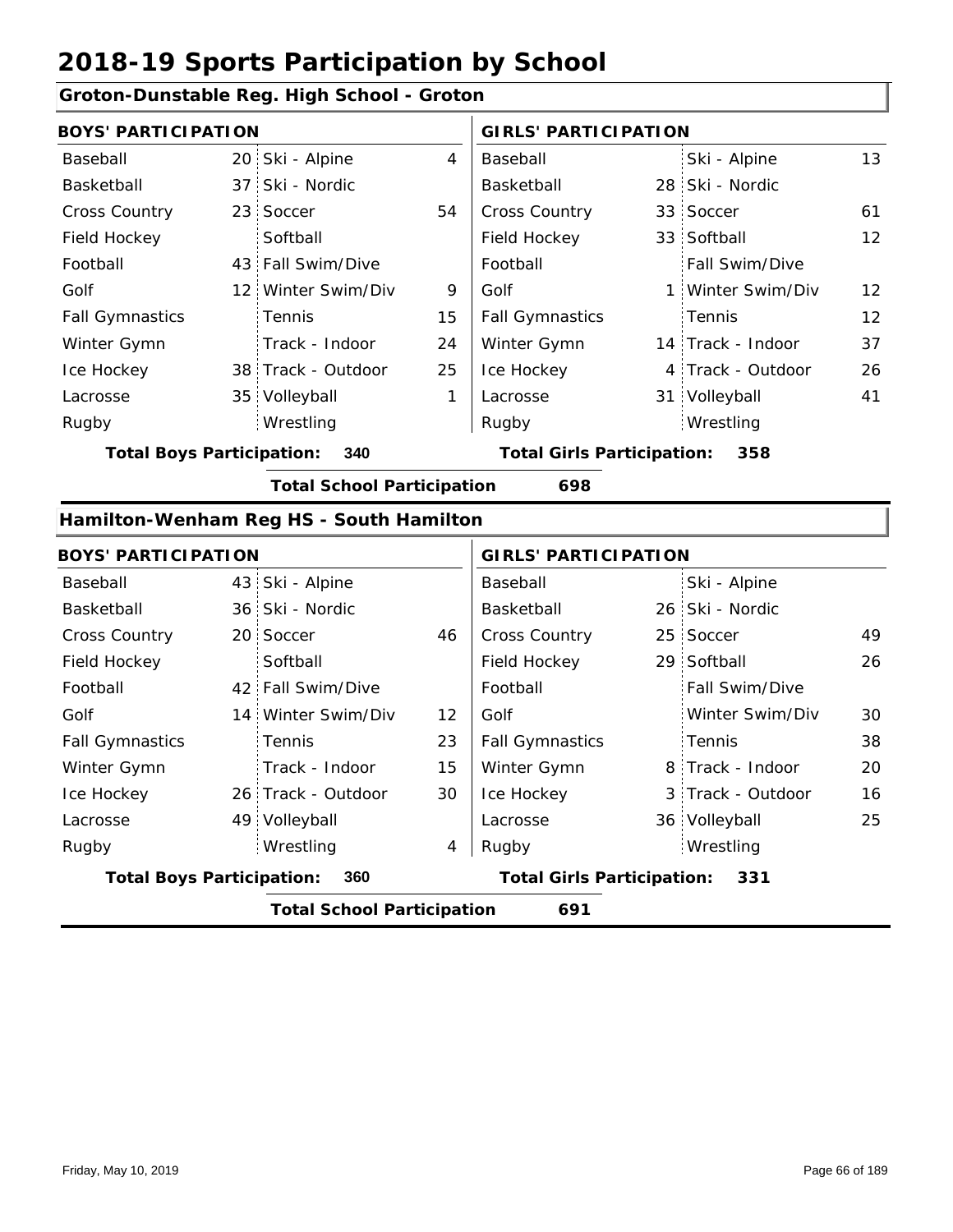|                                  | Hampden Charter School of Science - Chicopee        |    |                                   |  |                 |                |  |
|----------------------------------|-----------------------------------------------------|----|-----------------------------------|--|-----------------|----------------|--|
| <b>BOYS' PARTICIPATION</b>       |                                                     |    | <b>GIRLS' PARTICIPATION</b>       |  |                 |                |  |
| Baseball                         | Ski - Alpine                                        |    | Baseball                          |  | Ski - Alpine    |                |  |
| <b>Basketball</b>                | 23 Ski - Nordic                                     |    | Basketball                        |  | 18 Ski - Nordic |                |  |
| <b>Cross Country</b>             | 7 Soccer                                            | 21 | <b>Cross Country</b>              |  | 4 Soccer        | 26             |  |
| Field Hockey                     | Softball                                            |    | Field Hockey                      |  | Softball        | 15             |  |
| Football                         | Fall Swim/Dive                                      |    | Football                          |  | Fall Swim/Dive  |                |  |
| Golf                             | Winter Swim/Div                                     |    | Golf                              |  | Winter Swim/Div |                |  |
| <b>Fall Gymnastics</b>           | Tennis                                              | 9  | <b>Fall Gymnastics</b>            |  | Tennis          | 12             |  |
| Winter Gymn                      | Track - Indoor                                      | 9  | Winter Gymn                       |  | Track - Indoor  | 13             |  |
| Ice Hockey                       | Track - Outdoor                                     | 29 | Ice Hockey                        |  | Track - Outdoor | 22             |  |
| Lacrosse                         | Volleyball                                          |    | Lacrosse                          |  | Volleyball      | 13             |  |
| Rugby                            | Wrestling                                           | 23 | Rugby                             |  | Wrestling       |                |  |
| <b>Total Boys Participation:</b> | 121                                                 |    | <b>Total Girls Participation:</b> |  | 123             |                |  |
|                                  | <b>Total School Participation</b>                   |    | 244                               |  |                 |                |  |
|                                  | Hampshire Regional Middle/High School - Westhampton |    |                                   |  |                 |                |  |
| <b>BOYS' PARTICIPATION</b>       |                                                     |    | <b>GIRLS' PARTICIPATION</b>       |  |                 |                |  |
| Baseball                         | 35 Ski - Alpine                                     | 6  | Baseball                          |  | Ski - Alpine    | 11             |  |
| Basketball                       | 27 Ski - Nordic                                     |    | Basketball                        |  | 25 Ski - Nordic | $\overline{2}$ |  |
| <b>Cross Country</b>             | 43 Soccer                                           | 51 | Cross Country                     |  | 23 Soccer       | 46             |  |
| Field Hockey                     | Softball                                            |    | Field Hockey                      |  | Softball        | 28             |  |
| Football                         | 15 Fall Swim/Dive                                   |    | Football                          |  | Fall Swim/Dive  |                |  |
| Golf                             | 14 Winter Swim/Div                                  | 1  | Golf                              |  | Winter Swim/Div | 9              |  |
| <b>Fall Gymnastics</b>           | 4 Tennis                                            |    | <b>Fall Gymnastics</b>            |  | 15 Tennis       |                |  |
| Winter Gymn                      | Track - Indoor                                      | 21 | Winter Gymn                       |  | Track - Indoor  | 22             |  |
| Ice Hockey                       | 7 Track - Outdoor                                   | 58 | Ice Hockey                        |  | Track - Outdoor | 60             |  |
| Lacrosse                         | 6 Volleyball                                        |    | Lacrosse                          |  | 15 Volleyball   |                |  |
| Rugby                            | Wrestling                                           | 19 | Rugby                             |  | Wrestling       | 1              |  |
| <b>Total Boys Participation:</b> | 307                                                 |    | <b>Total Girls Participation:</b> |  | 257             |                |  |
|                                  | <b>Total School Participation</b>                   |    | 564                               |  |                 |                |  |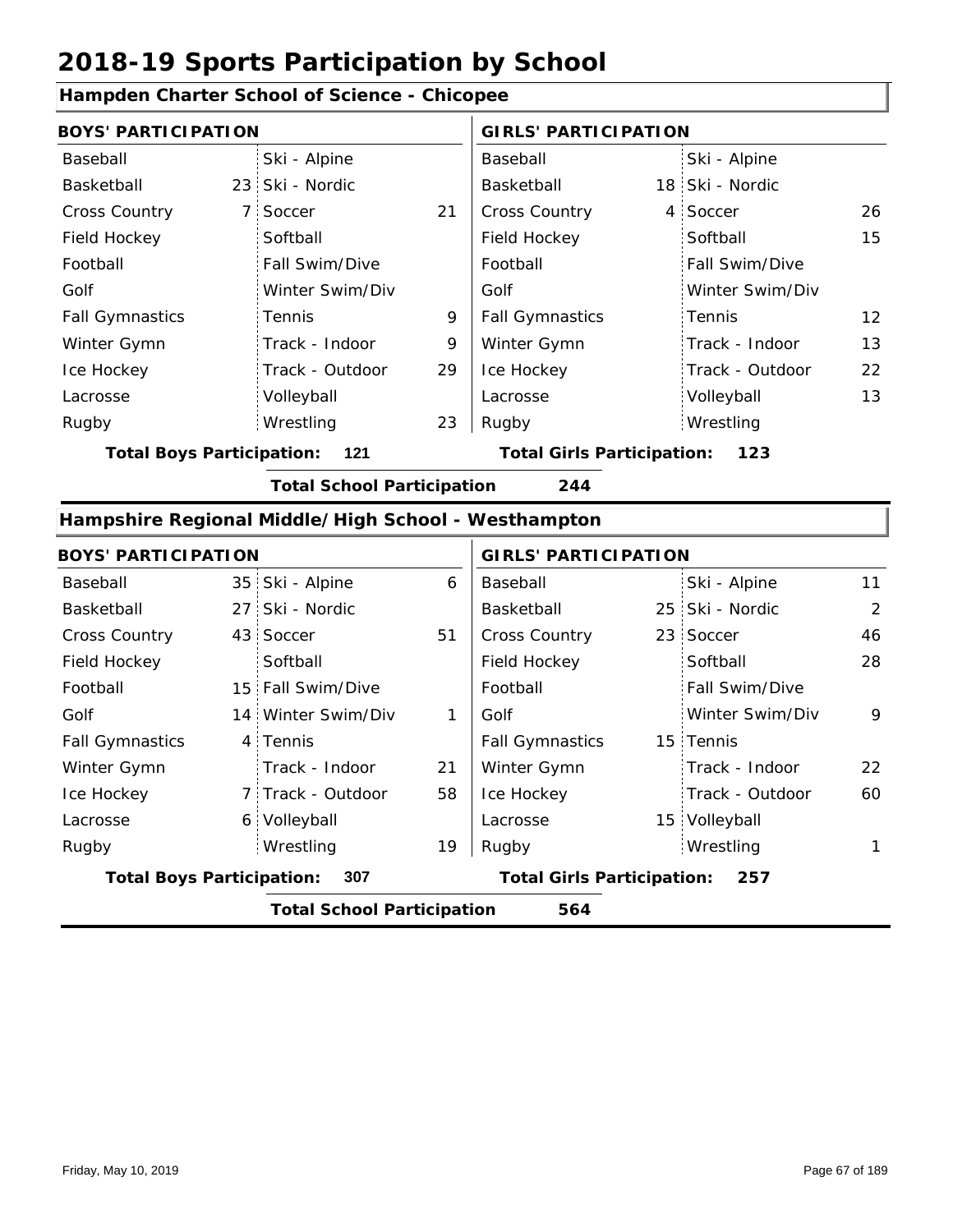#### **Hanover High School - Hanover**

| <b>BOYS' PARTICIPATION</b> |                 |                                                                                                                                                                                                                                                                                                                                                                                                                   |                        |                                   |                 |                                                                                                                                                                                                                                                                                                                                                                                       |
|----------------------------|-----------------|-------------------------------------------------------------------------------------------------------------------------------------------------------------------------------------------------------------------------------------------------------------------------------------------------------------------------------------------------------------------------------------------------------------------|------------------------|-----------------------------------|-----------------|---------------------------------------------------------------------------------------------------------------------------------------------------------------------------------------------------------------------------------------------------------------------------------------------------------------------------------------------------------------------------------------|
|                            | Ski - Alpine    | 8                                                                                                                                                                                                                                                                                                                                                                                                                 | <b>Baseball</b>        |                                   | Ski - Alpine    | 18                                                                                                                                                                                                                                                                                                                                                                                    |
|                            | Ski - Nordic    |                                                                                                                                                                                                                                                                                                                                                                                                                   | Basketball             |                                   |                 |                                                                                                                                                                                                                                                                                                                                                                                       |
|                            | Soccer          | 44                                                                                                                                                                                                                                                                                                                                                                                                                | Cross Country          |                                   |                 | 48                                                                                                                                                                                                                                                                                                                                                                                    |
|                            | Softball        |                                                                                                                                                                                                                                                                                                                                                                                                                   | Field Hockey           |                                   |                 | 26                                                                                                                                                                                                                                                                                                                                                                                    |
|                            |                 |                                                                                                                                                                                                                                                                                                                                                                                                                   | Football               |                                   | Fall Swim/Dive  |                                                                                                                                                                                                                                                                                                                                                                                       |
|                            |                 | 10                                                                                                                                                                                                                                                                                                                                                                                                                | Golf                   |                                   | Winter Swim/Div | 22                                                                                                                                                                                                                                                                                                                                                                                    |
|                            | Tennis          | 15                                                                                                                                                                                                                                                                                                                                                                                                                | <b>Fall Gymnastics</b> |                                   | Tennis          | 17                                                                                                                                                                                                                                                                                                                                                                                    |
|                            | Track - Indoor  | 25                                                                                                                                                                                                                                                                                                                                                                                                                | Winter Gymn            |                                   |                 | 10                                                                                                                                                                                                                                                                                                                                                                                    |
|                            |                 | 55                                                                                                                                                                                                                                                                                                                                                                                                                | Ice Hockey             |                                   |                 | 33                                                                                                                                                                                                                                                                                                                                                                                    |
|                            |                 |                                                                                                                                                                                                                                                                                                                                                                                                                   | Lacrosse               |                                   |                 | 39                                                                                                                                                                                                                                                                                                                                                                                    |
|                            |                 | 9                                                                                                                                                                                                                                                                                                                                                                                                                 | Rugby                  |                                   | Wrestling       |                                                                                                                                                                                                                                                                                                                                                                                       |
|                            | 533             |                                                                                                                                                                                                                                                                                                                                                                                                                   |                        |                                   | 419             |                                                                                                                                                                                                                                                                                                                                                                                       |
|                            |                 |                                                                                                                                                                                                                                                                                                                                                                                                                   | 952                    |                                   |                 |                                                                                                                                                                                                                                                                                                                                                                                       |
|                            |                 |                                                                                                                                                                                                                                                                                                                                                                                                                   |                        |                                   |                 |                                                                                                                                                                                                                                                                                                                                                                                       |
|                            |                 |                                                                                                                                                                                                                                                                                                                                                                                                                   |                        |                                   |                 |                                                                                                                                                                                                                                                                                                                                                                                       |
|                            | Ski - Alpine    | $\overline{7}$                                                                                                                                                                                                                                                                                                                                                                                                    | Baseball               |                                   | Ski - Alpine    | 8                                                                                                                                                                                                                                                                                                                                                                                     |
|                            |                 |                                                                                                                                                                                                                                                                                                                                                                                                                   | Basketball             |                                   |                 |                                                                                                                                                                                                                                                                                                                                                                                       |
|                            |                 | 47                                                                                                                                                                                                                                                                                                                                                                                                                | Cross Country          |                                   | Soccer          | 41                                                                                                                                                                                                                                                                                                                                                                                    |
|                            | Softball        |                                                                                                                                                                                                                                                                                                                                                                                                                   | Field Hockey           |                                   |                 | 38                                                                                                                                                                                                                                                                                                                                                                                    |
|                            |                 |                                                                                                                                                                                                                                                                                                                                                                                                                   | Football               |                                   | Fall Swim/Dive  | 24                                                                                                                                                                                                                                                                                                                                                                                    |
|                            | Winter Swim/Div | 15                                                                                                                                                                                                                                                                                                                                                                                                                | Golf                   |                                   |                 |                                                                                                                                                                                                                                                                                                                                                                                       |
|                            | Tennis          | 14                                                                                                                                                                                                                                                                                                                                                                                                                | <b>Fall Gymnastics</b> |                                   | Tennis          | 46                                                                                                                                                                                                                                                                                                                                                                                    |
|                            |                 | 48                                                                                                                                                                                                                                                                                                                                                                                                                | Winter Gymn            |                                   |                 | 42                                                                                                                                                                                                                                                                                                                                                                                    |
|                            |                 | 47                                                                                                                                                                                                                                                                                                                                                                                                                | Ice Hockey             |                                   |                 | 55                                                                                                                                                                                                                                                                                                                                                                                    |
|                            |                 | 41                                                                                                                                                                                                                                                                                                                                                                                                                | Lacrosse               |                                   |                 | 54                                                                                                                                                                                                                                                                                                                                                                                    |
|                            | Wrestling       | 26                                                                                                                                                                                                                                                                                                                                                                                                                | Rugby                  |                                   | Wrestling       |                                                                                                                                                                                                                                                                                                                                                                                       |
|                            | 525             |                                                                                                                                                                                                                                                                                                                                                                                                                   |                        |                                   | 456             |                                                                                                                                                                                                                                                                                                                                                                                       |
|                            |                 | 30<br>41<br>52 <sub>1</sub><br>73 Fall Swim/Dive<br>23 Winter Swim/Div<br>45 Track - Outdoor<br>51 Volleyball<br>52 Wrestling<br><b>Total Boys Participation:</b><br>Haverhill High School - Haverhill<br><b>BOYS' PARTICIPATION</b><br>44<br>44 Ski - Nordic<br>18 Soccer<br>84 Fall Swim/Dive<br>21 <sup>1</sup><br>1 Track - Indoor<br>35 Track - Outdoor<br>33 Volleyball<br><b>Total Boys Participation:</b> |                        | <b>Total School Participation</b> |                 | <b>GIRLS' PARTICIPATION</b><br>33 Ski - Nordic<br>19 Soccer<br>69 Softball<br>21 Track - Indoor<br>22 Track - Outdoor<br>42 Volleyball<br><b>Total Girls Participation:</b><br><b>GIRLS' PARTICIPATION</b><br>26 Ski - Nordic<br>11 <sup>1</sup><br>34 Softball<br>1 Winter Swim/Div<br>18 Track - Indoor<br>12 Track - Outdoor<br>46 Volleyball<br><b>Total Girls Participation:</b> |

**Total School Participation 981**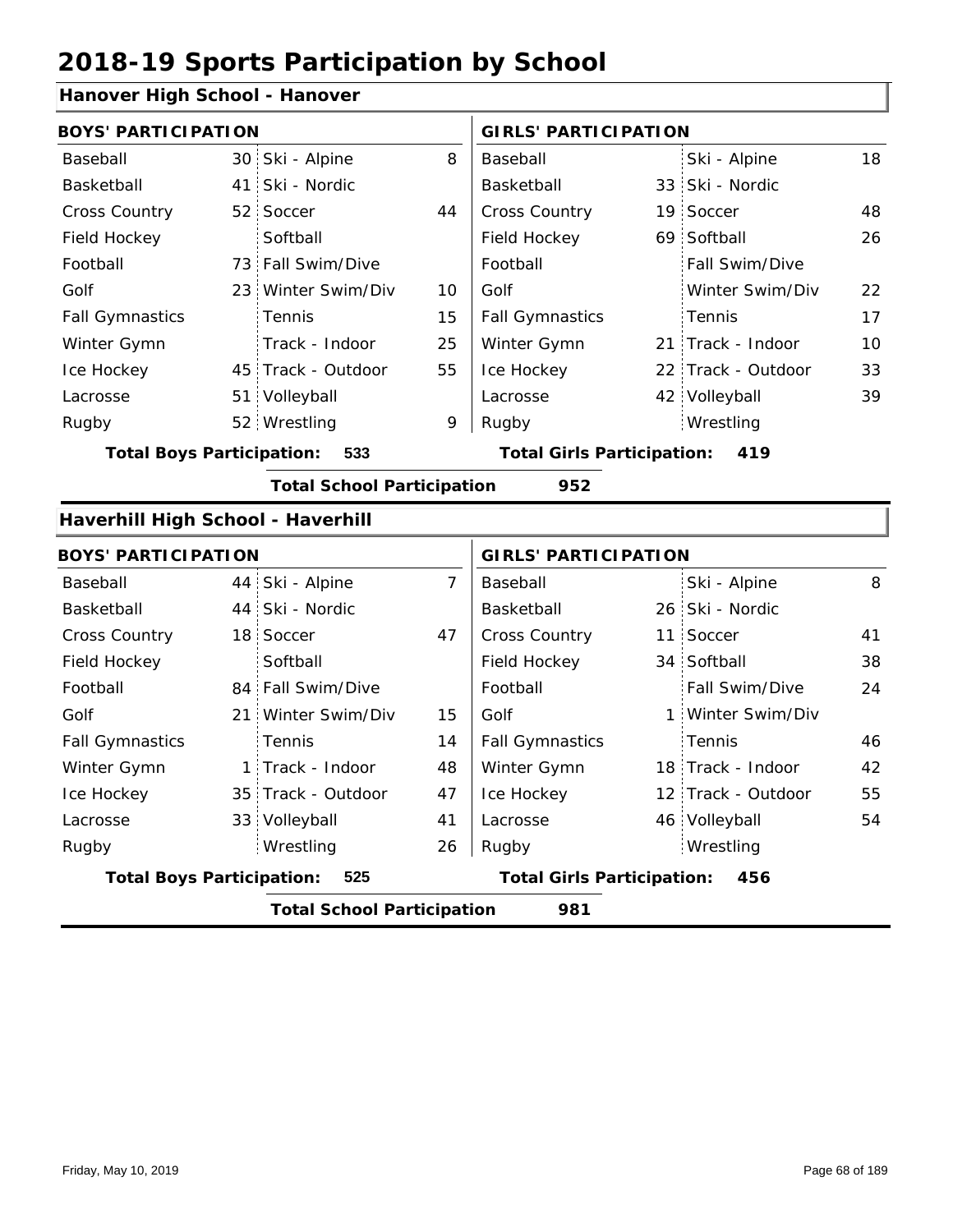|                                  |                | <b>Henderson K-12 Inclusion School - Dorchester</b> |                |                                   |                 |                |
|----------------------------------|----------------|-----------------------------------------------------|----------------|-----------------------------------|-----------------|----------------|
| <b>BOYS' PARTICIPATION</b>       |                |                                                     |                | <b>GIRLS' PARTICIPATION</b>       |                 |                |
| Baseball                         | 3 <sup>1</sup> | Ski - Alpine                                        |                | Baseball                          | Ski - Alpine    |                |
| Basketball                       | 6              | Ski - Nordic                                        |                | Basketball                        | 4 Ski - Nordic  |                |
| Cross Country                    |                | Soccer                                              | 2              | <b>Cross Country</b>              | Soccer          | 3              |
| Field Hockey                     |                | Softball                                            |                | Field Hockey                      | Softball        | 4              |
| Football                         | 8 <sup>1</sup> | Fall Swim/Dive                                      |                | Football                          | Fall Swim/Dive  |                |
| Golf                             |                | Winter Swim/Div                                     |                | Golf                              | Winter Swim/Div |                |
| <b>Fall Gymnastics</b>           |                | Tennis                                              |                | <b>Fall Gymnastics</b>            | Tennis          |                |
| Winter Gymn                      |                | Track - Indoor                                      | $\overline{2}$ | Winter Gymn                       | Track - Indoor  | 2              |
| Ice Hockey                       |                | Track - Outdoor                                     | 2              | Ice Hockey                        | Track - Outdoor | $\overline{2}$ |
| Lacrosse                         |                | Volleyball                                          |                | Lacrosse                          | Volleyball      | 3              |
| Rugby                            |                | Wrestling                                           |                | Rugby                             | Wrestling       |                |
| <b>Total Boys Participation:</b> |                | 23                                                  |                | <b>Total Girls Participation:</b> | 18              |                |
|                                  |                | <b>Total School Participation</b>                   |                | 41                                |                 |                |
|                                  |                | <b>High School of Commerce - Springfield</b>        |                |                                   |                 |                |
| <b>BOYS' PARTICIPATION</b>       |                |                                                     |                | <b>GIRLS' PARTICIPATION</b>       |                 |                |
| Baseball                         |                | 18 Ski - Alpine                                     |                | Baseball                          | Ski - Alpine    |                |
| Basketball                       |                | 36 Ski - Nordic                                     |                | Basketball                        | 11 Ski - Nordic |                |
| Cross Country                    |                | Soccer                                              | 13             | Cross Country                     | Soccer          | 20             |
| Field Hockey                     |                | Softball                                            |                | Field Hockey                      | Softball        | 18             |
| Football                         | 41:            | Fall Swim/Dive                                      |                | Football                          | Fall Swim/Dive  |                |
| Golf                             |                | Winter Swim/Div                                     |                | Golf                              | Winter Swim/Div |                |
| <b>Fall Gymnastics</b>           |                | Tennis                                              |                | <b>Fall Gymnastics</b>            | Tennis          |                |
| Winter Gymn                      |                | Track - Indoor                                      | 15             | Winter Gymn                       | Track - Indoor  | 10             |

#### **Henderson K-12 Inclusion School - Dorchester**

19 8 25 Ice Hockey Lacrosse Track - Outdoor Volleyball Wrestling Rugby Rugby Ice Hockey Lacrosse Track - Outdoor Volleyball 10 Wrestling **Total Boys Participation: 150 Total Girls Participation: 94 Total School Participation 244**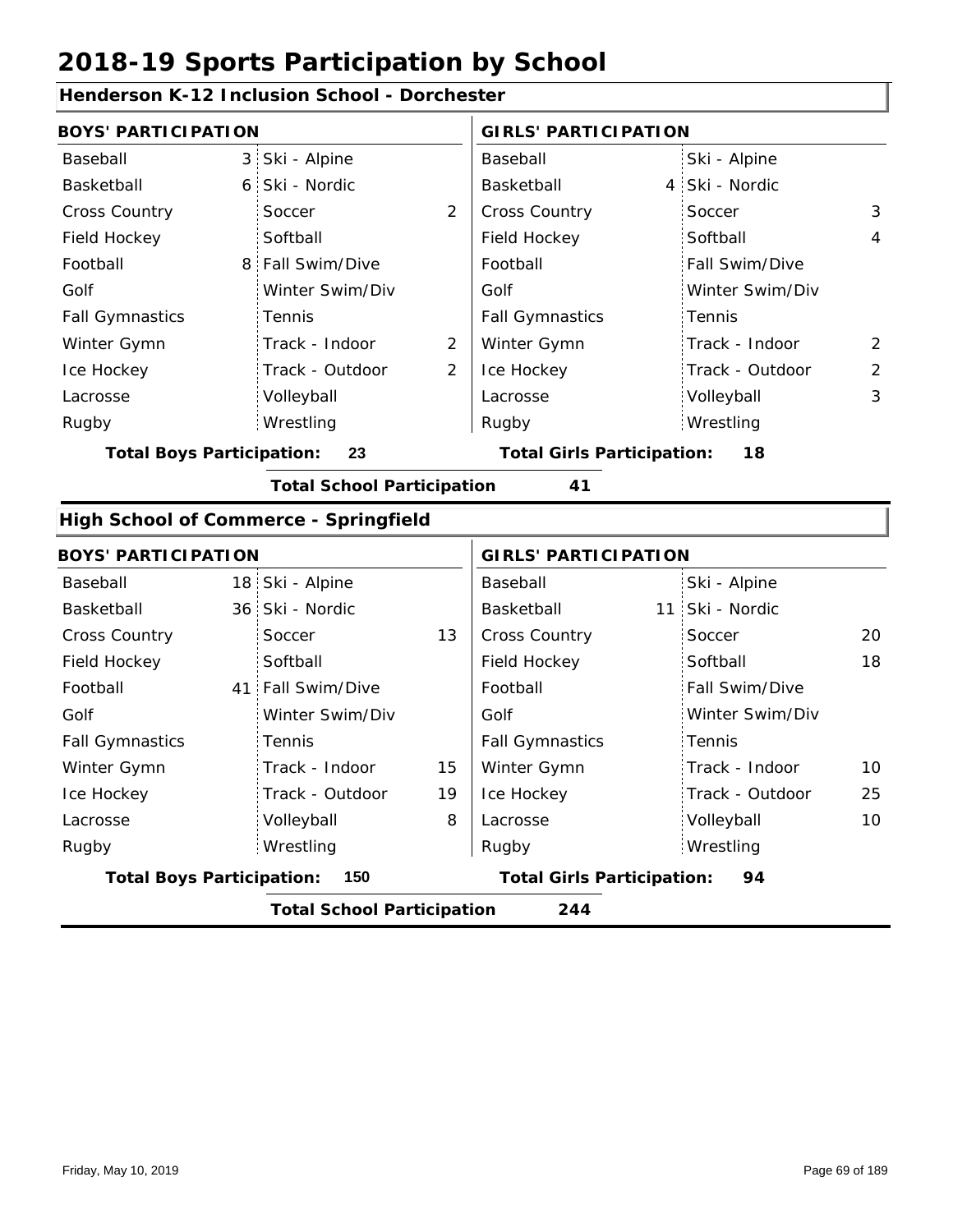#### **Hingham High School - Hingham**

|                        | <b>BOYS' PARTICIPATION</b> |                    |     |                        | <b>GIRLS' PARTICIPATION</b> |                    |     |  |
|------------------------|----------------------------|--------------------|-----|------------------------|-----------------------------|--------------------|-----|--|
| Baseball               |                            | 51 Ski - Alpine    | 26  | Baseball               |                             | Ski - Alpine       | 21  |  |
| Basketball             |                            | 43 Ski - Nordic    |     | Basketball             |                             | 31 Ski - Nordic    |     |  |
| <b>Cross Country</b>   |                            | 55 Soccer          | 70  | <b>Cross Country</b>   |                             | 60 Soccer          | 62  |  |
| Field Hockey           |                            | Softball           |     | Field Hockey           |                             | 50 Softball        | 29  |  |
| Football               |                            | 92 Fall Swim/Dive  |     | Football               |                             | Fall Swim/Dive     | 31  |  |
| Golf                   |                            | 33 Winter Swim/Div | 19  | Golf                   |                             | 20 Winter Swim/Div | 32  |  |
| <b>Fall Gymnastics</b> |                            | Tennis             | 31  | <b>Fall Gymnastics</b> |                             | Tennis             | 30  |  |
| Winter Gymn            |                            | Track - Indoor     | 76  | Winter Gymn            |                             | 22 Track - Indoor  | 77  |  |
| Ice Hockey             |                            | 73 Track - Outdoor | 107 | Ice Hockey             |                             | 31 Track - Outdoor | 119 |  |
| Lacrosse               |                            | 96 Volleyball      |     | Lacrosse               |                             | 54 Volleyball      | 44  |  |
| Rugby                  |                            | 26 Wrestling       | 54  | Rugby                  |                             | Wrestling          | 2   |  |
|                        |                            |                    |     |                        |                             |                    |     |  |

**Total Boys Participation: 852 Total Girls Participation: 715**

**Total School Participation 1567**

#### **Holbrook Jr./Sr. High School - Holbrook**

| <b>BOYS' PARTICIPATION</b>       |                                          |                   |    | <b>GIRLS' PARTICIPATION</b>       |  |                 |    |  |  |
|----------------------------------|------------------------------------------|-------------------|----|-----------------------------------|--|-----------------|----|--|--|
| Baseball                         |                                          | 26 Ski - Alpine   |    | Baseball                          |  | Ski - Alpine    |    |  |  |
| Basketball                       |                                          | 54 Ski - Nordic   |    | Basketball                        |  | 29 Ski - Nordic |    |  |  |
| <b>Cross Country</b>             |                                          | 7 Soccer          | 22 | <b>Cross Country</b>              |  | 3 Soccer        | 34 |  |  |
| Field Hockey                     |                                          | Softball          |    | Field Hockey                      |  | Softball        | 27 |  |  |
| Football                         |                                          | 23 Fall Swim/Dive |    | Football                          |  | Fall Swim/Dive  |    |  |  |
| Golf                             |                                          | Winter Swim/Div   |    | Golf                              |  | Winter Swim/Div |    |  |  |
| <b>Fall Gymnastics</b>           |                                          | Tennis            |    | <b>Fall Gymnastics</b>            |  | Tennis          |    |  |  |
| Winter Gymn                      |                                          | Track - Indoor    |    | Winter Gymn                       |  | Track - Indoor  |    |  |  |
| Ice Hockey                       |                                          | Track - Outdoor   | 63 | Ice Hockey                        |  | Track - Outdoor | 47 |  |  |
| Lacrosse                         |                                          | Volleyball        |    | Lacrosse                          |  | Volleyball      | 27 |  |  |
| Rugby                            |                                          | Wrestling         |    | Rugby                             |  | Wrestling       |    |  |  |
| <b>Total Boys Participation:</b> |                                          | 195               |    | <b>Total Girls Participation:</b> |  | 167             |    |  |  |
|                                  | 362<br><b>Total School Participation</b> |                   |    |                                   |  |                 |    |  |  |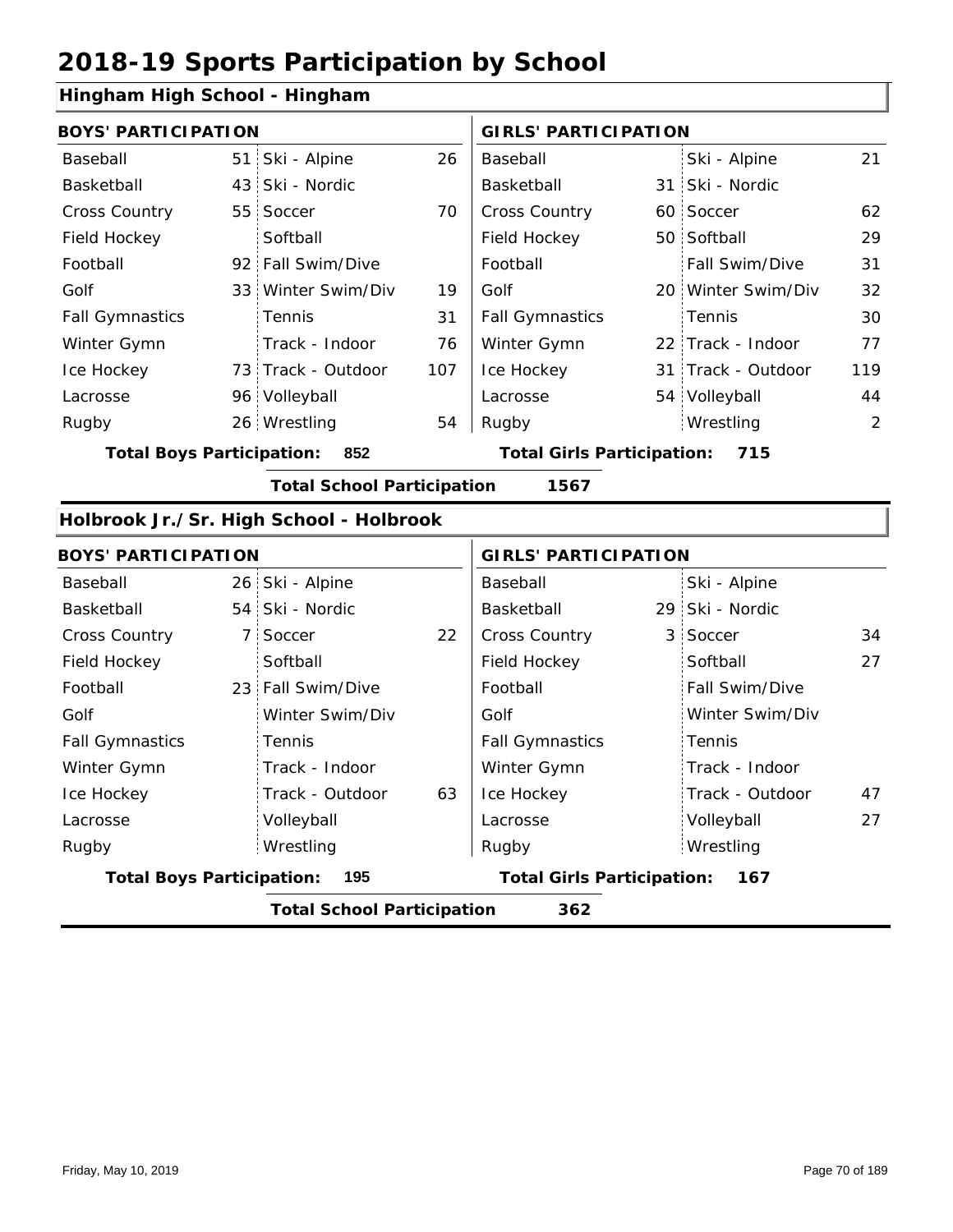#### **Holliston High School - Holliston**

| <b>BOYS' PARTICIPATION</b> |  |                    | <b>GIRLS' PARTICIPATION</b> |                        |  |                       |    |
|----------------------------|--|--------------------|-----------------------------|------------------------|--|-----------------------|----|
| Baseball                   |  | 32 Ski - Alpine    |                             | Baseball               |  | Ski - Alpine          |    |
| Basketball                 |  | 36 Ski - Nordic    |                             | Basketball             |  | 30 Ski - Nordic       |    |
| <b>Cross Country</b>       |  | 25 Soccer          | 42                          | <b>Cross Country</b>   |  | 24 Soccer             | 46 |
| Field Hockey               |  | Softball           |                             | Field Hockey           |  | 31 Softball           | 27 |
| Football                   |  | 65 Fall Swim/Dive  |                             | Football               |  | <b>Fall Swim/Dive</b> |    |
| Golf                       |  | 19 Winter Swim/Div | 8                           | Golf                   |  | 4 Winter Swim/Div     | 21 |
| <b>Fall Gymnastics</b>     |  | Tennis             | 18                          | <b>Fall Gymnastics</b> |  | Tennis                | 37 |
| Winter Gymn                |  | 1 Track - Indoor   | 29                          | Winter Gymn            |  | 4 Track - Indoor      | 33 |
| Ice Hockey                 |  | 29 Track - Outdoor | 58                          | Ice Hockey             |  | 5 Track - Outdoor     | 49 |
| Lacrosse                   |  | 47 Volleyball      |                             | Lacrosse               |  | 52 Volleyball         | 42 |
| Rugby                      |  | Wrestling          | 22                          | Rugby                  |  | Wrestling             | 1  |
|                            |  |                    |                             |                        |  |                       |    |

**Total Boys Participation: 431 Total Girls Participation: 406**

**Total School Participation 837**

#### **Holy Name Central Catholic HS - Worcester**

| <b>BOYS' PARTICIPATION</b>       |                                   |    | <b>GIRLS' PARTICIPATION</b>       |  |                       |    |
|----------------------------------|-----------------------------------|----|-----------------------------------|--|-----------------------|----|
| Baseball                         | 33 Ski - Alpine                   |    | Baseball                          |  | Ski - Alpine          |    |
| Basketball                       | 42 Ski - Nordic                   |    | Basketball                        |  | 27 Ski - Nordic       |    |
| <b>Cross Country</b>             | 8 Soccer                          | 21 | <b>Cross Country</b>              |  | 12 Soccer             | 19 |
| Field Hockey                     | Softball                          |    | Field Hockey                      |  | 35 Softball           | 29 |
| Football                         | 31 Fall Swim/Dive                 |    | Football                          |  | <b>Fall Swim/Dive</b> |    |
| Golf                             | 6 Winter Swim/Div                 |    | Golf                              |  | Winter Swim/Div       |    |
| <b>Fall Gymnastics</b>           | Tennis                            |    | <b>Fall Gymnastics</b>            |  | Tennis                | 10 |
| Winter Gymn                      | Track - Indoor                    | 13 | Winter Gymn                       |  | Track - Indoor        | 18 |
| Ice Hockey                       | Track - Outdoor                   | 18 | Ice Hockey                        |  | Track - Outdoor       | 23 |
| Lacrosse                         | 4 Volleyball                      |    | Lacrosse                          |  | Volleyball            |    |
| Rugby                            | Wrestling                         |    | Rugby                             |  | Wrestling             |    |
| <b>Total Boys Participation:</b> | 176                               |    | <b>Total Girls Participation:</b> |  | 173                   |    |
|                                  | <b>Total School Participation</b> |    | 349                               |  |                       |    |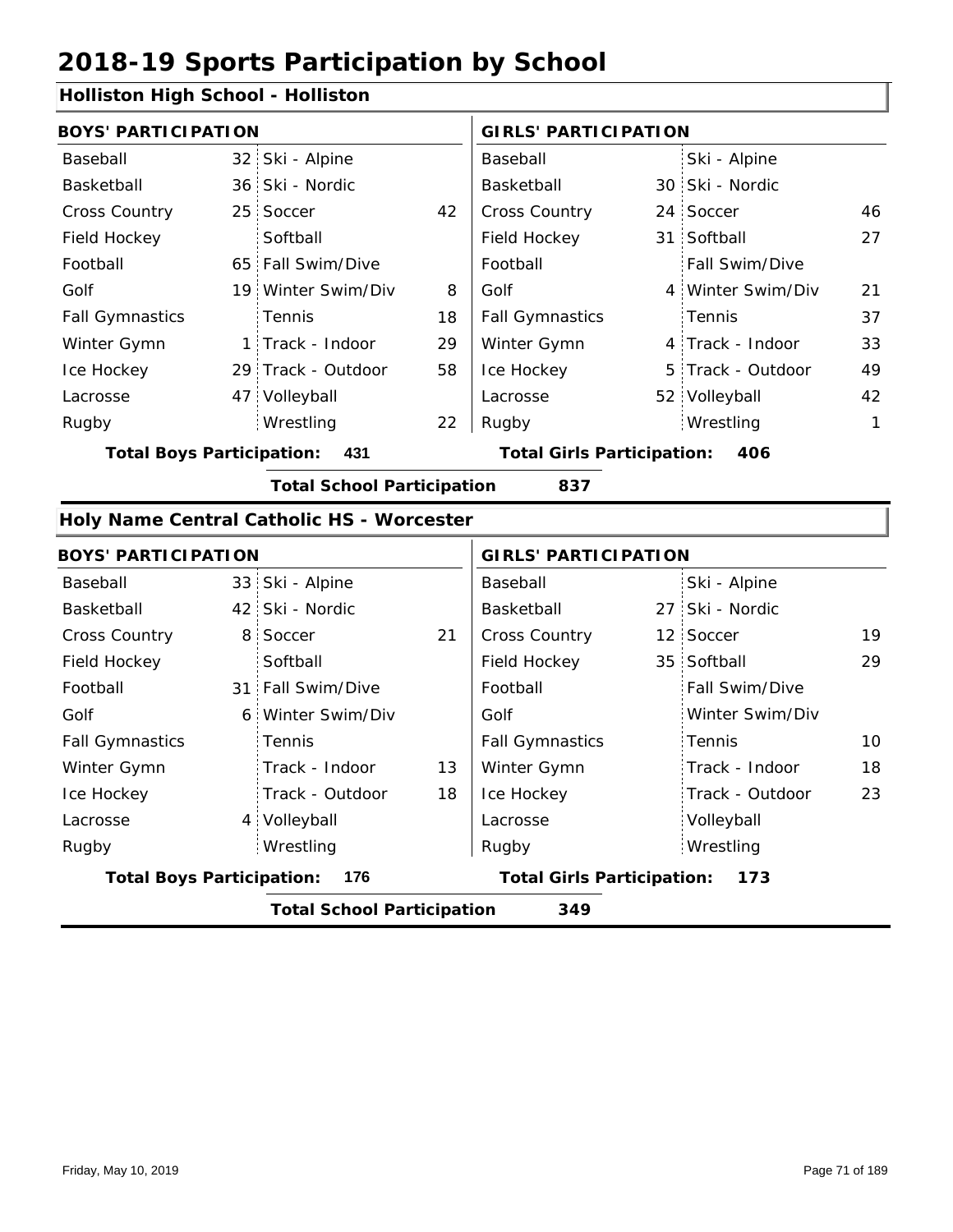#### **Holyoke High School - Holyoke**

| <b>BOYS' PARTICIPATION</b>               |  |                    |                                          | <b>GIRLS' PARTICIPATION</b> |  |                       |    |  |  |  |
|------------------------------------------|--|--------------------|------------------------------------------|-----------------------------|--|-----------------------|----|--|--|--|
| Baseball                                 |  | 43 Ski - Alpine    | 2                                        | Baseball                    |  | Ski - Alpine          |    |  |  |  |
| <b>Basketball</b>                        |  | 29 Ski - Nordic    |                                          | Basketball                  |  | 23 Ski - Nordic       |    |  |  |  |
| <b>Cross Country</b>                     |  | 16 Soccer          | 34                                       | <b>Cross Country</b>        |  | 8 Soccer              | 33 |  |  |  |
| Field Hockey                             |  | 2 Softball         |                                          | Field Hockey                |  | 17 Softball           | 26 |  |  |  |
| Football                                 |  | 59 Fall Swim/Dive  |                                          | Football                    |  | <b>Fall Swim/Dive</b> |    |  |  |  |
| Golf                                     |  | 12 Winter Swim/Div | 4                                        | Golf                        |  | Winter Swim/Div       | 9  |  |  |  |
| <b>Fall Gymnastics</b>                   |  | Tennis             | 7                                        | <b>Fall Gymnastics</b>      |  | Tennis                | 9  |  |  |  |
| Winter Gymn                              |  | Track - Indoor     | 36                                       | Winter Gymn                 |  | Track - Indoor        | 16 |  |  |  |
| Ice Hockey                               |  | 2 Track - Outdoor  | 35                                       | Ice Hockey                  |  | Track - Outdoor       | 30 |  |  |  |
| Lacrosse                                 |  | Volleyball         | 17                                       | Lacrosse                    |  | Volleyball            | 38 |  |  |  |
| Rugby                                    |  | Wrestling          | 18                                       | Rugby                       |  | Wrestling             |    |  |  |  |
| <b>Total Boys Participation:</b><br>316  |  |                    | <b>Total Girls Participation:</b><br>209 |                             |  |                       |    |  |  |  |
| <b>Total School Participation</b><br>525 |  |                    |                                          |                             |  |                       |    |  |  |  |

#### **Hoosac Valley Middle/High School - Cheshire**

| <b>BOYS' PARTICIPATION</b>               |  |                    |                                          | <b>GIRLS' PARTICIPATION</b> |  |                 |    |  |  |  |  |
|------------------------------------------|--|--------------------|------------------------------------------|-----------------------------|--|-----------------|----|--|--|--|--|
| Baseball                                 |  | 28 Ski - Alpine    |                                          | Baseball                    |  | Ski - Alpine    |    |  |  |  |  |
| Basketball                               |  | 25 Ski - Nordic    | 7                                        | Basketball                  |  | 19 Ski - Nordic | 14 |  |  |  |  |
| <b>Cross Country</b>                     |  | 5 Soccer           | 24                                       | <b>Cross Country</b>        |  | 19 Soccer       | 30 |  |  |  |  |
| Field Hockey                             |  | Softball           |                                          | Field Hockey                |  | Softball        | 23 |  |  |  |  |
| Football                                 |  | 33 Fall Swim/Dive  |                                          | Football                    |  | Fall Swim/Dive  |    |  |  |  |  |
| Golf                                     |  | 10 Winter Swim/Div |                                          | Golf                        |  | Winter Swim/Div | 3  |  |  |  |  |
| <b>Fall Gymnastics</b>                   |  | Tennis             |                                          | <b>Fall Gymnastics</b>      |  | Tennis          |    |  |  |  |  |
| Winter Gymn                              |  | Track - Indoor     |                                          | Winter Gymn                 |  | Track - Indoor  |    |  |  |  |  |
| Ice Hockey                               |  | Track - Outdoor    | 34                                       | Ice Hockey                  |  | Track - Outdoor | 32 |  |  |  |  |
| Lacrosse                                 |  | 23 Volleyball      |                                          | Lacrosse                    |  | 22 Volleyball   |    |  |  |  |  |
| Rugby                                    |  | Wrestling          | 2                                        | Rugby                       |  | Wrestling       |    |  |  |  |  |
| <b>Total Boys Participation:</b><br>191  |  |                    | <b>Total Girls Participation:</b><br>162 |                             |  |                 |    |  |  |  |  |
| <b>Total School Participation</b><br>353 |  |                    |                                          |                             |  |                 |    |  |  |  |  |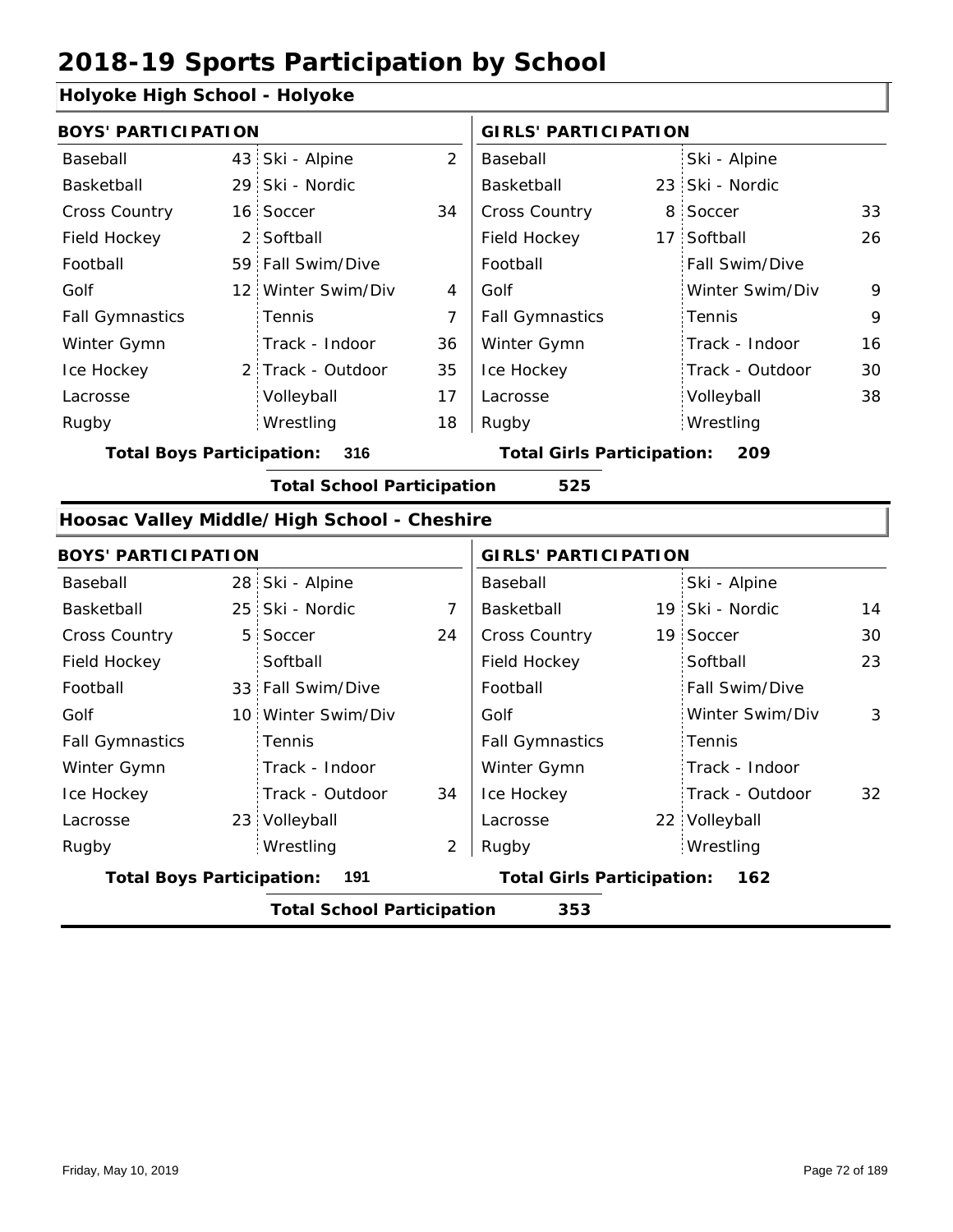### **Hopedale Jr./Sr. High School - Hopedale**

| <b>BOYS' PARTICIPATION</b>       |    |                                   |    | <b>GIRLS' PARTICIPATION</b>       |                   |    |
|----------------------------------|----|-----------------------------------|----|-----------------------------------|-------------------|----|
| Baseball                         |    | 30 Ski - Alpine                   | 1  | Baseball                          | Ski - Alpine      | 1  |
| Basketball                       | 42 | Ski - Nordic                      |    | Basketball                        | 32 Ski - Nordic   |    |
| Cross Country                    | 23 | Soccer                            | 44 | Cross Country                     | 6 Soccer          | 42 |
| Field Hockey                     |    | Softball                          |    | Field Hockey                      | 24 Softball       | 32 |
| Football                         |    | 7 Fall Swim/Dive                  |    | Football                          | Fall Swim/Dive    |    |
| Golf                             |    | 12 Winter Swim/Div                |    | Golf                              | Winter Swim/Div   |    |
| <b>Fall Gymnastics</b>           |    | Tennis                            | 14 | <b>Fall Gymnastics</b>            | Tennis            | 14 |
| Winter Gymn                      |    | Track - Indoor                    | 20 | Winter Gymn                       | Track - Indoor    | 15 |
| Ice Hockey                       |    | 7 Track - Outdoor                 | 40 | Ice Hockey                        | Track - Outdoor   | 20 |
| Lacrosse                         |    | 14 Volleyball                     |    | Lacrosse                          | 30 Volleyball     | 22 |
| Rugby                            |    | Wrestling                         |    | Rugby                             | Wrestling         |    |
| <b>Total Boys Participation:</b> |    | 254                               |    | <b>Total Girls Participation:</b> | 238               |    |
|                                  |    | <b>Total School Participation</b> |    | 492                               |                   |    |
| <b>Hopkins Academy - Hadley</b>  |    |                                   |    |                                   |                   |    |
| <b>BOYS' PARTICIPATION</b>       |    |                                   |    | <b>GIRLS' PARTICIPATION</b>       |                   |    |
| Baseball                         |    | 33 Ski - Alpine                   |    | Baseball                          | 1 Ski - Alpine    |    |
| Basketball                       |    | 33 Ski - Nordic                   |    | Basketball                        | 31 Ski - Nordic   |    |
| <b>Cross Country</b>             |    | 10 Soccer                         | 46 | Cross Country                     | 1 Soccer          | 31 |
| Field Hockey                     |    | Softball                          |    | Field Hockey                      | Softball          | 29 |
| Football                         |    | 4 Fall Swim/Dive                  |    | Football                          | Fall Swim/Dive    |    |
| Golf                             |    | 9 Winter Swim/Div                 |    | Golf                              | 1 Winter Swim/Div |    |
| <b>Fall Gymnastics</b>           |    | Tennis                            |    | <b>Fall Gymnastics</b>            | Tennis            |    |
| Winter Gymn                      |    | Track - Indoor                    |    | Winter Gymn                       | Track - Indoor    |    |
| Ice Hockey                       |    | 5 Track - Outdoor                 |    | Ice Hockey                        | Track - Outdoor   |    |
| Lacrosse                         |    | 3 Volleyball                      |    | Lacrosse                          | Volleyball        |    |
| Rugby                            |    | Wrestling                         |    | Rugby                             | Wrestling         |    |
| <b>Total Boys Participation:</b> |    | 143                               |    | <b>Total Girls Participation:</b> | 94                |    |

**Total School Participation 237**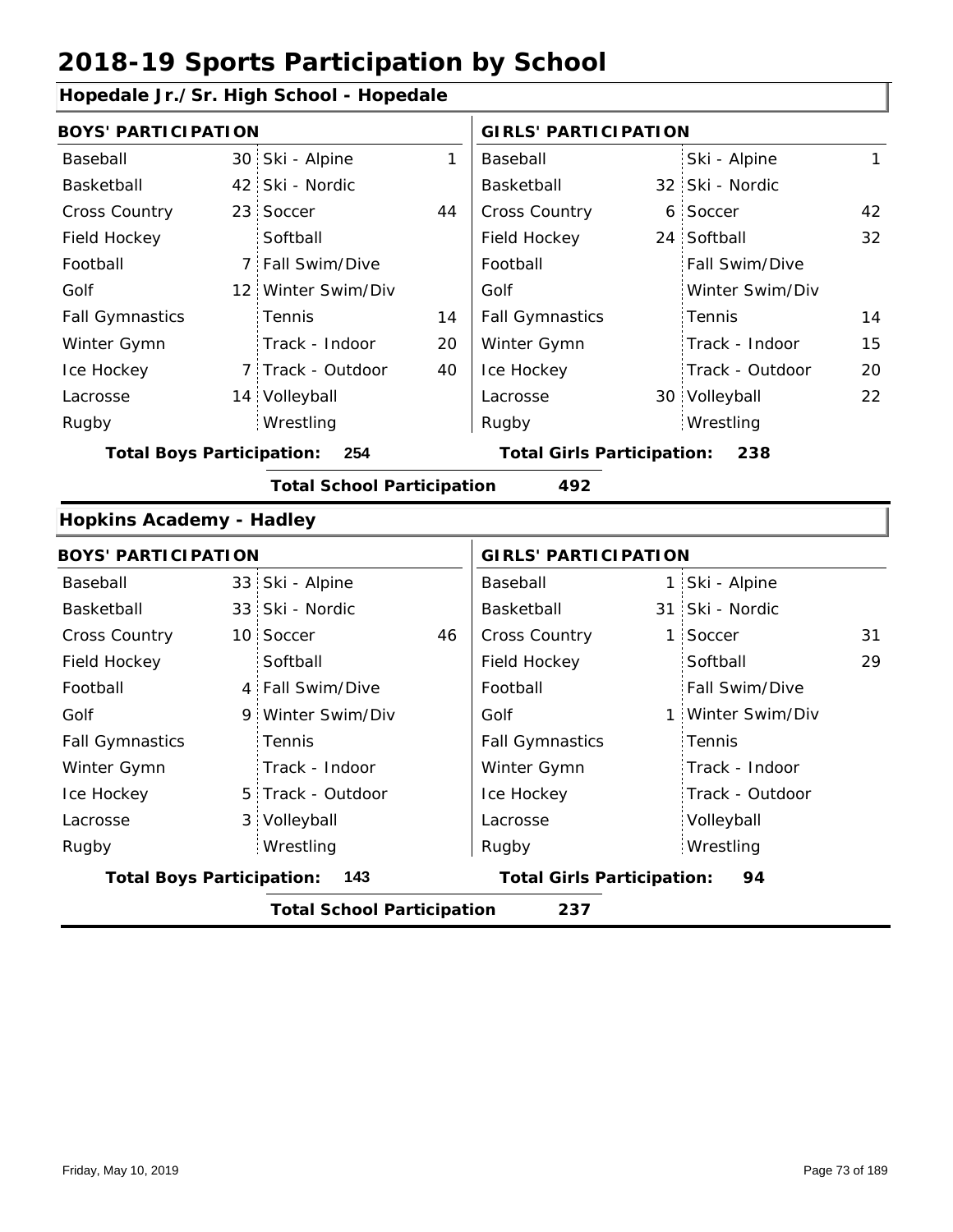### **Hopkinton High School - Hopkinton**

| <b>POPININGIT INGIT SCHOOL - HOPKINGIT</b> |                 |                                   |    |                                   |                 |                    |    |
|--------------------------------------------|-----------------|-----------------------------------|----|-----------------------------------|-----------------|--------------------|----|
| <b>BOYS' PARTICIPATION</b>                 |                 |                                   |    | <b>GIRLS' PARTICIPATION</b>       |                 |                    |    |
| Baseball                                   |                 | 63 Ski - Alpine                   | 14 | Baseball                          |                 | Ski - Alpine       | 5  |
| Basketball                                 | 41              | Ski - Nordic                      |    | Basketball                        |                 | 31 Ski - Nordic    |    |
| Cross Country                              |                 | 39 Soccer                         | 65 | Cross Country                     |                 | 38 Soccer          | 63 |
| Field Hockey                               |                 | Softball                          |    | Field Hockey                      |                 | 49 Softball        | 31 |
| Football                                   |                 | 89 Fall Swim/Dive                 |    | Football                          |                 | Fall Swim/Dive     |    |
| Golf                                       |                 | 24 Winter Swim/Div                | 22 | Golf                              |                 | 3 Winter Swim/Div  | 27 |
| <b>Fall Gymnastics</b>                     |                 | Tennis                            | 26 | <b>Fall Gymnastics</b>            |                 | Tennis             | 25 |
| Winter Gymn                                |                 | Track - Indoor                    | 74 | Winter Gymn                       |                 | 5 Track - Indoor   | 61 |
| Ice Hockey                                 |                 | 23 Track - Outdoor                | 95 | Ice Hockey                        |                 | 10 Track - Outdoor | 87 |
| Lacrosse                                   |                 | 40 Volleyball                     |    | Lacrosse                          |                 | 45 Volleyball      | 36 |
| Rugby                                      |                 | Wrestling                         | 32 | Rugby                             |                 | Wrestling          |    |
| <b>Total Boys Participation:</b>           |                 | 647                               |    | <b>Total Girls Participation:</b> |                 | 516                |    |
|                                            |                 | <b>Total School Participation</b> |    | 1163                              |                 |                    |    |
| Hudson High School - Hudson                |                 |                                   |    |                                   |                 |                    |    |
| <b>BOYS' PARTICIPATION</b>                 |                 |                                   |    | <b>GIRLS' PARTICIPATION</b>       |                 |                    |    |
| Baseball                                   |                 | 43 Ski - Alpine                   |    | Baseball                          |                 | Ski - Alpine       |    |
| Basketball                                 |                 | 57 Ski - Nordic                   |    | Basketball                        |                 | 37 Ski - Nordic    |    |
| Cross Country                              | 17 <sup>1</sup> | Soccer                            | 29 | <b>Cross Country</b>              | 23 <sup>1</sup> | Soccer             | 42 |
| Field Hockey                               |                 | Softball                          |    | Field Hockey                      |                 | 25 Softball        | 24 |
| Football                                   |                 | 39 Fall Swim/Dive                 |    | Football                          |                 | Fall Swim/Dive     |    |
| Golf                                       |                 | 13 Winter Swim/Div                | 1  | Golf                              |                 | 2 Winter Swim/Div  | 3  |
| <b>Fall Gymnastics</b>                     |                 | Tennis                            | 14 | <b>Fall Gymnastics</b>            |                 | Tennis             | 18 |
| Winter Gymn                                |                 | Track - Indoor                    | 31 | Winter Gymn                       |                 | 11 Track - Indoor  | 20 |
| Ice Hockey                                 |                 | 37 Track - Outdoor                | 32 | Ice Hockey                        |                 | 6 Track - Outdoor  | 28 |
|                                            |                 |                                   |    |                                   |                 |                    |    |

2

Lacrosse

**Total Boys Participation: 346 Total Girls Participation: 309**

31 Volleyball

Wrestling Rugby Rugby

**Total School Participation 655**

Lacrosse

34 Volleyball 36

Wrestling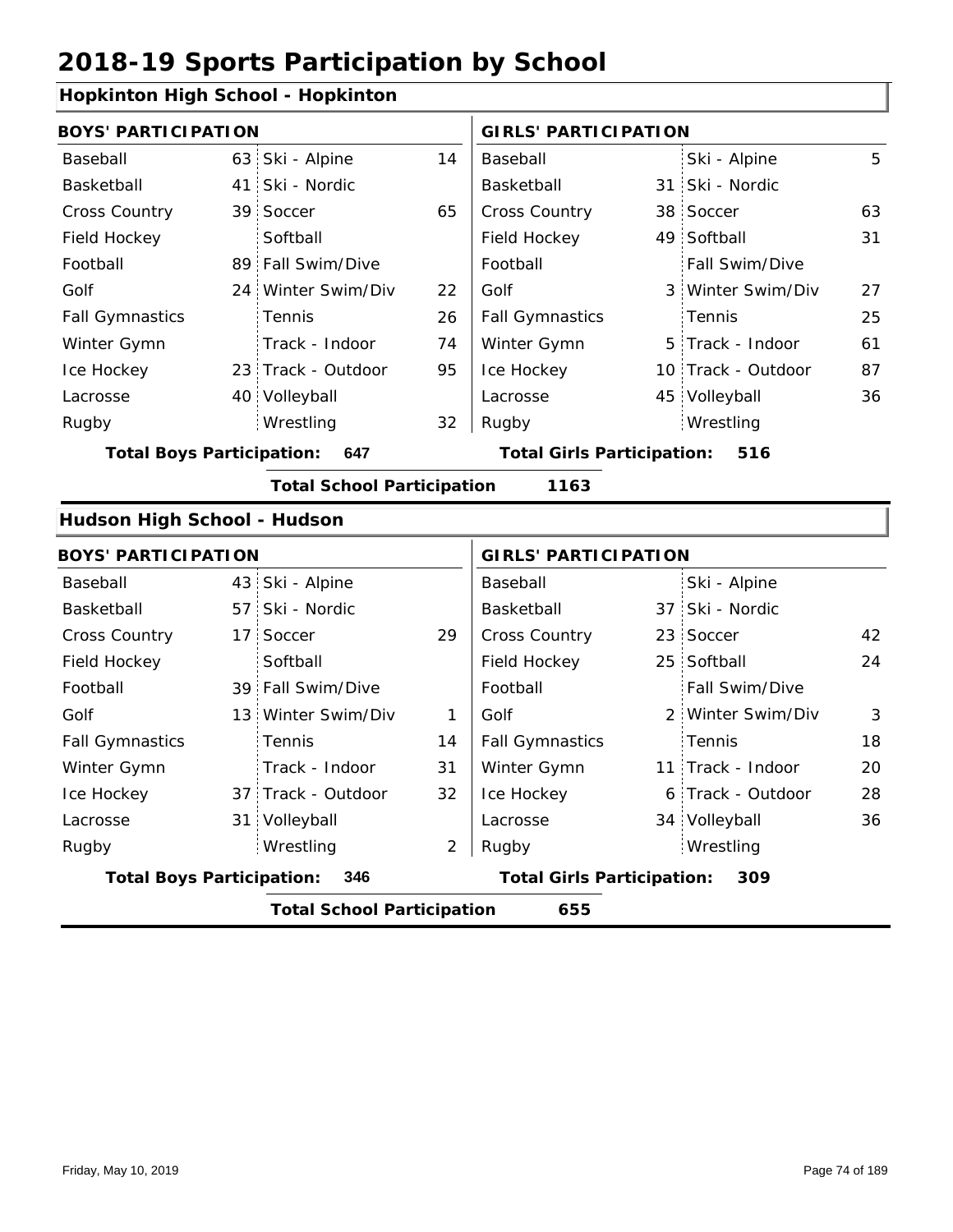#### **Hull High School - Hull**

|                        | <b>BOYS' PARTICIPATION</b> |                   |    |                        | <b>GIRLS' PARTICIPATION</b> |                       |    |  |
|------------------------|----------------------------|-------------------|----|------------------------|-----------------------------|-----------------------|----|--|
| Baseball               |                            | 19 Ski - Alpine   |    | Baseball               |                             | Ski - Alpine          |    |  |
| Basketball             |                            | 37 Ski - Nordic   |    | Basketball             |                             | 20 Ski - Nordic       |    |  |
| <b>Cross Country</b>   | $2 -$                      | Soccer            | 19 | <b>Cross Country</b>   |                             | 2 Soccer              | 33 |  |
| Field Hockey           |                            | Softball          |    | Field Hockey           |                             | Softball              | 14 |  |
| Football               |                            | 39 Fall Swim/Dive |    | Football               |                             | <b>Fall Swim/Dive</b> |    |  |
| Golf                   |                            | Winter Swim/Div   |    | Golf                   |                             | Winter Swim/Div       |    |  |
| <b>Fall Gymnastics</b> |                            | Tennis            |    | <b>Fall Gymnastics</b> |                             | Tennis                |    |  |
| Winter Gymn            |                            | Track - Indoor    | 5  | Winter Gymn            |                             | Track - Indoor        | 6  |  |
| Ice Hockey             |                            | 6 Track - Outdoor | 14 | Ice Hockey             |                             | Track - Outdoor       | 8  |  |
| Lacrosse               |                            | 21 Volleyball     |    | Lacrosse               |                             | 34 Volleyball         |    |  |
| Rugby                  |                            | Wrestling         |    | Rugby                  |                             | Wrestling             |    |  |
|                        |                            |                   |    |                        |                             |                       |    |  |

**Total Boys Participation: 163 Total Girls Participation: 117**

**Total School Participation 280**

#### **Immaculate Heart of Mary School - Still River**

| <b>BOYS' PARTICIPATION</b>       |                 | <b>GIRLS' PARTICIPATION</b>       |                 |  |  |
|----------------------------------|-----------------|-----------------------------------|-----------------|--|--|
| Baseball                         | 13 Ski - Alpine | Baseball                          | Ski - Alpine    |  |  |
| Basketball                       | 12 Ski - Nordic | Basketball                        | 16 Ski - Nordic |  |  |
| <b>Cross Country</b>             | Soccer          | <b>Cross Country</b>              | Soccer          |  |  |
| Field Hockey                     | Softball        | Field Hockey                      | Softball        |  |  |
| Football                         | Fall Swim/Dive  | Football                          | Fall Swim/Dive  |  |  |
| Golf                             | Winter Swim/Div | Golf                              | Winter Swim/Div |  |  |
| <b>Fall Gymnastics</b>           | Tennis          | <b>Fall Gymnastics</b>            | Tennis          |  |  |
| Winter Gymn                      | Track - Indoor  | Winter Gymn                       | Track - Indoor  |  |  |
| Ice Hockey                       | Track - Outdoor | Ice Hockey                        | Track - Outdoor |  |  |
| Lacrosse                         | Volleyball      | Lacrosse                          | Volleyball      |  |  |
| Rugby                            | Wrestling       | Rugby                             | Wrestling       |  |  |
| <b>Total Boys Participation:</b> | 25              | <b>Total Girls Participation:</b> | 16              |  |  |

**Total School Participation 41**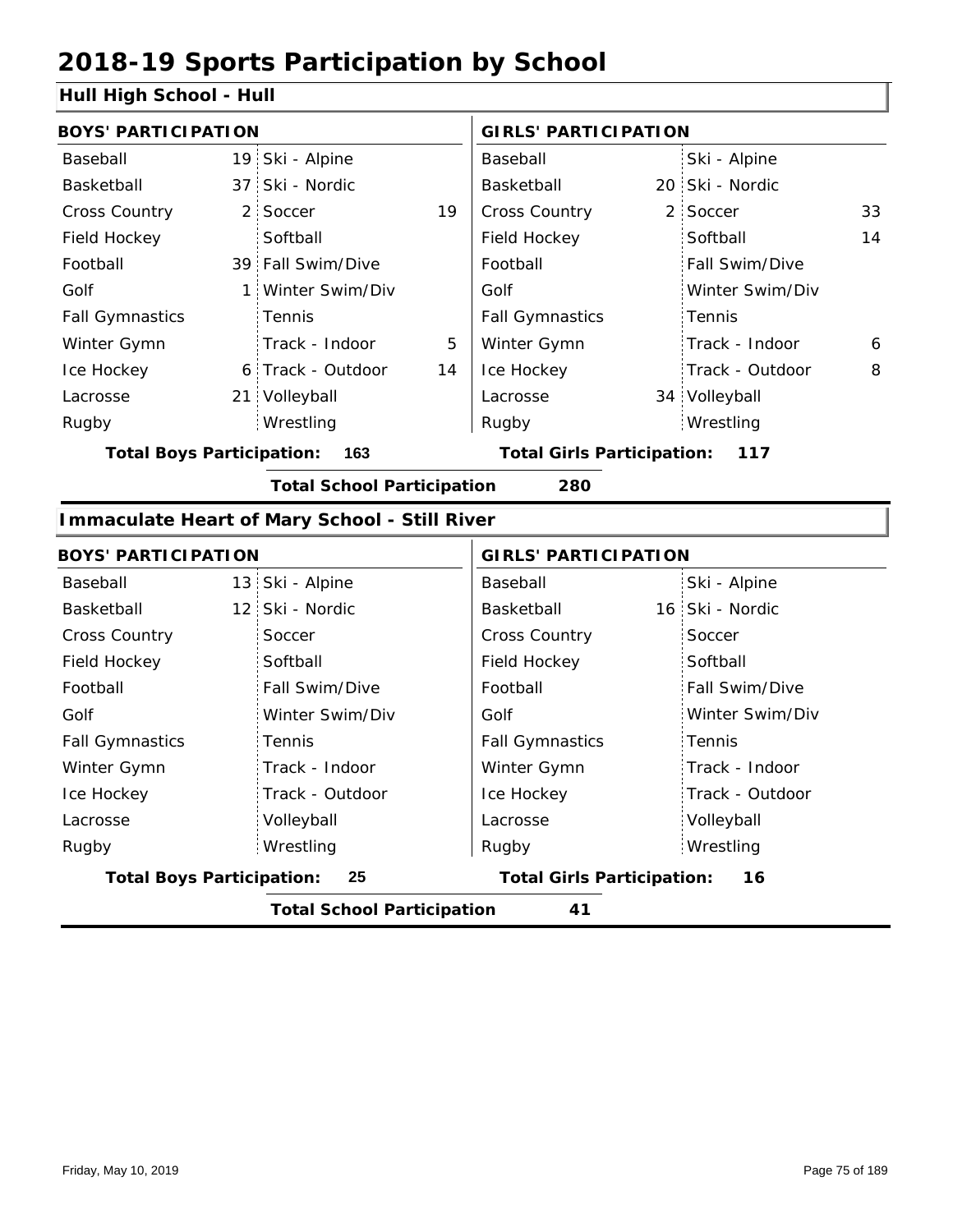#### **Innovation Academy Charter School - Tyngsboro** 30 Ski - Nordic **Basketball** 11 7 6 32 27 Cross Country 5 7 Volleyball 13 19 5 23 3 18 16 Baseball Basketball Cross Country Field Hockey Football Golf Fall Gymnastics Ice Hockey Lacrosse Ski - Alpine 7 Soccer **Softball** Fall Swim/Dive Tennis Track - Indoor Track - Outdoor Wrestling Rugby Rugby **BOYS' PARTICIPATION GIRLS' PARTICIPATION** Baseball Basketball Field Hockey Football Golf Fall Gymnastics Winter Gymn Ice Hockey Lacrosse Ski - Alpine 11 Ski - Nordic **6 Soccer Softball** Fall Swim/Dive Winter Swim/Div Tennis Track - Indoor Track - Outdoor Winter Gymn Winter Swim/Div 3 Volleyball 23 Wrestling **Total Boys Participation: 122 Total Girls Participation: 126 Total School Participation 248 Ipswich High School - Ipswich** 29 Ski - Alpine 37 21 Ski - Nordic 17 Soccer 33 | Cross Country 18 Soccer 31 29 Softball 43 Fall Swim/Dive | Football | 1 12 Winter Swim/Div 5 Golf 1 7 Track - Outdoor 3 Track - Indoor 39 Volleyball 1 Track - Outdoor 46 Volleyball 25 17 16 46 21 50 27 43 1 39 Baseball Basketball Cross Country Field Hockey Football Golf Fall Gymnastics Ice Hockey Lacrosse 17 Soccer **Softball Tennis** Track - Indoor Wrestling Rugby Rugby **BOYS' PARTICIPATION GIRLS' PARTICIPATION** Baseball Basketball Field Hockey Football Golf Fall Gymnastics Winter Gymn Ice Hockey Lacrosse Ski - Alpine 21 Ski - Nordic 18 Soccer Fall Swim/Dive Winter Swim/Div Tennis Winter Gymn Wrestling **Total Boys Participation: 335 Total Girls Participation: 323 Total School Participation 658**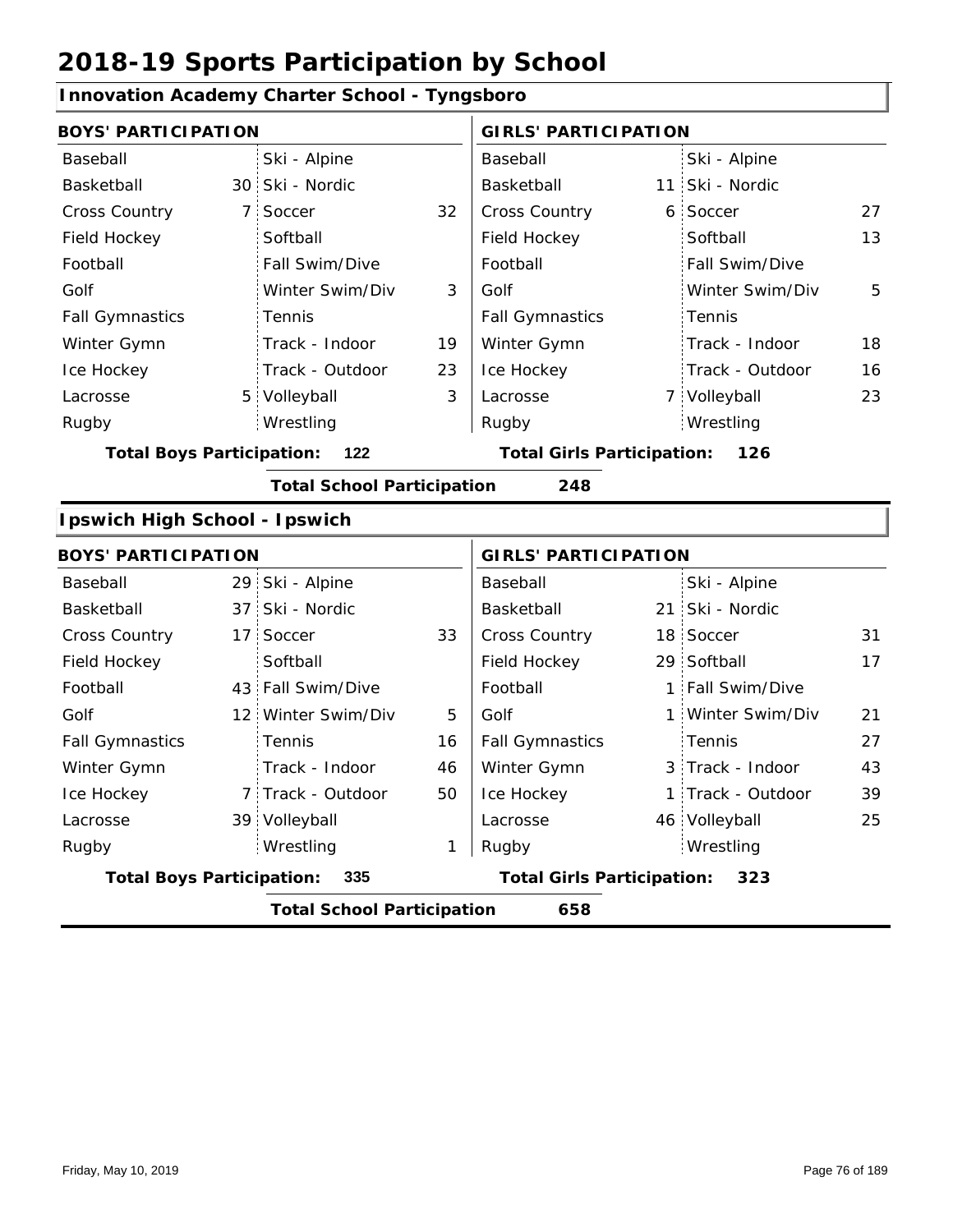### **John J. Duggan Academy - Springfield**

| .                                 |                                   |    |                                       |  |                   |                   |  |
|-----------------------------------|-----------------------------------|----|---------------------------------------|--|-------------------|-------------------|--|
| <b>BOYS' PARTICIPATION</b>        |                                   |    | <b>GIRLS' PARTICIPATION</b>           |  |                   |                   |  |
| Baseball                          | 18 Ski - Alpine                   |    | Baseball                              |  | Ski - Alpine      |                   |  |
| Basketball                        | 27 Ski - Nordic                   |    | Basketball                            |  | 13 Ski - Nordic   |                   |  |
| <b>Cross Country</b>              | 25 Soccer                         | 14 | Cross Country                         |  | 20 Soccer         | 16                |  |
| Field Hockey                      | Softball                          |    | Field Hockey                          |  | Softball          | 20                |  |
| Football                          | Fall Swim/Dive                    |    | Football                              |  | Fall Swim/Dive    |                   |  |
| Golf                              | Winter Swim/Div                   |    | Golf                                  |  | Winter Swim/Div   |                   |  |
| <b>Fall Gymnastics</b>            | Tennis                            |    | <b>Fall Gymnastics</b>                |  | Tennis            |                   |  |
| Winter Gymn                       | Track - Indoor                    |    | Winter Gymn                           |  | Track - Indoor    |                   |  |
| Ice Hockey                        | Track - Outdoor                   | 39 | Ice Hockey                            |  | Track - Outdoor   | 41                |  |
| Lacrosse                          | Volleyball                        | 17 | Lacrosse                              |  | Volleyball        | 15                |  |
| Rugby                             | Wrestling                         | 23 | Rugby                                 |  | Wrestling         | 8                 |  |
| <b>Total Boys Participation:</b>  | 163                               |    | <b>Total Girls Participation: 133</b> |  |                   |                   |  |
|                                   | <b>Total School Participation</b> |    | 296                                   |  |                   |                   |  |
| Joseph Case High School - Swansea |                                   |    |                                       |  |                   |                   |  |
| <b>BOYS' PARTICIPATION</b>        |                                   |    | <b>GIRLS' PARTICIPATION</b>           |  |                   |                   |  |
| Baseball                          | 32 Ski - Alpine                   |    | Baseball                              |  | Ski - Alpine      |                   |  |
| Basketball                        | 24 Ski - Nordic                   |    | Basketball                            |  | 20 Ski - Nordic   |                   |  |
| <b>Cross Country</b>              | 5 Soccer                          | 22 | Cross Country                         |  | 4 Soccer          | 16                |  |
| Field Hockey                      | Softball                          |    | Field Hockey                          |  | 27 Softball       | 28                |  |
| Football                          | 46 Fall Swim/Dive                 |    | Football                              |  | Fall Swim/Dive    |                   |  |
| Golf                              | 24 Winter Swim/Div                |    | Golf                                  |  | Winter Swim/Div   |                   |  |
| <b>Fall Gymnastics</b>            | Tennis                            | 8  | <b>Fall Gymnastics</b>                |  | Tennis            | 14                |  |
| Winter Gymn                       | Track - Indoor                    | 30 | Winter Gymn                           |  | 1 Track - Indoor  | $12 \overline{ }$ |  |
| Ice Hockey                        | 5 Track - Outdoor                 | 41 | Ice Hockey                            |  | 1 Track - Outdoor | 15                |  |
| Lacrosse                          | Volleyball                        | 1  | Lacrosse                              |  | Volleyball        | 24                |  |
| Rugby                             | Wrestling                         |    | Rugby                                 |  | Wrestling         |                   |  |
| <b>Total Boys Participation:</b>  | 238                               |    | <b>Total Girls Participation:</b>     |  | 162               |                   |  |
|                                   | <b>Total School Participation</b> |    | 400                                   |  |                   |                   |  |
|                                   |                                   |    |                                       |  |                   |                   |  |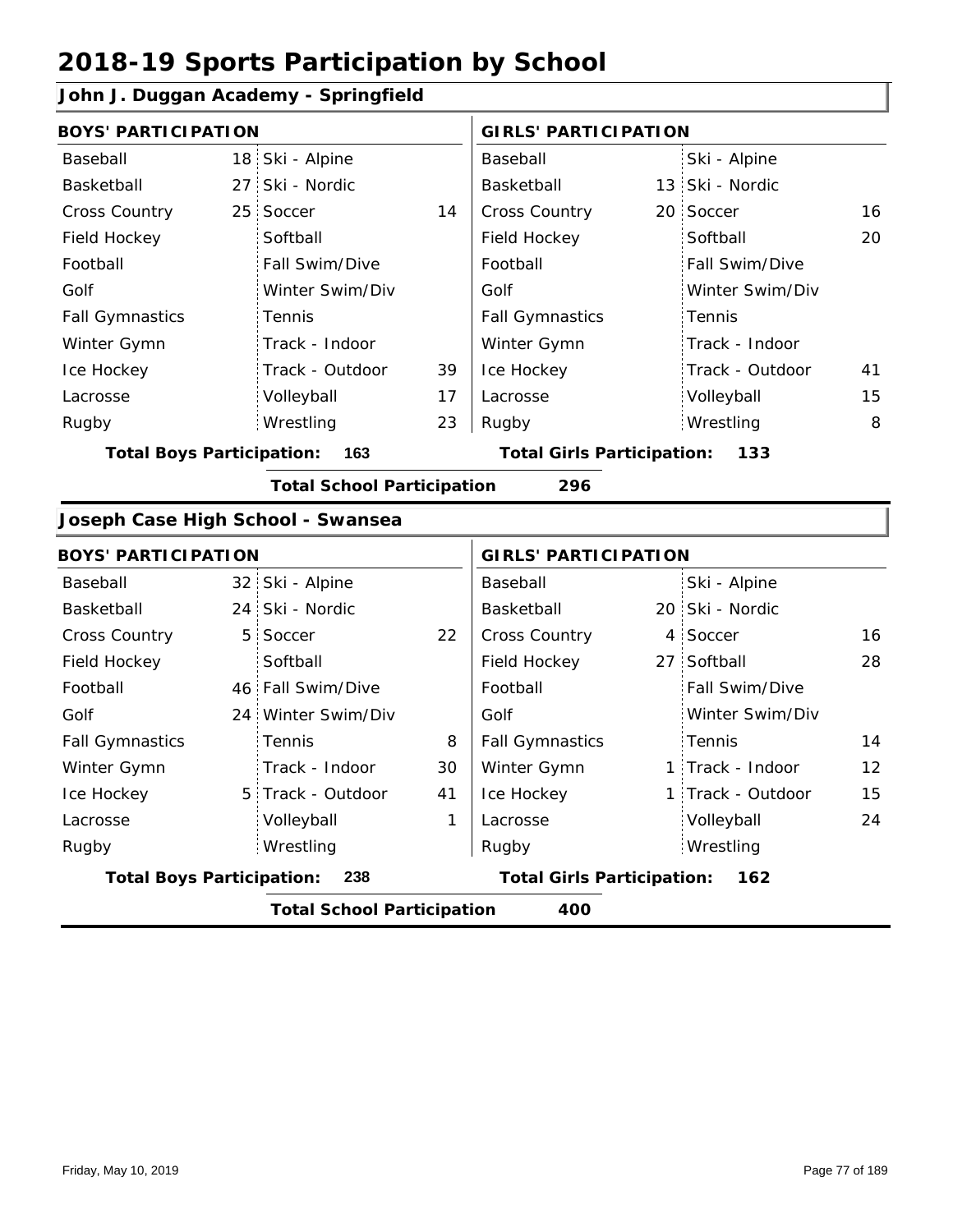#### **Keefe Technical HS - Framingham**

| <b>BOYS' PARTICIPATION</b>       |                                      |    | <b>GIRLS' PARTICIPATION</b>       |                   |    |
|----------------------------------|--------------------------------------|----|-----------------------------------|-------------------|----|
| Baseball                         | 26 Ski - Alpine                      |    | Baseball                          | Ski - Alpine      |    |
| Basketball                       | 23 Ski - Nordic                      |    | Basketball                        | 19 Ski - Nordic   |    |
| Cross Country                    | 14 Soccer                            | 32 | Cross Country                     | 3 Soccer          | 21 |
| Field Hockey                     | Softball                             |    | Field Hockey                      | Softball          | 18 |
| Football                         | 27 Fall Swim/Dive                    |    | Football                          | Fall Swim/Dive    |    |
| Golf                             | 14 Winter Swim/Div                   |    | Golf                              | 3 Winter Swim/Div |    |
| <b>Fall Gymnastics</b>           | Tennis                               |    | <b>Fall Gymnastics</b>            | Tennis            |    |
| Winter Gymn                      | Track - Indoor                       |    | Winter Gymn                       | Track - Indoor    |    |
| Ice Hockey                       | 17 Track - Outdoor                   | 27 | Ice Hockey                        | 2 Track - Outdoor | 18 |
| Lacrosse                         | Volleyball                           | 20 | Lacrosse                          | Volleyball        | 52 |
| Rugby                            | Wrestling                            | 8  | Rugby                             | Wrestling         | 2  |
| <b>Total Boys Participation:</b> | 208                                  |    | <b>Total Girls Participation:</b> | 138               |    |
|                                  | <b>Total School Participation</b>    |    | 346                               |                   |    |
|                                  | King Philip Regional H.S. - Wrentham |    |                                   |                   |    |
| <b>BOYS' PARTICIPATION</b>       |                                      |    | <b>GIRLS' PARTICIPATION</b>       |                   |    |
| Baseball                         | 54 Ski - Alpine                      | 11 | Baseball                          | Ski - Alpine      | 4  |
| Basketball                       | 38 Ski - Nordic                      |    | Basketball                        | 38 Ski - Nordic   |    |
| Cross Country                    | 33 Soccer                            | 57 | Cross Country                     | 27 Soccer         | 63 |

|                                  | <b>Total School Participation</b> |    | 1143                              |                       |    |
|----------------------------------|-----------------------------------|----|-----------------------------------|-----------------------|----|
| <b>Total Boys Participation:</b> | 630                               |    | <b>Total Girls Participation:</b> | 513                   |    |
| Rugby                            | Wrestling                         | 30 | Rugby                             | Wrestling             |    |
| Lacrosse                         | 54 Volleyball                     | 20 | Lacrosse                          | 41 Volleyball         | 38 |
| Ice Hockey                       | 41 Track - Outdoor                | 74 | Ice Hockey                        | 24 Track - Outdoor    | 77 |
| Winter Gymn                      | Track - Indoor                    | 55 | Winter Gymn                       | 15 Track - Indoor     | 62 |
| <b>Fall Gymnastics</b>           | Tennis                            | 17 | <b>Fall Gymnastics</b>            | Tennis                | 15 |
| Golf                             | 13 Winter Swim/Div                | 15 | Golf                              | 1 Winter Swim/Div     | 24 |
| Football                         | 118 Fall Swim/Dive                |    | Football                          | <b>Fall Swim/Dive</b> |    |
| Field Hockey                     | Softball                          |    | Field Hockey                      | 46 Softball           | 38 |
| <b>Cross Country</b>             | 33 Soccer                         | 57 | <b>Cross Country</b>              | 27 Soccer             | 63 |
| Basketball                       | 38 Ski - Nordic                   |    | Basketball                        | 38 Ski - Nordic       |    |
| Baseball                         | 54 Ski - Alpine                   | 11 | Baseball                          | Ski - Alpine          | 4  |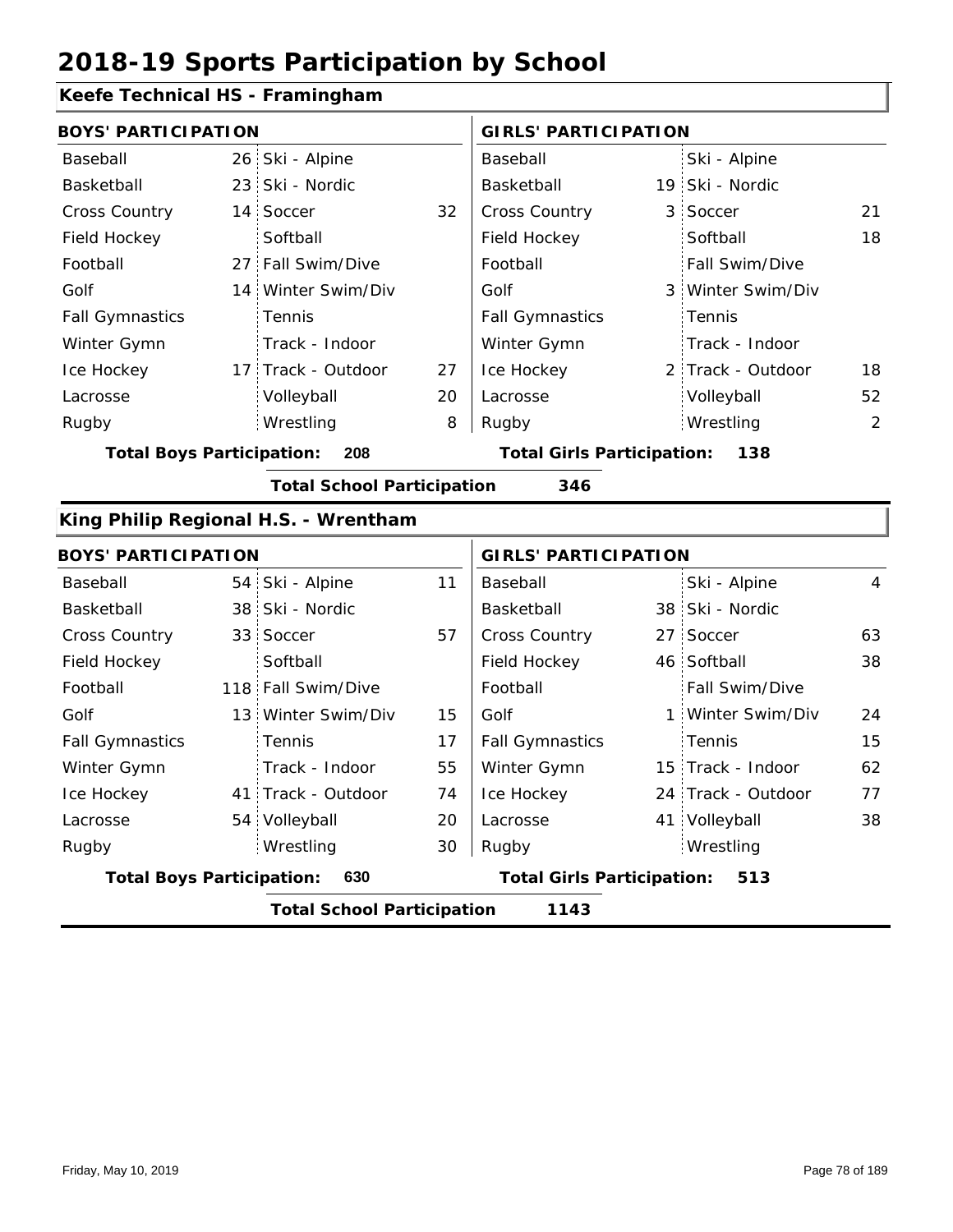### **KIPP Academy Lynn Collegiate - Lynn**

| <b>BOYS' PARTICIPATION</b>       |                                   |    | <b>GIRLS' PARTICIPATION</b>       |                   |    |
|----------------------------------|-----------------------------------|----|-----------------------------------|-------------------|----|
| Baseball                         | 15 Ski - Alpine                   |    | <b>Baseball</b>                   | Ski - Alpine      |    |
| Basketball                       | 30 Ski - Nordic                   |    | Basketball                        | 30 Ski - Nordic   |    |
| <b>Cross Country</b>             | 15 Soccer                         | 25 | Cross Country                     | 15 Soccer         | 20 |
| Field Hockey                     | Softball                          |    | Field Hockey                      | Softball          | 15 |
| Football                         | 35 Fall Swim/Dive                 |    | Football                          | Fall Swim/Dive    |    |
| Golf                             | Winter Swim/Div                   |    | Golf                              | Winter Swim/Div   |    |
| <b>Fall Gymnastics</b>           | Tennis                            |    | <b>Fall Gymnastics</b>            | Tennis            |    |
| Winter Gymn                      | Track - Indoor                    |    | Winter Gymn                       | Track - Indoor    |    |
| Ice Hockey                       | Track - Outdoor                   | 15 | Ice Hockey                        | Track - Outdoor   | 15 |
| Lacrosse                         | Volleyball                        | 15 | Lacrosse                          | Volleyball        | 15 |
| Rugby                            | Wrestling                         |    | Rugby                             | Wrestling         |    |
| <b>Total Boys Participation:</b> | 150                               |    | <b>Total Girls Participation:</b> | 110               |    |
|                                  | <b>Total School Participation</b> |    | 260                               |                   |    |
| Lawrence High School - Lawrence  |                                   |    |                                   |                   |    |
| <b>BOYS' PARTICIPATION</b>       |                                   |    | <b>GIRLS' PARTICIPATION</b>       |                   |    |
| Baseball                         | 60 Ski - Alpine                   |    | Baseball                          | Ski - Alpine      |    |
| <b>Basketball</b>                | 54 Ski - Nordic                   |    | <b>Basketball</b>                 | 45 Ski - Nordic   |    |
| <b>Cross Country</b>             | 18 Soccer                         | 36 | Cross Country                     | 10 Soccer         | 22 |
| Field Hockey                     | Softball                          |    | Field Hockey                      | 40 Softball       | 42 |
| Football                         | 68 Fall Swim/Dive                 |    | Football                          | Fall Swim/Dive    |    |
| Golf                             | 10 Winter Swim/Div                |    | Golf                              | 4 Winter Swim/Div |    |
| <b>Fall Gymnastics</b>           | Tennis                            | 15 | <b>Fall Gymnastics</b>            | Tennis            | 18 |
| Winter Gymn                      | Track - Indoor                    | 62 | Winter Gymn                       | 1 Track - Indoor  | 28 |
| Ice Hockey                       | Track - Outdoor                   | 67 | Ice Hockey                        | Track - Outdoor   | 32 |
| Lacrosse                         | Volleyball                        | 36 | Lacrosse                          | Volleyball        | 45 |
| Rugby                            | Wrestling                         | 67 | Rugby                             | Wrestling         |    |
| <b>Total Boys Participation:</b> | 493                               |    | <b>Total Girls Participation:</b> | 287               |    |
|                                  | <b>Total School Participation</b> |    | 780                               |                   |    |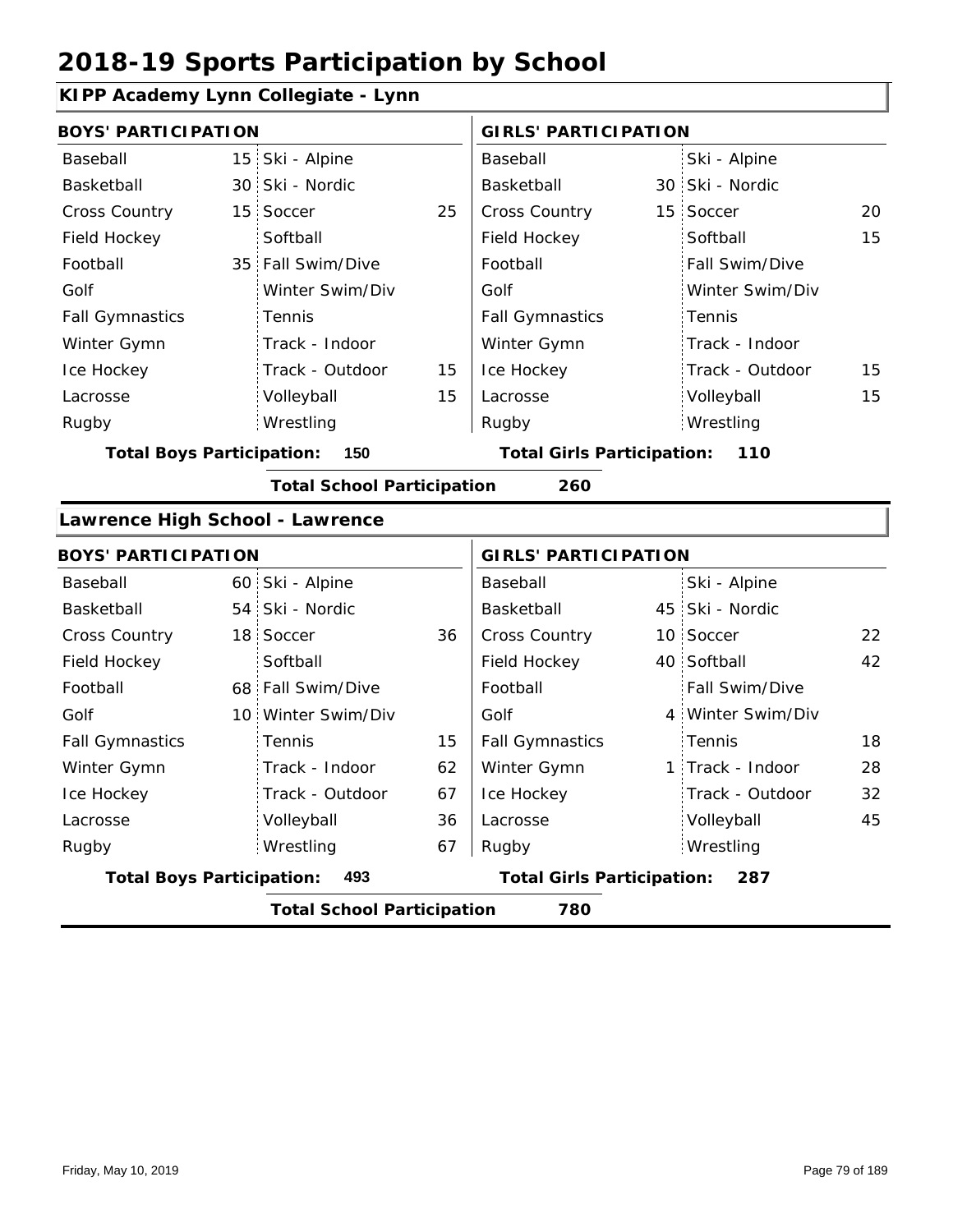### **Lee Middle/High School - Lee**

| <b>BOYS' PARTICIPATION</b>        |                                   |                                          | <b>GIRLS' PARTICIPATION</b>       |  |                 |    |  |
|-----------------------------------|-----------------------------------|------------------------------------------|-----------------------------------|--|-----------------|----|--|
| Baseball                          | 29 Ski - Alpine                   | $\overline{2}$                           | Baseball                          |  | Ski - Alpine    |    |  |
| Basketball                        | 26 Ski - Nordic                   |                                          | Basketball                        |  | 27 Ski - Nordic |    |  |
| Cross Country                     | 23 Soccer                         | 1                                        | Cross Country                     |  | 20 Soccer       | 31 |  |
| Field Hockey                      | Softball                          |                                          | Field Hockey                      |  | Softball        | 15 |  |
| Football                          | 32 Fall Swim/Dive                 |                                          | Football                          |  | Fall Swim/Dive  |    |  |
| Golf                              | 13 Winter Swim/Div                |                                          | Golf                              |  | Winter Swim/Div | 2  |  |
| <b>Fall Gymnastics</b>            | Tennis                            | 20                                       | <b>Fall Gymnastics</b>            |  | Tennis          | 23 |  |
| Winter Gymn                       | Track - Indoor                    |                                          | Winter Gymn                       |  | Track - Indoor  |    |  |
| Ice Hockey                        | 4 Track - Outdoor                 | 2                                        | Ice Hockey                        |  | Track - Outdoor | 11 |  |
| Lacrosse                          | 10 Volleyball                     |                                          | Lacrosse                          |  | 24 Volleyball   | 25 |  |
| Rugby                             | Wrestling                         |                                          | Rugby                             |  | Wrestling       |    |  |
| <b>Total Boys Participation:</b>  | 162                               | <b>Total Girls Participation:</b><br>178 |                                   |  |                 |    |  |
|                                   | <b>Total School Participation</b> |                                          | 340                               |  |                 |    |  |
| Leicester High School - Leicester |                                   |                                          |                                   |  |                 |    |  |
| <b>BOYS' PARTICIPATION</b>        |                                   |                                          | <b>GIRLS' PARTICIPATION</b>       |  |                 |    |  |
| Baseball                          | 24 Ski - Alpine                   |                                          | Baseball                          |  | Ski - Alpine    |    |  |
| Basketball                        | 32 Ski - Nordic                   |                                          | Basketball                        |  | 20 Ski - Nordic |    |  |
| <b>Cross Country</b>              | 13 Soccer                         | 32                                       | Cross Country                     |  | 13 Soccer       | 32 |  |
| Field Hockey                      | Softball                          |                                          | Field Hockey                      |  | 39 Softball     | 30 |  |
| Football                          | 63 Fall Swim/Dive                 |                                          | Football                          |  | Fall Swim/Dive  |    |  |
| Golf                              | 13 Winter Swim/Div                |                                          | Golf                              |  | Winter Swim/Div |    |  |
| <b>Fall Gymnastics</b>            | Tennis                            | 12                                       | <b>Fall Gymnastics</b>            |  | Tennis          | 15 |  |
| Winter Gymn                       | Track - Indoor                    | 25                                       | Winter Gymn                       |  | Track - Indoor  | 18 |  |
| Ice Hockey                        | 4 Track - Outdoor                 | 51                                       | Ice Hockey                        |  | Track - Outdoor | 41 |  |
| Lacrosse                          | Volleyball                        |                                          | Lacrosse                          |  | Volleyball      |    |  |
| Rugby                             | Wrestling                         |                                          | Rugby                             |  | Wrestling       |    |  |
| <b>Total Boys Participation:</b>  | 269                               |                                          | <b>Total Girls Participation:</b> |  | 208             |    |  |
|                                   | <b>Total School Participation</b> |                                          | 477                               |  |                 |    |  |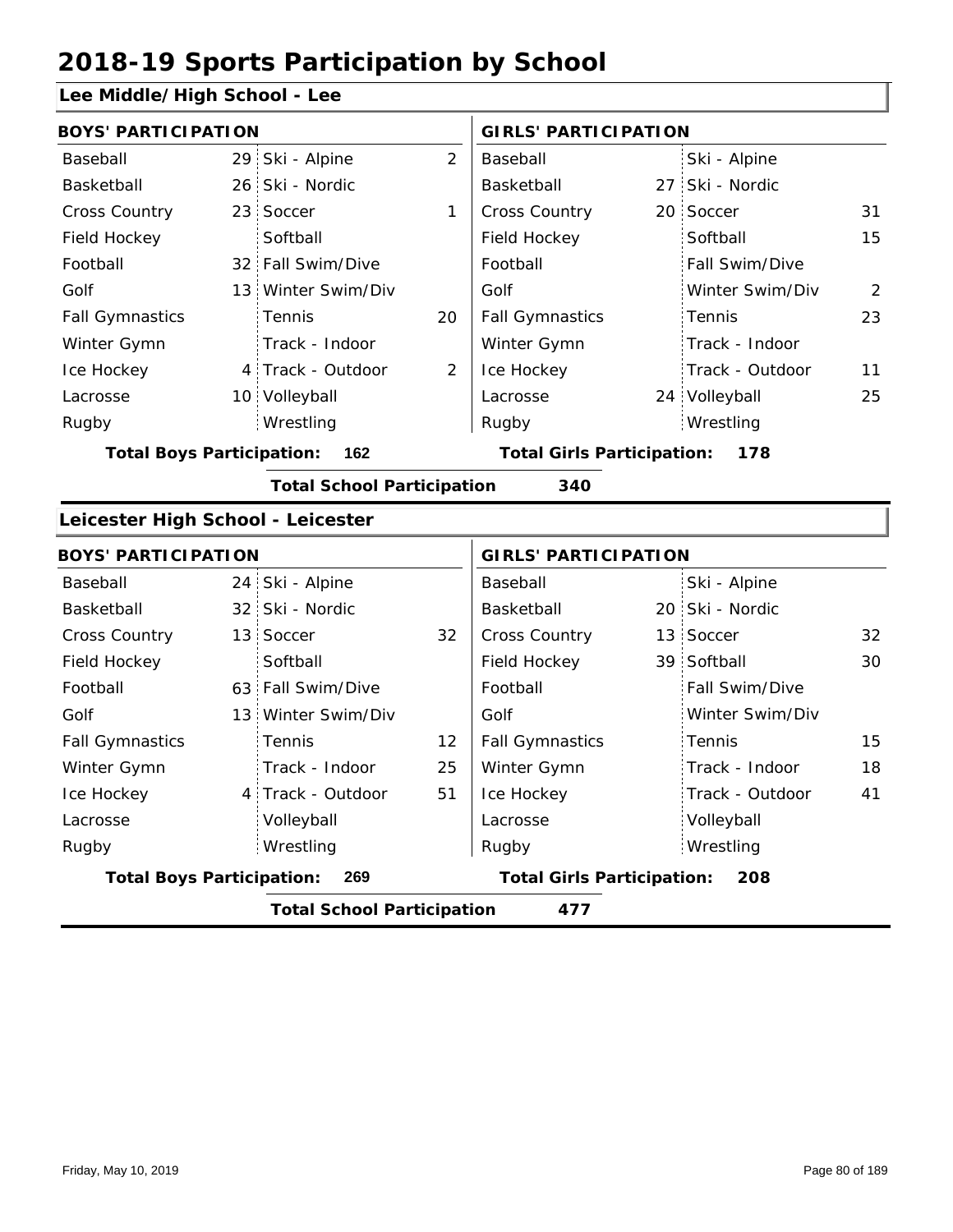|                                  |                 | Lenox Memorial Middle & High School - Lenox |    |                                   |                 |                   |    |  |
|----------------------------------|-----------------|---------------------------------------------|----|-----------------------------------|-----------------|-------------------|----|--|
| <b>BOYS' PARTICIPATION</b>       |                 |                                             |    | <b>GIRLS' PARTICIPATION</b>       |                 |                   |    |  |
| Baseball                         | 25:             | Ski - Alpine                                | 8  | Baseball                          |                 | Ski - Alpine      | 9  |  |
| Basketball                       | 22 <sup>1</sup> | Ski - Nordic                                | 25 | Basketball                        | 24 <sup>1</sup> | Ski - Nordic      | 35 |  |
| <b>Cross Country</b>             | 25 <sup>1</sup> | Soccer                                      | 36 | Cross Country                     |                 | 30 Soccer         | 35 |  |
| Field Hockey                     |                 | Softball                                    |    | Field Hockey                      |                 | Softball          | 25 |  |
| Football                         |                 | Fall Swim/Dive                              |    | Football                          |                 | Fall Swim/Dive    |    |  |
| Golf                             | 9.              | Winter Swim/Div                             | 1  | Golf                              | $\mathbf{1}$    | Winter Swim/Div   | 3  |  |
| <b>Fall Gymnastics</b>           |                 | Tennis                                      | 11 | <b>Fall Gymnastics</b>            |                 | Tennis            | 17 |  |
| Winter Gymn                      |                 | Track - Indoor                              |    | Winter Gymn                       |                 | Track - Indoor    |    |  |
| Ice Hockey                       |                 | Track - Outdoor                             | 32 | Ice Hockey                        |                 | Track - Outdoor   | 43 |  |
| Lacrosse                         | 5 <sub>1</sub>  | Volleyball                                  |    | Lacrosse                          |                 | 5 Volleyball      | 20 |  |
| Rugby                            |                 | Wrestling                                   |    | Rugby                             |                 | Wrestling         |    |  |
| <b>Total Boys Participation:</b> |                 | 199                                         |    | <b>Total Girls Participation:</b> |                 | 247               |    |  |
|                                  |                 | <b>Total School Participation</b>           |    | 446                               |                 |                   |    |  |
|                                  |                 | Leominster High School - Leominster         |    |                                   |                 |                   |    |  |
| <b>BOYS' PARTICIPATION</b>       |                 |                                             |    | <b>GIRLS' PARTICIPATION</b>       |                 |                   |    |  |
| Baseball                         | 45              | Ski - Alpine                                | 1  | Baseball                          |                 | Ski - Alpine      |    |  |
| Basketball                       | 36 <sup>1</sup> | Ski - Nordic                                |    | Basketball                        |                 | 30 Ski - Nordic   |    |  |
| <b>Cross Country</b>             | 24              | Soccer                                      | 40 | Cross Country                     |                 | 14 Soccer         | 38 |  |
| Field Hockey                     |                 | Softball                                    |    | Field Hockey                      | 31 <sup>2</sup> | Softball          | 24 |  |
| Football                         | 93              | Fall Swim/Dive                              |    | Football                          |                 | Fall Swim/Dive    |    |  |
| Golf                             | 16 <sup>1</sup> | Winter Swim/Div                             | 5  | Golf                              | 1               | Winter Swim/Div   | 5  |  |
| <b>Fall Gymnastics</b>           |                 | Tennis                                      |    | <b>Fall Gymnastics</b>            |                 | Tennis            |    |  |
| Winter Gymn                      |                 | Track - Indoor                              | 10 | Winter Gymn                       |                 | Track - Indoor    | 17 |  |
| Ice Hockey                       |                 | 42 Track - Outdoor                          | 35 | Ice Hockey                        |                 | 9 Track - Outdoor | 36 |  |
| Lacrosse                         |                 | 50 Volleyball                               | 12 | Lacrosse                          |                 | 40 Volleyball     | 43 |  |
| Rugby                            |                 | Wrestling                                   | 19 | Rugby                             |                 | Wrestling         | 2  |  |
| <b>Total Boys Participation:</b> |                 | 428                                         |    | <b>Total Girls Participation:</b> |                 | 290               |    |  |
|                                  |                 | <b>Total School Participation</b>           |    | 718                               |                 |                   |    |  |

Friday, May 10, 2019 **Page 81 of 189**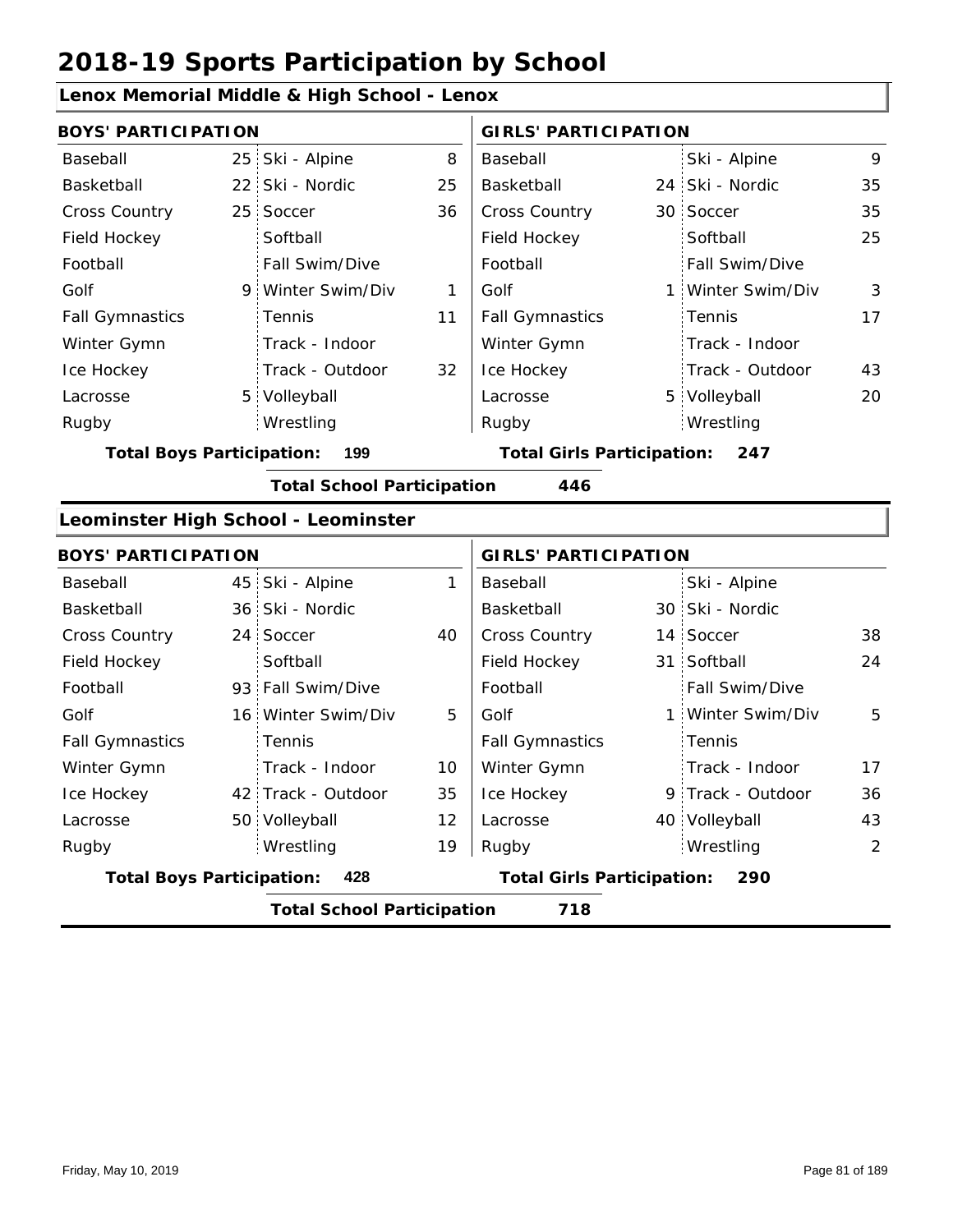### **Lexington High School - Lexington**

|                                         | <b>BOYS' PARTICIPATION</b> |                                   |     |                                          | <b>GIRLS' PARTICIPATION</b> |                    |    |  |
|-----------------------------------------|----------------------------|-----------------------------------|-----|------------------------------------------|-----------------------------|--------------------|----|--|
| Baseball                                |                            | 43 Ski - Alpine                   | 24  | Baseball                                 |                             | Ski - Alpine       | 21 |  |
| Basketball                              |                            | 37 Ski - Nordic                   |     | Basketball                               |                             | 25 Ski - Nordic    |    |  |
| <b>Cross Country</b>                    |                            | 63 Soccer                         | 74  | <b>Cross Country</b>                     |                             | 52 Soccer          | 61 |  |
| Field Hockey                            |                            | Softball                          |     | Field Hockey                             |                             | 48 Softball        | 26 |  |
| Football                                |                            | 66 Fall Swim/Dive                 |     | Football                                 |                             | 1 Fall Swim/Dive   | 37 |  |
| Golf                                    |                            | 37 Winter Swim/Div                |     | Golf                                     |                             | 4 Winter Swim/Div  | 26 |  |
| <b>Fall Gymnastics</b>                  |                            | <b>Tennis</b>                     | 23  | <b>Fall Gymnastics</b>                   |                             | Tennis             | 18 |  |
| Winter Gymn                             |                            | Track - Indoor                    | 78  | Winter Gymn                              |                             | Track - Indoor     | 68 |  |
| Ice Hockey                              |                            | 48 Track - Outdoor                | 115 | Ice Hockey                               |                             | 23 Track - Outdoor | 74 |  |
| Lacrosse                                |                            | 52 Volleyball                     | 40  | Lacrosse                                 |                             | 66 Volleyball      | 30 |  |
| Rugby                                   |                            | Wrestling                         | 31  | Rugby                                    |                             | Wrestling          |    |  |
| <b>Total Boys Participation:</b><br>731 |                            |                                   |     | <b>Total Girls Participation:</b><br>580 |                             |                    |    |  |
|                                         |                            | <b>Total School Participation</b> |     | 1311                                     |                             |                    |    |  |

#### **Lincoln-Sudbury Reg. High School - Sudbury**

|                                         | <b>BOYS' PARTICIPATION</b>                |                    |                                          |                        | <b>GIRLS' PARTICIPATION</b> |                       |    |  |  |  |
|-----------------------------------------|-------------------------------------------|--------------------|------------------------------------------|------------------------|-----------------------------|-----------------------|----|--|--|--|
| Baseball                                |                                           | 49 Ski - Alpine    | 33                                       | Baseball               |                             | Ski - Alpine          | 31 |  |  |  |
| Basketball                              |                                           | 46 Ski - Nordic    | 9                                        | Basketball             |                             | 25 Ski - Nordic       | 8  |  |  |  |
| <b>Cross Country</b>                    |                                           | 63 Soccer          | 72                                       | <b>Cross Country</b>   |                             | 54 Soccer             | 60 |  |  |  |
| Field Hockey                            |                                           | Softball           |                                          | Field Hockey           |                             | 50 Softball           | 28 |  |  |  |
| Football                                |                                           | 113 Fall Swim/Dive |                                          | Football               |                             | <b>Fall Swim/Dive</b> |    |  |  |  |
| Golf                                    | 17:                                       | Winter Swim/Div    | 23                                       | Golf                   |                             | Winter Swim/Div       | 30 |  |  |  |
| <b>Fall Gymnastics</b>                  |                                           | <b>Tennis</b>      | 23                                       | <b>Fall Gymnastics</b> |                             | Tennis                | 17 |  |  |  |
| Winter Gymn                             |                                           | Track - Indoor     | 72                                       | Winter Gymn            |                             | Track - Indoor        | 62 |  |  |  |
| Ice Hockey                              |                                           | 60 Track - Outdoor | 81                                       | Ice Hockey             |                             | 23 Track - Outdoor    | 98 |  |  |  |
| Lacrosse                                |                                           | 89 Volleyball      | 30                                       | Lacrosse               |                             | 38 Volleyball         | 38 |  |  |  |
| Rugby                                   |                                           | 86 Wrestling       | 31                                       | Rugby                  |                             | 45 Wrestling          |    |  |  |  |
| <b>Total Boys Participation:</b><br>897 |                                           |                    | <b>Total Girls Participation:</b><br>607 |                        |                             |                       |    |  |  |  |
|                                         | <b>Total School Participation</b><br>1504 |                    |                                          |                        |                             |                       |    |  |  |  |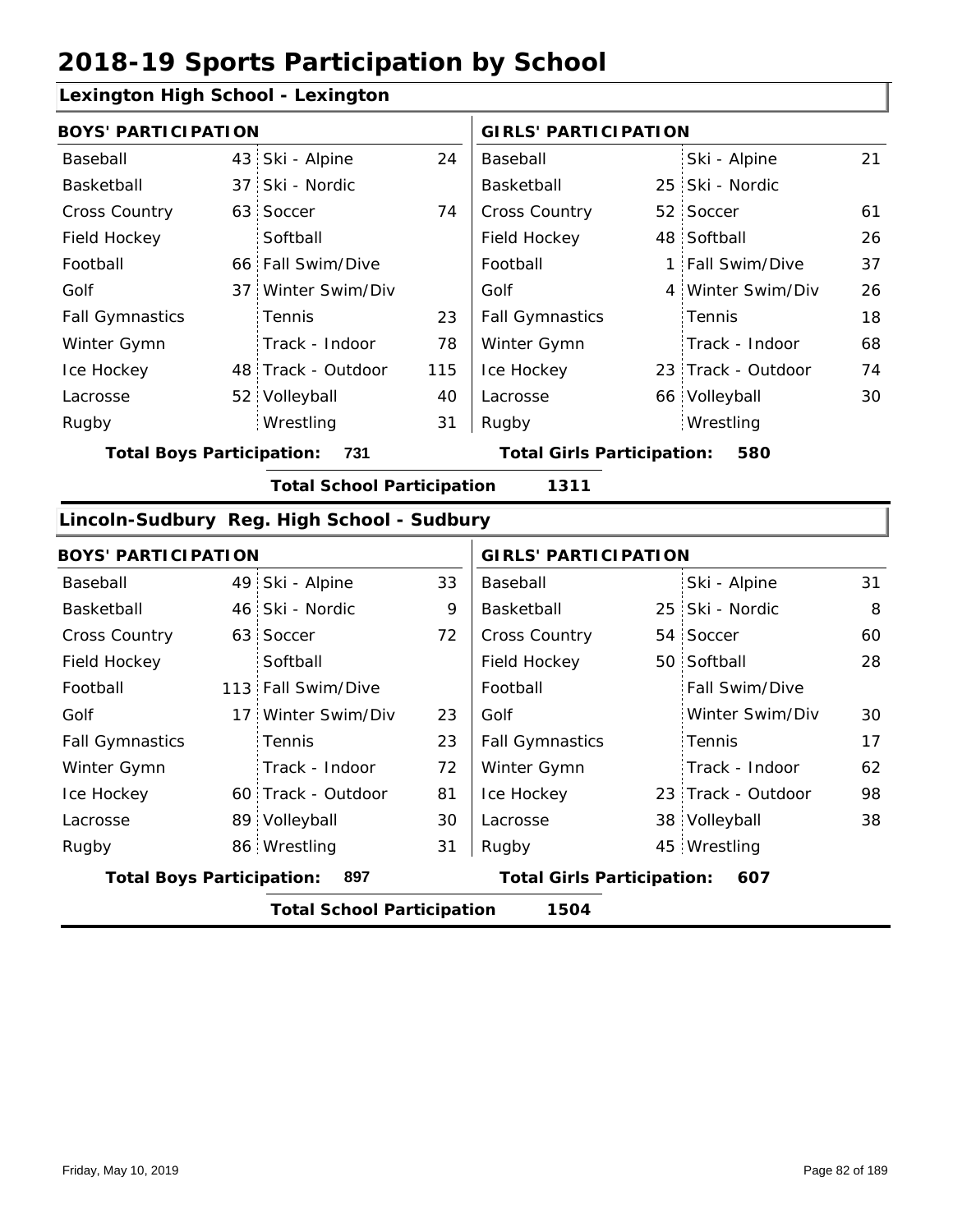#### **Littleton High School - Littleton**

|                        | <b>BOYS' PARTICIPATION</b> |                    |    |                        | <b>GIRLS' PARTICIPATION</b> |                       |    |  |
|------------------------|----------------------------|--------------------|----|------------------------|-----------------------------|-----------------------|----|--|
| Baseball               |                            | 23 Ski - Alpine    | 1  | Baseball               |                             | Ski - Alpine          | 2  |  |
| Basketball             |                            | 23 Ski - Nordic    |    | Basketball             |                             | 24 Ski - Nordic       |    |  |
| <b>Cross Country</b>   |                            | 18 Soccer          | 29 | <b>Cross Country</b>   |                             | 24 Soccer             | 35 |  |
| Field Hockey           |                            | Softball           |    | Field Hockey           |                             | 38 Softball           | 25 |  |
| Football               |                            | 44 Fall Swim/Dive  |    | Football               |                             | <b>Fall Swim/Dive</b> |    |  |
| Golf                   |                            | 15 Winter Swim/Div | 1  | Golf                   |                             | Winter Swim/Div       | 9  |  |
| <b>Fall Gymnastics</b> |                            | Tennis             | 13 | <b>Fall Gymnastics</b> |                             | Tennis                | 14 |  |
| Winter Gymn            |                            | Track - Indoor     | 28 | Winter Gymn            |                             | Track - Indoor        | 55 |  |
| Ice Hockey             |                            | 25 Track - Outdoor | 54 | Ice Hockey             |                             | 9 Track - Outdoor     | 57 |  |
| Lacrosse               |                            | 34 Volleyball      |    | Lacrosse               |                             | 32 Volleyball         |    |  |
| Rugby                  |                            | Wrestling          | 1  | Rugby                  |                             | Wrestling             |    |  |

**Total Boys Participation: 309 Total Girls Participation: 324**

**Total School Participation 633**

#### **Longmeadow High School - Longmeadow**

| <b>BOYS' PARTICIPATION</b>              |                                           |                                   |    | <b>GIRLS' PARTICIPATION</b> |  |                   |                |  |
|-----------------------------------------|-------------------------------------------|-----------------------------------|----|-----------------------------|--|-------------------|----------------|--|
| Baseball                                |                                           | 50 Ski - Alpine                   | 13 | Baseball                    |  | Ski - Alpine      | $\overline{7}$ |  |
| Basketball                              |                                           | 37 Ski - Nordic                   |    | Basketball                  |  | 35 Ski - Nordic   |                |  |
| <b>Cross Country</b>                    |                                           | 60 Soccer                         | 63 | <b>Cross Country</b>        |  | 59 Soccer         | 47             |  |
| Field Hockey                            |                                           | Softball                          |    | Field Hockey                |  | 42 Softball       | 31             |  |
| Football                                |                                           | 70 Fall Swim/Dive                 |    | Football                    |  | 1 Fall Swim/Dive  |                |  |
| Golf                                    |                                           | 15 Winter Swim/Div                | 27 | Golf                        |  | 1 Winter Swim/Div | 38             |  |
| <b>Fall Gymnastics</b>                  |                                           | <b>Tennis</b>                     | 18 | <b>Fall Gymnastics</b>      |  | Tennis            | 17             |  |
| Winter Gymn                             |                                           | Track - Indoor                    | 61 | Winter Gymn                 |  | Track - Indoor    | 67             |  |
| Ice Hockey                              |                                           | 42 Track - Outdoor                | 87 | Ice Hockey                  |  | 6 Track - Outdoor | 75             |  |
| Lacrosse                                |                                           | 48 Volleyball                     | 14 | Lacrosse                    |  | 41 Volleyball     | 42             |  |
| Rugby                                   |                                           | Wrestling                         | 24 | Rugby                       |  | Wrestling         |                |  |
| <b>Total Boys Participation:</b><br>629 |                                           | <b>Total Girls Participation:</b> |    | 509                         |  |                   |                |  |
|                                         | <b>Total School Participation</b><br>1138 |                                   |    |                             |  |                   |                |  |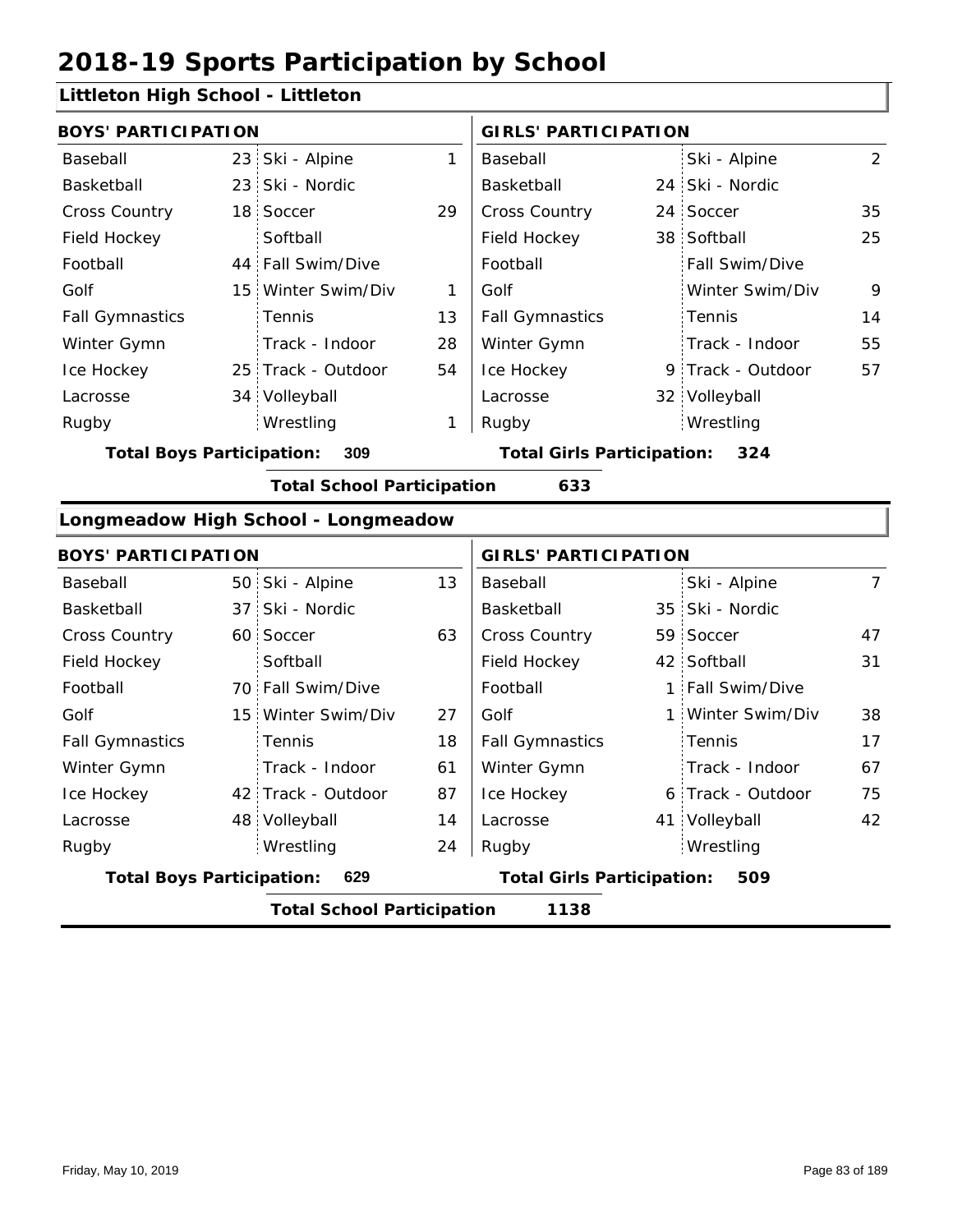### **Lowell Catholic High School - Lowell**

|                                  |                                           | Lowen Catholic High School - Lowen |                |                                   |                |                   |                |  |  |
|----------------------------------|-------------------------------------------|------------------------------------|----------------|-----------------------------------|----------------|-------------------|----------------|--|--|
| <b>BOYS' PARTICIPATION</b>       |                                           |                                    |                | <b>GIRLS' PARTICIPATION</b>       |                |                   |                |  |  |
| Baseball                         |                                           | 37 Ski - Alpine                    |                | Baseball                          |                | Ski - Alpine      |                |  |  |
| Basketball                       |                                           | 43 Ski - Nordic                    |                | Basketball                        |                | 26 Ski - Nordic   |                |  |  |
| <b>Cross Country</b>             |                                           | 17 Soccer                          | 40             | <b>Cross Country</b>              | 5 <sup>1</sup> | Soccer            | 33             |  |  |
| Field Hockey                     |                                           | Softball                           |                | Field Hockey                      |                | Softball          | 24             |  |  |
| Football                         |                                           | 37 Fall Swim/Dive                  |                | Football                          |                | Fall Swim/Dive    |                |  |  |
| Golf                             |                                           | 23 Winter Swim/Div                 | 7              | Golf                              |                | 1 Winter Swim/Div | 9              |  |  |
| <b>Fall Gymnastics</b>           |                                           | Tennis                             | 14             | <b>Fall Gymnastics</b>            |                | Tennis            | 17             |  |  |
| Winter Gymn                      |                                           | Track - Indoor                     | 32             | Winter Gymn                       |                | Track - Indoor    | 5              |  |  |
| Ice Hockey                       |                                           | 36 Track - Outdoor                 |                | Ice Hockey                        |                | Track - Outdoor   |                |  |  |
| Lacrosse                         |                                           | 36 Volleyball                      | 29             | Lacrosse                          |                | 37 Volleyball     | 31             |  |  |
| Rugby                            |                                           | Wrestling                          |                | Rugby                             |                | Wrestling         |                |  |  |
| <b>Total Boys Participation:</b> |                                           | 351                                |                | <b>Total Girls Participation:</b> |                | 188               |                |  |  |
|                                  |                                           | <b>Total School Participation</b>  |                | 539                               |                |                   |                |  |  |
| Lowell High School - Lowell      |                                           |                                    |                |                                   |                |                   |                |  |  |
| <b>BOYS' PARTICIPATION</b>       |                                           |                                    |                | <b>GIRLS' PARTICIPATION</b>       |                |                   |                |  |  |
| Baseball                         |                                           | 64 Ski - Alpine                    | $\overline{7}$ | Baseball                          |                | Ski - Alpine      | $\overline{7}$ |  |  |
| Basketball                       |                                           | 51 Ski - Nordic                    |                | Basketball                        |                | 38 Ski - Nordic   |                |  |  |
| Cross Country                    |                                           | 34 Soccer                          | 99             | Cross Country                     |                | 29 Soccer         | 70             |  |  |
| Field Hockey                     |                                           | Softball                           |                | Field Hockey                      |                | 51 Softball       | 48             |  |  |
| Football                         |                                           | 100 Fall Swim/Dive                 |                | Football                          |                | Fall Swim/Dive    | 33             |  |  |
| Golf                             |                                           | 19 Winter Swim/Div                 | 30             | Golf                              |                | Winter Swim/Div   |                |  |  |
| <b>Fall Gymnastics</b>           |                                           | Tennis                             | 14             | <b>Fall Gymnastics</b>            |                | Tennis            | 27             |  |  |
| Winter Gymn                      |                                           | 19 Track - Indoor                  | 93             | Winter Gymn                       |                | 10 Track - Indoor | 92             |  |  |
| Ice Hockey                       |                                           | 31 Track - Outdoor                 | 72             | Ice Hockey                        |                | 1 Track - Outdoor | 89             |  |  |
| Lacrosse                         |                                           | 34 Volleyball                      | 75             | Lacrosse                          |                | 54 Volleyball     | 48             |  |  |
| Rugby                            |                                           | Wrestling                          | 33             | Rugby                             |                | Wrestling         | 1              |  |  |
| <b>Total Boys Participation:</b> |                                           | 775                                |                | <b>Total Girls Participation:</b> |                | 599               |                |  |  |
|                                  | 1374<br><b>Total School Participation</b> |                                    |                |                                   |                |                   |                |  |  |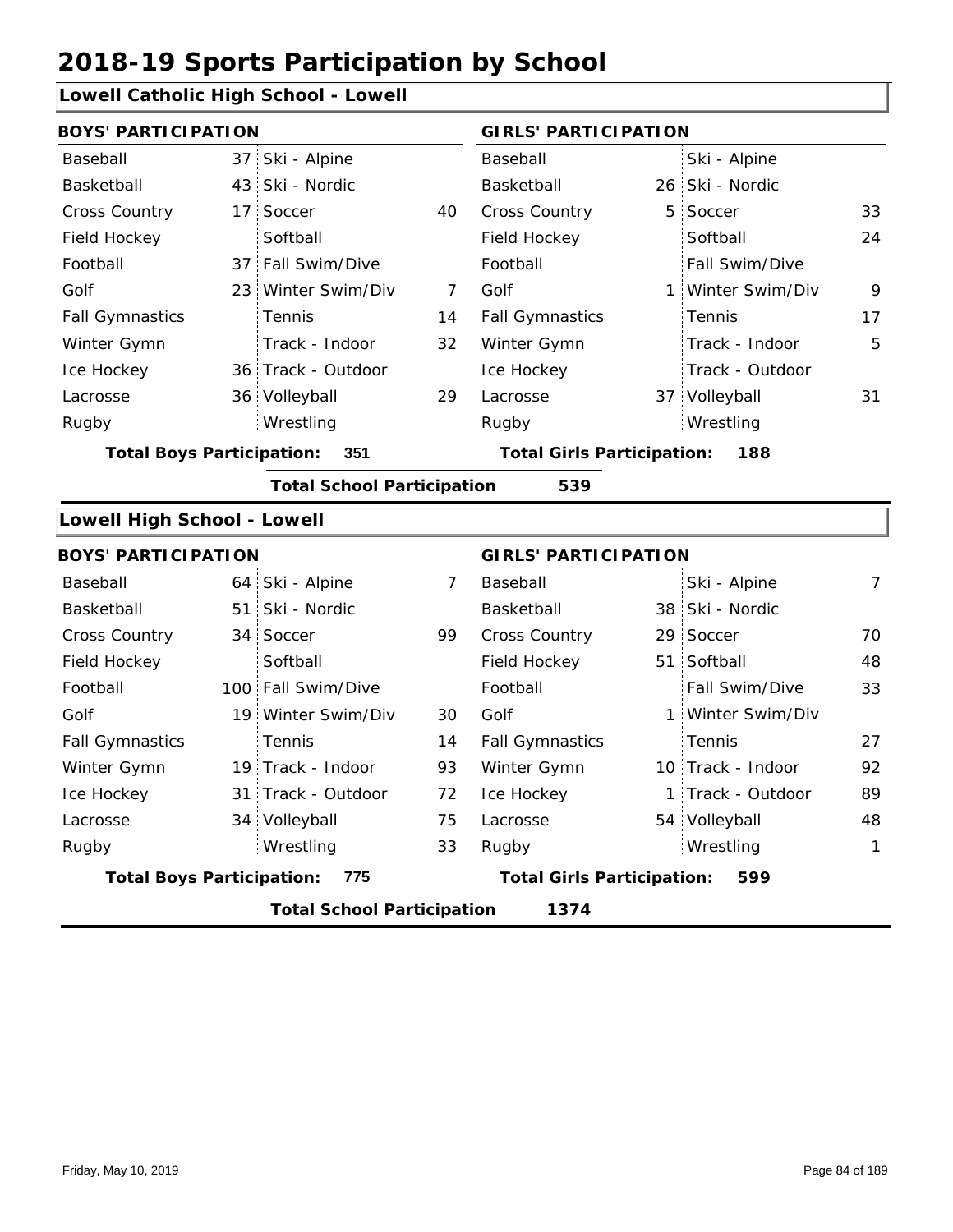### **Ludlow High School - Ludlow**

| <b>BOYS' PARTICIPATION</b>              |                |                                   |    | <b>GIRLS' PARTICIPATION</b>       |  |                   |                |
|-----------------------------------------|----------------|-----------------------------------|----|-----------------------------------|--|-------------------|----------------|
| Baseball                                |                | 36 Ski - Alpine                   | 19 | Baseball                          |  | Ski - Alpine      | 13             |
| Basketball                              |                | 38 Ski - Nordic                   |    | Basketball                        |  | 26 Ski - Nordic   |                |
| Cross Country                           |                | 20 Soccer                         | 71 | Cross Country                     |  | 25 Soccer         | 54             |
| Field Hockey                            |                | Softball                          |    | Field Hockey                      |  | Softball          | 24             |
| Football                                |                | 50 Fall Swim/Dive                 |    | Football                          |  | Fall Swim/Dive    |                |
| Golf                                    |                | 16 Winter Swim/Div                | 13 | Golf                              |  | Winter Swim/Div   | 25             |
| <b>Fall Gymnastics</b>                  |                | Tennis                            | 10 | <b>Fall Gymnastics</b>            |  | Tennis            | 20             |
| Winter Gymn                             |                | Track - Indoor                    | 28 | Winter Gymn                       |  | Track - Indoor    | 41             |
| Ice Hockey                              |                | 36 Track - Outdoor                | 57 | Ice Hockey                        |  | 2 Track - Outdoor | 66             |
| Lacrosse                                |                | 1 Volleyball                      | 32 | Lacrosse                          |  | Volleyball        | 44             |
| Rugby                                   |                | Wrestling                         | 11 | Rugby                             |  | Wrestling         | $\overline{4}$ |
| <b>Total Boys Participation:</b><br>438 |                |                                   |    | <b>Total Girls Participation:</b> |  | 344               |                |
|                                         |                | <b>Total School Participation</b> |    | 782                               |  |                   |                |
|                                         |                | Lunenburg High School - Lunenburg |    |                                   |  |                   |                |
| <b>BOYS' PARTICIPATION</b>              |                |                                   |    | <b>GIRLS' PARTICIPATION</b>       |  |                   |                |
| Baseball                                |                | 24 Ski - Alpine                   | 3  | Baseball                          |  | Ski - Alpine      | $\overline{7}$ |
| Basketball                              |                | 27 Ski - Nordic                   |    | Basketball                        |  | 25 Ski - Nordic   |                |
| Cross Country                           | 6 <sup>1</sup> | Soccer                            | 34 | Cross Country                     |  | 4 Soccer          | 41             |
| Field Hockey                            |                | Softball                          |    | Field Hockey                      |  | 32 Softball       | 24             |
| Football                                |                | 44 Fall Swim/Dive                 |    | Football                          |  | Fall Swim/Dive    |                |
| Golf                                    | 17:            | Winter Swim/Div                   | 1  | Golf                              |  | 2 Winter Swim/Div | $\overline{4}$ |
| <b>Fall Gymnastics</b>                  |                | Tennis                            | 1  | <b>Fall Gymnastics</b>            |  | Tennis            | $\overline{2}$ |
| Winter Gymn                             |                | Track - Indoor                    | 30 | Winter Gymn                       |  | Track - Indoor    | 26             |
| Ice Hockey                              |                | 18 Track - Outdoor                | 24 | Ice Hockey                        |  | 2 Track - Outdoor | 27             |
| Lacrosse                                |                | 36 Volleyball                     |    | Lacrosse                          |  | 36 Volleyball     |                |
| Rugby                                   |                | Wrestling                         |    | Rugby                             |  | Wrestling         |                |
| <b>Total Boys Participation:</b>        |                | 265                               |    | <b>Total Girls Participation:</b> |  | 232               |                |

**Total School Participation 497**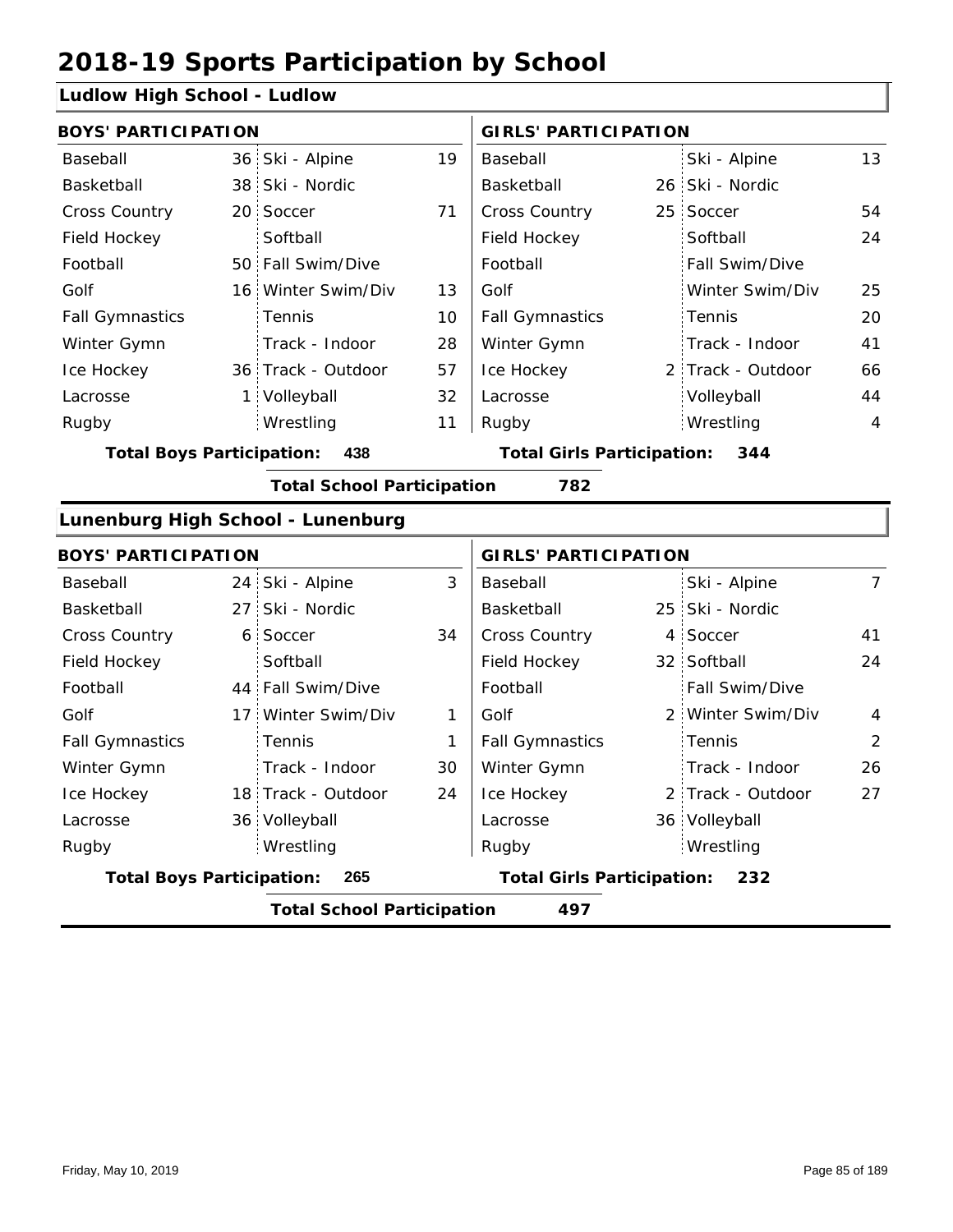### **Lynn Classical High School - Lynn**

| <b>BOYS' PARTICIPATION</b>       |                                   |    | <b>GIRLS' PARTICIPATION</b>              |   |                   |    |  |
|----------------------------------|-----------------------------------|----|------------------------------------------|---|-------------------|----|--|
| Baseball                         | 37 Ski - Alpine                   |    | Baseball                                 |   | Ski - Alpine      |    |  |
| Basketball                       | 42 Ski - Nordic                   |    | Basketball                               |   | 34 Ski - Nordic   |    |  |
| <b>Cross Country</b>             | 13 Soccer                         | 50 | <b>Cross Country</b>                     |   | 4 Soccer          | 42 |  |
| Field Hockey                     | Softball                          |    | Field Hockey                             |   | Softball          | 27 |  |
| Football                         | 82 Fall Swim/Dive                 |    | Football                                 |   | Fall Swim/Dive    |    |  |
| Golf                             | 23 Winter Swim/Div                | 10 | Golf                                     |   | Winter Swim/Div   | 37 |  |
| <b>Fall Gymnastics</b>           | Tennis                            | 22 | <b>Fall Gymnastics</b>                   |   | Tennis            | 17 |  |
| Winter Gymn                      | Track - Indoor                    | 30 | Winter Gymn                              |   | Track - Indoor    | 45 |  |
| Ice Hockey                       | 18 Track - Outdoor                | 47 | Ice Hockey                               |   | 2 Track - Outdoor | 42 |  |
| Lacrosse                         | 16 Volleyball                     |    | Lacrosse                                 |   | Volleyball        | 46 |  |
| Rugby                            | Wrestling                         | 3  | Rugby                                    |   | Wrestling         |    |  |
| <b>Total Boys Participation:</b> | 393                               |    | <b>Total Girls Participation:</b><br>296 |   |                   |    |  |
|                                  | <b>Total School Participation</b> |    | 689                                      |   |                   |    |  |
| Lynn English High School - Lynn  |                                   |    |                                          |   |                   |    |  |
| <b>BOYS' PARTICIPATION</b>       |                                   |    | <b>GIRLS' PARTICIPATION</b>              |   |                   |    |  |
| Baseball                         | 40 Ski - Alpine                   |    | Baseball                                 |   | Ski - Alpine      |    |  |
| Basketball                       | 45 Ski - Nordic                   |    | Basketball                               |   | 45 Ski - Nordic   |    |  |
| Cross Country                    | 10 Soccer                         | 38 | <b>Cross Country</b>                     | 8 | Soccer            | 24 |  |
| Field Hockey                     | Softball                          |    | Field Hockey                             |   | Softball          | 40 |  |
| Football                         | 48 Fall Swim/Dive                 |    | Football                                 |   | Fall Swim/Dive    |    |  |
|                                  |                                   |    |                                          |   |                   |    |  |

| <b>Total Boys Participation:</b><br>-333 |  |                           |    | <b>Total Girls Participation:</b><br>258 |                        |    |  |  |
|------------------------------------------|--|---------------------------|----|------------------------------------------|------------------------|----|--|--|
| Rugby                                    |  | Wrestling                 |    | Rugby                                    | Wrestling              |    |  |  |
| Lacrosse                                 |  | 22 Volleyball             | 3  | Lacrosse                                 | Volleyball             | 43 |  |  |
| Ice Hockey                               |  | 26 Track - Outdoor        | 38 | Ice Hockey                               | 2 Track - Outdoor      | 24 |  |  |
| Winter Gymn                              |  | Track - Indoor            | 18 | Winter Gymn                              | Track - Indoor         | 14 |  |  |
| <b>Fall Gymnastics</b>                   |  | Tennis                    | 21 | <b>Fall Gymnastics</b>                   | Tennis                 | 36 |  |  |
| Golf                                     |  | 10 Winter Swim/Div        | 12 | Golf                                     | Winter Swim/Div        | 22 |  |  |
| i vuluuli                                |  | <b>HOT I GILLOWILLIZE</b> |    | i vuluuli                                | $\sim$ 1 GH JWILH DIVG |    |  |  |

**Total School Participation 591**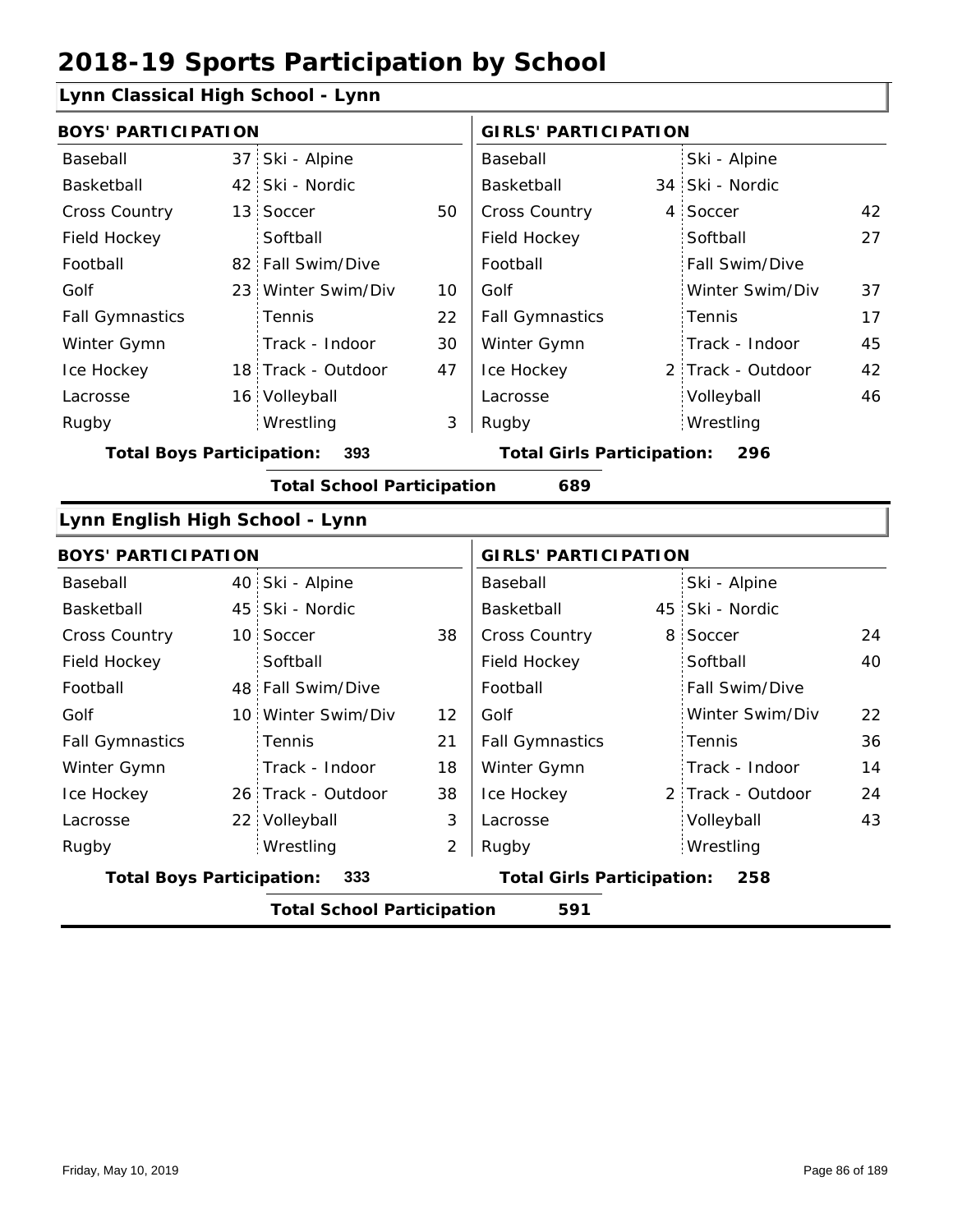### **Lynn Vocational Technical Inst - Lynn**

|                                   | <b>BOYS' PARTICIPATION</b>               |                                   |                                          |                                   | <b>GIRLS' PARTICIPATION</b> |                   |    |  |
|-----------------------------------|------------------------------------------|-----------------------------------|------------------------------------------|-----------------------------------|-----------------------------|-------------------|----|--|
| Baseball                          |                                          | 30 Ski - Alpine                   |                                          | Baseball                          |                             | Ski - Alpine      |    |  |
| Basketball                        |                                          | 46 Ski - Nordic                   |                                          | Basketball                        |                             | 32 Ski - Nordic   |    |  |
| Cross Country                     |                                          | 10 Soccer                         | 21                                       | Cross Country                     |                             | 5 Soccer          | 26 |  |
| Field Hockey                      |                                          | Softball                          |                                          | Field Hockey                      |                             | Softball          | 24 |  |
| Football                          |                                          | 61 Fall Swim/Dive                 |                                          | Football                          |                             | 1 Fall Swim/Dive  |    |  |
| Golf                              |                                          | Winter Swim/Div                   | 15                                       | Golf                              |                             | Winter Swim/Div   | 14 |  |
| <b>Fall Gymnastics</b>            |                                          | Tennis                            |                                          | <b>Fall Gymnastics</b>            |                             | Tennis            |    |  |
| Winter Gymn                       |                                          | Track - Indoor                    | 26                                       | Winter Gymn                       |                             | Track - Indoor    | 20 |  |
| Ice Hockey                        |                                          | Track - Outdoor                   | 41                                       | Ice Hockey                        |                             | Track - Outdoor   | 36 |  |
| Lacrosse                          |                                          | Volleyball                        |                                          | Lacrosse                          |                             | Volleyball        | 40 |  |
| Rugby                             |                                          | Wrestling                         | 10                                       | Rugby                             |                             | Wrestling         | 2  |  |
| <b>Total Boys Participation:</b>  |                                          | 260                               | <b>Total Girls Participation:</b><br>200 |                                   |                             |                   |    |  |
|                                   |                                          | <b>Total School Participation</b> |                                          | 460                               |                             |                   |    |  |
| Lynnfield High School - Lynnfield |                                          |                                   |                                          |                                   |                             |                   |    |  |
| <b>BOYS' PARTICIPATION</b>        |                                          |                                   |                                          | <b>GIRLS' PARTICIPATION</b>       |                             |                   |    |  |
| Baseball                          |                                          | 43 Ski - Alpine                   |                                          | Baseball                          |                             | Ski - Alpine      |    |  |
| Basketball                        |                                          | 31 Ski - Nordic                   |                                          | Basketball                        |                             | 13 Ski - Nordic   |    |  |
| <b>Cross Country</b>              |                                          | 30 Soccer                         | 52                                       | Cross Country                     |                             | 15 Soccer         | 37 |  |
| Field Hockey                      |                                          | Softball                          |                                          | Field Hockey                      |                             | 60 Softball       | 30 |  |
| Football                          |                                          | 60 Fall Swim/Dive                 |                                          | Football                          |                             | Fall Swim/Dive    |    |  |
| Golf                              |                                          | 13 Winter Swim/Div                | 5                                        | Golf                              |                             | 1 Winter Swim/Div | 18 |  |
| <b>Fall Gymnastics</b>            |                                          | Tennis                            | 30                                       | <b>Fall Gymnastics</b>            |                             | Tennis            | 29 |  |
| Winter Gymn                       |                                          | Track - Indoor                    | 28                                       | Winter Gymn                       |                             | 3 Track - Indoor  | 48 |  |
| Ice Hockey                        |                                          | 39 Track - Outdoor                | 56                                       | Ice Hockey                        |                             | 8 Track - Outdoor | 63 |  |
| Lacrosse                          |                                          | 25 Volleyball                     |                                          | Lacrosse                          |                             | 36 Volleyball     | 28 |  |
| Rugby                             |                                          | Wrestling                         | 5                                        | Rugby                             |                             | Wrestling         |    |  |
| <b>Total Boys Participation:</b>  |                                          | 417                               |                                          | <b>Total Girls Participation:</b> |                             | 389               |    |  |
|                                   | <b>Total School Participation</b><br>806 |                                   |                                          |                                   |                             |                   |    |  |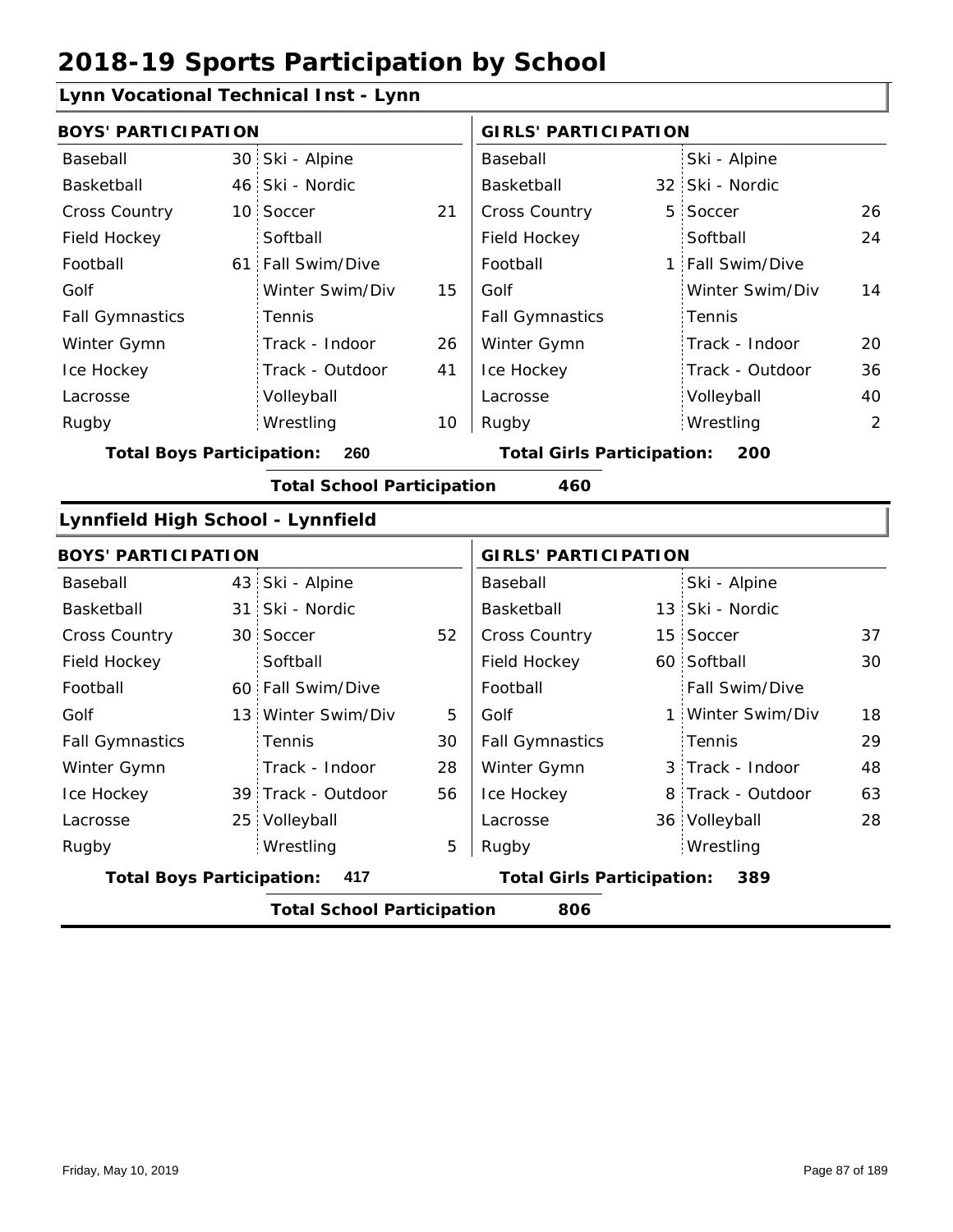### **Lyon Pilot Middle/High School - Brighton**

| <b>BOYS' PARTICIPATION</b>       |                 |                                      |    | <b>GIRLS' PARTICIPATION</b>       |  |                 |                |
|----------------------------------|-----------------|--------------------------------------|----|-----------------------------------|--|-----------------|----------------|
| Baseball                         | 5               | Ski - Alpine                         |    | Baseball                          |  | Ski - Alpine    |                |
| Basketball                       | 5               | Ski - Nordic                         |    | <b>Basketball</b>                 |  | 3 Ski - Nordic  |                |
| <b>Cross Country</b>             |                 | Soccer                               | 6  | <b>Cross Country</b>              |  | Soccer          | 6              |
| Field Hockey                     |                 | Softball                             |    | Field Hockey                      |  | Softball        | 5              |
| Football                         | 5               | Fall Swim/Dive                       |    | Football                          |  | Fall Swim/Dive  |                |
| Golf                             |                 | Winter Swim/Div                      |    | Golf                              |  | Winter Swim/Div |                |
| <b>Fall Gymnastics</b>           |                 | Tennis                               |    | <b>Fall Gymnastics</b>            |  | Tennis          |                |
| Winter Gymn                      |                 | Track - Indoor                       | 3  | Winter Gymn                       |  | Track - Indoor  | 3              |
| Ice Hockey                       |                 | 2 Track - Outdoor                    | 3  | Ice Hockey                        |  | Track - Outdoor | 3              |
| Lacrosse                         |                 | 1 Volleyball                         |    | Lacrosse                          |  | Volleyball      |                |
| Rugby                            |                 | Wrestling                            |    | Rugby                             |  | Wrestling       |                |
| <b>Total Boys Participation:</b> |                 | 30                                   |    | <b>Total Girls Participation:</b> |  | 20              |                |
|                                  |                 | <b>Total School Participation</b>    |    | 50                                |  |                 |                |
|                                  |                 | Madison Park Tech/Voc H.S. - Roxbury |    |                                   |  |                 |                |
| <b>BOYS' PARTICIPATION</b>       |                 |                                      |    | <b>GIRLS' PARTICIPATION</b>       |  |                 |                |
| Baseball                         | 14              | Ski - Alpine                         |    | Baseball                          |  | Ski - Alpine    |                |
| Basketball                       | 25 <sub>1</sub> | Ski - Nordic                         |    | Basketball                        |  | 28 Ski - Nordic |                |
| <b>Cross Country</b>             |                 | Soccer                               | 20 | <b>Cross Country</b>              |  | Soccer          | 17             |
| Field Hockey                     |                 | Softball                             |    | Field Hockey                      |  | Softball        | 11             |
| Football                         |                 | 15 Fall Swim/Dive                    |    | Football                          |  | Fall Swim/Dive  |                |
| Golf                             |                 | Winter Swim/Div                      | 1  | Golf                              |  | Winter Swim/Div | 8              |
| <b>Fall Gymnastics</b>           |                 | Tennis                               |    | <b>Fall Gymnastics</b>            |  | Tennis          |                |
| Winter Gymn                      |                 | Track - Indoor                       |    | Winter Gymn                       |  | Track - Indoor  |                |
| Ice Hockey                       |                 | Track - Outdoor                      |    | Ice Hockey                        |  | Track - Outdoor | $\overline{2}$ |
| Lacrosse                         |                 | Volleyball                           | 11 | Lacrosse                          |  | Volleyball      | 16             |
| Rugby                            |                 | Wrestling                            |    | Rugby                             |  | Wrestling       |                |
| <b>Total Boys Participation:</b> |                 | 86                                   |    | <b>Total Girls Participation:</b> |  | 82              |                |
|                                  |                 | <b>Total School Participation</b>    |    | 168                               |  |                 |                |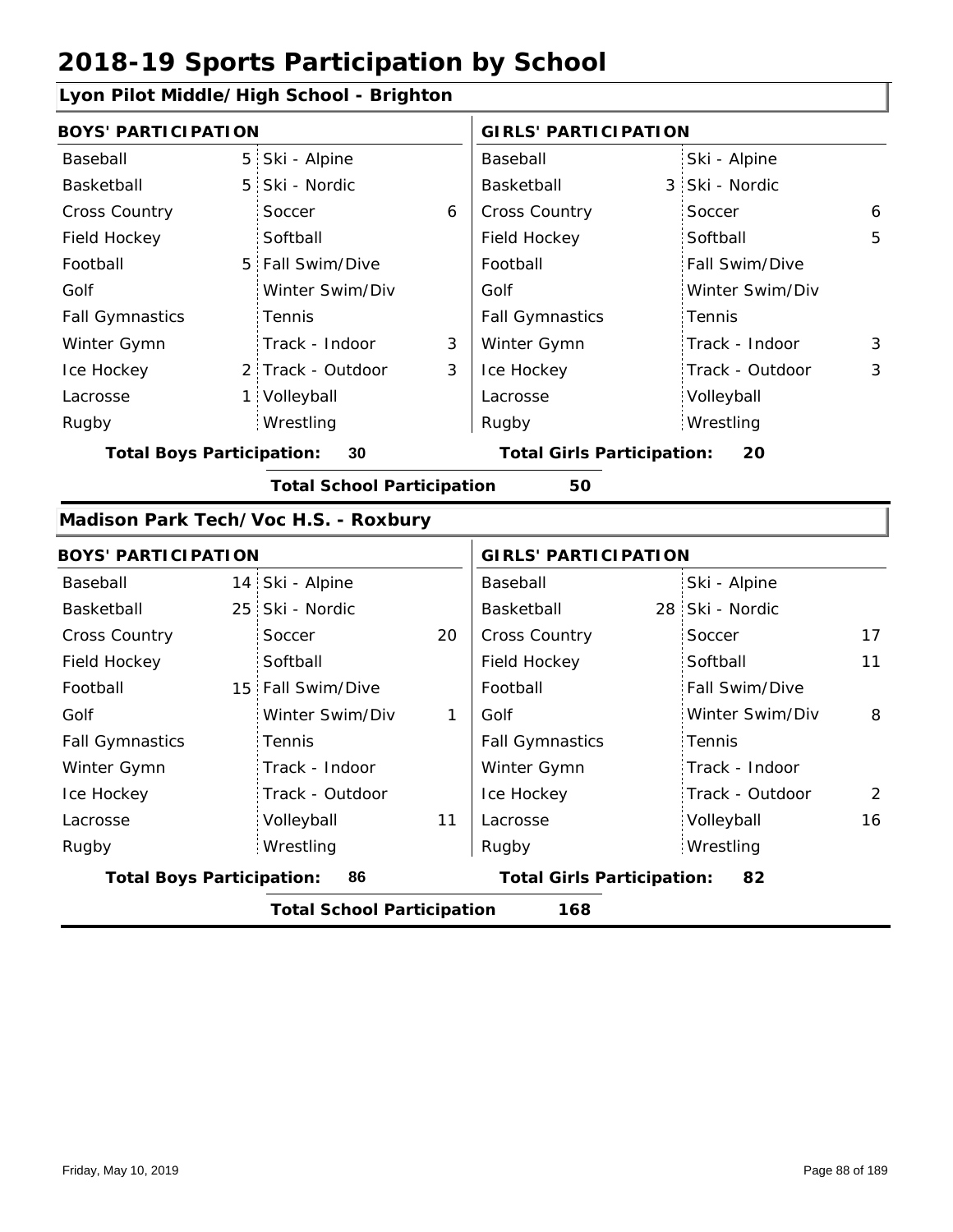#### **Mahar Regional School - Orange**

| <b>BOYS' PARTICIPATION</b>              |                 |                                   |    | <b>GIRLS' PARTICIPATION</b>       |  |                  |                |
|-----------------------------------------|-----------------|-----------------------------------|----|-----------------------------------|--|------------------|----------------|
| Baseball                                |                 | 42 Ski - Alpine                   |    | Baseball                          |  | Ski - Alpine     |                |
| Basketball                              |                 | 52 Ski - Nordic                   |    | Basketball                        |  | 55 Ski - Nordic  |                |
| <b>Cross Country</b>                    | 8               | Soccer                            | 65 | Cross Country                     |  | 5 Soccer         | 64             |
| Field Hockey                            | $\overline{2}$  | Softball                          |    | Field Hockey                      |  | 32 Softball      | 54             |
| Football                                |                 | 51 Fall Swim/Dive                 |    | Football                          |  | 3 Fall Swim/Dive |                |
| Golf                                    | 8               | Winter Swim/Div                   |    | Golf                              |  | Winter Swim/Div  |                |
| <b>Fall Gymnastics</b>                  |                 | Tennis                            |    | <b>Fall Gymnastics</b>            |  | Tennis           |                |
| Winter Gymn                             |                 | Track - Indoor                    | 29 | Winter Gymn                       |  | Track - Indoor   | 37             |
| Ice Hockey                              |                 | 5 Track - Outdoor                 | 57 | Ice Hockey                        |  | Track - Outdoor  | 68             |
| Lacrosse                                |                 | Volleyball                        |    | Lacrosse                          |  | Volleyball       | 25             |
| Rugby                                   |                 | Wrestling                         | 32 | Rugby                             |  | Wrestling        | $\mathfrak{Z}$ |
| <b>Total Boys Participation:</b><br>351 |                 |                                   |    | <b>Total Girls Participation:</b> |  | 346              |                |
|                                         |                 | <b>Total School Participation</b> |    | 697                               |  |                  |                |
| <b>Maimonides School - Brookline</b>    |                 |                                   |    |                                   |  |                  |                |
| <b>BOYS' PARTICIPATION</b>              |                 |                                   |    | <b>GIRLS' PARTICIPATION</b>       |  |                  |                |
| Baseball                                |                 | 15 Ski - Alpine                   |    | Baseball                          |  | Ski - Alpine     |                |
| Basketball                              | 12 <sup>1</sup> | Ski - Nordic                      |    | Basketball                        |  | 12 Ski - Nordic  |                |
| <b>Cross Country</b>                    |                 | Soccer                            | 15 | <b>Cross Country</b>              |  | Soccer           | 15             |
| Field Hockey                            |                 | Softball                          |    | Field Hockey                      |  | Softball         | 12             |
| Football                                |                 | Fall Swim/Dive                    |    | Football                          |  | Fall Swim/Dive   |                |
| Golf                                    |                 | Winter Swim/Div                   |    | Golf                              |  | Winter Swim/Div  |                |
| <b>Fall Gymnastics</b>                  |                 | Tennis                            | 10 | <b>Fall Gymnastics</b>            |  | Tennis           | 10             |
| Winter Gymn                             |                 | Track - Indoor                    |    | Winter Gymn                       |  | Track - Indoor   |                |

15

**Total Boys Participation: 67 Total Girls Participation: 61**

**Total School Participation 128**

Ice Hockey Lacrosse

Track - Outdoor

Volleyball Wrestling Rugby Rugby

Ice Hockey Lacrosse

Track - Outdoor

Wrestling

Volleyball 12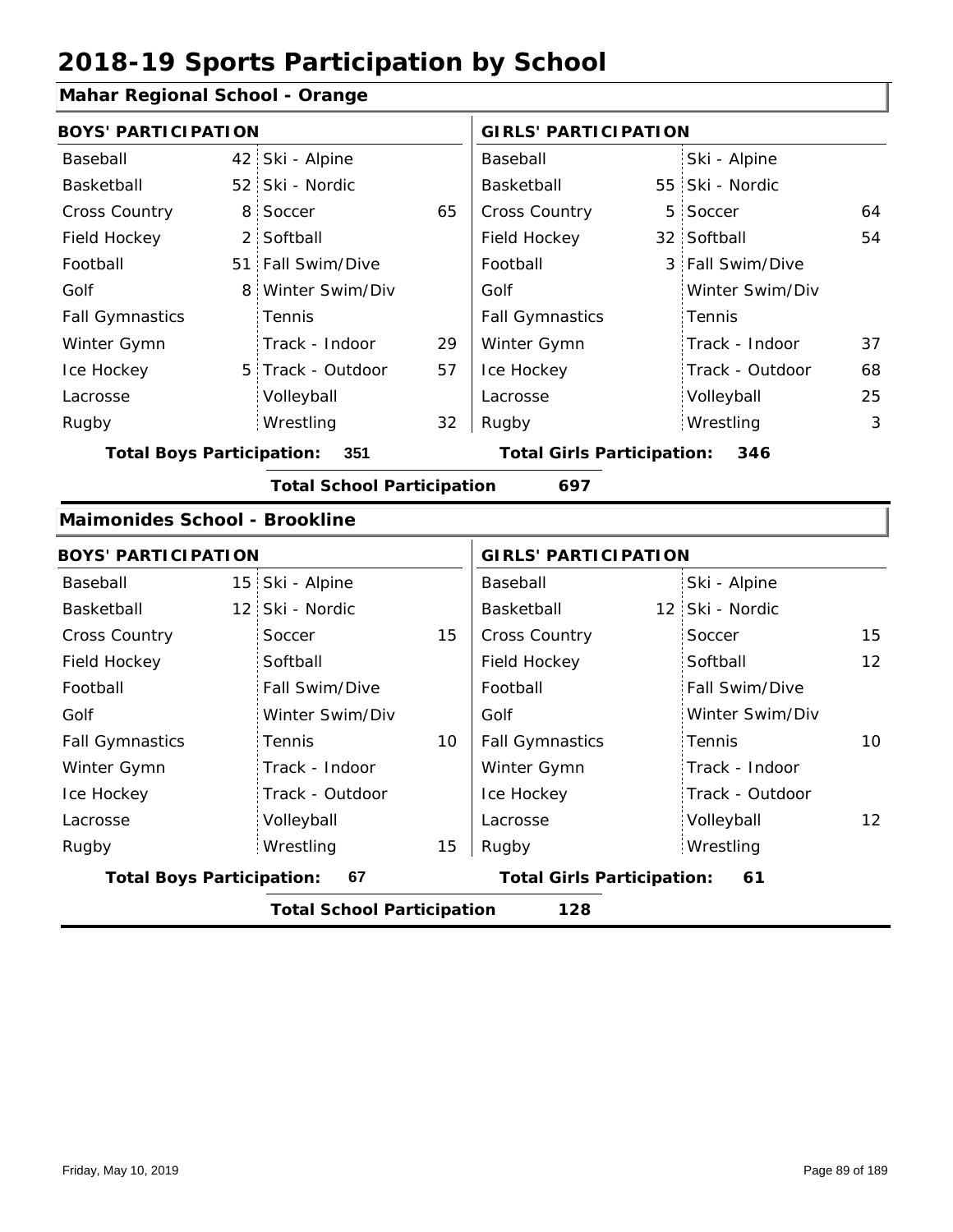### **Malden Catholic HS (Boys) - Malden**

|                        | <b>BOYS' PARTICIPATION</b> |                    |    |                        | <b>GIRLS' PARTICIPATION</b> |  |  |
|------------------------|----------------------------|--------------------|----|------------------------|-----------------------------|--|--|
|                        |                            |                    |    |                        |                             |  |  |
| Baseball               |                            | 53 Ski - Alpine    |    | Baseball               | Ski - Alpine                |  |  |
| Basketball             |                            | 52 Ski - Nordic    |    | Basketball             | Ski - Nordic                |  |  |
| <b>Cross Country</b>   | 41                         | Soccer             | 48 | <b>Cross Country</b>   | Soccer                      |  |  |
| Field Hockey           |                            | Softball           |    | Field Hockey           | Softball                    |  |  |
| Football               |                            | 62 Fall Swim/Dive  |    | Football               | Fall Swim/Dive              |  |  |
| Golf                   |                            | 20 Winter Swim/Div | 29 | Golf                   | Winter Swim/Div             |  |  |
| <b>Fall Gymnastics</b> |                            | Tennis             | 20 | <b>Fall Gymnastics</b> | : Tennis                    |  |  |
| Winter Gymn            |                            | Track - Indoor     | 35 | Winter Gymn            | Track - Indoor              |  |  |
| Ice Hockey             |                            | 50 Track - Outdoor | 57 | Ice Hockey             | Track - Outdoor             |  |  |
| Lacrosse               |                            | 40 Volleyball      |    | Lacrosse               | Volleyball                  |  |  |
| Rugby                  |                            | 23 Wrestling       | 16 | Rugby                  | Wrestling                   |  |  |

#### **Total Boys Participation: 546 Total Girls Participation: 0**

**Total School Participation 546**

#### **Malden Catholic HS (Girls) - Malden**

| <b>BOYS' PARTICIPATION</b>               |                 |                                   | <b>GIRLS' PARTICIPATION</b> |                 |    |  |
|------------------------------------------|-----------------|-----------------------------------|-----------------------------|-----------------|----|--|
| Baseball                                 | Ski - Alpine    | Baseball                          |                             | Ski - Alpine    |    |  |
| Basketball                               | Ski - Nordic    | Basketball                        |                             | 15 Ski - Nordic |    |  |
| <b>Cross Country</b>                     | Soccer          | <b>Cross Country</b>              |                             | 7 Soccer        | 18 |  |
| Field Hockey                             | Softball        | Field Hockey                      |                             | Softball        | 14 |  |
| Football                                 | Fall Swim/Dive  | Football                          |                             | Fall Swim/Dive  |    |  |
| Golf                                     | Winter Swim/Div | Golf                              |                             | Winter Swim/Div |    |  |
| <b>Fall Gymnastics</b>                   | <b>Tennis</b>   | <b>Fall Gymnastics</b>            |                             | Tennis          |    |  |
| Winter Gymn                              | Track - Indoor  | Winter Gymn                       |                             | Track - Indoor  | 9  |  |
| Ice Hockey                               | Track - Outdoor | Ice Hockey                        |                             | Track - Outdoor | 12 |  |
| Lacrosse                                 | Volleyball      | Lacrosse                          |                             | 22 Volleyball   | 18 |  |
| Rugby                                    | Wrestling       | Rugby                             |                             | Wrestling       |    |  |
| <b>Total Boys Participation:</b>         | $\mathbf 0$     | <b>Total Girls Participation:</b> |                             | 115             |    |  |
| <b>Total School Participation</b><br>115 |                 |                                   |                             |                 |    |  |

Friday, May 10, 2019 **Page 90 of 189**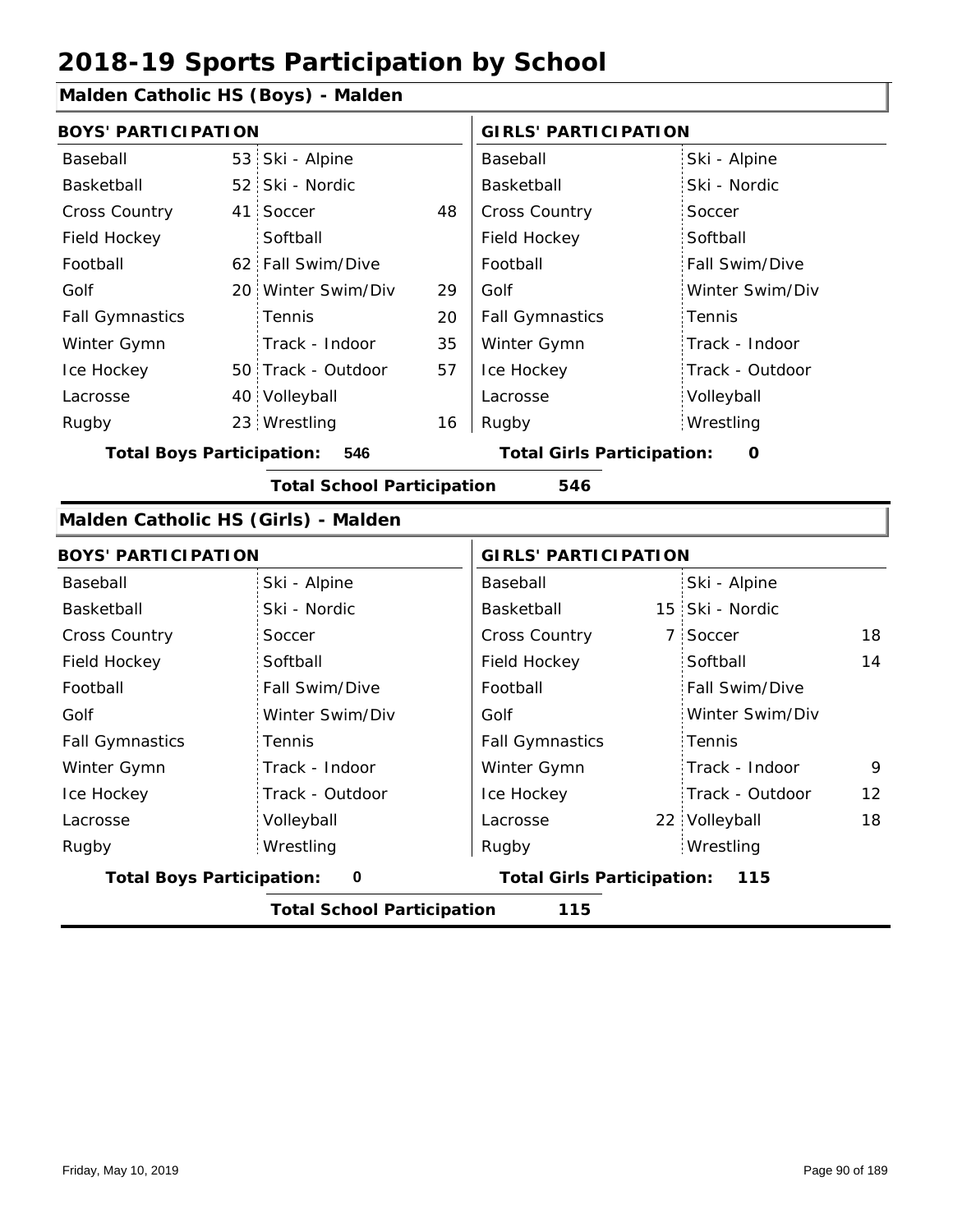#### **Malden High School - Malden**

| <b>BOYS' PARTICIPATION</b> |  |                    |    | <b>GIRLS' PARTICIPATION</b> |  |                   |              |
|----------------------------|--|--------------------|----|-----------------------------|--|-------------------|--------------|
| Baseball                   |  | 42 Ski - Alpine    |    | Baseball                    |  | Ski - Alpine      |              |
| Basketball                 |  | 42 Ski - Nordic    |    | Basketball                  |  | 33 Ski - Nordic   |              |
| <b>Cross Country</b>       |  | 27 Soccer          | 72 | <b>Cross Country</b>        |  | 26 Soccer         | 48           |
| Field Hockey               |  | 5 Softball         |    | Field Hockey                |  | 22 Softball       | 41           |
| Football                   |  | 45 Fall Swim/Dive  |    | Football                    |  | 2 Fall Swim/Dive  |              |
| Golf                       |  | 12 Winter Swim/Div | 13 | Golf                        |  | 3 Winter Swim/Div | 14           |
| <b>Fall Gymnastics</b>     |  | : Tennis           | 11 | <b>Fall Gymnastics</b>      |  | Tennis            | 17           |
| Winter Gymn                |  | 7 Track - Indoor   | 38 | Winter Gymn                 |  | 30 Track - Indoor | 31           |
| Ice Hockey                 |  | 9 Track - Outdoor  | 48 | Ice Hockey                  |  | 7 Track - Outdoor | 56           |
| Lacrosse                   |  | 30 Volleyball      | 14 | Lacrosse                    |  | 37 Volleyball     | 47           |
| Rugby                      |  | Wrestling          | 13 | Rugby                       |  | Wrestling         | $\mathbf{1}$ |

**Total Boys Participation: 428 Total Girls Participation: 415**

**Total School Participation 843**

### **Manchester Essex Reg. High School - Manchester**

| <b>BOYS' PARTICIPATION</b> |                                          |                    |                                   | <b>GIRLS' PARTICIPATION</b> |     |                       |                 |  |
|----------------------------|------------------------------------------|--------------------|-----------------------------------|-----------------------------|-----|-----------------------|-----------------|--|
| Baseball                   |                                          | 36 Ski - Alpine    | 12 <sup>2</sup>                   | Baseball                    |     | Ski - Alpine          | 15 <sup>2</sup> |  |
| Basketball                 |                                          | 37 Ski - Nordic    |                                   | Basketball                  |     | 32 Ski - Nordic       |                 |  |
| <b>Cross Country</b>       |                                          | 10 Soccer          | 58                                | <b>Cross Country</b>        |     | 9 Soccer              | 53              |  |
| Field Hockey               |                                          | Softball           |                                   | Field Hockey                |     | Softball              | 18              |  |
| Football                   |                                          | 19 Fall Swim/Dive  |                                   | Football                    |     | <b>Fall Swim/Dive</b> |                 |  |
| Golf                       |                                          | 15 Winter Swim/Div | 16                                | Golf                        |     | Winter Swim/Div       | 23              |  |
| <b>Fall Gymnastics</b>     |                                          | Tennis             | 23                                | <b>Fall Gymnastics</b>      |     | Tennis                | 23              |  |
| Winter Gymn                |                                          | Track - Indoor     | 24                                | Winter Gymn                 |     | Track - Indoor        | 23              |  |
| Ice Hockey                 |                                          | 5 Track - Outdoor  | $\overline{7}$                    | Ice Hockey                  |     | Track - Outdoor       | 7               |  |
| Lacrosse                   |                                          | 53 Volleyball      |                                   | Lacrosse                    |     | 49 Volleyball         |                 |  |
| Rugby                      |                                          | Wrestling          |                                   | Rugby                       |     | Wrestling             |                 |  |
|                            | <b>Total Boys Participation:</b><br>315  |                    | <b>Total Girls Participation:</b> |                             | 252 |                       |                 |  |
|                            | <b>Total School Participation</b><br>567 |                    |                                   |                             |     |                       |                 |  |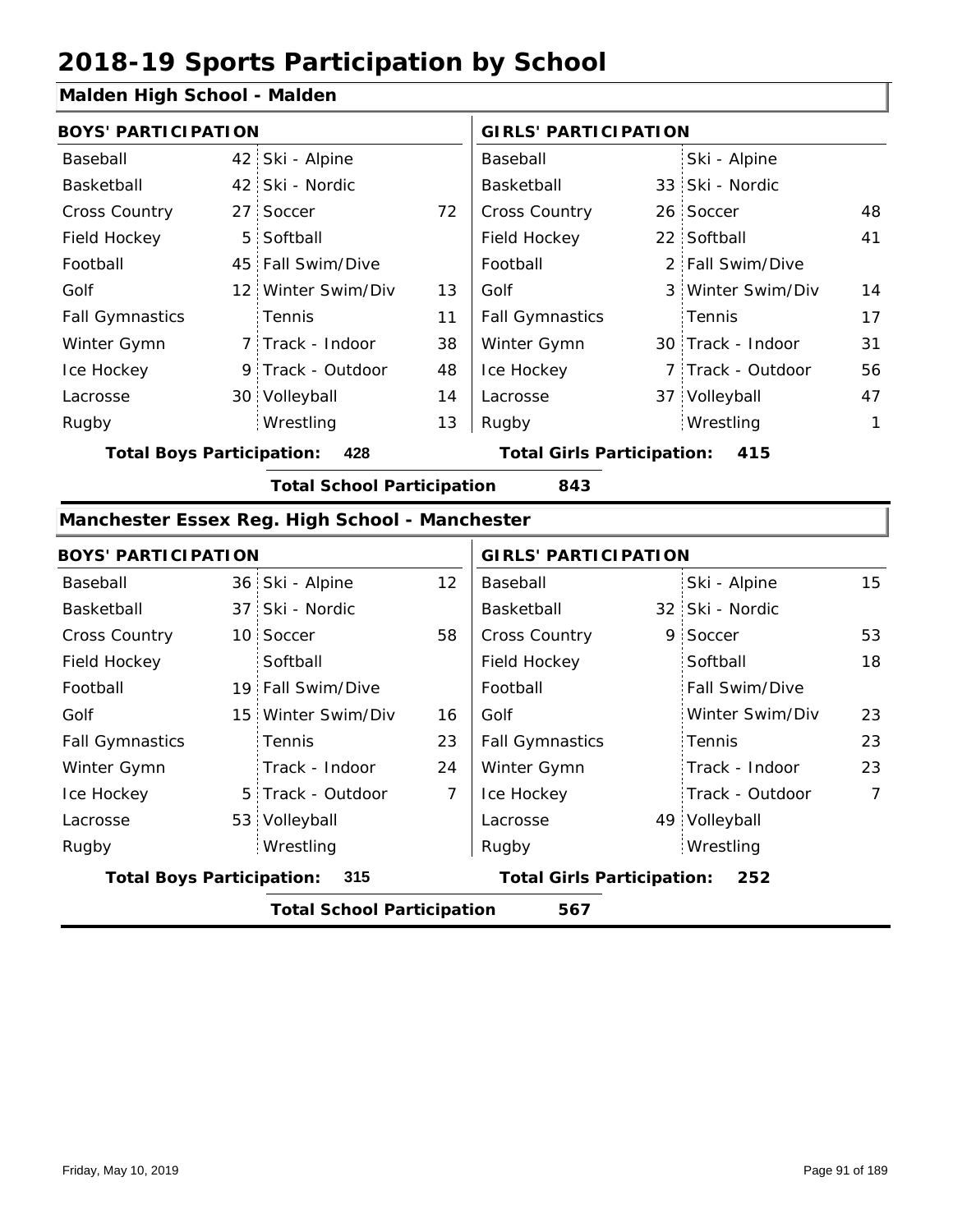#### **Mansfield High School - Mansfield**

|                        | <b>BOYS' PARTICIPATION</b> |                    |    | <b>GIRLS' PARTICIPATION</b> |  |                       |    |
|------------------------|----------------------------|--------------------|----|-----------------------------|--|-----------------------|----|
| Baseball               |                            | 47 Ski - Alpine    |    | Baseball                    |  | Ski - Alpine          |    |
| Basketball             |                            | 35 Ski - Nordic    |    | Basketball                  |  | 36 Ski - Nordic       |    |
| <b>Cross Country</b>   |                            | 41 Soccer          | 58 | <b>Cross Country</b>        |  | 25 Soccer             | 60 |
| Field Hockey           |                            | Softball           |    | Field Hockey                |  | 46 Softball           | 28 |
| Football               |                            | 97 Fall Swim/Dive  |    | Football                    |  | <b>Fall Swim/Dive</b> |    |
| Golf                   |                            | 24 Winter Swim/Div | 13 | Golf                        |  | 2 Winter Swim/Div     | 19 |
| <b>Fall Gymnastics</b> |                            | <b>Tennis</b>      | 20 | <b>Fall Gymnastics</b>      |  | Tennis                | 16 |
| Winter Gymn            |                            | Track - Indoor     | 72 | Winter Gymn                 |  | 15 Track - Indoor     | 64 |
| Ice Hockey             |                            | 44 Track - Outdoor | 88 | Ice Hockey                  |  | 12 Track - Outdoor    | 84 |
| Lacrosse               |                            | 36 Volleyball      |    | Lacrosse                    |  | 38 Volleyball         | 33 |
| Rugby                  |                            | Wrestling          | 33 | Rugby                       |  | Wrestling             |    |

**Total Boys Participation: 608 Total Girls Participation: 478**

**Total School Participation 1086**

#### **Marblehead High School - Marblehead**

|                                  | <b>BOYS' PARTICIPATION</b>               |                    |    | <b>GIRLS' PARTICIPATION</b>              |  |                    |    |  |  |
|----------------------------------|------------------------------------------|--------------------|----|------------------------------------------|--|--------------------|----|--|--|
| Baseball                         |                                          | 35 Ski - Alpine    | 14 | Baseball                                 |  | Ski - Alpine       | 11 |  |  |
| Basketball                       |                                          | 41 Ski - Nordic    |    | Basketball                               |  | 29 Ski - Nordic    |    |  |  |
| <b>Cross Country</b>             |                                          | 38 Soccer          | 34 | <b>Cross Country</b>                     |  | 47 Soccer          | 45 |  |  |
| Field Hockey                     |                                          | Softball           |    | Field Hockey                             |  | 48 Softball        | 39 |  |  |
| Football                         |                                          | 78 Fall Swim/Dive  |    | Football                                 |  | Fall Swim/Dive     |    |  |  |
| Golf                             |                                          | 15 Winter Swim/Div | 24 | Golf                                     |  | Winter Swim/Div    | 31 |  |  |
| <b>Fall Gymnastics</b>           |                                          | Tennis             | 22 | <b>Fall Gymnastics</b>                   |  | Tennis             | 25 |  |  |
| Winter Gymn                      |                                          | Track - Indoor     | 43 | Winter Gymn                              |  | 9 Track - Indoor   | 48 |  |  |
| Ice Hockey                       |                                          | 27 Track - Outdoor | 39 | Ice Hockey                               |  | 22 Track - Outdoor | 43 |  |  |
| Lacrosse                         |                                          | 39 Volleyball      |    | Lacrosse                                 |  | 52 Volleyball      | 37 |  |  |
| Rugby                            |                                          | Wrestling          | 19 | Rugby                                    |  | Wrestling          |    |  |  |
| <b>Total Boys Participation:</b> |                                          | 468                |    | <b>Total Girls Participation:</b><br>486 |  |                    |    |  |  |
|                                  | 954<br><b>Total School Participation</b> |                    |    |                                          |  |                    |    |  |  |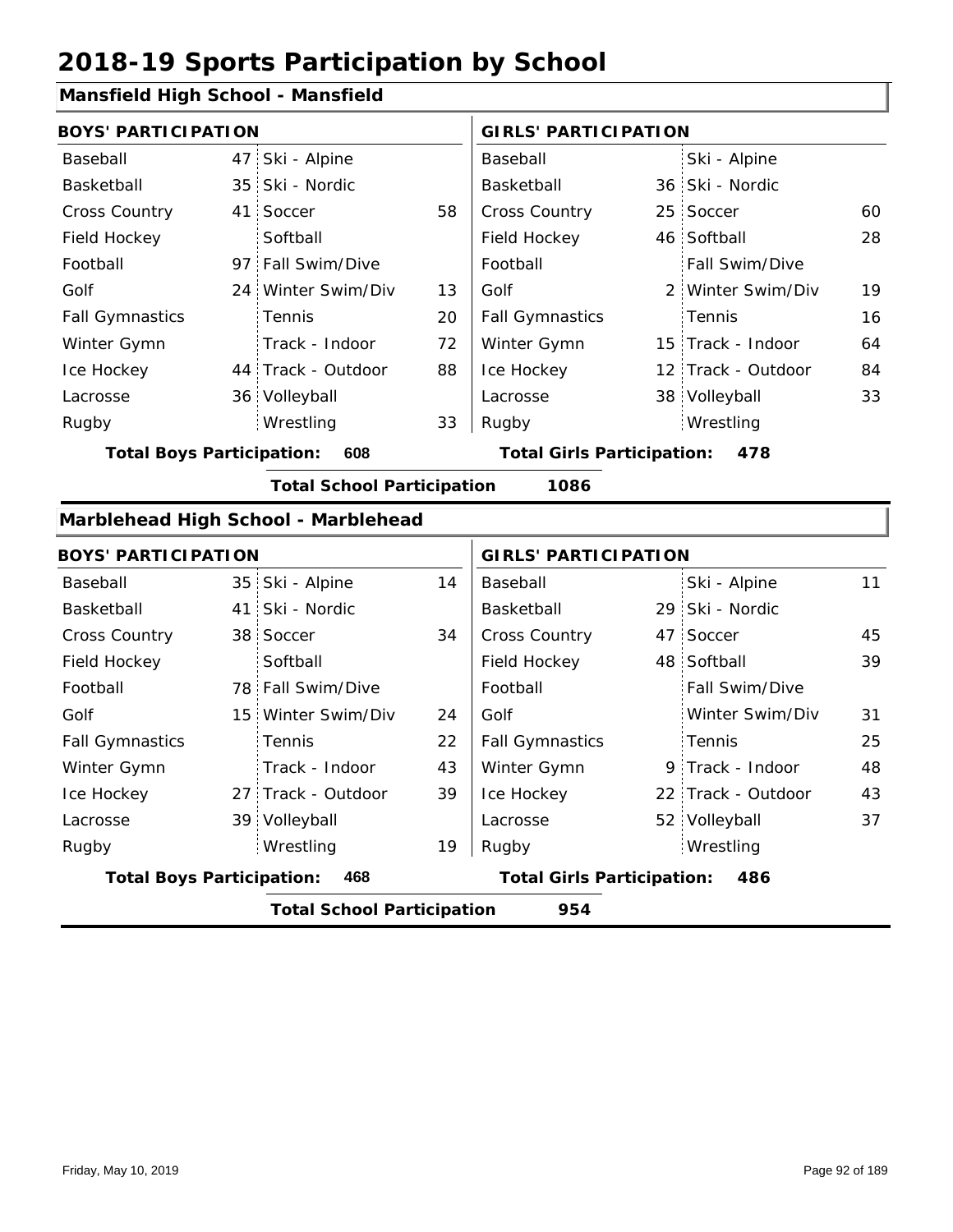### **Marlborough High School - Marlborough**

| <b>BOYS' PARTICIPATION</b>       |                                                                                     |                                     |                | <b>GIRLS' PARTICIPATION</b>              |                |                    |                |  |  |  |
|----------------------------------|-------------------------------------------------------------------------------------|-------------------------------------|----------------|------------------------------------------|----------------|--------------------|----------------|--|--|--|
| Baseball                         | 21                                                                                  | Ski - Alpine                        |                | Baseball                                 |                | Ski - Alpine       |                |  |  |  |
| Basketball                       | 41                                                                                  | Ski - Nordic                        |                | Basketball                               |                | 23 Ski - Nordic    |                |  |  |  |
| Cross Country                    | 22                                                                                  | Soccer                              | 41             | Cross Country                            |                | 12 Soccer          | 40             |  |  |  |
| Field Hockey                     |                                                                                     | Softball                            |                | Field Hockey                             |                | 20 Softball        | 24             |  |  |  |
| Football                         |                                                                                     | 69 Fall Swim/Dive                   |                | Football                                 |                | Fall Swim/Dive     |                |  |  |  |
| Golf                             | 16 <sup>1</sup>                                                                     | Winter Swim/Div                     | $\overline{2}$ | Golf                                     |                | Winter Swim/Div    | $\overline{4}$ |  |  |  |
| <b>Fall Gymnastics</b>           |                                                                                     | Tennis                              | $\overline{4}$ | <b>Fall Gymnastics</b>                   |                | Tennis             | 14             |  |  |  |
| Winter Gymn                      |                                                                                     | Track - Indoor                      | 25             | Winter Gymn                              |                | 6 Track - Indoor   | 16             |  |  |  |
| Ice Hockey                       |                                                                                     | 15 Track - Outdoor                  | 23             | Ice Hockey                               |                | 4 Track - Outdoor  | 25             |  |  |  |
| Lacrosse                         |                                                                                     | 24 Volleyball                       | 22             | Lacrosse                                 |                | 47 Volleyball      |                |  |  |  |
| Rugby                            |                                                                                     | Wrestling                           | 23             | Rugby                                    |                | Wrestling          | 2              |  |  |  |
|                                  | <b>Total Boys Participation:</b><br>348<br><b>Total Girls Participation:</b><br>237 |                                     |                |                                          |                |                    |                |  |  |  |
|                                  |                                                                                     | <b>Total School Participation</b>   |                | 585                                      |                |                    |                |  |  |  |
|                                  |                                                                                     | Marshfield High School - Marshfield |                |                                          |                |                    |                |  |  |  |
| <b>BOYS' PARTICIPATION</b>       |                                                                                     |                                     |                | <b>GIRLS' PARTICIPATION</b>              |                |                    |                |  |  |  |
| Baseball                         | 48                                                                                  | Ski - Alpine                        |                | Baseball                                 |                | Ski - Alpine       |                |  |  |  |
| Basketball                       | 49                                                                                  | Ski - Nordic                        |                | Basketball                               |                | 38 Ski - Nordic    |                |  |  |  |
| <b>Cross Country</b>             | 43 <sup>1</sup>                                                                     | Soccer                              | 68             | Cross Country                            |                | 20 Soccer          | 60             |  |  |  |
| Field Hockey                     |                                                                                     | Softball                            |                | Field Hockey                             |                | 60 Softball        | 23             |  |  |  |
| Football                         | 111                                                                                 | Fall Swim/Dive                      | 5              | Football                                 | 1 <sup>1</sup> | Fall Swim/Dive     | 21             |  |  |  |
| Golf                             |                                                                                     | 20 Winter Swim/Div                  |                | Golf                                     |                | Winter Swim/Div    |                |  |  |  |
| <b>Fall Gymnastics</b>           |                                                                                     | Tennis                              | $\overline{7}$ | <b>Fall Gymnastics</b>                   |                | Tennis             | 23             |  |  |  |
| Winter Gymn                      |                                                                                     | Track - Indoor                      | 60             | Winter Gymn                              |                | 29 Track - Indoor  | 51             |  |  |  |
| Ice Hockey                       |                                                                                     | 74 Track - Outdoor                  | 79             | Ice Hockey                               |                | 17 Track - Outdoor | 59             |  |  |  |
| Lacrosse                         |                                                                                     | 59 Volleyball                       | 1              | Lacrosse                                 |                | 62 Volleyball      | 40             |  |  |  |
| Rugby                            |                                                                                     | 49 Wrestling                        | 26             | Rugby                                    |                | 1 Wrestling        |                |  |  |  |
| <b>Total Boys Participation:</b> |                                                                                     | 699                                 |                | <b>Total Girls Participation:</b><br>505 |                |                    |                |  |  |  |
|                                  | <b>Total School Participation</b><br>1204                                           |                                     |                |                                          |                |                    |                |  |  |  |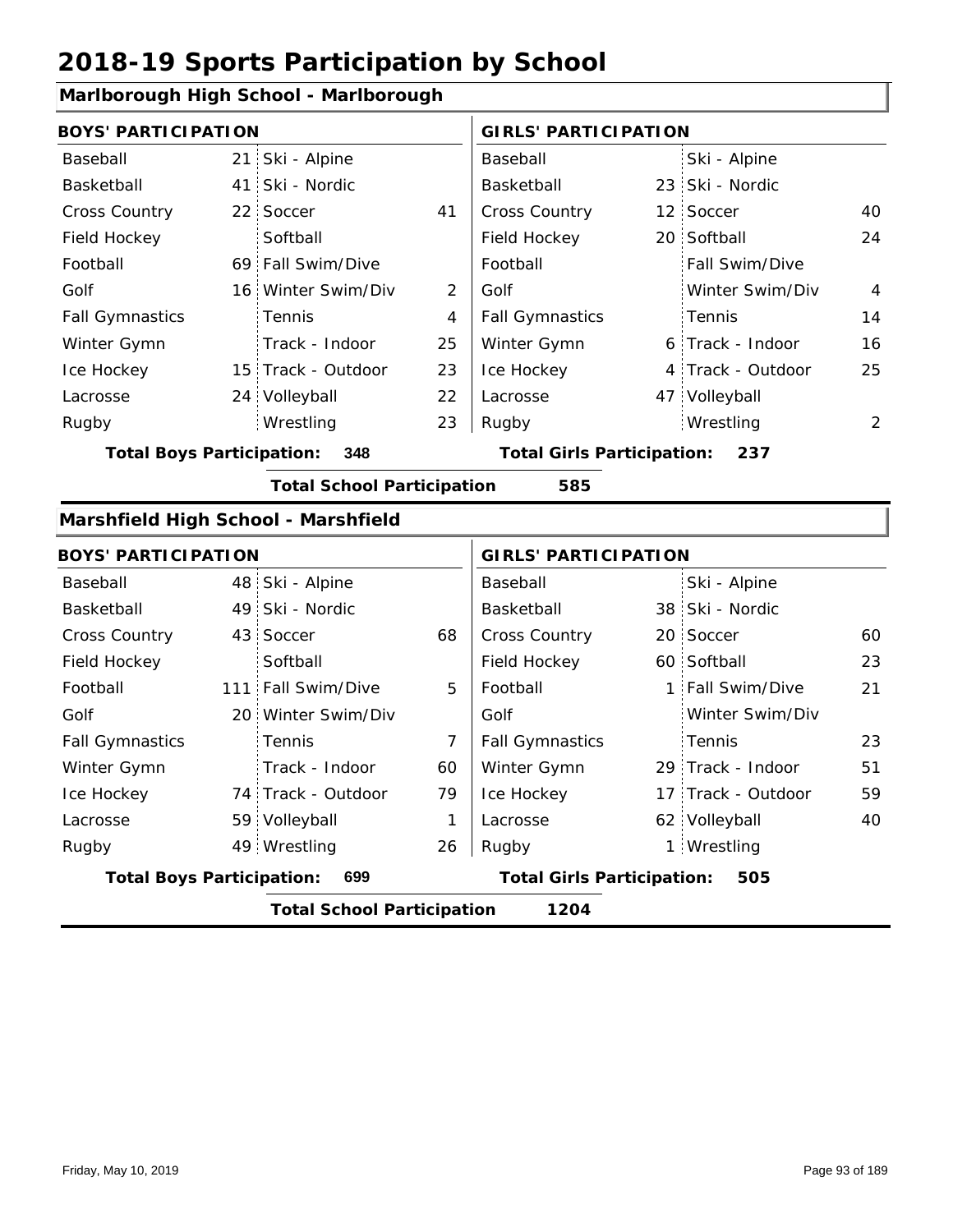#### **Martha's Vineyard Charter School - West Tisbury**

| <b>BOYS' PARTICIPATION</b>       |                 |                                               |                                   | <b>GIRLS' PARTICIPATION</b> |    |                    |                |
|----------------------------------|-----------------|-----------------------------------------------|-----------------------------------|-----------------------------|----|--------------------|----------------|
| Baseball                         |                 | Ski - Alpine                                  |                                   | Baseball                    |    | Ski - Alpine       |                |
| Basketball                       |                 | 20 Ski - Nordic                               |                                   | Basketball                  |    | 21 Ski - Nordic    |                |
| <b>Cross Country</b>             | 3               | Soccer                                        |                                   | Cross Country               |    | 2 Soccer           |                |
| Field Hockey                     |                 | Softball                                      |                                   | Field Hockey                |    | Softball           |                |
| Football                         | 3               | Fall Swim/Dive                                |                                   | Football                    |    | Fall Swim/Dive     | $\overline{2}$ |
| Golf                             |                 | Winter Swim/Div                               |                                   | Golf                        |    | Winter Swim/Div    |                |
| <b>Fall Gymnastics</b>           |                 | Tennis                                        |                                   | <b>Fall Gymnastics</b>      |    | Tennis             |                |
| Winter Gymn                      |                 | Track - Indoor                                |                                   | Winter Gymn                 |    | Track - Indoor     |                |
| Ice Hockey                       |                 | Track - Outdoor                               | 3                                 | Ice Hockey                  |    | Track - Outdoor    | 2              |
| Lacrosse                         |                 | Volleyball                                    | 12                                | Lacrosse                    |    | Volleyball         | 13             |
| Rugby                            |                 | Wrestling                                     |                                   | Rugby                       |    | Wrestling          |                |
| <b>Total Boys Participation:</b> | 41              |                                               | <b>Total Girls Participation:</b> |                             | 40 |                    |                |
|                                  |                 | <b>Total School Participation</b>             |                                   | 81                          |    |                    |                |
|                                  |                 | Martha's Vineyard Reg. High Sch. - Oak Bluffs |                                   |                             |    |                    |                |
| <b>BOYS' PARTICIPATION</b>       |                 |                                               |                                   | <b>GIRLS' PARTICIPATION</b> |    |                    |                |
| Baseball                         |                 | 38 Ski - Alpine                               |                                   | Baseball                    |    | Ski - Alpine       |                |
| Basketball                       | 35 <sup>1</sup> | Ski - Nordic                                  |                                   | Basketball                  |    | 23 Ski - Nordic    |                |
| Cross Country                    | 21 <sup>1</sup> | Soccer                                        | 41                                | Cross Country               |    | 8 Soccer           | 37             |
| Field Hockey                     | $\mathbf{1}$    | Softball                                      |                                   | Field Hockey                |    | 50 Softball        | 17             |
| Football                         | 37 <sup>1</sup> | Fall Swim/Dive                                |                                   | Football                    |    | 1 Fall Swim/Dive   |                |
| Golf                             | 15              | Winter Swim/Div                               | 13                                | Golf                        |    | 3 Winter Swim/Div  | 19             |
| <b>Fall Gymnastics</b>           |                 | Tennis                                        | 43                                | <b>Fall Gymnastics</b>      |    | Tennis             | 17             |
| Winter Gymn                      |                 | Track - Indoor                                | 13                                | Winter Gymn                 |    | Track - Indoor     | 19             |
| Ice Hockey                       |                 | 23 Track - Outdoor                            | 28                                | Ice Hockey                  |    | 32 Track - Outdoor | 23             |
| Lacrosse                         |                 | 53 Volleyball                                 |                                   | Lacrosse                    |    | 28 Volleyball      |                |

**Total Boys Participation: 361 Total Girls Participation: 277**

Wrestling Rugby Rugby

**Total School Participation 638**

Wrestling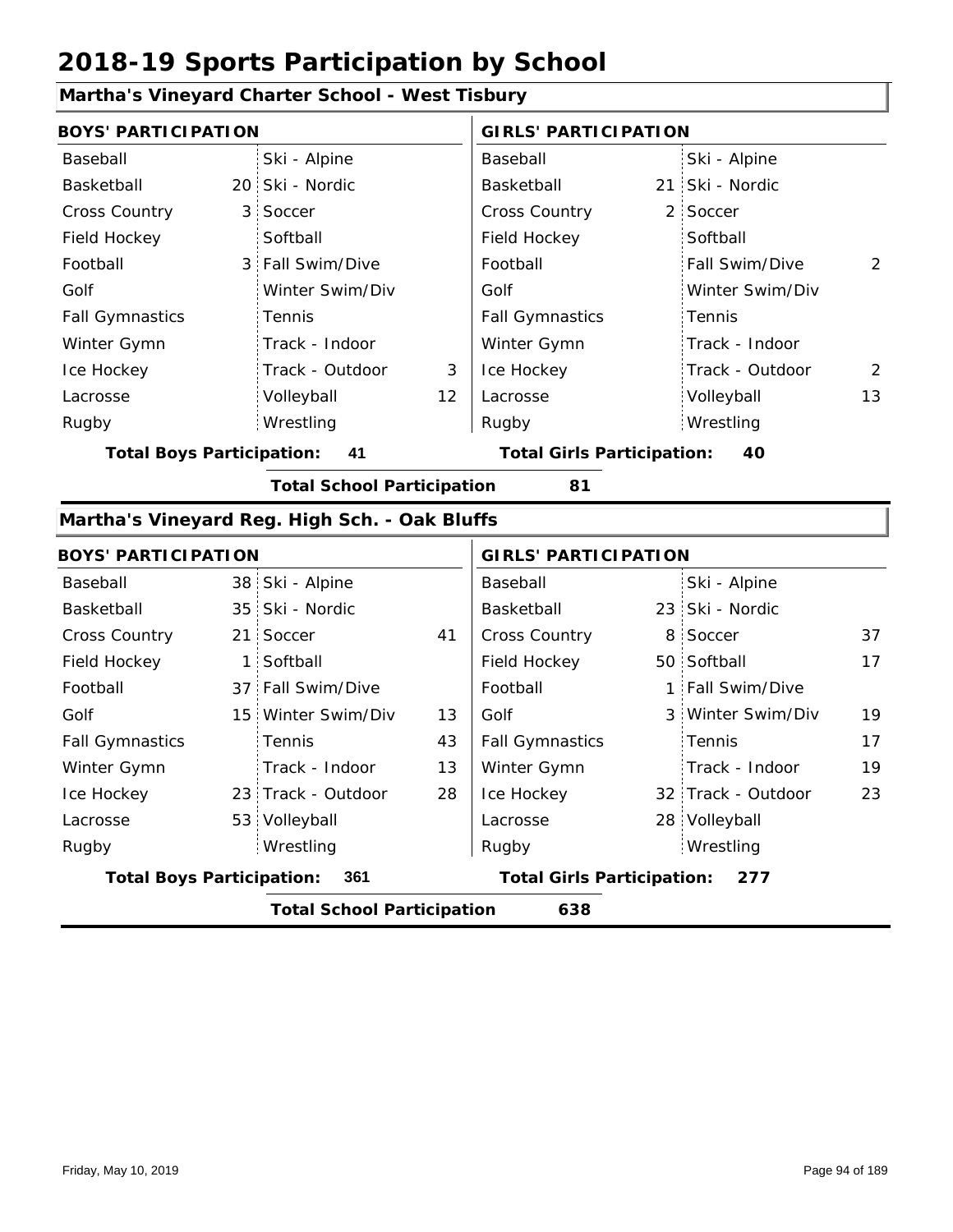### **Masconomet Reg. High School - Boxford**

| <b>BOYS' PARTICIPATION</b>       |                                      |                   | <b>GIRLS' PARTICIPATION</b>       |  |                    |    |
|----------------------------------|--------------------------------------|-------------------|-----------------------------------|--|--------------------|----|
| Baseball                         | 45 Ski - Alpine                      | 22                | Baseball                          |  | Ski - Alpine       | 23 |
| Basketball                       | 36 Ski - Nordic                      |                   | Basketball                        |  | 30 Ski - Nordic    |    |
| <b>Cross Country</b>             | 38 Soccer                            | 62                | <b>Cross Country</b>              |  | 54 Soccer          | 61 |
| Field Hockey                     | Softball                             |                   | Field Hockey                      |  | 60 Softball        | 45 |
| Football                         | 93 Fall Swim/Dive                    |                   | Football                          |  | Fall Swim/Dive     |    |
| Golf                             | 10 Winter Swim/Div                   | $12 \overline{ }$ | Golf                              |  | 2 Winter Swim/Div  | 32 |
| <b>Fall Gymnastics</b>           | Tennis                               | $12 \overline{ }$ | <b>Fall Gymnastics</b>            |  | Tennis             | 19 |
| Winter Gymn                      | Track - Indoor                       | 42                | Winter Gymn                       |  | 24 Track - Indoor  | 48 |
| Ice Hockey                       | 39 Track - Outdoor                   | 61                | Ice Hockey                        |  | 20 Track - Outdoor | 65 |
| Lacrosse                         | 41 Volleyball                        |                   | Lacrosse                          |  | 38 Volleyball      | 26 |
| Rugby                            | Wrestling                            | 22                | Rugby                             |  | Wrestling          |    |
| <b>Total Boys Participation:</b> | 535                                  |                   | <b>Total Girls Participation:</b> |  | 547                |    |
|                                  | <b>Total School Participation</b>    |                   | 1082                              |  |                    |    |
|                                  | Mashpee Middle/High School - Mashpee |                   |                                   |  |                    |    |

| <b>BOYS' PARTICIPATION</b>       |                                          |                   |    | <b>GIRLS' PARTICIPATION</b>              |  |                   |    |  |  |  |
|----------------------------------|------------------------------------------|-------------------|----|------------------------------------------|--|-------------------|----|--|--|--|
| Baseball                         |                                          | 25 Ski - Alpine   |    | Baseball                                 |  | Ski - Alpine      |    |  |  |  |
| Basketball                       |                                          | 40 Ski - Nordic   |    | Basketball                               |  | 28 Ski - Nordic   |    |  |  |  |
| <b>Cross Country</b>             |                                          | 4 Soccer          | 40 | <b>Cross Country</b>                     |  | 2 Soccer          | 37 |  |  |  |
| Field Hockey                     |                                          | Softball          |    | Field Hockey                             |  | 32 Softball       | 23 |  |  |  |
| Football                         |                                          | 36 Fall Swim/Dive |    | Football                                 |  | Fall Swim/Dive    |    |  |  |  |
| Golf                             |                                          | 8 Winter Swim/Div |    | Golf                                     |  | Winter Swim/Div   |    |  |  |  |
| <b>Fall Gymnastics</b>           |                                          | Tennis            | 9  | <b>Fall Gymnastics</b>                   |  | Tennis            | 8  |  |  |  |
| Winter Gymn                      |                                          | Track - Indoor    | 17 | Winter Gymn                              |  | 12 Track - Indoor | 14 |  |  |  |
| Ice Hockey                       |                                          | 8 Track - Outdoor | 22 | Ice Hockey                               |  | 1 Track - Outdoor | 16 |  |  |  |
| Lacrosse                         |                                          | 25 Volleyball     |    | Lacrosse                                 |  | 55 Volleyball     |    |  |  |  |
| Rugby                            |                                          | Wrestling         |    | Rugby                                    |  | Wrestling         |    |  |  |  |
| <b>Total Boys Participation:</b> |                                          | 234               |    | <b>Total Girls Participation:</b><br>228 |  |                   |    |  |  |  |
|                                  | <b>Total School Participation</b><br>462 |                   |    |                                          |  |                   |    |  |  |  |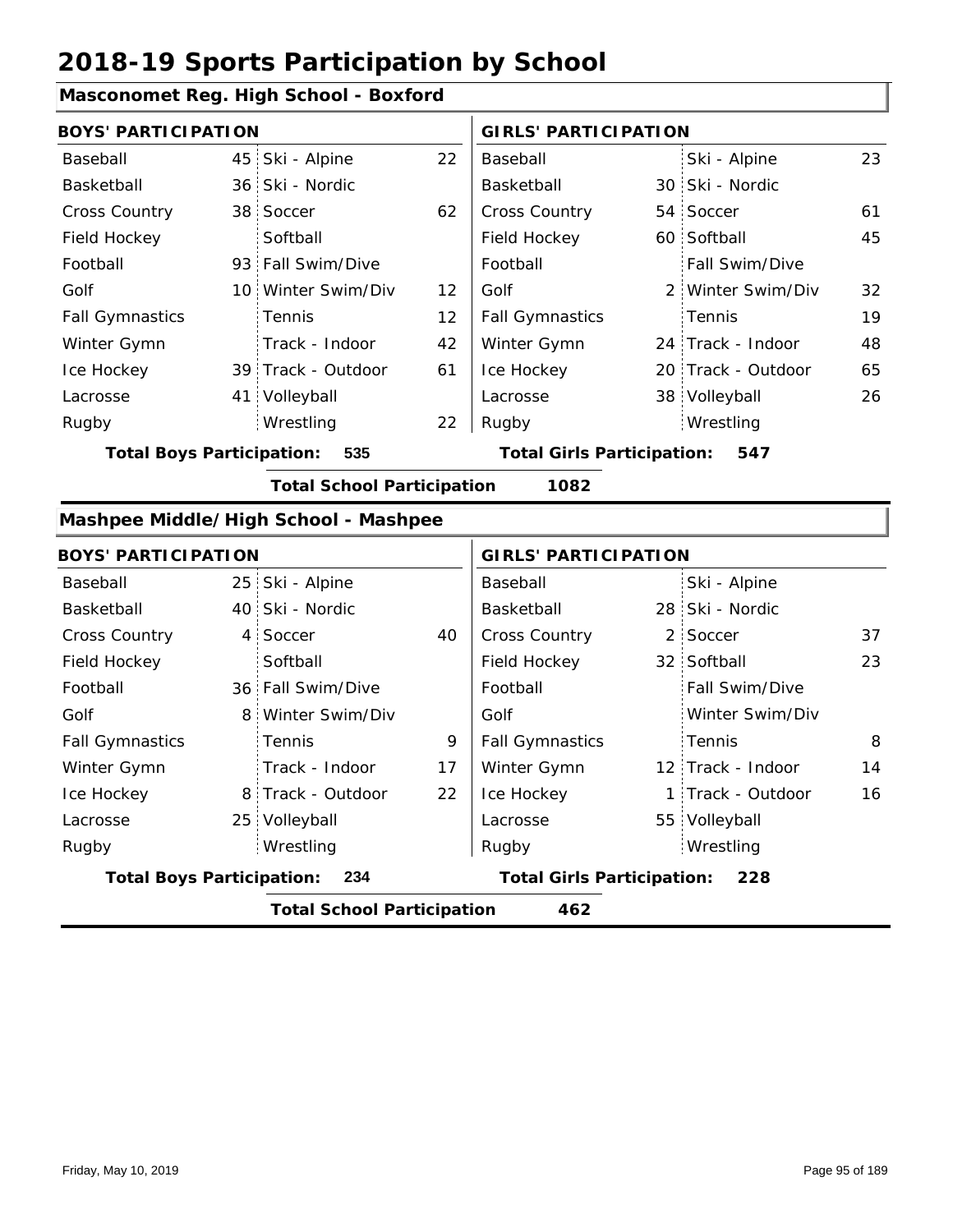### **Matignon High School - Cambridge**

|                                                                                     | <b>BOYS' PARTICIPATION</b> |                                   |    | <b>GIRLS' PARTICIPATION</b> |  |                    |    |  |
|-------------------------------------------------------------------------------------|----------------------------|-----------------------------------|----|-----------------------------|--|--------------------|----|--|
| Baseball                                                                            | 18                         | Ski - Alpine                      |    | <b>Baseball</b>             |  | Ski - Alpine       |    |  |
| Basketball                                                                          | 28                         | Ski - Nordic                      |    | Basketball                  |  | 35 Ski - Nordic    |    |  |
| Cross Country                                                                       | 3                          | Soccer                            | 27 | Cross Country               |  | 3 Soccer           | 40 |  |
| Field Hockey                                                                        |                            | Softball                          |    | Field Hockey                |  | Softball           | 22 |  |
| Football                                                                            |                            | 28 Fall Swim/Dive                 |    | Football                    |  | 1 Fall Swim/Dive   |    |  |
| Golf                                                                                |                            | 10 Winter Swim/Div                | 5  | Golf                        |  | Winter Swim/Div    | 9  |  |
| <b>Fall Gymnastics</b>                                                              |                            | Tennis                            | 12 | <b>Fall Gymnastics</b>      |  | Tennis             | 20 |  |
| Winter Gymn                                                                         |                            | Track - Indoor                    | 5  | Winter Gymn                 |  | Track - Indoor     | 9  |  |
| Ice Hockey                                                                          |                            | 17 Track - Outdoor                | 20 | Ice Hockey                  |  | 16 Track - Outdoor | 20 |  |
| Lacrosse                                                                            |                            | 17 Volleyball                     |    | Lacrosse                    |  | 25 Volleyball      | 30 |  |
| Rugby                                                                               |                            | Wrestling                         |    | Rugby                       |  | Wrestling          |    |  |
| <b>Total Boys Participation:</b><br>190<br><b>Total Girls Participation:</b><br>230 |                            |                                   |    |                             |  |                    |    |  |
|                                                                                     |                            | <b>Total School Participation</b> |    | 420                         |  |                    |    |  |
| Maynard High School - Maynard                                                       |                            |                                   |    |                             |  |                    |    |  |
| <b>BOYS' PARTICIPATION</b>                                                          |                            |                                   |    | <b>GIRLS' PARTICIPATION</b> |  |                    |    |  |
| Baseball                                                                            | 22 <sub>1</sub>            | Ski - Alpine                      |    | Baseball                    |  | Ski - Alpine       |    |  |
| Basketball                                                                          | 28:                        | Ski - Nordic                      |    | Basketball                  |  | 25 Ski - Nordic    |    |  |
| <b>Cross Country</b>                                                                | 20 <sub>1</sub>            | Soccer                            | 45 | Cross Country               |  | 30 Soccer          | 48 |  |
| Field Hockey                                                                        |                            |                                   |    |                             |  |                    |    |  |
|                                                                                     |                            | Softball                          |    | Field Hockey                |  | 33 Softball        | 26 |  |
| Football                                                                            |                            | 26 Fall Swim/Dive                 |    | Football                    |  | Fall Swim/Dive     |    |  |
| Golf                                                                                | 8                          | Winter Swim/Div                   |    | Golf                        |  | 2 Winter Swim/Div  |    |  |
| <b>Fall Gymnastics</b>                                                              |                            | Tennis                            |    | <b>Fall Gymnastics</b>      |  | Tennis             |    |  |
| Winter Gymn                                                                         |                            | Track - Indoor                    |    | Winter Gymn                 |  | Track - Indoor     |    |  |
| Ice Hockey                                                                          | 5                          | Track - Outdoor                   | 28 | Ice Hockey                  |  | Track - Outdoor    | 65 |  |
| Lacrosse                                                                            | 4                          | Volleyball                        |    | Lacrosse                    |  | Volleyball         |    |  |
| Rugby                                                                               |                            | Wrestling                         |    | Rugby                       |  | Wrestling          |    |  |

**Total School Participation 415**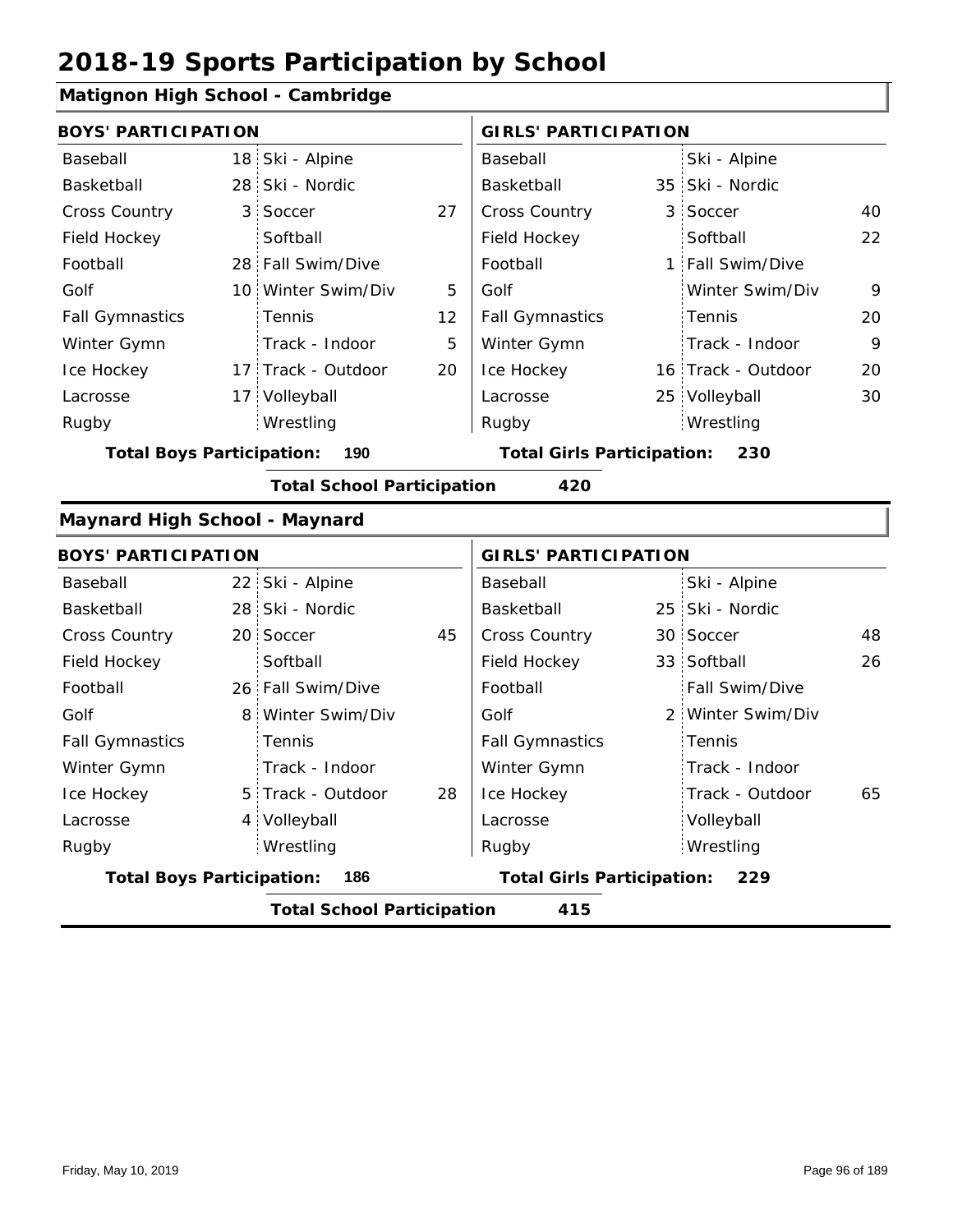### **McCann Technical High School - North Adams**

| <b>BOYS' PARTICIPATION</b>       |                                            |    | <b>GIRLS' PARTICIPATION</b>           |  |                   |              |  |
|----------------------------------|--------------------------------------------|----|---------------------------------------|--|-------------------|--------------|--|
| Baseball                         | 26 Ski - Alpine                            |    | Baseball                              |  | Ski - Alpine      |              |  |
| Basketball                       | 25 Ski - Nordic                            |    | Basketball                            |  | 24 Ski - Nordic   |              |  |
| <b>Cross Country</b>             | 11 Soccer                                  | 20 | Cross Country                         |  | 8 Soccer          | 18           |  |
| Field Hockey                     | Softball                                   |    | Field Hockey                          |  | Softball          | 34           |  |
| Football                         | 37 Fall Swim/Dive                          |    | Football                              |  | 2 Fall Swim/Dive  |              |  |
| Golf                             | 14 Winter Swim/Div                         |    | Golf                                  |  | 1 Winter Swim/Div | $\mathbf{1}$ |  |
| <b>Fall Gymnastics</b>           | Tennis                                     |    | <b>Fall Gymnastics</b>                |  | Tennis            |              |  |
| Winter Gymn                      | Track - Indoor                             |    | Winter Gymn                           |  | Track - Indoor    |              |  |
| Ice Hockey                       | 10 Track - Outdoor                         | 11 | Ice Hockey                            |  | Track - Outdoor   | 8            |  |
| Lacrosse                         | 26 Volleyball                              |    | Lacrosse                              |  | 20 Volleyball     |              |  |
| Rugby                            | Wrestling                                  | 1  | Rugby                                 |  | Wrestling         |              |  |
| <b>Total Boys Participation:</b> | 181                                        |    | <b>Total Girls Participation: 116</b> |  |                   |              |  |
|                                  | <b>Total School Participation</b>          |    | 297                                   |  |                   |              |  |
|                                  | <b>McKinley South End Academy - Boston</b> |    |                                       |  |                   |              |  |
| <b>BOYS' PARTICIPATION</b>       |                                            |    | <b>GIRLS' PARTICIPATION</b>           |  |                   |              |  |
| Baseball                         | 1 Ski - Alpine                             |    | Baseball                              |  | Ski - Alpine      |              |  |
| Basketball                       | 1 Ski - Nordic                             |    | Basketball                            |  | Ski - Nordic      |              |  |
| <b>Cross Country</b>             | Soccer                                     |    | <b>Cross Country</b>                  |  | Soccer            |              |  |

| <b>Total Boys Participation:</b> | 3               | <b>Total Girls Participation:</b> | O               |
|----------------------------------|-----------------|-----------------------------------|-----------------|
| Rugby                            | Wrestling       | Rugby                             | Wrestling       |
| Lacrosse                         | Volleyball      | Lacrosse                          | Volleyball      |
| Ice Hockey                       | Track - Outdoor | Ice Hockey                        | Track - Outdoor |
| Winter Gymn                      | Track - Indoor  | Winter Gymn                       | Track - Indoor  |
| <b>Fall Gymnastics</b>           | Tennis          | <b>Fall Gymnastics</b>            | Tennis          |
| Golf                             | Winter Swim/Div | Golf                              | Winter Swim/Div |
| Football                         | Fall Swim/Dive  | Football                          | Fall Swim/Dive  |
| Field Hockey                     | Softball        | Field Hockey                      | Softball        |
| <b>Cross Country</b>             | Soccer          | <b>Cross Country</b>              | Soccer          |
| Basketball                       | 1 Ski - Nordic  | Basketball                        | Ski - Nordic    |
| <b>Baseball</b>                  | $5KI - AIDIIE$  | <b>Baseball</b>                   | $3KI - AIDIIIE$ |

**Total School Participation 3**

I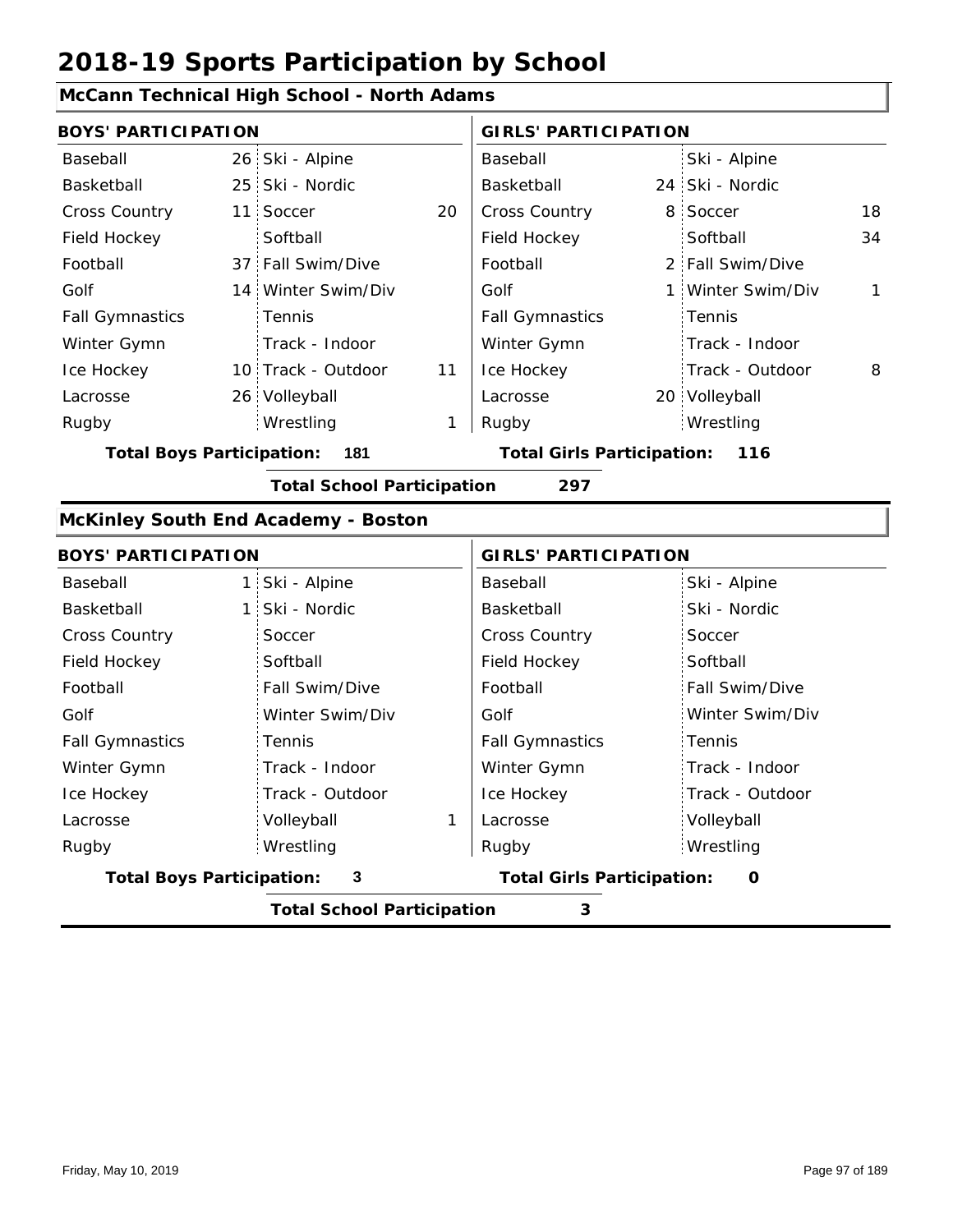### **Medfield High School - Medfield**

| <b>BOYS' PARTICIPATION</b>       |                 |                                   |    | <b>GIRLS' PARTICIPATION</b>       |                    |              |
|----------------------------------|-----------------|-----------------------------------|----|-----------------------------------|--------------------|--------------|
| Baseball                         |                 | 42 Ski - Alpine                   | 1  | Baseball                          | Ski - Alpine       | $\mathbf{1}$ |
| Basketball                       |                 | 39 Ski - Nordic                   |    | Basketball                        | 40 Ski - Nordic    |              |
| Cross Country                    | 40 <sup>1</sup> | Soccer                            | 73 | Cross Country                     | 25 Soccer          | 59           |
| Field Hockey                     |                 | Softball                          |    | Field Hockey                      | 62 Softball        | 22           |
| Football                         |                 | 71 Fall Swim/Dive                 |    | Football                          | Fall Swim/Dive     |              |
| Golf                             | 28              | Winter Swim/Div                   | 15 | Golf                              | 2 Winter Swim/Div  | 24           |
| <b>Fall Gymnastics</b>           |                 | Tennis                            | 19 | <b>Fall Gymnastics</b>            | Tennis             | 30           |
| Winter Gymn                      |                 | Track - Indoor                    | 57 | Winter Gymn                       | 6 Track - Indoor   | 41           |
| Ice Hockey                       |                 | 51 Track - Outdoor                | 63 | Ice Hockey                        | 19 Track - Outdoor | 72           |
| Lacrosse                         |                 | 72 Volleyball                     | 37 | Lacrosse                          | 50 Volleyball      | 42           |
| Rugby                            |                 | Wrestling                         |    | Rugby                             | Wrestling          |              |
| <b>Total Boys Participation:</b> |                 | 608                               |    | <b>Total Girls Participation:</b> | 495                |              |
|                                  |                 | <b>Total School Participation</b> |    | 1103                              |                    |              |
| Medford High School - Medford    |                 |                                   |    |                                   |                    |              |
| <b>BOYS' PARTICIPATION</b>       |                 |                                   |    | <b>GIRLS' PARTICIPATION</b>       |                    |              |
| Baseball                         |                 | 31 Ski - Alpine                   |    | Baseball                          | Ski - Alpine       |              |
| Basketball                       |                 | 44 Ski - Nordic                   |    | Basketball                        | 29 Ski - Nordic    |              |
| Cross Country                    |                 | 16 Soccer                         | 47 | Cross Country                     | 21 Soccer          | 23           |
| Field Hockey                     |                 | Softball                          |    | Field Hockey                      | Softball           | 32           |
| Football                         |                 | 39 Fall Swim/Dive                 |    | Football                          | Fall Swim/Dive     |              |
| Golf                             |                 | 10 Winter Swim/Div                | 12 | Golf                              | Winter Swim/Div    | 19           |

|                        |                                          | Tatal Calco al Doutisin ational |    | $\lambda$ $\lambda$ $\tau$ |                                          |                    |    |  |
|------------------------|------------------------------------------|---------------------------------|----|----------------------------|------------------------------------------|--------------------|----|--|
|                        | <b>Total Boys Participation:</b><br>-319 |                                 |    |                            | <b>Total Girls Participation:</b><br>296 |                    |    |  |
| Rugby                  |                                          | Wrestling                       |    | Rugby                      |                                          | Wrestling          |    |  |
| Lacrosse               |                                          | 32 Volleyball                   |    | Lacrosse                   |                                          | 34 Volleyball      | 48 |  |
| Ice Hockey             |                                          | 39 Track - Outdoor              | 21 | Ice Hockey                 |                                          | 20 Track - Outdoor | 22 |  |
| Winter Gymn            |                                          | Track - Indoor                  | 19 | Winter Gymn                |                                          | 12 Track - Indoor  | 24 |  |
| <b>Fall Gymnastics</b> |                                          | Tennis                          | 9  | <b>Fall Gymnastics</b>     |                                          | Tennis             | 12 |  |
| Golf                   |                                          | 10 Winter Swim/Div              | 12 | Golf                       |                                          | Winter Swim/Div    | 19 |  |
| Football               |                                          | 39 Fall Swim/Dive               |    | Football                   |                                          | Fall Swim/Dive     |    |  |

**Total School Participation 615**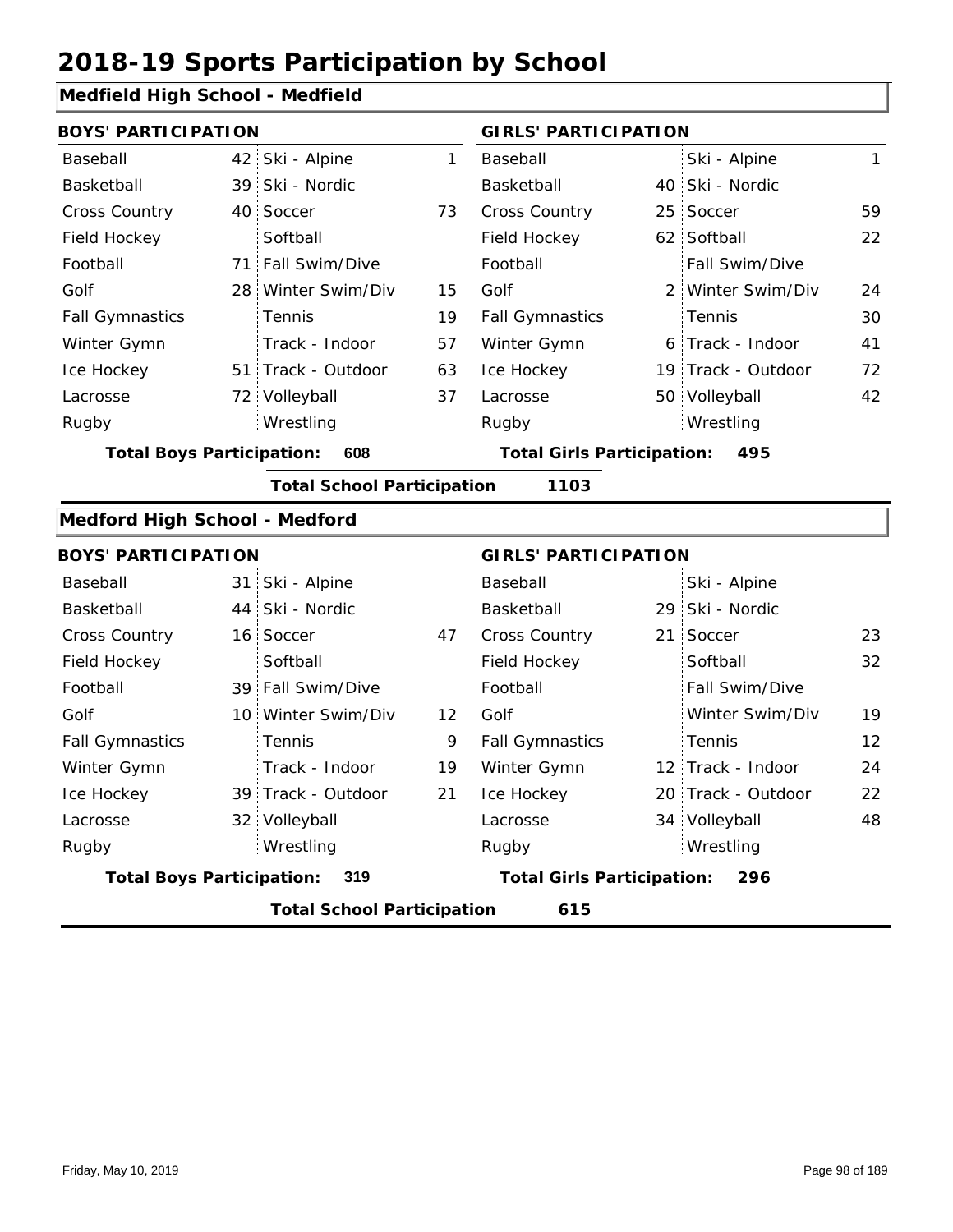### **Medway High School - Medway**

| <b>BOYS' PARTICIPATION</b>           |                                          |                                          |                | <b>GIRLS' PARTICIPATION</b> |  |                    |              |  |  |  |
|--------------------------------------|------------------------------------------|------------------------------------------|----------------|-----------------------------|--|--------------------|--------------|--|--|--|
| Baseball                             | 65                                       | Ski - Alpine                             | 19             | Baseball                    |  | Ski - Alpine       | 9            |  |  |  |
| Basketball                           | 40 <sup>1</sup>                          | Ski - Nordic                             |                | Basketball                  |  | 31 Ski - Nordic    |              |  |  |  |
| <b>Cross Country</b>                 | 12 <sub>1</sub>                          | Soccer                                   | 53             | Cross Country               |  | 15 Soccer          | 43           |  |  |  |
| Field Hockey                         |                                          | Softball                                 |                | Field Hockey                |  | 40 Softball        | 17           |  |  |  |
| Football                             |                                          | 89 Fall Swim/Dive                        |                | Football                    |  | Fall Swim/Dive     |              |  |  |  |
| Golf                                 | 22 <sup>1</sup>                          | Winter Swim/Div                          | $\overline{2}$ | Golf                        |  | 3 Winter Swim/Div  | 2            |  |  |  |
| <b>Fall Gymnastics</b>               |                                          | Tennis                                   | 12             | <b>Fall Gymnastics</b>      |  | Tennis             | 35           |  |  |  |
| Winter Gymn                          |                                          | Track - Indoor                           | 36             | Winter Gymn                 |  | 5 Track - Indoor   | 23           |  |  |  |
| Ice Hockey                           |                                          | 35 Track - Outdoor                       | 28             | Ice Hockey                  |  | 12 Track - Outdoor | 27           |  |  |  |
| Lacrosse                             |                                          | 43 Volleyball                            |                | Lacrosse                    |  | 35 Volleyball      | 23           |  |  |  |
| Rugby                                |                                          | Wrestling                                |                | Rugby                       |  | Wrestling          | $\mathbf{1}$ |  |  |  |
| <b>Total Boys Participation:</b>     | 456                                      | <b>Total Girls Participation:</b><br>321 |                |                             |  |                    |              |  |  |  |
|                                      |                                          | <b>Total School Participation</b>        |                | 777                         |  |                    |              |  |  |  |
| <b>Melrose High School - Melrose</b> |                                          |                                          |                |                             |  |                    |              |  |  |  |
| <b>BOYS' PARTICIPATION</b>           |                                          |                                          |                | <b>GIRLS' PARTICIPATION</b> |  |                    |              |  |  |  |
| Baseball                             |                                          | 48 Ski - Alpine                          |                | Baseball                    |  | Ski - Alpine       |              |  |  |  |
| Basketball                           |                                          | 45 Ski - Nordic                          |                | Basketball                  |  | 30 Ski - Nordic    |              |  |  |  |
| <b>Cross Country</b>                 | 35 <sup>1</sup>                          | Soccer                                   | 60             | Cross Country               |  | 38 Soccer          | 53           |  |  |  |
| Field Hockey                         |                                          | Softball                                 |                | Field Hockey                |  | 45 Softball        | 49           |  |  |  |
| Football                             |                                          | 69 Fall Swim/Dive                        |                | Football                    |  | Fall Swim/Dive     | 25           |  |  |  |
| Golf                                 | 13 <sup>1</sup>                          | Winter Swim/Div                          | 13             | Golf                        |  | 1 Winter Swim/Div  |              |  |  |  |
| <b>Fall Gymnastics</b>               |                                          | Tennis                                   | 16             | <b>Fall Gymnastics</b>      |  | Tennis             | 38           |  |  |  |
| Winter Gymn                          |                                          | Track - Indoor                           | 31             | Winter Gymn                 |  | 16 Track - Indoor  | 52           |  |  |  |
| Ice Hockey                           |                                          | 39 Track - Outdoor                       | 36             | Ice Hockey                  |  | 16 Track - Outdoor | 45           |  |  |  |
| Lacrosse                             |                                          | 33 Volleyball                            |                | Lacrosse                    |  | 43 Volleyball      | 42           |  |  |  |
| Rugby                                |                                          | Wrestling                                | 20             | Rugby                       |  | Wrestling          |              |  |  |  |
| <b>Total Boys Participation:</b>     | 458                                      | <b>Total Girls Participation:</b><br>493 |                |                             |  |                    |              |  |  |  |
|                                      | <b>Total School Participation</b><br>951 |                                          |                |                             |  |                    |              |  |  |  |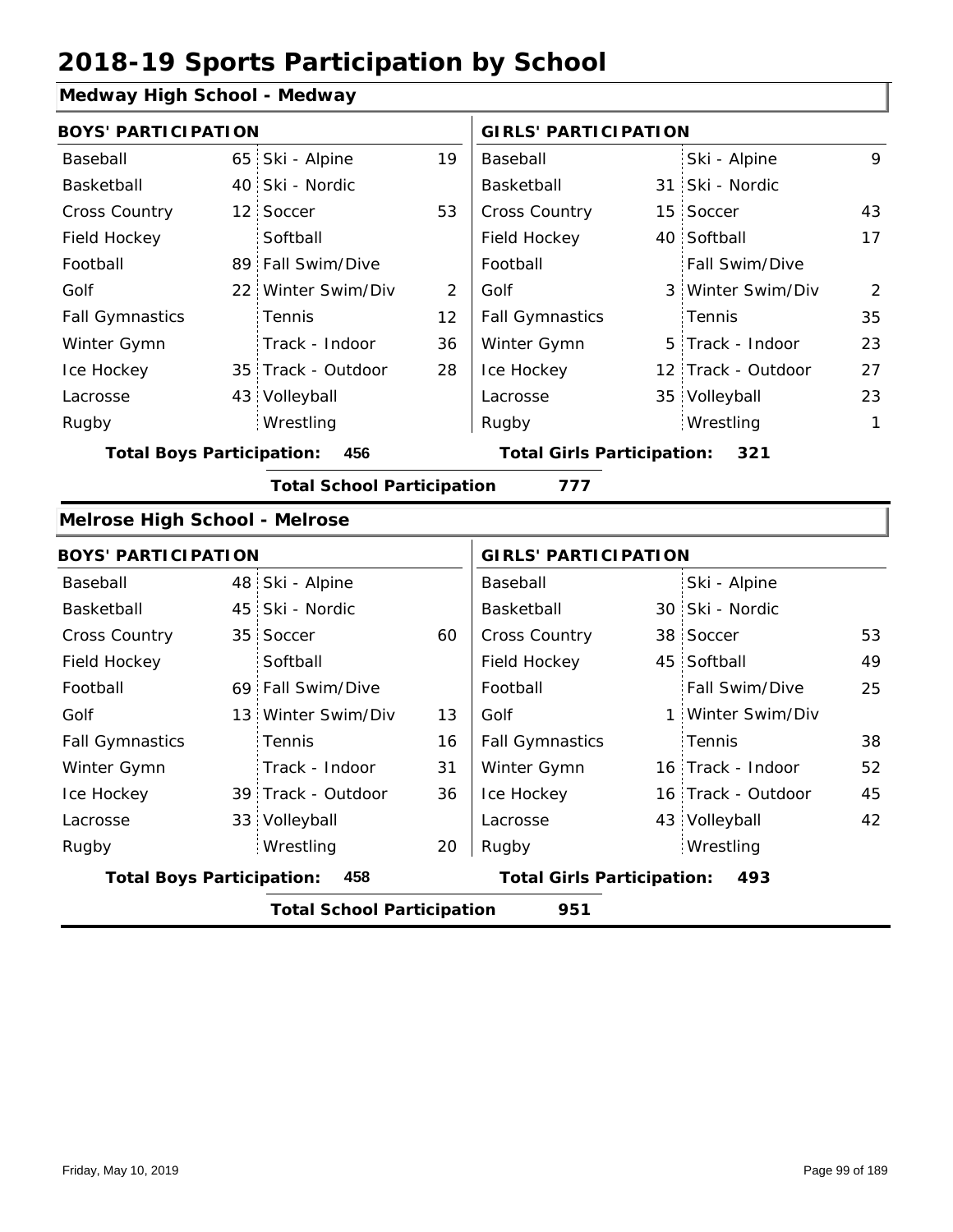### **Methuen High School - Methuen**

| <b>BOYS' PARTICIPATION</b>              |  |                                     |    | <b>GIRLS' PARTICIPATION</b>              |  |                   |    |
|-----------------------------------------|--|-------------------------------------|----|------------------------------------------|--|-------------------|----|
| Baseball                                |  | 49 Ski - Alpine                     |    | Baseball                                 |  | Ski - Alpine      |    |
| Basketball                              |  | 46 Ski - Nordic                     |    | Basketball                               |  | 43 Ski - Nordic   |    |
| <b>Cross Country</b>                    |  | 22 Soccer                           | 58 | <b>Cross Country</b>                     |  | 15 Soccer         | 52 |
| Field Hockey                            |  | Softball                            |    | Field Hockey                             |  | 47 Softball       | 43 |
| Football                                |  | 138 Fall Swim/Dive                  | 6  | Football                                 |  | Fall Swim/Dive    | 22 |
| Golf                                    |  | 23 Winter Swim/Div                  |    | Golf                                     |  | 2 Winter Swim/Div |    |
| <b>Fall Gymnastics</b>                  |  | <b>Tennis</b>                       | 18 | <b>Fall Gymnastics</b>                   |  | Tennis            | 17 |
| Winter Gymn                             |  | 3 Track - Indoor                    | 61 | Winter Gymn                              |  | 12 Track - Indoor | 48 |
| Ice Hockey                              |  | 34 Track - Outdoor                  | 49 | Ice Hockey                               |  | 8 Track - Outdoor | 39 |
| Lacrosse                                |  | 52 Volleyball                       | 36 | Lacrosse                                 |  | 49 Volleyball     | 48 |
| Rugby                                   |  | Wrestling                           | 54 | Rugby                                    |  | Wrestling         | 1  |
| <b>Total Boys Participation:</b><br>649 |  |                                     |    | <b>Total Girls Participation:</b><br>446 |  |                   |    |
|                                         |  | <b>Total School Participation</b>   |    | 1095                                     |  |                   |    |
|                                         |  | Middleboro High School - Middleboro |    |                                          |  |                   |    |

|                                         | <b>BOYS' PARTICIPATION</b> |                                   |                                          |                        | <b>GIRLS' PARTICIPATION</b> |                       |    |  |
|-----------------------------------------|----------------------------|-----------------------------------|------------------------------------------|------------------------|-----------------------------|-----------------------|----|--|
| Baseball                                |                            | 54 Ski - Alpine                   |                                          | Baseball               |                             | Ski - Alpine          |    |  |
| Basketball                              |                            | 49 Ski - Nordic                   |                                          | Basketball             |                             | 21 Ski - Nordic       |    |  |
| <b>Cross Country</b>                    |                            | 20 Soccer                         | 37                                       | <b>Cross Country</b>   |                             | 11 Soccer             | 37 |  |
| Field Hockey                            |                            | Softball                          |                                          | Field Hockey           |                             | 30 Softball           | 23 |  |
| Football                                |                            | 81 Fall Swim/Dive                 |                                          | Football               |                             | <b>Fall Swim/Dive</b> |    |  |
| Golf                                    |                            | 18 Winter Swim/Div                | 14                                       | Golf                   |                             | Winter Swim/Div       | 28 |  |
| <b>Fall Gymnastics</b>                  |                            | Tennis                            | 13                                       | <b>Fall Gymnastics</b> |                             | Tennis                | 18 |  |
| Winter Gymn                             |                            | Track - Indoor                    | 38                                       | Winter Gymn            |                             | 4 Track - Indoor      | 42 |  |
| Ice Hockey                              |                            | 26 Track - Outdoor                | 38                                       | Ice Hockey             |                             | Track - Outdoor       | 26 |  |
| Lacrosse                                |                            | 17 Volleyball                     |                                          | Lacrosse               |                             | 38 Volleyball         | 63 |  |
| Rugby                                   |                            | Wrestling                         | 21                                       | Rugby                  |                             | Wrestling             | 1  |  |
| <b>Total Boys Participation:</b><br>426 |                            |                                   | <b>Total Girls Participation:</b><br>342 |                        |                             |                       |    |  |
|                                         |                            | <b>Total School Participation</b> |                                          | 768                    |                             |                       |    |  |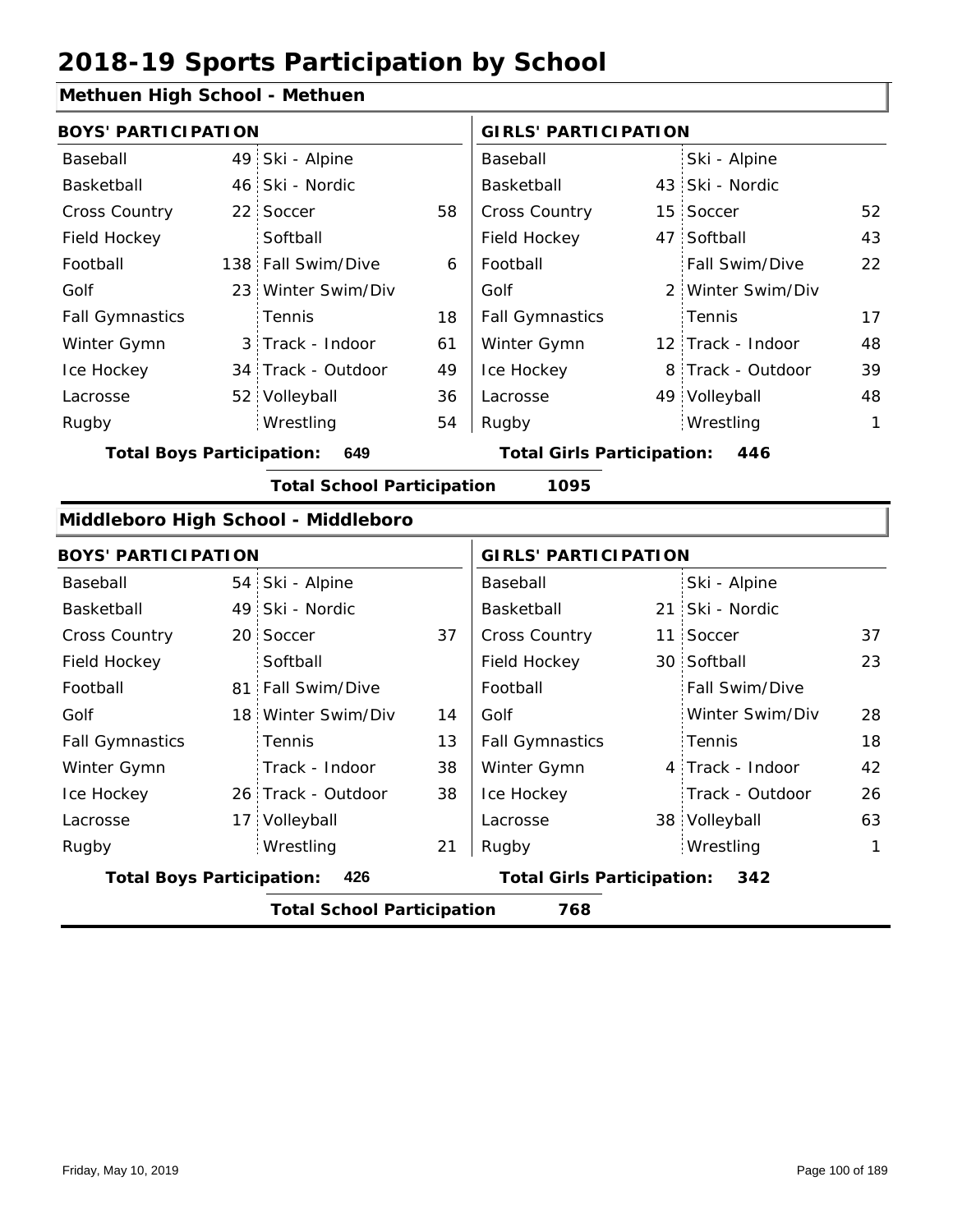### **Milford High School - Milford**

| <b>BOYS' PARTICIPATION</b>                |                                          |                    |                                          | <b>GIRLS' PARTICIPATION</b>              |                |                   |    |  |  |  |
|-------------------------------------------|------------------------------------------|--------------------|------------------------------------------|------------------------------------------|----------------|-------------------|----|--|--|--|
| Baseball                                  |                                          | 47 Ski - Alpine    | 1                                        | Baseball                                 |                | Ski - Alpine      |    |  |  |  |
| Basketball                                |                                          | 70 Ski - Nordic    |                                          | Basketball                               |                | 30 Ski - Nordic   |    |  |  |  |
| Cross Country                             |                                          | 28 Soccer          | 71                                       | Cross Country                            | 21:            | Soccer            | 48 |  |  |  |
| Field Hockey                              |                                          | Softball           |                                          | Field Hockey                             |                | 32 Softball       | 18 |  |  |  |
| Football                                  |                                          | 101 Fall Swim/Dive |                                          | Football                                 |                | Fall Swim/Dive    |    |  |  |  |
| Golf                                      |                                          | 21 Winter Swim/Div | 18                                       | Golf                                     | 1              | Winter Swim/Div   | 24 |  |  |  |
| <b>Fall Gymnastics</b>                    |                                          | Tennis             | 17                                       | <b>Fall Gymnastics</b>                   |                | Tennis            | 35 |  |  |  |
| Winter Gymn                               |                                          | Track - Indoor     | 47                                       | Winter Gymn                              |                | Track - Indoor    | 34 |  |  |  |
| Ice Hockey                                |                                          | 17 Track - Outdoor | 70                                       | Ice Hockey                               |                | 2 Track - Outdoor | 57 |  |  |  |
| Lacrosse                                  |                                          | 26 Volleyball      | 48                                       | Lacrosse                                 |                | 56 Volleyball     | 51 |  |  |  |
| Rugby                                     |                                          | Wrestling          | 28                                       | Rugby                                    |                | Wrestling         | 2  |  |  |  |
| <b>Total Boys Participation:</b>          | 610                                      |                    | <b>Total Girls Participation:</b><br>411 |                                          |                |                   |    |  |  |  |
| <b>Total School Participation</b><br>1021 |                                          |                    |                                          |                                          |                |                   |    |  |  |  |
| Millbury Mem.Jr./Sr.H.S. - Millbury       |                                          |                    |                                          |                                          |                |                   |    |  |  |  |
| <b>BOYS' PARTICIPATION</b>                |                                          |                    |                                          | <b>GIRLS' PARTICIPATION</b>              |                |                   |    |  |  |  |
| Baseball                                  |                                          | 42 Ski - Alpine    |                                          | Baseball                                 | 1 <sup>1</sup> | Ski - Alpine      |    |  |  |  |
| Basketball                                |                                          | 45 Ski - Nordic    |                                          | Basketball                               |                | 40 Ski - Nordic   |    |  |  |  |
| <b>Cross Country</b>                      |                                          | 16 Soccer          | 44                                       | Cross Country                            |                | 13 Soccer         | 49 |  |  |  |
| Field Hockey                              |                                          | Softball           |                                          | Field Hockey                             |                | Softball          | 34 |  |  |  |
| Football                                  |                                          | 68 Fall Swim/Dive  |                                          | Football                                 |                | Fall Swim/Dive    |    |  |  |  |
| Golf                                      |                                          | 13 Winter Swim/Div |                                          | Golf                                     | 1:             | Winter Swim/Div   |    |  |  |  |
| <b>Fall Gymnastics</b>                    |                                          | Tennis             |                                          | <b>Fall Gymnastics</b>                   |                | Tennis            |    |  |  |  |
| Winter Gymn                               |                                          | Track - Indoor     | 19                                       | Winter Gymn                              |                | Track - Indoor    | 21 |  |  |  |
| Ice Hockey                                |                                          | 4 Track - Outdoor  | 43                                       | Ice Hockey                               |                | Track - Outdoor   | 38 |  |  |  |
| Lacrosse                                  |                                          | Volleyball         |                                          | Lacrosse                                 |                | Volleyball        | 51 |  |  |  |
| Rugby                                     |                                          | Wrestling          |                                          | Rugby                                    |                | Wrestling         |    |  |  |  |
| <b>Total Boys Participation:</b><br>294   |                                          |                    |                                          | <b>Total Girls Participation:</b><br>248 |                |                   |    |  |  |  |
|                                           | <b>Total School Participation</b><br>542 |                    |                                          |                                          |                |                   |    |  |  |  |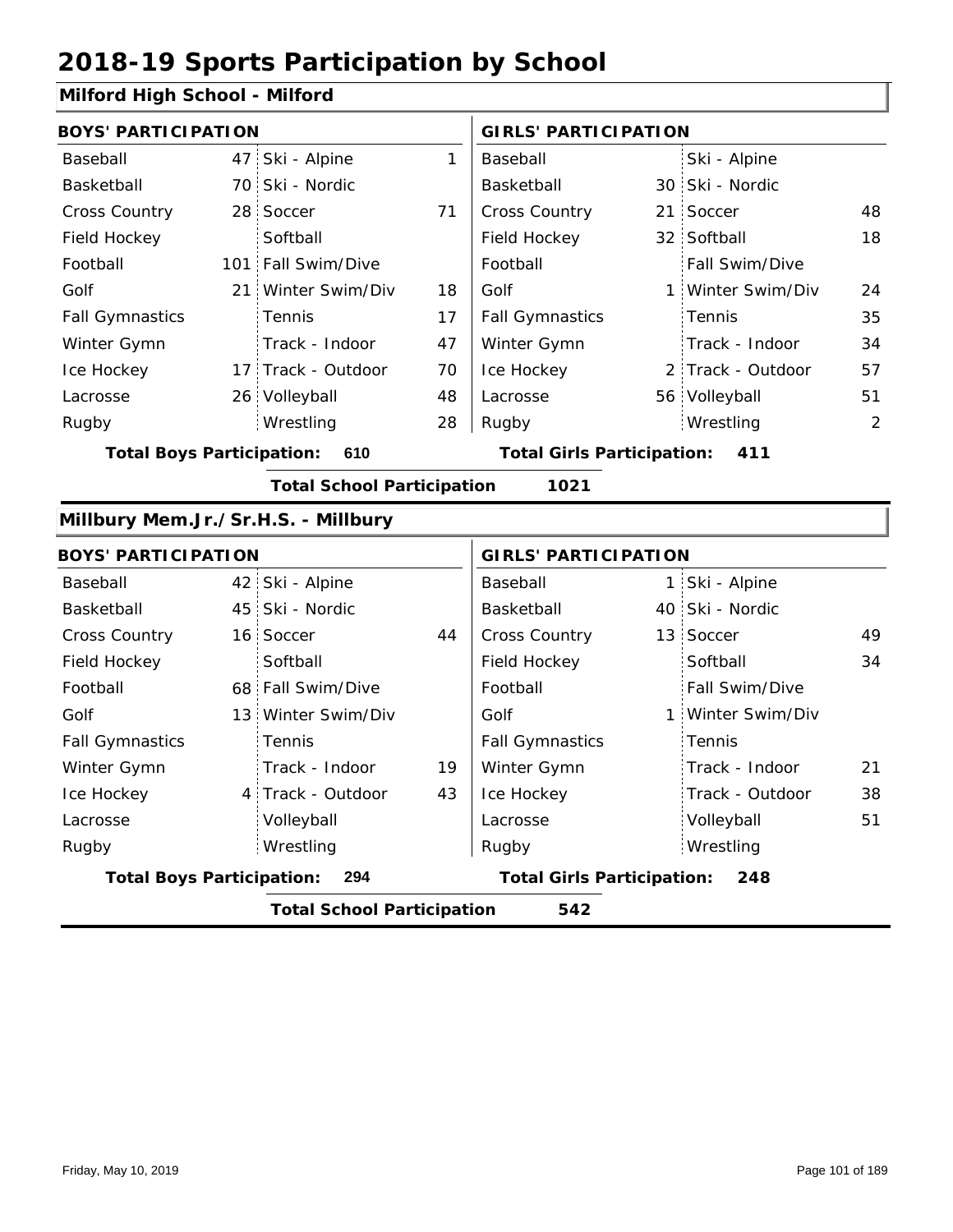### **Millis High School - Millis**

| <b>BOYS' PARTICIPATION</b>              |                                         |                                   |    | <b>GIRLS' PARTICIPATION</b>              |  |                    |    |  |
|-----------------------------------------|-----------------------------------------|-----------------------------------|----|------------------------------------------|--|--------------------|----|--|
| Baseball                                |                                         | 42 Ski - Alpine                   | 5  | Baseball                                 |  | Ski - Alpine       |    |  |
| Basketball                              |                                         | 35 Ski - Nordic                   |    | Basketball                               |  | 35 Ski - Nordic    |    |  |
| Cross Country                           |                                         | 7 Soccer                          | 31 | Cross Country                            |  | 11 Soccer          | 44 |  |
| Field Hockey                            |                                         | Softball                          |    | Field Hockey                             |  | Softball           | 33 |  |
| Football                                |                                         | 32 Fall Swim/Dive                 |    | Football                                 |  | Fall Swim/Dive     |    |  |
| Golf                                    |                                         | 8 Winter Swim/Div                 |    | Golf                                     |  | Winter Swim/Div    | 2  |  |
| <b>Fall Gymnastics</b>                  |                                         | Tennis                            |    | <b>Fall Gymnastics</b>                   |  | Tennis             | 15 |  |
| Winter Gymn                             |                                         | Track - Indoor                    | 15 | Winter Gymn                              |  | 1 Track - Indoor   | 19 |  |
| Ice Hockey                              |                                         | 5 Track - Outdoor                 | 27 | Ice Hockey                               |  | 2 Track - Outdoor  | 39 |  |
| Lacrosse                                |                                         | 5 Volleyball                      | 12 | Lacrosse                                 |  | 2 Volleyball       | 23 |  |
| Rugby                                   |                                         | Wrestling                         |    | Rugby                                    |  | Wrestling          |    |  |
| <b>Total Boys Participation:</b><br>224 |                                         |                                   |    | <b>Total Girls Participation:</b><br>226 |  |                    |    |  |
|                                         |                                         | <b>Total School Participation</b> |    | 450                                      |  |                    |    |  |
| Milton High School - Milton             |                                         |                                   |    |                                          |  |                    |    |  |
| <b>BOYS' PARTICIPATION</b>              |                                         |                                   |    | <b>GIRLS' PARTICIPATION</b>              |  |                    |    |  |
| Baseball                                |                                         | 54 Ski - Alpine                   | 14 | Baseball                                 |  | Ski - Alpine       | 11 |  |
| Basketball                              |                                         | 40 Ski - Nordic                   |    | Basketball                               |  | 33 Ski - Nordic    |    |  |
| <b>Cross Country</b>                    |                                         | 15 Soccer                         | 60 | Cross Country                            |  | 18 Soccer          | 56 |  |
| Field Hockey                            |                                         | Softball                          |    | Field Hockey                             |  | 57 Softball        | 37 |  |
| Football                                |                                         | 100 Fall Swim/Dive                | 6  | Football                                 |  | Fall Swim/Dive     | 18 |  |
| Golf                                    |                                         | 18 Winter Swim/Div                |    | Golf                                     |  | 2 Winter Swim/Div  |    |  |
| <b>Fall Gymnastics</b>                  |                                         | Tennis                            | 16 | <b>Fall Gymnastics</b>                   |  | Tennis             | 18 |  |
| Winter Gymn                             |                                         | Track - Indoor                    | 31 | Winter Gymn                              |  | Track - Indoor     | 61 |  |
| Ice Hockey                              |                                         | 50 Track - Outdoor                | 33 | Ice Hockey                               |  | 23 Track - Outdoor | 78 |  |
| Lacrosse                                |                                         | 37 Volleyball                     |    | Lacrosse                                 |  | 40 Volleyball      | 42 |  |
| Rugby                                   |                                         | 65 Wrestling                      | 38 | Rugby                                    |  | 1 Wrestling        | 2  |  |
|                                         | <b>Total Boys Participation:</b><br>577 |                                   |    | <b>Total Girls Participation:</b><br>497 |  |                    |    |  |
|                                         |                                         | <b>Total School Participation</b> |    | 1074                                     |  |                    |    |  |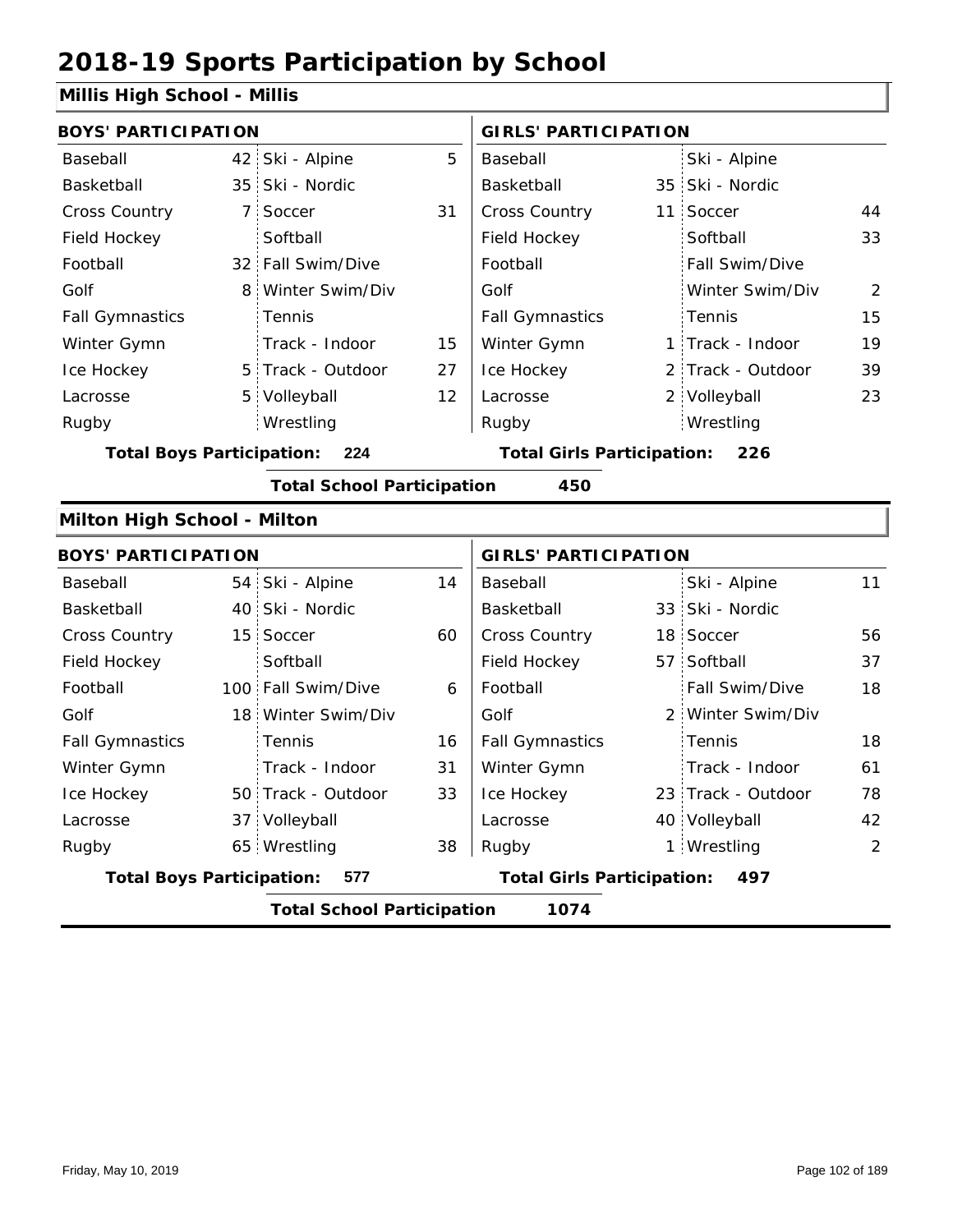### **Minnechaug Reg. High School - Wilbraham**

| <b>BOYS' PARTICIPATION</b>               |  |                    |                                          | <b>GIRLS' PARTICIPATION</b> |  |                   |    |
|------------------------------------------|--|--------------------|------------------------------------------|-----------------------------|--|-------------------|----|
| Baseball                                 |  | 42 Ski - Alpine    | 10                                       | Baseball                    |  | Ski - Alpine      | 5  |
| Basketball                               |  | 34 Ski - Nordic    |                                          | Basketball                  |  | 32 Ski - Nordic   |    |
| <b>Cross Country</b>                     |  | 44 Soccer          | 53                                       | <b>Cross Country</b>        |  | 54 Soccer         | 52 |
| Field Hockey                             |  | Softball           |                                          | Field Hockey                |  | 28 Softball       | 27 |
| Football                                 |  | 59 Fall Swim/Dive  |                                          | Football                    |  | Fall Swim/Dive    |    |
| Golf                                     |  | 13 Winter Swim/Div | 18                                       | Golf                        |  | 1 Winter Swim/Div | 49 |
| <b>Fall Gymnastics</b>                   |  | 1 Tennis           | 14                                       | <b>Fall Gymnastics</b>      |  | 11 Tennis         | 18 |
| Winter Gymn                              |  | Track - Indoor     | 29                                       | Winter Gymn                 |  | Track - Indoor    | 32 |
| Ice Hockey                               |  | 34 Track - Outdoor | 69                                       | Ice Hockey                  |  | 5 Track - Outdoor | 59 |
| Lacrosse                                 |  | 49 Volleyball      | 23                                       | Lacrosse                    |  | 43 Volleyball     | 42 |
| Rugby                                    |  | Wrestling          | 18                                       | Rugby                       |  | Wrestling         |    |
| <b>Total Boys Participation:</b><br>510  |  |                    | <b>Total Girls Participation:</b><br>458 |                             |  |                   |    |
| <b>Total School Participation</b><br>968 |  |                    |                                          |                             |  |                   |    |

#### **Minuteman Regional High School - Lexington**

| <b>BOYS' PARTICIPATION</b>               |  |                    |    | <b>GIRLS' PARTICIPATION</b>             |  |                   |    |
|------------------------------------------|--|--------------------|----|-----------------------------------------|--|-------------------|----|
| Baseball                                 |  | 25 Ski - Alpine    |    | Baseball                                |  | Ski - Alpine      |    |
| Basketball                               |  | 39 Ski - Nordic    |    | Basketball                              |  | 16 Ski - Nordic   |    |
| <b>Cross Country</b>                     |  | 9 Soccer           | 30 | <b>Cross Country</b>                    |  | 6 Soccer          | 25 |
| Field Hockey                             |  | Softball           |    | Field Hockey                            |  | Softball          | 16 |
| Football                                 |  | 33 Fall Swim/Dive  |    | Football                                |  | Fall Swim/Dive    |    |
| Golf                                     |  | 15 Winter Swim/Div | 18 | Golf                                    |  | 3 Winter Swim/Div | 8  |
| <b>Fall Gymnastics</b>                   |  | Tennis             | 22 | <b>Fall Gymnastics</b>                  |  | Tennis            | 13 |
| Winter Gymn                              |  | Track - Indoor     |    | Winter Gymn                             |  | Track - Indoor    |    |
| Ice Hockey                               |  | 22 Track - Outdoor |    | Ice Hockey                              |  | 1 Track - Outdoor |    |
| Lacrosse                                 |  | 21 Volleyball      |    | Lacrosse                                |  | Volleyball        |    |
| Rugby                                    |  | Wrestling          |    | Rugby                                   |  | Wrestling         |    |
| <b>Total Boys Participation:</b>         |  | 234                |    | <b>Total Girls Participation:</b><br>88 |  |                   |    |
| <b>Total School Participation</b><br>322 |  |                    |    |                                         |  |                   |    |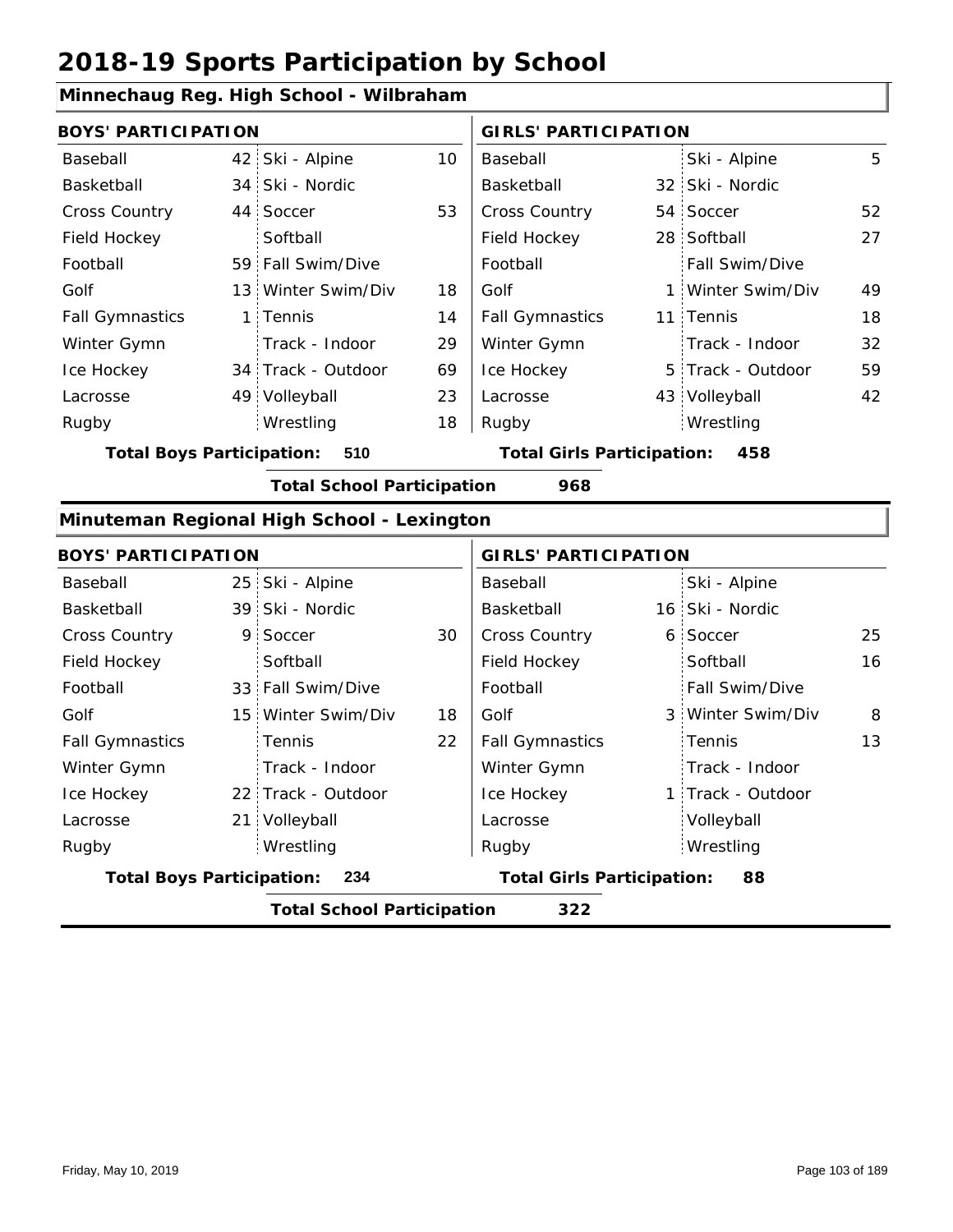#### **Mohawk Trail Regional HS/MS - Shelburne Falls**

14 Track - Outdoor

Track - Indoor

34 Volleyball

Wrestling Rugby Rugby

| <b>BOYS' PARTICIPATION</b>       |                | <b>GIRLS' PARTICIPATION</b>            |                |                                   |   |                    |                |
|----------------------------------|----------------|----------------------------------------|----------------|-----------------------------------|---|--------------------|----------------|
| Baseball                         |                | 36 Ski - Alpine                        | $\overline{7}$ | Baseball                          |   | Ski - Alpine       | 6              |
| Basketball                       |                | 38 Ski - Nordic                        | 5              | Basketball                        |   | 37 Ski - Nordic    | 9              |
| Cross Country                    | 8 <sup>1</sup> | Soccer                                 | 19             | Cross Country                     |   | 9 Soccer           | 18             |
| Field Hockey                     | 1:             | Softball                               |                | Field Hockey                      |   | 25 Softball        | 40             |
| Football                         | 34:            | Fall Swim/Dive                         |                | Football                          |   | Fall Swim/Dive     |                |
| Golf                             | 6 <sup>1</sup> | Winter Swim/Div                        |                | Golf                              |   | Winter Swim/Div    |                |
| <b>Fall Gymnastics</b>           |                | Tennis                                 |                | <b>Fall Gymnastics</b>            |   | Tennis             | 10             |
| Winter Gymn                      |                | Track - Indoor                         | 5              | Winter Gymn                       |   | Track - Indoor     | 14             |
| Ice Hockey                       |                | Track - Outdoor                        | 30             | Ice Hockey                        |   | Track - Outdoor    | 34             |
| Lacrosse                         |                | Volleyball                             |                | Lacrosse                          |   | Volleyball         | 33             |
| Rugby                            |                | Wrestling                              | 10             | Rugby                             |   | Wrestling          | $\overline{4}$ |
| <b>Total Boys Participation:</b> |                | 199                                    |                | <b>Total Girls Participation:</b> |   | 239                |                |
|                                  |                | <b>Total School Participation</b>      |                | 438                               |   |                    |                |
|                                  |                | Monomoy Regional High School - Harwich |                |                                   |   |                    |                |
| <b>BOYS' PARTICIPATION</b>       |                |                                        |                | <b>GIRLS' PARTICIPATION</b>       |   |                    |                |
| Baseball                         |                | 46 Ski - Alpine                        |                | Baseball                          |   | Ski - Alpine       |                |
| Basketball                       |                | 38 Ski - Nordic                        |                | Basketball                        |   | 22 Ski - Nordic    |                |
| <b>Cross Country</b>             |                | 15 Soccer                              | 55             | <b>Cross Country</b>              | 9 | Soccer             | 34             |
| Field Hockey                     |                | Softball                               |                | Field Hockey                      |   | 35 Softball        | 35             |
| Football                         |                | 37 Fall Swim/Dive                      |                | Football                          |   | Fall Swim/Dive     |                |
| Golf                             |                | 16 Winter Swim/Div                     |                | Golf                              |   | 14 Winter Swim/Div |                |
| <b>Fall Gymnastics</b>           |                | Tennis                                 | 11             | <b>Fall Gymnastics</b>            |   | Tennis             | 16             |

33

**Total Boys Participation: 299 Total Girls Participation: 234**

**Total School Participation 533**

Winter Gymn Ice Hockey Lacrosse

Ice Hockey Lacrosse

Winter Gymn

15

9 Track - Outdoor

Track - Indoor

45 Volleyball

Wrestling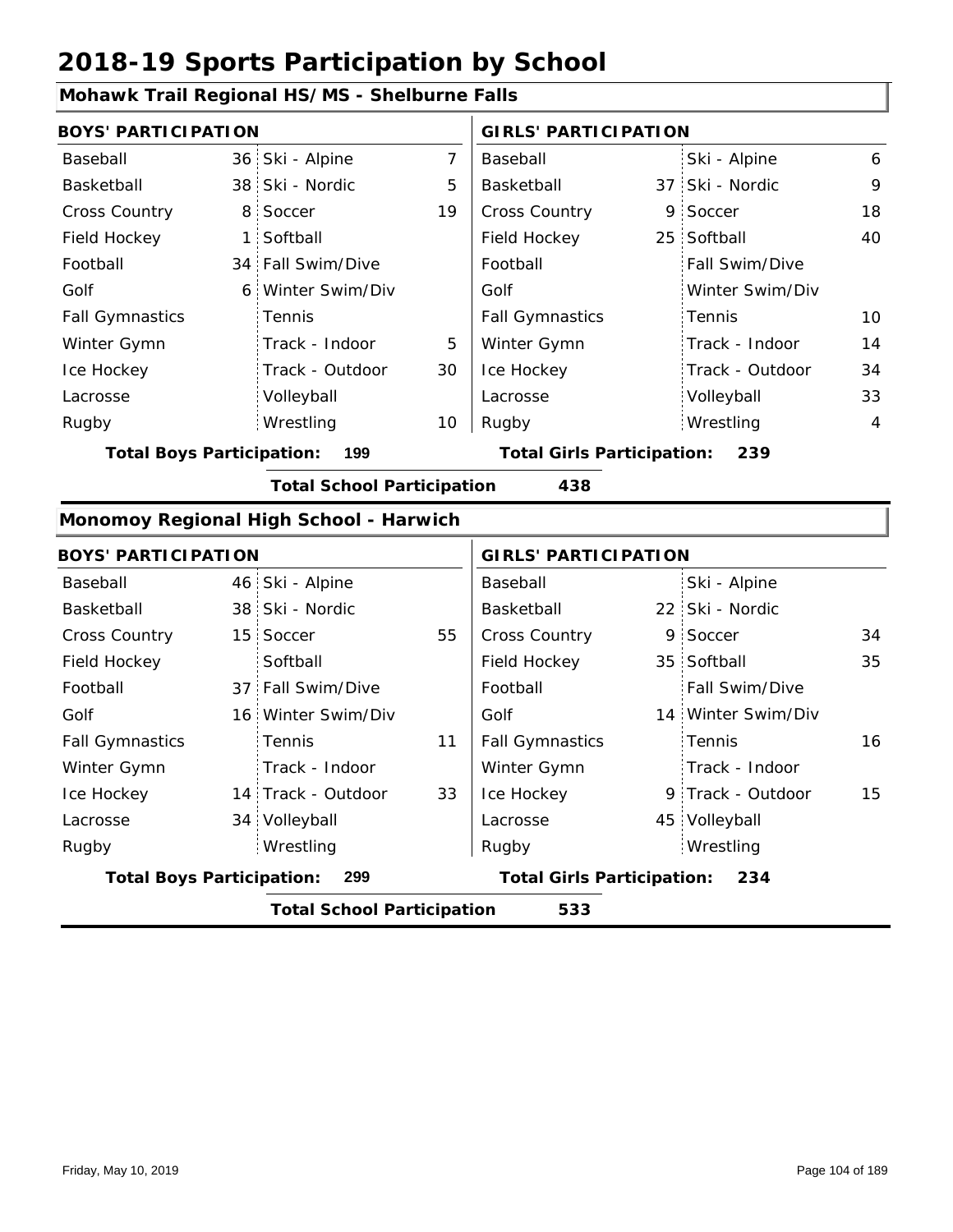#### **Monson High School - Monson**

| <b>BOYS' PARTICIPATION</b>              |                 |                                          |    | <b>GIRLS' PARTICIPATION</b>       |  |                   |    |
|-----------------------------------------|-----------------|------------------------------------------|----|-----------------------------------|--|-------------------|----|
| Baseball                                |                 | 21 Ski - Alpine                          |    | Baseball                          |  | Ski - Alpine      |    |
| Basketball                              |                 | 24 Ski - Nordic                          |    | Basketball                        |  | 20 Ski - Nordic   |    |
| Cross Country                           |                 | 17 Soccer                                | 24 | Cross Country                     |  | 17 Soccer         | 37 |
| Field Hockey                            |                 | Softball                                 |    | Field Hockey                      |  | Softball          | 23 |
| Football                                |                 | 3 Fall Swim/Dive                         |    | Football                          |  | Fall Swim/Dive    |    |
| Golf                                    |                 | 14 Winter Swim/Div                       | 4  | Golf                              |  | Winter Swim/Div   | 8  |
| <b>Fall Gymnastics</b>                  |                 | Tennis                                   |    | <b>Fall Gymnastics</b>            |  | Tennis            |    |
| Winter Gymn                             |                 | Track - Indoor                           |    | Winter Gymn                       |  | Track - Indoor    |    |
| Ice Hockey                              |                 | Track - Outdoor                          | 28 | Ice Hockey                        |  | Track - Outdoor   | 28 |
| Lacrosse                                |                 | 21 Volleyball                            |    | Lacrosse                          |  | 21 Volleyball     |    |
| Rugby                                   |                 | Wrestling                                |    | Rugby                             |  | Wrestling         |    |
| <b>Total Boys Participation:</b><br>156 |                 |                                          |    | <b>Total Girls Participation:</b> |  | 154               |    |
|                                         |                 | <b>Total School Participation</b>        |    | 310                               |  |                   |    |
|                                         |                 | Montachusett RVT High School - Fitchburg |    |                                   |  |                   |    |
| <b>BOYS' PARTICIPATION</b>              |                 |                                          |    | <b>GIRLS' PARTICIPATION</b>       |  |                   |    |
| Baseball                                |                 | 51 Ski - Alpine                          |    | Baseball                          |  | Ski - Alpine      |    |
| Basketball                              |                 | 49 Ski - Nordic                          |    | Basketball                        |  | 32 Ski - Nordic   |    |
| Cross Country                           |                 | 12 Soccer                                | 44 | <b>Cross Country</b>              |  | 4 Soccer          | 35 |
| Field Hockey                            |                 | Softball                                 |    | Field Hockey                      |  | 36 Softball       | 38 |
| Football                                |                 | 67 Fall Swim/Dive                        |    | Football                          |  | Fall Swim/Dive    |    |
| Golf                                    | 21 <sup>2</sup> | Winter Swim/Div                          | 6  | Golf                              |  | 2 Winter Swim/Div | 17 |
| <b>Fall Gymnastics</b>                  |                 | Tennis                                   |    | <b>Fall Gymnastics</b>            |  | Tennis            |    |
| Winter Gymn                             |                 | Track - Indoor                           | 15 | Winter Gymn                       |  | Track - Indoor    | 8  |
| Ice Hockey                              |                 | 31 Track - Outdoor                       | 28 | Ice Hockey                        |  | 9 Track - Outdoor | 27 |

| Lacrosse                         | 36 Volleyball |    | Lacrosse                          | 50 Volleyball |  |
|----------------------------------|---------------|----|-----------------------------------|---------------|--|
| Rugby                            | Wrestling     | 11 | Rugby                             | Wrestling     |  |
| <b>Total Boys Participation:</b> | - 371         |    | <b>Total Girls Participation:</b> | 289           |  |
|                                  |               |    |                                   |               |  |
|                                  |               |    |                                   |               |  |
|                                  |               |    |                                   |               |  |

31

1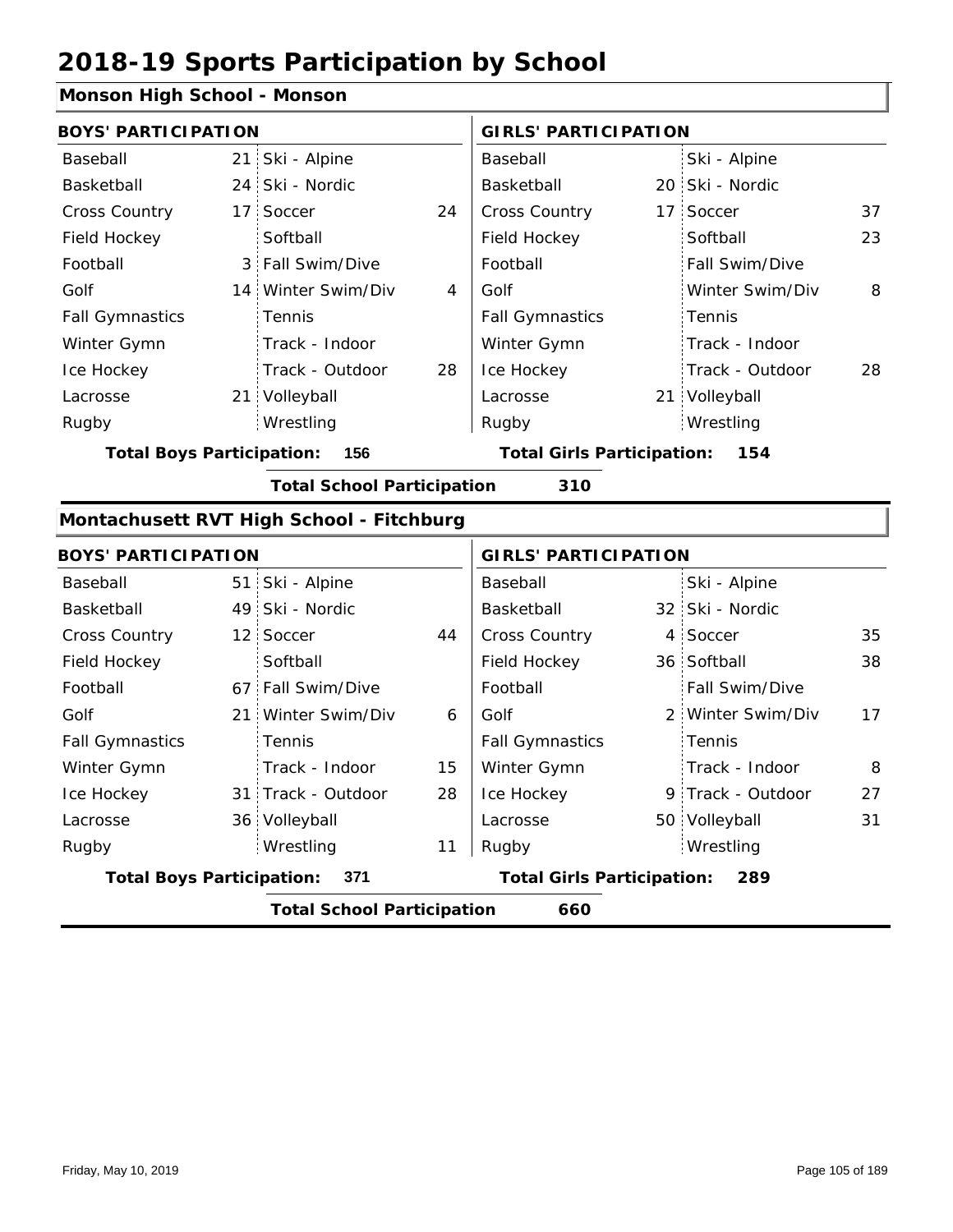#### **Monument Mountain Reg HS - Great Barrington**

| <b>BOYS' PARTICIPATION</b> |  |                    |    | <b>GIRLS' PARTICIPATION</b> |  |                   |    |
|----------------------------|--|--------------------|----|-----------------------------|--|-------------------|----|
| Baseball                   |  | 25 Ski - Alpine    | 15 | Baseball                    |  | Ski - Alpine      | 16 |
| Basketball                 |  | 27 Ski - Nordic    |    | Basketball                  |  | 25 Ski - Nordic   |    |
| <b>Cross Country</b>       |  | 27 Soccer          | 43 | <b>Cross Country</b>        |  | 26 Soccer         | 39 |
| Field Hockey               |  | Softball           |    | Field Hockey                |  | Softball          | 25 |
| Football                   |  | 35 Fall Swim/Dive  |    | Football                    |  | 1 Fall Swim/Dive  |    |
| Golf                       |  | 12 Winter Swim/Div | 20 | Golf                        |  | 1 Winter Swim/Div | 15 |
| <b>Fall Gymnastics</b>     |  | <b>Tennis</b>      |    | <b>Fall Gymnastics</b>      |  | Tennis            | 17 |
| Winter Gymn                |  | Track - Indoor     |    | Winter Gymn                 |  | Track - Indoor    |    |
| Ice Hockey                 |  | 5 Track - Outdoor  | 32 | Ice Hockey                  |  | Track - Outdoor   | 47 |
| Lacrosse                   |  | 12 Volleyball      |    | Lacrosse                    |  | 5 Volleyball      | 43 |
| Rugby                      |  | Wrestling          | 16 | Rugby                       |  | Wrestling         |    |

**Total Boys Participation: 269 Total Girls Participation: 260**

**Total School Participation 529**

#### **Mount Alvernia High School - Newton**

| <b>BOYS' PARTICIPATION</b>                           |                                   | <b>GIRLS' PARTICIPATION</b>              |                          |  |  |
|------------------------------------------------------|-----------------------------------|------------------------------------------|--------------------------|--|--|
| Baseball                                             | Ski - Alpine                      | Baseball                                 | Ski - Alpine             |  |  |
| Basketball                                           | Ski - Nordic                      | Basketball                               | 21 Ski - Nordic          |  |  |
| Cross Country                                        | Soccer                            | <b>Cross Country</b>                     | 8 Soccer<br>32           |  |  |
| Field Hockey                                         | Softball                          | Field Hockey                             | 32<br>Softball           |  |  |
| Football                                             | Fall Swim/Dive                    | Football                                 | Fall Swim/Dive<br>25     |  |  |
| Golf                                                 | Winter Swim/Div                   | Golf                                     | 16 Winter Swim/Div       |  |  |
| <b>Fall Gymnastics</b>                               | <b>Tennis</b>                     | <b>Fall Gymnastics</b>                   | 16<br>Tennis             |  |  |
| Winter Gymn                                          | Track - Indoor                    | Winter Gymn                              | Track - Indoor           |  |  |
| Ice Hockey                                           | Track - Outdoor                   | Ice Hockey                               | 11 Track - Outdoor<br>16 |  |  |
| Lacrosse                                             | Volleyball                        | Lacrosse                                 | Volleyball<br>30         |  |  |
| Rugby                                                | Wrestling                         | Rugby                                    | Wrestling                |  |  |
| <b>Total Boys Participation:</b><br>$\boldsymbol{0}$ |                                   | <b>Total Girls Participation:</b><br>207 |                          |  |  |
|                                                      | <b>Total School Participation</b> | 207                                      |                          |  |  |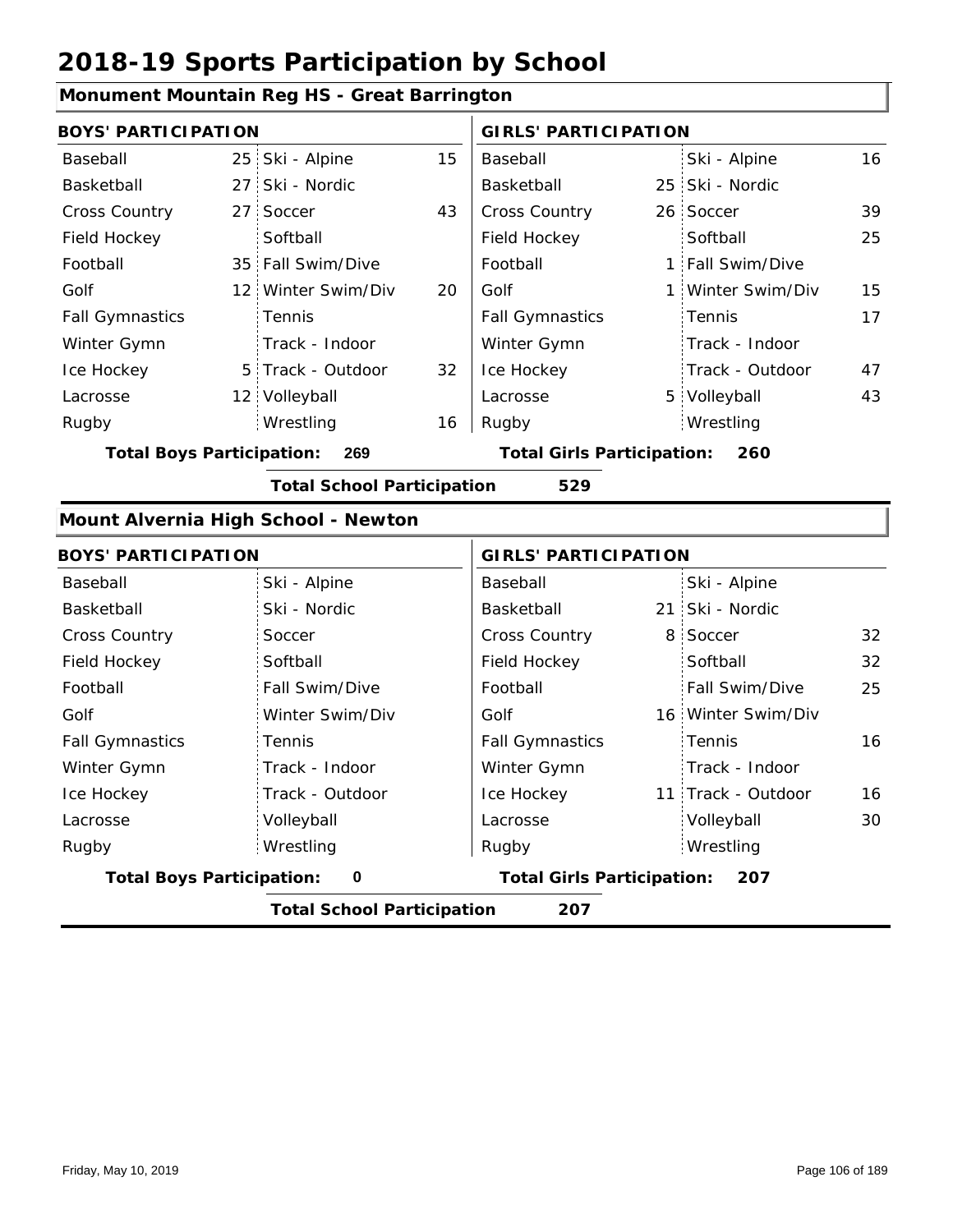### **Mount Everett Reg. High School - Sheffield**

|                                  |     | MOUTH EVENCH REG. THUH JEHOOF - JHEHIER       |    |                             |  |                   |              |
|----------------------------------|-----|-----------------------------------------------|----|-----------------------------|--|-------------------|--------------|
| <b>BOYS' PARTICIPATION</b>       |     |                                               |    | <b>GIRLS' PARTICIPATION</b> |  |                   |              |
| Baseball                         |     | 37 Ski - Alpine                               |    | Baseball                    |  | Ski - Alpine      |              |
| Basketball                       |     | 25 Ski - Nordic                               |    | Basketball                  |  | 31 Ski - Nordic   |              |
| Cross Country                    | 11  | Soccer                                        | 36 | <b>Cross Country</b>        |  | 10 Soccer         | 32           |
| Field Hockey                     |     | Softball                                      |    | Field Hockey                |  | Softball          | 31           |
| Football                         |     | 7 Fall Swim/Dive                              |    | Football                    |  | Fall Swim/Dive    |              |
| Golf                             |     | 9 Winter Swim/Div                             | 1  | Golf                        |  | Winter Swim/Div   | $\mathbf{1}$ |
| <b>Fall Gymnastics</b>           |     | Tennis                                        | 18 | <b>Fall Gymnastics</b>      |  | Tennis            | 22           |
| Winter Gymn                      |     | Track - Indoor                                |    | Winter Gymn                 |  | Track - Indoor    |              |
| Ice Hockey                       |     | 8 Track - Outdoor                             |    | Ice Hockey                  |  | 2 Track - Outdoor |              |
| Lacrosse                         |     | Volleyball                                    |    | Lacrosse                    |  | Volleyball        | 20           |
| Rugby                            |     | Wrestling                                     | 11 | Rugby                       |  | Wrestling         |              |
| <b>Total Boys Participation:</b> | 163 | <b>Total Girls Participation:</b><br>149      |    |                             |  |                   |              |
|                                  |     | <b>Total School Participation</b>             |    | 312                         |  |                   |              |
|                                  |     | Mount Greylock Regional School - Williamstown |    |                             |  |                   |              |
| <b>BOYS' PARTICIPATION</b>       |     |                                               |    | <b>GIRLS' PARTICIPATION</b> |  |                   |              |
| Baseball                         |     | 37 Ski - Alpine                               |    | Baseball                    |  | Ski - Alpine      |              |
| Basketball                       |     | 19 Ski - Nordic                               | 51 | Basketball                  |  | 18 Ski - Nordic   | 37           |
| Cross Country                    | 51  | Soccer                                        | 39 | Cross Country               |  | 47 Soccer         | 48           |
| Field Hockey                     |     | Softball                                      |    | Field Hockey                |  | Softball          | 24           |
| Football                         |     | 24 Fall Swim/Dive                             |    | Football                    |  | Fall Swim/Dive    |              |
| Golf                             |     | 10 Winter Swim/Div                            |    | Golf                        |  | 2 Winter Swim/Div | $\mathbf{1}$ |
| <b>Fall Gymnastics</b>           |     | Tennis                                        | 8  | <b>Fall Gymnastics</b>      |  | Tennis            | 15           |
| Winter Gymn                      |     | Track - Indoor                                |    | Winter Gymn                 |  | Track - Indoor    |              |
| Ice Hockey                       |     | 4 Track - Outdoor                             | 58 | Ice Hockey                  |  | Track - Outdoor   | 60           |
| Lacrosse                         |     | 35 Volleyball                                 |    | Lacrosse                    |  | 43 Volleyball     | 29           |
| Rugby                            |     | Wrestling                                     | 6  | Rugby                       |  | Wrestling         |              |
| <b>Total Boys Participation:</b> | 342 | <b>Total Girls Participation:</b><br>324      |    |                             |  |                   |              |

**Total School Participation 666**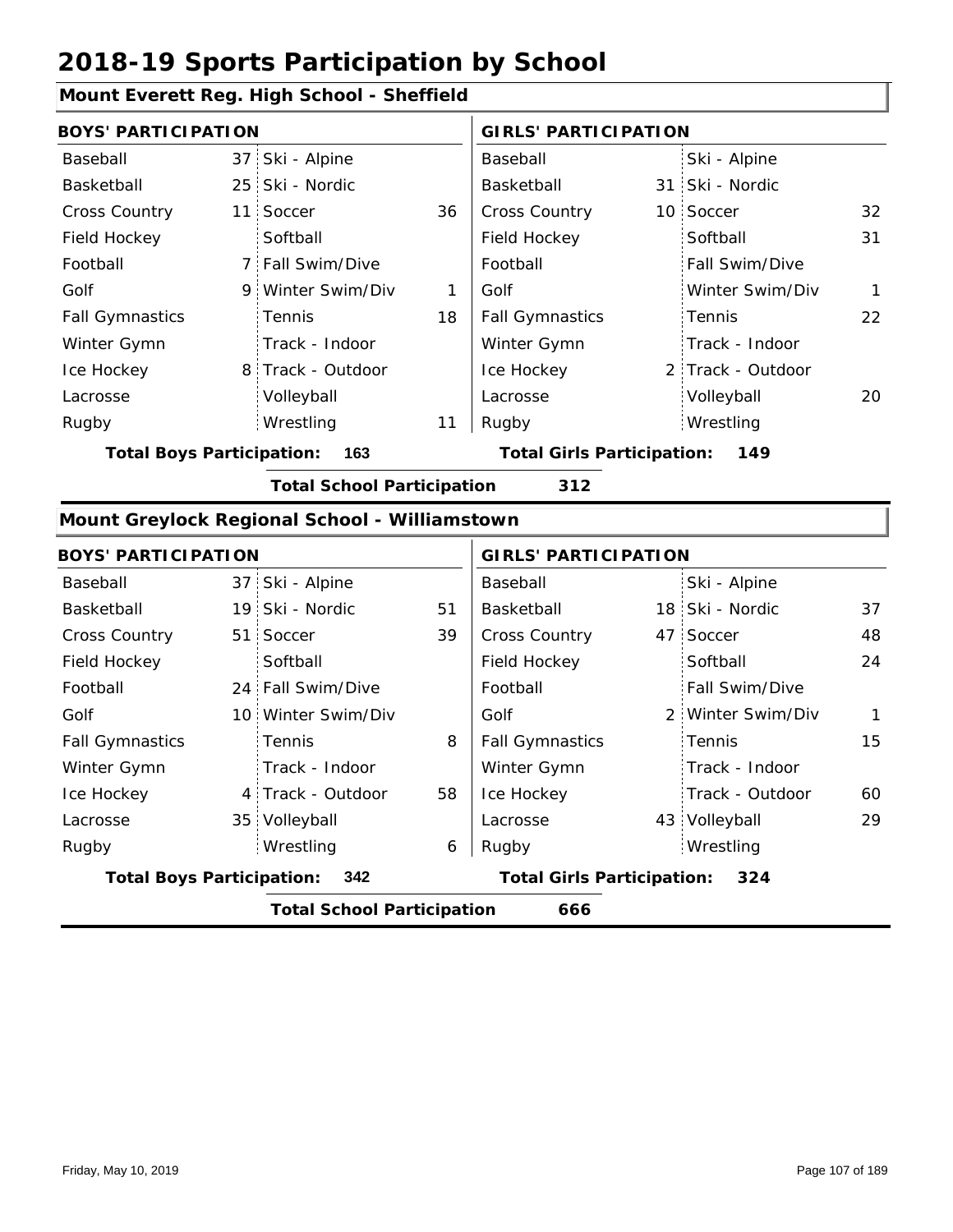### **Muniz Academy - Jamaica Plain**

| <b>BOYS' PARTICIPATION</b>                                                         |    |                                   |    | <b>GIRLS' PARTICIPATION</b> |  |                 |              |  |  |  |  |
|------------------------------------------------------------------------------------|----|-----------------------------------|----|-----------------------------|--|-----------------|--------------|--|--|--|--|
| Baseball                                                                           | 8  | Ski - Alpine                      |    | Baseball                    |  | 3 Ski - Alpine  |              |  |  |  |  |
| Basketball                                                                         |    | Ski - Nordic                      |    | Basketball                  |  | Ski - Nordic    |              |  |  |  |  |
| <b>Cross Country</b>                                                               |    | Soccer                            |    | Cross Country               |  | Soccer          |              |  |  |  |  |
| Field Hockey                                                                       |    | Softball                          |    | Field Hockey                |  | Softball        |              |  |  |  |  |
| Football                                                                           |    | Fall Swim/Dive                    |    | Football                    |  | Fall Swim/Dive  |              |  |  |  |  |
| Golf                                                                               |    | Winter Swim/Div                   |    | Golf                        |  | Winter Swim/Div |              |  |  |  |  |
| <b>Fall Gymnastics</b>                                                             |    | Tennis                            |    | <b>Fall Gymnastics</b>      |  | Tennis          |              |  |  |  |  |
| Winter Gymn                                                                        |    | Track - Indoor                    |    | Winter Gymn                 |  | Track - Indoor  |              |  |  |  |  |
| Ice Hockey                                                                         |    | Track - Outdoor                   |    | Ice Hockey                  |  | Track - Outdoor |              |  |  |  |  |
| Lacrosse                                                                           |    | Volleyball                        |    | Lacrosse                    |  | Volleyball      |              |  |  |  |  |
| Rugby                                                                              |    | Wrestling                         |    | Rugby                       |  | Wrestling       |              |  |  |  |  |
| 8<br><b>Total Boys Participation:</b><br><b>Total Girls Participation:</b><br>3    |    |                                   |    |                             |  |                 |              |  |  |  |  |
|                                                                                    |    | <b>Total School Participation</b> |    | 11                          |  |                 |              |  |  |  |  |
| Murdock High School - Winchendon                                                   |    |                                   |    |                             |  |                 |              |  |  |  |  |
| <b>BOYS' PARTICIPATION</b>                                                         |    | <b>GIRLS' PARTICIPATION</b>       |    |                             |  |                 |              |  |  |  |  |
| Baseball                                                                           |    | 17 Ski - Alpine                   |    | Baseball                    |  | Ski - Alpine    |              |  |  |  |  |
| Basketball                                                                         |    | 18 Ski - Nordic                   |    | Basketball                  |  | 13 Ski - Nordic |              |  |  |  |  |
| Cross Country                                                                      | 9. | Soccer                            | 13 | <b>Cross Country</b>        |  | 7 Soccer        | 20           |  |  |  |  |
| Field Hockey                                                                       |    | Softball                          |    | Field Hockey                |  | 10 Softball     | 17           |  |  |  |  |
| Football                                                                           |    | 31 Fall Swim/Dive                 |    | Football                    |  | Fall Swim/Dive  |              |  |  |  |  |
| Golf                                                                               |    | Winter Swim/Div                   |    | Golf                        |  | Winter Swim/Div | $\mathbf{1}$ |  |  |  |  |
| <b>Fall Gymnastics</b>                                                             |    | Tennis                            |    | <b>Fall Gymnastics</b>      |  | Tennis          |              |  |  |  |  |
| Winter Gymn                                                                        |    | Track - Indoor                    | 13 | Winter Gymn                 |  | Track - Indoor  | 11           |  |  |  |  |
| Ice Hockey                                                                         |    | 6 Track - Outdoor                 | 15 | Ice Hockey                  |  | Track - Outdoor | 12           |  |  |  |  |
| Lacrosse                                                                           |    | Volleyball                        |    | Lacrosse                    |  | Volleyball      |              |  |  |  |  |
| Rugby                                                                              |    | Wrestling                         |    | Rugby                       |  | Wrestling       |              |  |  |  |  |
| <b>Total Boys Participation:</b><br>122<br><b>Total Girls Participation:</b><br>91 |    |                                   |    |                             |  |                 |              |  |  |  |  |
| 213<br><b>Total School Participation</b>                                           |    |                                   |    |                             |  |                 |              |  |  |  |  |
|                                                                                    |    |                                   |    |                             |  |                 |              |  |  |  |  |

I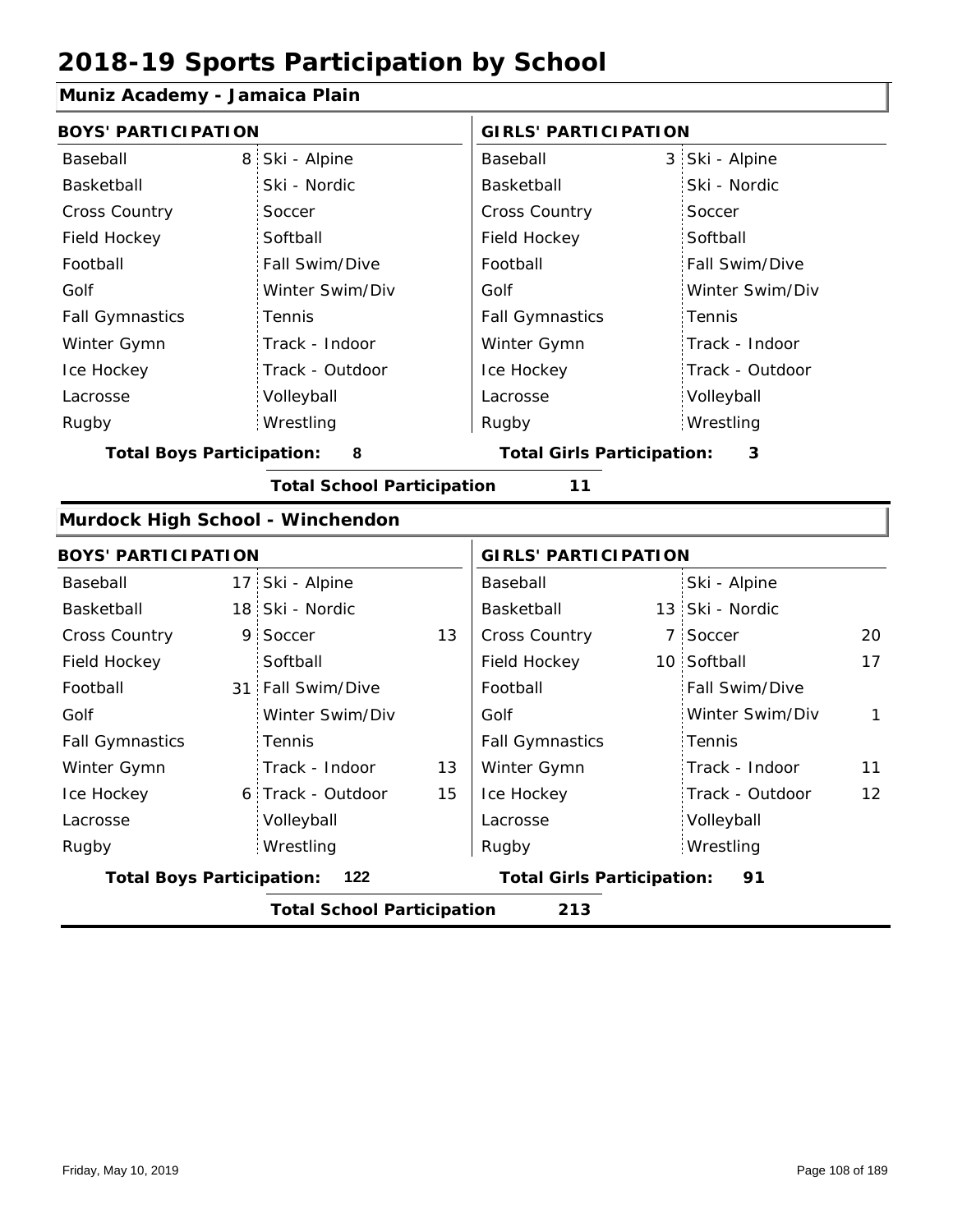|                                                                                     |     | Mystic Valley Regional Charter School - Malden |    |                                   |   |                   |    |
|-------------------------------------------------------------------------------------|-----|------------------------------------------------|----|-----------------------------------|---|-------------------|----|
| <b>BOYS' PARTICIPATION</b>                                                          |     |                                                |    | <b>GIRLS' PARTICIPATION</b>       |   |                   |    |
| Baseball                                                                            |     | 17 Ski - Alpine                                |    | Baseball                          |   | Ski - Alpine      |    |
| Basketball                                                                          | 27: | Ski - Nordic                                   |    | Basketball                        |   | 28 Ski - Nordic   |    |
| <b>Cross Country</b>                                                                |     | 12 Soccer                                      | 21 | Cross Country                     |   | 10 Soccer         | 20 |
| Field Hockey                                                                        |     | Softball                                       |    | Field Hockey                      |   | Softball          | 15 |
| Football                                                                            |     | 30 Fall Swim/Dive                              |    | Football                          |   | 1 Fall Swim/Dive  |    |
| Golf                                                                                |     | Winter Swim/Div                                | 15 | Golf                              |   | Winter Swim/Div   | 12 |
| <b>Fall Gymnastics</b>                                                              |     | Tennis                                         |    | <b>Fall Gymnastics</b>            |   | Tennis            |    |
| Winter Gymn                                                                         |     | Track - Indoor                                 |    | Winter Gymn                       |   | Track - Indoor    |    |
| Ice Hockey                                                                          |     | 15 Track - Outdoor                             | 20 | Ice Hockey                        |   | 3 Track - Outdoor | 20 |
| Lacrosse                                                                            |     | 27 Volleyball                                  | 1  | Lacrosse                          |   | 27 Volleyball     | 33 |
| Rugby                                                                               |     | Wrestling                                      |    | Rugby                             |   | Wrestling         |    |
| <b>Total Boys Participation:</b><br>185<br><b>Total Girls Participation:</b><br>169 |     |                                                |    |                                   |   |                   |    |
|                                                                                     |     | <b>Total School Participation</b>              |    | 354                               |   |                   |    |
| Nantucket High School - Nantucket                                                   |     |                                                |    |                                   |   |                   |    |
| <b>BOYS' PARTICIPATION</b>                                                          |     |                                                |    | <b>GIRLS' PARTICIPATION</b>       |   |                   |    |
| Baseball                                                                            |     | 17 Ski - Alpine                                |    | Baseball                          |   | Ski - Alpine      |    |
| Basketball                                                                          |     | 32 Ski - Nordic                                |    | Basketball                        |   | 34 Ski - Nordic   |    |
| <b>Cross Country</b>                                                                |     | 18 Soccer                                      | 48 | Cross Country                     | 8 | Soccer            | 41 |
| Field Hockey                                                                        |     | Softball                                       |    | Field Hockey                      |   | 34 Softball       | 34 |
| Football                                                                            |     | 62 Fall Swim/Dive                              |    | Football                          |   | Fall Swim/Dive    |    |
| Golf                                                                                |     | 28 Winter Swim/Div                             | 31 | Golf                              | 6 | Winter Swim/Div   | 34 |
| <b>Fall Gymnastics</b>                                                              |     | Tennis                                         | 22 | <b>Fall Gymnastics</b>            |   | Tennis            | 29 |
| Winter Gymn                                                                         |     | Track - Indoor                                 |    | Winter Gymn                       |   | Track - Indoor    |    |
| Ice Hockey                                                                          |     | 38 Track - Outdoor                             |    | Ice Hockey                        |   | 1 Track - Outdoor |    |
| Lacrosse                                                                            |     | 49 Volleyball                                  |    | Lacrosse                          |   | 49 Volleyball     | 26 |
| Rugby                                                                               |     | Wrestling                                      |    | Rugby                             |   | Wrestling         |    |
| <b>Total Boys Participation:</b>                                                    |     | 345                                            |    | <b>Total Girls Participation:</b> |   | 296               |    |
|                                                                                     |     | <b>Total School Participation</b>              |    | 641                               |   |                   |    |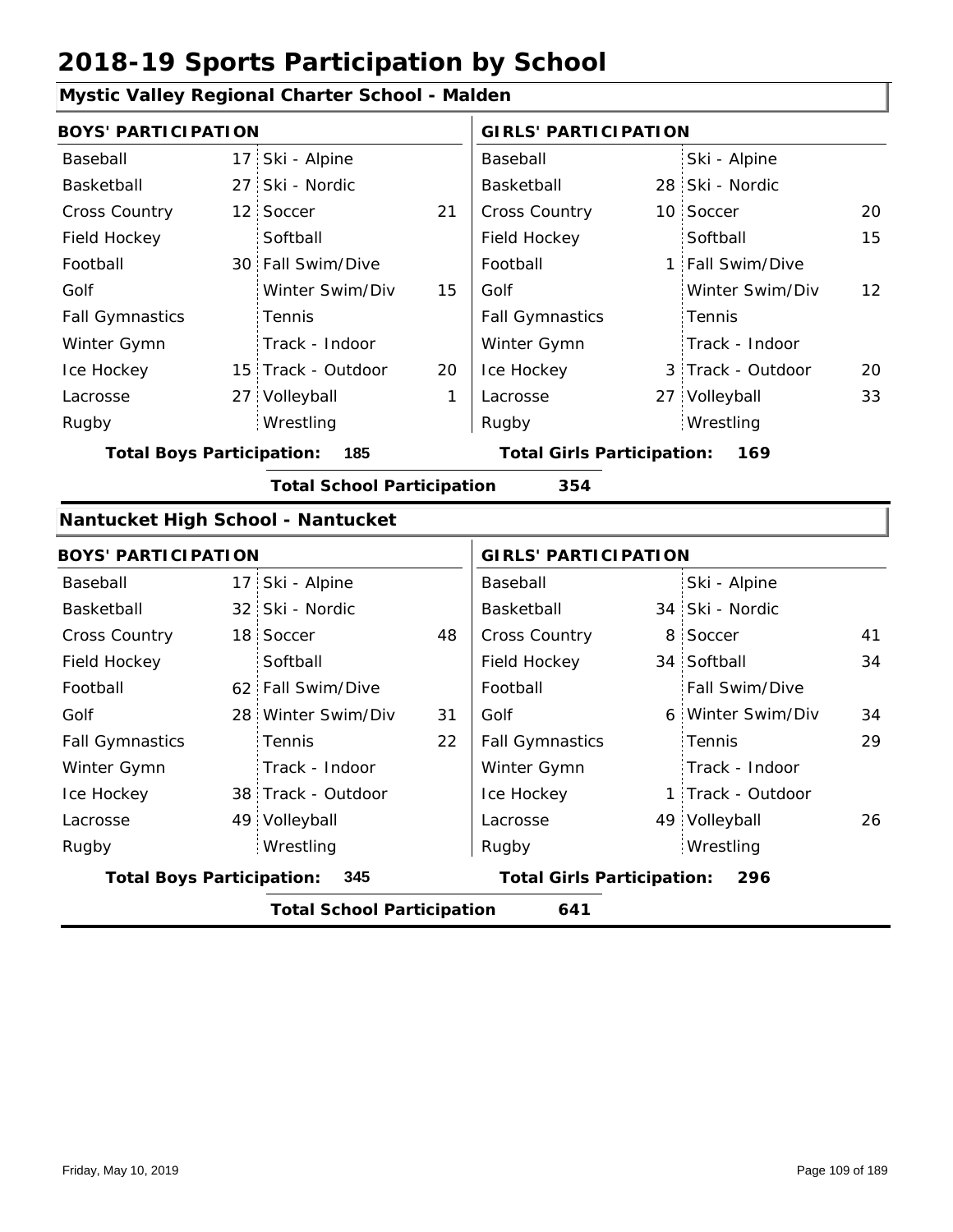### **Narragansett Reg. High School - Baldwinville**

|                                   | <b>BOYS' PARTICIPATION</b> |                                   |    |                                   |  | <b>GIRLS' PARTICIPATION</b> |                |
|-----------------------------------|----------------------------|-----------------------------------|----|-----------------------------------|--|-----------------------------|----------------|
| Baseball                          | 15 <sup>1</sup>            | Ski - Alpine                      |    | Baseball                          |  | Ski - Alpine                |                |
| Basketball                        |                            | 26 Ski - Nordic                   |    | Basketball                        |  | 21 Ski - Nordic             |                |
| <b>Cross Country</b>              | $7^{\circ}$                | Soccer                            | 18 | Cross Country                     |  | 7 Soccer                    | 20             |
| Field Hockey                      |                            | Softball                          |    | Field Hockey                      |  | 16 Softball                 | 28             |
| Football                          |                            | 34 Fall Swim/Dive                 |    | Football                          |  | Fall Swim/Dive              |                |
| Golf                              | $\overline{4}$             | Winter Swim/Div                   |    | Golf                              |  | Winter Swim/Div             |                |
| <b>Fall Gymnastics</b>            |                            | Tennis                            |    | <b>Fall Gymnastics</b>            |  | Tennis                      |                |
| Winter Gymn                       |                            | Track - Indoor                    | 7  | Winter Gymn                       |  | Track - Indoor              | 5              |
| Ice Hockey                        |                            | 4 Track - Outdoor                 | 5  | Ice Hockey                        |  | 1 Track - Outdoor           | 16             |
| Lacrosse                          |                            | Volleyball                        |    | Lacrosse                          |  | Volleyball                  |                |
| Rugby                             |                            | Wrestling                         | 3  | Rugby                             |  | Wrestling                   |                |
| <b>Total Boys Participation:</b>  |                            | 123                               |    | <b>Total Girls Participation:</b> |  | 114                         |                |
|                                   |                            | <b>Total School Participation</b> |    | 237                               |  |                             |                |
| Nashoba Reg. High School - Bolton |                            |                                   |    |                                   |  |                             |                |
| <b>BOYS' PARTICIPATION</b>        |                            |                                   |    | <b>GIRLS' PARTICIPATION</b>       |  |                             |                |
| Baseball                          |                            | 52 Ski - Alpine                   | 12 | Baseball                          |  | Ski - Alpine                | 13             |
| Basketball                        |                            | 40 Ski - Nordic                   | 8  | Basketball                        |  | 27 Ski - Nordic             | $\overline{7}$ |
| <b>Cross Country</b>              |                            | 18 Soccer                         | 61 | Cross Country                     |  | 13 Soccer                   | 52             |
| Field Hockey                      |                            | Softball                          |    | Field Hockey                      |  | 37 Softball                 | 25             |
| Football                          |                            | 58 Fall Swim/Dive                 |    | Football                          |  | Fall Swim/Dive              |                |
| Golf                              |                            | 19 Winter Swim/Div                | 6  | Golf                              |  | 1 Winter Swim/Div           | 18             |
| <b>Fall Gymnastics</b>            |                            | Tennis                            | 9  | <b>Fall Gymnastics</b>            |  | Tennis                      | 14             |
| Winter Gymn                       |                            | Track - Indoor                    | 28 | Winter Gymn                       |  | 10 Track - Indoor           | 23             |
| Ice Hockey                        |                            | 36 Track - Outdoor                | 53 | Ice Hockey                        |  | 3 Track - Outdoor           | 52             |
| Lacrosse                          |                            | 40 Volleyball                     |    | Lacrosse                          |  | 43 Volleyball               | 41             |
| Rugby                             |                            | Wrestling                         | 21 | Rugby                             |  | Wrestling                   |                |
| <b>Total Boys Participation:</b>  |                            | 461                               |    | <b>Total Girls Participation:</b> |  | 379                         |                |
|                                   |                            | <b>Total School Participation</b> |    | 840                               |  |                             |                |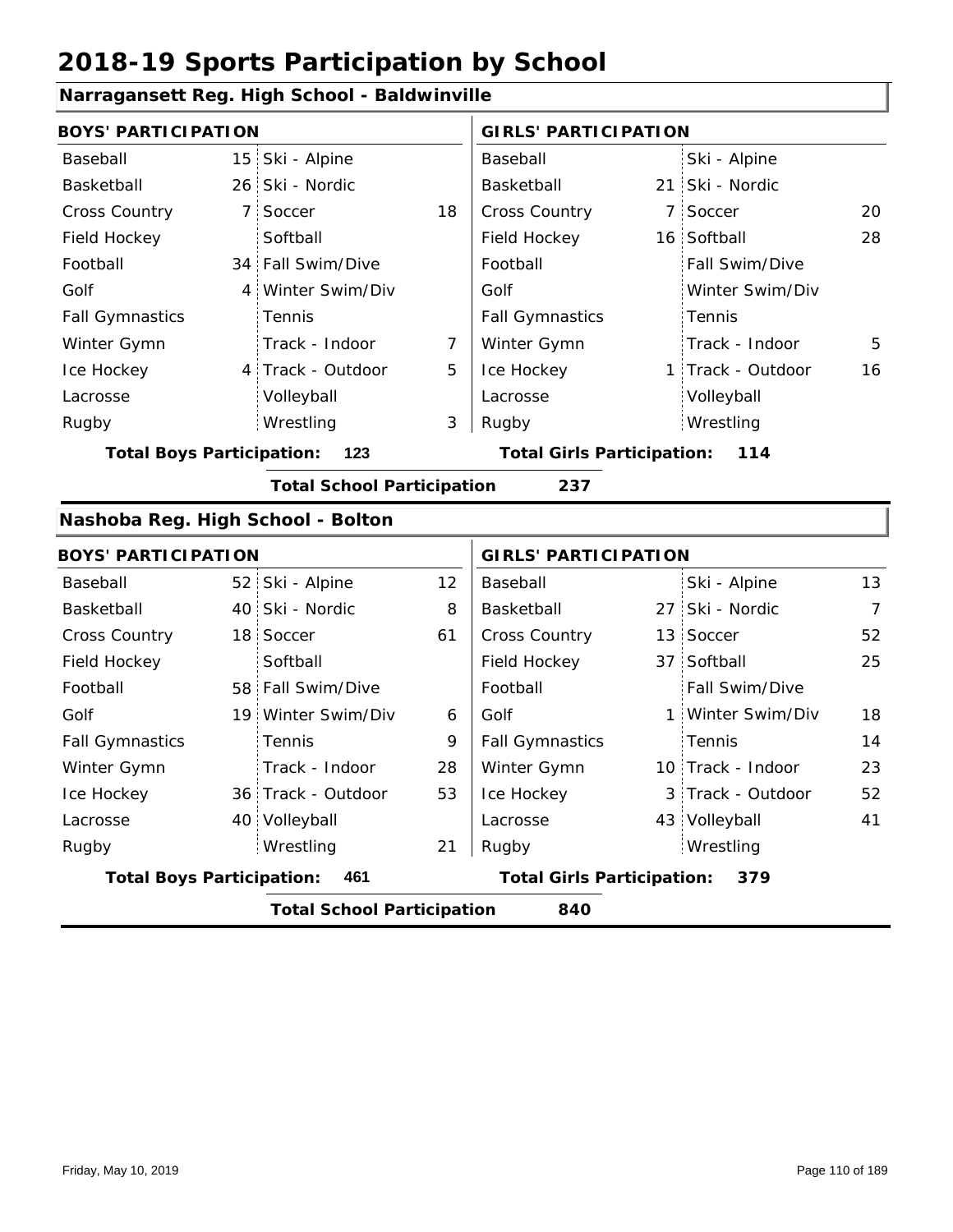#### **Nashoba Valley Technical High School - Westford** 22 Ski - Alpine 31 Ski - Nordic **Basketball** 13 11 2 28 15 Cross Country 48 Fall Swim/Dive | Football | 1 12 Winter Swim/Div 13 Track - Outdoor 18 Volleyball **Lacrosse** 25 22 4 49 4 13 13 Baseball Basketball Cross Country Field Hockey Football Golf Fall Gymnastics Ice Hockey Lacrosse 11 Soccer **Softball** Tennis Track - Indoor Wrestling Rugby Rugby **BOYS' PARTICIPATION GIRLS' PARTICIPATION** Baseball Basketball Field Hockey Football Golf Fall Gymnastics Winter Gymn Ice Hockey Lacrosse Ski - Alpine 13 Ski - Nordic 2 Soccer **Softball** Fall Swim/Dive Winter Swim/Div Tennis Track - Indoor Track - Outdoor Winter Gymn 25 Volleyball 21 Wrestling **Total Boys Participation: 249 Total Girls Participation: 116 Total School Participation 365 Natick High School - Natick** 52 Ski - Alpine 41 44 Ski - Nordic 87 Soccer 61 | Cross Country 49 56 Softball 111 Fall Swim/Dive | Football | 1 24 Winter Swim/Div 34 69 Track - Outdoor 15 Track - Indoor 63 Volleyball 31 Track - Outdoor 3 45 Volleyball 39 23 19 Ski - Alpine 61 1 60 28 19 36 85 111 21 32 81 33 97 Baseball Basketball Cross Country Field Hockey Football Golf Fall Gymnastics Ice Hockey Lacrosse 87 Soccer **Softball Tennis** Track - Indoor Wrestling Rugby Rugby **BOYS' PARTICIPATION GIRLS' PARTICIPATION** Baseball Basketball Field Hockey Football Golf Fall Gymnastics Winter Gymn Ice Hockey Lacrosse Ski - Nordic 49 Soccer Fall Swim/Dive Winter Swim/Div Tennis Winter Gymn Wrestling **Total Boys Participation: 848 Total Girls Participation: 623**

**Total School Participation 1471**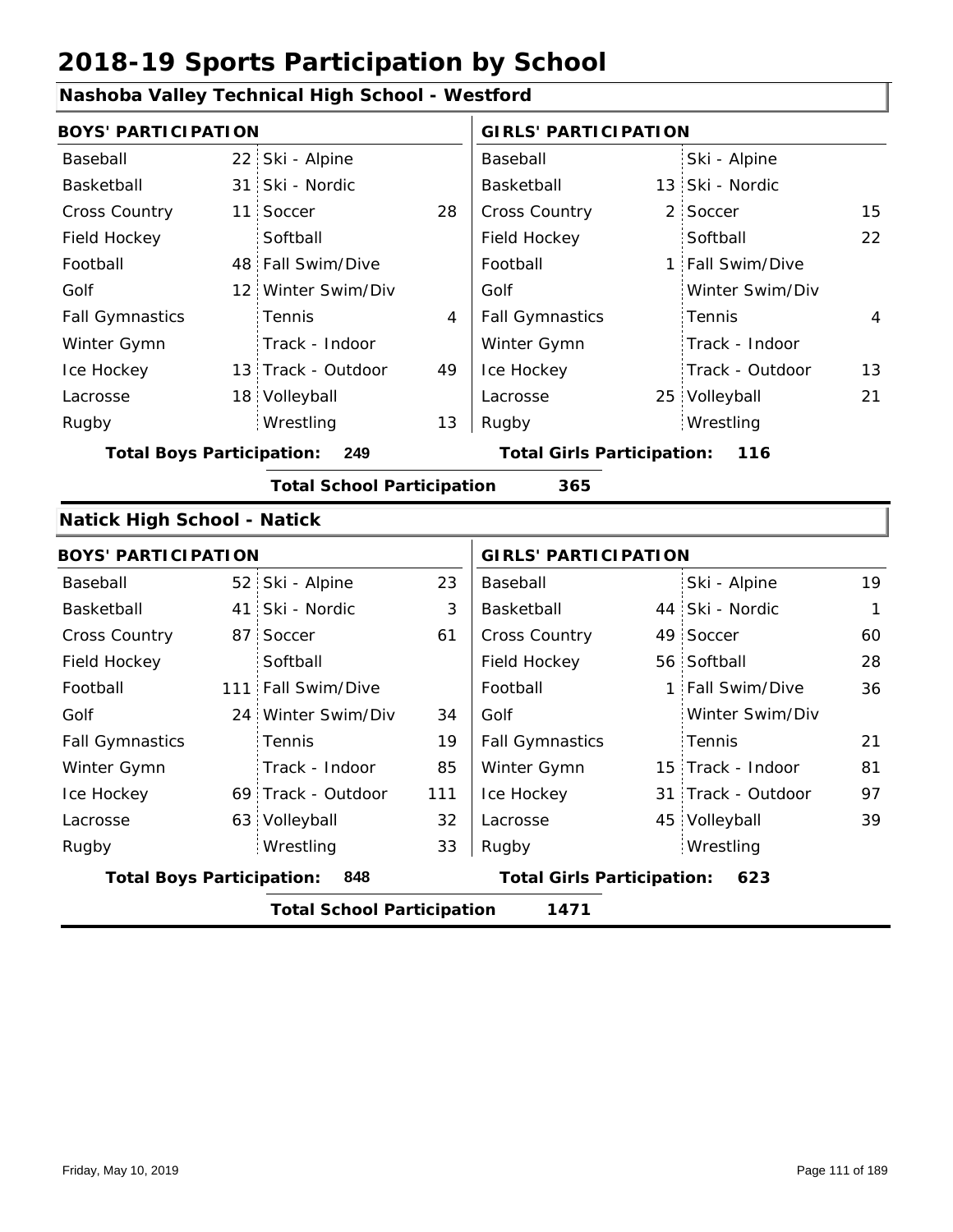#### **Nauset Reg. High School - North Eastham**

|                                  |                 | raasot Kog. Tiigit Sonool - Nortii Lastilaili |              |                                   |  |                    |    |
|----------------------------------|-----------------|-----------------------------------------------|--------------|-----------------------------------|--|--------------------|----|
| <b>BOYS' PARTICIPATION</b>       |                 |                                               |              | <b>GIRLS' PARTICIPATION</b>       |  |                    |    |
| Baseball                         |                 | 35 Ski - Alpine                               |              | Baseball                          |  | Ski - Alpine       |    |
| Basketball                       |                 | 36 Ski - Nordic                               |              | Basketball                        |  | 25 Ski - Nordic    |    |
| Cross Country                    |                 | 30 Soccer                                     | 45           | Cross Country                     |  | 18 Soccer          | 35 |
| Field Hockey                     |                 | Softball                                      |              | Field Hockey                      |  | 45 Softball        | 25 |
| Football                         |                 | 50 Fall Swim/Dive                             |              | Football                          |  | Fall Swim/Dive     |    |
| Golf                             |                 | 15 Winter Swim/Div                            | 10           | Golf                              |  | 12 Winter Swim/Div | 20 |
| <b>Fall Gymnastics</b>           |                 | Tennis                                        | 15           | <b>Fall Gymnastics</b>            |  | Tennis             | 12 |
| Winter Gymn                      |                 | Track - Indoor                                | 52           | Winter Gymn                       |  | Track - Indoor     | 38 |
| Ice Hockey                       |                 | 30 Track - Outdoor                            | 42           | Ice Hockey                        |  | 18 Track - Outdoor | 33 |
| Lacrosse                         |                 | 35 Volleyball                                 | $\mathbf{1}$ | Lacrosse                          |  | 45 Volleyball      | 19 |
| Rugby                            |                 | Wrestling                                     | 16           | Rugby                             |  | Wrestling          |    |
| <b>Total Boys Participation:</b> |                 | 412                                           |              | <b>Total Girls Participation:</b> |  | 345                |    |
|                                  |                 | <b>Total School Participation</b>             |              | 757                               |  |                    |    |
| Needham High School - Needham    |                 |                                               |              |                                   |  |                    |    |
| <b>BOYS' PARTICIPATION</b>       |                 |                                               |              | <b>GIRLS' PARTICIPATION</b>       |  |                    |    |
| Baseball                         |                 | 53 Ski - Alpine                               | 25           | Baseball                          |  | Ski - Alpine       | 27 |
| Basketball                       | 47 <sup>1</sup> | Ski - Nordic                                  |              | Basketball                        |  | 37 Ski - Nordic    |    |
| <b>Cross Country</b>             |                 | 67 Soccer                                     | 80           | Cross Country                     |  | 43 Soccer          | 66 |
| Field Hockey                     |                 | Softball                                      |              | Field Hockey                      |  | 60 Softball        | 30 |
| Football                         |                 | 113 Fall Swim/Dive                            |              | Football                          |  | Fall Swim/Dive     | 48 |
| Golf                             |                 | 12 Winter Swim/Div                            | 39           | Golf                              |  | 1 Winter Swim/Div  |    |
| <b>Fall Gymnastics</b>           |                 | Tennis                                        | 24           | <b>Fall Gymnastics</b>            |  | Tennis             | 24 |
| Winter Gymn                      | 1:              | Track - Indoor                                | 70           | Winter Gymn                       |  | 21 Track - Indoor  | 76 |
| Ice Hockey                       |                 | 48 Track - Outdoor                            | 94           | Ice Hockey                        |  | 32 Track - Outdoor | 97 |
| Lacrosse                         |                 | 70 Volleyball                                 | 32           | Lacrosse                          |  | 52 Volleyball      | 45 |

**Total Boys Participation: 845 Total Girls Participation: 686**

Wrestling

**Total School Participation 1531**

Wrestling Rugby 36 Rugby 27

34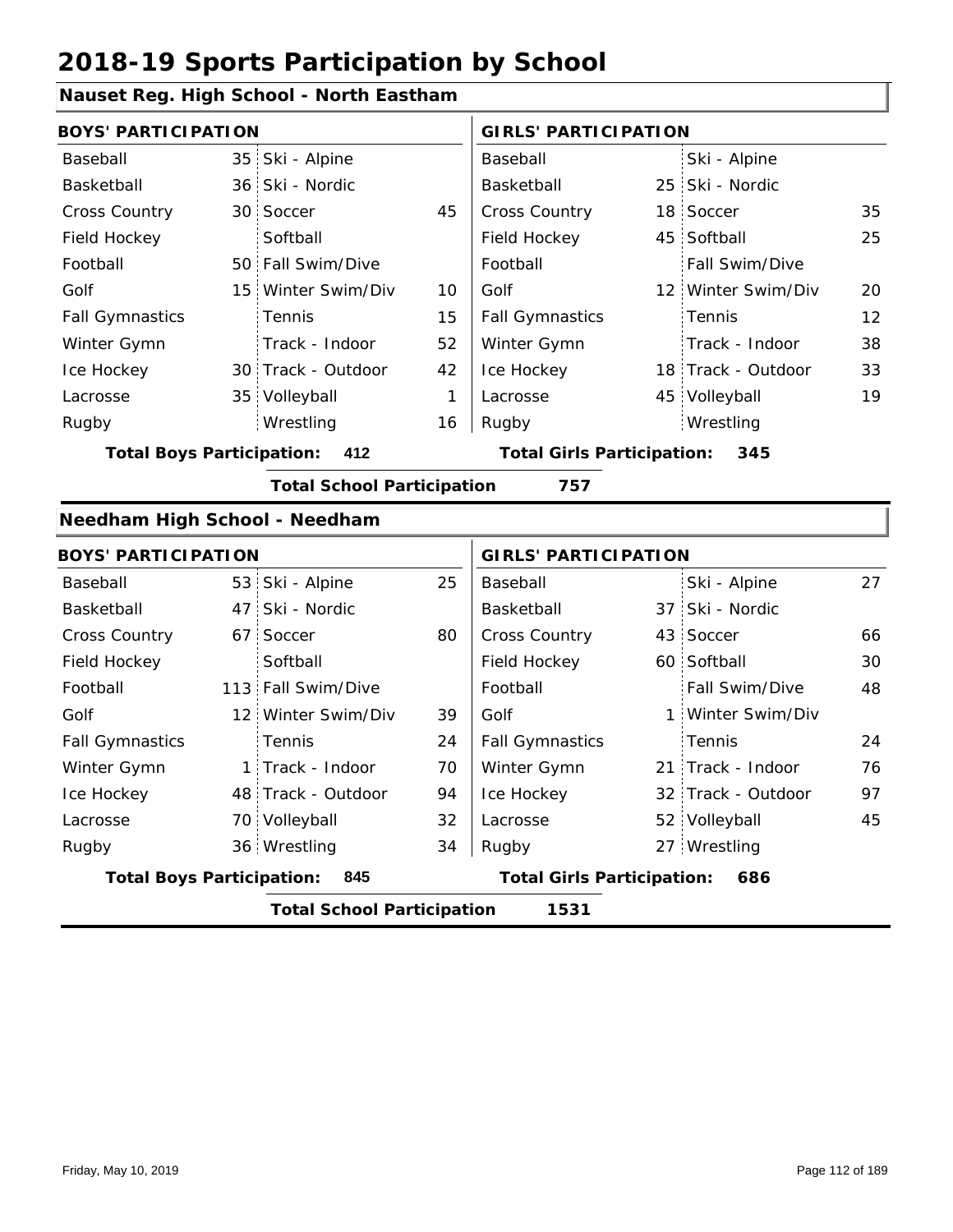### **New Bedford High School - New Bedford**

| <b>BOYS' PARTICIPATION</b>       |   |                                     |    | <b>GIRLS' PARTICIPATION</b>       |  |                   |    |  |
|----------------------------------|---|-------------------------------------|----|-----------------------------------|--|-------------------|----|--|
| Baseball                         |   | 56 Ski - Alpine                     |    | Baseball                          |  | Ski - Alpine      |    |  |
| Basketball                       |   | 39 Ski - Nordic                     |    | Basketball                        |  | 31 Ski - Nordic   |    |  |
| Cross Country                    |   | 13 Soccer                           | 56 | Cross Country                     |  | 14 Soccer         | 40 |  |
| Field Hockey                     |   | Softball                            |    | Field Hockey                      |  | 30 Softball       | 27 |  |
| Football                         |   | 92 Fall Swim/Dive                   |    | Football                          |  | Fall Swim/Dive    |    |  |
| Golf                             | 8 | Winter Swim/Div                     | 20 | Golf                              |  | Winter Swim/Div   | 36 |  |
| <b>Fall Gymnastics</b>           |   | <b>Tennis</b>                       | 12 | <b>Fall Gymnastics</b>            |  | Tennis            | 14 |  |
| Winter Gymn                      |   | Track - Indoor                      | 20 | Winter Gymn                       |  | Track - Indoor    | 30 |  |
| Ice Hockey                       |   | Track - Outdoor                     | 29 | Ice Hockey                        |  | 2 Track - Outdoor | 37 |  |
| Lacrosse                         |   | 39 Volleyball                       | 32 | Lacrosse                          |  | 40 Volleyball     | 37 |  |
| Rugby                            |   | Wrestling                           | 40 | Rugby                             |  | Wrestling         | 1  |  |
| <b>Total Boys Participation:</b> |   | 456                                 |    | <b>Total Girls Participation:</b> |  | 339               |    |  |
|                                  |   | <b>Total School Participation</b>   |    | 795                               |  |                   |    |  |
|                                  |   | New Mission High School - Hyde Park |    |                                   |  |                   |    |  |
| <b>BOYS' PARTICIPATION</b>       |   |                                     |    | <b>GIRLS' PARTICIPATION</b>       |  |                   |    |  |
| $D - - - - - -$                  |   | $22$ $21$ $21$ $21$ $21$            |    | $D = -1$                          |  | $C1.1 \tA1.1.1.2$ |    |  |

| Baseball                         |                                          | 22 Ski - Alpine   |    | Baseball                          |  | Ski - Alpine          |                   |  |  |
|----------------------------------|------------------------------------------|-------------------|----|-----------------------------------|--|-----------------------|-------------------|--|--|
| Basketball                       |                                          | 33 Ski - Nordic   |    | Basketball                        |  | 27 Ski - Nordic       |                   |  |  |
| <b>Cross Country</b>             |                                          | Soccer            | 21 | <b>Cross Country</b>              |  | Soccer                | 16                |  |  |
| Field Hockey                     |                                          | Softball          |    | Field Hockey                      |  | Softball              | 17                |  |  |
| Football                         |                                          | 56 Fall Swim/Dive |    | Football                          |  | <b>Fall Swim/Dive</b> |                   |  |  |
| Golf                             |                                          | Winter Swim/Div   |    | Golf                              |  | Winter Swim/Div       |                   |  |  |
| <b>Fall Gymnastics</b>           |                                          | Tennis            | 2  | <b>Fall Gymnastics</b>            |  | Tennis                |                   |  |  |
| Winter Gymn                      |                                          | Track - Indoor    | 18 | Winter Gymn                       |  | Track - Indoor        | $12 \overline{ }$ |  |  |
| Ice Hockey                       |                                          | 1 Track - Outdoor | 23 | Ice Hockey                        |  | Track - Outdoor       | 26                |  |  |
| Lacrosse                         |                                          | Volleyball        |    | Lacrosse                          |  | Volleyball            | 16                |  |  |
| Rugby                            |                                          | Wrestling         |    | Rugby                             |  | Wrestling             |                   |  |  |
| <b>Total Boys Participation:</b> |                                          | 176               |    | <b>Total Girls Participation:</b> |  | 114                   |                   |  |  |
|                                  | <b>Total School Participation</b><br>290 |                   |    |                                   |  |                       |                   |  |  |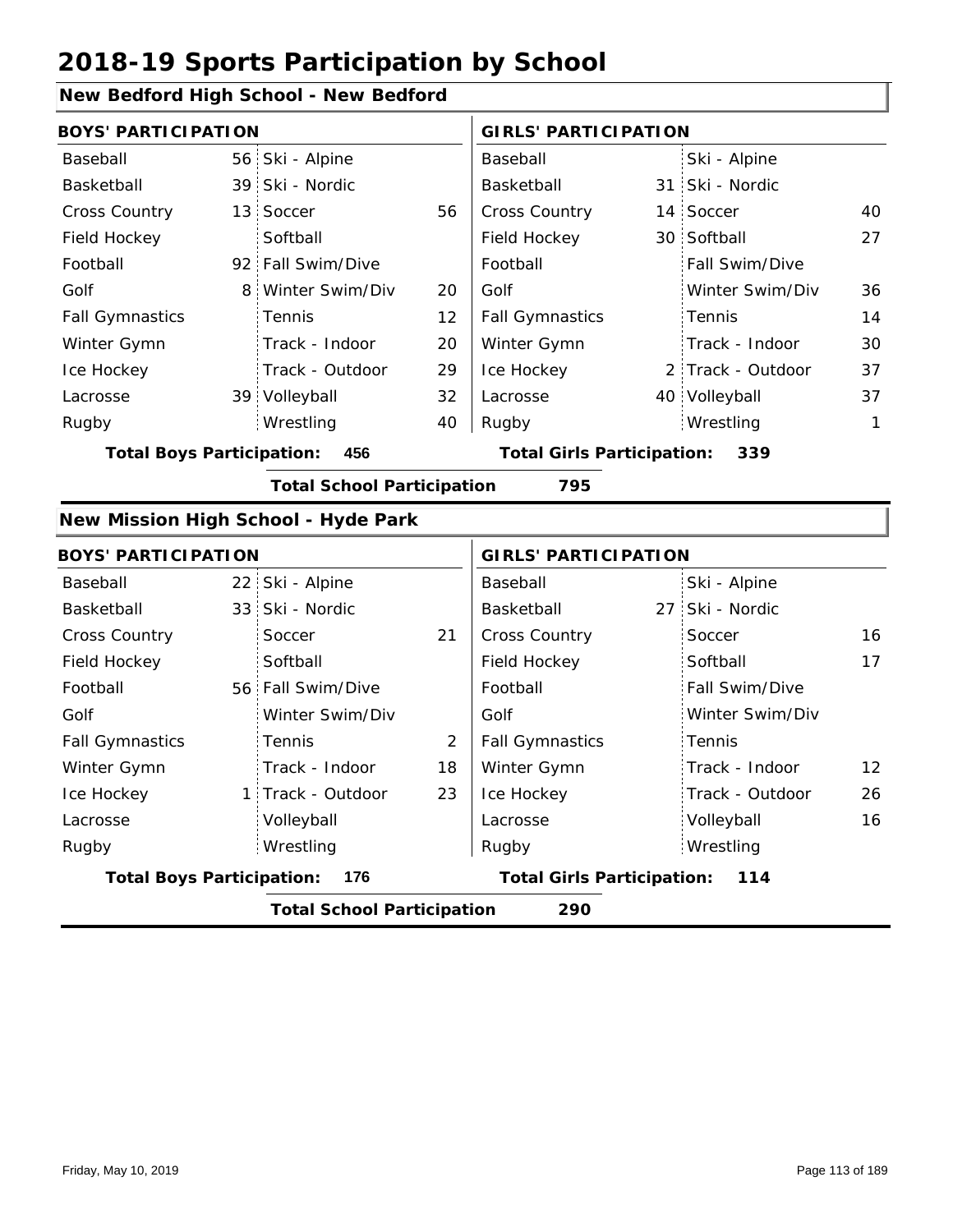#### **Newburyport High School - Newburyport**

| ivewbai yport rhgir school - ivewbai yport |                 |                                        |                                   |                             |     |                    |     |  |
|--------------------------------------------|-----------------|----------------------------------------|-----------------------------------|-----------------------------|-----|--------------------|-----|--|
| <b>BOYS' PARTICIPATION</b>                 |                 |                                        |                                   | <b>GIRLS' PARTICIPATION</b> |     |                    |     |  |
| Baseball                                   |                 | 46 Ski - Alpine                        |                                   | Baseball                    |     | Ski - Alpine       |     |  |
| Basketball                                 | 57.             | Ski - Nordic                           |                                   | Basketball                  |     | 39 Ski - Nordic    |     |  |
| Cross Country                              | 68 <sup>1</sup> | Soccer                                 | 59                                | Cross Country               |     | 74 Soccer          | 76  |  |
| Field Hockey                               |                 | Softball                               |                                   | Field Hockey                |     | 47 Softball        | 32  |  |
| Football                                   |                 | 59 Fall Swim/Dive                      |                                   | Football                    |     | Fall Swim/Dive     |     |  |
| Golf                                       |                 | 16 Winter Swim/Div                     |                                   | Golf                        |     | Winter Swim/Div    |     |  |
| <b>Fall Gymnastics</b>                     |                 | Tennis                                 |                                   | <b>Fall Gymnastics</b>      |     | Tennis             | 42  |  |
| Winter Gymn                                |                 | Track - Indoor                         | 44                                | Winter Gymn                 |     | Track - Indoor     | 50  |  |
| Ice Hockey                                 |                 | 38 Track - Outdoor                     | 53                                | Ice Hockey                  |     | Track - Outdoor    | 51  |  |
| Lacrosse                                   |                 | 44 Volleyball                          |                                   | Lacrosse                    |     | 40 Volleyball      | 63  |  |
| Rugby                                      |                 | Wrestling                              |                                   | Rugby                       |     | Wrestling          |     |  |
| <b>Total Boys Participation:</b>           |                 | 484                                    | <b>Total Girls Participation:</b> |                             | 514 |                    |     |  |
| <b>Total School Participation</b><br>998   |                 |                                        |                                   |                             |     |                    |     |  |
|                                            |                 | Newton North High School - Newtonville |                                   |                             |     |                    |     |  |
| <b>BOYS' PARTICIPATION</b>                 |                 |                                        |                                   | <b>GIRLS' PARTICIPATION</b> |     |                    |     |  |
| Baseball                                   |                 | 71 Ski - Alpine                        | 15                                | Baseball                    |     | Ski - Alpine       | 17  |  |
| Basketball                                 |                 | 45 Ski - Nordic                        | 23                                | Basketball                  |     | 39 Ski - Nordic    | 17  |  |
| Cross Country                              | 52 <sub>1</sub> | Soccer                                 | 84                                | Cross Country               | 58  | Soccer             | 55  |  |
| Field Hockey                               |                 | Softball                               |                                   | Field Hockey                |     | 59 Softball        | 38  |  |
| Football                                   |                 | 109 Fall Swim/Dive                     |                                   | Football                    |     | Fall Swim/Dive     | 40  |  |
|                                            |                 |                                        |                                   |                             |     |                    |     |  |
| Golf                                       | 23 <sup>1</sup> | Winter Swim/Div                        | 48                                | Golf                        |     | 1 Winter Swim/Div  |     |  |
| <b>Fall Gymnastics</b>                     |                 | Tennis                                 | 25                                | <b>Fall Gymnastics</b>      |     | Tennis             | 30  |  |
| Winter Gymn                                |                 | 11 Track - Indoor                      | 72                                | Winter Gymn                 |     | 11 Track - Indoor  | 85  |  |
| Ice Hockey                                 |                 | 38 Track - Outdoor                     | 101                               | Ice Hockey                  |     | 17 Track - Outdoor | 131 |  |
| Lacrosse                                   |                 | 66 Volleyball                          | 34                                | Lacrosse                    |     | 55 Volleyball      | 43  |  |
| Rugby                                      |                 | Wrestling                              | 24                                | Rugby                       |     | Wrestling          | 4   |  |

**Total School Participation 1541**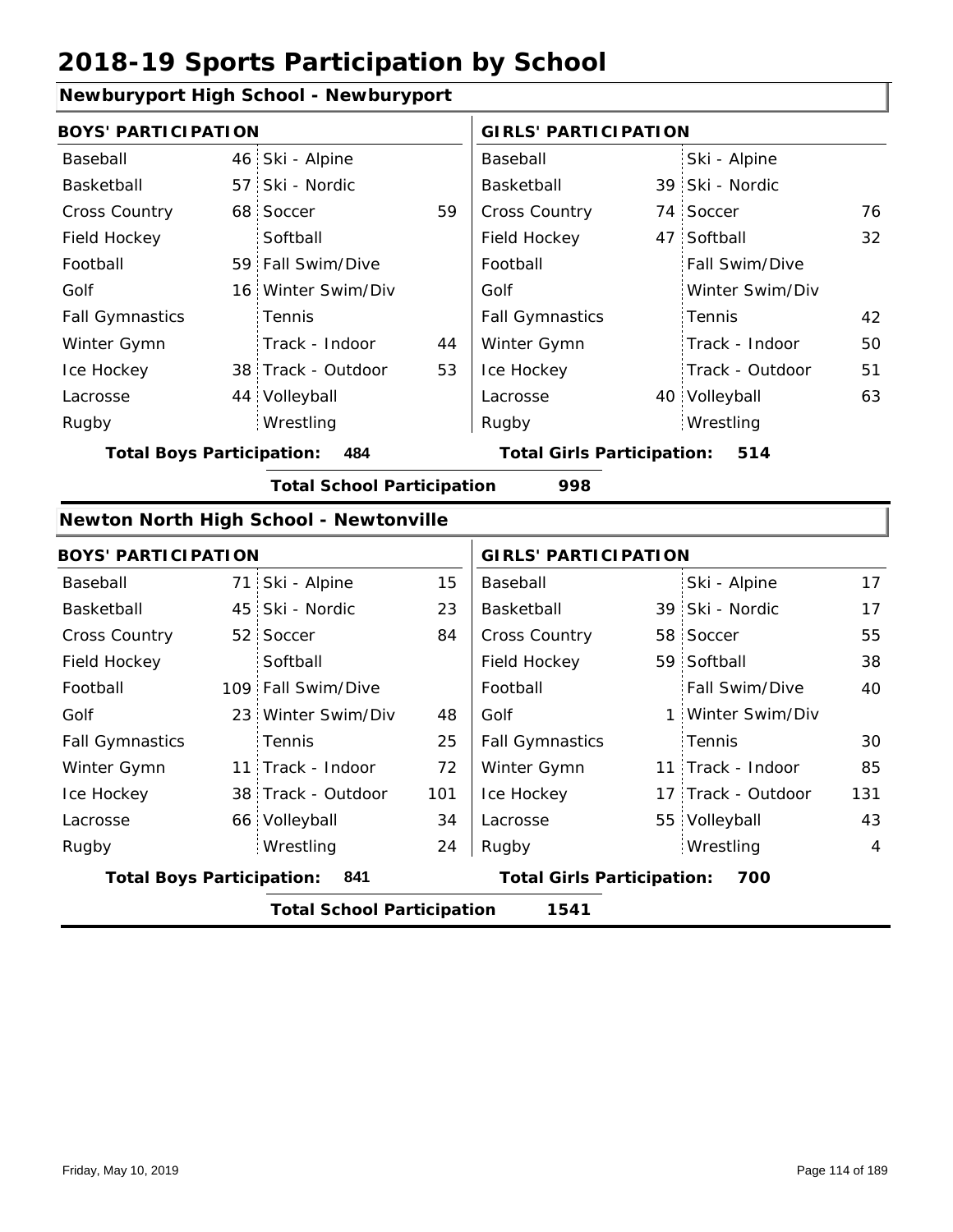### **Newton South High School - Newton**

|                                  |                 | $\frac{1}{2}$                       |    |                                   |  |                   |              |  |
|----------------------------------|-----------------|-------------------------------------|----|-----------------------------------|--|-------------------|--------------|--|
| <b>BOYS' PARTICIPATION</b>       |                 |                                     |    | <b>GIRLS' PARTICIPATION</b>       |  |                   |              |  |
| Baseball                         | 44              | Ski - Alpine                        | 17 | Baseball                          |  | Ski - Alpine      | 11           |  |
| Basketball                       | 40              | Ski - Nordic                        | 6  | Basketball                        |  | 32 Ski - Nordic   | 12           |  |
| <b>Cross Country</b>             | 59              | Soccer                              | 80 | Cross Country                     |  | 36 Soccer         | 69           |  |
| Field Hockey                     |                 | Softball                            |    | Field Hockey                      |  | 49 Softball       | 26           |  |
| Football                         | 57:             | Fall Swim/Dive                      |    | Football                          |  | 1 Fall Swim/Dive  |              |  |
| Golf                             |                 | 20 Winter Swim/Div                  | 30 | Golf                              |  | 4 Winter Swim/Div | 34           |  |
| <b>Fall Gymnastics</b>           |                 | Tennis                              | 24 | <b>Fall Gymnastics</b>            |  | Tennis            | 18           |  |
| Winter Gymn                      | 5               | Track - Indoor                      | 75 | Winter Gymn                       |  | 16 Track - Indoor | 59           |  |
| Ice Hockey                       | 41 <sup>1</sup> | Track - Outdoor                     | 91 | Ice Hockey                        |  | 7 Track - Outdoor | 73           |  |
| Lacrosse                         | 39              | Volleyball                          | 39 | Lacrosse                          |  | 59 Volleyball     | 73           |  |
| Rugby                            |                 | Wrestling                           | 29 | Rugby                             |  | Wrestling         | $\mathbf{1}$ |  |
| <b>Total Boys Participation:</b> |                 | 696                                 |    | <b>Total Girls Participation:</b> |  | 580               |              |  |
|                                  |                 | <b>Total School Participation</b>   |    | 1276                              |  |                   |              |  |
|                                  |                 | Nipmuc Regional High School - Upton |    |                                   |  |                   |              |  |
| <b>BOYS' PARTICIPATION</b>       |                 |                                     |    | <b>GIRLS' PARTICIPATION</b>       |  |                   |              |  |
| Baseball                         |                 | 35 Ski - Alpine                     | 5  | Baseball                          |  | Ski - Alpine      | 3            |  |
| Basketball                       | 30 <sup>1</sup> | Ski - Nordic                        |    | Basketball                        |  | 19 Ski - Nordic   |              |  |
| <b>Cross Country</b>             | 11              | Soccer                              | 39 | Cross Country                     |  | 6 Soccer          | 40           |  |
| Field Hockey                     |                 | Softball                            |    | Field Hockey                      |  | 44 Softball       | 26           |  |
| Football                         | 55 <sub>1</sub> | Fall Swim/Dive                      |    | Football                          |  | Fall Swim/Dive    |              |  |
| Golf                             |                 | 14 Winter Swim/Div                  | 2  | Golf                              |  | 1 Winter Swim/Div | 9            |  |
| <b>Fall Gymnastics</b>           |                 | Tennis                              |    | <b>Fall Gymnastics</b>            |  | Tennis            |              |  |
| Winter Gymn                      |                 | Track - Indoor                      | 28 | Winter Gymn                       |  | Track - Indoor    | 31           |  |
| Ice Hockey                       | 6               | Track - Outdoor                     | 21 | Ice Hockey                        |  | Track - Outdoor   | 38           |  |
| Lacrosse                         |                 | 26 Volleyball                       | 15 | Lacrosse                          |  | 31 Volleyball     | 31           |  |

**Total Boys Participation: 287 Total Girls Participation: 279**

Wrestling Rugby Rugby

**Total School Participation 566**

Wrestling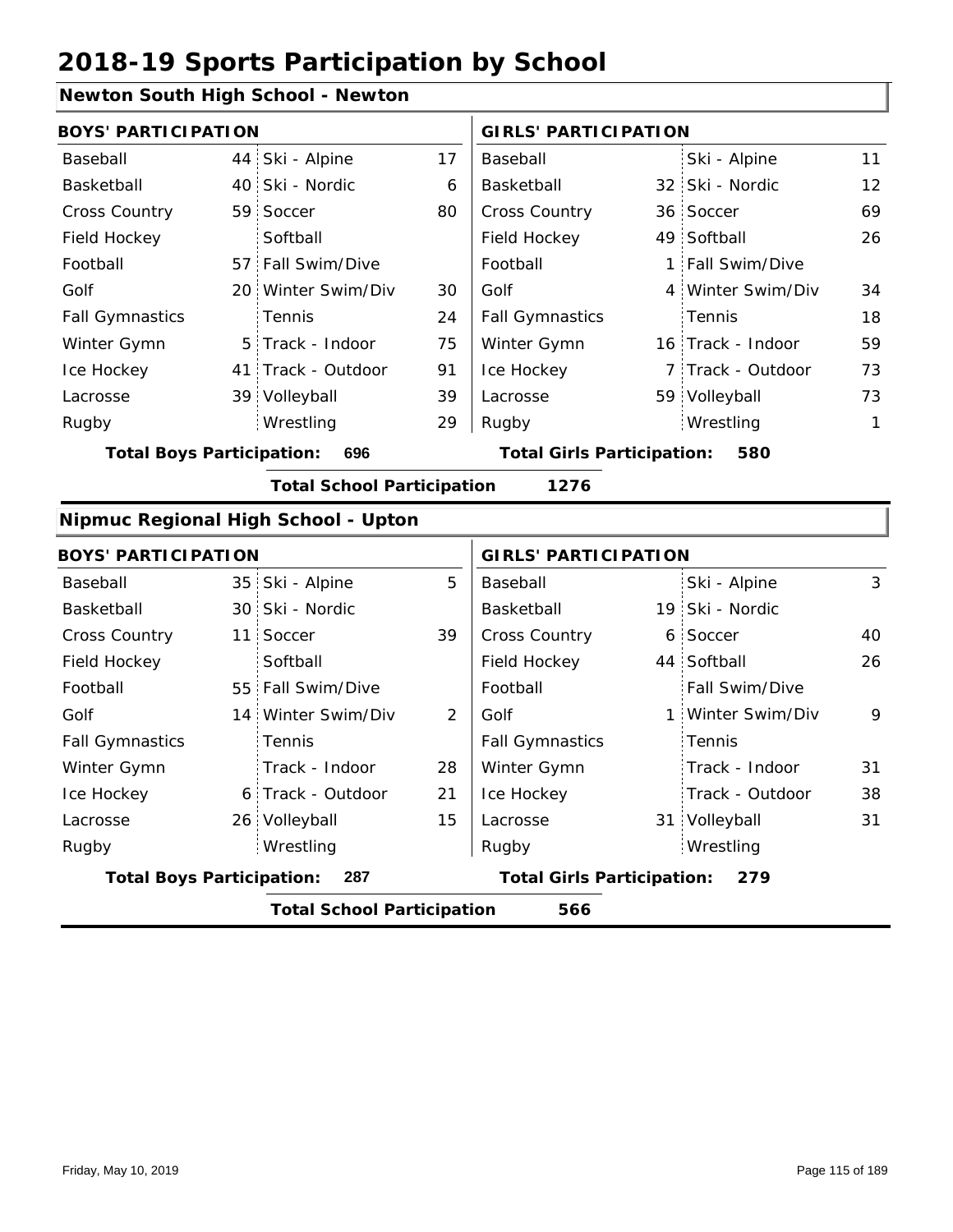#### **Norfolk County Agricultural - Walpole**

| <b>BOYS' PARTICIPATION</b>              |  |                    |                                   | <b>GIRLS' PARTICIPATION</b> |     |                       |    |
|-----------------------------------------|--|--------------------|-----------------------------------|-----------------------------|-----|-----------------------|----|
| Baseball                                |  | 29 Ski - Alpine    |                                   | Baseball                    |     | Ski - Alpine          |    |
| Basketball                              |  | 30 Ski - Nordic    |                                   | Basketball                  |     | 46 Ski - Nordic       |    |
| <b>Cross Country</b>                    |  | 16 Soccer          | 17                                | <b>Cross Country</b>        |     | 17 Soccer             | 43 |
| Field Hockey                            |  | Softball           |                                   | Field Hockey                |     | Softball              | 35 |
| Football                                |  | 1 Fall Swim/Dive   |                                   | Football                    |     | <b>Fall Swim/Dive</b> |    |
| Golf                                    |  | 16 Winter Swim/Div |                                   | Golf                        |     | 2 Winter Swim/Div     |    |
| <b>Fall Gymnastics</b>                  |  | Tennis             |                                   | <b>Fall Gymnastics</b>      |     | Tennis                |    |
| Winter Gymn                             |  | Track - Indoor     |                                   | Winter Gymn                 |     | Track - Indoor        |    |
| Ice Hockey                              |  | Track - Outdoor    |                                   | Ice Hockey                  |     | Track - Outdoor       |    |
| Lacrosse                                |  | Volleyball         |                                   | Lacrosse                    |     | Volleyball            | 64 |
| Rugby                                   |  | Wrestling          |                                   | Rugby                       |     | Wrestling             |    |
| 109<br><b>Total Boys Participation:</b> |  |                    | <b>Total Girls Participation:</b> |                             | 207 |                       |    |

**Total School Participation 316**

#### **North Andover High School - North Andover**

| <b>BOYS' PARTICIPATION</b>       |                                   |     |                                   | <b>GIRLS' PARTICIPATION</b> |                    |     |  |
|----------------------------------|-----------------------------------|-----|-----------------------------------|-----------------------------|--------------------|-----|--|
| Baseball                         | 53 Ski - Alpine                   | 26  | Baseball                          |                             | Ski - Alpine       | 14  |  |
| Basketball                       | 32 Ski - Nordic                   |     | Basketball                        |                             | 38 Ski - Nordic    |     |  |
| <b>Cross Country</b>             | 60 Soccer                         | 75  | <b>Cross Country</b>              |                             | 24 Soccer          | 46  |  |
| Field Hockey                     | Softball                          |     | Field Hockey                      |                             | 53 Softball        | 41  |  |
| Football                         | 95 Fall Swim/Dive                 |     | Football                          |                             | Fall Swim/Dive     | 26  |  |
| Golf                             | 12 Winter Swim/Div                | 12  | Golf                              |                             | Winter Swim/Div    |     |  |
| <b>Fall Gymnastics</b>           | <b>Tennis</b>                     | 21  | <b>Fall Gymnastics</b>            |                             | Tennis             | 18  |  |
| Winter Gymn                      | Track - Indoor                    | 118 | Winter Gymn                       |                             | 10 Track - Indoor  | 109 |  |
| Ice Hockey                       | 45 Track - Outdoor                | 138 | Ice Hockey                        |                             | 13 Track - Outdoor | 109 |  |
| Lacrosse                         | 50 Volleyball                     | 23  | Lacrosse                          |                             | 63 Volleyball      | 50  |  |
| Rugby                            | Wrestling                         | 26  | Rugby                             |                             | Wrestling          | 1   |  |
| <b>Total Boys Participation:</b> | 786                               |     | <b>Total Girls Participation:</b> |                             | 615                |     |  |
|                                  | <b>Total School Participation</b> |     | 1401                              |                             |                    |     |  |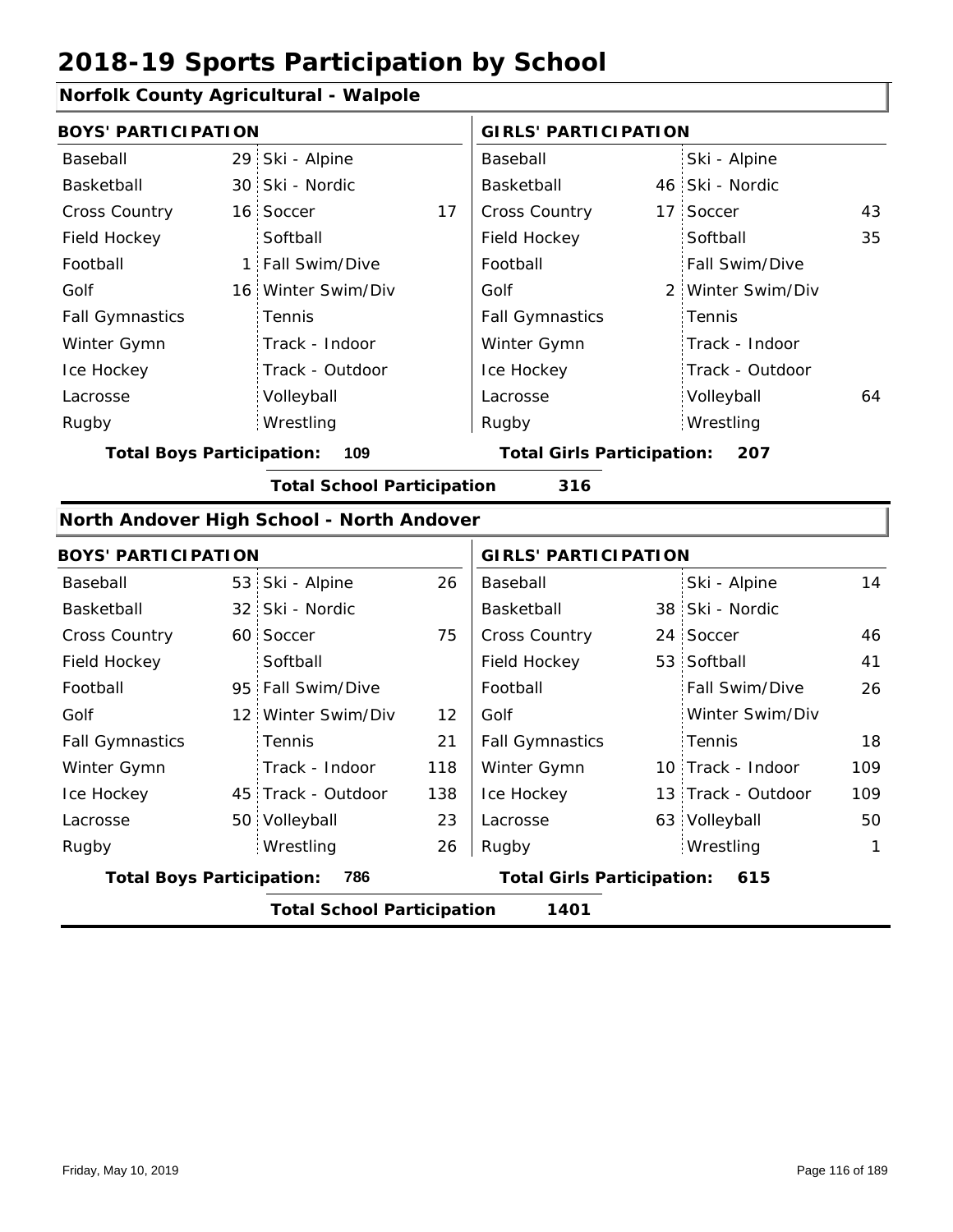#### **North Attleborough High School - North Attleboro**

| <b>BOYS' PARTICIPATION</b> |  |                    |    | <b>GIRLS' PARTICIPATION</b> |  |                   |    |
|----------------------------|--|--------------------|----|-----------------------------|--|-------------------|----|
| Baseball                   |  | 61 Ski - Alpine    |    | Baseball                    |  | Ski - Alpine      |    |
| Basketball                 |  | 44 Ski - Nordic    |    | Basketball                  |  | 37 Ski - Nordic   |    |
| <b>Cross Country</b>       |  | 29 Soccer          | 67 | <b>Cross Country</b>        |  | 14 Soccer         | 62 |
| Field Hockey               |  | Softball           |    | Field Hockey                |  | 37 Softball       | 27 |
| Football                   |  | 96 Fall Swim/Dive  |    | Football                    |  | Fall Swim/Dive    |    |
| Golf                       |  | 19 Winter Swim/Div | 18 | Golf                        |  | 1 Winter Swim/Div | 25 |
| <b>Fall Gymnastics</b>     |  | <b>Tennis</b>      | 22 | <b>Fall Gymnastics</b>      |  | Tennis            | 27 |
| Winter Gymn                |  | Track - Indoor     | 54 | Winter Gymn                 |  | 10 Track - Indoor | 34 |
| Ice Hockey                 |  | 37 Track - Outdoor | 96 | Ice Hockey                  |  | Track - Outdoor   | 57 |
| Lacrosse                   |  | 41 Volleyball      |    | Lacrosse                    |  | 44 Volleyball     | 58 |
| Rugby                      |  | Wrestling          | 29 | Rugby                       |  | Wrestling         |    |

**Total Boys Participation: 613 Total Girls Participation: 433**

**Total School Participation 1046**

#### **North Brookfield Jr./Sr. HS - North Brookfield**

| <b>BOYS' PARTICIPATION</b>       |                                   |    | <b>GIRLS' PARTICIPATION</b>       |  |                 |    |
|----------------------------------|-----------------------------------|----|-----------------------------------|--|-----------------|----|
| Baseball                         | 4 Ski - Alpine                    |    | Baseball                          |  | Ski - Alpine    |    |
| Basketball                       | 32 Ski - Nordic                   |    | Basketball                        |  | 32 Ski - Nordic |    |
| <b>Cross Country</b>             | 9 Soccer                          | 18 | <b>Cross Country</b>              |  | 1 Soccer        | 17 |
| Field Hockey                     | 2 Softball                        |    | Field Hockey                      |  | 12 Softball     | 17 |
| Football                         | Fall Swim/Dive                    |    | Football                          |  | Fall Swim/Dive  |    |
| Golf                             | Winter Swim/Div                   |    | Golf                              |  | Winter Swim/Div |    |
| <b>Fall Gymnastics</b>           | Tennis                            |    | <b>Fall Gymnastics</b>            |  | : Tennis        |    |
| Winter Gymn                      | Track - Indoor                    |    | Winter Gymn                       |  | Track - Indoor  |    |
| Ice Hockey                       | Track - Outdoor                   |    | Ice Hockey                        |  | Track - Outdoor |    |
| Lacrosse                         | Volleyball                        |    | Lacrosse                          |  | Volleyball      |    |
| Rugby                            | Wrestling                         |    | Rugby                             |  | Wrestling       |    |
| <b>Total Boys Participation:</b> | 65                                |    | <b>Total Girls Participation:</b> |  | 79              |    |
|                                  | <b>Total School Participation</b> |    | 144                               |  |                 |    |

Friday, May 10, 2019 Page 117 of 189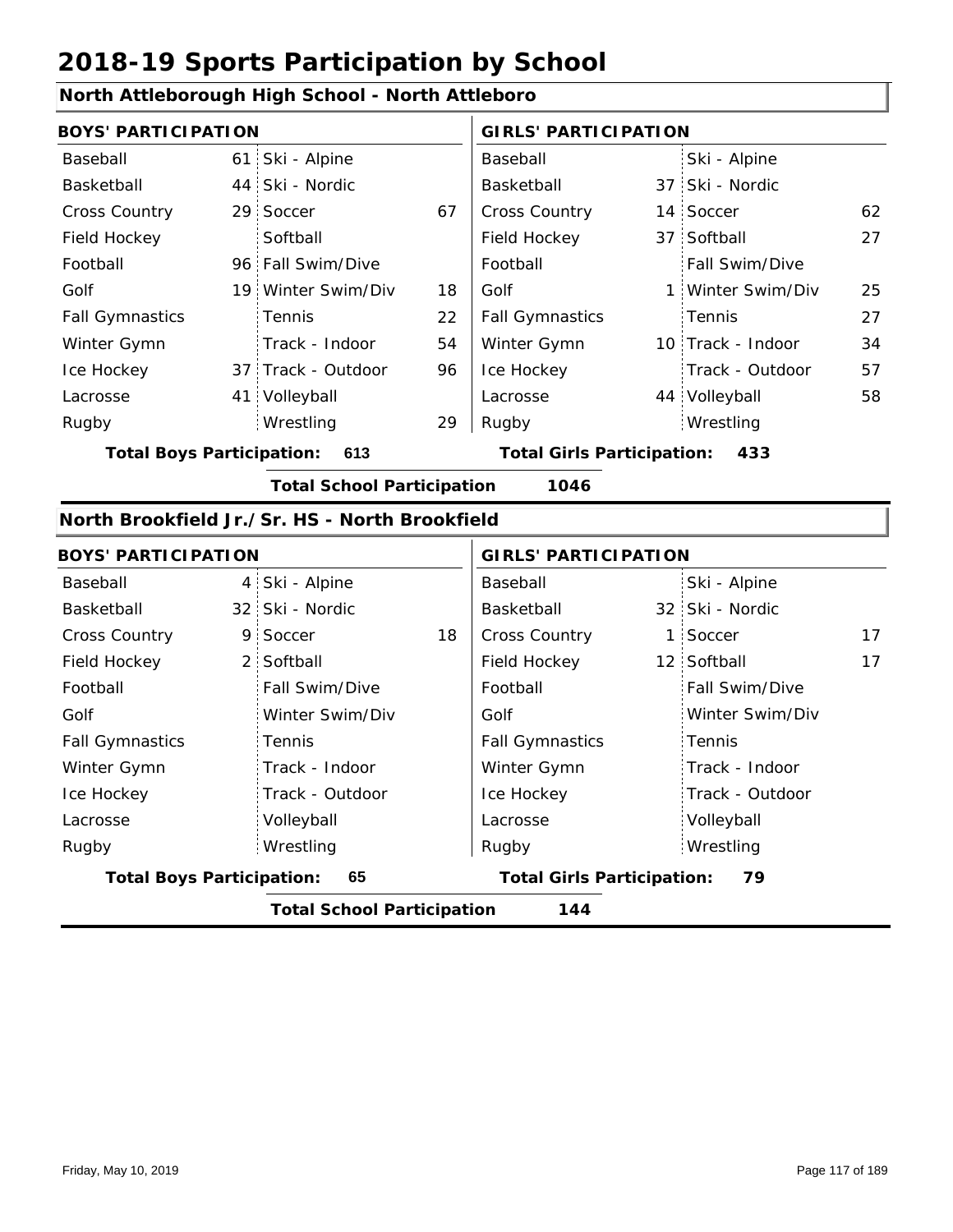#### **North Middlesex Regional HS - Townsend**

|                                         | <b>BOYS' PARTICIPATION</b> |                    |                                   |                        | <b>GIRLS' PARTICIPATION</b> |                   |                |  |
|-----------------------------------------|----------------------------|--------------------|-----------------------------------|------------------------|-----------------------------|-------------------|----------------|--|
| Baseball                                |                            | 30 Ski - Alpine    | 6                                 | Baseball               |                             | Ski - Alpine      | 3              |  |
| Basketball                              |                            | 30 Ski - Nordic    |                                   | Basketball             |                             | 22 Ski - Nordic   |                |  |
| <b>Cross Country</b>                    |                            | 13 Soccer          | 40                                | <b>Cross Country</b>   |                             | 16 Soccer         | 40             |  |
| Field Hockey                            |                            | Softball           |                                   | Field Hockey           |                             | 33 Softball       | 24             |  |
| Football                                |                            | 48 Fall Swim/Dive  |                                   | Football               |                             | Fall Swim/Dive    |                |  |
| Golf                                    |                            | 26 Winter Swim/Div | 6                                 | Golf                   |                             | 2 Winter Swim/Div | $\overline{4}$ |  |
| <b>Fall Gymnastics</b>                  |                            | <b>Tennis</b>      | 23                                | <b>Fall Gymnastics</b> |                             | Tennis            | 30             |  |
| Winter Gymn                             |                            | Track - Indoor     | 46                                | Winter Gymn            |                             | 2 Track - Indoor  | 38             |  |
| Ice Hockey                              |                            | 32 Track - Outdoor | 63                                | Ice Hockey             |                             | 2 Track - Outdoor | 52             |  |
| Lacrosse                                |                            | 22 Volleyball      |                                   | Lacrosse               |                             | 31 Volleyball     | 32             |  |
| Rugby                                   |                            | Wrestling          |                                   | Rugby                  |                             | Wrestling         |                |  |
| 386<br><b>Total Boys Participation:</b> |                            |                    | <b>Total Girls Participation:</b> |                        | 331                         |                   |                |  |

**Total School Participation 717**

#### **North Quincy High School - North Quincy**

|                                         | <b>BOYS' PARTICIPATION</b>               |                                          |    | <b>GIRLS' PARTICIPATION</b> |  |                       |                   |  |
|-----------------------------------------|------------------------------------------|------------------------------------------|----|-----------------------------|--|-----------------------|-------------------|--|
| Baseball                                |                                          | 42 Ski - Alpine                          |    | Baseball                    |  | Ski - Alpine          |                   |  |
| Basketball                              |                                          | 41 Ski - Nordic                          |    | Basketball                  |  | 29 Ski - Nordic       |                   |  |
| <b>Cross Country</b>                    |                                          | 4 Soccer                                 | 49 | <b>Cross Country</b>        |  | 5 Soccer              | 33                |  |
| Field Hockey                            |                                          | Softball                                 |    | Field Hockey                |  | Softball              | 23                |  |
| Football                                |                                          | 67 Fall Swim/Dive                        |    | Football                    |  | <b>Fall Swim/Dive</b> |                   |  |
| Golf                                    |                                          | 13 Winter Swim/Div                       | 10 | Golf                        |  | 8 Winter Swim/Div     | $12 \overline{ }$ |  |
| <b>Fall Gymnastics</b>                  |                                          | Tennis                                   |    | <b>Fall Gymnastics</b>      |  | Tennis                |                   |  |
| Winter Gymn                             |                                          | Track - Indoor                           | 13 | Winter Gymn                 |  | Track - Indoor        | 28                |  |
| Ice Hockey                              |                                          | 31 Track - Outdoor                       | 13 | Ice Hockey                  |  | 7 Track - Outdoor     | 13                |  |
| Lacrosse                                |                                          | 14 Volleyball                            | 39 | Lacrosse                    |  | 39 Volleyball         | 46                |  |
| Rugby                                   |                                          | Wrestling                                | 9  | Rugby                       |  | Wrestling             |                   |  |
| <b>Total Boys Participation:</b><br>345 |                                          | <b>Total Girls Participation:</b><br>243 |    |                             |  |                       |                   |  |
|                                         | <b>Total School Participation</b><br>588 |                                          |    |                             |  |                       |                   |  |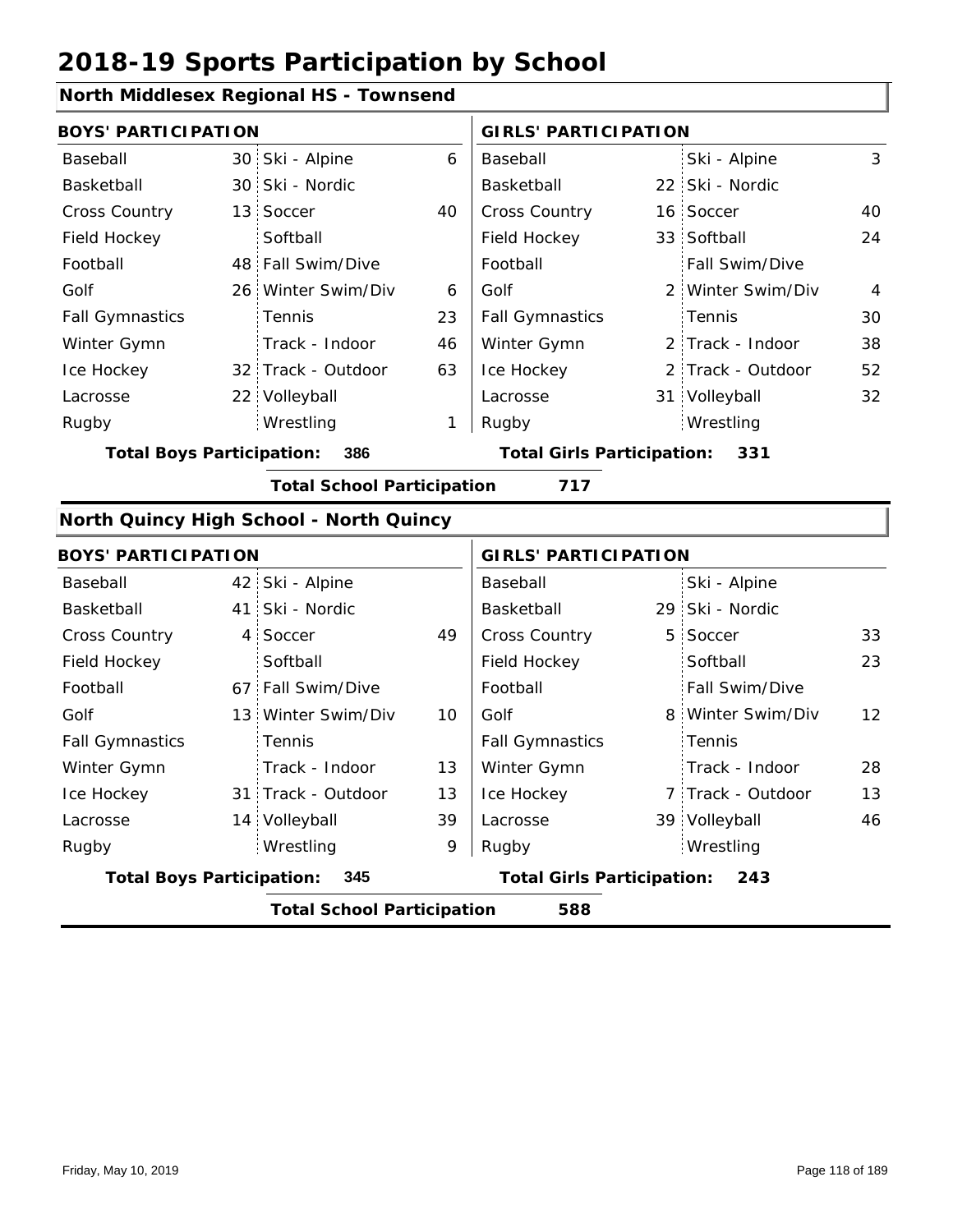### **North Reading High School - North Reading**

Tennis

| <b>BOYS' PARTICIPATION</b>       |                |                                       |    | <b>GIRLS' PARTICIPATION</b>              |              |                    |    |  |
|----------------------------------|----------------|---------------------------------------|----|------------------------------------------|--------------|--------------------|----|--|
| Baseball                         |                | 53 Ski - Alpine                       |    | Baseball                                 |              | Ski - Alpine       |    |  |
| Basketball                       |                | 40 Ski - Nordic                       |    | Basketball                               |              | 19 Ski - Nordic    |    |  |
| Cross Country                    | 21             | Soccer                                | 61 | Cross Country                            |              | 17 Soccer          | 61 |  |
| Field Hockey                     |                | Softball                              |    | Field Hockey                             |              | 27 Softball        | 36 |  |
| Football                         |                | 67 Fall Swim/Dive                     |    | Football                                 | $\mathbf{1}$ | Fall Swim/Dive     |    |  |
| Golf                             |                | 22 Winter Swim/Div                    | 5  | Golf                                     |              | Winter Swim/Div    | 19 |  |
| <b>Fall Gymnastics</b>           |                | Tennis                                | 19 | <b>Fall Gymnastics</b>                   |              | Tennis             | 25 |  |
| Winter Gymn                      |                | Track - Indoor                        | 46 | Winter Gymn                              |              | 7 Track - Indoor   | 49 |  |
| Ice Hockey                       |                | 46 Track - Outdoor                    | 64 | Ice Hockey                               |              | 11 Track - Outdoor | 54 |  |
| Lacrosse                         |                | 37 Volleyball                         |    | Lacrosse                                 |              | 38 Volleyball      | 27 |  |
| Rugby                            |                | Wrestling                             | 17 | Rugby                                    |              | Wrestling          |    |  |
| <b>Total Boys Participation:</b> |                | 498                                   |    | <b>Total Girls Participation:</b><br>391 |              |                    |    |  |
|                                  |                | <b>Total School Participation</b>     |    | 889                                      |              |                    |    |  |
|                                  |                | Northampton High School - Northampton |    |                                          |              |                    |    |  |
| <b>BOYS' PARTICIPATION</b>       |                |                                       |    | <b>GIRLS' PARTICIPATION</b>              |              |                    |    |  |
| Baseball                         |                | 41 Ski - Alpine                       | 6  | Baseball                                 |              | Ski - Alpine       | 10 |  |
| Basketball                       |                | 36 Ski - Nordic                       |    | Basketball                               |              | 20 Ski - Nordic    |    |  |
| <b>Cross Country</b>             |                | 33 Soccer                             | 42 | Cross Country                            |              | 28 Soccer          | 39 |  |
| Field Hockey                     | 1 <sup>1</sup> | Softball                              |    | Field Hockey                             |              | 28 Softball        | 24 |  |
| Football                         |                | 32 Fall Swim/Dive                     |    | Football                                 |              | 1 Fall Swim/Dive   |    |  |

| <b>Total Boys Participation:</b><br>380 |  |                    |    | <b>Total Girls Participation:</b><br>288 |  |                   |  |  |
|-----------------------------------------|--|--------------------|----|------------------------------------------|--|-------------------|--|--|
| Rugby                                   |  | Wrestling          | 13 | Rugby                                    |  | Wrestling         |  |  |
| Lacrosse                                |  | 33 Volleyball      |    | Lacrosse                                 |  | 32 Volleyball     |  |  |
| Ice Hockey                              |  | 11 Track - Outdoor | 45 | Ice Hockey                               |  | 2 Track - Outdoor |  |  |
| Winter Gymn                             |  | Track - Indoor     | 55 | Winter Gymn                              |  | Track - Indoor    |  |  |
|                                         |  |                    |    |                                          |  |                   |  |  |

15 Winter Swim/Div 7 Golf 1

Golf

Fall Gymnastics

10

**Total School Participation 668**

Golf

Fall Gymnastics

15

Winter Swim/Div

Tennis

14 36

38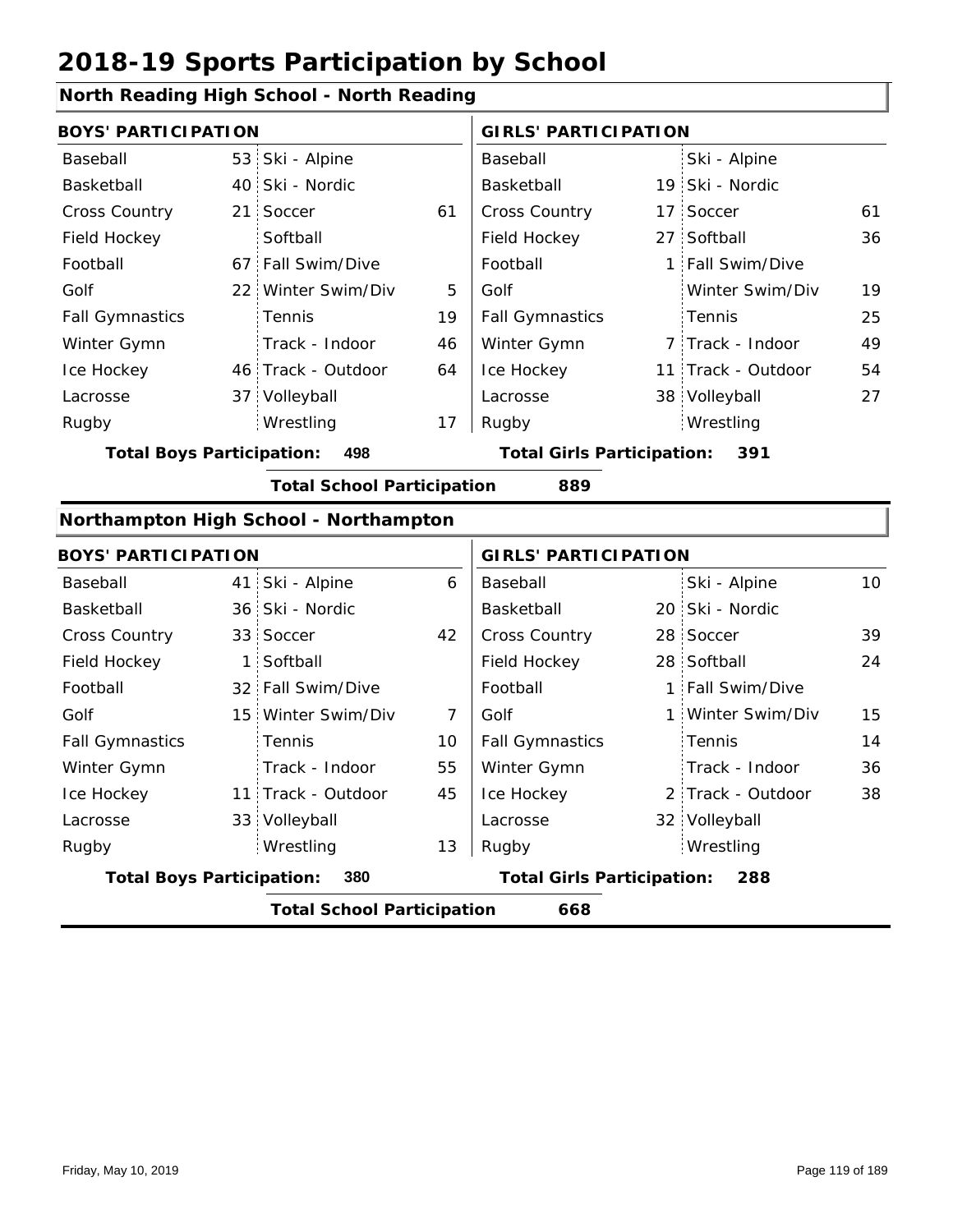#### **Northbridge High School - Whitinsville**

|                        | <b>BOYS' PARTICIPATION</b> |                   |                           | <b>GIRLS' PARTICIPATION</b> |  |                       |    |
|------------------------|----------------------------|-------------------|---------------------------|-----------------------------|--|-----------------------|----|
| Baseball               |                            | 33 Ski - Alpine   |                           | Baseball                    |  | Ski - Alpine          |    |
| Basketball             |                            | 30 Ski - Nordic   |                           | Basketball                  |  | 30 Ski - Nordic       |    |
| <b>Cross Country</b>   |                            | 5 Soccer          | 15                        | <b>Cross Country</b>        |  | 3 Soccer              | 33 |
| Field Hockey           |                            | Softball          |                           | Field Hockey                |  | 25 Softball           | 19 |
| Football               |                            | 71 Fall Swim/Dive |                           | Football                    |  | <b>Fall Swim/Dive</b> |    |
| Golf                   |                            | 7 Winter Swim/Div | 1                         | Golf                        |  | Winter Swim/Div       |    |
| <b>Fall Gymnastics</b> |                            | <b>Tennis</b>     | 7                         | <b>Fall Gymnastics</b>      |  | : Tennis              | 11 |
| Winter Gymn            |                            | Track - Indoor    | 10                        | Winter Gymn                 |  | Track - Indoor        | 15 |
| Ice Hockey             |                            | 4 Track - Outdoor | 22                        | Ice Hockey                  |  | Track - Outdoor       | 18 |
| Lacrosse               |                            | 22 Volleyball     |                           | Lacrosse                    |  | 26 Volleyball         |    |
| Rugby                  |                            | Wrestling         | 6                         | Rugby                       |  | Wrestling             |    |
|                        |                            |                   | T.L. LAL. B.J.L. J. L. L. |                             |  |                       |    |

**Total Boys Participation: 233 Total Girls Participation: 180**

**Total School Participation 413**

#### **Northeast Metro. Reg. Voc. School - Wakefield**

| <b>BOYS' PARTICIPATION</b>              |                                          |                                          |    | <b>GIRLS' PARTICIPATION</b> |  |                  |    |  |
|-----------------------------------------|------------------------------------------|------------------------------------------|----|-----------------------------|--|------------------|----|--|
| Baseball                                |                                          | 54 Ski - Alpine                          |    | Baseball                    |  | Ski - Alpine     |    |  |
| Basketball                              |                                          | 73 Ski - Nordic                          |    | Basketball                  |  | 44 Ski - Nordic  |    |  |
| <b>Cross Country</b>                    |                                          | 19 Soccer                                | 43 | <b>Cross Country</b>        |  | 13 Soccer        | 40 |  |
| Field Hockey                            |                                          | Softball                                 |    | Field Hockey                |  | Softball         | 43 |  |
| Football                                |                                          | 87 Fall Swim/Dive                        |    | Football                    |  | 1 Fall Swim/Dive |    |  |
| Golf                                    |                                          | 12 Winter Swim/Div                       | 17 | Golf                        |  | Winter Swim/Div  | 20 |  |
| <b>Fall Gymnastics</b>                  |                                          | Tennis                                   |    | <b>Fall Gymnastics</b>      |  | Tennis           |    |  |
| Winter Gymn                             |                                          | Track - Indoor                           | 23 | Winter Gymn                 |  | Track - Indoor   | 31 |  |
| Ice Hockey                              |                                          | 38 Track - Outdoor                       | 43 | Ice Hockey                  |  | Track - Outdoor  | 48 |  |
| Lacrosse                                |                                          | 37 Volleyball                            |    | Lacrosse                    |  | 50 Volleyball    | 63 |  |
| Rugby                                   |                                          | Wrestling                                | 2  | Rugby                       |  | Wrestling        |    |  |
| <b>Total Boys Participation:</b><br>448 |                                          | <b>Total Girls Participation:</b><br>353 |    |                             |  |                  |    |  |
|                                         | <b>Total School Participation</b><br>801 |                                          |    |                             |  |                  |    |  |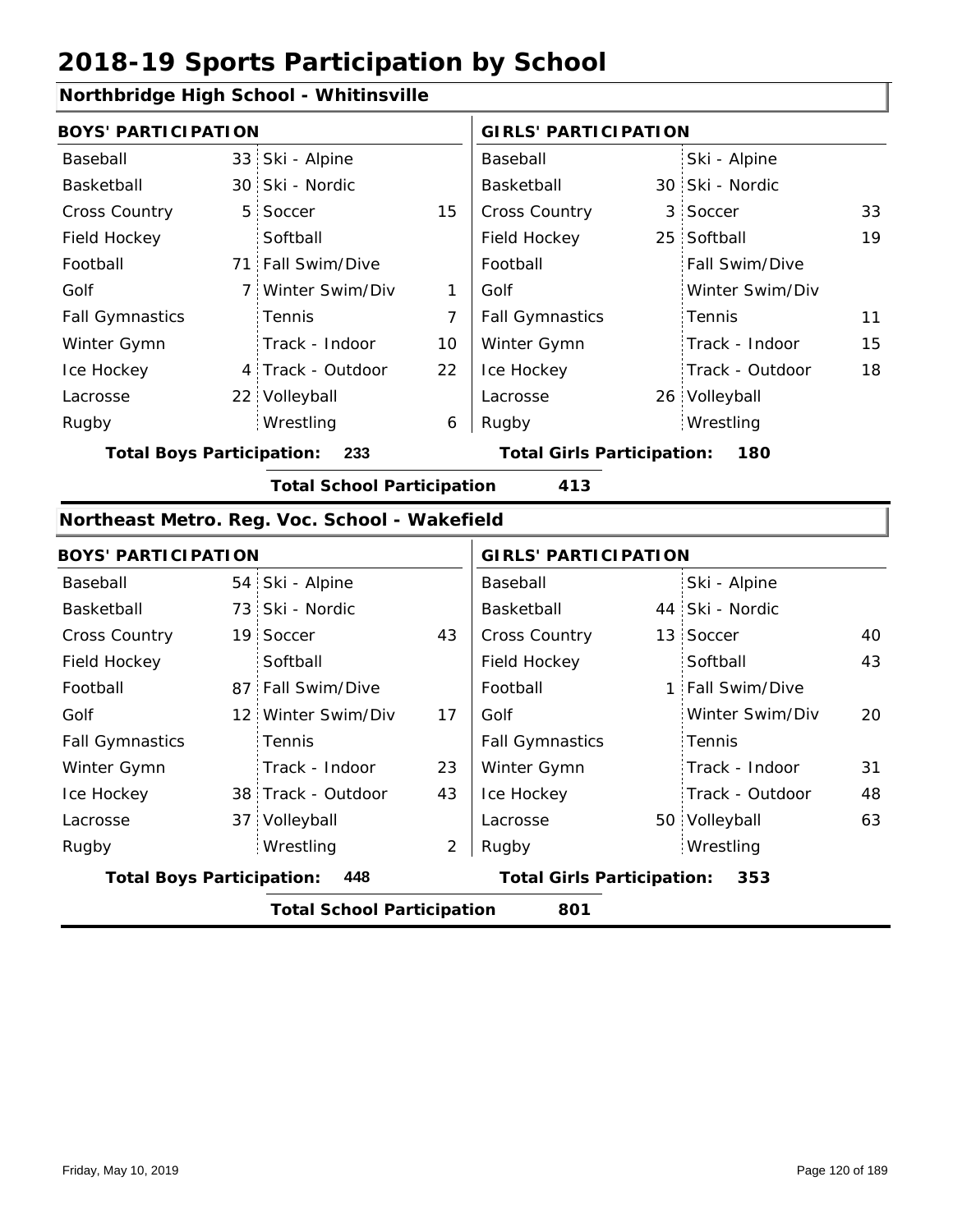### **Norton High School - Norton**

| <b>BOYS' PARTICIPATION</b>           |     |                                   |    | <b>GIRLS' PARTICIPATION</b>       |                    |              |
|--------------------------------------|-----|-----------------------------------|----|-----------------------------------|--------------------|--------------|
| Baseball                             | 42  | Ski - Alpine                      |    | Baseball                          | Ski - Alpine       |              |
| Basketball                           | 39  | Ski - Nordic                      |    | Basketball                        | 19 Ski - Nordic    |              |
| <b>Cross Country</b>                 | 26: | Soccer                            | 39 | Cross Country                     | 14 Soccer          | 34           |
| Field Hockey                         |     | Softball                          |    | Field Hockey                      | Softball           | 22           |
| Football                             |     | 58 Fall Swim/Dive                 |    | Football                          | Fall Swim/Dive     |              |
| Golf                                 | 23: | Winter Swim/Div                   | 5  | Golf                              | 1 Winter Swim/Div  | 11           |
| <b>Fall Gymnastics</b>               |     | Tennis                            | 11 | <b>Fall Gymnastics</b>            | Tennis             | 14           |
| Winter Gymn                          |     | Track - Indoor                    |    | Winter Gymn                       | 10 Track - Indoor  |              |
| Ice Hockey                           |     | 27 Track - Outdoor                | 29 | Ice Hockey                        | Track - Outdoor    | 40           |
| Lacrosse                             |     | 21 Volleyball                     | 14 | Lacrosse                          | 24 Volleyball      | 36           |
| Rugby                                |     | Wrestling                         | 33 | Rugby                             | Wrestling          | $\mathbf{1}$ |
| <b>Total Boys Participation:</b>     |     | 367                               |    | <b>Total Girls Participation:</b> | 226                |              |
|                                      |     | <b>Total School Participation</b> |    | 593                               |                    |              |
| <b>Norwell High School - Norwell</b> |     |                                   |    |                                   |                    |              |
| <b>BOYS' PARTICIPATION</b>           |     |                                   |    | <b>GIRLS' PARTICIPATION</b>       |                    |              |
| Baseball                             | 45  | Ski - Alpine                      | 16 | Baseball                          | Ski - Alpine       | 16           |
| Basketball                           | 46: | Ski - Nordic                      |    | Basketball                        | 33 Ski - Nordic    |              |
| <b>Cross Country</b>                 | 22: | Soccer                            | 58 | Cross Country                     | 16 Soccer          | 55           |
| Field Hockey                         |     | Softball                          |    | Field Hockey                      | 70 Softball        | 32           |
| Football                             |     | 44 Fall Swim/Dive                 |    | Football                          | Fall Swim/Dive     |              |
| Golf                                 |     | 19 Winter Swim/Div                | 24 | Golf                              | 3 Winter Swim/Div  | 28           |
| <b>Fall Gymnastics</b>               |     | Tennis                            | 12 | <b>Fall Gymnastics</b>            | Tennis             | 29           |
| Winter Gymn                          |     | Track - Indoor                    | 12 | Winter Gymn                       | 12 Track - Indoor  | 22           |
| Ice Hockey                           |     | 44 Track - Outdoor                | 57 | Ice Hockey                        | 19 Track - Outdoor | 62           |
| Lacrosse                             |     | 35 Volleyball                     |    | Lacrosse                          | 52 Volleyball      | 41           |
| Rugby                                |     | Wrestling                         | 6  | Rugby                             | Wrestling          |              |
| <b>Total Boys Participation:</b>     |     | 440                               |    | <b>Total Girls Participation:</b> | 490                |              |
|                                      |     | <b>Total School Participation</b> |    | 930                               |                    |              |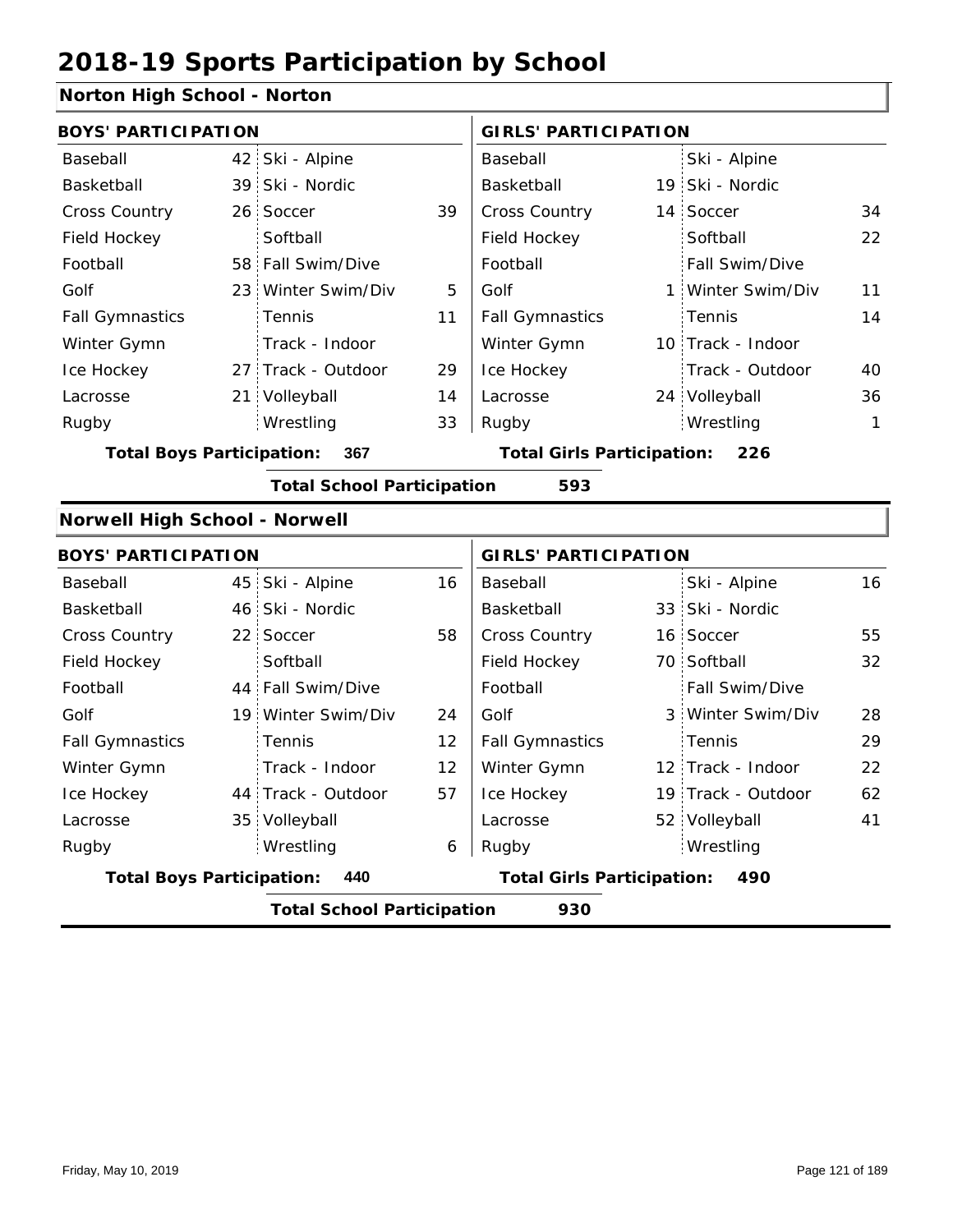#### **Norwood Senior High School - Norwood**

| <b>BOYS' PARTICIPATION</b>       |                                   |    | <b>GIRLS' PARTICIPATION</b>              |  |                    |    |
|----------------------------------|-----------------------------------|----|------------------------------------------|--|--------------------|----|
| Baseball                         | 54 Ski - Alpine                   |    | Baseball                                 |  | Ski - Alpine       |    |
| Basketball                       | 62 Ski - Nordic                   |    | Basketball                               |  | 28 Ski - Nordic    |    |
| <b>Cross Country</b>             | 22 Soccer                         | 54 | <b>Cross Country</b>                     |  | 10 Soccer          | 40 |
| Field Hockey                     | Softball                          |    | Field Hockey                             |  | 45 Softball        | 32 |
| Football                         | 73 Fall Swim/Dive                 |    | Football                                 |  | Fall Swim/Dive     |    |
| Golf                             | 15 Winter Swim/Div                | 9  | Golf                                     |  | 1 Winter Swim/Div  | 23 |
| <b>Fall Gymnastics</b>           | Tennis                            | 15 | <b>Fall Gymnastics</b>                   |  | Tennis             | 19 |
| Winter Gymn                      | Track - Indoor                    | 42 | Winter Gymn                              |  | 28 Track - Indoor  | 29 |
| Ice Hockey                       | 53 Track - Outdoor                | 48 | Ice Hockey                               |  | 27 Track - Outdoor | 46 |
| Lacrosse                         | 31 Volleyball                     | 17 | Lacrosse                                 |  | 31 Volleyball      | 41 |
| Rugby                            | Wrestling                         | 21 | Rugby                                    |  | Wrestling          | 1  |
| <b>Total Boys Participation:</b> | 516                               |    | <b>Total Girls Participation:</b><br>401 |  |                    |    |
|                                  | <b>Total School Participation</b> |    | 917                                      |  |                    |    |
| Notre Dame Academy - Hingham     |                                   |    |                                          |  |                    |    |

|                                          | <b>BOYS' PARTICIPATION</b> |                                   | <b>GIRLS' PARTICIPATION</b> |                       |    |  |  |
|------------------------------------------|----------------------------|-----------------------------------|-----------------------------|-----------------------|----|--|--|
| Baseball                                 | Ski - Alpine               | Baseball                          |                             | Ski - Alpine          | 37 |  |  |
| Basketball                               | Ski - Nordic               | Basketball                        |                             | 41 Ski - Nordic       |    |  |  |
| <b>Cross Country</b>                     | Soccer                     | <b>Cross Country</b>              |                             | 34 Soccer             | 59 |  |  |
| Field Hockey                             | Softball                   | Field Hockey                      |                             | 69 Softball           | 19 |  |  |
| Football                                 | Fall Swim/Dive             | Football                          |                             | <b>Fall Swim/Dive</b> | 24 |  |  |
| Golf                                     | Winter Swim/Div            | Golf                              |                             | 29 Winter Swim/Div    |    |  |  |
| <b>Fall Gymnastics</b>                   | Tennis                     | <b>Fall Gymnastics</b>            |                             | Tennis                | 30 |  |  |
| Winter Gymn                              | Track - Indoor             | Winter Gymn                       |                             | 14 Track - Indoor     | 36 |  |  |
| Ice Hockey                               | Track - Outdoor            | Ice Hockey                        |                             | 35 Track - Outdoor    | 83 |  |  |
| Lacrosse                                 | Volleyball                 | Lacrosse                          |                             | 41 Volleyball         | 29 |  |  |
| Rugby                                    | Wrestling                  | Rugby                             |                             | Wrestling             |    |  |  |
| <b>Total Boys Participation:</b><br>0    |                            | <b>Total Girls Participation:</b> |                             | 580                   |    |  |  |
| <b>Total School Participation</b><br>580 |                            |                                   |                             |                       |    |  |  |

Friday, May 10, 2019 Page 122 of 189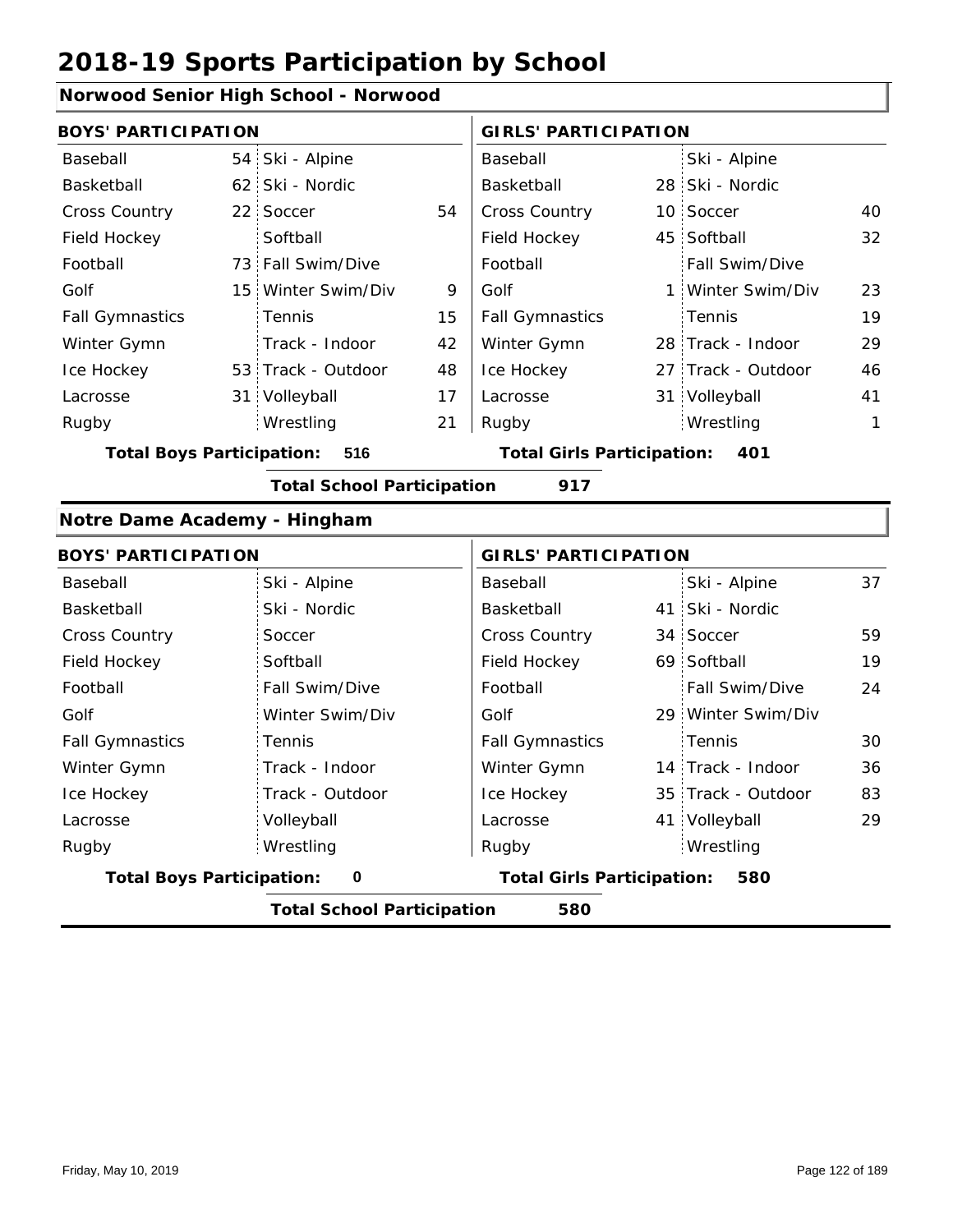#### **Notre Dame Academy - Worc - Worcester**

| <b>BOYS' PARTICIPATION</b>            |                 |                                   | <b>GIRLS' PARTICIPATION</b> |                    |                   |
|---------------------------------------|-----------------|-----------------------------------|-----------------------------|--------------------|-------------------|
| Baseball                              | Ski - Alpine    | Baseball                          |                             | Ski - Alpine       |                   |
| Basketball                            | Ski - Nordic    | Basketball                        |                             | 22 Ski - Nordic    |                   |
| <b>Cross Country</b>                  | Soccer          | <b>Cross Country</b>              |                             | 10 Soccer          | 20                |
| Field Hockey                          | Softball        | Field Hockey                      |                             | 38 Softball        | 13                |
| Football                              | Fall Swim/Dive  | Football                          |                             | Fall Swim/Dive     | 12                |
| Golf                                  | Winter Swim/Div | Golf                              |                             | 14 Winter Swim/Div |                   |
| <b>Fall Gymnastics</b>                | Tennis          | <b>Fall Gymnastics</b>            |                             | : Tennis           | $12 \overline{ }$ |
| Winter Gymn                           | Track - Indoor  | Winter Gymn                       |                             | Track - Indoor     | 11                |
| Ice Hockey                            | Track - Outdoor | Ice Hockey                        |                             | 4 Track - Outdoor  | 13                |
| Lacrosse                              | Volleyball      | Lacrosse                          |                             | 20 Volleyball      |                   |
| Rugby                                 | Wrestling       | Rugby                             |                             | Wrestling          |                   |
| <b>Total Boys Participation:</b><br>0 |                 | <b>Total Girls Participation:</b> |                             | 189                |                   |

**Total School Participation 189**

#### **Notre Dame Cristo Rey HS - Lawrence**

| <b>BOYS' PARTICIPATION</b>       |                                   | <b>GIRLS' PARTICIPATION</b>       |                 |
|----------------------------------|-----------------------------------|-----------------------------------|-----------------|
| Baseball                         | 8 Ski - Alpine                    | Baseball                          | Ski - Alpine    |
| Basketball                       | 15 Ski - Nordic                   | Basketball                        | 15 Ski - Nordic |
| <b>Cross Country</b>             | 12 Soccer                         | <b>Cross Country</b>              | 13 Soccer       |
| Field Hockey                     | Softball                          | Field Hockey                      | 16<br>Softball  |
| Football                         | Fall Swim/Dive                    | Football                          | Fall Swim/Dive  |
| Golf                             | Winter Swim/Div                   | Golf                              | Winter Swim/Div |
| <b>Fall Gymnastics</b>           | Tennis                            | <b>Fall Gymnastics</b>            | Tennis          |
| Winter Gymn                      | Track - Indoor                    | Winter Gymn                       | Track - Indoor  |
| Ice Hockey                       | Track - Outdoor                   | Ice Hockey                        | Track - Outdoor |
| Lacrosse                         | Volleyball                        | Lacrosse                          | Volleyball      |
| Rugby                            | Wrestling                         | Rugby                             | Wrestling       |
| <b>Total Boys Participation:</b> | 35                                | <b>Total Girls Participation:</b> | 44              |
|                                  | <b>Total School Participation</b> | 79                                |                 |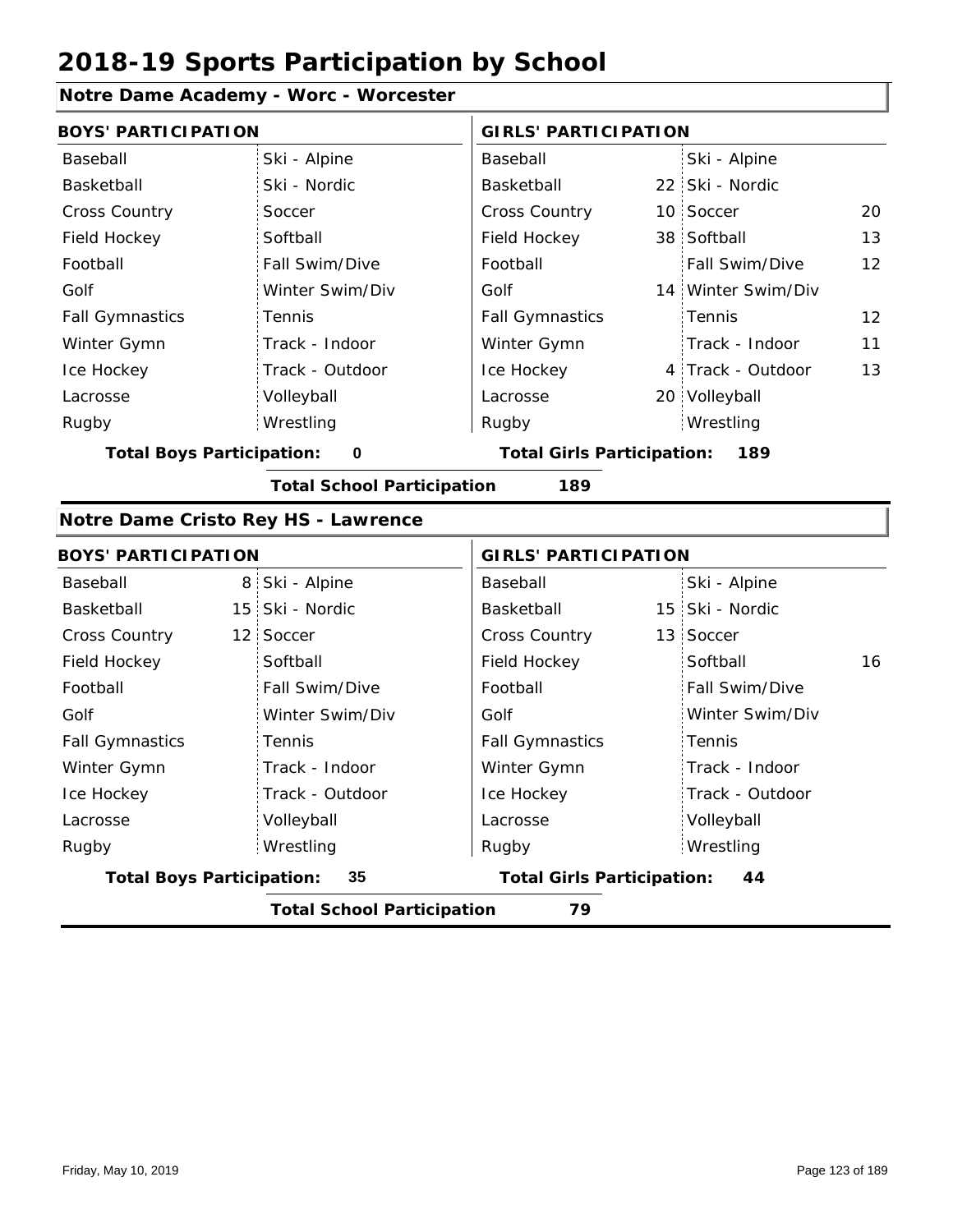### **Notre Dame Prep School - Fitchburg**

| <b>BOYS' PARTICIPATION</b>                |   |                                   |    | <b>GIRLS' PARTICIPATION</b>       |                    |                |
|-------------------------------------------|---|-----------------------------------|----|-----------------------------------|--------------------|----------------|
| Baseball                                  |   | Ski - Alpine                      |    | Baseball                          | Ski - Alpine       |                |
| Basketball                                | 9 | Ski - Nordic                      |    | Basketball                        | Ski - Nordic       |                |
| <b>Cross Country</b>                      |   | Soccer                            | 9  | <b>Cross Country</b>              | Soccer             | 3              |
| Field Hockey                              |   | Softball                          |    | Field Hockey                      | Softball           |                |
| Football                                  |   | Fall Swim/Dive                    |    | Football                          | Fall Swim/Dive     |                |
| Golf                                      |   | Winter Swim/Div                   |    | Golf                              | Winter Swim/Div    |                |
| <b>Fall Gymnastics</b>                    |   | Tennis                            |    | <b>Fall Gymnastics</b>            | Tennis             |                |
| Winter Gymn                               |   | Track - Indoor                    |    | Winter Gymn                       | Track - Indoor     |                |
| Ice Hockey                                |   | Track - Outdoor                   |    | Ice Hockey                        | Track - Outdoor    |                |
| Lacrosse                                  |   | Volleyball                        |    | Lacrosse                          | Volleyball         |                |
| Rugby                                     |   | Wrestling                         |    | Rugby                             | Wrestling          |                |
| <b>Total Boys Participation:</b><br>18    |   |                                   |    | <b>Total Girls Participation:</b> | 3                  |                |
|                                           |   | <b>Total School Participation</b> |    | 21                                |                    |                |
| Oakmont Regional High School - Ashburnham |   |                                   |    |                                   |                    |                |
| <b>BOYS' PARTICIPATION</b>                |   |                                   |    | <b>GIRLS' PARTICIPATION</b>       |                    |                |
| Baseball                                  |   | 36 Ski - Alpine                   |    | Baseball                          | Ski - Alpine       |                |
| Basketball                                |   | 38 Ski - Nordic                   |    | Basketball                        | 26 Ski - Nordic    |                |
| <b>Cross Country</b>                      |   | 18 Soccer                         | 35 | Cross Country                     | 10 Soccer          | 40             |
| Field Hockey                              |   | Softball                          |    | Field Hockey                      | 32 Softball        | 28             |
| Football                                  |   | 57 Fall Swim/Dive                 |    | Football                          | Fall Swim/Dive     |                |
| Golf                                      |   | 16 Winter Swim/Div                |    | Golf                              | Winter Swim/Div    | $\overline{7}$ |
| <b>Fall Gymnastics</b>                    |   | Tennis                            |    | <b>Fall Gymnastics</b>            | Tennis             |                |
| Winter Gymn                               |   | Track - Indoor                    | 28 | Winter Gymn                       | Track - Indoor     | 16             |
| Ice Hockey                                |   | 35 Track - Outdoor                | 24 | Ice Hockey                        | 22 Track - Outdoor | 25             |
| Lacrosse                                  |   | 32 Volleyball                     |    | Lacrosse                          | 38 Volleyball      |                |
| Rugby                                     |   | Wrestling                         | 1  | Rugby                             | Wrestling          |                |
| <b>Total Boys Participation:</b>          |   | 320                               |    | <b>Total Girls Participation:</b> | 244                |                |

**Total School Participation 564**

I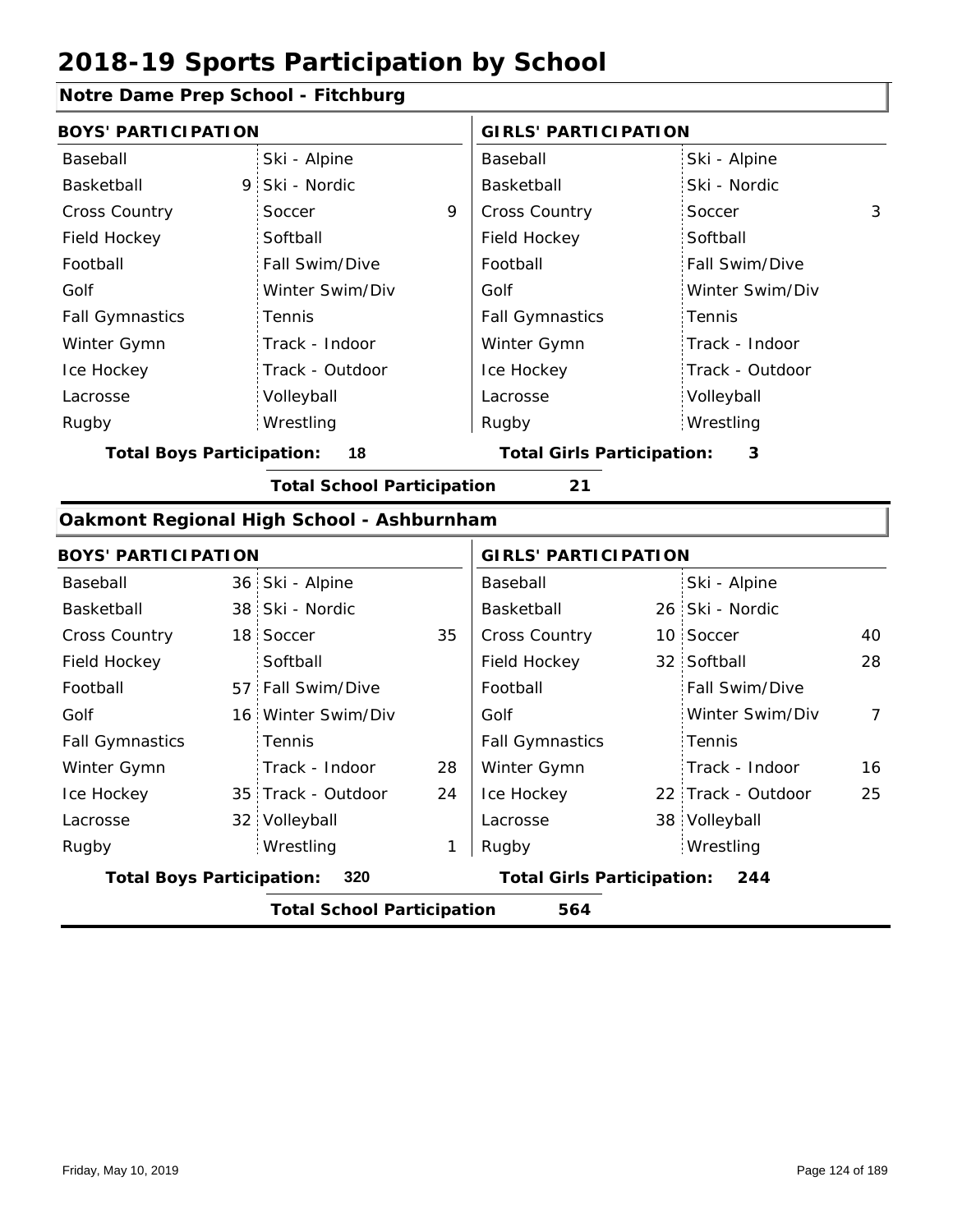### **O'Bryant High School - Roxbury**

| <b>BOYS' PARTICIPATION</b>              |                                          |                    |                                          | <b>GIRLS' PARTICIPATION</b> |  |                  |    |  |
|-----------------------------------------|------------------------------------------|--------------------|------------------------------------------|-----------------------------|--|------------------|----|--|
| Baseball                                |                                          | 30 Ski - Alpine    |                                          | Baseball                    |  | Ski - Alpine     |    |  |
| Basketball                              |                                          | 24 Ski - Nordic    |                                          | Basketball                  |  | 32 Ski - Nordic  |    |  |
| <b>Cross Country</b>                    |                                          | 2 Soccer           | 23                                       | <b>Cross Country</b>        |  | Soccer           | 24 |  |
| Field Hockey                            |                                          | Softball           |                                          | Field Hockey                |  | Softball         | 39 |  |
| Football                                |                                          | 37 Fall Swim/Dive  |                                          | Football                    |  | 2 Fall Swim/Dive |    |  |
| Golf                                    |                                          | Winter Swim/Div    | 18                                       | Golf                        |  | Winter Swim/Div  | 14 |  |
| <b>Fall Gymnastics</b>                  |                                          | <b>Tennis</b>      | 6                                        | <b>Fall Gymnastics</b>      |  | Tennis           | 15 |  |
| Winter Gymn                             |                                          | Track - Indoor     | 15                                       | Winter Gymn                 |  | Track - Indoor   | 23 |  |
| Ice Hockey                              |                                          | 10 Track - Outdoor | 37                                       | Ice Hockey                  |  | Track - Outdoor  | 55 |  |
| Lacrosse                                |                                          | Volleyball         | 25                                       | Lacrosse                    |  | Volleyball       | 34 |  |
| Rugby                                   |                                          | Wrestling          | 15                                       | Rugby                       |  | Wrestling        | 2  |  |
| <b>Total Boys Participation:</b><br>243 |                                          |                    | <b>Total Girls Participation:</b><br>240 |                             |  |                  |    |  |
|                                         | <b>Total School Participation</b><br>483 |                    |                                          |                             |  |                  |    |  |

# **Old Colony Reg Voc/Tech HS - Rochester**

| <b>BOYS' PARTICIPATION</b>       |                                          |                    |    | <b>GIRLS' PARTICIPATION</b>              |  |                   |    |  |  |
|----------------------------------|------------------------------------------|--------------------|----|------------------------------------------|--|-------------------|----|--|--|
| Baseball                         |                                          | 22 Ski - Alpine    |    | Baseball                                 |  | Ski - Alpine      |    |  |  |
| Basketball                       |                                          | 35 Ski - Nordic    |    | Basketball                               |  | 18 Ski - Nordic   |    |  |  |
| <b>Cross Country</b>             |                                          | 9 Soccer           | 32 | <b>Cross Country</b>                     |  | 6 Soccer          | 16 |  |  |
| Field Hockey                     |                                          | Softball           |    | Field Hockey                             |  | Softball          | 42 |  |  |
| Football                         |                                          | 50 Fall Swim/Dive  |    | Football                                 |  | 1 Fall Swim/Dive  |    |  |  |
| Golf                             |                                          | 14 Winter Swim/Div |    | Golf                                     |  | 2 Winter Swim/Div |    |  |  |
| <b>Fall Gymnastics</b>           |                                          | Tennis             |    | <b>Fall Gymnastics</b>                   |  | Tennis            |    |  |  |
| Winter Gymn                      |                                          | Track - Indoor     |    | Winter Gymn                              |  | Track - Indoor    |    |  |  |
| Ice Hockey                       |                                          | 8 Track - Outdoor  |    | Ice Hockey                               |  | Track - Outdoor   |    |  |  |
| Lacrosse                         |                                          | 16 Volleyball      |    | Lacrosse                                 |  | 14 Volleyball     | 45 |  |  |
| Rugby                            |                                          | Wrestling          |    | Rugby                                    |  | Wrestling         |    |  |  |
| <b>Total Boys Participation:</b> |                                          | 186                |    | <b>Total Girls Participation:</b><br>144 |  |                   |    |  |  |
|                                  | <b>Total School Participation</b><br>330 |                    |    |                                          |  |                   |    |  |  |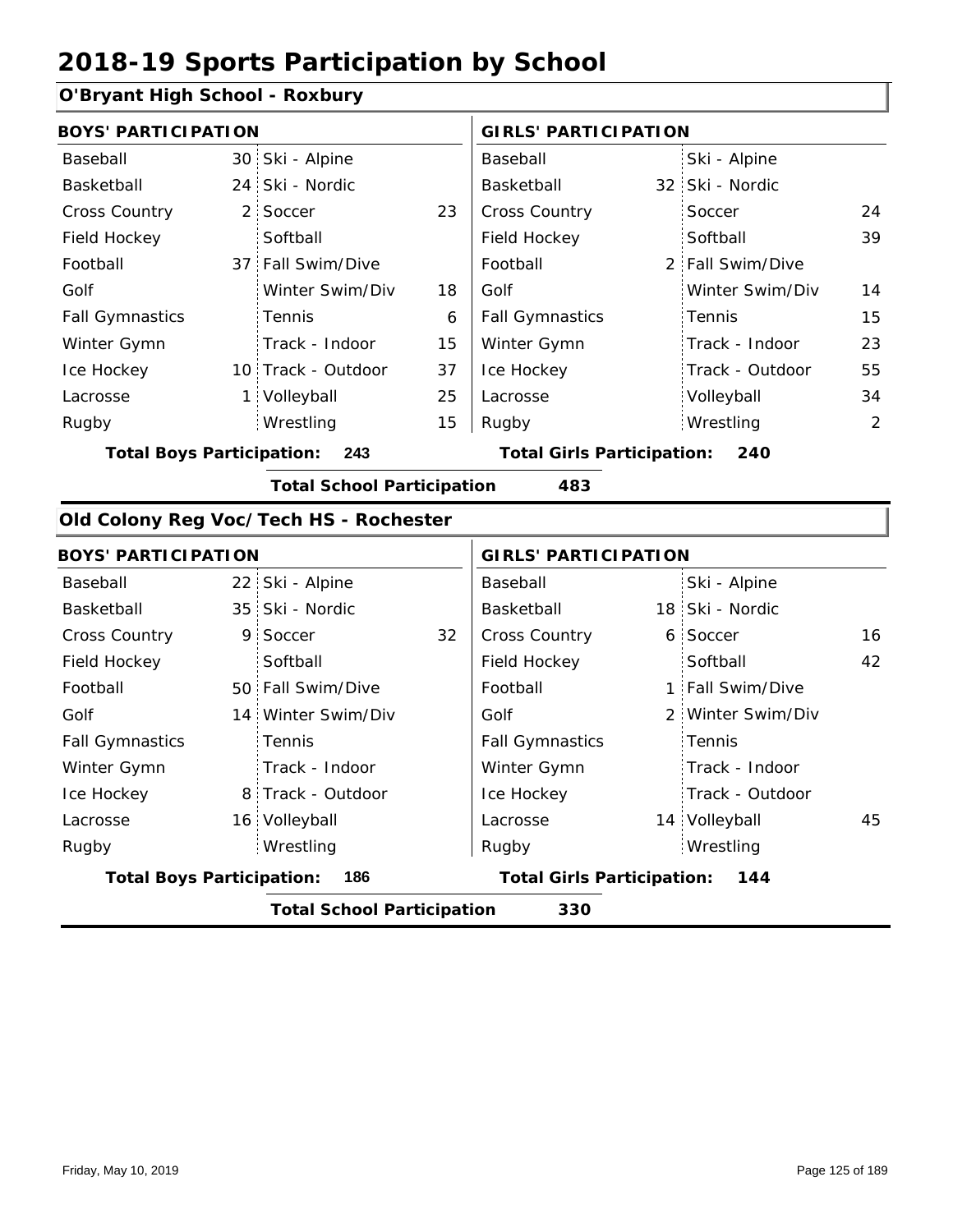### **Old Rochester Reg. High School - Mattapoisett**

| <b>BOYS' PARTICIPATION</b> |                                               |                                   |    | <b>GIRLS' PARTICIPATION</b> |                                          |                   |    |  |  |  |
|----------------------------|-----------------------------------------------|-----------------------------------|----|-----------------------------|------------------------------------------|-------------------|----|--|--|--|
| Baseball                   |                                               | 40 Ski - Alpine                   |    | Baseball                    |                                          | Ski - Alpine      |    |  |  |  |
| Basketball                 |                                               | 40 Ski - Nordic                   |    | Basketball                  |                                          | 23 Ski - Nordic   |    |  |  |  |
| <b>Cross Country</b>       |                                               | 30 Soccer                         | 60 | <b>Cross Country</b>        |                                          | 30 Soccer         | 43 |  |  |  |
| Field Hockey               |                                               | Softball                          |    | Field Hockey                |                                          | 51 Softball       | 26 |  |  |  |
| Football                   |                                               | 79 Fall Swim/Dive                 |    | Football                    |                                          | Fall Swim/Dive    |    |  |  |  |
| Golf                       |                                               | 19 Winter Swim/Div                | 22 | Golf                        |                                          | 1 Winter Swim/Div | 13 |  |  |  |
| <b>Fall Gymnastics</b>     |                                               | <b>Tennis</b>                     | 20 | <b>Fall Gymnastics</b>      |                                          | Tennis            | 24 |  |  |  |
| Winter Gymn                |                                               | Track - Indoor                    | 47 | Winter Gymn                 |                                          | Track - Indoor    | 44 |  |  |  |
| Ice Hockey                 |                                               | 29 Track - Outdoor                | 56 | Ice Hockey                  |                                          | Track - Outdoor   | 48 |  |  |  |
| Lacrosse                   |                                               | 35 Volleyball                     |    | Lacrosse                    |                                          | 39 Volleyball     | 48 |  |  |  |
| Rugby                      |                                               | Wrestling                         |    | Rugby                       |                                          | Wrestling         |    |  |  |  |
|                            | <b>Total Boys Participation:</b><br>477       |                                   |    |                             | <b>Total Girls Participation:</b><br>390 |                   |    |  |  |  |
|                            |                                               | <b>Total School Participation</b> |    | 867                         |                                          |                   |    |  |  |  |
|                            | <b>Oliver Ames High School - North Easton</b> |                                   |    |                             |                                          |                   |    |  |  |  |

| <b>BOYS' PARTICIPATION</b>               |  |                    |                                   | <b>GIRLS' PARTICIPATION</b> |     |                   |     |
|------------------------------------------|--|--------------------|-----------------------------------|-----------------------------|-----|-------------------|-----|
| Baseball                                 |  | 64 Ski - Alpine    | 7                                 | Baseball                    |     | Ski - Alpine      | 15  |
| Basketball                               |  | 46 Ski - Nordic    |                                   | Basketball                  |     | 34 Ski - Nordic   |     |
| <b>Cross Country</b>                     |  | 44 Soccer          | 48                                | <b>Cross Country</b>        |     | 41 Soccer         | 44  |
| Field Hockey                             |  | Softball           |                                   | Field Hockey                |     | 45 Softball       | 26  |
| Football                                 |  | 81 Fall Swim/Dive  |                                   | Football                    |     | Fall Swim/Dive    |     |
| Golf                                     |  | 19 Winter Swim/Div | 13                                | Golf                        |     | 1 Winter Swim/Div | 34  |
| <b>Fall Gymnastics</b>                   |  | <b>Tennis</b>      | 5                                 | <b>Fall Gymnastics</b>      |     | Tennis            | 20  |
| Winter Gymn                              |  | Track - Indoor     | 61                                | Winter Gymn                 |     | 16 Track - Indoor | 40  |
| Ice Hockey                               |  | Track - Outdoor    | 77                                | Ice Hockey                  |     | Track - Outdoor   | 108 |
| Lacrosse                                 |  | 29 Volleyball      |                                   | Lacrosse                    |     | 4 Volleyball      | 43  |
| Rugby                                    |  | Wrestling          | 34                                | Rugby                       |     | Wrestling         |     |
| <b>Total Boys Participation:</b><br>528  |  |                    | <b>Total Girls Participation:</b> |                             | 471 |                   |     |
| 999<br><b>Total School Participation</b> |  |                    |                                   |                             |     |                   |     |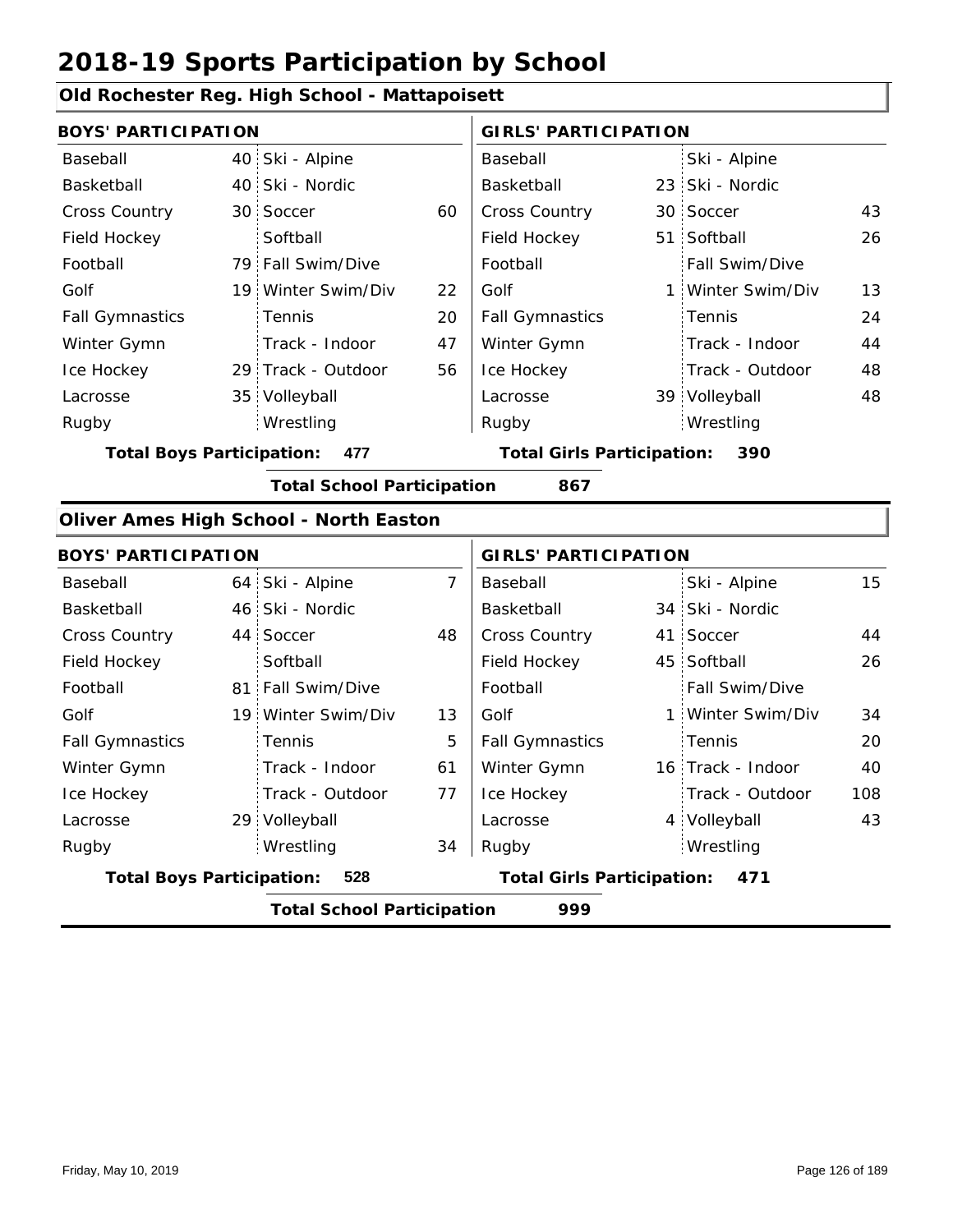#### **Oxford High School - Oxford**

| <b>BOYS' PARTICIPATION</b>       |                 |                                   |    | <b>GIRLS' PARTICIPATION</b>              |  |                   |                |  |
|----------------------------------|-----------------|-----------------------------------|----|------------------------------------------|--|-------------------|----------------|--|
| Baseball                         |                 | 31 Ski - Alpine                   |    | Baseball                                 |  | Ski - Alpine      |                |  |
| Basketball                       | 25:             | Ski - Nordic                      |    | <b>Basketball</b>                        |  | 24 Ski - Nordic   |                |  |
| Cross Country                    | $6^{\circ}$     | Soccer                            | 24 | Cross Country                            |  | 9 Soccer          | 29             |  |
| Field Hockey                     |                 | Softball                          |    | Field Hockey                             |  | 26 Softball       | 21             |  |
| Football                         |                 | 47 Fall Swim/Dive                 |    | Football                                 |  | Fall Swim/Dive    |                |  |
| Golf                             | 9               | Winter Swim/Div                   |    | Golf                                     |  | 1 Winter Swim/Div | $\overline{2}$ |  |
| <b>Fall Gymnastics</b>           |                 | Tennis                            |    | <b>Fall Gymnastics</b>                   |  | Tennis            |                |  |
| Winter Gymn                      |                 | Track - Indoor                    | 24 | Winter Gymn                              |  | Track - Indoor    | 20             |  |
| Ice Hockey                       |                 | Track - Outdoor                   | 18 | Ice Hockey                               |  | 1 Track - Outdoor | 29             |  |
| Lacrosse                         |                 | Volleyball                        |    | Lacrosse                                 |  | Volleyball        | 30             |  |
| Rugby                            |                 | Wrestling                         |    | Rugby                                    |  | Wrestling         |                |  |
| <b>Total Boys Participation:</b> |                 | 184                               |    | <b>Total Girls Participation:</b><br>192 |  |                   |                |  |
|                                  |                 | <b>Total School Participation</b> |    | 376                                      |  |                   |                |  |
| Palmer High School - Palmer      |                 |                                   |    |                                          |  |                   |                |  |
| <b>BOYS' PARTICIPATION</b>       |                 |                                   |    | <b>GIRLS' PARTICIPATION</b>              |  |                   |                |  |
| Baseball                         |                 | 31 Ski - Alpine                   |    | Baseball                                 |  | Ski - Alpine      |                |  |
| Basketball                       | 23              | Ski - Nordic                      |    | Basketball                               |  | 23 Ski - Nordic   |                |  |
| <b>Cross Country</b>             | 12 <sup>2</sup> | Soccer                            | 30 | Cross Country                            |  | 14 Soccer         | 34             |  |
| Field Hockey                     |                 | Softball                          |    | Field Hockey                             |  | 25 Softball       | 26             |  |

|                                         |  | <b>Total School Participation</b> |    | 366                                      |  |                       |                 |
|-----------------------------------------|--|-----------------------------------|----|------------------------------------------|--|-----------------------|-----------------|
| <b>Total Boys Participation:</b><br>189 |  |                                   |    | <b>Total Girls Participation:</b><br>177 |  |                       |                 |
| Rugby                                   |  | Wrestling                         | 4  | Rugby                                    |  | Wrestling             |                 |
| Lacrosse                                |  | Volleyball                        |    | Lacrosse                                 |  | Volleyball            |                 |
| Ice Hockey                              |  | 7 Track - Outdoor                 | 28 | Ice Hockey                               |  | 1 Track - Outdoor     | 33              |
| Winter Gymn                             |  | Track - Indoor                    |    | Winter Gymn                              |  | Track - Indoor        |                 |
| <b>Fall Gymnastics</b>                  |  | Tennis                            |    | <b>Fall Gymnastics</b>                   |  | Tennis                | 8               |
| Golf                                    |  | 9 Winter Swim/Div                 | 10 | Golf                                     |  | 1 Winter Swim/Div     | 12 <sup>2</sup> |
| Football                                |  | 34 Fall Swim/Dive                 |    | Football                                 |  | <b>Fall Swim/Dive</b> |                 |
|                                         |  |                                   |    |                                          |  |                       |                 |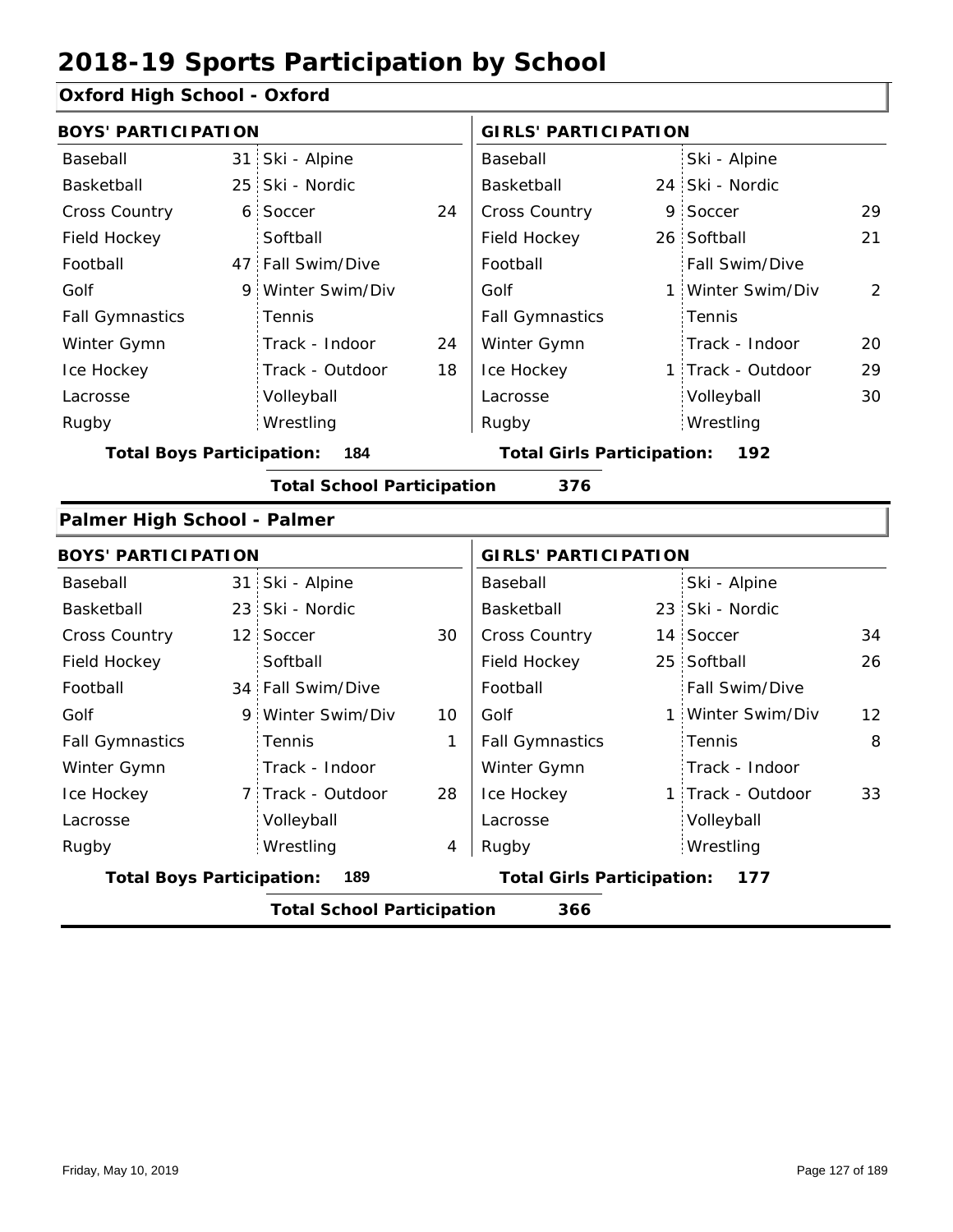### **Parker Charter Essential School - Devens**

|                                  | <b>BOYS' PARTICIPATION</b> |                                     |    |                                          | <b>GIRLS' PARTICIPATION</b> |                 |    |  |
|----------------------------------|----------------------------|-------------------------------------|----|------------------------------------------|-----------------------------|-----------------|----|--|
| Baseball                         | 22 <sub>1</sub>            | Ski - Alpine                        |    | Baseball                                 |                             | Ski - Alpine    |    |  |
| Basketball                       | 44                         | Ski - Nordic                        |    | Basketball                               |                             | 34 Ski - Nordic |    |  |
| <b>Cross Country</b>             | 29                         | Soccer                              | 30 | Cross Country                            | 19                          | Soccer          | 38 |  |
| Field Hockey                     |                            | Softball                            |    | Field Hockey                             |                             | Softball        | 18 |  |
| Football                         |                            | Fall Swim/Dive                      |    | Football                                 |                             | Fall Swim/Dive  |    |  |
| Golf                             |                            | Winter Swim/Div                     | 1  | Golf                                     |                             | Winter Swim/Div | 2  |  |
| <b>Fall Gymnastics</b>           |                            | Tennis                              |    | <b>Fall Gymnastics</b>                   |                             | Tennis          |    |  |
| Winter Gymn                      |                            | Track - Indoor                      | 20 | Winter Gymn                              |                             | Track - Indoor  | 18 |  |
| Ice Hockey                       |                            | Track - Outdoor                     | 44 | Ice Hockey                               |                             | Track - Outdoor | 43 |  |
| Lacrosse                         | 2 <sub>1</sub>             | Volleyball                          |    | Lacrosse                                 |                             | 8 Volleyball    |    |  |
| Rugby                            |                            | Wrestling                           |    | Rugby                                    |                             | Wrestling       |    |  |
| <b>Total Boys Participation:</b> |                            | 192                                 |    | <b>Total Girls Participation:</b><br>180 |                             |                 |    |  |
|                                  |                            | <b>Total School Participation</b>   |    | 372                                      |                             |                 |    |  |
|                                  |                            | Pathfinder RVT High School - Palmer |    |                                          |                             |                 |    |  |
| <b>BOYS' PARTICIPATION</b>       |                            |                                     |    | <b>GIRLS' PARTICIPATION</b>              |                             |                 |    |  |
| Baseball                         |                            | 26 Ski - Alpine                     |    | Baseball                                 |                             | Ski - Alpine    |    |  |
| Basketball                       | 25 <sup>1</sup>            | Ski - Nordic                        |    | Basketball                               |                             | 25 Ski - Nordic |    |  |
| <b>Cross Country</b>             |                            | Soccer                              | 25 | Cross Country                            |                             | Soccer          | 25 |  |
| Field Hockey                     |                            | Softball                            |    | Field Hockey                             |                             | 1 Softball      | 20 |  |

|                                  | <b>Total School Participation</b> |    | 231                               |                  |  |
|----------------------------------|-----------------------------------|----|-----------------------------------|------------------|--|
| <b>Total Boys Participation:</b> | 158                               |    | <b>Total Girls Participation:</b> | 73               |  |
| Rugby                            | Wrestling                         | 10 | Rugby                             | Wrestling        |  |
| Lacrosse                         | 23 Volleyball                     |    | Lacrosse                          | Volleyball       |  |
| Ice Hockey                       | Track - Outdoor                   |    | Ice Hockey                        | Track - Outdoor  |  |
| Winter Gymn                      | Track - Indoor                    |    | Winter Gymn                       | Track - Indoor   |  |
| <b>Fall Gymnastics</b>           | Tennis                            |    | <b>Fall Gymnastics</b>            | Tennis           |  |
| Golf                             | 8 Winter Swim/Div                 |    | Golf                              | Winter Swim/Div  |  |
| Football                         | 40 Fall Swim/Dive                 |    | Football                          | 1 Fall Swim/Dive |  |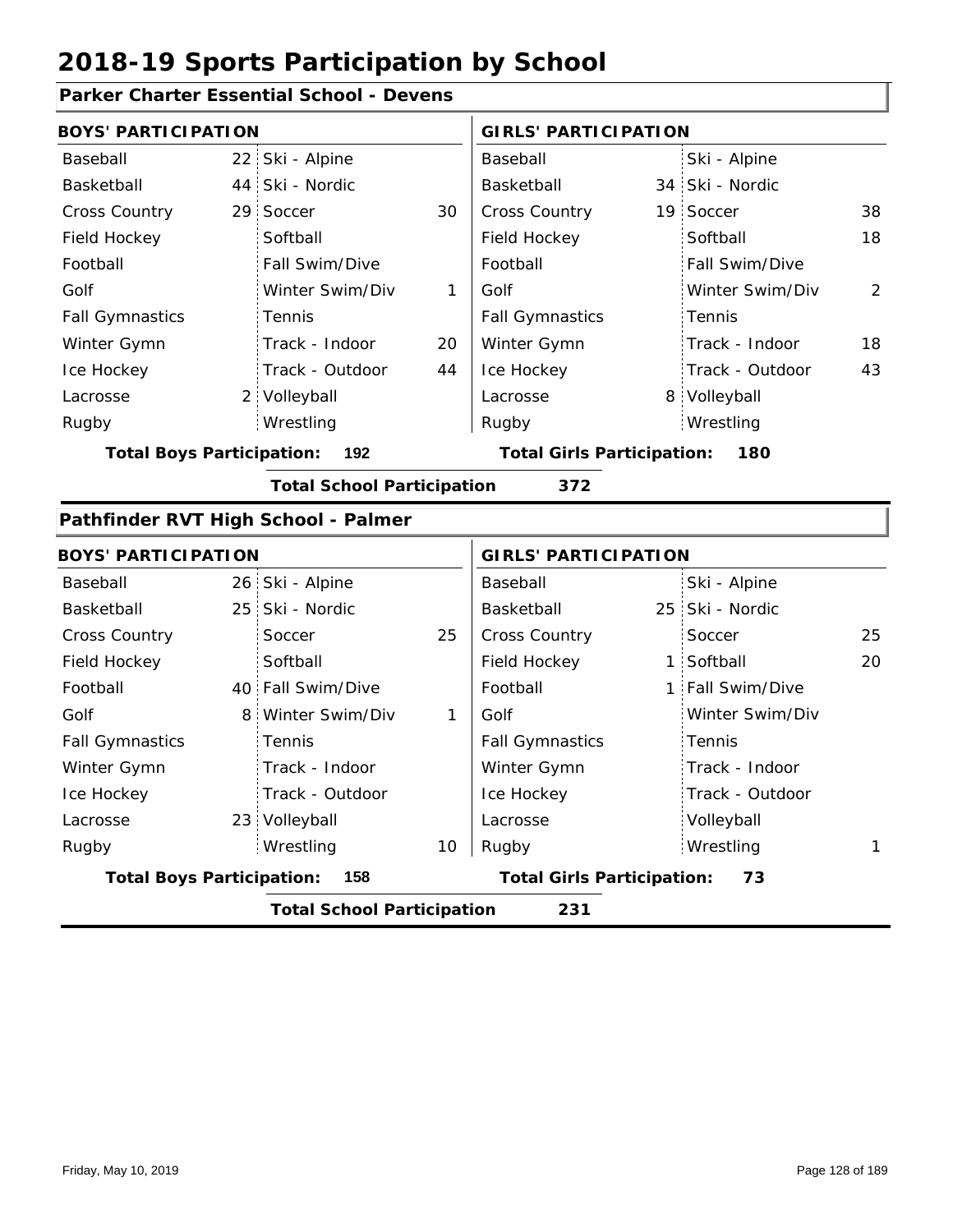### **Paulo Freire Social Justice Charter - Holyoke**

| <b>BOYS' PARTICIPATION</b>              |                                   |     | <b>GIRLS' PARTICIPATION</b>              |   |                   |    |
|-----------------------------------------|-----------------------------------|-----|------------------------------------------|---|-------------------|----|
| Baseball                                | Ski - Alpine                      |     | Baseball                                 |   | Ski - Alpine      |    |
| Basketball                              | 18<br>Ski - Nordic                |     | Basketball                               |   | 10 Ski - Nordic   |    |
| <b>Cross Country</b>                    | Soccer                            |     | Cross Country                            |   | Soccer            |    |
| Field Hockey                            | Softball                          |     | Field Hockey                             |   | Softball          | 14 |
| Football                                | Fall Swim/Dive                    |     | Football                                 |   | Fall Swim/Dive    |    |
| Golf                                    | Winter Swim/Div                   |     | Golf                                     |   | Winter Swim/Div   |    |
| <b>Fall Gymnastics</b>                  | Tennis                            |     | <b>Fall Gymnastics</b>                   |   | Tennis            |    |
| Winter Gymn                             | Track - Indoor                    |     | Winter Gymn                              |   | Track - Indoor    |    |
| Ice Hockey                              | Track - Outdoor                   |     | Ice Hockey                               |   | Track - Outdoor   |    |
| Lacrosse                                | Volleyball                        |     | Lacrosse                                 |   | Volleyball        | 15 |
| Rugby                                   | Wrestling                         |     | Rugby                                    |   | Wrestling         |    |
| <b>Total Boys Participation:</b>        | 18                                |     | <b>Total Girls Participation:</b>        |   | 39                |    |
|                                         | <b>Total School Participation</b> |     | 57                                       |   |                   |    |
| Peabody Vet. Mem. High School - Peabody |                                   |     |                                          |   |                   |    |
| <b>BOYS' PARTICIPATION</b>              |                                   |     | <b>GIRLS' PARTICIPATION</b>              |   |                   |    |
| Baseball                                | Ski - Alpine<br>45                |     | Baseball                                 |   | Ski - Alpine      |    |
| Basketball                              | Ski - Nordic<br>41                |     | Basketball                               |   | 35 Ski - Nordic   |    |
| <b>Cross Country</b>                    | 39<br>Soccer                      | 54  | Cross Country                            |   | 16 Soccer         | 56 |
| Field Hockey                            | Softball                          |     | Field Hockey                             |   | 41 Softball       | 31 |
| Football                                | 94 Fall Swim/Dive                 |     | Football                                 |   | Fall Swim/Dive    |    |
| Golf                                    | 10 Winter Swim/Div                | 9   | Golf                                     |   | Winter Swim/Div   | 21 |
| <b>Fall Gymnastics</b>                  | Tennis                            | 4   | <b>Fall Gymnastics</b>                   |   | Tennis            | 15 |
| Winter Gymn                             | 4 Track - Indoor                  | 121 | Winter Gymn                              |   | 20 Track - Indoor | 68 |
| Ice Hockey                              | Track - Outdoor<br>21             | 118 | Ice Hockey                               | 2 | Track - Outdoor   | 81 |
| Lacrosse                                | Volleyball<br>31                  |     | Lacrosse                                 |   | 52 Volleyball     | 37 |
| Rugby                                   | Wrestling                         | 7   | Rugby                                    |   | Wrestling         |    |
| <b>Total Boys Participation:</b><br>598 |                                   |     | <b>Total Girls Participation:</b><br>475 |   |                   |    |
|                                         | <b>Total School Participation</b> |     | 1073                                     |   |                   |    |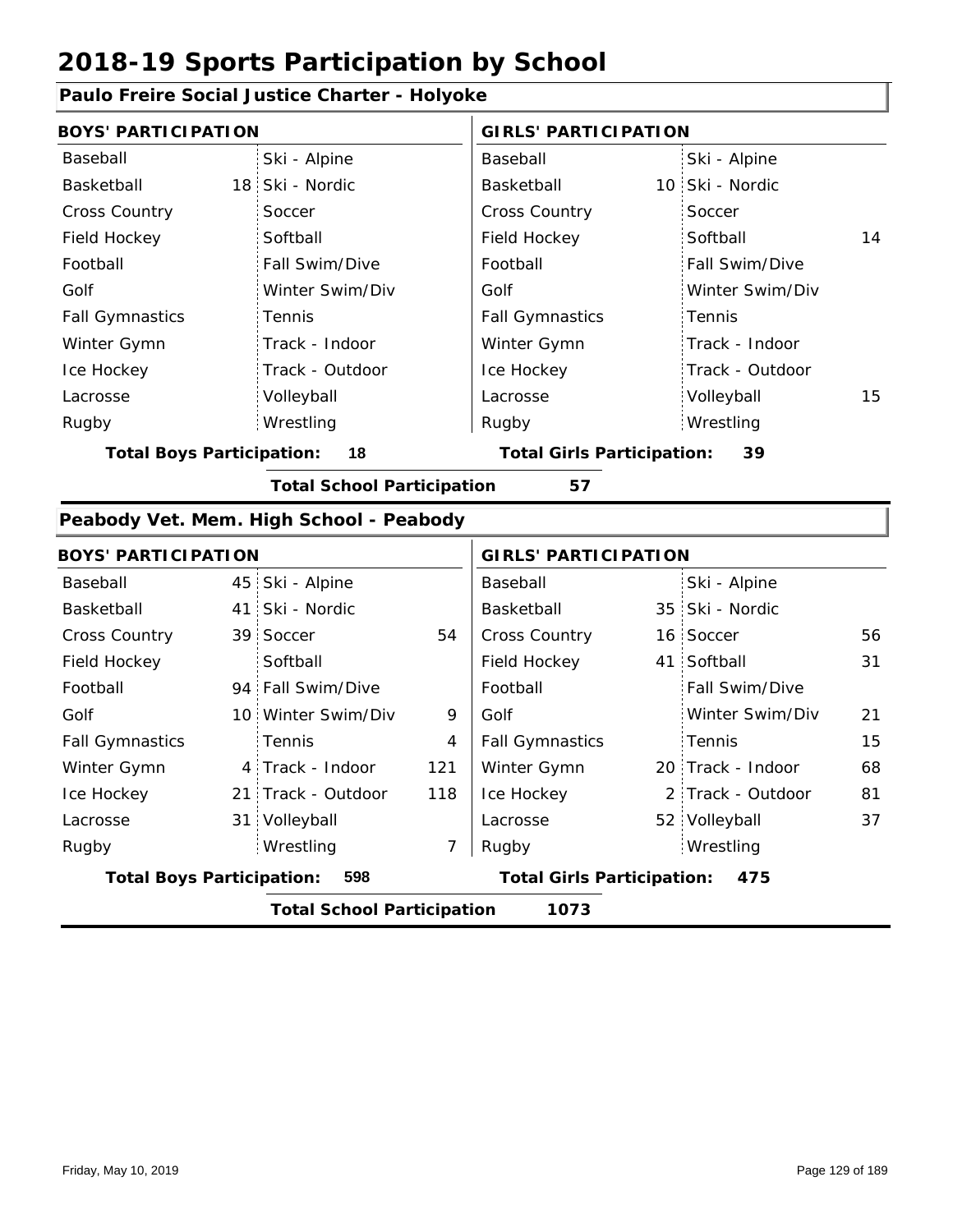#### **Pembroke High School - Pembroke**

| <b>BOYS' PARTICIPATION</b> |  |                    | <b>GIRLS' PARTICIPATION</b> |                        |  |                    |    |
|----------------------------|--|--------------------|-----------------------------|------------------------|--|--------------------|----|
| Baseball                   |  | 29 Ski - Alpine    |                             | Baseball               |  | Ski - Alpine       |    |
| Basketball                 |  | 51 Ski - Nordic    |                             | Basketball             |  | 30 Ski - Nordic    |    |
| <b>Cross Country</b>       |  | 13 Soccer          | 65                          | <b>Cross Country</b>   |  | 26 Soccer          | 56 |
| Field Hockey               |  | Softball           |                             | Field Hockey           |  | 66 Softball        | 24 |
| Football                   |  | 62 Fall Swim/Dive  |                             | Football               |  | Fall Swim/Dive     |    |
| Golf                       |  | 15 Winter Swim/Div | 9                           | Golf                   |  | 1 Winter Swim/Div  | 26 |
| <b>Fall Gymnastics</b>     |  | <b>Tennis</b>      | 11                          | <b>Fall Gymnastics</b> |  | Tennis             | 22 |
| Winter Gymn                |  | Track - Indoor     | 41                          | Winter Gymn            |  | 11 Track - Indoor  | 40 |
| Ice Hockey                 |  | 40 Track - Outdoor | 52                          | Ice Hockey             |  | 14 Track - Outdoor | 66 |
| Lacrosse                   |  | 41 Volleyball      |                             | Lacrosse               |  | 38 Volleyball      | 40 |
| Rugby                      |  | Wrestling          | 11                          | Rugby                  |  | Wrestling          |    |

**Total Boys Participation: 440 Total Girls Participation: 460**

**Total School Participation 900**

#### **Pentucket Reg. High School - West Newbury**

|                                         | <b>BOYS' PARTICIPATION</b>               |                                   |    |                        | <b>GIRLS' PARTICIPATION</b> |                   |    |  |  |
|-----------------------------------------|------------------------------------------|-----------------------------------|----|------------------------|-----------------------------|-------------------|----|--|--|
| Baseball                                |                                          | 43 Ski - Alpine                   |    | Baseball               |                             | Ski - Alpine      |    |  |  |
| Basketball                              |                                          | 43 Ski - Nordic                   |    | Basketball             |                             | 30 Ski - Nordic   |    |  |  |
| <b>Cross Country</b>                    |                                          | 46 Soccer                         | 56 | <b>Cross Country</b>   |                             | 63 Soccer         | 46 |  |  |
| Field Hockey                            |                                          | Softball                          |    | Field Hockey           |                             | 42 Softball       | 32 |  |  |
| Football                                |                                          | 60 Fall Swim/Dive                 |    | Football               |                             | Fall Swim/Dive    |    |  |  |
| Golf                                    |                                          | 7 Winter Swim/Div                 | 2  | Golf                   |                             | 4 Winter Swim/Div | 13 |  |  |
| <b>Fall Gymnastics</b>                  |                                          | Tennis                            | 11 | <b>Fall Gymnastics</b> |                             | Tennis            | 26 |  |  |
| Winter Gymn                             |                                          | Track - Indoor                    | 43 | Winter Gymn            |                             | Track - Indoor    | 49 |  |  |
| Ice Hockey                              |                                          | 25 Track - Outdoor                | 55 | Ice Hockey             |                             | 4 Track - Outdoor | 47 |  |  |
| Lacrosse                                |                                          | 29 Volleyball                     |    | Lacrosse               |                             | 41 Volleyball     | 12 |  |  |
| Rugby                                   |                                          | Wrestling                         | 18 | Rugby                  |                             | Wrestling         |    |  |  |
| <b>Total Boys Participation:</b><br>438 |                                          | <b>Total Girls Participation:</b> |    | 409                    |                             |                   |    |  |  |
|                                         | <b>Total School Participation</b><br>847 |                                   |    |                        |                             |                   |    |  |  |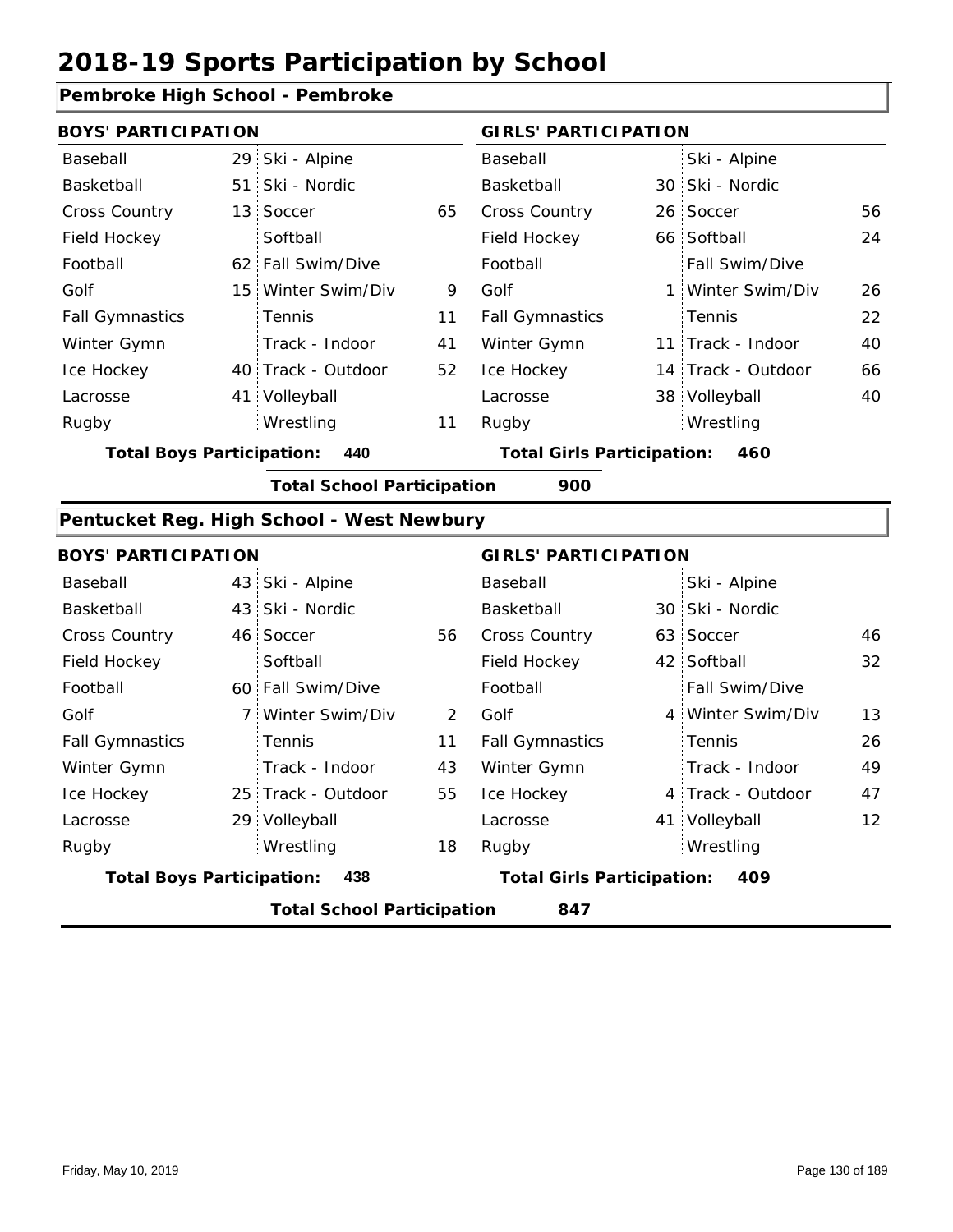#### **Phoenix Charter Academy - Springfield**

| <b>BOYS' PARTICIPATION</b>                     |                                   |   | <b>GIRLS' PARTICIPATION</b>       |                 |   |  |
|------------------------------------------------|-----------------------------------|---|-----------------------------------|-----------------|---|--|
| Baseball                                       | Ski - Alpine                      |   | Baseball                          | Ski - Alpine    |   |  |
| Basketball                                     | 12 Ski - Nordic                   |   | <b>Basketball</b>                 | Ski - Nordic    |   |  |
| Cross Country                                  | Soccer                            |   | <b>Cross Country</b>              | Soccer          |   |  |
| Field Hockey                                   | Softball                          |   | Field Hockey                      | Softball        |   |  |
| Football                                       | Fall Swim/Dive                    |   | Football                          | Fall Swim/Dive  |   |  |
| Golf                                           | Winter Swim/Div                   |   | Golf                              | Winter Swim/Div |   |  |
| <b>Fall Gymnastics</b>                         | Tennis                            |   | <b>Fall Gymnastics</b>            | Tennis          |   |  |
| Winter Gymn                                    | Track - Indoor                    |   | Winter Gymn                       | Track - Indoor  |   |  |
| Ice Hockey                                     | Track - Outdoor                   | 9 | Ice Hockey                        | Track - Outdoor | 7 |  |
| Lacrosse                                       | Volleyball                        |   | Lacrosse                          | Volleyball      |   |  |
| Rugby                                          | Wrestling                         |   | Rugby                             | Wrestling       |   |  |
| <b>Total Boys Participation:</b>               | 21                                |   | <b>Total Girls Participation:</b> | 7               |   |  |
|                                                | <b>Total School Participation</b> |   | 28                                |                 |   |  |
| Pioneer Valley Chinese Immersion Char - Hadley |                                   |   |                                   |                 |   |  |
| <b>BOYS' PARTICIPATION</b>                     |                                   |   | <b>GIRLS' PARTICIPATION</b>       |                 |   |  |
| Baseball                                       | Ski - Alpine                      | 6 | Baseball                          | Ski - Alpine    | 3 |  |
|                                                |                                   |   |                                   |                 |   |  |

|                                  |    | <b>Total School Participation</b> |    | 116                    |                 |    |
|----------------------------------|----|-----------------------------------|----|------------------------|-----------------|----|
| <b>Total Boys Participation:</b> | 68 | <b>Total Girls Participation:</b> | 48 |                        |                 |    |
| Rugby                            |    | Wrestling                         | 2  | Rugby                  | Wrestling       |    |
| Lacrosse                         |    | Volleyball                        |    | Lacrosse               | Volleyball      |    |
| Ice Hockey                       |    | Track - Outdoor                   |    | Ice Hockey             | Track - Outdoor |    |
| Winter Gymn                      |    | Track - Indoor                    |    | Winter Gymn            | Track - Indoor  |    |
| <b>Fall Gymnastics</b>           |    | Tennis                            |    | <b>Fall Gymnastics</b> | Tennis          |    |
| Golf                             |    | Winter Swim/Div                   |    | Golf                   | Winter Swim/Div |    |
| Football                         |    | Fall Swim/Dive                    |    | Football               | Fall Swim/Dive  |    |
| Field Hockey                     |    | Softball                          |    | Field Hockey           | Softball        |    |
| <b>Cross Country</b>             |    | 10 Soccer                         | 28 | <b>Cross Country</b>   | 18 Soccer       | 10 |
| Basketball                       |    | 22 Ski - Nordic                   |    | Basketball             | 17 Ski - Nordic |    |
| Baseball                         |    | Ski - Alpine                      | 6  | Baseball               | Ski - Alpine    | 3  |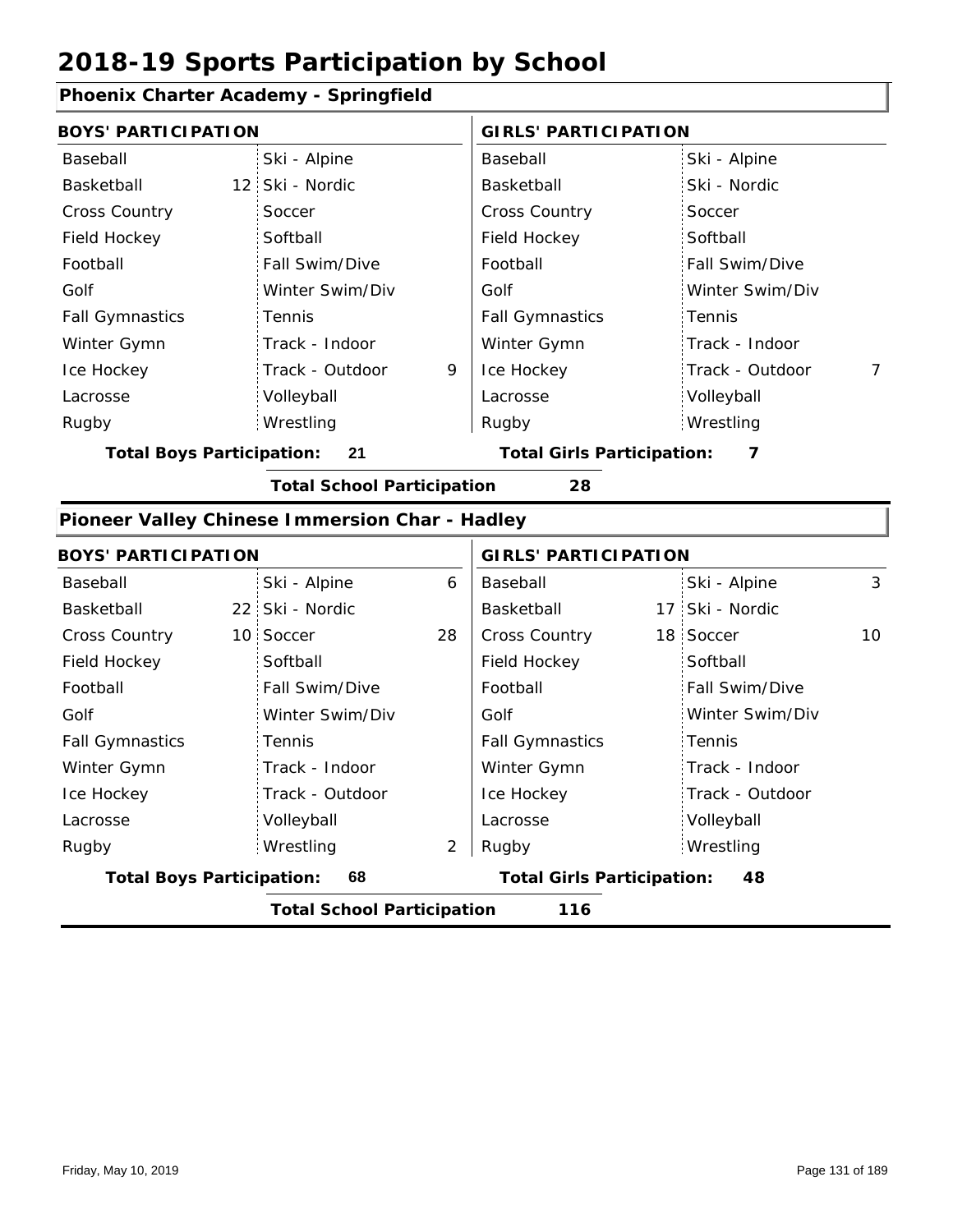| Ploneer valley Unristian Academy - Springfield |                 |                                             |    |                                   |                             |                  |                |  |
|------------------------------------------------|-----------------|---------------------------------------------|----|-----------------------------------|-----------------------------|------------------|----------------|--|
| <b>BOYS' PARTICIPATION</b>                     |                 |                                             |    |                                   | <b>GIRLS' PARTICIPATION</b> |                  |                |  |
| Baseball                                       |                 | 18 Ski - Alpine                             |    | Baseball                          |                             | Ski - Alpine     |                |  |
| Basketball                                     | 22 <sub>1</sub> | Ski - Nordic                                |    | Basketball                        |                             | 10 Ski - Nordic  |                |  |
| <b>Cross Country</b>                           |                 | Soccer                                      | 21 | Cross Country                     |                             | Soccer           | $\overline{2}$ |  |
| Field Hockey                                   |                 | Softball                                    |    | Field Hockey                      |                             | Softball         |                |  |
| Football                                       |                 | Fall Swim/Dive                              |    | Football                          |                             | Fall Swim/Dive   |                |  |
| Golf                                           |                 | Winter Swim/Div                             |    | Golf                              |                             | Winter Swim/Div  |                |  |
| <b>Fall Gymnastics</b>                         |                 | Tennis                                      | 9  | <b>Fall Gymnastics</b>            |                             | Tennis           | 12             |  |
| Winter Gymn                                    |                 | Track - Indoor                              |    | Winter Gymn                       |                             | Track - Indoor   |                |  |
| Ice Hockey                                     |                 | Track - Outdoor                             |    | Ice Hockey                        |                             | Track - Outdoor  |                |  |
| Lacrosse                                       |                 | Volleyball                                  |    | Lacrosse                          |                             | Volleyball       | 24             |  |
| Rugby                                          |                 | Wrestling                                   |    | Rugby                             |                             | Wrestling        |                |  |
| <b>Total Boys Participation:</b>               |                 | 70                                          |    | <b>Total Girls Participation:</b> |                             | 48               |                |  |
|                                                |                 | <b>Total School Participation</b>           |    | 118                               |                             |                  |                |  |
|                                                |                 | Pioneer Valley Regional School - Northfield |    |                                   |                             |                  |                |  |
| <b>BOYS' PARTICIPATION</b>                     |                 |                                             |    | <b>GIRLS' PARTICIPATION</b>       |                             |                  |                |  |
| Baseball                                       |                 | 33 Ski - Alpine                             |    | Baseball                          |                             | Ski - Alpine     |                |  |
| Basketball                                     |                 | 42 Ski - Nordic                             |    | Basketball                        |                             | 37 Ski - Nordic  |                |  |
| Cross Country                                  | 5 <sup>1</sup>  | Soccer                                      | 33 | Cross Country                     |                             | 2 Soccer         | 27             |  |
| Field Hockey                                   |                 | Softball                                    |    | Field Hockey                      |                             | 15 Softball      | 39             |  |
| Football                                       |                 | 32 Fall Swim/Dive                           |    | Football                          |                             | 1 Fall Swim/Dive |                |  |
| Golf                                           |                 | Winter Swim/Div                             |    | Golf                              |                             | Winter Swim/Div  |                |  |
| <b>Fall Gymnastics</b>                         |                 | Tennis                                      |    | <b>Fall Gymnastics</b>            |                             | Tennis           |                |  |
| Winter Gymn                                    |                 | Track - Indoor                              | 28 | Winter Gymn                       |                             | Track - Indoor   | 14             |  |
| Ice Hockey                                     |                 | 1 Track - Outdoor                           | 18 | Ice Hockey                        |                             | Track - Outdoor  | 27             |  |
| Lacrosse                                       |                 | Volleyball                                  |    | Lacrosse                          |                             | Volleyball       | 29             |  |
| Rugby                                          |                 | Wrestling                                   |    | Rugby                             |                             | Wrestling        |                |  |
| <b>Total Boys Participation:</b>               |                 | 192                                         |    | <b>Total Girls Participation:</b> |                             | 191              |                |  |
|                                                |                 | <b>Total School Participation</b>           |    | 383                               |                             |                  |                |  |

### **Pioneer Valley Christian Academy - Springfield**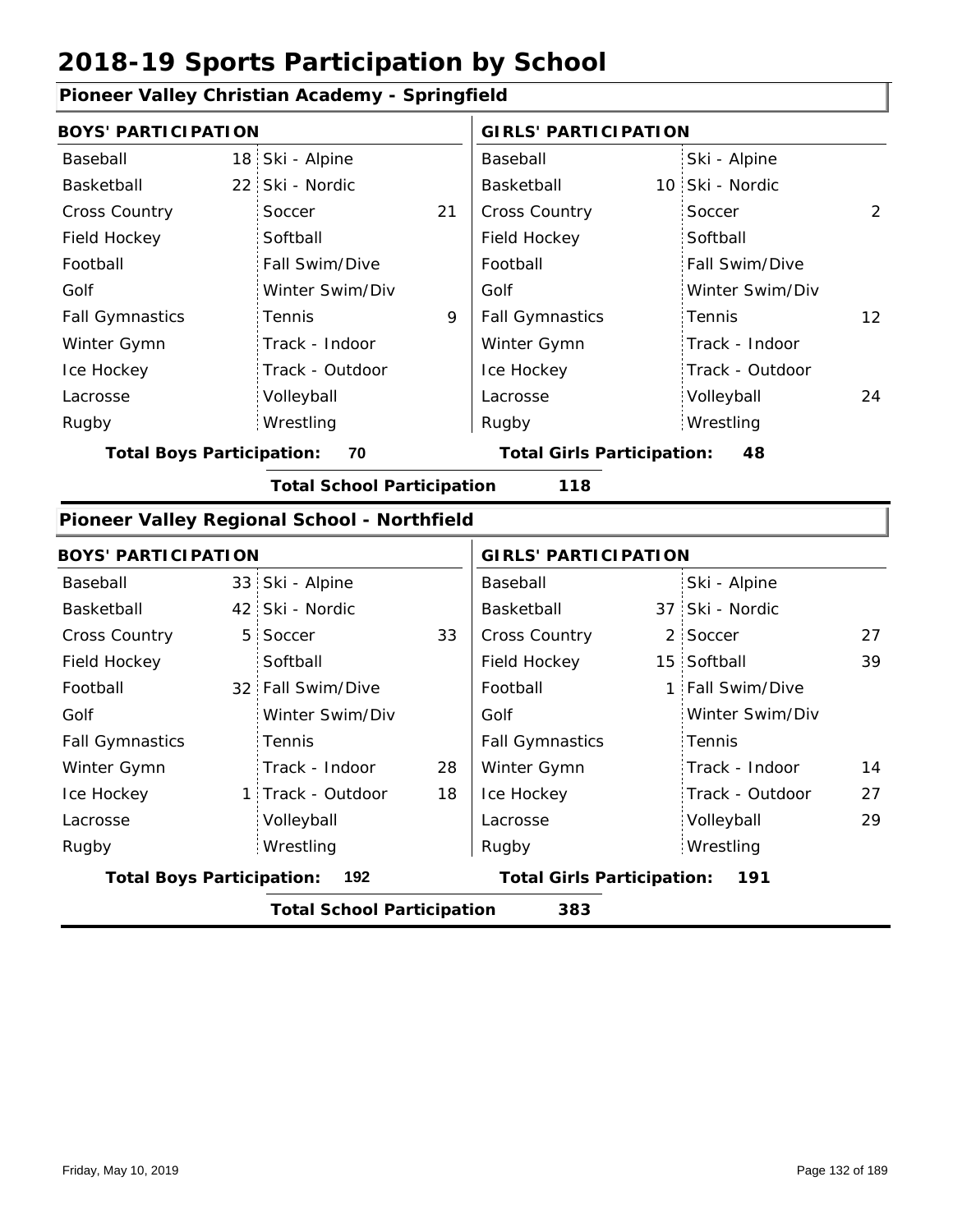### **Pittsfield High School - Pittsfield**

| <b>BOYS' PARTICIPATION</b>       |   |                                       |                | <b>GIRLS' PARTICIPATION</b>              |  |                 |                |  |
|----------------------------------|---|---------------------------------------|----------------|------------------------------------------|--|-----------------|----------------|--|
| Baseball                         |   | 29 Ski - Alpine                       | 5              | Baseball                                 |  | Ski - Alpine    | 8              |  |
| Basketball                       |   | 27 Ski - Nordic                       | $\overline{2}$ | Basketball                               |  | 22 Ski - Nordic | $\overline{2}$ |  |
| Cross Country                    |   | 30 Soccer                             | 35             | Cross Country                            |  | 40 Soccer       | 30             |  |
| Field Hockey                     |   | Softball                              |                | Field Hockey                             |  | Softball        | 25             |  |
| Football                         |   | 40 Fall Swim/Dive                     |                | Football                                 |  | Fall Swim/Dive  |                |  |
| Golf                             | 7 | Winter Swim/Div                       | 7              | Golf                                     |  | Winter Swim/Div | 15             |  |
| <b>Fall Gymnastics</b>           |   | Tennis                                | 5              | <b>Fall Gymnastics</b>                   |  | Tennis          | $\overline{7}$ |  |
| Winter Gymn                      |   | Track - Indoor                        |                | Winter Gymn                              |  | Track - Indoor  |                |  |
| Ice Hockey                       |   | 6 Track - Outdoor                     | 40             | Ice Hockey                               |  | Track - Outdoor | 38             |  |
| Lacrosse                         |   | 24 Volleyball                         |                | Lacrosse                                 |  | 10 Volleyball   | 25             |  |
| Rugby                            |   | Wrestling                             | 5              | Rugby                                    |  | Wrestling       |                |  |
| <b>Total Boys Participation:</b> |   | 262                                   |                | <b>Total Girls Participation:</b><br>222 |  |                 |                |  |
|                                  |   | <b>Total School Participation</b>     |                | 484                                      |  |                 |                |  |
|                                  |   | Plymouth North High School - Plymouth |                |                                          |  |                 |                |  |
| <b>BOYS' PARTICIPATION</b>       |   |                                       |                | <b>GIRLS' PARTICIPATION</b>              |  |                 |                |  |
| Baseball                         |   | 75 Ski - Alpine                       |                | Baseball                                 |  | Ski - Alpine    |                |  |
| Basketball                       |   | 42 Ski - Nordic                       |                | Basketball                               |  | 43 Ski - Nordic |                |  |
| <b>Cross Country</b>             |   | 27 Soccer                             | 58             | Cross Country                            |  | 17 Soccer       | 60             |  |
| Field Hockey                     |   | 3 Softball                            |                | Field Hockey                             |  | 31 Softball     | 50             |  |

|                                  | <b>Total School Participation</b> |    | 1004                              |                    |    |
|----------------------------------|-----------------------------------|----|-----------------------------------|--------------------|----|
| <b>Total Boys Participation:</b> | 582                               |    | <b>Total Girls Participation:</b> | 422                |    |
| Rugby                            | Wrestling                         | 27 | Rugby                             | Wrestling          |    |
| Lacrosse                         | 53 Volleyball                     |    | Lacrosse                          | 52 Volleyball      | 48 |
| Ice Hockey                       | 45 Track - Outdoor                | 54 | Ice Hockey                        | 16 Track - Outdoor | 39 |
| Winter Gymn                      | Track - Indoor                    | 45 | Winter Gymn                       | 6 Track - Indoor   | 45 |
| <b>Fall Gymnastics</b>           | Tennis                            | 18 | <b>Fall Gymnastics</b>            | : Tennis           | 14 |
| Golf                             | 24 Winter Swim/Div                |    | Golf                              | 1 Winter Swim/Div  |    |
| Football                         | 111 Fall Swim/Dive                |    | Football                          | Fall Swim/Dive     |    |
| Field Hockey                     | 3 Softball                        |    | Field Hockey                      | 31 Softball        | 50 |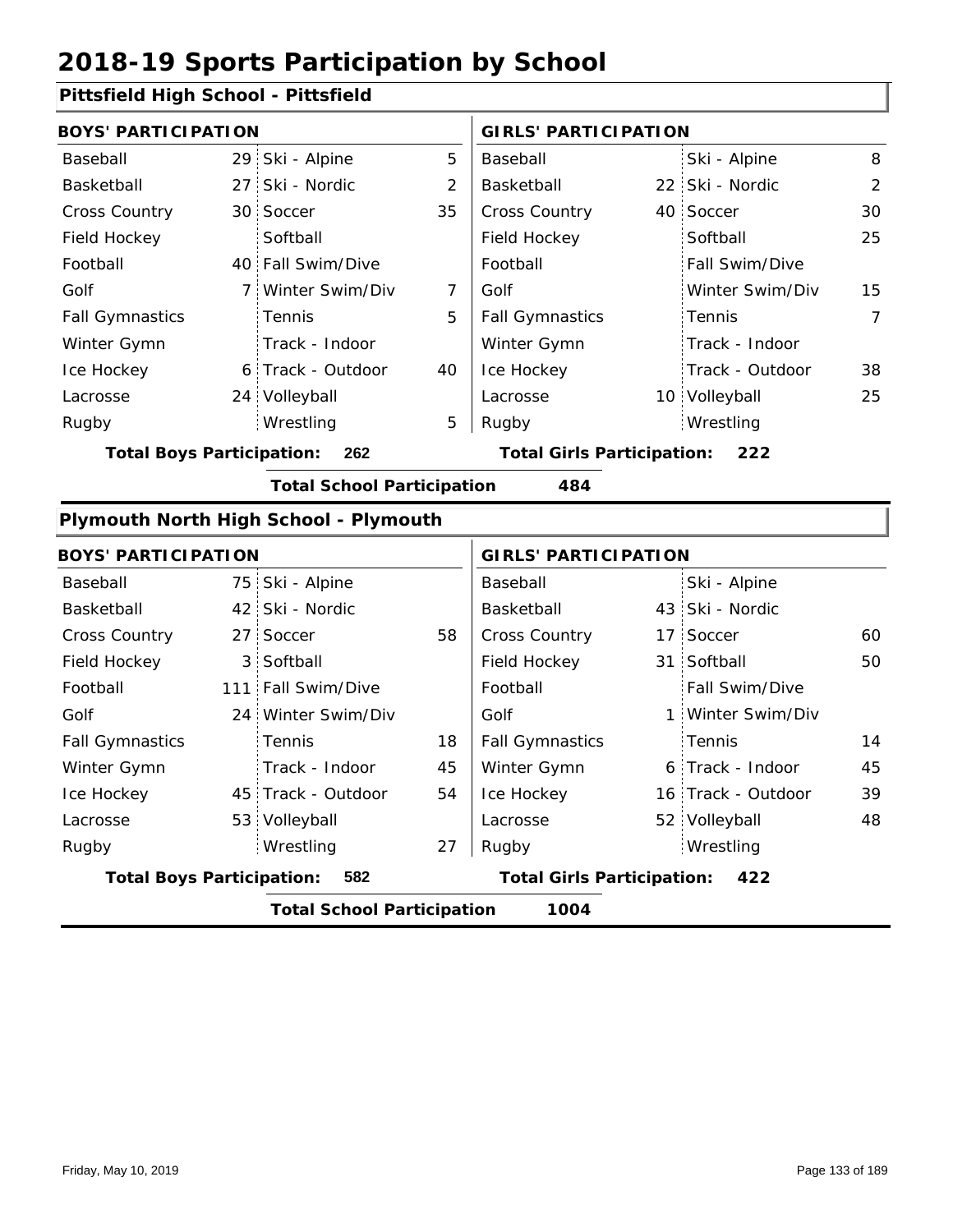### **Plymouth South High School - Plymouth**

| <b>BOYS' PARTICIPATION</b>       |  |                                               |                             | <b>GIRLS' PARTICIPATION</b>       |  |                   |    |
|----------------------------------|--|-----------------------------------------------|-----------------------------|-----------------------------------|--|-------------------|----|
| Baseball                         |  | 59 Ski - Alpine                               |                             | Baseball                          |  | Ski - Alpine      |    |
| Basketball                       |  | 59 Ski - Nordic                               |                             | Basketball                        |  | 35 Ski - Nordic   |    |
| <b>Cross Country</b>             |  | 31 Soccer                                     | 37                          | <b>Cross Country</b>              |  | 21 Soccer         | 53 |
| Field Hockey                     |  | Softball                                      |                             | Field Hockey                      |  | 45 Softball       | 26 |
| Football                         |  | 104 Fall Swim/Dive                            |                             | Football                          |  | 1 Fall Swim/Dive  |    |
| Golf                             |  | 32 Winter Swim/Div                            |                             | Golf                              |  | Winter Swim/Div   |    |
| <b>Fall Gymnastics</b>           |  | Tennis                                        | 21                          | <b>Fall Gymnastics</b>            |  | Tennis            | 20 |
| Winter Gymn                      |  | Track - Indoor                                | 55                          | Winter Gymn                       |  | 5 Track - Indoor  | 45 |
| Ice Hockey                       |  | 38 Track - Outdoor                            | 81                          | Ice Hockey                        |  | 6 Track - Outdoor | 51 |
| Lacrosse                         |  | 44 Volleyball                                 |                             | Lacrosse                          |  | 66 Volleyball     | 60 |
| Rugby                            |  | Wrestling                                     | 78                          | Rugby                             |  | Wrestling         |    |
| <b>Total Boys Participation:</b> |  | 639                                           |                             | <b>Total Girls Participation:</b> |  | 434               |    |
|                                  |  | <b>Total School Participation</b>             |                             | 1073                              |  |                   |    |
|                                  |  | Pope Francis Preparatory School - Springfield |                             |                                   |  |                   |    |
| <b>BOYS' PARTICIPATION</b>       |  |                                               | <b>GIRLS' PARTICIPATION</b> |                                   |  |                   |    |

| BUYS PARTICIPATION     |                                         |                                   |    | GIRLS PARTICIPATION    |                                          |                   |    |  |
|------------------------|-----------------------------------------|-----------------------------------|----|------------------------|------------------------------------------|-------------------|----|--|
| Baseball               |                                         | 36 Ski - Alpine                   | 7  | Baseball               |                                          | Ski - Alpine      | 1  |  |
| Basketball             |                                         | 18 Ski - Nordic                   |    | Basketball             |                                          | 23 Ski - Nordic   |    |  |
| <b>Cross Country</b>   |                                         | 15 Soccer                         | 48 | <b>Cross Country</b>   |                                          | 19 Soccer         | 28 |  |
| Field Hockey           |                                         | Softball                          |    | Field Hockey           |                                          | Softball          | 14 |  |
| Football               |                                         | Fall Swim/Dive                    |    | Football               |                                          | Fall Swim/Dive    |    |  |
| Golf                   |                                         | 11 Winter Swim/Div                |    | Golf                   |                                          | 3 Winter Swim/Div |    |  |
| <b>Fall Gymnastics</b> |                                         | Tennis                            |    | <b>Fall Gymnastics</b> |                                          | : Tennis          | 13 |  |
| Winter Gymn            |                                         | Track - Indoor                    | 21 | Winter Gymn            |                                          | Track - Indoor    | 20 |  |
| Ice Hockey             |                                         | 41 Track - Outdoor                | 40 | Ice Hockey             |                                          | Track - Outdoor   | 20 |  |
| Lacrosse               |                                         | 27 Volleyball                     |    | Lacrosse               |                                          | 27 Volleyball     |    |  |
| Rugby                  |                                         | Wrestling                         |    | Rugby                  |                                          | Wrestling         |    |  |
|                        | <b>Total Boys Participation:</b><br>264 |                                   |    |                        | <b>Total Girls Participation:</b><br>168 |                   |    |  |
|                        |                                         | <b>Total School Participation</b> |    | 432                    |                                          |                   |    |  |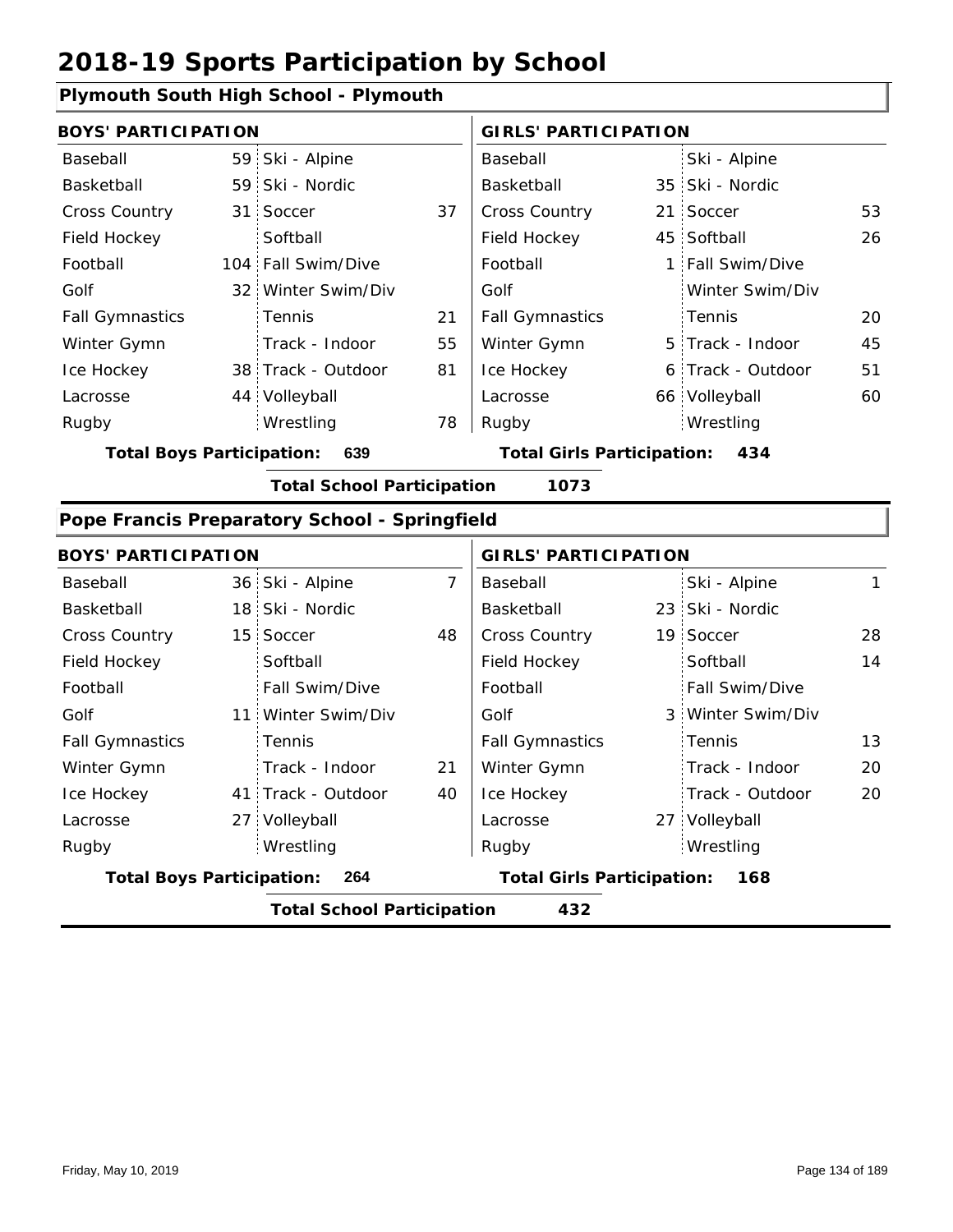### **Pope John XXIII High School - Everett**

| <b>BOYS' PARTICIPATION</b> |                                                                                                                                                                                                                                   |                                          | <b>GIRLS' PARTICIPATION</b>                                            |                 |                                                                                                                     |  |
|----------------------------|-----------------------------------------------------------------------------------------------------------------------------------------------------------------------------------------------------------------------------------|------------------------------------------|------------------------------------------------------------------------|-----------------|---------------------------------------------------------------------------------------------------------------------|--|
|                            |                                                                                                                                                                                                                                   | Baseball                                 |                                                                        | Ski - Alpine    |                                                                                                                     |  |
| Ski - Nordic               |                                                                                                                                                                                                                                   | Basketball                               |                                                                        |                 |                                                                                                                     |  |
| Soccer                     | 18                                                                                                                                                                                                                                | Cross Country                            |                                                                        | Soccer          | 20                                                                                                                  |  |
| Softball                   |                                                                                                                                                                                                                                   | Field Hockey                             |                                                                        | Softball        | 24                                                                                                                  |  |
|                            |                                                                                                                                                                                                                                   | Football                                 |                                                                        | Fall Swim/Dive  |                                                                                                                     |  |
| Winter Swim/Div            |                                                                                                                                                                                                                                   | Golf                                     |                                                                        | Winter Swim/Div |                                                                                                                     |  |
| Tennis                     |                                                                                                                                                                                                                                   | <b>Fall Gymnastics</b>                   |                                                                        | Tennis          |                                                                                                                     |  |
| Track - Indoor             |                                                                                                                                                                                                                                   | Winter Gymn                              |                                                                        | Track - Indoor  |                                                                                                                     |  |
| Track - Outdoor            |                                                                                                                                                                                                                                   | Ice Hockey                               |                                                                        | Track - Outdoor |                                                                                                                     |  |
| Volleyball                 |                                                                                                                                                                                                                                   | Lacrosse                                 |                                                                        | Volleyball      | 45                                                                                                                  |  |
| Wrestling                  |                                                                                                                                                                                                                                   | Rugby                                    |                                                                        | Wrestling       |                                                                                                                     |  |
| 102                        |                                                                                                                                                                                                                                   |                                          |                                                                        | 129             |                                                                                                                     |  |
|                            |                                                                                                                                                                                                                                   | 231                                      |                                                                        |                 |                                                                                                                     |  |
|                            |                                                                                                                                                                                                                                   |                                          |                                                                        |                 |                                                                                                                     |  |
|                            |                                                                                                                                                                                                                                   |                                          |                                                                        |                 |                                                                                                                     |  |
|                            |                                                                                                                                                                                                                                   | Baseball                                 |                                                                        | Ski - Alpine    |                                                                                                                     |  |
|                            |                                                                                                                                                                                                                                   | Basketball                               |                                                                        |                 |                                                                                                                     |  |
|                            | 18                                                                                                                                                                                                                                | Cross Country                            |                                                                        |                 | 24                                                                                                                  |  |
| Softball                   |                                                                                                                                                                                                                                   | Field Hockey                             |                                                                        | Softball        | 28                                                                                                                  |  |
| Fall Swim/Dive             |                                                                                                                                                                                                                                   | Football                                 |                                                                        | Fall Swim/Dive  |                                                                                                                     |  |
| Winter Swim/Div            |                                                                                                                                                                                                                                   | Golf                                     |                                                                        | Winter Swim/Div |                                                                                                                     |  |
| Tennis                     |                                                                                                                                                                                                                                   | <b>Fall Gymnastics</b>                   |                                                                        | Tennis          |                                                                                                                     |  |
| Track - Indoor             |                                                                                                                                                                                                                                   | Winter Gymn                              |                                                                        | Track - Indoor  |                                                                                                                     |  |
| Track - Outdoor            | 14                                                                                                                                                                                                                                | Ice Hockey                               |                                                                        | Track - Outdoor | 27                                                                                                                  |  |
| Volleyball                 | 10                                                                                                                                                                                                                                | Lacrosse                                 |                                                                        | Volleyball      | 33                                                                                                                  |  |
| Wrestling                  |                                                                                                                                                                                                                                   | Rugby                                    |                                                                        | Wrestling       |                                                                                                                     |  |
| 73                         |                                                                                                                                                                                                                                   | <b>Total Girls Participation:</b><br>153 |                                                                        |                 |                                                                                                                     |  |
|                            |                                                                                                                                                                                                                                   | 226                                      |                                                                        |                 |                                                                                                                     |  |
|                            | 16 Ski - Alpine<br>30 <sup>1</sup><br>6 <sup>1</sup><br>32 Fall Swim/Dive<br><b>Total Boys Participation:</b><br><b>BOYS' PARTICIPATION</b><br>2 Ski - Alpine<br>19 Ski - Nordic<br>10 Soccer<br><b>Total Boys Participation:</b> | Presentation of Mary Academy - Methuen   | <b>Total School Participation</b><br><b>Total School Participation</b> |                 | 40 Ski - Nordic<br><b>Total Girls Participation:</b><br><b>GIRLS' PARTICIPATION</b><br>28 Ski - Nordic<br>13 Soccer |  |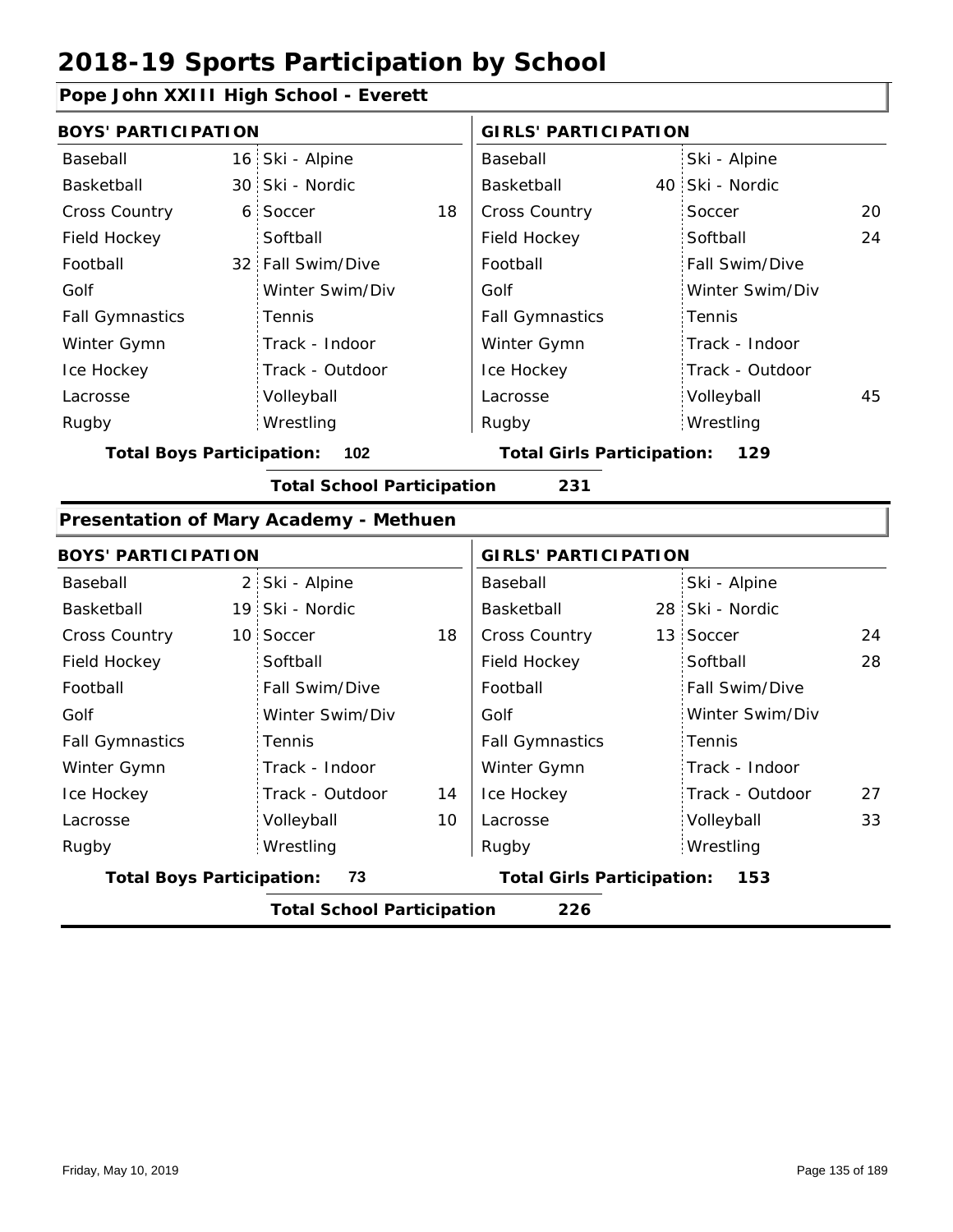### **Putnam Voc/Tech High School - Springfield**

| <b>BOYS' PARTICIPATION</b>       |                 |                                      |    | <b>GIRLS' PARTICIPATION</b>       |                   |    |
|----------------------------------|-----------------|--------------------------------------|----|-----------------------------------|-------------------|----|
| Baseball                         | 35 <sup>1</sup> | Ski - Alpine                         |    | Baseball                          | Ski - Alpine      |    |
| Basketball                       | 45              | Ski - Nordic                         |    | Basketball                        | 25 Ski - Nordic   |    |
| Cross Country                    | 12 <sub>1</sub> | Soccer                               | 45 | Cross Country                     | 12 Soccer         | 21 |
| Field Hockey                     |                 | Softball                             |    | Field Hockey                      | Softball          | 16 |
| Football                         |                 | 60 Fall Swim/Dive                    |    | Football                          | 1 Fall Swim/Dive  |    |
| Golf                             |                 | Winter Swim/Div                      |    | Golf                              | Winter Swim/Div   |    |
| <b>Fall Gymnastics</b>           |                 | Tennis                               |    | <b>Fall Gymnastics</b>            | Tennis            |    |
| Winter Gymn                      |                 | Track - Indoor                       | 28 | Winter Gymn                       | Track - Indoor    | 25 |
| Ice Hockey                       |                 | Track - Outdoor                      | 22 | Ice Hockey                        | Track - Outdoor   | 23 |
| Lacrosse                         |                 | Volleyball                           | 12 | Lacrosse                          | Volleyball        | 18 |
| Rugby                            |                 | Wrestling                            | 36 | Rugby                             | Wrestling         |    |
| <b>Total Boys Participation:</b> |                 | 295                                  |    | <b>Total Girls Participation:</b> | 141               |    |
|                                  |                 | <b>Total School Participation</b>    |    | 436                               |                   |    |
|                                  |                 | Quabbin Regional High School - Barre |    |                                   |                   |    |
| <b>BOYS' PARTICIPATION</b>       |                 |                                      |    | <b>GIRLS' PARTICIPATION</b>       |                   |    |
| Baseball                         |                 | 29 Ski - Alpine                      |    | Baseball                          | Ski - Alpine      |    |
| Basketball                       |                 | 26 Ski - Nordic                      |    | Basketball                        | 25 Ski - Nordic   |    |
| <b>Cross Country</b>             |                 | 26 Soccer                            | 33 | Cross Country                     | 22 Soccer         | 32 |
| Field Hockey                     |                 | Softball                             |    | Field Hockey                      | 31 Softball       | 24 |
| Football                         |                 | 30 Fall Swim/Dive                    |    | Football                          | Fall Swim/Dive    |    |
| Golf                             | 17 <sup>1</sup> | Winter Swim/Div                      |    | Golf                              | 7 Winter Swim/Div |    |
| <b>Fall Gymnastics</b>           |                 | Tennis                               |    | <b>Fall Gymnastics</b>            | Tennis            | 27 |
| Winter Gymn                      |                 | Track - Indoor                       | 36 | Winter Gymn                       | Track - Indoor    | 25 |
| Ice Hockey                       |                 | Track - Outdoor                      | 61 | Ice Hockey                        | Track - Outdoor   | 36 |
| Lacrosse                         |                 | 5 Volleyball                         |    | Lacrosse                          | Volleyball        |    |
| Rugby                            |                 | Wrestling                            | 14 | Rugby                             | Wrestling         |    |
| <b>Total Boys Participation:</b> |                 | 277                                  |    | <b>Total Girls Participation:</b> | 229               |    |
|                                  |                 | <b>Total School Participation</b>    |    | 506                               |                   |    |
|                                  |                 |                                      |    |                                   |                   |    |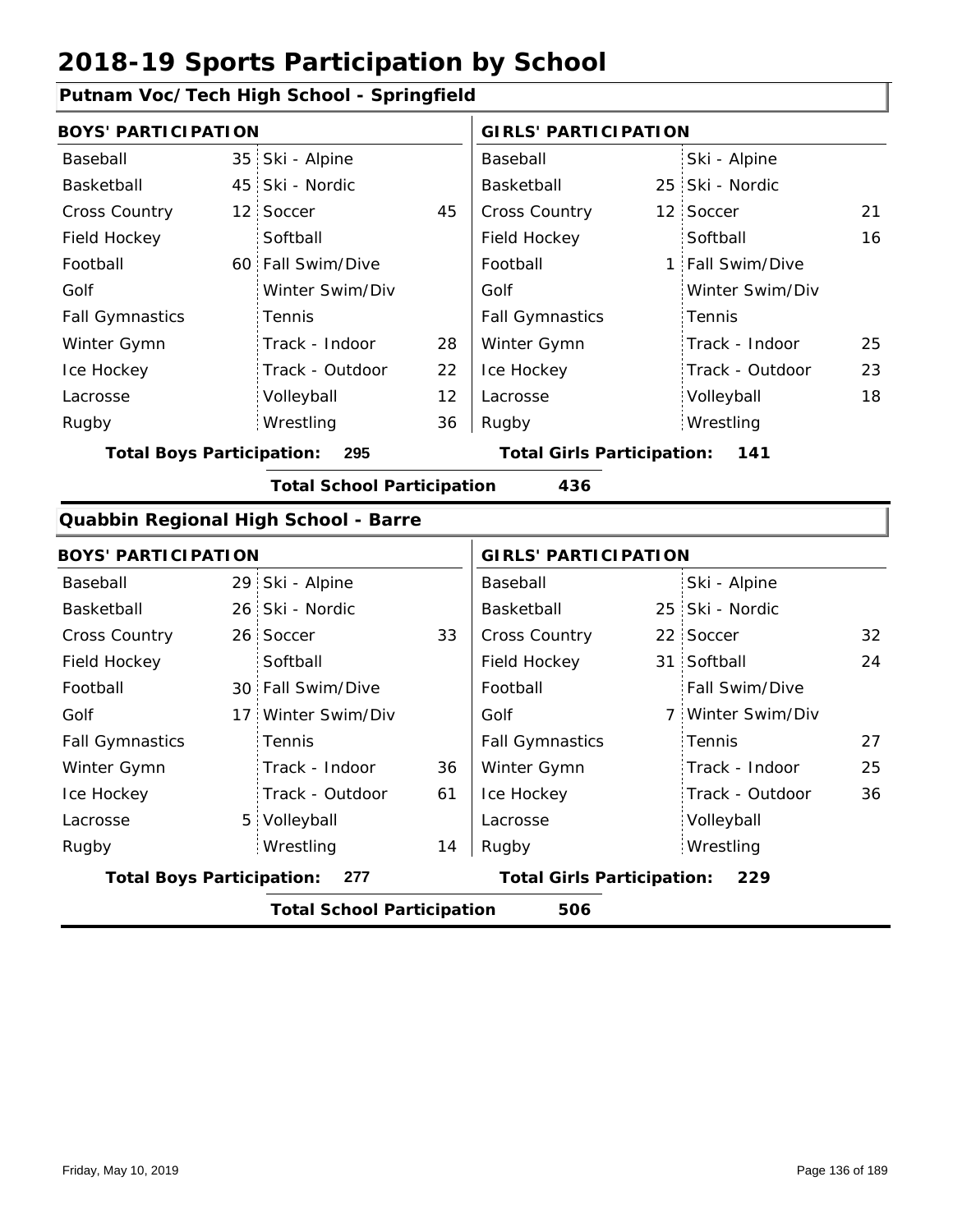#### **Quaboag Regional Middle/High School - Warren** 31 Ski - Alpine 39 30 Ski - Nordic 11 8 37 36 Cross Country 34 Softball 36 Fall Swim/Dive 5 2 Winter Swim/Div 24 11 25 34 19 18 45 Baseball Basketball Cross Country Field Hockey Football Golf Fall Gymnastics Ice Hockey Lacrosse 11 Soccer **Softball** Tennis Track - Indoor Track - Outdoor Volleyball Wrestling Rugby Rugby **BOYS' PARTICIPATION GIRLS' PARTICIPATION** Baseball Basketball Field Hockey Football Golf Fall Gymnastics Winter Gymn Ice Hockey Lacrosse Ski - Alpine 30 Ski - Nordic 8 Soccer Fall Swim/Dive Winter Swim/Div Tennis Track - Indoor Track - Outdoor Winter Gymn Volleyball Wrestling **Total Boys Participation: 229 Total Girls Participation: 216 Total School Participation 445 Quincy High School - Quincy** 56 Ski - Alpine 43 34 Ski - Nordic 15 Soccer 43 Cross Country 8 Soccer 60 99 Fall Swim/Dive 22 Winter Swim/Div 14 | Golf 10 41 Track - Outdoor 22 Volleyball 6 Track - Outdoor 58 Volleyball 44 47 13 23 19 32 15 39 18 18 30 Baseball Basketball Cross Country Field Hockey Football Golf Fall Gymnastics Ice Hockey Lacrosse 15 Soccer **Softball Tennis** Track - Indoor Wrestling Rugby Rugby **BOYS' PARTICIPATION GIRLS' PARTICIPATION** Baseball Basketball Field Hockey Football Golf Fall Gymnastics Winter Gymn Ice Hockey Lacrosse Ski - Alpine 34 Ski - Nordic 8 Soccer **Softball** Fall Swim/Dive Winter Swim/Div Tennis Track - Indoor Winter Gymn Wrestling 1

**Total Boys Participation: 480 Total Girls Participation: 350**

**Total School Participation 830**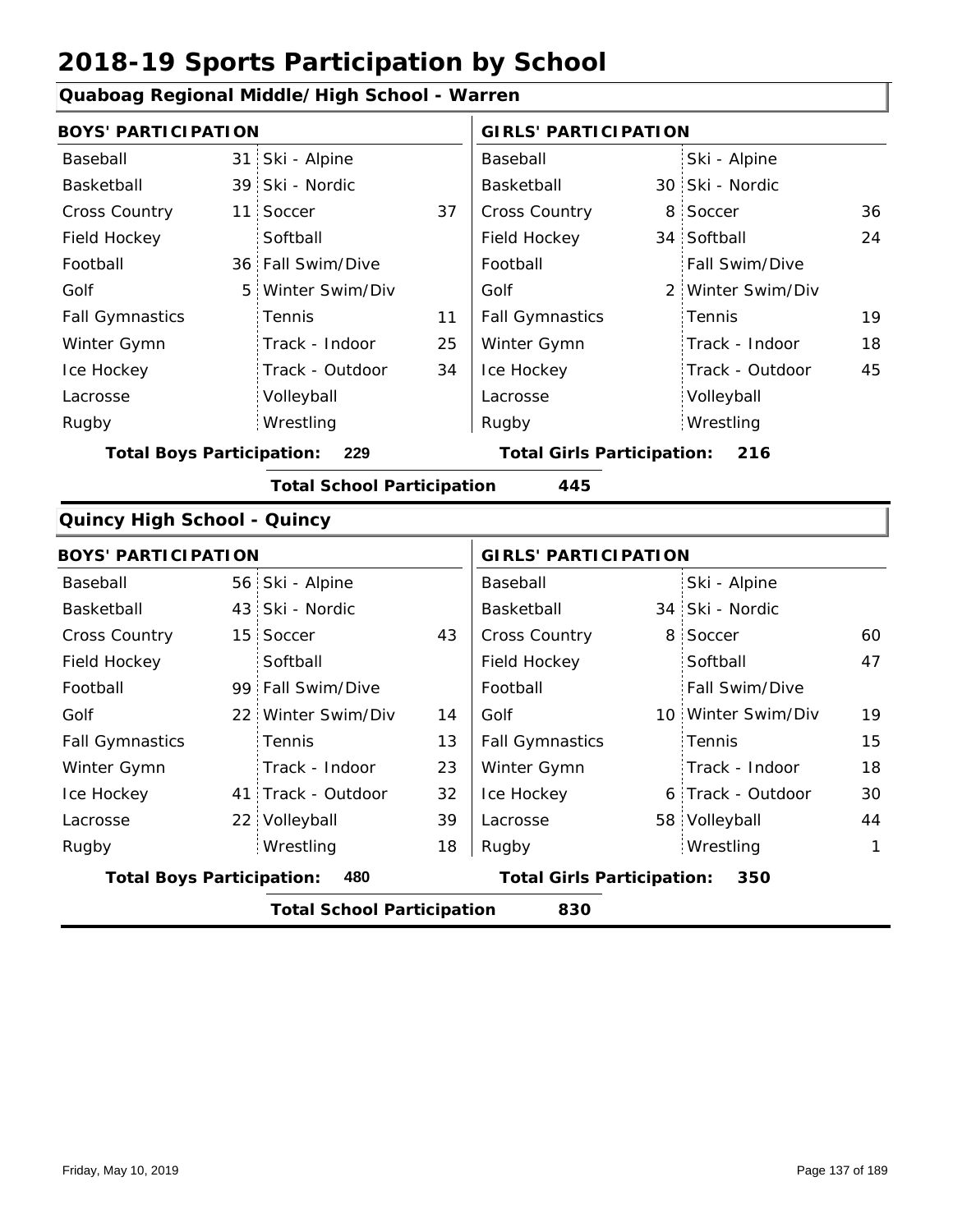### **Quincy Upper School - Boston**

| edincy opper senoor - bostoni    |                                          |                                   |    |                                   |   |                  |                |  |  |
|----------------------------------|------------------------------------------|-----------------------------------|----|-----------------------------------|---|------------------|----------------|--|--|
| <b>BOYS' PARTICIPATION</b>       |                                          |                                   |    | <b>GIRLS' PARTICIPATION</b>       |   |                  |                |  |  |
| Baseball                         |                                          | 1 Ski - Alpine                    |    | Baseball                          |   | Ski - Alpine     |                |  |  |
| Basketball                       |                                          | 10 Ski - Nordic                   |    | Basketball                        | 5 | Ski - Nordic     |                |  |  |
| <b>Cross Country</b>             |                                          | Soccer                            | 1  | Cross Country                     |   | Soccer           |                |  |  |
| Field Hockey                     |                                          | Softball                          |    | Field Hockey                      |   | Softball         | 8              |  |  |
| Football                         |                                          | 3 Fall Swim/Dive                  |    | Football                          |   | Fall Swim/Dive   |                |  |  |
| Golf                             |                                          | Winter Swim/Div                   |    | Golf                              |   | Winter Swim/Div  |                |  |  |
| <b>Fall Gymnastics</b>           |                                          | Tennis                            |    | <b>Fall Gymnastics</b>            |   | Tennis           |                |  |  |
| Winter Gymn                      |                                          | Track - Indoor                    | 5  | Winter Gymn                       |   | Track - Indoor   | 3              |  |  |
| Ice Hockey                       |                                          | Track - Outdoor                   | 5  | Ice Hockey                        |   | Track - Outdoor  | 3              |  |  |
| Lacrosse                         |                                          | Volleyball                        | 1  | Lacrosse                          |   | Volleyball       | $\overline{4}$ |  |  |
| Rugby                            |                                          | Wrestling                         | 25 | Rugby                             |   | Wrestling        |                |  |  |
| <b>Total Boys Participation:</b> |                                          | 51                                |    | <b>Total Girls Participation:</b> |   | 23               |                |  |  |
|                                  |                                          | <b>Total School Participation</b> |    | 74                                |   |                  |                |  |  |
| Randolph High School - Randolph  |                                          |                                   |    |                                   |   |                  |                |  |  |
| <b>BOYS' PARTICIPATION</b>       |                                          |                                   |    | <b>GIRLS' PARTICIPATION</b>       |   |                  |                |  |  |
| Baseball                         |                                          | 16 Ski - Alpine                   |    | Baseball                          |   | Ski - Alpine     |                |  |  |
| Basketball                       |                                          | 32 Ski - Nordic                   |    | Basketball                        |   | 13 Ski - Nordic  |                |  |  |
| Cross Country                    |                                          | 13 Soccer                         | 20 | Cross Country                     |   | 12 Soccer        | 16             |  |  |
| Field Hockey                     |                                          | Softball                          |    | Field Hockey                      |   | Softball         | 17             |  |  |
| Football                         |                                          | 36 Fall Swim/Dive                 |    | Football                          |   | 1 Fall Swim/Dive |                |  |  |
| Golf                             |                                          | Winter Swim/Div                   |    | Golf                              |   | Winter Swim/Div  |                |  |  |
| <b>Fall Gymnastics</b>           |                                          | Tennis                            | 11 | <b>Fall Gymnastics</b>            |   | Tennis           | 23             |  |  |
| Winter Gymn                      |                                          | Track - Indoor                    | 33 | Winter Gymn                       |   | Track - Indoor   | 28             |  |  |
| Ice Hockey                       |                                          | Track - Outdoor                   | 57 | Ice Hockey                        |   | Track - Outdoor  | 50             |  |  |
| Lacrosse                         |                                          | Volleyball                        | 27 | Lacrosse                          |   | Volleyball       | 26             |  |  |
| Rugby                            |                                          | Wrestling                         | 14 | Rugby                             |   | Wrestling        | $\overline{2}$ |  |  |
| <b>Total Boys Participation:</b> |                                          | 259                               |    | <b>Total Girls Participation:</b> |   | 188              |                |  |  |
|                                  | <b>Total School Participation</b><br>447 |                                   |    |                                   |   |                  |                |  |  |
|                                  |                                          |                                   |    |                                   |   |                  |                |  |  |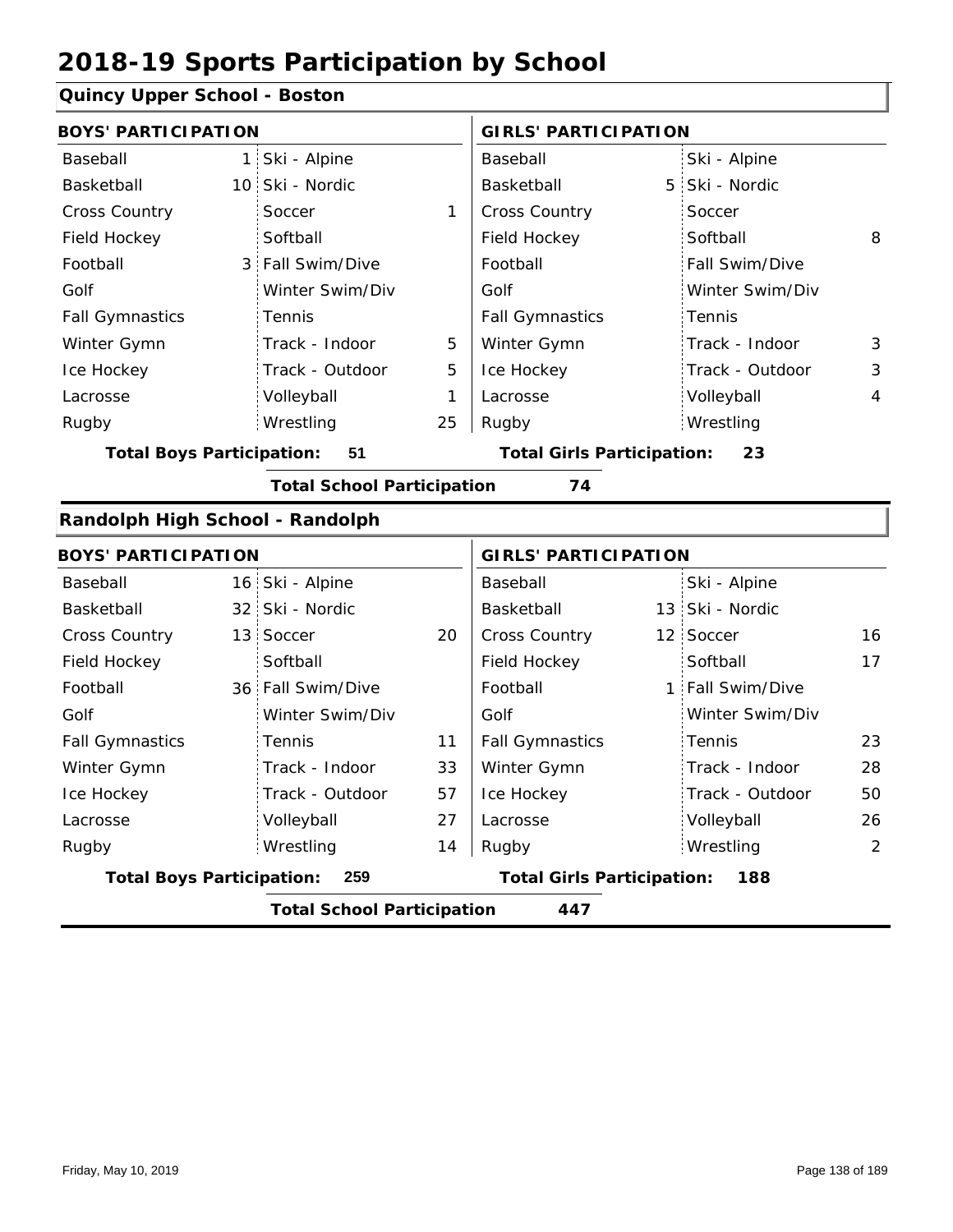### **Reading Memorial High School - Reading**

|                                         | <b>BOYS' PARTICIPATION</b>                |                    |                                   | <b>GIRLS' PARTICIPATION</b> |     |                    |    |  |  |
|-----------------------------------------|-------------------------------------------|--------------------|-----------------------------------|-----------------------------|-----|--------------------|----|--|--|
| Baseball                                |                                           | 48 Ski - Alpine    |                                   | Baseball                    |     | Ski - Alpine       |    |  |  |
| Basketball                              |                                           | 41 Ski - Nordic    |                                   | Basketball                  |     | 29 Ski - Nordic    |    |  |  |
| <b>Cross Country</b>                    |                                           | 37 Soccer          | 66                                | <b>Cross Country</b>        |     | 24 Soccer          | 62 |  |  |
| Field Hockey                            |                                           | Softball           |                                   | Field Hockey                |     | 59 Softball        | 41 |  |  |
| Football                                |                                           | 89 Fall Swim/Dive  |                                   | Football                    |     | Fall Swim/Dive     | 29 |  |  |
| Golf                                    |                                           | 15 Winter Swim/Div | 20                                | Golf                        |     | Winter Swim/Div    |    |  |  |
| <b>Fall Gymnastics</b>                  |                                           | <b>Tennis</b>      | 15                                | <b>Fall Gymnastics</b>      |     | Tennis             | 16 |  |  |
| Winter Gymn                             |                                           | Track - Indoor     | 91                                | Winter Gymn                 |     | 20 Track - Indoor  | 84 |  |  |
| Ice Hockey                              |                                           | 57 Track - Outdoor | 100                               | Ice Hockey                  |     | 20 Track - Outdoor | 77 |  |  |
| Lacrosse                                |                                           | 52 Volleyball      |                                   | Lacrosse                    |     | 72 Volleyball      | 42 |  |  |
| Rugby                                   |                                           | Wrestling          | 21                                | Rugby                       |     | Wrestling          |    |  |  |
| <b>Total Boys Participation:</b><br>652 |                                           |                    | <b>Total Girls Participation:</b> |                             | 575 |                    |    |  |  |
|                                         | <b>Total School Participation</b><br>1227 |                    |                                   |                             |     |                    |    |  |  |

#### **Renaissance School - Springfield**

| <b>BOYS' PARTICIPATION</b>             |                                          |                                         | <b>GIRLS' PARTICIPATION</b> |                 |    |  |  |  |
|----------------------------------------|------------------------------------------|-----------------------------------------|-----------------------------|-----------------|----|--|--|--|
| Baseball                               | Ski - Alpine                             |                                         | Baseball                    | Ski - Alpine    |    |  |  |  |
| Basketball                             | 25 Ski - Nordic                          |                                         | Basketball                  | 13 Ski - Nordic |    |  |  |  |
| <b>Cross Country</b>                   | 10 Soccer                                | 24                                      | <b>Cross Country</b>        | 2 Soccer        | 19 |  |  |  |
| Field Hockey                           | Softball                                 |                                         | Field Hockey                | Softball        | 17 |  |  |  |
| Football                               | Fall Swim/Dive                           |                                         | Football                    | Fall Swim/Dive  |    |  |  |  |
| Golf                                   | Winter Swim/Div                          | 16                                      | Golf                        | Winter Swim/Div | 10 |  |  |  |
| <b>Fall Gymnastics</b>                 | <b>Tennis</b>                            |                                         | <b>Fall Gymnastics</b>      | Tennis          |    |  |  |  |
| Winter Gymn                            | Track - Indoor                           | 6                                       | Winter Gymn                 | Track - Indoor  | 5  |  |  |  |
| Ice Hockey                             | Track - Outdoor                          |                                         | Ice Hockey                  | Track - Outdoor |    |  |  |  |
| Lacrosse                               | Volleyball                               |                                         | Lacrosse                    | Volleyball      | 24 |  |  |  |
| Rugby                                  | Wrestling                                |                                         | Rugby                       | Wrestling       |    |  |  |  |
| <b>Total Boys Participation:</b><br>81 |                                          | <b>Total Girls Participation:</b><br>90 |                             |                 |    |  |  |  |
|                                        | <b>Total School Participation</b><br>171 |                                         |                             |                 |    |  |  |  |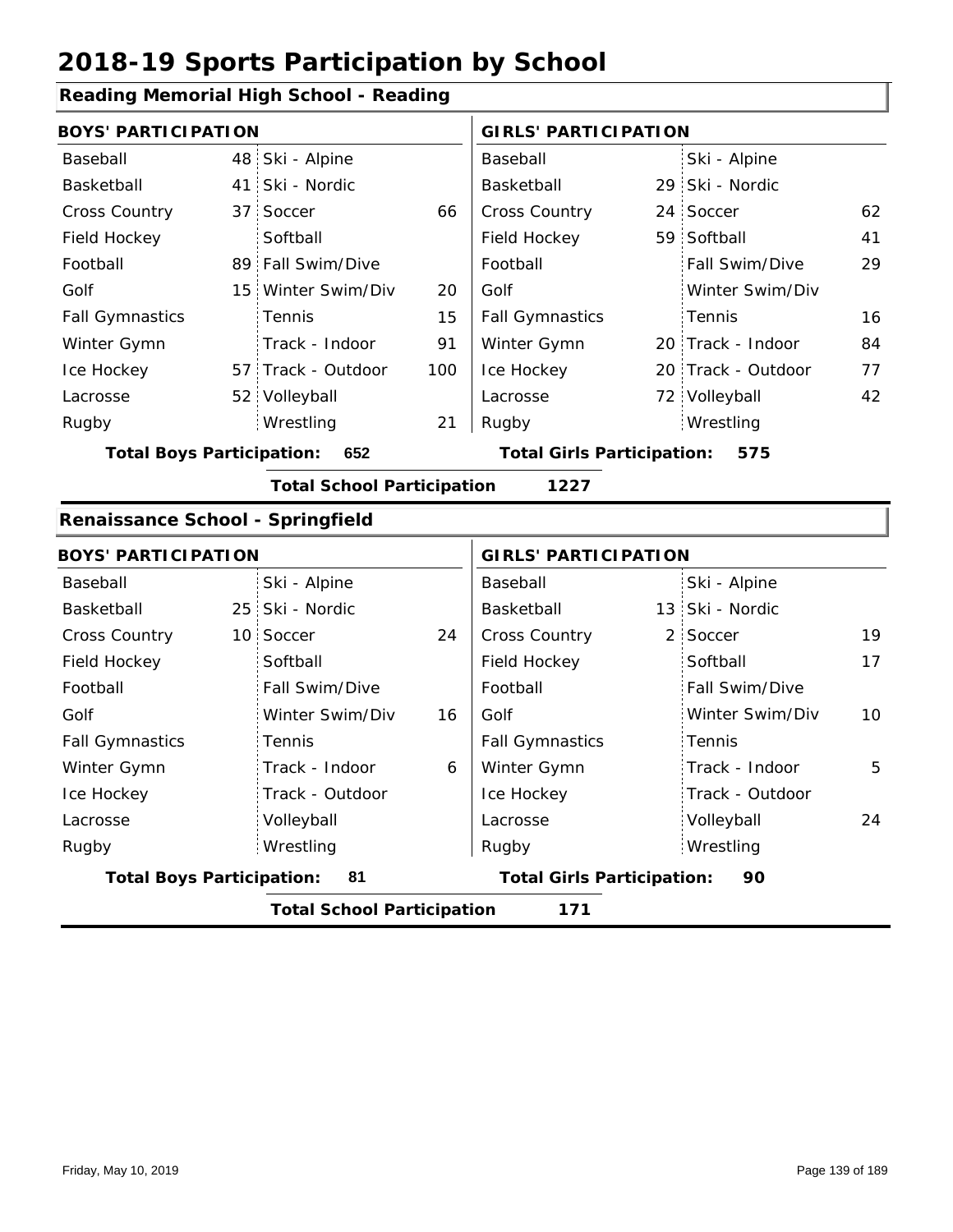#### **Revere High School - Revere**

| <b>BOYS' PARTICIPATION</b>       |                 |                                              |    | <b>GIRLS' PARTICIPATION</b>              |  |                   |    |
|----------------------------------|-----------------|----------------------------------------------|----|------------------------------------------|--|-------------------|----|
| Baseball                         |                 | 33 Ski - Alpine                              |    | Baseball                                 |  | Ski - Alpine      |    |
| Basketball                       | 43              | Ski - Nordic                                 |    | Basketball                               |  | 23 Ski - Nordic   |    |
| <b>Cross Country</b>             | 21 <sup>1</sup> | Soccer                                       | 77 | <b>Cross Country</b>                     |  | 15 Soccer         | 37 |
| Field Hockey                     |                 | Softball                                     |    | Field Hockey                             |  | 34 Softball       | 28 |
| Football                         |                 | 76 Fall Swim/Dive                            |    | Football                                 |  | 3 Fall Swim/Dive  |    |
| Golf                             | 11              | Winter Swim/Div                              | 22 | Golf                                     |  | 1 Winter Swim/Div | 22 |
| <b>Fall Gymnastics</b>           |                 | Tennis                                       | 24 | <b>Fall Gymnastics</b>                   |  | Tennis            | 31 |
| Winter Gymn                      |                 | Track - Indoor                               | 56 | Winter Gymn                              |  | Track - Indoor    | 48 |
| Ice Hockey                       | 11 <sup>1</sup> | Track - Outdoor                              | 87 | Ice Hockey                               |  | Track - Outdoor   | 65 |
| Lacrosse                         | 25 <sub>1</sub> | Volleyball                                   | 1  | Lacrosse                                 |  | 57 Volleyball     | 43 |
| Rugby                            |                 | Wrestling                                    |    | Rugby                                    |  | Wrestling         |    |
| <b>Total Boys Participation:</b> |                 | 487                                          |    | <b>Total Girls Participation:</b><br>407 |  |                   |    |
|                                  |                 | <b>Total School Participation</b>            |    | 894                                      |  |                   |    |
|                                  |                 | <b>Rising Tide Charter School - Plymouth</b> |    |                                          |  |                   |    |
| <b>BOYS' PARTICIPATION</b>       |                 |                                              |    | <b>GIRLS' PARTICIPATION</b>              |  |                   |    |
| Baseball                         |                 | 21 Ski - Alpine                              |    | Baseball                                 |  | Ski - Alpine      |    |

|                                                                                     |  | <b>Total School Participation</b> |    | 239                    |  |                       |                 |
|-------------------------------------------------------------------------------------|--|-----------------------------------|----|------------------------|--|-----------------------|-----------------|
| <b>Total Girls Participation:</b><br><b>Total Boys Participation:</b><br>135<br>104 |  |                                   |    |                        |  |                       |                 |
| Rugby                                                                               |  | Wrestling                         |    | Rugby                  |  | Wrestling             |                 |
| Lacrosse                                                                            |  | Volleyball                        |    | Lacrosse               |  | Volleyball            |                 |
| Ice Hockey                                                                          |  | 10 Track - Outdoor                |    | Ice Hockey             |  | Track - Outdoor       |                 |
| Winter Gymn                                                                         |  | Track - Indoor                    |    | Winter Gymn            |  | Track - Indoor        |                 |
| <b>Fall Gymnastics</b>                                                              |  | Tennis                            | 11 | <b>Fall Gymnastics</b> |  | Tennis                | 12 <sup>2</sup> |
| Golf                                                                                |  | 12 Winter Swim/Div                |    | Golf                   |  | 5 Winter Swim/Div     |                 |
| Football                                                                            |  | <b>Fall Swim/Dive</b>             |    | Football               |  | <b>Fall Swim/Dive</b> |                 |
| Field Hockey                                                                        |  | Softball                          |    | Field Hockey           |  | Softball              | 12              |
| <b>Cross Country</b>                                                                |  | 9 Soccer                          | 39 | <b>Cross Country</b>   |  | 13 Soccer             | 37              |
| Basketball                                                                          |  | 33 Ski - Nordic                   |    | Basketball             |  | 25 Ski - Nordic       |                 |
| Baseball                                                                            |  | 21 Ski - Alpine                   |    | Baseball               |  | Ski - Alpine          |                 |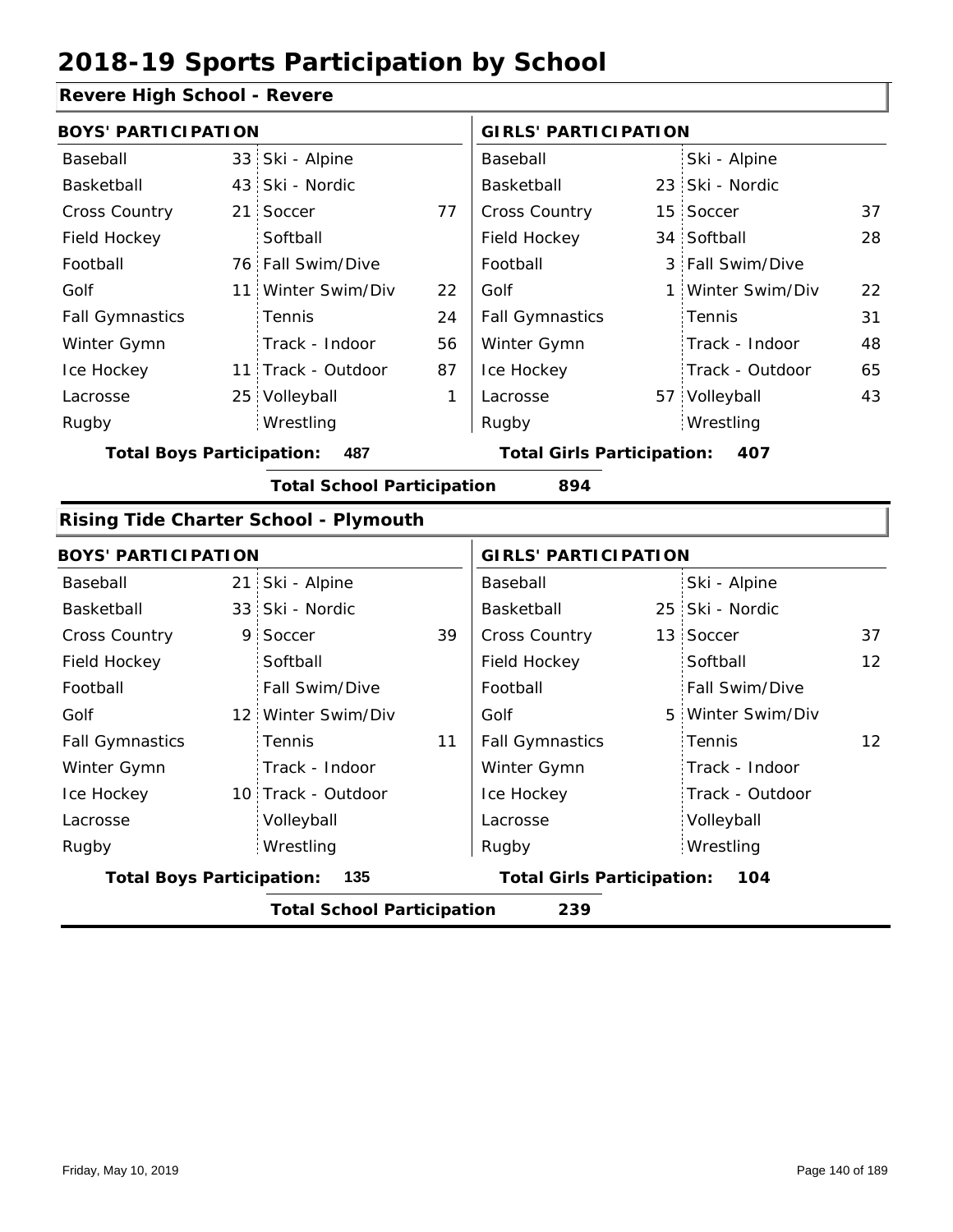### **Riverview School - East Sandwich**

| <b>BOYS' PARTICIPATION</b>       |                                   |    | <b>GIRLS' PARTICIPATION</b>       |                                          |                   |    |  |
|----------------------------------|-----------------------------------|----|-----------------------------------|------------------------------------------|-------------------|----|--|
| Baseball                         | Ski - Alpine                      |    | Baseball                          |                                          | Ski - Alpine      |    |  |
| Basketball                       | Ski - Nordic                      |    | Basketball                        |                                          | Ski - Nordic      |    |  |
| Cross Country                    | 11 Soccer                         |    | <b>Cross Country</b>              | 4                                        | Soccer            |    |  |
| Field Hockey                     | Softball                          |    | Field Hockey                      |                                          | Softball          |    |  |
| Football                         | Fall Swim/Dive                    |    | Football                          |                                          | Fall Swim/Dive    |    |  |
| Golf                             | Winter Swim/Div                   |    | Golf                              |                                          | Winter Swim/Div   |    |  |
| <b>Fall Gymnastics</b>           | Tennis                            |    | <b>Fall Gymnastics</b>            |                                          | Tennis            |    |  |
| Winter Gymn                      | Track - Indoor                    |    | Winter Gymn                       |                                          | Track - Indoor    |    |  |
| Ice Hockey                       | Track - Outdoor                   | 13 | Ice Hockey                        |                                          | Track - Outdoor   | 11 |  |
| Lacrosse                         | Volleyball                        |    | Lacrosse                          |                                          | Volleyball        |    |  |
| Rugby                            | Wrestling                         |    | Rugby                             |                                          | Wrestling         |    |  |
| <b>Total Boys Participation:</b> | 24                                |    | <b>Total Girls Participation:</b> |                                          | 15                |    |  |
|                                  | <b>Total School Participation</b> |    | 39                                |                                          |                   |    |  |
| Rockland High School - Rockland  |                                   |    |                                   |                                          |                   |    |  |
| <b>BOYS' PARTICIPATION</b>       |                                   |    | <b>GIRLS' PARTICIPATION</b>       |                                          |                   |    |  |
| Baseball                         | 32 Ski - Alpine                   |    | Baseball                          |                                          | Ski - Alpine      |    |  |
| Basketball                       | 44 Ski - Nordic                   |    | Basketball                        |                                          | 30 Ski - Nordic   |    |  |
| <b>Cross Country</b>             | 12 Soccer                         | 36 | Cross Country                     |                                          | 11 Soccer         | 32 |  |
| Field Hockey                     | Softball                          |    | Field Hockey                      |                                          | Softball          | 15 |  |
| Football                         | 48 Fall Swim/Dive                 |    | Football                          |                                          | Fall Swim/Dive    |    |  |
| Golf                             | 16 Winter Swim/Div                | 12 | Golf                              | 1.                                       | Winter Swim/Div   | 15 |  |
| <b>Fall Gymnastics</b>           | Tennis                            | 11 | <b>Fall Gymnastics</b>            |                                          | Tennis            | 18 |  |
| Winter Gymn                      | Track - Indoor                    |    | Winter Gymn                       |                                          | Track - Indoor    |    |  |
| Ice Hockey                       | 21 Track - Outdoor                | 38 | Ice Hockey                        |                                          | 1 Track - Outdoor | 43 |  |
| Lacrosse                         | 22 Volleyball                     |    | Lacrosse                          |                                          | 30 Volleyball     | 36 |  |
| Rugby                            | Wrestling                         | 16 | Rugby                             |                                          | Wrestling         |    |  |
| <b>Total Boys Participation:</b> | 308                               |    |                                   | <b>Total Girls Participation:</b><br>232 |                   |    |  |
|                                  | <b>Total School Participation</b> |    | 540                               |                                          |                   |    |  |

I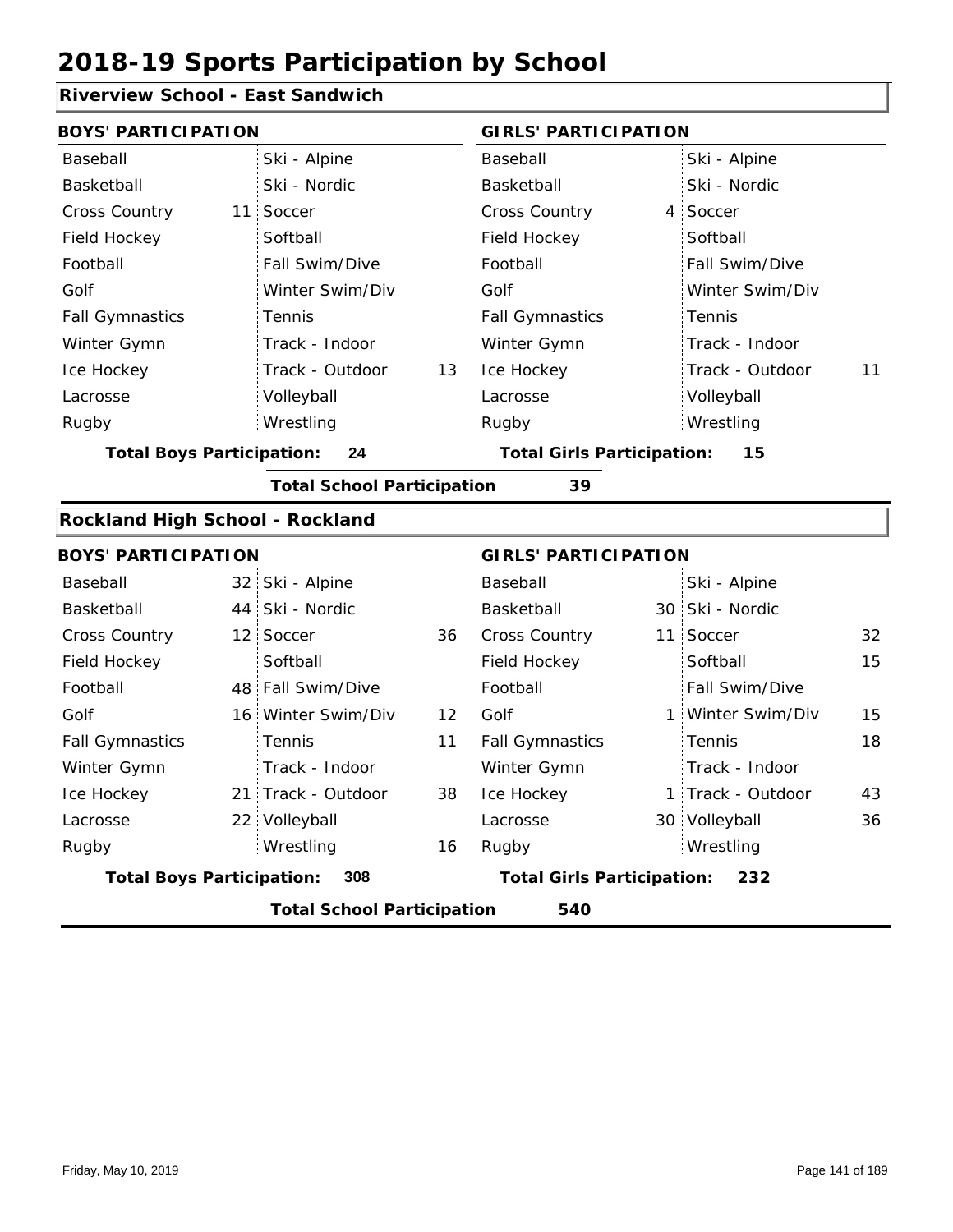### **Rockport High School - Rockport**

| <b>BOYS' PARTICIPATION</b>               |  |                                         | <b>GIRLS' PARTICIPATION</b> |                        |  |                   |    |
|------------------------------------------|--|-----------------------------------------|-----------------------------|------------------------|--|-------------------|----|
| Baseball                                 |  | 30 Ski - Alpine                         |                             | Baseball               |  | Ski - Alpine      |    |
| Basketball                               |  | 35 Ski - Nordic                         |                             | Basketball             |  | Ski - Nordic      |    |
| <b>Cross Country</b>                     |  | Soccer                                  | 35                          | <b>Cross Country</b>   |  | Soccer            |    |
| Field Hockey                             |  | Softball                                |                             | Field Hockey           |  | 25 Softball       | 13 |
| Football                                 |  | Fall Swim/Dive                          |                             | Football               |  | Fall Swim/Dive    |    |
| Golf                                     |  | 20 Winter Swim/Div                      |                             | Golf                   |  | 1 Winter Swim/Div |    |
| <b>Fall Gymnastics</b>                   |  | <b>Tennis</b>                           | 20                          | <b>Fall Gymnastics</b> |  | Tennis            | 15 |
| Winter Gymn                              |  | Track - Indoor                          |                             | Winter Gymn            |  | Track - Indoor    |    |
| Ice Hockey                               |  | 18 Track - Outdoor                      |                             | Ice Hockey             |  | Track - Outdoor   |    |
| Lacrosse                                 |  | Volleyball                              |                             | Lacrosse               |  | Volleyball        |    |
| Rugby                                    |  | Wrestling                               |                             | Rugby                  |  | Wrestling         |    |
| 158<br><b>Total Boys Participation:</b>  |  | <b>Total Girls Participation:</b><br>54 |                             |                        |  |                   |    |
| <b>Total School Participation</b><br>212 |  |                                         |                             |                        |  |                   |    |

#### **Roxbury Preparatory Charter HS - Jamaica Plain**

| <b>BOYS' PARTICIPATION</b>             |                                   |                        | <b>GIRLS' PARTICIPATION</b>                   |  |  |
|----------------------------------------|-----------------------------------|------------------------|-----------------------------------------------|--|--|
| Baseball                               | Ski - Alpine                      | Baseball               | Ski - Alpine                                  |  |  |
| Basketball                             | Ski - Nordic                      | Basketball             | Ski - Nordic                                  |  |  |
| <b>Cross Country</b>                   | Soccer                            | <b>Cross Country</b>   | Soccer                                        |  |  |
| Field Hockey                           | Softball                          | <b>Field Hockey</b>    | Softball                                      |  |  |
| Football                               | 34 Fall Swim/Dive                 | Football               | Fall Swim/Dive                                |  |  |
| Golf                                   | Winter Swim/Div                   | Golf                   | Winter Swim/Div                               |  |  |
| <b>Fall Gymnastics</b>                 | Tennis                            | <b>Fall Gymnastics</b> | : Tennis                                      |  |  |
| Winter Gymn                            | Track - Indoor                    | Winter Gymn            | Track - Indoor                                |  |  |
| Ice Hockey                             | Track - Outdoor                   | Ice Hockey             | Track - Outdoor                               |  |  |
| Lacrosse                               | Volleyball                        | Lacrosse               | Volleyball                                    |  |  |
| Rugby                                  | Wrestling                         | Rugby                  | Wrestling                                     |  |  |
| <b>Total Boys Participation:</b><br>34 |                                   |                        | <b>Total Girls Participation:</b><br>$\Omega$ |  |  |
|                                        | <b>Total School Participation</b> | 34                     |                                               |  |  |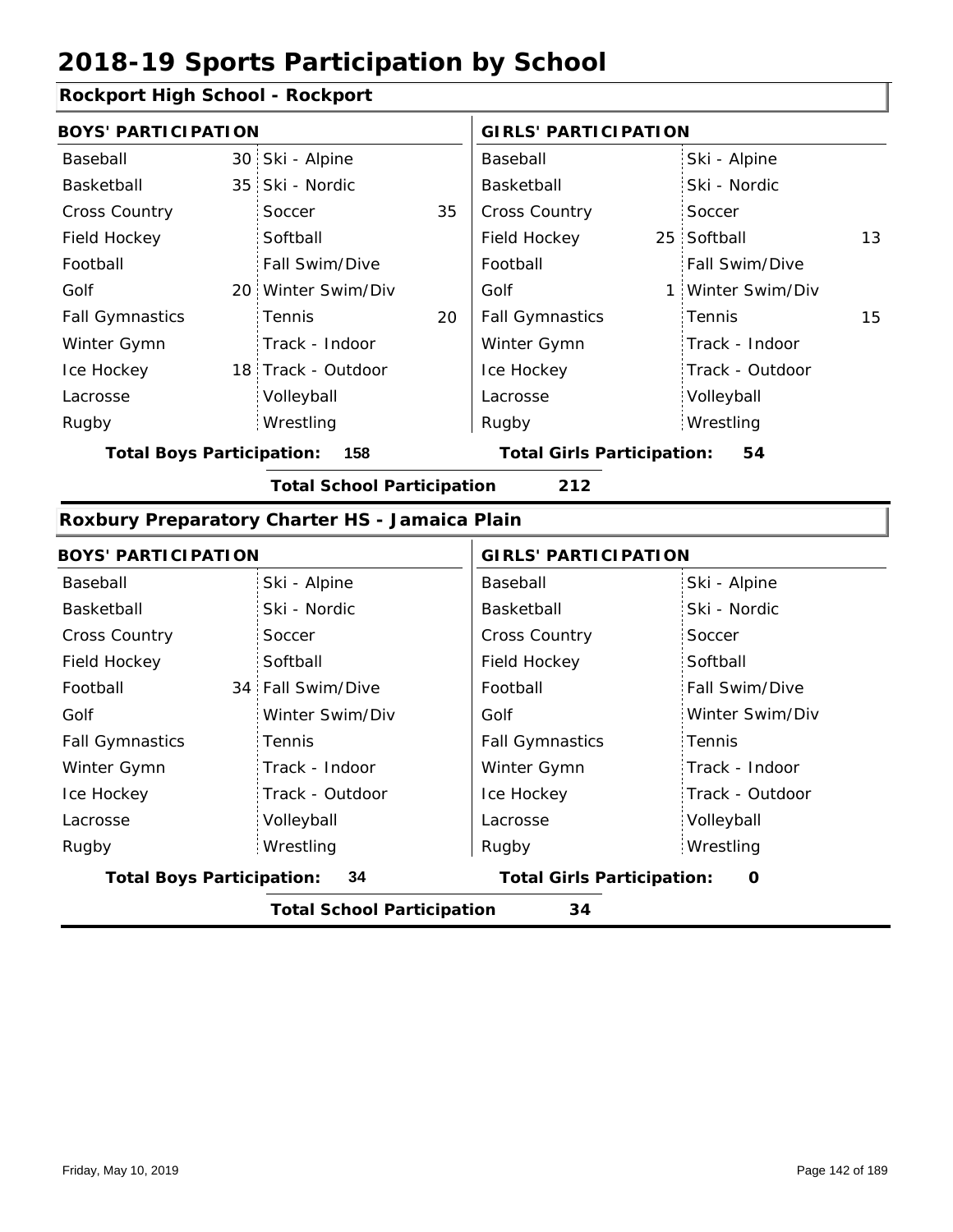|                                                                                     |                 | Sabis International Charter School - Springfield |                             |                                   |   |                   |    |
|-------------------------------------------------------------------------------------|-----------------|--------------------------------------------------|-----------------------------|-----------------------------------|---|-------------------|----|
| <b>BOYS' PARTICIPATION</b>                                                          |                 |                                                  | <b>GIRLS' PARTICIPATION</b> |                                   |   |                   |    |
| Baseball                                                                            |                 | 34 Ski - Alpine                                  |                             | Baseball                          |   | Ski - Alpine      |    |
| Basketball                                                                          | 37 <sup>2</sup> | Ski - Nordic                                     |                             | Basketball                        |   | 32 Ski - Nordic   |    |
| <b>Cross Country</b>                                                                | 11              | Soccer                                           | 40                          | Cross Country                     |   | 21 Soccer         | 36 |
| Field Hockey                                                                        |                 | Softball                                         |                             | Field Hockey                      |   | Softball          | 29 |
| Football                                                                            |                 | Fall Swim/Dive                                   |                             | Football                          |   | Fall Swim/Dive    |    |
| Golf                                                                                | 5 <sup>1</sup>  | Winter Swim/Div                                  |                             | Golf                              |   | 5 Winter Swim/Div |    |
| <b>Fall Gymnastics</b>                                                              |                 | Tennis                                           | 9                           | <b>Fall Gymnastics</b>            |   | Tennis            | 11 |
| Winter Gymn                                                                         |                 | Track - Indoor                                   | 17                          | Winter Gymn                       |   | Track - Indoor    | 20 |
| Ice Hockey                                                                          |                 | Track - Outdoor                                  | 30                          | Ice Hockey                        |   | 1 Track - Outdoor | 32 |
| Lacrosse                                                                            |                 | Volleyball                                       | 26                          | Lacrosse                          |   | Volleyball        | 35 |
| Rugby                                                                               |                 | Wrestling                                        | 26                          | Rugby                             |   | Wrestling         |    |
| <b>Total Boys Participation:</b><br>235<br><b>Total Girls Participation:</b><br>222 |                 |                                                  |                             |                                   |   |                   |    |
|                                                                                     |                 | <b>Total School Participation</b>                |                             | 457                               |   |                   |    |
| Sacred Heart High School - Kingston                                                 |                 |                                                  |                             |                                   |   |                   |    |
| <b>BOYS' PARTICIPATION</b>                                                          |                 |                                                  |                             | <b>GIRLS' PARTICIPATION</b>       |   |                   |    |
| Baseball                                                                            |                 | 19 Ski - Alpine                                  |                             | Baseball                          |   | Ski - Alpine      |    |
| Basketball                                                                          | 21:             | Ski - Nordic                                     |                             | Basketball                        |   | 19 Ski - Nordic   |    |
| Cross Country                                                                       | 11 <sup>1</sup> | Soccer                                           | 19                          | Cross Country                     | 5 | Soccer            | 18 |
| Field Hockey                                                                        |                 | Softball                                         |                             | Field Hockey                      |   | Softball          | 17 |
| Football                                                                            |                 | 11 Fall Swim/Dive                                |                             | Football                          |   | Fall Swim/Dive    |    |
| Golf                                                                                |                 | 13 Winter Swim/Div                               | $\overline{7}$              | Golf                              |   | Winter Swim/Div   | 10 |
| <b>Fall Gymnastics</b>                                                              |                 | Tennis                                           | 10                          | <b>Fall Gymnastics</b>            |   | Tennis            | 12 |
| Winter Gymn                                                                         |                 | Track - Indoor                                   |                             | Winter Gymn                       |   | Track - Indoor    |    |
| Ice Hockey                                                                          |                 | 11 Track - Outdoor                               | 32                          | Ice Hockey                        |   | Track - Outdoor   | 13 |
| Lacrosse                                                                            |                 | 5 Volleyball                                     |                             | Lacrosse                          |   | 27 Volleyball     | 25 |
| Rugby                                                                               |                 | Wrestling                                        |                             | Rugby                             |   | Wrestling         |    |
| <b>Total Boys Participation:</b>                                                    |                 | 159                                              |                             | <b>Total Girls Participation:</b> |   | 146               |    |
|                                                                                     |                 | <b>Total School Participation</b>                |                             | 305                               |   |                   |    |

#### **Sabis International Charter School - Springfield**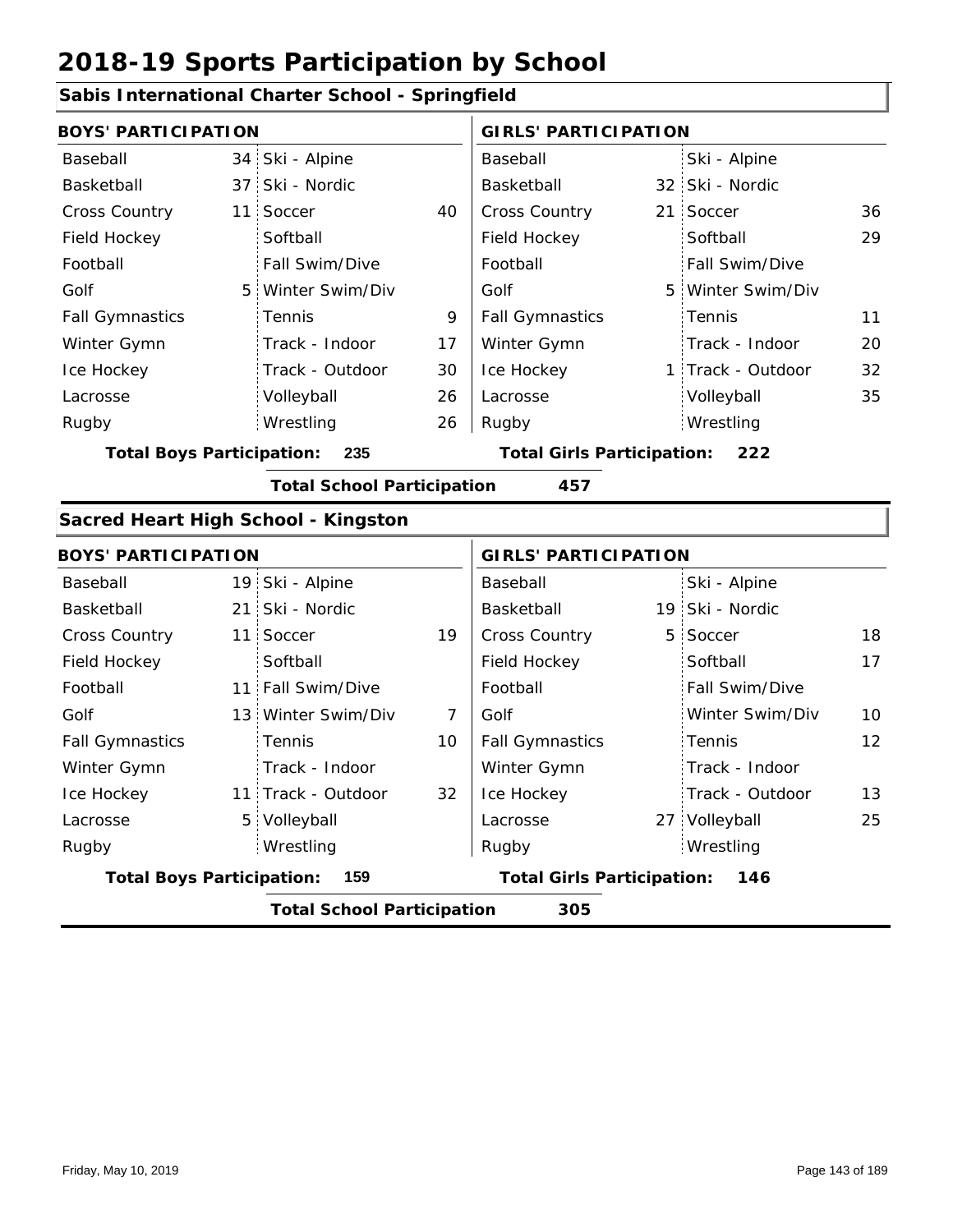### **Saint Bernard's Cntrl Catholic HS - Fitchburg**

| <b>BOYS' PARTICIPATION</b>       |                 |                                          | <b>GIRLS' PARTICIPATION</b> |                                          |  |                    |    |
|----------------------------------|-----------------|------------------------------------------|-----------------------------|------------------------------------------|--|--------------------|----|
| Baseball                         | 14 <sub>1</sub> | Ski - Alpine                             | $\overline{2}$              | Baseball                                 |  | Ski - Alpine       |    |
| Basketball                       |                 | 19 Ski - Nordic                          |                             | Basketball                               |  | 19 Ski - Nordic    |    |
| <b>Cross Country</b>             |                 | Soccer                                   |                             | Cross Country                            |  | Soccer             | 18 |
| Field Hockey                     |                 | Softball                                 |                             | Field Hockey                             |  | 12 Softball        | 14 |
| Football                         |                 | 34 Fall Swim/Dive                        |                             | Football                                 |  | Fall Swim/Dive     |    |
| Golf                             |                 | 13 Winter Swim/Div                       |                             | Golf                                     |  | Winter Swim/Div    |    |
| <b>Fall Gymnastics</b>           |                 | Tennis                                   |                             | <b>Fall Gymnastics</b>                   |  | Tennis             |    |
| Winter Gymn                      |                 | Track - Indoor                           |                             | Winter Gymn                              |  | Track - Indoor     |    |
| Ice Hockey                       |                 | 4 Track - Outdoor                        |                             | Ice Hockey                               |  | Track - Outdoor    |    |
| Lacrosse                         |                 | 36 Volleyball                            |                             | Lacrosse                                 |  | 34 Volleyball      | 13 |
| Rugby                            |                 | Wrestling                                |                             | Rugby                                    |  | Wrestling          |    |
| <b>Total Boys Participation:</b> |                 | 122                                      |                             | <b>Total Girls Participation:</b>        |  | 110                |    |
|                                  |                 | <b>Total School Participation</b>        |                             | 232                                      |  |                    |    |
|                                  |                 | Saint John Paul II High School - Hyannis |                             |                                          |  |                    |    |
| <b>BOYS' PARTICIPATION</b>       |                 |                                          |                             | <b>GIRLS' PARTICIPATION</b>              |  |                    |    |
| Baseball                         |                 | 36 Ski - Alpine                          |                             | Baseball                                 |  | Ski - Alpine       |    |
| Basketball                       |                 | 26 Ski - Nordic                          |                             | Basketball                               |  | 12 Ski - Nordic    |    |
| <b>Cross Country</b>             | 4:              | Soccer                                   | 24                          | Cross Country                            |  | 5 Soccer           | 26 |
| Field Hockey                     |                 | Softball                                 |                             | Field Hockey                             |  | Softball           | 26 |
| Football                         |                 | 28 Fall Swim/Dive                        |                             | Football                                 |  | Fall Swim/Dive     |    |
| Golf                             |                 | 12 Winter Swim/Div                       | 5                           | Golf                                     |  | 6 Winter Swim/Div  | 12 |
| <b>Fall Gymnastics</b>           |                 | Tennis                                   | 12                          | <b>Fall Gymnastics</b>                   |  | Tennis             | 16 |
| Winter Gymn                      |                 | Track - Indoor                           |                             | Winter Gymn                              |  | Track - Indoor     |    |
| Ice Hockey                       |                 | 33 Track - Outdoor                       |                             | Ice Hockey                               |  | 12 Track - Outdoor |    |
| Lacrosse                         |                 | 22 Volleyball                            |                             | Lacrosse                                 |  | 30 Volleyball      | 32 |
| Rugby                            |                 | Wrestling                                |                             | Rugby                                    |  | Wrestling          |    |
| <b>Total Boys Participation:</b> |                 | 202                                      |                             | <b>Total Girls Participation:</b><br>177 |  |                    |    |
|                                  |                 | <b>Total School Participation</b>        |                             | 379                                      |  |                    |    |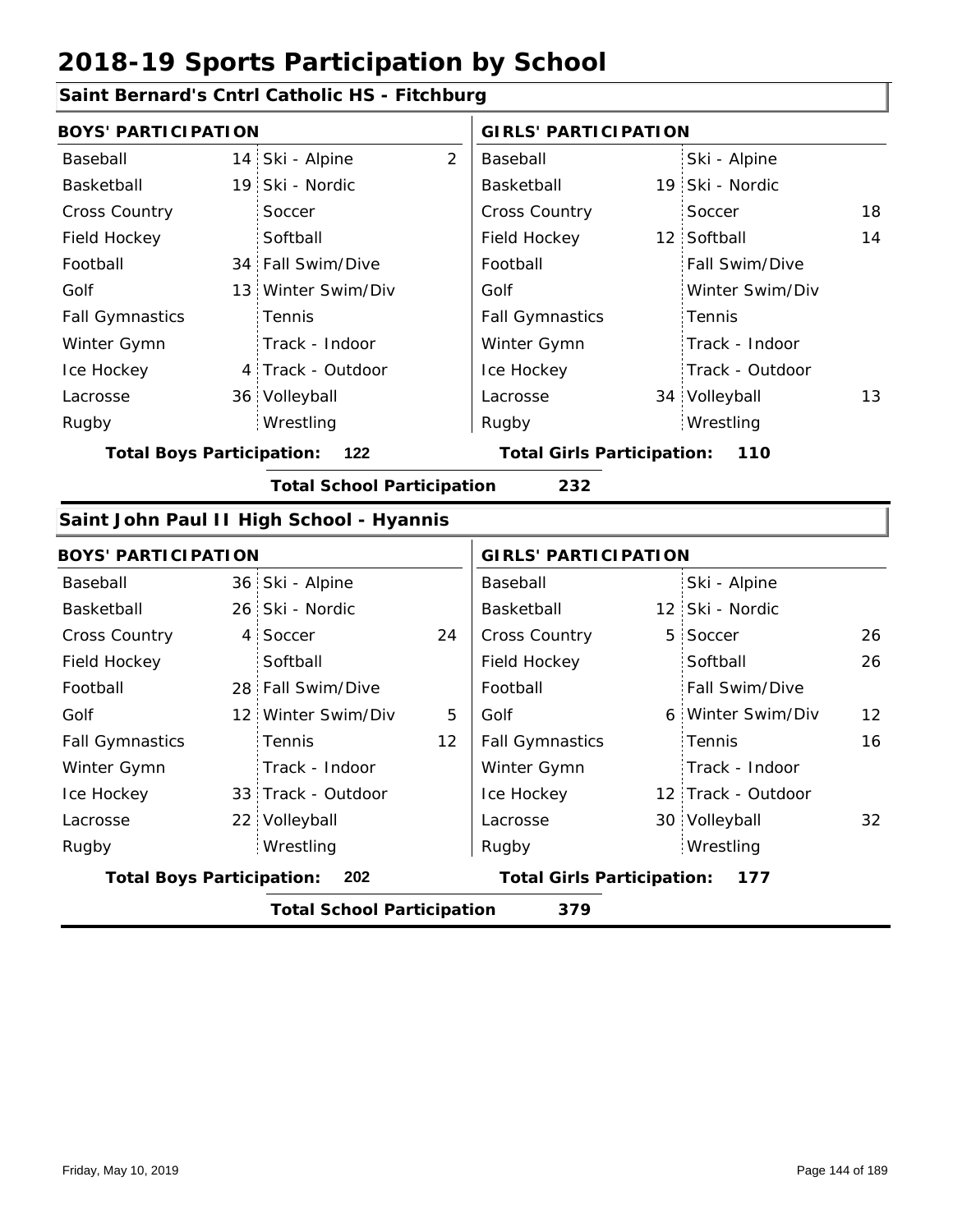## **Saint John's High School - Shrewsbury**

| <b>BOYS' PARTICIPATION</b>       |                                                  |     | <b>GIRLS' PARTICIPATION</b>            |                 |  |
|----------------------------------|--------------------------------------------------|-----|----------------------------------------|-----------------|--|
| Baseball                         | 51 Ski - Alpine                                  | 25  | Baseball                               | Ski - Alpine    |  |
| Basketball                       | 38 Ski - Nordic                                  |     | Basketball                             | Ski - Nordic    |  |
| Cross Country                    | 53 Soccer                                        | 68  | Cross Country                          | Soccer          |  |
| Field Hockey                     | Softball                                         |     | Field Hockey                           | Softball        |  |
| Football                         | 132 Fall Swim/Dive                               |     | Football                               | Fall Swim/Dive  |  |
| Golf                             | 26 Winter Swim/Div                               | 17  | Golf                                   | Winter Swim/Div |  |
| <b>Fall Gymnastics</b>           | Tennis                                           | 18  | <b>Fall Gymnastics</b>                 | Tennis          |  |
| Winter Gymn                      | Track - Indoor                                   | 53  | Winter Gymn                            | Track - Indoor  |  |
| Ice Hockey                       | 64 Track - Outdoor                               | 104 | Ice Hockey                             | Track - Outdoor |  |
| Lacrosse                         | 79 Volleyball                                    | 21  | Lacrosse                               | Volleyball      |  |
| Rugby                            | Wrestling                                        | 26  | Rugby                                  | Wrestling       |  |
| <b>Total Boys Participation:</b> | 775                                              |     | <b>Total Girls Participation:</b><br>O |                 |  |
|                                  | <b>Total School Participation</b>                |     | 775                                    |                 |  |
|                                  | <b>Saint John's Preparatory School - Danvers</b> |     |                                        |                 |  |
| <b>BOYS' PARTICIPATION</b>       |                                                  |     | <b>GIRLS' PARTICIPATION</b>            |                 |  |
| Baseball                         | 72 Ski - Alpine                                  | 37  | Baseball                               | Ski - Alpine    |  |
| Basketball                       | 44 Ski - Nordic                                  |     | Basketball                             | Ski - Nordic    |  |
| <b>Cross Country</b>             | 44 Soccer                                        | 73  | Cross Country                          | Soccer          |  |
| Field Hockey                     | Softhall                                         |     | Field Hockey                           | Softhall        |  |

| Field Hockey                     | Softball                          |     | Field Hockey                      | Softball              |
|----------------------------------|-----------------------------------|-----|-----------------------------------|-----------------------|
| Football                         | 129 Fall Swim/Dive                |     | Football                          | <b>Fall Swim/Dive</b> |
| Golf                             | 24 Winter Swim/Div                | 37  | Golf                              | Winter Swim/Div       |
| <b>Fall Gymnastics</b>           | Tennis                            | 20  | <b>Fall Gymnastics</b>            | Tennis                |
| Winter Gymn                      | Track - Indoor                    | 66  | Winter Gymn                       | Track - Indoor        |
| Ice Hockey                       | 69 Track - Outdoor                | 111 | Ice Hockey                        | Track - Outdoor       |
| Lacrosse                         | 70 Volleyball                     | 31  | Lacrosse                          | Volleyball            |
| Rugby                            | 58 Wrestling                      | 38  | Rugby                             | Wrestling             |
| <b>Total Boys Participation:</b> | 923                               |     | <b>Total Girls Participation:</b> | 0                     |
|                                  | <b>Total School Participation</b> |     | 923                               |                       |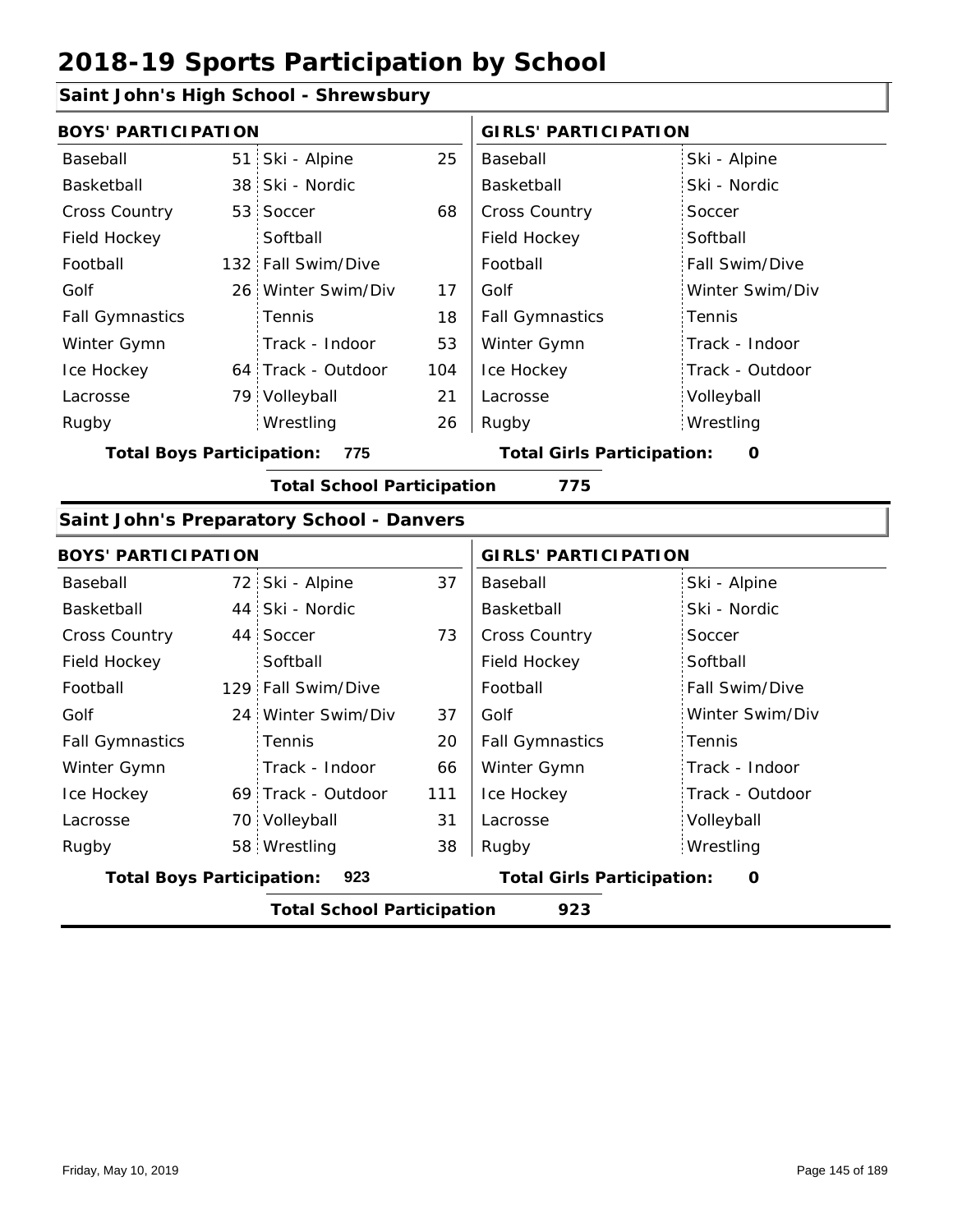|                                  | Saint Joseph Preparatory High School - Boston |    |                                   |  |                    |                |
|----------------------------------|-----------------------------------------------|----|-----------------------------------|--|--------------------|----------------|
| <b>BOYS' PARTICIPATION</b>       |                                               |    | <b>GIRLS' PARTICIPATION</b>       |  |                    |                |
| Baseball                         | 20 Ski - Alpine                               |    | Baseball                          |  | Ski - Alpine       |                |
| Basketball                       | 22 Ski - Nordic                               |    | Basketball                        |  | 25 Ski - Nordic    |                |
| <b>Cross Country</b>             | 5 Soccer                                      | 28 | Cross Country                     |  | 11 Soccer          | 32             |
| Field Hockey                     | Softball                                      |    | Field Hockey                      |  | Softball           | 19             |
| Football                         | 7 Fall Swim/Dive                              |    | Football                          |  | Fall Swim/Dive     |                |
| Golf                             | 14 Winter Swim/Div                            | 3  | Golf                              |  | Winter Swim/Div    | $\overline{7}$ |
| <b>Fall Gymnastics</b>           | Tennis                                        | 8  | <b>Fall Gymnastics</b>            |  | Tennis             | 20             |
| Winter Gymn                      | Track - Indoor                                |    | Winter Gymn                       |  | Track - Indoor     |                |
| Ice Hockey                       | 18 Track - Outdoor                            | 15 | Ice Hockey                        |  | 17 Track - Outdoor | 35             |
| Lacrosse                         | Volleyball                                    |    | Lacrosse                          |  | 21 Volleyball      | 40             |
| Rugby                            | Wrestling                                     |    | Rugby                             |  | Wrestling          |                |
| <b>Total Boys Participation:</b> | 140                                           |    | <b>Total Girls Participation:</b> |  | 227                |                |
|                                  | <b>Total School Participation</b>             |    | 367                               |  |                    |                |
|                                  | Saint Mary Parish School - Westfield          |    |                                   |  |                    |                |
| <b>BOYS' PARTICIPATION</b>       |                                               |    | <b>GIRLS' PARTICIPATION</b>       |  |                    |                |
| Baseball                         | 14 Ski - Alpine                               | 6  | Baseball                          |  | Ski - Alpine       | 6              |
| Basketball                       | 12 Ski - Nordic                               |    | Basketball                        |  | 13 Ski - Nordic    |                |
| <b>Cross Country</b>             | 6 Soccer                                      | 13 | Cross Country                     |  | 7 Soccer           | 16             |
| Field Hockey                     | Softball                                      |    | Field Hockey                      |  | Softball           | 12             |
| Football                         | Fall Swim/Dive                                |    | Football                          |  | Fall Swim/Dive     |                |
| Golf                             | 7 Winter Swim/Div                             |    | Golf                              |  | Winter Swim/Div    |                |
| <b>Fall Gymnastics</b>           | Tennis                                        | 8  | <b>Fall Gymnastics</b>            |  | Tennis             | 11             |
| Winter Gymn                      | Track - Indoor                                |    | Winter Gymn                       |  | Track - Indoor     |                |
|                                  | Track - Outdoor                               |    | Ice Hockey                        |  | Track - Outdoor    |                |
| Ice Hockey                       |                                               |    |                                   |  | 4 Volleyball       |                |
| Lacrosse                         | 7 Volleyball                                  |    | Lacrosse                          |  |                    |                |
| Rugby                            | Wrestling                                     |    | Rugby                             |  | Wrestling          |                |
| <b>Total Boys Participation:</b> | 73                                            |    | <b>Total Girls Participation:</b> |  | 69                 |                |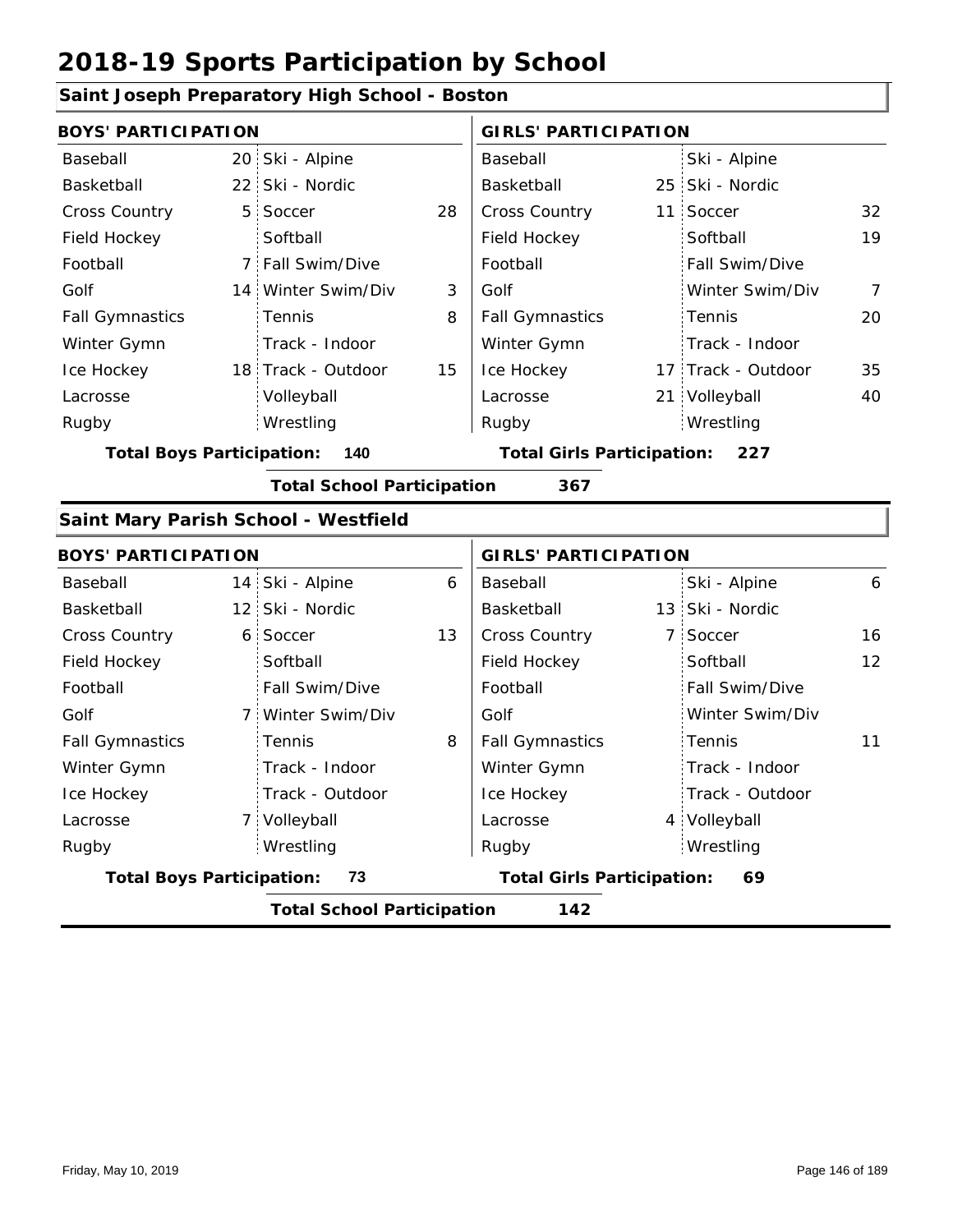#### **Saint Mary's High School - Lynn**

|                        | <b>BOYS' PARTICIPATION</b> |                    |    | <b>GIRLS' PARTICIPATION</b> |  |                       |                   |
|------------------------|----------------------------|--------------------|----|-----------------------------|--|-----------------------|-------------------|
| Baseball               |                            | 48 Ski - Alpine    |    | Baseball                    |  | Ski - Alpine          |                   |
| Basketball             |                            | 37 Ski - Nordic    |    | Basketball                  |  | 33 Ski - Nordic       |                   |
| <b>Cross Country</b>   |                            | 8 Soccer           | 29 | <b>Cross Country</b>        |  | 16 Soccer             | 33                |
| Field Hockey           |                            | Softball           |    | Field Hockey                |  | Softball              | 29                |
| Football               |                            | 39 Fall Swim/Dive  |    | Football                    |  | <b>Fall Swim/Dive</b> |                   |
| Golf                   |                            | 18 Winter Swim/Div | 9  | Golf                        |  | Winter Swim/Div       | $12 \overline{ }$ |
| <b>Fall Gymnastics</b> |                            | <b>Tennis</b>      | 9  | <b>Fall Gymnastics</b>      |  | Tennis                | 23                |
| Winter Gymn            |                            | Track - Indoor     | 20 | Winter Gymn                 |  | Track - Indoor        | 21                |
| Ice Hockey             |                            | 33 Track - Outdoor | 26 | Ice Hockey                  |  | 19 Track - Outdoor    | 30                |
| Lacrosse               |                            | 36 Volleyball      |    | Lacrosse                    |  | 39 Volleyball         | 45                |
| Rugby                  |                            | Wrestling          |    | Rugby                       |  | Wrestling             |                   |

**Total Boys Participation: 312 Total Girls Participation: 300**

**Total School Participation 612**

#### **Saint Mary's Jr./Sr. High School - Worcester**

| <b>BOYS' PARTICIPATION</b>       |                                   | <b>GIRLS' PARTICIPATION</b>             |                       |  |  |
|----------------------------------|-----------------------------------|-----------------------------------------|-----------------------|--|--|
| Baseball                         | Ski - Alpine                      | Baseball                                | Ski - Alpine          |  |  |
| Basketball                       | 26 Ski - Nordic                   | Basketball                              | 17 Ski - Nordic       |  |  |
| <b>Cross Country</b>             | 17<br>Soccer                      | <b>Cross Country</b>                    | 2<br>Soccer           |  |  |
| Field Hockey                     | Softball                          | Field Hockey                            | Softball              |  |  |
| Football                         | Fall Swim/Dive                    | Football                                | <b>Fall Swim/Dive</b> |  |  |
| Golf                             | Winter Swim/Div                   | Golf                                    | Winter Swim/Div       |  |  |
| <b>Fall Gymnastics</b>           | Tennis                            | <b>Fall Gymnastics</b>                  | Tennis                |  |  |
| Winter Gymn                      | Track - Indoor                    | Winter Gymn                             | Track - Indoor        |  |  |
| Ice Hockey                       | Track - Outdoor                   | Ice Hockey                              | Track - Outdoor       |  |  |
| Lacrosse                         | Volleyball                        | Lacrosse                                | Volleyball<br>20      |  |  |
| Rugby                            | Wrestling                         | Rugby                                   | Wrestling             |  |  |
| <b>Total Boys Participation:</b> | 43                                | <b>Total Girls Participation:</b><br>39 |                       |  |  |
|                                  | <b>Total School Participation</b> | 82                                      |                       |  |  |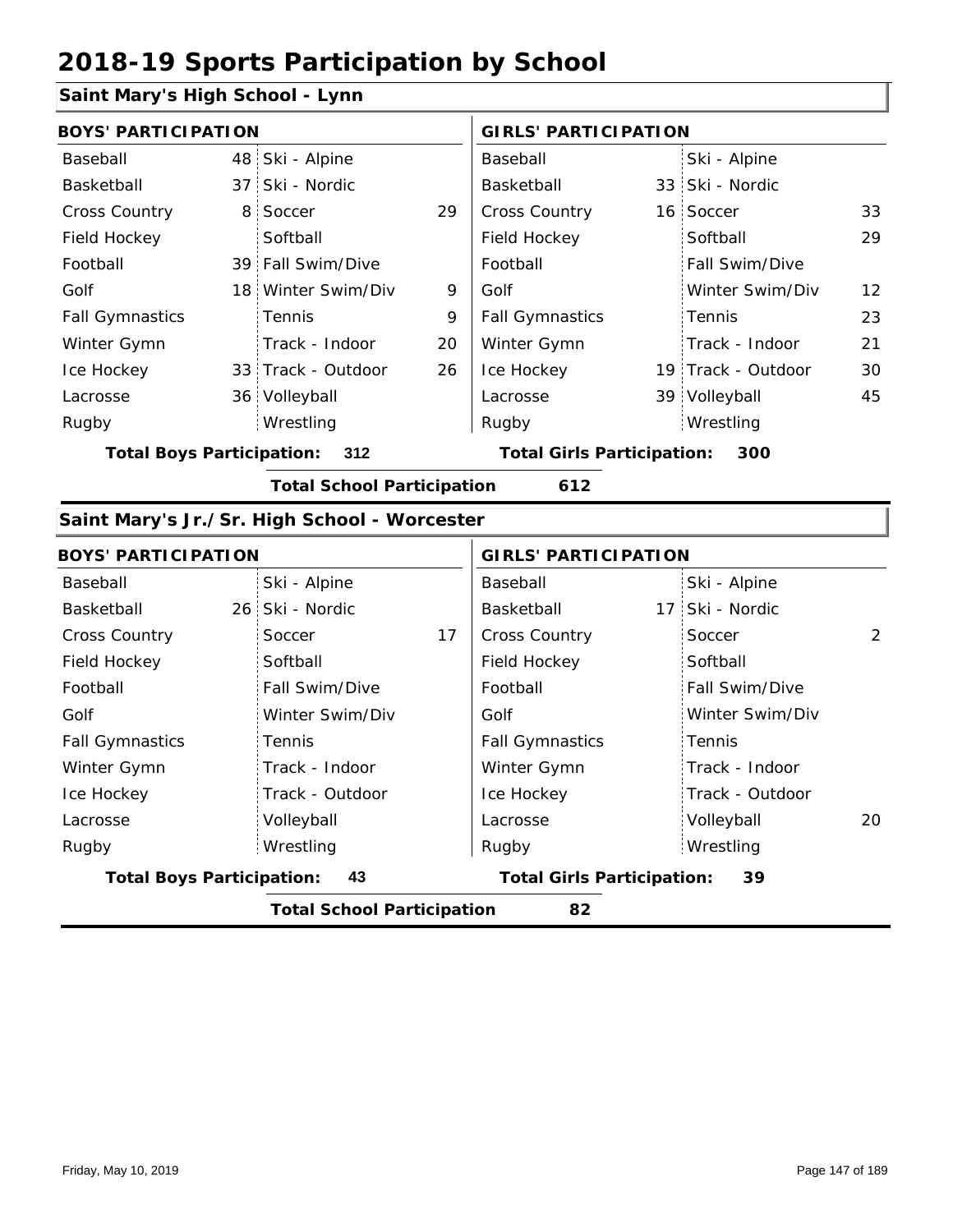## **Saint Peter-Marian Jr/Sr H.S. - Worcester**

| <b>BOYS' PARTICIPATION</b>       |                                   |    | <b>GIRLS' PARTICIPATION</b>       |   |                   |    |
|----------------------------------|-----------------------------------|----|-----------------------------------|---|-------------------|----|
| Baseball                         | 55 Ski - Alpine                   |    | Baseball                          |   | Ski - Alpine      |    |
| Basketball                       | 30 Ski - Nordic                   |    | Basketball                        |   | 25 Ski - Nordic   |    |
| Cross Country                    | 12 Soccer                         | 20 | Cross Country                     |   | 11 Soccer         | 22 |
| Field Hockey                     | Softball                          |    | Field Hockey                      |   | 18 Softball       | 23 |
| Football                         | 36 Fall Swim/Dive                 |    | Football                          |   | Fall Swim/Dive    | 2  |
| Golf                             | 9 Winter Swim/Div                 |    | Golf                              | 1 | Winter Swim/Div   |    |
| <b>Fall Gymnastics</b>           | Tennis                            |    | <b>Fall Gymnastics</b>            |   | Tennis            |    |
| Winter Gymn                      | Track - Indoor                    | 21 | Winter Gymn                       |   | Track - Indoor    | 16 |
| Ice Hockey                       | 28 Track - Outdoor                | 18 | Ice Hockey                        |   | 4 Track - Outdoor | 20 |
| Lacrosse                         | 21 Volleyball                     |    | Lacrosse                          |   | 28 Volleyball     | 23 |
| Rugby                            | Wrestling                         |    | Rugby                             |   | Wrestling         |    |
| <b>Total Boys Participation:</b> | 250                               |    | <b>Total Girls Participation:</b> |   | 193               |    |
|                                  | <b>Total School Participation</b> |    | 443                               |   |                   |    |
| Salem High School - Salem        |                                   |    |                                   |   |                   |    |
| <b>BOYS' PARTICIPATION</b>       |                                   |    | <b>GIRLS' PARTICIPATION</b>       |   |                   |    |
| Baseball                         | 32 Ski - Alpine                   |    | Baseball                          |   | Ski - Alpine      |    |
| Basketball                       | 40 Ski - Nordic                   |    | Basketball                        |   | 26 Ski - Nordic   |    |
| <b>Cross Country</b>             | 12 Soccer                         | 35 | Cross Country                     | 8 | Soccer            | 27 |
| Field Hockey                     | Softball                          |    | Field Hockey                      |   | Softball          | 26 |
| Football                         | 67 Fall Swim/Dive                 |    | Football                          |   | Fall Swim/Dive    |    |
| Golf                             | 17 Winter Swim/Div                | 6  | Golf                              |   | Winter Swim/Div   | 12 |
| <b>Fall Gymnastics</b>           | Tennis                            | 8  | <b>Fall Gymnastics</b>            |   | Tennis            | 25 |
| Winter Gymn                      | Track - Indoor                    | 32 | Winter Gymn                       |   | 21 Track - Indoor | 23 |
| Ice Hockey                       | 6 Track - Outdoor                 | 40 | Ice Hockey                        |   | Track - Outdoor   | 35 |
| Lacrosse                         | 37 Volleyball                     | 14 | Lacrosse                          |   | 24 Volleyball     | 36 |
| Rugby                            | Wrestling                         | 28 | Rugby                             |   | Wrestling         |    |
| <b>Total Boys Participation:</b> | 374                               |    | <b>Total Girls Participation:</b> |   | 263               |    |
|                                  | <b>Total School Participation</b> |    | 637                               |   |                   |    |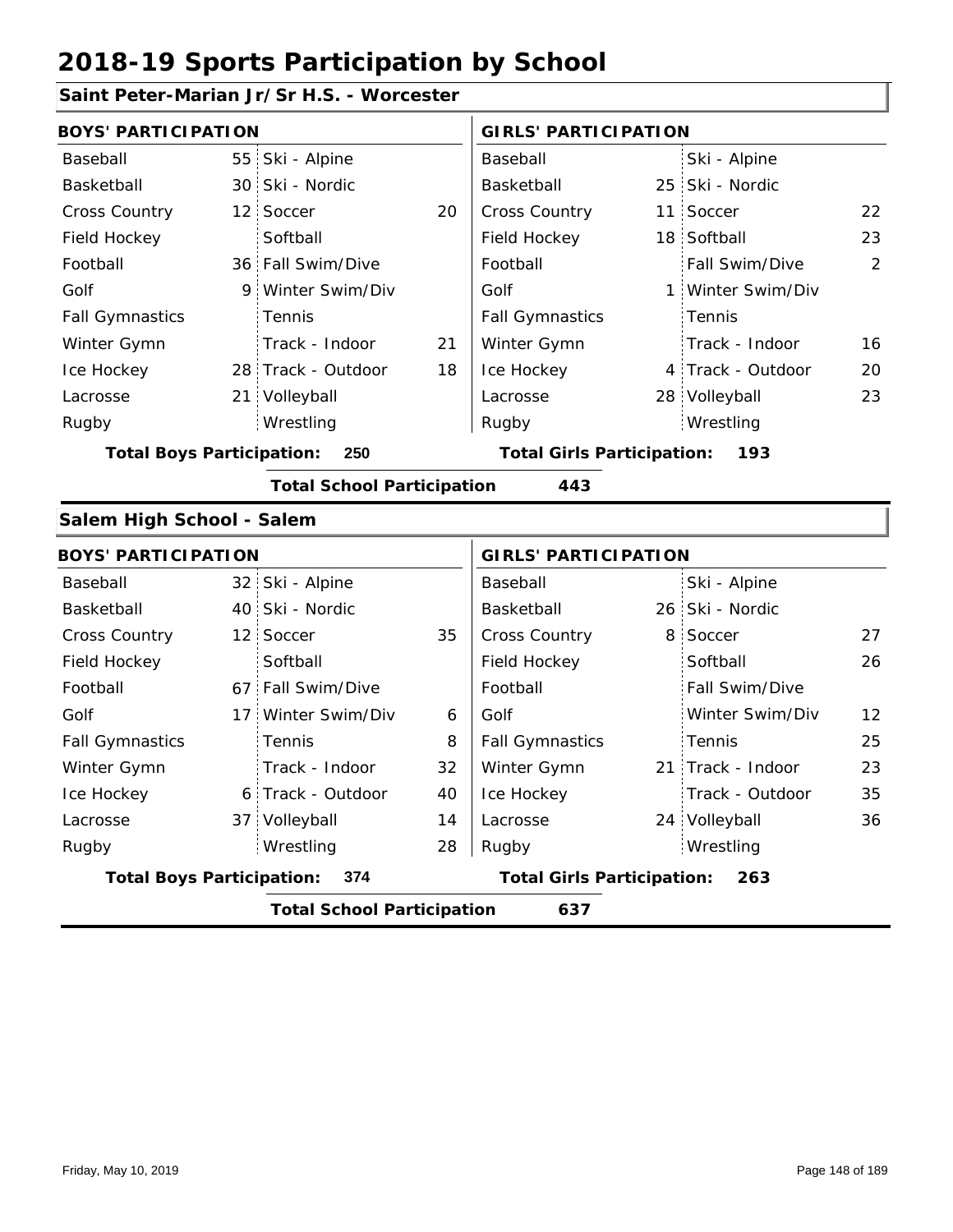## **Sandwich High School - East Sandwich**

| anawion nigh oonoon                |                 |                                   |    |                                   |   |                    |              |
|------------------------------------|-----------------|-----------------------------------|----|-----------------------------------|---|--------------------|--------------|
| <b>BOYS' PARTICIPATION</b>         |                 |                                   |    | <b>GIRLS' PARTICIPATION</b>       |   |                    |              |
| Baseball                           | 54 <sup>1</sup> | Ski - Alpine                      |    | Baseball                          |   | Ski - Alpine       |              |
| Basketball                         | 49:             | Ski - Nordic                      |    | Basketball                        |   | 30 Ski - Nordic    |              |
| <b>Cross Country</b>               | 14:             | Soccer                            | 51 | Cross Country                     |   | 12 Soccer          | 66           |
| Field Hockey                       |                 | Softball                          |    | Field Hockey                      |   | 39 Softball        | 17           |
| Football                           |                 | 50 Fall Swim/Dive                 |    | Football                          |   | Fall Swim/Dive     |              |
| Golf                               | 16:             | Winter Swim/Div                   | 22 | Golf                              |   | 9 Winter Swim/Div  | 37           |
| <b>Fall Gymnastics</b>             |                 | Tennis                            | 10 | <b>Fall Gymnastics</b>            |   | Tennis             | 23           |
| Winter Gymn                        |                 | Track - Indoor                    | 17 | Winter Gymn                       |   | Track - Indoor     | 19           |
| Ice Hockey                         | 45              | Track - Outdoor                   | 28 | Ice Hockey                        |   | 25 Track - Outdoor | 23           |
| Lacrosse                           |                 | 62 Volleyball                     |    | Lacrosse                          |   | 48 Volleyball      | 39           |
| Rugby                              |                 | Wrestling                         | 14 | Rugby                             |   | Wrestling          | $\mathbf{1}$ |
| <b>Total Boys Participation:</b>   |                 | 432                               |    | <b>Total Girls Participation:</b> |   | 388                |              |
|                                    |                 | <b>Total School Participation</b> |    | 820                               |   |                    |              |
| <b>Saugus High School - Saugus</b> |                 |                                   |    |                                   |   |                    |              |
| <b>BOYS' PARTICIPATION</b>         |                 |                                   |    | <b>GIRLS' PARTICIPATION</b>       |   |                    |              |
| Baseball                           |                 | 38 Ski - Alpine                   |    | Baseball                          |   | Ski - Alpine       |              |
| Basketball                         |                 | 36 Ski - Nordic                   |    | Basketball                        |   | 23 Ski - Nordic    |              |
| Cross Country                      |                 | Soccer                            | 35 | Cross Country                     | 2 | Soccer             | 51           |
| Field Hockey                       |                 | Softball                          |    | Field Hockey                      |   | 39 Softball        | 24           |
| Football                           |                 | 49 Fall Swim/Dive                 |    | Football                          |   | 1 Fall Swim/Dive   |              |
| Golf                               | 33 <sup>1</sup> | Winter Swim/Div                   | 1  | Golf                              |   | 15 Winter Swim/Div | $\mathbf{1}$ |
| <b>Fall Gymnastics</b>             |                 | Tennis                            |    | <b>Fall Gymnastics</b>            |   | Tennis             | 9            |
| Winter Gymn                        |                 | Track - Indoor                    | 19 | Winter Gymn                       |   | Track - Indoor     | 17           |
| Ice Hockey                         |                 | 28 Track - Outdoor                | 29 | Ice Hockey                        |   | 2 Track - Outdoor  | 12           |
| Lacrosse                           | 31              | Volleyball                        |    | Lacrosse                          |   | 47 Volleyball      | 21           |
| Rugby                              |                 | Wrestling                         | 11 | Rugby                             |   | Wrestling          | $\mathbf{1}$ |

**Total Boys Participation: 310 Total Girls Participation: 265**

**Total School Participation 575**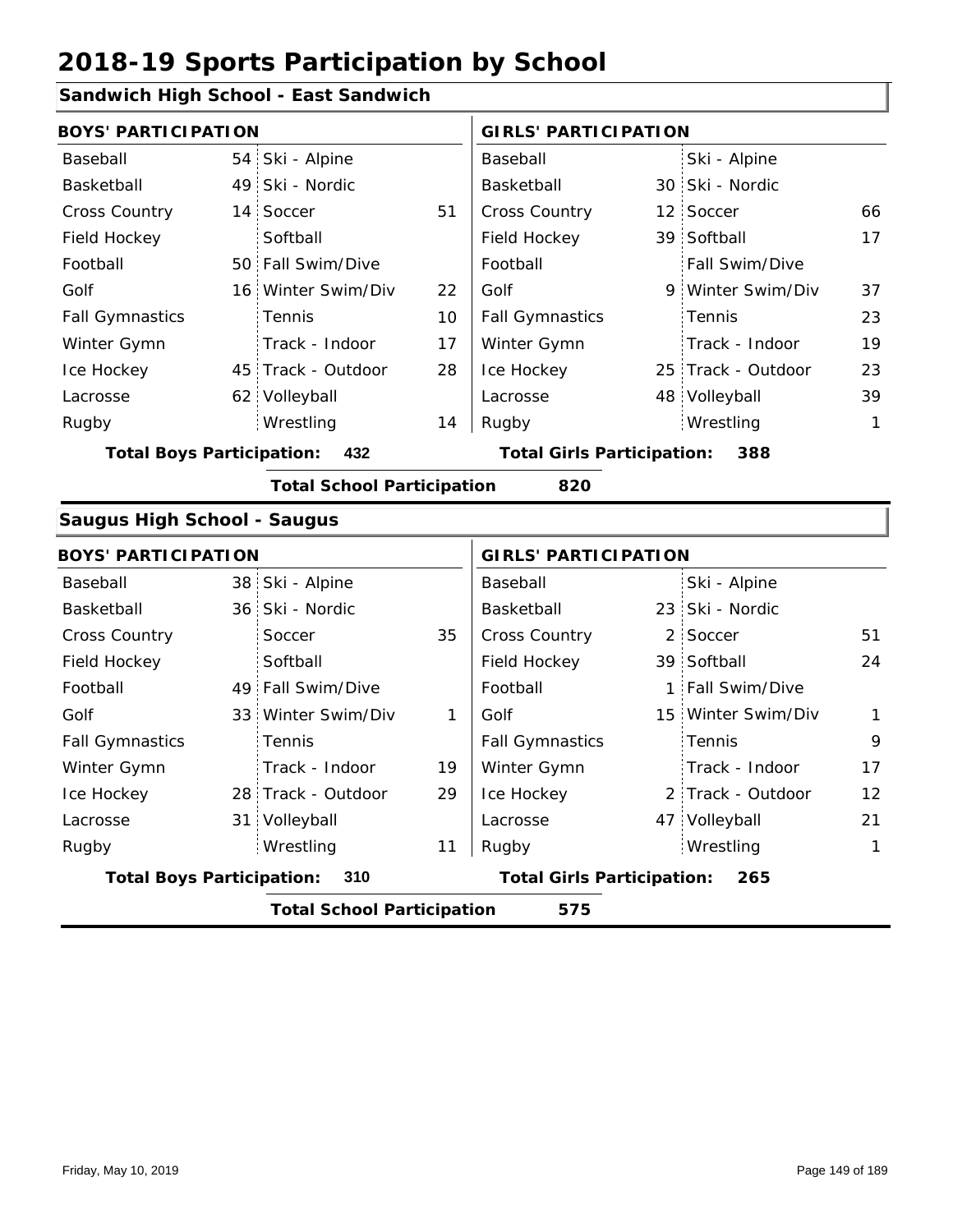## **Scituate High School - Scituate**

| Schuald Thyn School - Schuald    |                |                                   |    |                                   |                |                    |    |
|----------------------------------|----------------|-----------------------------------|----|-----------------------------------|----------------|--------------------|----|
| <b>BOYS' PARTICIPATION</b>       |                |                                   |    | <b>GIRLS' PARTICIPATION</b>       |                |                    |    |
| Baseball                         |                | 57 Ski - Alpine                   | 16 | Baseball                          |                | Ski - Alpine       | 9  |
| Basketball                       |                | 40 Ski - Nordic                   |    | Basketball                        |                | 40 Ski - Nordic    |    |
| <b>Cross Country</b>             |                | 47 Soccer                         | 64 | <b>Cross Country</b>              |                | 39 Soccer          | 56 |
| Field Hockey                     |                | Softball                          |    | Field Hockey                      |                | 65 Softball        | 21 |
| Football                         |                | 68 Fall Swim/Dive                 |    | Football                          |                | Fall Swim/Dive     |    |
| Golf                             |                | 20 Winter Swim/Div                | 13 | Golf                              |                | 3 Winter Swim/Div  | 20 |
| <b>Fall Gymnastics</b>           |                | Tennis                            | 20 | <b>Fall Gymnastics</b>            |                | Tennis             | 25 |
| Winter Gymn                      |                | Track - Indoor                    | 27 | Winter Gymn                       |                | 20 Track - Indoor  | 50 |
| Ice Hockey                       |                | 58 Track - Outdoor                | 35 | Ice Hockey                        |                | 32 Track - Outdoor | 49 |
| Lacrosse                         |                | 40 Volleyball                     |    | Lacrosse                          |                | 30 Volleyball      | 56 |
| Rugby                            |                | Wrestling                         | 16 | Rugby                             |                | Wrestling          |    |
| <b>Total Boys Participation:</b> |                | 521                               |    | <b>Total Girls Participation:</b> |                | 515                |    |
|                                  |                | <b>Total School Participation</b> |    | 1036                              |                |                    |    |
| Seekonk High School - Seekonk    |                |                                   |    |                                   |                |                    |    |
| <b>BOYS' PARTICIPATION</b>       |                |                                   |    | <b>GIRLS' PARTICIPATION</b>       |                |                    |    |
| Baseball                         |                | 28 Ski - Alpine                   |    | Baseball                          |                | Ski - Alpine       |    |
| Basketball                       |                | 36 Ski - Nordic                   |    | Basketball                        |                | 21 Ski - Nordic    |    |
| <b>Cross Country</b>             |                | 19 Soccer                         | 42 | <b>Cross Country</b>              |                | 9 Soccer           | 35 |
| Field Hockey                     |                | Softball                          |    | Field Hockey                      |                | 32 Softball        | 22 |
| Football                         |                | 35 Fall Swim/Dive                 |    | Football                          | 1 <sup>1</sup> | Fall Swim/Dive     |    |
| Golf                             | 7 <sup>1</sup> | Winter Swim/Div                   | 15 | Golf                              |                | 1 Winter Swim/Div  | 22 |
| <b>Fall Gymnastics</b>           |                | Tennis                            | 12 | <b>Fall Gymnastics</b>            |                | Tennis             | 12 |

|                                  | <b>Total School Participation</b> |    | 578                               |                   |
|----------------------------------|-----------------------------------|----|-----------------------------------|-------------------|
| <b>Total Boys Participation:</b> | 289                               |    | <b>Total Girls Participation:</b> | 289               |
| Rugby                            | Wrestling                         |    | Rugby                             | Wrestling         |
| Lacrosse                         | Volleyball                        |    | Lacrosse                          | Volleyball        |
| Ice Hockey                       | 12 Track - Outdoor                | 49 | Ice Hockey                        | 2 Track - Outdoor |
| Winter Gymn                      | Track - Indoor                    | 33 | Winter Gymn                       | Track - Indoor    |
| <b>Fall Gymnastics</b>           | Tennis                            | 12 | <b>Fall Gymnastics</b>            | Tennis            |
| Golf                             | 7 Winter Swim/Div                 | 15 | Golf                              | 1 Winter Swim/Div |
|                                  |                                   |    |                                   |                   |

37 54

41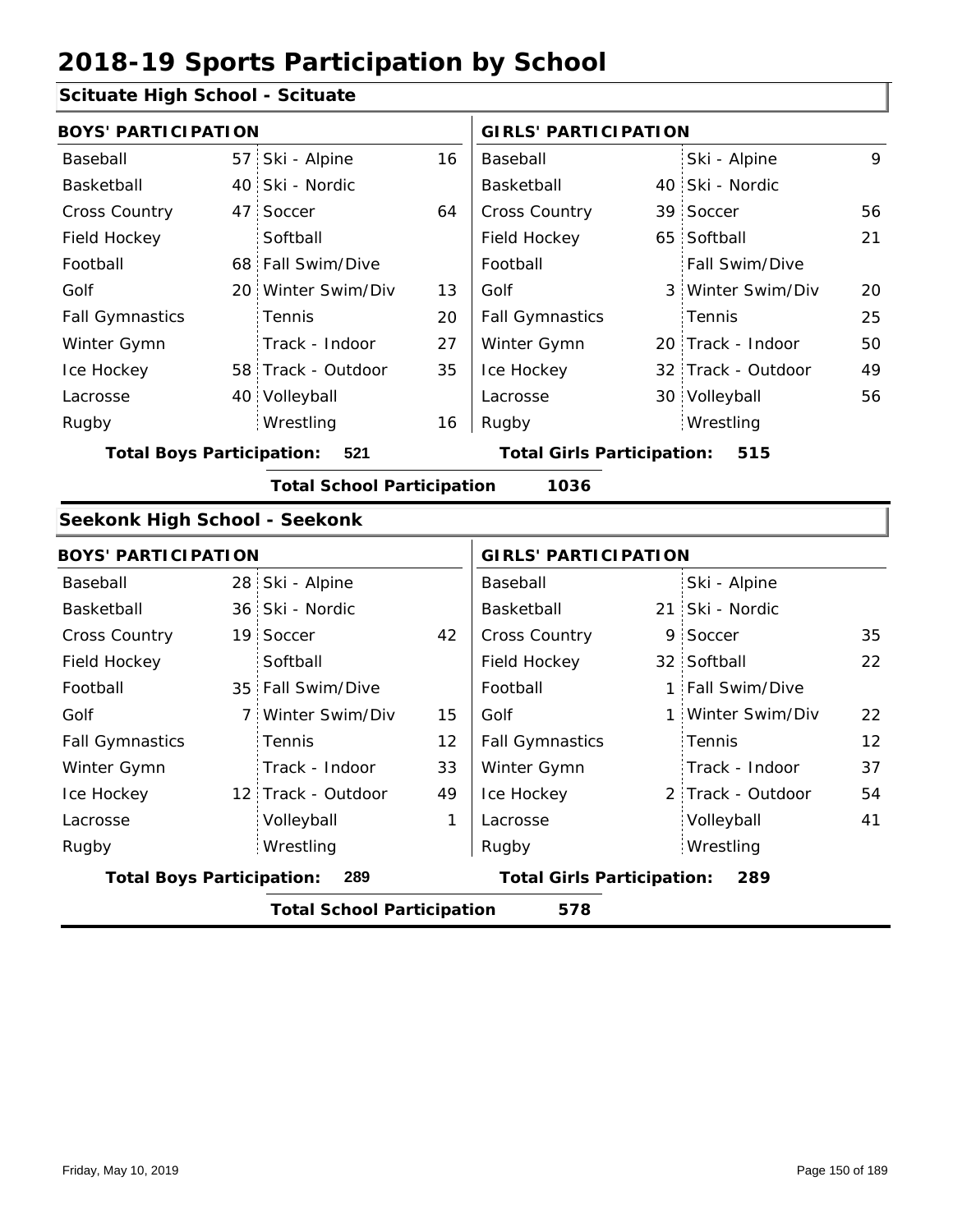### **Sharon High School - Sharon**

| <b>BOYS' PARTICIPATION</b>       |                                                 |    | <b>GIRLS' PARTICIPATION</b>       |  |                   |    |
|----------------------------------|-------------------------------------------------|----|-----------------------------------|--|-------------------|----|
| Baseball                         | 55 Ski - Alpine                                 |    | Baseball                          |  | Ski - Alpine      |    |
| Basketball                       | 45 Ski - Nordic                                 |    | Basketball                        |  | 30 Ski - Nordic   |    |
| <b>Cross Country</b>             | 45 Soccer                                       | 60 | <b>Cross Country</b>              |  | 25 Soccer         | 40 |
| Field Hockey                     | Softball                                        |    | Field Hockey                      |  | 60 Softball       | 25 |
| Football                         | 45 Fall Swim/Dive                               |    | Football                          |  | Fall Swim/Dive    |    |
| Golf                             | 20 Winter Swim/Div                              | 20 | Golf                              |  | 1 Winter Swim/Div | 35 |
| <b>Fall Gymnastics</b>           | <b>Tennis</b>                                   | 20 | <b>Fall Gymnastics</b>            |  | Tennis            | 20 |
| Winter Gymn                      | Track - Indoor                                  | 50 | Winter Gymn                       |  | 14 Track - Indoor | 45 |
| Ice Hockey                       | 6 Track - Outdoor                               | 75 | Ice Hockey                        |  | 3 Track - Outdoor | 70 |
| Lacrosse                         | 36 Volleyball                                   |    | Lacrosse                          |  | 32 Volleyball     | 40 |
| Rugby                            | Wrestling                                       | 55 | Rugby                             |  | Wrestling         |    |
| <b>Total Boys Participation:</b> | 532                                             |    | <b>Total Girls Participation:</b> |  | 440               |    |
|                                  | <b>Total School Participation</b>               |    | 972                               |  |                   |    |
|                                  | <b>Shawsheen Valley Tech School - Billerica</b> |    |                                   |  |                   |    |
|                                  |                                                 |    |                                   |  |                   |    |

| <b>BOYS' PARTICIPATION</b>       |                                   |    | <b>GIRLS' PARTICIPATION</b>              |  |                    |    |
|----------------------------------|-----------------------------------|----|------------------------------------------|--|--------------------|----|
| Baseball                         | 55 Ski - Alpine                   |    | Baseball                                 |  | Ski - Alpine       |    |
| Basketball                       | 57 Ski - Nordic                   |    | Basketball                               |  | 26 Ski - Nordic    |    |
| <b>Cross Country</b>             | 24 Soccer                         | 40 | <b>Cross Country</b>                     |  | 18 Soccer          | 35 |
| Field Hockey                     | Softball                          |    | Field Hockey                             |  | Softball           | 40 |
| Football                         | 65 Fall Swim/Dive                 |    | Football                                 |  | Fall Swim/Dive     |    |
| Golf                             | 15 Winter Swim/Div                | 30 | Golf                                     |  | Winter Swim/Div    | 25 |
| <b>Fall Gymnastics</b>           | Tennis                            | 15 | <b>Fall Gymnastics</b>                   |  | Tennis             | 8  |
| Winter Gymn                      | Track - Indoor                    |    | Winter Gymn                              |  | Track - Indoor     |    |
| Ice Hockey                       | 50 Track - Outdoor                | 40 | Ice Hockey                               |  | 12 Track - Outdoor | 35 |
| Lacrosse                         | 40 Volleyball                     |    | Lacrosse                                 |  | 35 Volleyball      | 35 |
| Rugby                            | Wrestling                         | 45 | Rugby                                    |  | Wrestling          |    |
| <b>Total Boys Participation:</b> | 476                               |    | <b>Total Girls Participation:</b><br>269 |  |                    |    |
|                                  | <b>Total School Participation</b> |    | 745                                      |  |                    |    |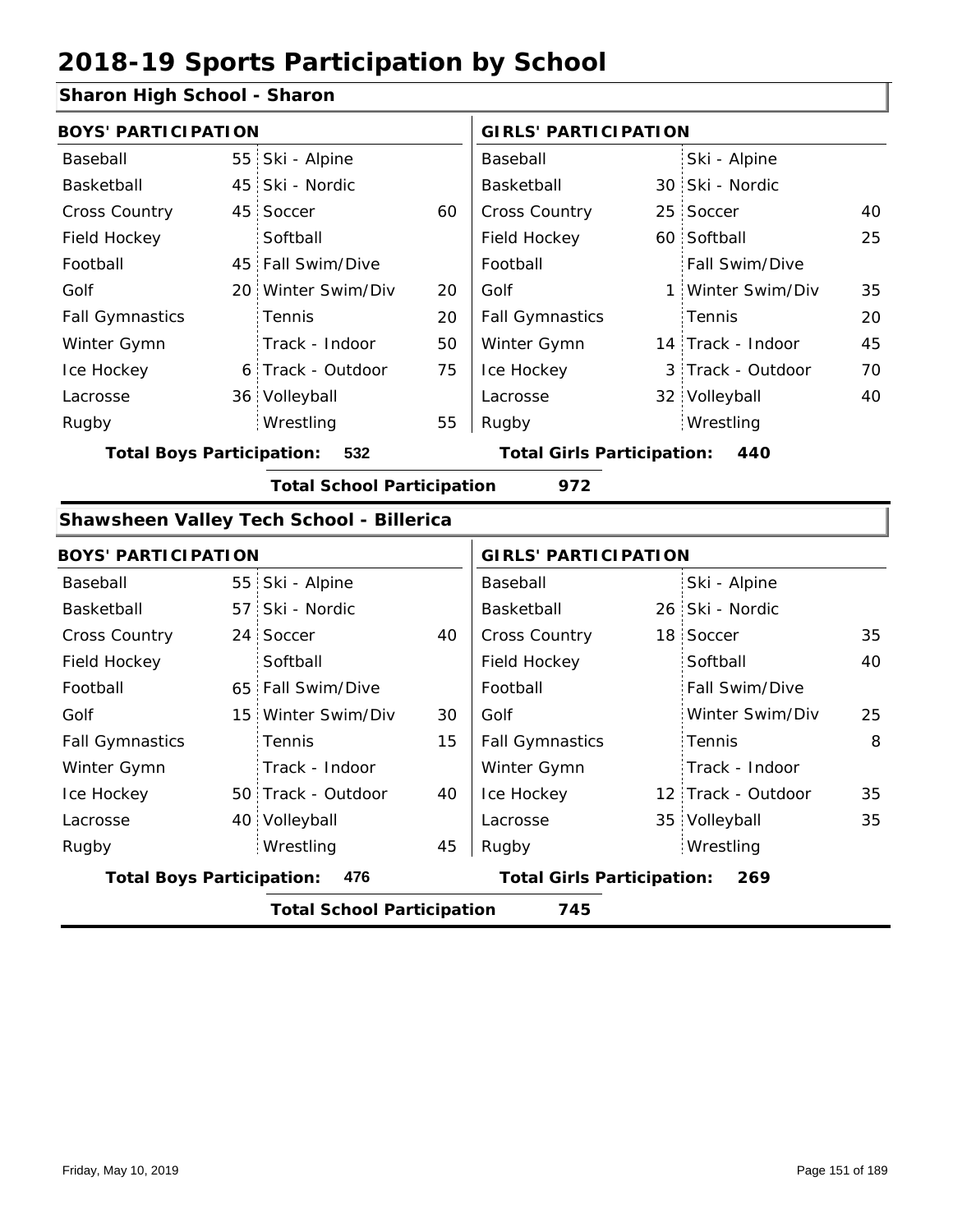45 Track - Outdoor

40 Volleyball

Wrestling Rugby Rugby

### **Shepherd Hill Regional HS - Dudley**

|                            |                                            |                                                                                                                                                                   | <b>GIRLS' PARTICIPATION</b> |  |                   |                                                                                                                                                         |
|----------------------------|--------------------------------------------|-------------------------------------------------------------------------------------------------------------------------------------------------------------------|-----------------------------|--|-------------------|---------------------------------------------------------------------------------------------------------------------------------------------------------|
|                            | Ski - Alpine                               |                                                                                                                                                                   | Baseball                    |  | Ski - Alpine      |                                                                                                                                                         |
|                            | Ski - Nordic                               |                                                                                                                                                                   | Basketball                  |  |                   |                                                                                                                                                         |
|                            | Soccer                                     | 40                                                                                                                                                                | Cross Country               |  |                   | 35                                                                                                                                                      |
|                            | Softball                                   |                                                                                                                                                                   | Field Hockey                |  |                   | 24                                                                                                                                                      |
|                            |                                            |                                                                                                                                                                   | Football                    |  |                   |                                                                                                                                                         |
|                            | Winter Swim/Div                            |                                                                                                                                                                   | Golf                        |  | Winter Swim/Div   |                                                                                                                                                         |
|                            | Tennis                                     | 23                                                                                                                                                                | <b>Fall Gymnastics</b>      |  | Tennis            | 12                                                                                                                                                      |
|                            | Track - Indoor                             | 50                                                                                                                                                                | Winter Gymn                 |  | Track - Indoor    | 39                                                                                                                                                      |
|                            |                                            | 58                                                                                                                                                                | Ice Hockey                  |  |                   | 41                                                                                                                                                      |
|                            | Volleyball                                 |                                                                                                                                                                   | Lacrosse                    |  |                   | 55                                                                                                                                                      |
|                            | Wrestling                                  | 8                                                                                                                                                                 | Rugby                       |  |                   | 3                                                                                                                                                       |
|                            | 407                                        |                                                                                                                                                                   |                             |  | 322               |                                                                                                                                                         |
|                            |                                            |                                                                                                                                                                   |                             |  |                   |                                                                                                                                                         |
|                            | <b>Total School Participation</b>          |                                                                                                                                                                   | 729                         |  |                   |                                                                                                                                                         |
|                            | <b>Shrewsbury High School - Shrewsbury</b> |                                                                                                                                                                   |                             |  |                   |                                                                                                                                                         |
| <b>BOYS' PARTICIPATION</b> |                                            |                                                                                                                                                                   | <b>GIRLS' PARTICIPATION</b> |  |                   |                                                                                                                                                         |
| 55:                        | Ski - Alpine                               | 2                                                                                                                                                                 | Baseball                    |  | Ski - Alpine      | 14                                                                                                                                                      |
| 39                         | Ski - Nordic                               |                                                                                                                                                                   | Basketball                  |  | 36 Ski - Nordic   |                                                                                                                                                         |
| 53                         | Soccer                                     | 65                                                                                                                                                                | Cross Country               |  | 30 Soccer         | 71                                                                                                                                                      |
|                            | Softball                                   |                                                                                                                                                                   | Field Hockey                |  | 39 Softball       | 33                                                                                                                                                      |
|                            | 96 Fall Swim/Dive                          |                                                                                                                                                                   | Football                    |  | 1 Fall Swim/Dive  |                                                                                                                                                         |
| 15                         | Winter Swim/Div                            | 17                                                                                                                                                                | Golf                        |  | 3 Winter Swim/Div | 19                                                                                                                                                      |
|                            | Tennis                                     | 17                                                                                                                                                                | <b>Fall Gymnastics</b>      |  | Tennis            | 11                                                                                                                                                      |
|                            | $\mathbf{1}$                               | <b>BOYS' PARTICIPATION</b><br>31<br>41<br>26 <sup>1</sup><br>82 Fall Swim/Dive<br>11 <sup>1</sup><br>8 Track - Outdoor<br>28:<br><b>Total Boys Participation:</b> |                             |  |                   | 31 Ski - Nordic<br>24 Soccer<br>25 Softball<br>1 Fall Swim/Dive<br>1 Track - Outdoor<br>31 Volleyball<br>Wrestling<br><b>Total Girls Participation:</b> |

128

**Total Boys Participation: 676 Total Girls Participation: 561**

**Total School Participation 1237**

Ice Hockey Lacrosse

Ice Hockey Lacrosse

83

23 Track - Outdoor

Wrestling

44 Volleyball 48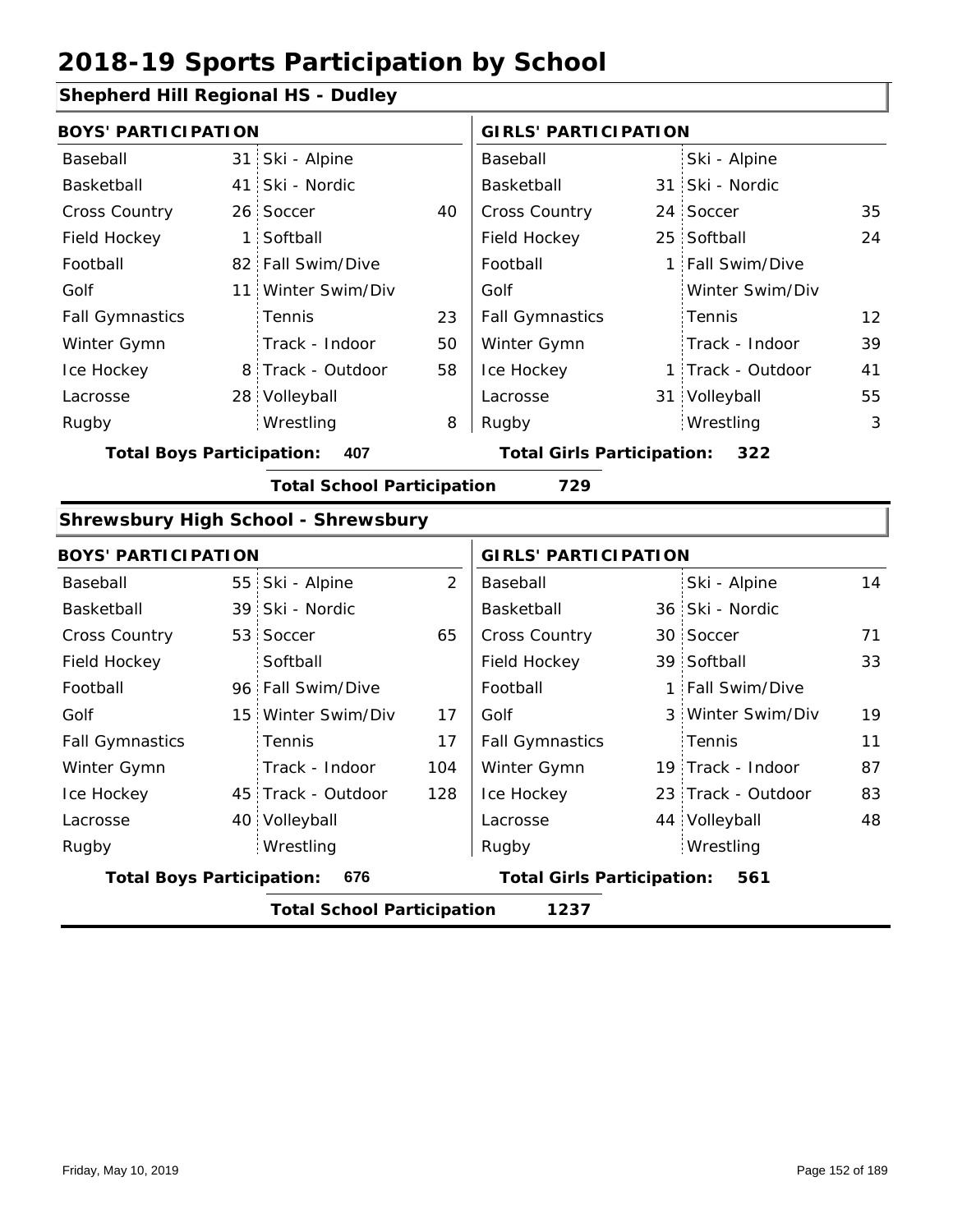## **Silver Lake Reg. High School - Kingston**

| onver Lane neg. mga benoor       |                                          |                    |    |                                   |   |                    |    |  |  |
|----------------------------------|------------------------------------------|--------------------|----|-----------------------------------|---|--------------------|----|--|--|
| <b>BOYS' PARTICIPATION</b>       |                                          |                    |    | <b>GIRLS' PARTICIPATION</b>       |   |                    |    |  |  |
| Baseball                         | 48                                       | Ski - Alpine       |    | Baseball                          |   | Ski - Alpine       |    |  |  |
| Basketball                       | 39                                       | Ski - Nordic       |    | Basketball                        |   | 37 Ski - Nordic    |    |  |  |
| <b>Cross Country</b>             | 28 <sup>1</sup>                          | Soccer             | 72 | Cross Country                     | 8 | Soccer             | 60 |  |  |
| Field Hockey                     | $\mathbf{1}$                             | Softball           |    | Field Hockey                      |   | 56 Softball        | 46 |  |  |
| Football                         | 93                                       | Fall Swim/Dive     |    | Football                          |   | Fall Swim/Dive     |    |  |  |
| Golf                             | 12 <sup>1</sup>                          | Winter Swim/Div    | 12 | Golf                              |   | 9 Winter Swim/Div  | 24 |  |  |
| <b>Fall Gymnastics</b>           |                                          | Tennis             | 11 | <b>Fall Gymnastics</b>            |   | Tennis             | 15 |  |  |
| Winter Gymn                      |                                          | Track - Indoor     | 47 | Winter Gymn                       |   | 13 Track - Indoor  | 31 |  |  |
| Ice Hockey                       |                                          | 42 Track - Outdoor | 47 | Ice Hockey                        |   | 13 Track - Outdoor | 31 |  |  |
| Lacrosse                         |                                          | 59 Volleyball      |    | Lacrosse                          |   | 60 Volleyball      | 40 |  |  |
| Rugby                            |                                          | Wrestling          | 20 | Rugby                             |   | Wrestling          |    |  |  |
| <b>Total Boys Participation:</b> |                                          | 531                |    | <b>Total Girls Participation:</b> |   | 443                |    |  |  |
|                                  | <b>Total School Participation</b><br>974 |                    |    |                                   |   |                    |    |  |  |
| Sizer School - Fitchburg         |                                          |                    |    |                                   |   |                    |    |  |  |
| <b>BOYS' PARTICIPATION</b>       |                                          |                    |    | <b>GIRLS' PARTICIPATION</b>       |   |                    |    |  |  |
| Baseball                         | $\mathbf{1}$                             | Ski - Alpine       |    | Baseball                          |   | Ski - Alpine       |    |  |  |
| Basketball                       | 30 <sup>1</sup>                          | Ski - Nordic       |    | Basketball                        |   | 16 Ski - Nordic    |    |  |  |
| <b>Cross Country</b>             | 25                                       | Soccer             | 23 | Cross Country                     |   | 12 Soccer          | 21 |  |  |
| Field Hockey                     |                                          | Softball           |    | Field Hockey                      |   | 1 Softball         | 5  |  |  |
| Football                         | 2 <sup>1</sup>                           | Fall Swim/Dive     |    | Football                          |   | Fall Swim/Dive     |    |  |  |
| Golf                             |                                          | Winter Swim/Div    |    | Golf                              |   | Winter Swim/Div    |    |  |  |
| <b>Fall Gymnastics</b>           |                                          | Tennis             |    | <b>Fall Gymnastics</b>            |   | Tennis             |    |  |  |
| Winter Gymn                      |                                          | Track - Indoor     |    | Winter Gymn                       |   | Track - Indoor     |    |  |  |
| Ice Hockey                       | 1                                        | Track - Outdoor    | 13 | Ice Hockey                        |   | Track - Outdoor    | 22 |  |  |
| Lacrosse                         | 15                                       | Volleyball         |    | Lacrosse                          |   | Volleyball         |    |  |  |
| Rugby                            |                                          | Wrestling          |    | Rugby                             |   | Wrestling          |    |  |  |

**Total Boys Participation: 110 Total Girls Participation: 77**

**Total School Participation 187**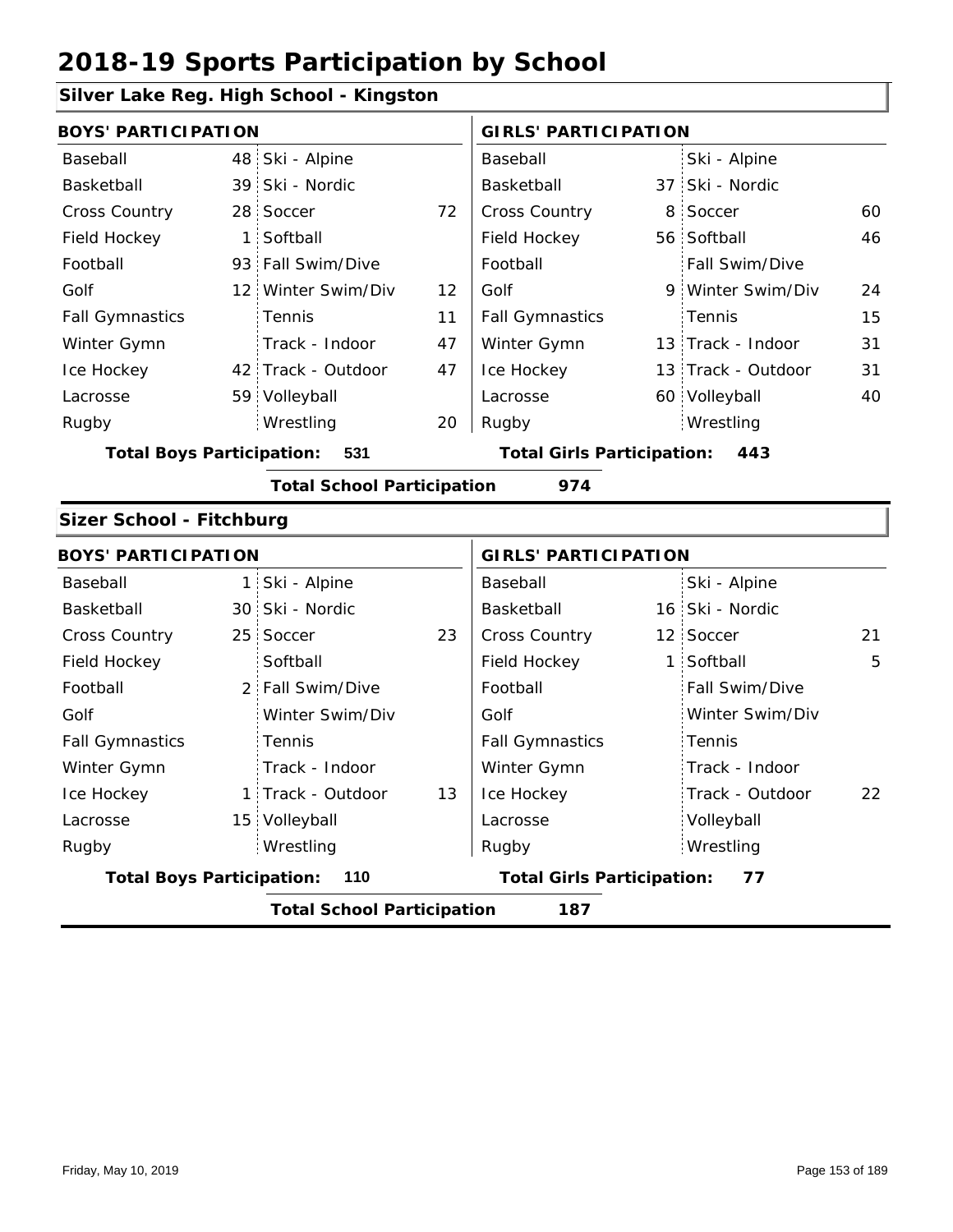#### **Smith Academy - Hatfield**

| <b>BOYS' PARTICIPATION</b>       |                |                                                    |                | <b>GIRLS' PARTICIPATION</b>       |  |                  |    |
|----------------------------------|----------------|----------------------------------------------------|----------------|-----------------------------------|--|------------------|----|
| Baseball                         |                | 22 Ski - Alpine                                    |                | Baseball                          |  | Ski - Alpine     |    |
| Basketball                       |                | 29 Ski - Nordic                                    |                | Basketball                        |  | 19 Ski - Nordic  |    |
| <b>Cross Country</b>             |                | Soccer                                             | 40             | Cross Country                     |  | Soccer           | 18 |
| Field Hockey                     |                | Softball                                           |                | Field Hockey                      |  | 25 Softball      | 26 |
| Football                         |                | 3 Fall Swim/Dive                                   |                | Football                          |  | Fall Swim/Dive   |    |
| Golf                             |                | 7 Winter Swim/Div                                  |                | Golf                              |  | Winter Swim/Div  |    |
| <b>Fall Gymnastics</b>           |                | Tennis                                             |                | <b>Fall Gymnastics</b>            |  | Tennis           |    |
| Winter Gymn                      |                | Track - Indoor                                     |                | Winter Gymn                       |  | Track - Indoor   |    |
| Ice Hockey                       |                | 1 Track - Outdoor                                  |                | Ice Hockey                        |  | Track - Outdoor  |    |
| Lacrosse                         |                | Volleyball                                         |                | Lacrosse                          |  | Volleyball       |    |
| Rugby                            |                | Wrestling                                          |                | Rugby                             |  | Wrestling        |    |
| <b>Total Boys Participation:</b> |                | 102                                                |                | <b>Total Girls Participation:</b> |  | 88               |    |
|                                  |                | <b>Total School Participation</b>                  |                | 190                               |  |                  |    |
|                                  |                | Smith Vocational and Agricultural HS - Northampton |                |                                   |  |                  |    |
| <b>BOYS' PARTICIPATION</b>       |                |                                                    |                | <b>GIRLS' PARTICIPATION</b>       |  |                  |    |
| Baseball                         |                | 24 Ski - Alpine                                    | $\overline{2}$ | Baseball                          |  | Ski - Alpine     |    |
| Basketball                       |                | 12 Ski - Nordic                                    |                | Basketball                        |  | 12 Ski - Nordic  |    |
| Cross Country                    | 8 <sup>1</sup> | Soccer                                             | 23             | Cross Country                     |  | 8 Soccer         | 24 |
| Field Hockey                     |                | Softball                                           |                | Field Hockey                      |  | Softball         | 14 |
| Football                         |                | 34 Fall Swim/Dive                                  |                | Football                          |  | 1 Fall Swim/Dive |    |
| Golf                             |                | Winter Swim/Div                                    |                | Golf                              |  | Winter Swim/Div  |    |
| <b>Fall Gymnastics</b>           |                | Tennis                                             |                | <b>Fall Gymnastics</b>            |  | Tennis           |    |
| Winter Gymn                      |                | Track - Indoor                                     |                | Winter Gymn                       |  | Track - Indoor   |    |
| Ice Hockey                       | 5.             | Track - Outdoor                                    |                | Ice Hockey                        |  | Track - Outdoor  |    |
| Lacrosse                         |                | Volleyball                                         | 9              | Lacrosse                          |  | Volleyball       | 28 |

16 Rugby Rugby Wrestling **Total Boys Participation: 133 Total Girls Participation: 89**

**Total School Participation 222**

Wrestling 2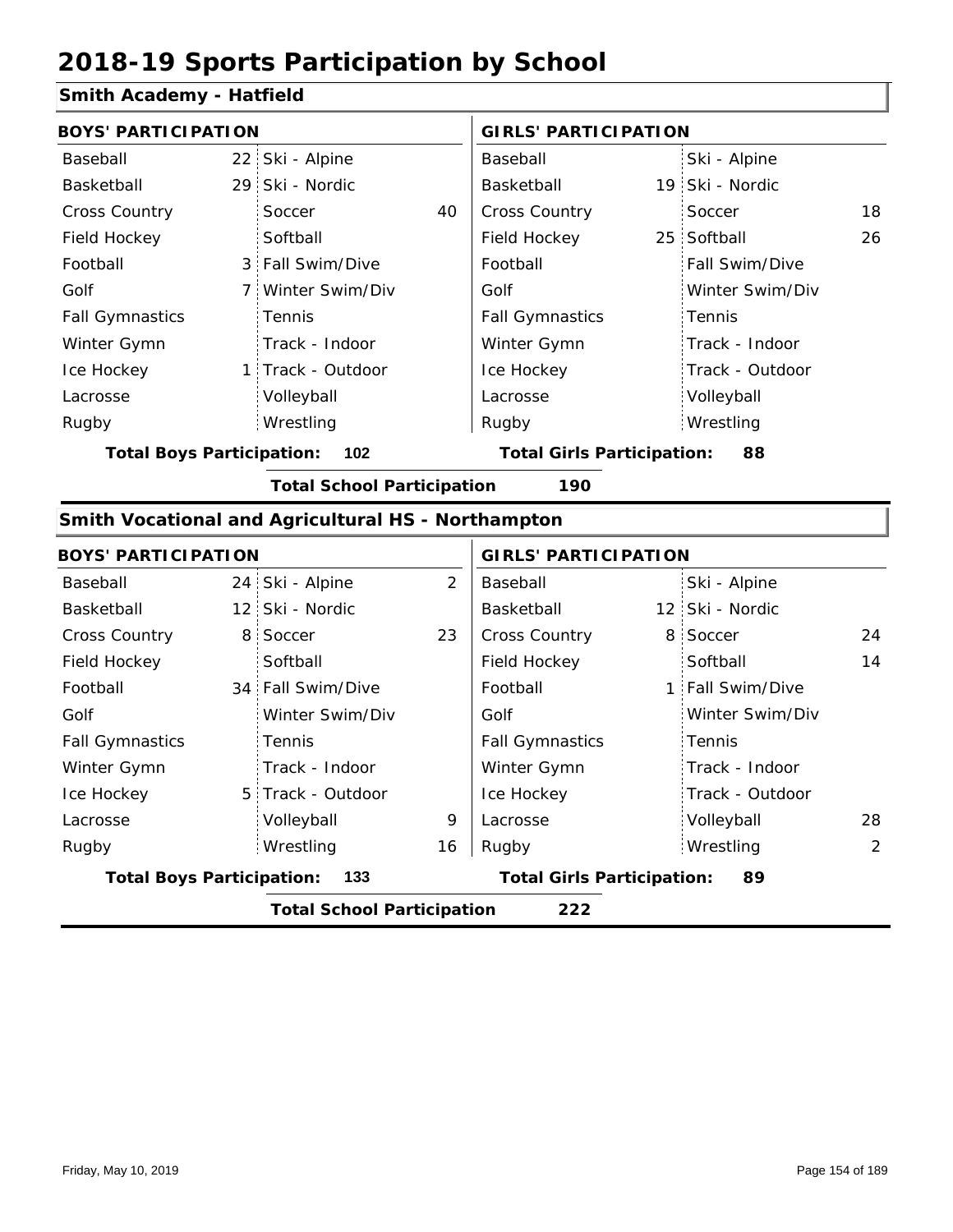82 Fall Swim/Dive 24 Winter Swim/Div

Tennis

21 Track - Outdoor

Volleyball Wrestling Rugby Rugby

1 Track - Indoor

#### **Snowden Int'l School @ Copley - Boston**

|                                  | <b>BOYS' PARTICIPATION</b> |                                                  |    | <b>GIRLS' PARTICIPATION</b>             |   |                 |    |
|----------------------------------|----------------------------|--------------------------------------------------|----|-----------------------------------------|---|-----------------|----|
| Baseball                         |                            | 13 Ski - Alpine                                  |    | Baseball                                |   | Ski - Alpine    |    |
| Basketball                       | 27 <sup>1</sup>            | Ski - Nordic                                     |    | Basketball                              |   | 9 Ski - Nordic  |    |
| <b>Cross Country</b>             |                            | Soccer                                           | 15 | Cross Country                           |   | Soccer          | 8  |
| Field Hockey                     |                            | Softball                                         |    | Field Hockey                            |   | Softball        | 15 |
| Football                         |                            | Fall Swim/Dive                                   |    | Football                                |   | Fall Swim/Dive  |    |
| Golf                             |                            | Winter Swim/Div                                  |    | Golf                                    |   | Winter Swim/Div |    |
| <b>Fall Gymnastics</b>           |                            | Tennis                                           |    | <b>Fall Gymnastics</b>                  |   | Tennis          |    |
| Winter Gymn                      |                            | Track - Indoor                                   | 2  | Winter Gymn                             |   | Track - Indoor  | 4  |
| Ice Hockey                       | 1:                         | Track - Outdoor                                  | 2  | Ice Hockey                              |   | Track - Outdoor | 1  |
| Lacrosse                         |                            | Volleyball                                       |    | Lacrosse                                |   | Volleyball      | 8  |
| Rugby                            |                            | Wrestling                                        |    | Rugby                                   |   | Wrestling       |    |
| <b>Total Boys Participation:</b> |                            | 60                                               |    | <b>Total Girls Participation:</b><br>45 |   |                 |    |
|                                  |                            | <b>Total School Participation</b>                |    | 105                                     |   |                 |    |
|                                  |                            | Somerset Berkley Regional High School - Somerset |    |                                         |   |                 |    |
| <b>BOYS' PARTICIPATION</b>       |                            |                                                  |    | <b>GIRLS' PARTICIPATION</b>             |   |                 |    |
| Baseball                         |                            | 36 Ski - Alpine                                  |    | Baseball                                |   | Ski - Alpine    |    |
| Basketball                       |                            | 38 Ski - Nordic                                  |    | Basketball                              |   | 32 Ski - Nordic |    |
| Cross Country                    | 31:                        | Soccer                                           | 40 | Cross Country                           | 8 | Soccer          | 36 |
| Field Hockey                     |                            | 2 Softball                                       |    | Field Hockey                            |   | 31 Softball     | 26 |

18 49 74

Football Golf

Fall Gymnastics Winter Gymn Ice Hockey Lacrosse

2

4

**Total Boys Participation: 422 Total Girls Participation: 330**

**Total School Participation 752**

| Friday, May 10, 2019 | Page 155 of 189 |
|----------------------|-----------------|

Football Golf

Fall Gymnastics

Ice Hockey Lacrosse

Winter Gymn 1

22

48

70

14 Track - Indoor 3 Track - Outdoor

Wrestling

Volleyball 40

Tennis

Fall Swim/Dive Winter Swim/Div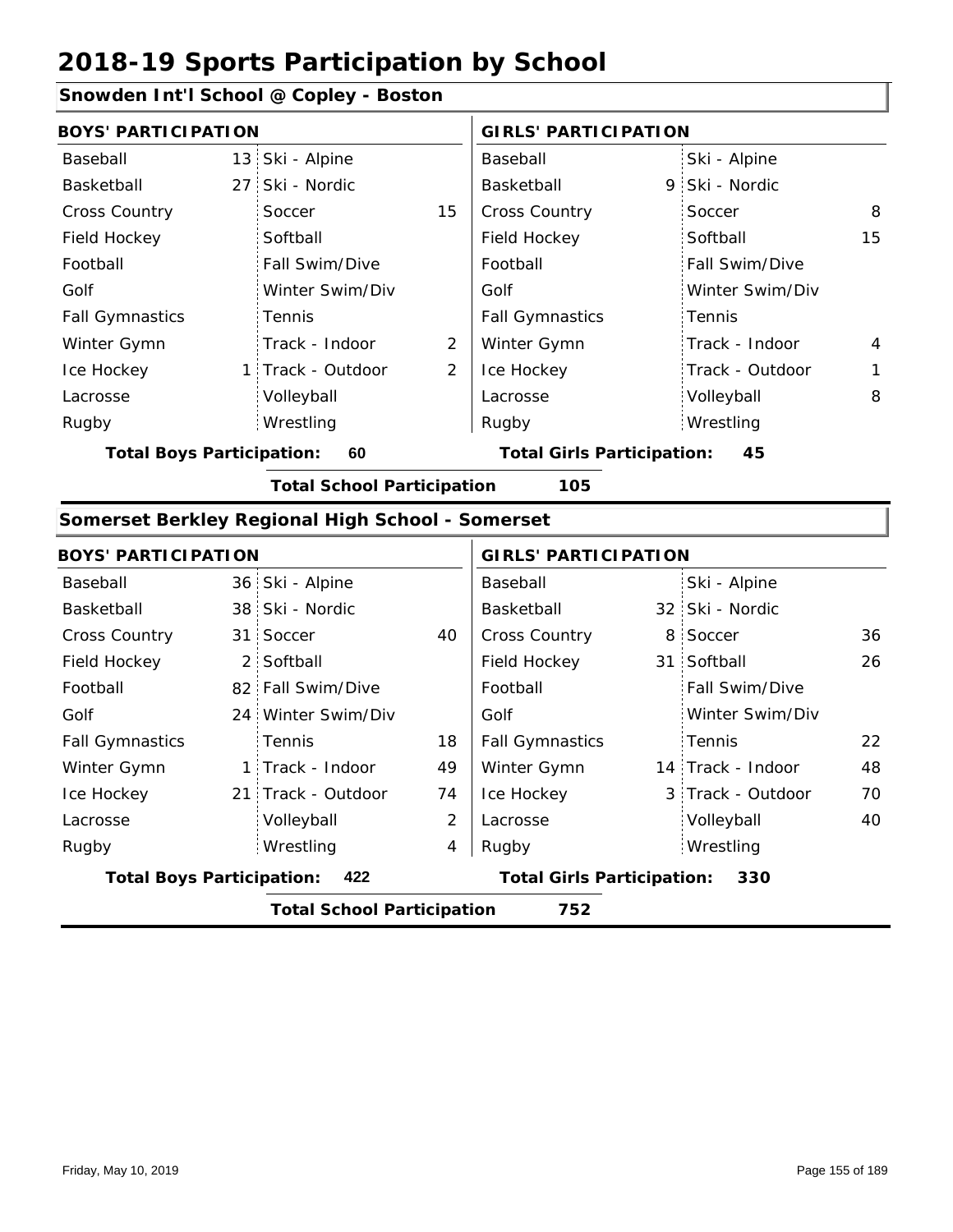## **Somerville High School - Somerville**

| <b>BOYS' PARTICIPATION</b>              |  |                                          |    | <b>GIRLS' PARTICIPATION</b> |  |                   |                 |
|-----------------------------------------|--|------------------------------------------|----|-----------------------------|--|-------------------|-----------------|
| Baseball                                |  | 31 Ski - Alpine                          |    | Baseball                    |  | Ski - Alpine      |                 |
| Basketball                              |  | 52 Ski - Nordic                          |    | Basketball                  |  | 51 Ski - Nordic   |                 |
| <b>Cross Country</b>                    |  | 13 Soccer                                | 76 | <b>Cross Country</b>        |  | 8 Soccer          | 34              |
| Field Hockey                            |  | Softball                                 |    | Field Hockey                |  | Softball          | 28              |
| Football                                |  | 44 Fall Swim/Dive                        |    | Football                    |  | Fall Swim/Dive    |                 |
| Golf                                    |  | 8 Winter Swim/Div                        | 9  | Golf                        |  | 3 Winter Swim/Div | 12 <sup>2</sup> |
| <b>Fall Gymnastics</b>                  |  | Tennis                                   | 17 | <b>Fall Gymnastics</b>      |  | Tennis            | 16              |
| Winter Gymn                             |  | Track - Indoor                           | 51 | Winter Gymn                 |  | Track - Indoor    | 24              |
| Ice Hockey                              |  | 37 Track - Outdoor                       | 47 | Ice Hockey                  |  | 4 Track - Outdoor | 26              |
| Lacrosse                                |  | Volleyball                               | 11 | Lacrosse                    |  | Volleyball        | 43              |
| Rugby                                   |  | Wrestling                                |    | Rugby                       |  | Wrestling         |                 |
| <b>Total Boys Participation:</b><br>396 |  | <b>Total Girls Participation:</b><br>249 |    |                             |  |                   |                 |
|                                         |  | <b>Total School Participation</b>        |    | 645                         |  |                   |                 |

#### **South Hadley High School - South Hadley**

| <b>BOYS' PARTICIPATION</b>              |  |                                          |    | <b>GIRLS' PARTICIPATION</b> |  |                   |    |
|-----------------------------------------|--|------------------------------------------|----|-----------------------------|--|-------------------|----|
| Baseball                                |  | 33 Ski - Alpine                          | 1  | Baseball                    |  | Ski - Alpine      | 1  |
| Basketball                              |  | 30 Ski - Nordic                          |    | Basketball                  |  | 31 Ski - Nordic   |    |
| <b>Cross Country</b>                    |  | 18 Soccer                                | 42 | <b>Cross Country</b>        |  | 9 Soccer          | 39 |
| Field Hockey                            |  | Softball                                 |    | Field Hockey                |  | 31 Softball       | 32 |
| Football                                |  | 45 Fall Swim/Dive                        |    | Football                    |  | Fall Swim/Dive    |    |
| Golf                                    |  | 13 Winter Swim/Div                       | 5  | Golf                        |  | 1 Winter Swim/Div | 17 |
| <b>Fall Gymnastics</b>                  |  | Tennis                                   | 10 | <b>Fall Gymnastics</b>      |  | Tennis            | 19 |
| Winter Gymn                             |  | Track - Indoor                           | 33 | Winter Gymn                 |  | Track - Indoor    | 34 |
| Ice Hockey                              |  | 18 Track - Outdoor                       | 41 | Ice Hockey                  |  | 1 Track - Outdoor | 31 |
| Lacrosse                                |  | 44 Volleyball                            |    | Lacrosse                    |  | 33 Volleyball     | 34 |
| Rugby                                   |  | Wrestling                                | 11 | Rugby                       |  | Wrestling         |    |
| <b>Total Boys Participation:</b><br>344 |  | <b>Total Girls Participation:</b><br>313 |    |                             |  |                   |    |
|                                         |  | <b>Total School Participation</b>        |    | 657                         |  |                   |    |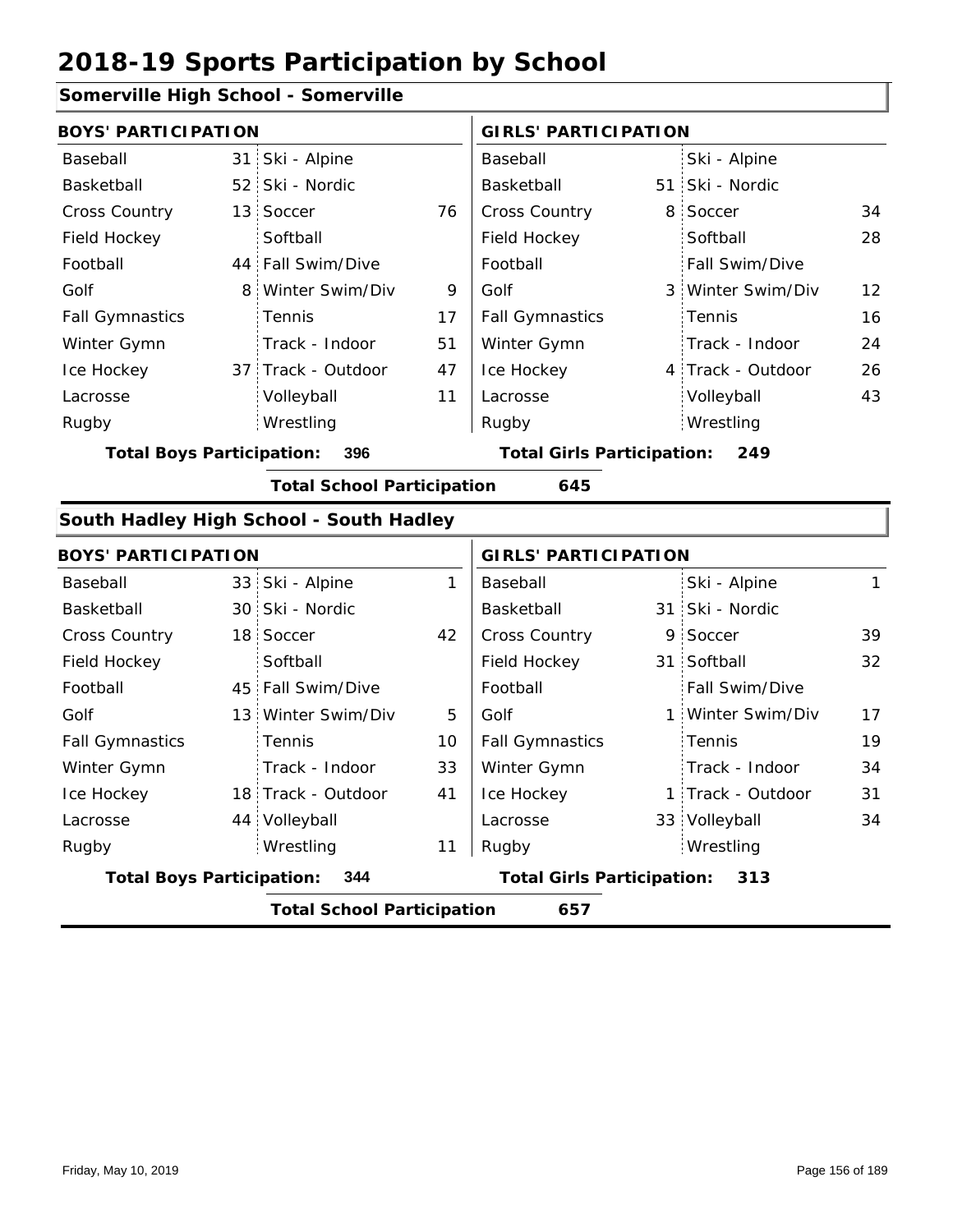#### **South High Community School - Worcester**

|                        | <b>BOYS' PARTICIPATION</b> |    |                        | <b>GIRLS' PARTICIPATION</b> |                  |    |  |
|------------------------|----------------------------|----|------------------------|-----------------------------|------------------|----|--|
| Baseball               | 30 Ski - Alpine            |    | Baseball               |                             | Ski - Alpine     |    |  |
| Basketball             | 45 Ski - Nordic            |    | Basketball             |                             | 25 Ski - Nordic  |    |  |
| <b>Cross Country</b>   | 22 Soccer                  | 40 | <b>Cross Country</b>   |                             | 25 Soccer        | 25 |  |
| Field Hockey           | 2 Softball                 |    | Field Hockey           |                             | 30 Softball      | 23 |  |
| Football               | 65 Fall Swim/Dive          |    | Football               |                             | 2 Fall Swim/Dive |    |  |
| Golf                   | Winter Swim/Div            |    | Golf                   |                             | Winter Swim/Div  |    |  |
| <b>Fall Gymnastics</b> | <b>Tennis</b>              | 16 | <b>Fall Gymnastics</b> |                             | Tennis           | 16 |  |
| Winter Gymn            | Track - Indoor             | 30 | Winter Gymn            |                             | Track - Indoor   | 32 |  |
| Ice Hockey             | 1 Track - Outdoor          | 27 | Ice Hockey             |                             | Track - Outdoor  | 30 |  |
| Lacrosse               | Volleyball<br>1 i          | 27 | Lacrosse               |                             | Volleyball       | 37 |  |
| Rugby                  | Wrestling                  |    | Rugby                  |                             | Wrestling        |    |  |
|                        |                            |    |                        |                             |                  |    |  |

**Total Boys Participation: 306 Total Girls Participation: 245**

**Total School Participation 551**

#### **South Lancaster Academy - South Lancaster**

| <b>BOYS' PARTICIPATION</b>             |                                          |                                         | <b>GIRLS' PARTICIPATION</b> |                  |  |  |  |  |
|----------------------------------------|------------------------------------------|-----------------------------------------|-----------------------------|------------------|--|--|--|--|
| Baseball                               | Ski - Alpine                             |                                         | Baseball                    | Ski - Alpine     |  |  |  |  |
| Basketball                             | 22 Ski - Nordic                          |                                         | Basketball                  | 10 Ski - Nordic  |  |  |  |  |
| Cross Country                          | 12 Soccer                                | 22                                      | <b>Cross Country</b>        | 13 Soccer        |  |  |  |  |
| Field Hockey                           | Softball                                 |                                         | Field Hockey                | Softball         |  |  |  |  |
| Football                               | Fall Swim/Dive                           |                                         | Football                    | Fall Swim/Dive   |  |  |  |  |
| Golf                                   | Winter Swim/Div                          |                                         | Golf                        | Winter Swim/Div  |  |  |  |  |
| <b>Fall Gymnastics</b>                 | <b>Tennis</b>                            |                                         | <b>Fall Gymnastics</b>      | Tennis           |  |  |  |  |
| Winter Gymn                            | Track - Indoor                           |                                         | Winter Gymn                 | Track - Indoor   |  |  |  |  |
| Ice Hockey                             | Track - Outdoor                          |                                         | Ice Hockey                  | Track - Outdoor  |  |  |  |  |
| Lacrosse                               | Volleyball                               | 10                                      | Lacrosse                    | 16<br>Volleyball |  |  |  |  |
| Rugby                                  | Wrestling                                |                                         | Rugby                       | Wrestling        |  |  |  |  |
| 66<br><b>Total Boys Participation:</b> |                                          | <b>Total Girls Participation:</b><br>39 |                             |                  |  |  |  |  |
|                                        | <b>Total School Participation</b><br>105 |                                         |                             |                  |  |  |  |  |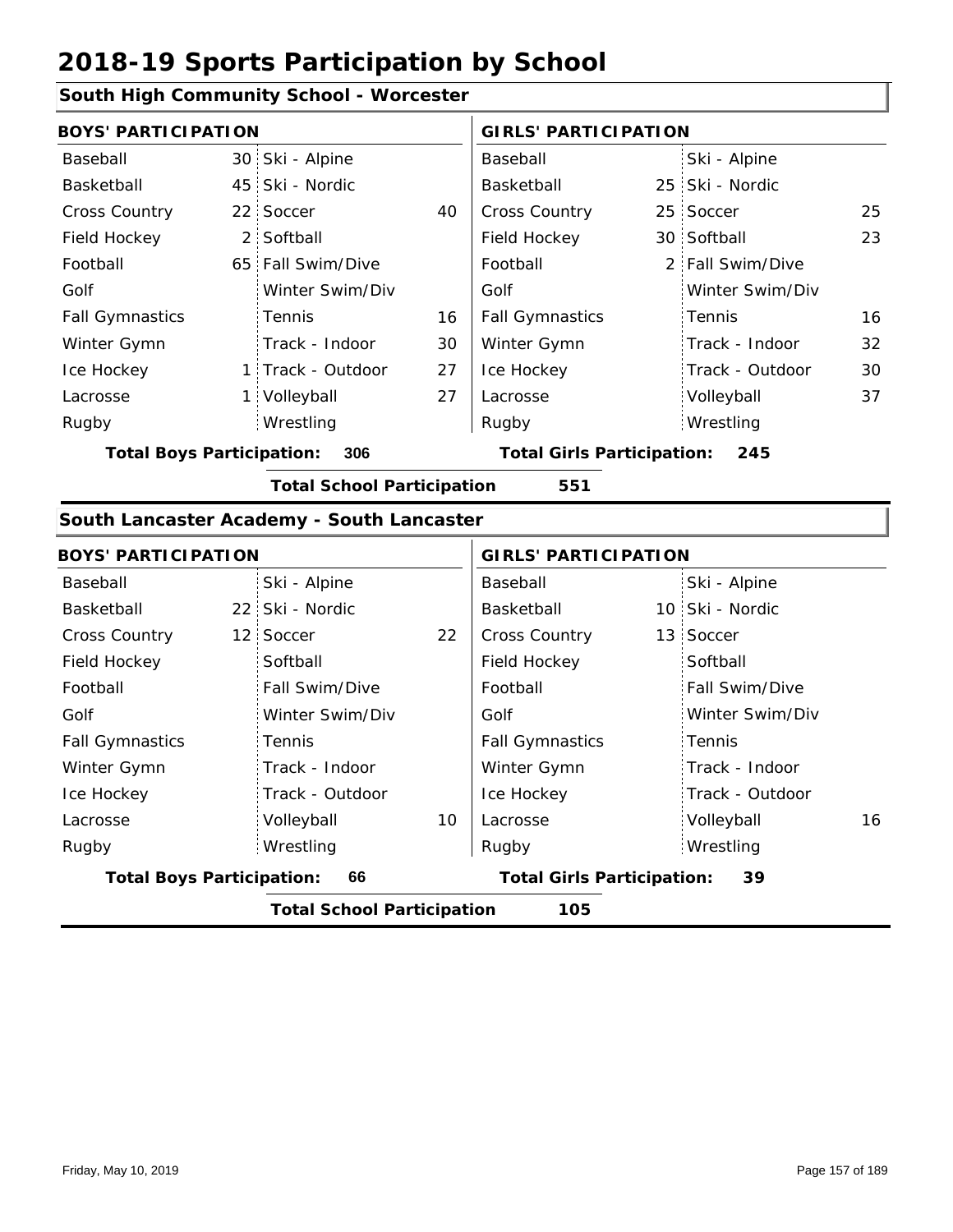## **South Shore Christian Academy - Weymouth**

| <b>BOYS' PARTICIPATION</b>         |                 |                                   |    | <b>GIRLS' PARTICIPATION</b>              |  |                 |                 |
|------------------------------------|-----------------|-----------------------------------|----|------------------------------------------|--|-----------------|-----------------|
| Baseball                           | 9               | Ski - Alpine                      |    | Baseball                                 |  | Ski - Alpine    |                 |
| Basketball                         | 26              | Ski - Nordic                      |    | Basketball                               |  | 11 Ski - Nordic |                 |
| <b>Cross Country</b>               |                 | Soccer                            | 18 | Cross Country                            |  | Soccer          | 14              |
| Field Hockey                       |                 | Softball                          |    | Field Hockey                             |  | Softball        | 17              |
| Football                           |                 | Fall Swim/Dive                    |    | Football                                 |  | Fall Swim/Dive  |                 |
| Golf                               |                 | Winter Swim/Div                   |    | Golf                                     |  | Winter Swim/Div |                 |
| <b>Fall Gymnastics</b>             |                 | Tennis                            |    | <b>Fall Gymnastics</b>                   |  | Tennis          |                 |
| Winter Gymn                        |                 | Track - Indoor                    |    | Winter Gymn                              |  | Track - Indoor  |                 |
| Ice Hockey                         |                 | Track - Outdoor                   |    | Ice Hockey                               |  | Track - Outdoor |                 |
| Lacrosse                           |                 | Volleyball                        |    | Lacrosse                                 |  | Volleyball      | 12 <sup>2</sup> |
| Rugby                              |                 | Wrestling                         |    | Rugby                                    |  | Wrestling       |                 |
| <b>Total Boys Participation:</b>   |                 | 53                                |    | <b>Total Girls Participation:</b>        |  | 54              |                 |
|                                    |                 | <b>Total School Participation</b> |    | 107                                      |  |                 |                 |
| South Shore Voc/Tech. HS - Hanover |                 |                                   |    |                                          |  |                 |                 |
| <b>BOYS' PARTICIPATION</b>         |                 |                                   |    | <b>GIRLS' PARTICIPATION</b>              |  |                 |                 |
| Baseball                           |                 | 32 Ski - Alpine                   |    | Baseball                                 |  | 1 Ski - Alpine  |                 |
| Basketball                         |                 | 32 Ski - Nordic                   |    | Basketball                               |  | 36 Ski - Nordic |                 |
| <b>Cross Country</b>               | 11              | Soccer                            | 24 | Cross Country                            |  | Soccer          | 5               |
| Field Hockey                       |                 | Softball                          |    | Field Hockey                             |  | Softball        | 16              |
| Football                           |                 | 65 Fall Swim/Dive                 |    | Football                                 |  | Fall Swim/Dive  |                 |
| Golf                               | 15 <sup>1</sup> | Winter Swim/Div                   |    | Golf                                     |  | Winter Swim/Div |                 |
| <b>Fall Gymnastics</b>             |                 | Tennis                            |    | <b>Fall Gymnastics</b>                   |  | Tennis          |                 |
| Winter Gymn                        |                 | Track - Indoor                    |    | Winter Gymn                              |  | Track - Indoor  |                 |
| Ice Hockey                         |                 | 18 Track - Outdoor                | 28 | Ice Hockey                               |  | Track - Outdoor | 6               |
| Lacrosse                           |                 | 44 Volleyball                     |    | Lacrosse                                 |  | Volleyball      | 37              |
| Rugby                              |                 | Wrestling                         | 16 | Rugby                                    |  | Wrestling       | 2               |
| <b>Total Boys Participation:</b>   |                 | 285                               |    | <b>Total Girls Participation:</b><br>103 |  |                 |                 |
|                                    |                 | <b>Total School Participation</b> |    | 388                                      |  |                 |                 |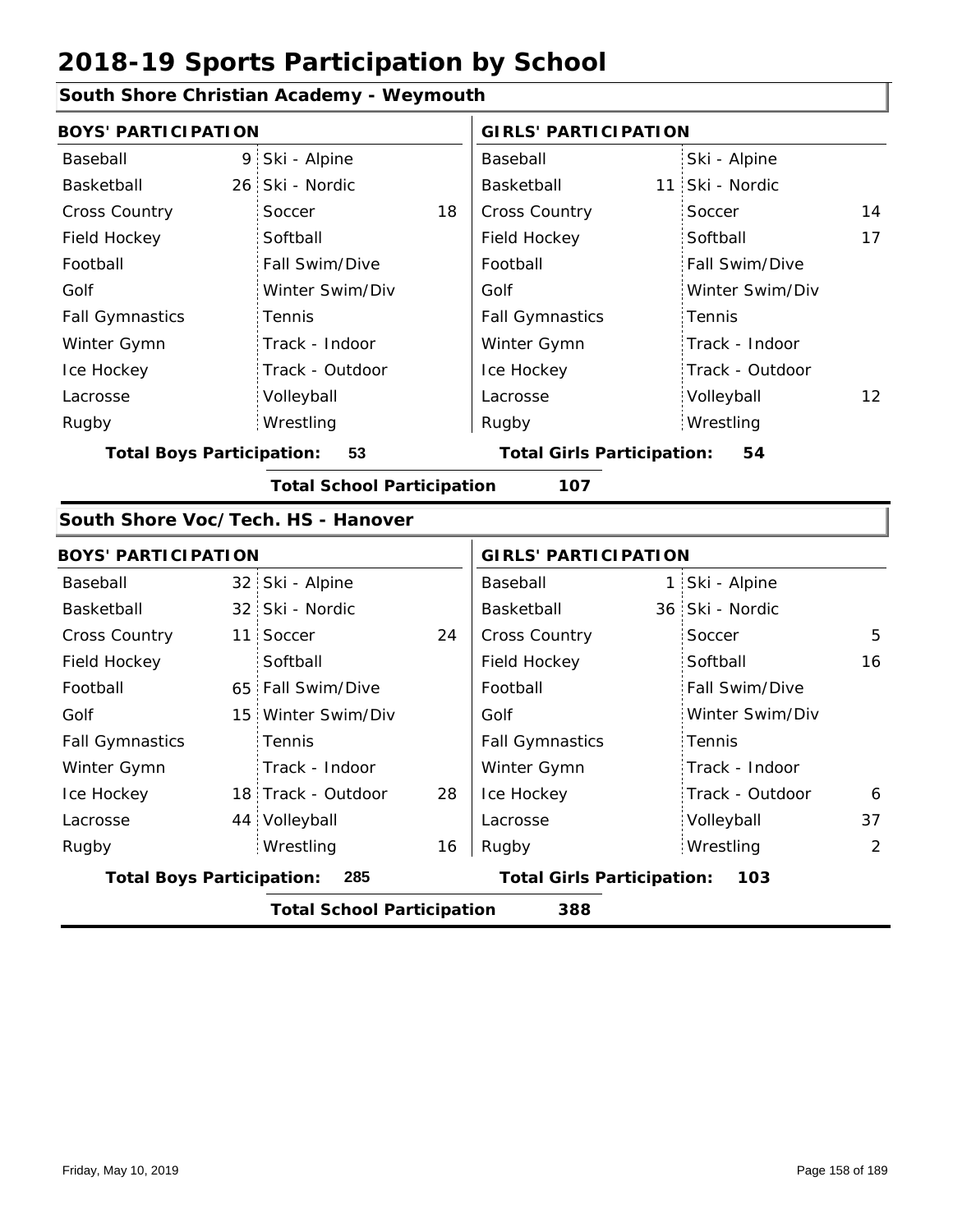## **Southbridge High School - Southbridge**

| <b>BOYS' PARTICIPATION</b>              |                                          |                   |    | <b>GIRLS' PARTICIPATION</b>              |  |                       |                   |
|-----------------------------------------|------------------------------------------|-------------------|----|------------------------------------------|--|-----------------------|-------------------|
| Baseball                                |                                          | 12 Ski - Alpine   |    | Baseball                                 |  | Ski - Alpine          |                   |
| Basketball                              |                                          | 25 Ski - Nordic   |    | Basketball                               |  | 12 Ski - Nordic       |                   |
| <b>Cross Country</b>                    |                                          | Soccer            | 18 | <b>Cross Country</b>                     |  | Soccer                | 16                |
| Field Hockey                            |                                          | Softball          |    | Field Hockey                             |  | Softball              | 28                |
| Football                                |                                          | 22 Fall Swim/Dive |    | Football                                 |  | <b>Fall Swim/Dive</b> |                   |
| Golf                                    |                                          | 6 Winter Swim/Div |    | Golf                                     |  | Winter Swim/Div       |                   |
| <b>Fall Gymnastics</b>                  |                                          | Tennis            | 10 | <b>Fall Gymnastics</b>                   |  | Tennis                | $12 \overline{ }$ |
| Winter Gymn                             |                                          | Track - Indoor    |    | Winter Gymn                              |  | Track - Indoor        |                   |
| Ice Hockey                              |                                          | Track - Outdoor   | 22 | Ice Hockey                               |  | Track - Outdoor       | 16                |
| Lacrosse                                |                                          | 5 Volleyball      |    | Lacrosse                                 |  | 4 Volleyball          | 25                |
| Rugby                                   |                                          | Wrestling         |    | Rugby                                    |  | Wrestling             |                   |
| <b>Total Boys Participation:</b><br>120 |                                          |                   |    | <b>Total Girls Participation:</b><br>113 |  |                       |                   |
|                                         | <b>Total School Participation</b><br>233 |                   |    |                                          |  |                       |                   |

#### **Southeastern Reg. Voc/Tech School - South Easton**

| <b>BOYS' PARTICIPATION</b>              |  |                                   |    | <b>GIRLS' PARTICIPATION</b> |  |                 |    |
|-----------------------------------------|--|-----------------------------------|----|-----------------------------|--|-----------------|----|
| Baseball                                |  | 36 Ski - Alpine                   |    | Baseball                    |  | Ski - Alpine    |    |
| Basketball                              |  | 45 Ski - Nordic                   |    | Basketball                  |  | 25 Ski - Nordic |    |
| <b>Cross Country</b>                    |  | 12 Soccer                         | 25 | <b>Cross Country</b>        |  | 10 Soccer       | 25 |
| Field Hockey                            |  | Softball                          |    | Field Hockey                |  | Softball        | 23 |
| Football                                |  | 75 Fall Swim/Dive                 |    | Football                    |  | Fall Swim/Dive  |    |
| Golf                                    |  | 12 Winter Swim/Div                |    | Golf                        |  | Winter Swim/Div |    |
| <b>Fall Gymnastics</b>                  |  | Tennis                            |    | <b>Fall Gymnastics</b>      |  | Tennis          |    |
| Winter Gymn                             |  | Track - Indoor                    | 43 | Winter Gymn                 |  | Track - Indoor  | 38 |
| Ice Hockey                              |  | 18 Track - Outdoor                | 58 | Ice Hockey                  |  | Track - Outdoor | 49 |
| Lacrosse                                |  | 32 Volleyball                     | 1  | Lacrosse                    |  | 29 Volleyball   | 35 |
| Rugby                                   |  | Wrestling                         | 7  | Rugby                       |  | Wrestling       |    |
| <b>Total Boys Participation:</b><br>364 |  | <b>Total Girls Participation:</b> |    | 234                         |  |                 |    |
|                                         |  | <b>Total School Participation</b> |    | 598                         |  |                 |    |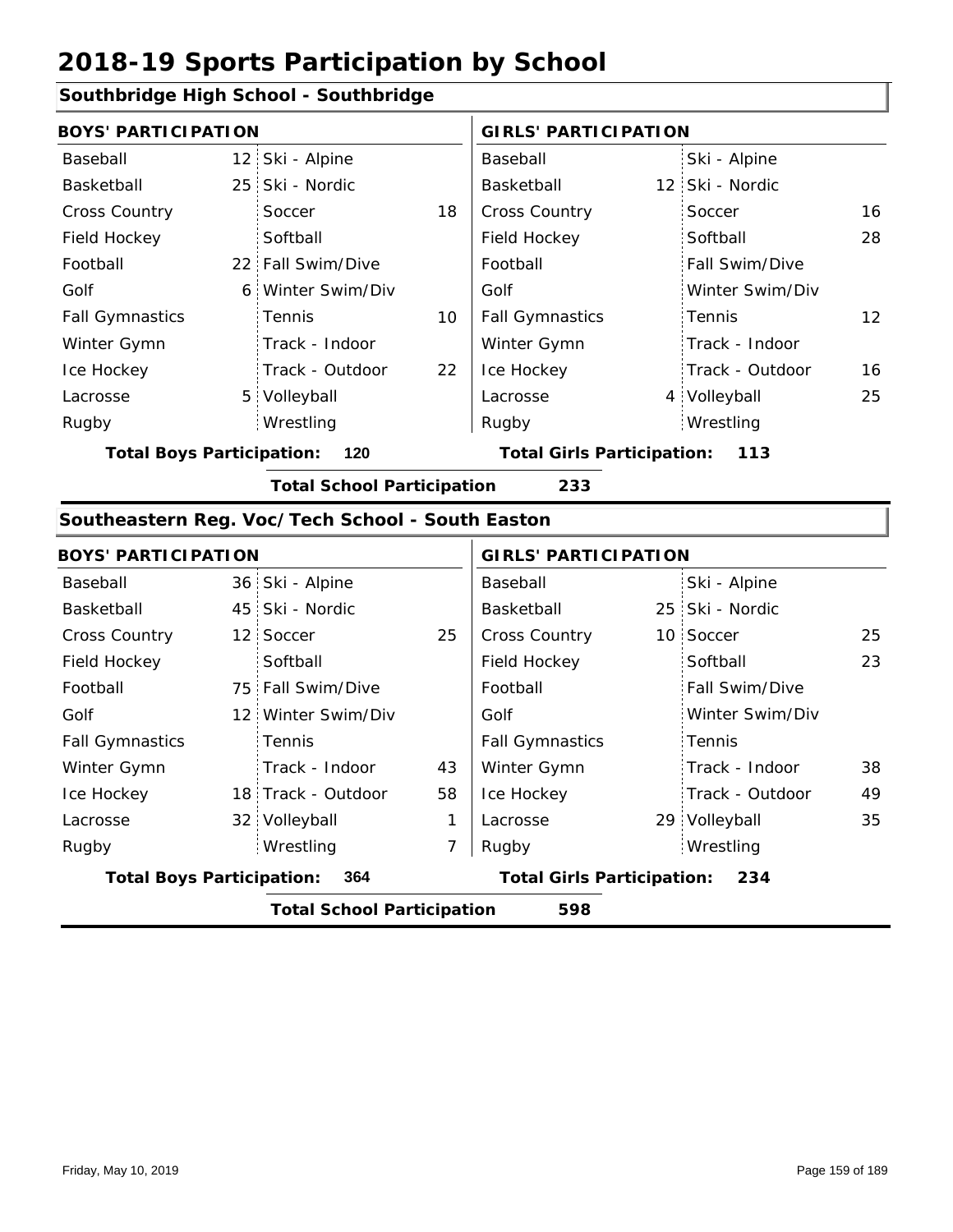## **Southwick Regional School - Southwick**

| <b>BOYS' PARTICIPATION</b>       |    |                                   |    | <b>GIRLS' PARTICIPATION</b>       |   |                   |    |
|----------------------------------|----|-----------------------------------|----|-----------------------------------|---|-------------------|----|
| Baseball                         |    | 28 Ski - Alpine                   | 9  | Baseball                          |   | Ski - Alpine      | 8  |
| Basketball                       |    | 34 Ski - Nordic                   |    | Basketball                        |   | 23 Ski - Nordic   |    |
| Cross Country                    |    | 6 Soccer                          | 42 | Cross Country                     |   | 16 Soccer         | 38 |
| Field Hockey                     |    | Softball                          |    | Field Hockey                      |   | 32 Softball       | 28 |
| Football                         |    | Fall Swim/Dive                    |    | Football                          |   | Fall Swim/Dive    |    |
| Golf                             |    | 15 Winter Swim/Div                |    | Golf                              | 2 | Winter Swim/Div   |    |
| <b>Fall Gymnastics</b>           |    | Tennis                            |    | <b>Fall Gymnastics</b>            |   | Tennis            |    |
| Winter Gymn                      |    | Track - Indoor                    | 14 | Winter Gymn                       |   | Track - Indoor    | 23 |
| Ice Hockey                       |    | 23 Track - Outdoor                | 14 | Ice Hockey                        |   | 2 Track - Outdoor | 40 |
| Lacrosse                         |    | Volleyball                        | 30 | Lacrosse                          |   | Volleyball        | 35 |
| Rugby                            |    | Wrestling                         | 9  | Rugby                             |   | Wrestling         |    |
| <b>Total Boys Participation:</b> |    | 224                               |    | <b>Total Girls Participation:</b> |   | 247               |    |
|                                  |    | <b>Total School Participation</b> |    | 471                               |   |                   |    |
| Sparhawk Upper School - Amesbury |    |                                   |    |                                   |   |                   |    |
| <b>BOYS' PARTICIPATION</b>       |    |                                   |    | <b>GIRLS' PARTICIPATION</b>       |   |                   |    |
| Baseball                         |    | 1 Ski - Alpine                    |    | Baseball                          |   | Ski - Alpine      |    |
| Basketball                       |    | Ski - Nordic                      |    | Basketball                        |   | 2 Ski - Nordic    |    |
| <b>Cross Country</b>             | 1: | Soccer                            |    | Cross Country                     |   | Soccer            | 1  |
| Field Hockey                     |    | Softball                          |    | Field Hockey                      |   | Softball          |    |
| Football                         |    | Fall Swim/Dive                    |    | Football                          |   | Fall Swim/Dive    |    |
| Golf                             |    | Winter Swim/Div                   |    | Golf                              |   | Winter Swim/Div   |    |
| <b>Fall Gymnastics</b>           |    | Tennis                            |    | <b>Fall Gymnastics</b>            |   | Tennis            |    |
| Winter Gymn                      |    | Track - Indoor                    | 2  | Winter Gymn                       |   | Track - Indoor    | 1  |
| Ice Hockey                       |    | Track - Outdoor                   | 2  | Ice Hockey                        |   | Track - Outdoor   | 1  |
| Lacrosse                         |    | 1 Volleyball                      |    | Lacrosse                          |   | 2 Volleyball      |    |
| Rugby                            |    | Wrestling                         |    | Rugby                             |   | Wrestling         |    |
| <b>Total Boys Participation:</b> |    | 7                                 |    | <b>Total Girls Participation:</b> |   | 7                 |    |
|                                  |    | <b>Total School Participation</b> |    | 14                                |   |                   |    |
|                                  |    |                                   |    |                                   |   |                   |    |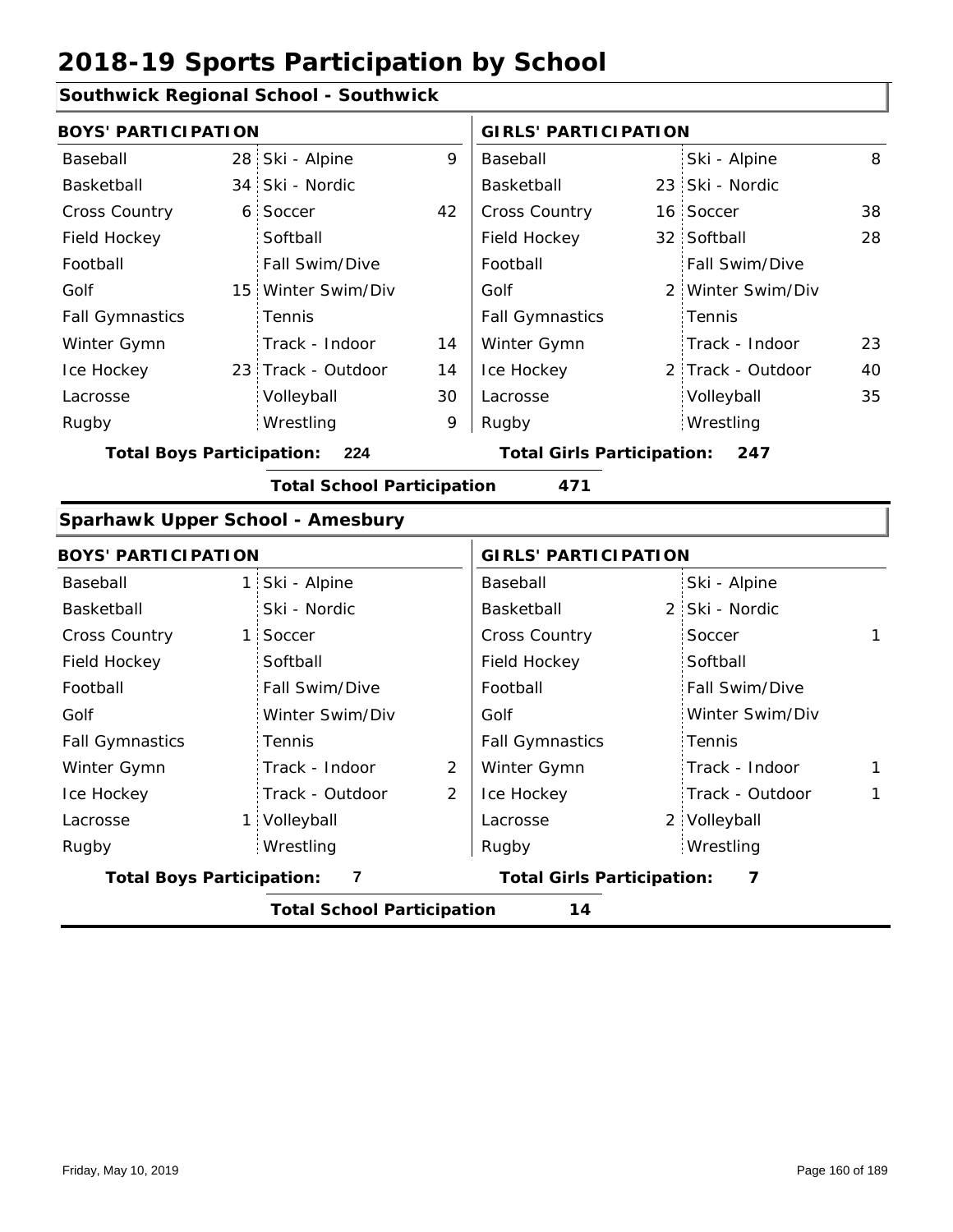## **Springfield Central High School - Springfield**

| <b>BOYS' PARTICIPATION</b>              |  | <b>GIRLS' PARTICIPATION</b> |                                   |                        |     |                       |    |
|-----------------------------------------|--|-----------------------------|-----------------------------------|------------------------|-----|-----------------------|----|
| Baseball                                |  | 52 Ski - Alpine             |                                   | Baseball               |     | Ski - Alpine          |    |
| Basketball                              |  | 45 Ski - Nordic             |                                   | Basketball             |     | 24 Ski - Nordic       |    |
| <b>Cross Country</b>                    |  | 22 Soccer                   | 52                                | <b>Cross Country</b>   |     | 22 Soccer             | 44 |
| Field Hockey                            |  | Softball                    |                                   | Field Hockey           |     | Softball              | 54 |
| Football                                |  | 110 Fall Swim/Dive          |                                   | Football               |     | <b>Fall Swim/Dive</b> |    |
| Golf                                    |  | 8 Winter Swim/Div           | 21                                | Golf                   |     | Winter Swim/Div       | 28 |
| <b>Fall Gymnastics</b>                  |  | <b>Tennis</b>               | 15                                | <b>Fall Gymnastics</b> |     | Tennis                | 13 |
| Winter Gymn                             |  | Track - Indoor              | 37                                | Winter Gymn            |     | Track - Indoor        | 35 |
| Ice Hockey                              |  | Track - Outdoor             | 45                                | Ice Hockey             |     | Track - Outdoor       | 38 |
| Lacrosse                                |  | 34 Volleyball               | 48                                | Lacrosse               |     | 31 Volleyball         | 43 |
| Rugby                                   |  | Wrestling                   | 42                                | Rugby                  |     | Wrestling             | 1  |
| 531<br><b>Total Boys Participation:</b> |  |                             | <b>Total Girls Participation:</b> |                        | 333 |                       |    |

**Total School Participation 864**

#### **Springfield HS of Sci. and Tech. - Springfield**

| <b>BOYS' PARTICIPATION</b>       |                                   |    | <b>GIRLS' PARTICIPATION</b>       |  |                       |    |
|----------------------------------|-----------------------------------|----|-----------------------------------|--|-----------------------|----|
| Baseball                         | 15 Ski - Alpine                   |    | Baseball                          |  | Ski - Alpine          |    |
| Basketball                       | 43 Ski - Nordic                   |    | Basketball                        |  | 13 Ski - Nordic       |    |
| <b>Cross Country</b>             | 6 Soccer                          | 18 | <b>Cross Country</b>              |  | 6 Soccer              | 17 |
| Field Hockey                     | Softball                          |    | Field Hockey                      |  | Softball              | 15 |
| Football                         | Fall Swim/Dive                    |    | Football                          |  | <b>Fall Swim/Dive</b> |    |
| Golf                             | Winter Swim/Div                   | 10 | Golf                              |  | Winter Swim/Div       | 7  |
| <b>Fall Gymnastics</b>           | Tennis                            | 8  | <b>Fall Gymnastics</b>            |  | : Tennis              |    |
| Winter Gymn                      | Track - Indoor                    | 10 | Winter Gymn                       |  | Track - Indoor        | 5  |
| Ice Hockey                       | Track - Outdoor                   | 22 | Ice Hockey                        |  | Track - Outdoor       | 27 |
| Lacrosse                         | Volleyball                        | 11 | Lacrosse                          |  | Volleyball            | 23 |
| Rugby                            | Wrestling                         |    | Rugby                             |  | Wrestling             |    |
| <b>Total Boys Participation:</b> | 143                               |    | <b>Total Girls Participation:</b> |  | 113                   |    |
|                                  | <b>Total School Participation</b> |    | 256                               |  |                       |    |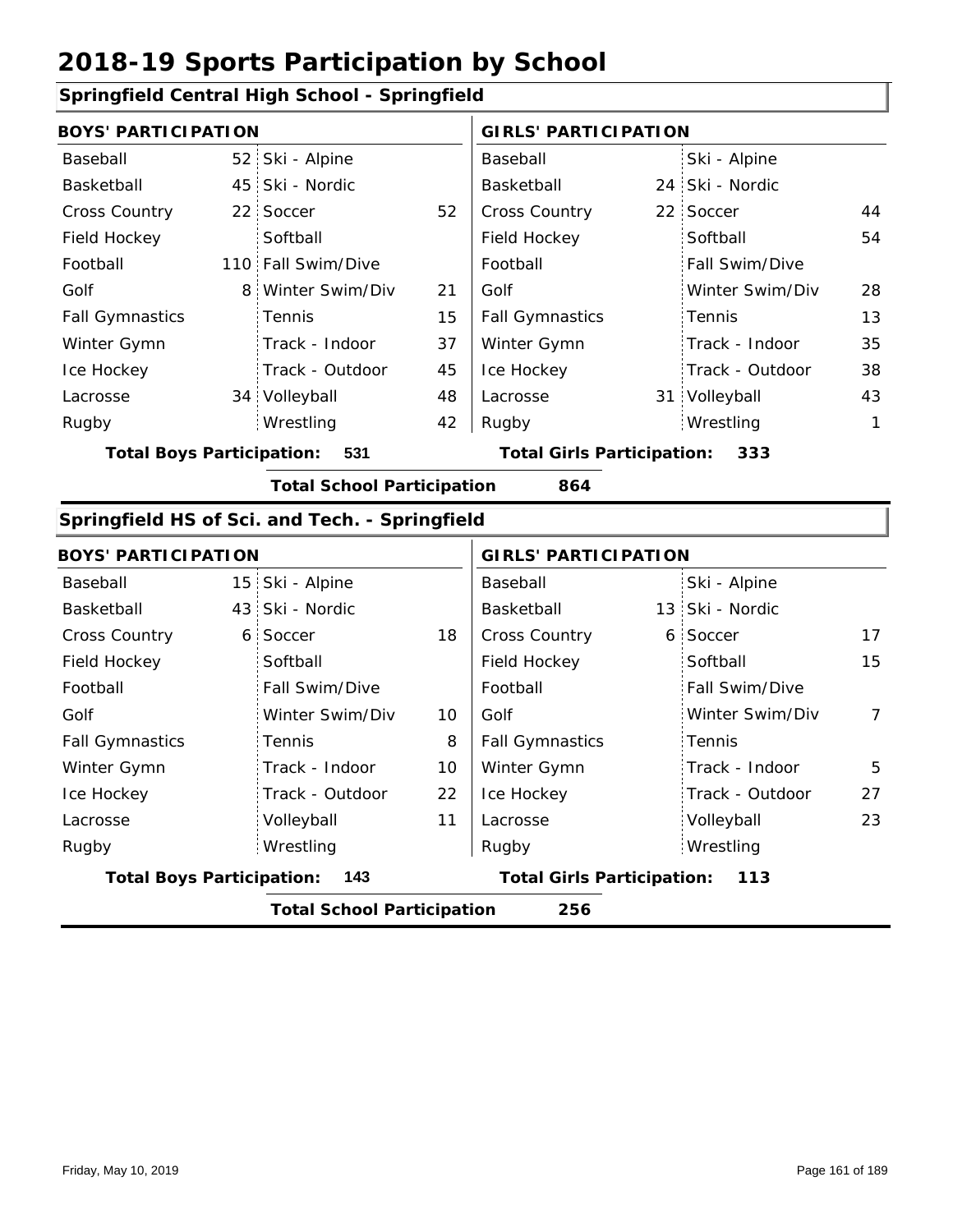## **Stoneham High School - Stoneham**

| <b>BOYS' PARTICIPATION</b>               |                 |                                   |    | <b>GIRLS' PARTICIPATION</b>              |  |                    |    |
|------------------------------------------|-----------------|-----------------------------------|----|------------------------------------------|--|--------------------|----|
| Baseball                                 |                 | 41 Ski - Alpine                   |    | Baseball                                 |  | Ski - Alpine       |    |
| Basketball                               |                 | 35 Ski - Nordic                   |    | <b>Basketball</b>                        |  | 24 Ski - Nordic    |    |
| Cross Country                            | 21 <sup>1</sup> | Soccer                            | 65 | Cross Country                            |  | 13 Soccer          | 49 |
| Field Hockey                             |                 | Softball                          |    | Field Hockey                             |  | 26 Softball        | 19 |
| Football                                 |                 | 53 Fall Swim/Dive                 | 4  | Football                                 |  | Fall Swim/Dive     | 21 |
| Golf                                     |                 | 12 Winter Swim/Div                |    | Golf                                     |  | Winter Swim/Div    |    |
| <b>Fall Gymnastics</b>                   |                 | Tennis                            | 17 | <b>Fall Gymnastics</b>                   |  | Tennis             | 31 |
| Winter Gymn                              |                 | Track - Indoor                    | 45 | Winter Gymn                              |  | 23 Track - Indoor  | 49 |
| Ice Hockey                               |                 | 41 Track - Outdoor                | 41 | Ice Hockey                               |  | 16 Track - Outdoor | 60 |
| Lacrosse                                 |                 | 46 Volleyball                     |    | Lacrosse                                 |  | 28 Volleyball      | 36 |
| Rugby                                    |                 | Wrestling                         |    | Rugby                                    |  | Wrestling          |    |
| <b>Total Boys Participation:</b>         |                 | 421                               |    | <b>Total Girls Participation:</b><br>395 |  |                    |    |
|                                          |                 | <b>Total School Participation</b> |    | 816                                      |  |                    |    |
| <b>Stoughton High School - Stoughton</b> |                 |                                   |    |                                          |  |                    |    |
| <b>BOYS' PARTICIPATION</b>               |                 |                                   |    | <b>GIRLS' PARTICIPATION</b>              |  |                    |    |
| Baseball                                 |                 | 48 Ski - Alpine                   |    | Baseball                                 |  | Ski - Alpine       |    |
| Basketball                               |                 | 36 Ski - Nordic                   |    | <b>Basketball</b>                        |  | 33 Ski - Nordic    |    |

|                                                                                       |  | <b>Total School Participation</b> |    | 926                    |  |                    |    |
|---------------------------------------------------------------------------------------|--|-----------------------------------|----|------------------------|--|--------------------|----|
| <b>Total Boys Participation:</b><br><b>Total Girls Participation:</b><br>- 511<br>415 |  |                                   |    |                        |  |                    |    |
| Rugby                                                                                 |  | Wrestling                         | 27 | Rugby                  |  | Wrestling          |    |
| Lacrosse                                                                              |  | 28 Volleyball                     |    | Lacrosse               |  | 3 Volleyball       | 38 |
| Ice Hockey                                                                            |  | 13 Track - Outdoor                | 91 | Ice Hockey             |  | 25 Track - Outdoor | 80 |
| Winter Gymn                                                                           |  | Track - Indoor                    | 86 | Winter Gymn            |  | Track - Indoor     | 72 |
| <b>Fall Gymnastics</b>                                                                |  | <b>Tennis</b>                     | 13 | <b>Fall Gymnastics</b> |  | Tennis             | 13 |
| Golf                                                                                  |  | 13 Winter Swim/Div                |    | Golf                   |  | Winter Swim/Div    | 11 |
| Football                                                                              |  | 92 Fall Swim/Dive                 |    | Football               |  | Fall Swim/Dive     |    |
| Field Hockey                                                                          |  | Softball                          |    | Field Hockey           |  | 56 Softball        | 46 |
| <b>Cross Country</b>                                                                  |  | 28 Soccer                         | 29 | <b>Cross Country</b>   |  | 11 Soccer          | 27 |
| Basketball                                                                            |  | 36 SKI - NOTAIC                   |    | Basketball             |  | 33 SKI - NORAIC    |    |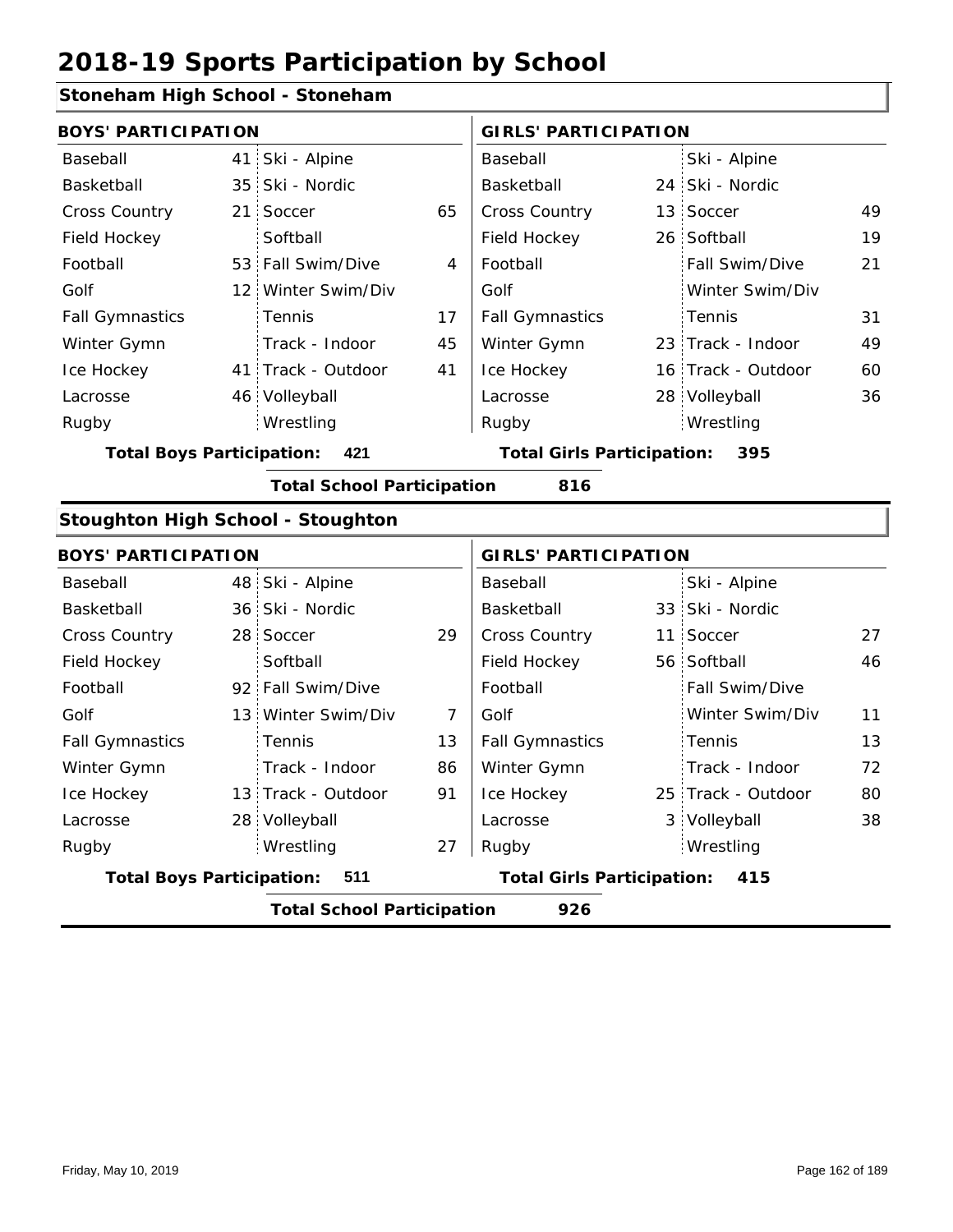## **Sturgis Charter School East - Hyannis**

| <b>BOYS' PARTICIPATION</b>       |                 | <b>GIRLS' PARTICIPATION</b>                  |    |                                   |   |                       |    |  |
|----------------------------------|-----------------|----------------------------------------------|----|-----------------------------------|---|-----------------------|----|--|
| Baseball                         | 18 <sup>1</sup> | Ski - Alpine                                 |    | Baseball                          |   | Ski - Alpine          |    |  |
| Basketball                       | 35 <sub>1</sub> | Ski - Nordic                                 |    | Basketball                        |   | 20 Ski - Nordic       |    |  |
| <b>Cross Country</b>             | 15              | Soccer                                       | 35 | Cross Country                     | 5 | Soccer                | 24 |  |
| Field Hockey                     | 1               | Softball                                     |    | Field Hockey                      |   | 19 Softball           | 17 |  |
| Football                         |                 | Fall Swim/Dive                               |    | Football                          |   | <b>Fall Swim/Dive</b> |    |  |
| Golf                             |                 | 10 Winter Swim/Div                           |    | Golf                              |   | Winter Swim/Div       |    |  |
| <b>Fall Gymnastics</b>           |                 | Tennis                                       | 10 | <b>Fall Gymnastics</b>            |   | Tennis                | 13 |  |
| Winter Gymn                      |                 | Track - Indoor                               |    | Winter Gymn                       |   | Track - Indoor        |    |  |
| Ice Hockey                       |                 | Track - Outdoor                              | 18 | Ice Hockey                        |   | Track - Outdoor       | 18 |  |
| Lacrosse                         |                 | 37 Volleyball                                |    | Lacrosse                          |   | 24 Volleyball         | 38 |  |
| Rugby                            |                 | Wrestling                                    |    | Rugby                             |   | Wrestling             |    |  |
| <b>Total Boys Participation:</b> |                 | 179                                          |    | <b>Total Girls Participation:</b> |   | 178                   |    |  |
|                                  |                 | <b>Total School Participation</b>            |    | 357                               |   |                       |    |  |
|                                  |                 | <b>Sturgis Charter School West - Hyannis</b> |    |                                   |   |                       |    |  |
| <b>BOYS' PARTICIPATION</b>       |                 |                                              |    | <b>GIRLS' PARTICIPATION</b>       |   |                       |    |  |
| Baseball                         |                 |                                              |    |                                   |   |                       |    |  |
|                                  | 32              | Ski - Alpine                                 |    | Baseball                          |   | Ski - Alpine          |    |  |
| Basketball                       | 54              | Ski - Nordic                                 |    | Basketball                        |   | 15 Ski - Nordic       |    |  |
| Cross Country                    | 9               | Soccer                                       | 37 | Cross Country                     |   | 12 Soccer             | 29 |  |
| Field Hockey                     |                 | Softball                                     |    | Field Hockey                      |   | 21 Softball           | 16 |  |
| Football                         |                 | Fall Swim/Dive                               |    | Football                          |   | Fall Swim/Dive        |    |  |
| Golf                             |                 | Winter Swim/Div                              |    | Golf                              |   | Winter Swim/Div       |    |  |
| <b>Fall Gymnastics</b>           |                 | Tennis                                       | 11 | <b>Fall Gymnastics</b>            |   | Tennis                | 12 |  |
| Winter Gymn                      |                 | Track - Indoor                               |    | Winter Gymn                       |   | Track - Indoor        |    |  |
| Ice Hockey                       |                 | Track - Outdoor                              | 12 | Ice Hockey                        |   | Track - Outdoor       | 15 |  |
| Lacrosse                         |                 | 21 Volleyball                                |    | Lacrosse                          |   | 35 Volleyball         | 37 |  |
| Rugby                            |                 | Wrestling                                    |    | Rugby                             |   | Wrestling             |    |  |

**Total School Participation 368**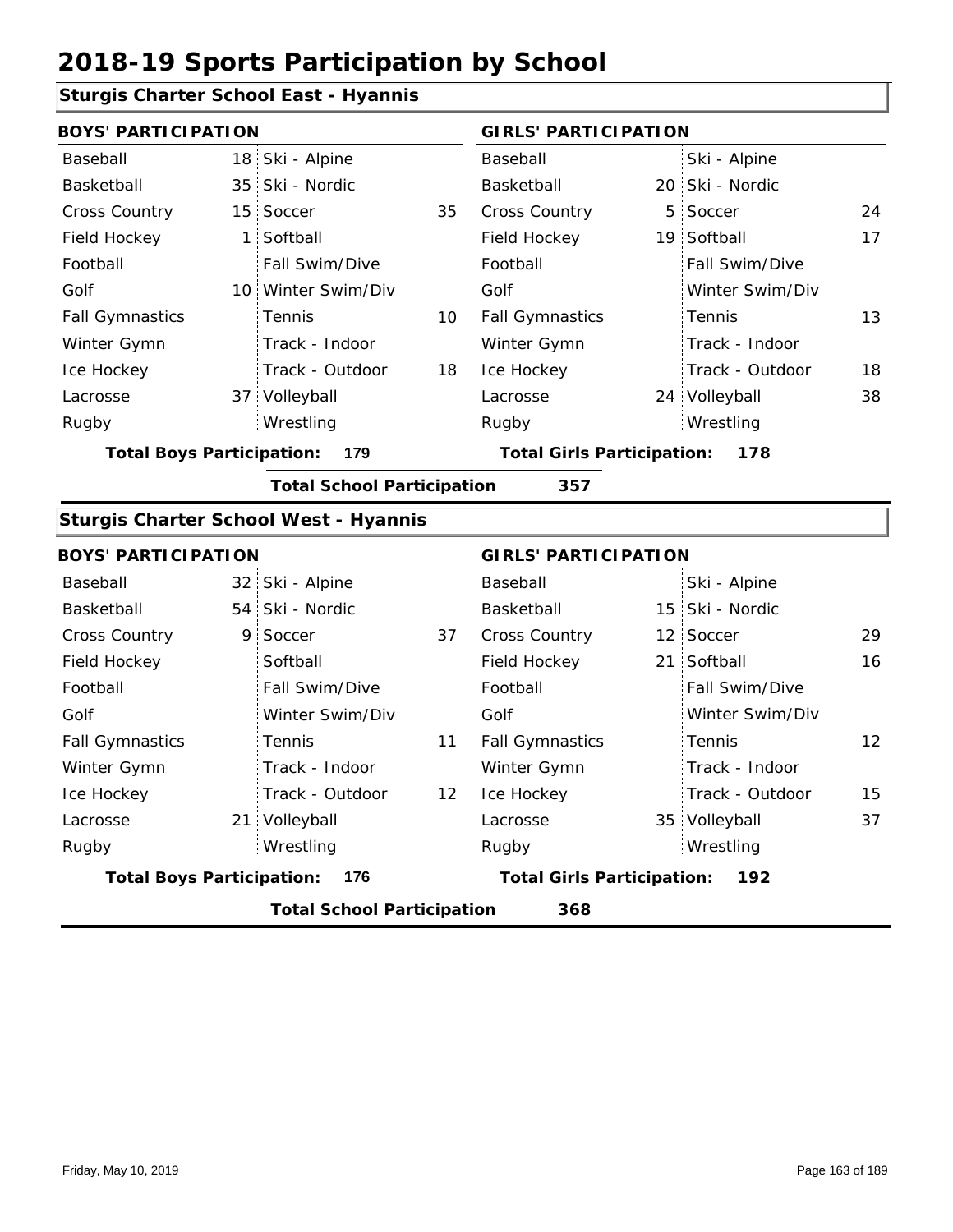#### **Sutton High School - Sutton**

|                                  | <b>BOYS' PARTICIPATION</b> |                                   |    |                                   | <b>GIRLS' PARTICIPATION</b> |                   |    |  |
|----------------------------------|----------------------------|-----------------------------------|----|-----------------------------------|-----------------------------|-------------------|----|--|
| Baseball                         |                            | 28 Ski - Alpine                   |    | Baseball                          |                             | Ski - Alpine      |    |  |
| Basketball                       |                            | 26 Ski - Nordic                   |    | Basketball                        |                             | 24 Ski - Nordic   |    |  |
| <b>Cross Country</b>             |                            | 17 Soccer                         | 40 | <b>Cross Country</b>              |                             | 6 Soccer          | 38 |  |
| Field Hockey                     |                            | Softball                          |    | Field Hockey                      |                             | 28 Softball       | 29 |  |
| Football                         |                            | 20 Fall Swim/Dive                 |    | Football                          |                             | 1 Fall Swim/Dive  |    |  |
| Golf                             |                            | 9 Winter Swim/Div                 | 2  | Golf                              |                             | 2 Winter Swim/Div | 5  |  |
| <b>Fall Gymnastics</b>           |                            | <b>Tennis</b>                     | 10 | <b>Fall Gymnastics</b>            |                             | Tennis            | 13 |  |
| Winter Gymn                      |                            | Track - Indoor                    | 23 | Winter Gymn                       |                             | Track - Indoor    | 21 |  |
| Ice Hockey                       |                            | 11 Track - Outdoor                | 32 | Ice Hockey                        |                             | Track - Outdoor   | 31 |  |
| Lacrosse                         |                            | 3 Volleyball                      |    | Lacrosse                          |                             | 8 Volleyball      | 29 |  |
| Rugby                            |                            | Wrestling                         |    | Rugby                             |                             | Wrestling         |    |  |
| <b>Total Boys Participation:</b> |                            | 221                               |    | <b>Total Girls Participation:</b> |                             | 235               |    |  |
|                                  |                            | <b>Total School Participation</b> |    | 456                               |                             |                   |    |  |

#### **Swampscott High School - Swampscott**

|                                          | <b>BOYS' PARTICIPATION</b> |                    |    |                                          |  | <b>GIRLS' PARTICIPATION</b> |                 |  |  |
|------------------------------------------|----------------------------|--------------------|----|------------------------------------------|--|-----------------------------|-----------------|--|--|
| Baseball                                 |                            | 49 Ski - Alpine    | 4  | Baseball                                 |  | Ski - Alpine                | 12 <sup>2</sup> |  |  |
| Basketball                               |                            | 37 Ski - Nordic    |    | Basketball                               |  | 35 Ski - Nordic             |                 |  |  |
| <b>Cross Country</b>                     |                            | 23 Soccer          | 52 | <b>Cross Country</b>                     |  | 25 Soccer                   | 48              |  |  |
| Field Hockey                             |                            | Softball           |    | Field Hockey                             |  | 32 Softball                 |                 |  |  |
| Football                                 |                            | 49 Fall Swim/Dive  |    | Football                                 |  | <b>Fall Swim/Dive</b>       |                 |  |  |
| Golf                                     |                            | 20 Winter Swim/Div | 16 | Golf                                     |  | Winter Swim/Div             | 27              |  |  |
| <b>Fall Gymnastics</b>                   |                            | <b>Tennis</b>      | 16 | <b>Fall Gymnastics</b>                   |  | Tennis                      | 39              |  |  |
| Winter Gymn                              |                            | Track - Indoor     | 66 | Winter Gymn                              |  | 7 Track - Indoor            | 29              |  |  |
| Ice Hockey                               |                            | 21 Track - Outdoor | 58 | Ice Hockey                               |  | 4 Track - Outdoor           | 47              |  |  |
| Lacrosse                                 |                            | 26 Volleyball      |    | Lacrosse                                 |  | 33 Volleyball               | 37              |  |  |
| Rugby                                    |                            | Wrestling          | 10 | Rugby                                    |  | Wrestling                   |                 |  |  |
| <b>Total Boys Participation:</b><br>447  |                            |                    |    | <b>Total Girls Participation:</b><br>375 |  |                             |                 |  |  |
| 822<br><b>Total School Participation</b> |                            |                    |    |                                          |  |                             |                 |  |  |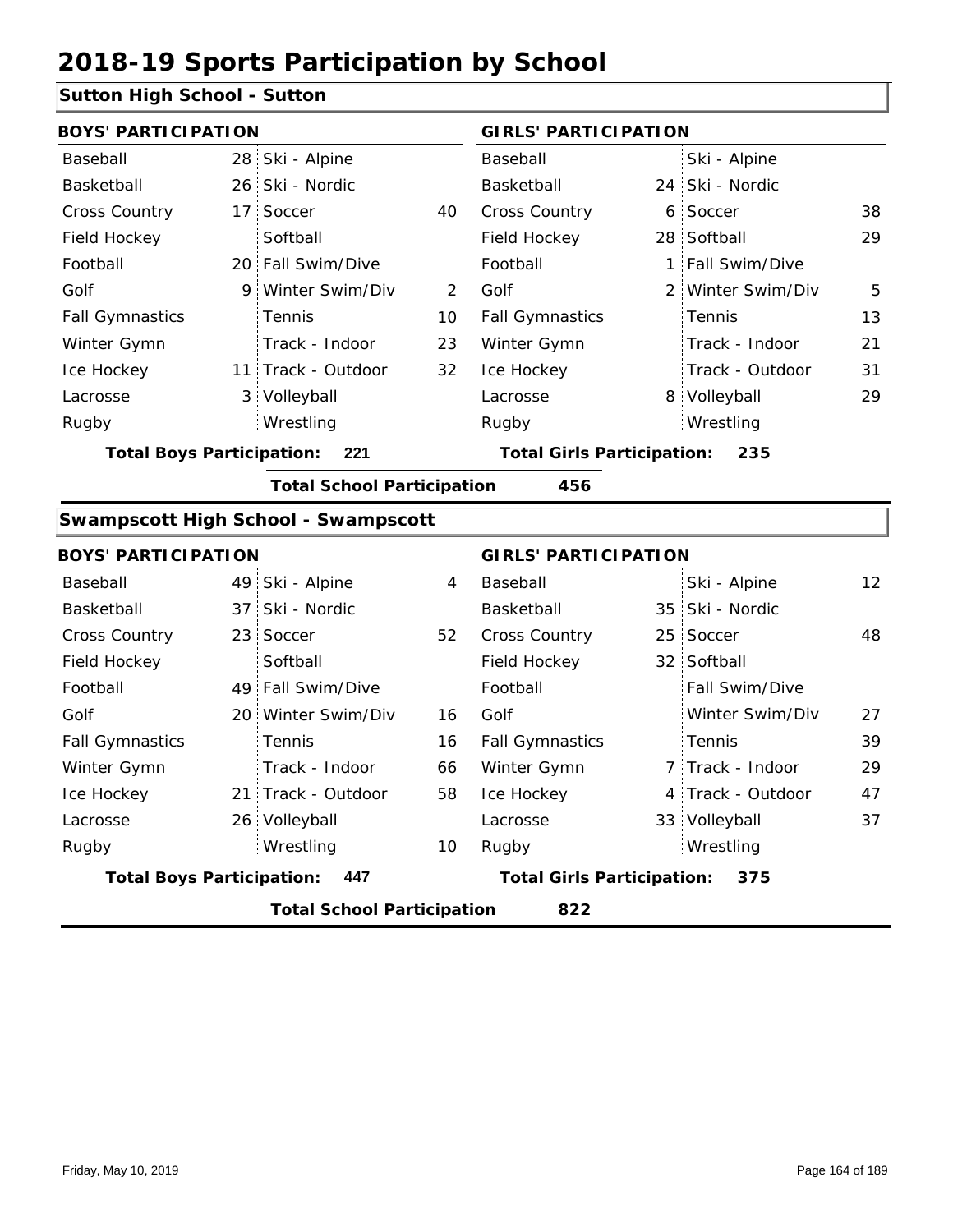#### **Taconic High School - Pittsfield**

| <b>BOYS' PARTICIPATION</b> |  |                   | <b>GIRLS' PARTICIPATION</b> |                        |  |                       |                |
|----------------------------|--|-------------------|-----------------------------|------------------------|--|-----------------------|----------------|
| Baseball                   |  | 28 Ski - Alpine   | 5                           | Baseball               |  | Ski - Alpine          | $\overline{7}$ |
| Basketball                 |  | 26 Ski - Nordic   | 5                           | Basketball             |  | 25 Ski - Nordic       | 4              |
| <b>Cross Country</b>       |  | 25 Soccer         | 23                          | <b>Cross Country</b>   |  | 24 Soccer             | 25             |
| Field Hockey               |  | Softball          |                             | Field Hockey           |  | Softball              | 28             |
| Football                   |  | 40 Fall Swim/Dive |                             | Football               |  | <b>Fall Swim/Dive</b> |                |
| Golf                       |  | 5 Winter Swim/Div | 6                           | Golf                   |  | Winter Swim/Div       | 18             |
| <b>Fall Gymnastics</b>     |  | : Tennis          | 3                           | <b>Fall Gymnastics</b> |  | Tennis                | $\overline{4}$ |
| Winter Gymn                |  | Track - Indoor    |                             | Winter Gymn            |  | Track - Indoor        |                |
| Ice Hockey                 |  | 6 Track - Outdoor | 50                          | Ice Hockey             |  | Track - Outdoor       | 45             |
| Lacrosse                   |  | 10 Volleyball     |                             | Lacrosse               |  | 14 Volleyball         | 24             |
| Rugby                      |  | Wrestling         | 8                           | Rugby                  |  | Wrestling             |                |
|                            |  |                   |                             |                        |  |                       |                |

**Total Boys Participation: 240 Total Girls Participation: 218**

**Total School Participation 458**

## **Tahanto Regional Middle/High School - Boylston**

| <b>BOYS' PARTICIPATION</b>       |                                   |    | <b>GIRLS' PARTICIPATION</b>       |  |                   |    |
|----------------------------------|-----------------------------------|----|-----------------------------------|--|-------------------|----|
| Baseball                         | 38 Ski - Alpine                   |    | Baseball                          |  | Ski - Alpine      |    |
| Basketball                       | 38 Ski - Nordic                   |    | Basketball                        |  | 37 Ski - Nordic   |    |
| <b>Cross Country</b>             | 23 Soccer                         | 45 | <b>Cross Country</b>              |  | 11 Soccer         | 54 |
| Field Hockey                     | Softball                          |    | Field Hockey                      |  | 45 Softball       | 28 |
| Football                         | 23 Fall Swim/Dive                 |    | Football                          |  | Fall Swim/Dive    |    |
| Golf                             | 25 Winter Swim/Div                |    | Golf                              |  | 4 Winter Swim/Div |    |
| <b>Fall Gymnastics</b>           | Tennis                            |    | <b>Fall Gymnastics</b>            |  | Tennis            |    |
| Winter Gymn                      | Track - Indoor                    |    | Winter Gymn                       |  | 2 Track - Indoor  |    |
| Ice Hockey                       | 3 Track - Outdoor                 | 47 | Ice Hockey                        |  | 1 Track - Outdoor | 33 |
| Lacrosse                         | 18 Volleyball                     |    | Lacrosse                          |  | 24 Volleyball     |    |
| Rugby                            | Wrestling                         |    | Rugby                             |  | Wrestling         |    |
| <b>Total Boys Participation:</b> | 260                               |    | <b>Total Girls Participation:</b> |  | 239               |    |
|                                  | <b>Total School Participation</b> |    | 499                               |  |                   |    |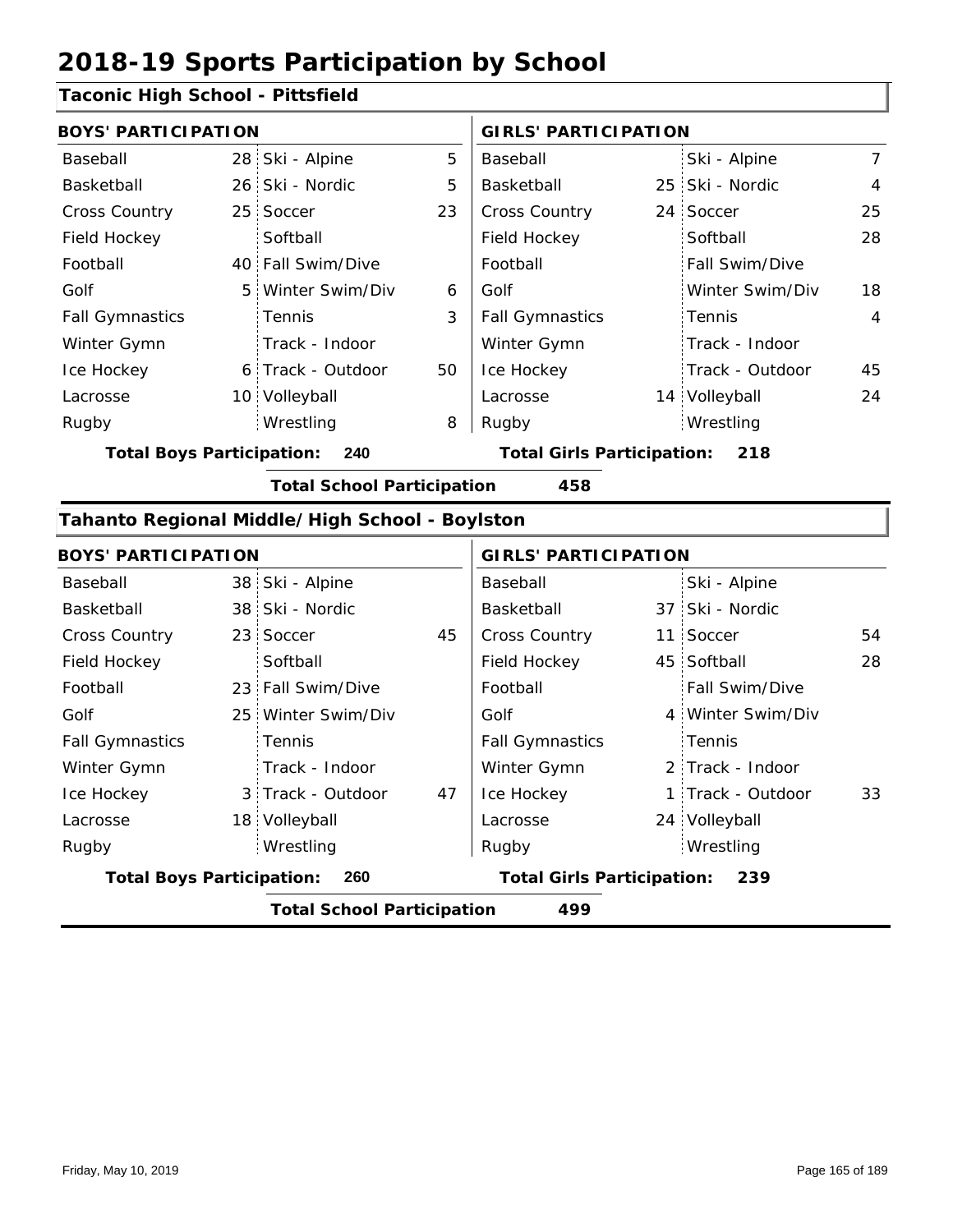#### **Tantasqua Regional Senior High School - Fiskdale** 35 Ski - Alpine 38 22 Ski - Nordic 29 Soccer 44 Cross Country 13 Soccer 42 1 Softball **Field Hockey** 36 78 Fall Swim/Dive 17 Winter Swim/Div 17 Golf 1 5 Track - Outdoor 40 Volleyball 2 Track - Outdoor 38 Volleyball 34 29 12 33 24 48 16 54 1 50 Baseball Basketball Cross Country Field Hockey Football Golf Fall Gymnastics Ice Hockey Lacrosse 29 Soccer Softball Tennis Track - Indoor Wrestling Rugby Rugby **BOYS' PARTICIPATION GIRLS' PARTICIPATION** Baseball Basketball Football Golf Fall Gymnastics Winter Gymn Ice Hockey Lacrosse Ski - Alpine 22 Ski - Nordic 13 Soccer 36 Softball Fall Swim/Dive Winter Swim/Div Tennis Track - Indoor Winter Gymn Wrestling 1 **Total Boys Participation: 398 Total Girls Participation: 362 Total School Participation 760 Taunton High School - Taunton** 59 Ski - Alpine 60 31 Ski - Nordic 15 30 74 37 Cross Country 52 Softball 120 Fall Swim/Dive | Football | 1 18 Winter Swim/Div 10 30 Track - Outdoor 18 Track - Indoor 43 Volleyball 43 Lacrosse 36 50 20 90 24 101 31 43 92 28 102 Baseball Basketball Cross Country Field Hockey Football Golf Fall Gymnastics Ice Hockey Lacrosse 15 Soccer **Softball Tennis** Track - Indoor Wrestling Rugby Rugby **BOYS' PARTICIPATION GIRLS' PARTICIPATION** Baseball Basketball Field Hockey Football Golf Fall Gymnastics Winter Gymn Ice Hockey Lacrosse Ski - Alpine 1 31 Ski - Nordic 30 Soccer Fall Swim/Dive Winter Swim/Div Tennis Track - Outdoor Winter Gymn Volleyball 57 Wrestling **Total Boys Participation: 711 Total Girls Participation: 562 Total School Participation 1273**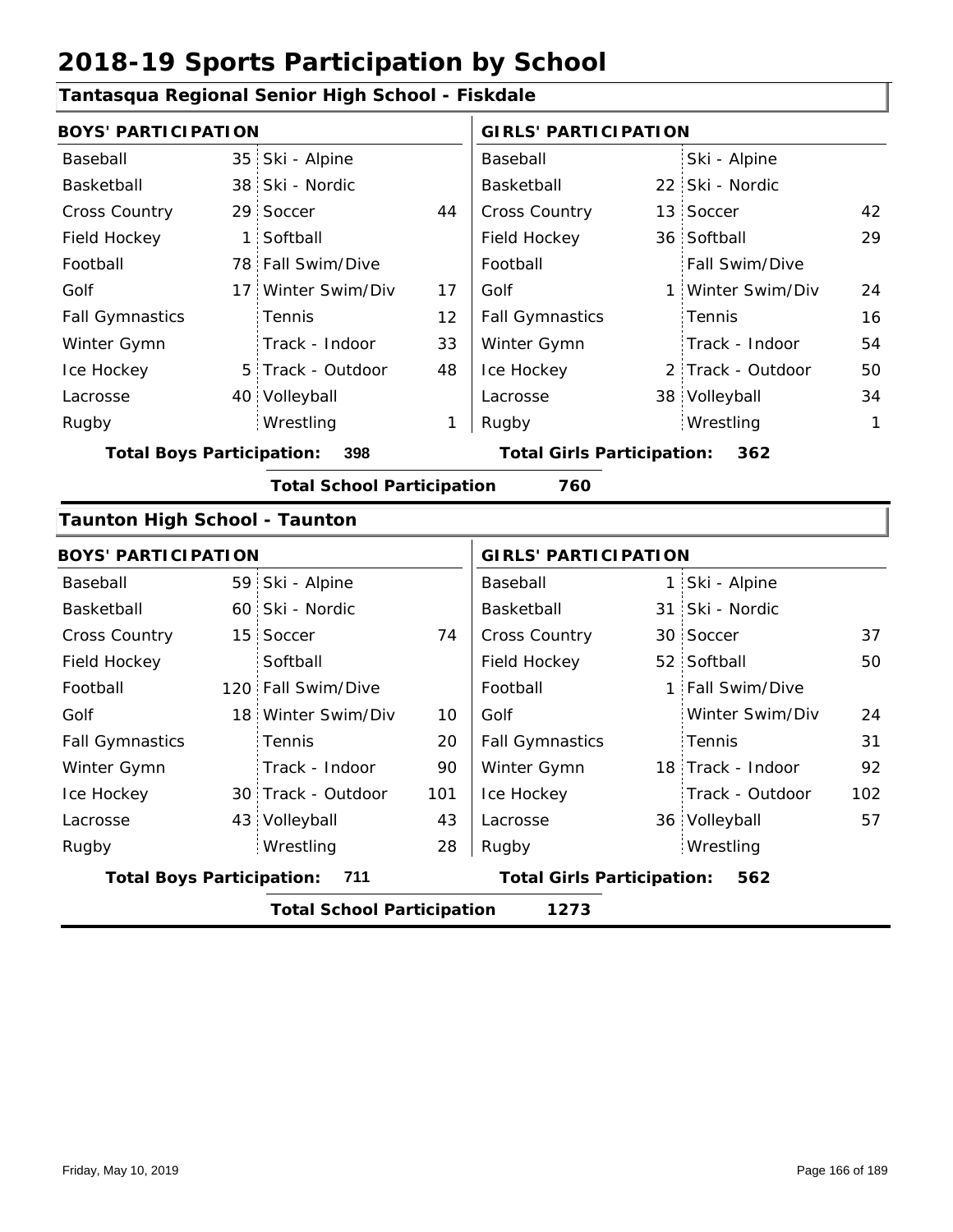### **Tech Boston Academy - Dorchester**

| <b>BOYS' PARTICIPATION</b> |  |                   |    | <b>GIRLS' PARTICIPATION</b> |  |                  |    |
|----------------------------|--|-------------------|----|-----------------------------|--|------------------|----|
| Baseball                   |  | 35 Ski - Alpine   |    | Baseball                    |  | Ski - Alpine     |    |
| Basketball                 |  | 30 Ski - Nordic   |    | Basketball                  |  | 30 Ski - Nordic  |    |
| <b>Cross Country</b>       |  | Soccer            | 32 | <b>Cross Country</b>        |  | Soccer           | 24 |
| Field Hockey               |  | Softball          |    | Field Hockey                |  | Softball         | 33 |
| Football                   |  | 80 Fall Swim/Dive |    | Football                    |  | 1 Fall Swim/Dive |    |
| Golf                       |  | Winter Swim/Div   |    | Golf                        |  | Winter Swim/Div  |    |
| <b>Fall Gymnastics</b>     |  | Tennis            |    | <b>Fall Gymnastics</b>      |  | : Tennis         |    |
| Winter Gymn                |  | Track - Indoor    | 21 | Winter Gymn                 |  | Track - Indoor   | 18 |
| Ice Hockey                 |  | Track - Outdoor   | 21 | Ice Hockey                  |  | Track - Outdoor  | 18 |
| Lacrosse                   |  | 28 Volleyball     |    | Lacrosse                    |  | 30 Volleyball    | 14 |
| Rugby                      |  | Wrestling         |    | Rugby                       |  | Wrestling        |    |

**Total Boys Participation: 247 Total Girls Participation: 168**

**Total School Participation 415**

#### **Tewksbury Memorial High School - Tewksbury**

| <b>BOYS' PARTICIPATION</b>       |  | <b>GIRLS' PARTICIPATION</b>       |    |                                   |  |                    |    |
|----------------------------------|--|-----------------------------------|----|-----------------------------------|--|--------------------|----|
| Baseball                         |  | 44 Ski - Alpine                   |    | Baseball                          |  | Ski - Alpine       |    |
| Basketball                       |  | 38 Ski - Nordic                   |    | Basketball                        |  | 44 Ski - Nordic    |    |
| <b>Cross Country</b>             |  | 40 Soccer                         | 48 | <b>Cross Country</b>              |  | 44 Soccer          | 52 |
| Field Hockey                     |  | Softball                          |    | Field Hockey                      |  | 37 Softball        | 28 |
| Football                         |  | 77 Fall Swim/Dive                 |    | Football                          |  | Fall Swim/Dive     | 6  |
| Golf                             |  | 26 Winter Swim/Div                |    | Golf                              |  | Winter Swim/Div    |    |
| <b>Fall Gymnastics</b>           |  | <b>Tennis</b>                     | 17 | <b>Fall Gymnastics</b>            |  | : Tennis           | 24 |
| Winter Gymn                      |  | Track - Indoor                    | 88 | Winter Gymn                       |  | 11 Track - Indoor  | 77 |
| Ice Hockey                       |  | 30 Track - Outdoor                | 95 | Ice Hockey                        |  | 14 Track - Outdoor | 80 |
| Lacrosse                         |  | 32 Volleyball                     |    | Lacrosse                          |  | 38 Volleyball      | 50 |
| Rugby                            |  | Wrestling                         | 18 | Rugby                             |  | Wrestling          |    |
| <b>Total Boys Participation:</b> |  | 553                               |    | <b>Total Girls Participation:</b> |  | 505                |    |
|                                  |  | <b>Total School Participation</b> |    | 1058                              |  |                    |    |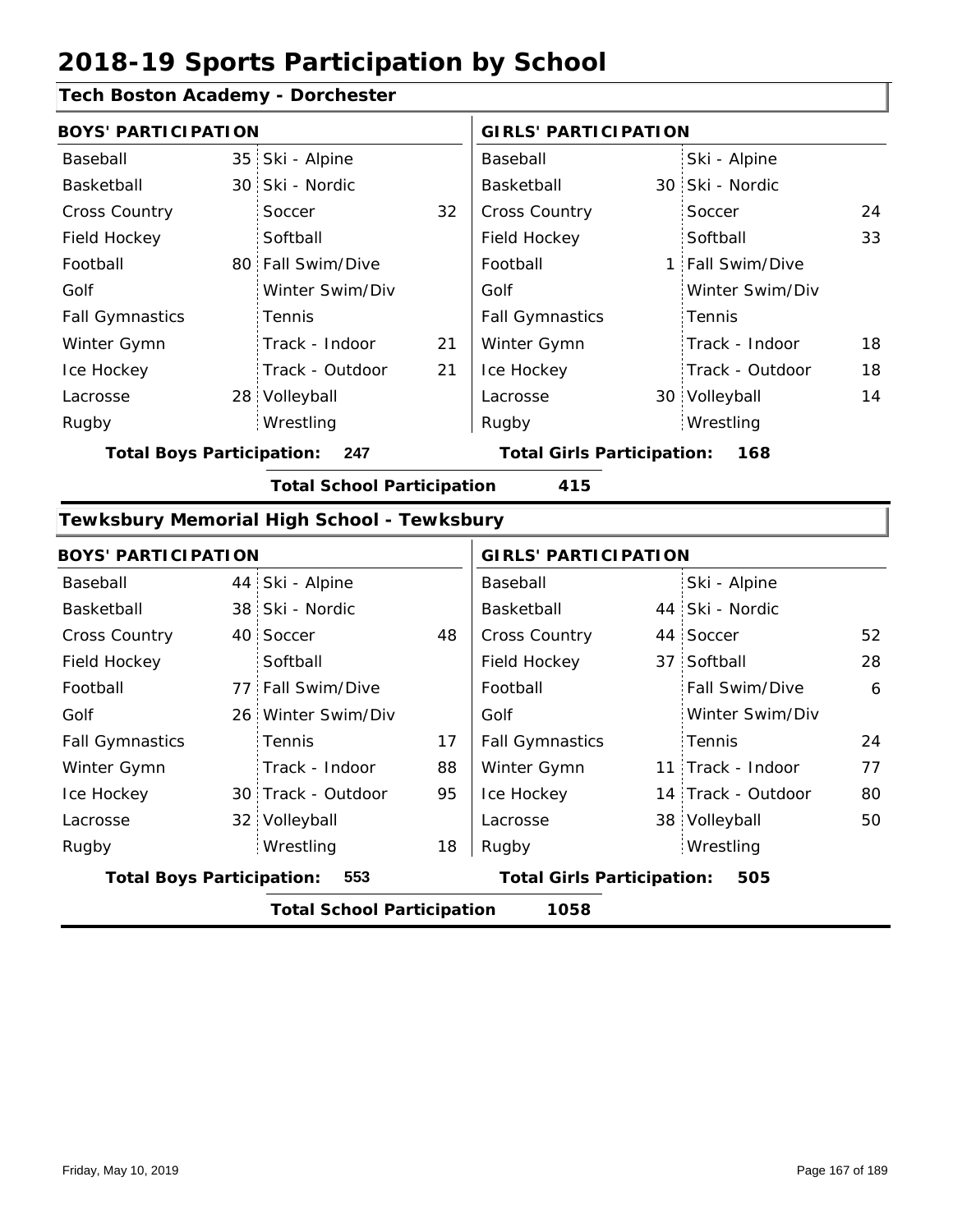### **Tri-County RVT High School - Franklin**

| <b>BOYS' PARTICIPATION</b> |  |                    |    | <b>GIRLS' PARTICIPATION</b> |  |                       |    |
|----------------------------|--|--------------------|----|-----------------------------|--|-----------------------|----|
| Baseball                   |  | 35 Ski - Alpine    |    | Baseball                    |  | Ski - Alpine          |    |
| Basketball                 |  | 42 Ski - Nordic    |    | Basketball                  |  | 28 Ski - Nordic       |    |
| <b>Cross Country</b>       |  | 9 Soccer           | 42 | <b>Cross Country</b>        |  | 5 Soccer              | 33 |
| Field Hockey               |  | Softball           |    | Field Hockey                |  | Softball              | 35 |
| Football                   |  | 85 Fall Swim/Dive  |    | Football                    |  | <b>Fall Swim/Dive</b> |    |
| Golf                       |  | 21 Winter Swim/Div |    | Golf                        |  | Winter Swim/Div       |    |
| <b>Fall Gymnastics</b>     |  | Tennis             |    | <b>Fall Gymnastics</b>      |  | : Tennis              |    |
| Winter Gymn                |  | Track - Indoor     | 5  | Winter Gymn                 |  | Track - Indoor        | 8  |
| Ice Hockey                 |  | 35 Track - Outdoor | 35 | Ice Hockey                  |  | 2 Track - Outdoor     | 15 |
| Lacrosse                   |  | 35 Volleyball      |    | Lacrosse                    |  | Volleyball            | 41 |
| Rugby                      |  | Wrestling          | 45 | Rugby                       |  | Wrestling             | 2  |
|                            |  |                    |    |                             |  |                       |    |

**Total Boys Participation: 389 Total Girls Participation: 169**

**Total School Participation 558**

#### **Trinity Christian Academy - Barnstable**

| <b>BOYS' PARTICIPATION</b>            |                                         | <b>GIRLS' PARTICIPATION</b>             |                   |  |  |  |  |  |
|---------------------------------------|-----------------------------------------|-----------------------------------------|-------------------|--|--|--|--|--|
| Baseball                              | Ski - Alpine                            | Baseball                                | Ski - Alpine      |  |  |  |  |  |
| Basketball                            | 4 Ski - Nordic                          | Basketball                              | 1 Ski - Nordic    |  |  |  |  |  |
| <b>Cross Country</b>                  | Soccer                                  | <b>Cross Country</b>                    | Soccer            |  |  |  |  |  |
| Field Hockey                          | Softball                                | Field Hockey                            | Softball          |  |  |  |  |  |
| Football                              | Fall Swim/Dive                          | Football                                | Fall Swim/Dive    |  |  |  |  |  |
| Golf                                  | 4 Winter Swim/Div                       | Golf                                    | 1 Winter Swim/Div |  |  |  |  |  |
| <b>Fall Gymnastics</b>                | <b>Tennis</b>                           | <b>Fall Gymnastics</b>                  | Tennis            |  |  |  |  |  |
| Winter Gymn                           | Track - Indoor                          | Winter Gymn                             | Track - Indoor    |  |  |  |  |  |
| Ice Hockey                            | Track - Outdoor                         | Ice Hockey                              | Track - Outdoor   |  |  |  |  |  |
| Lacrosse                              | Volleyball                              | Lacrosse                                | Volleyball<br>9   |  |  |  |  |  |
| Rugby                                 | Wrestling                               | Rugby                                   | Wrestling         |  |  |  |  |  |
| 8<br><b>Total Boys Participation:</b> |                                         | <b>Total Girls Participation:</b><br>11 |                   |  |  |  |  |  |
|                                       | <b>Total School Participation</b><br>19 |                                         |                   |  |  |  |  |  |

Friday, May 10, 2019 Page 168 of 189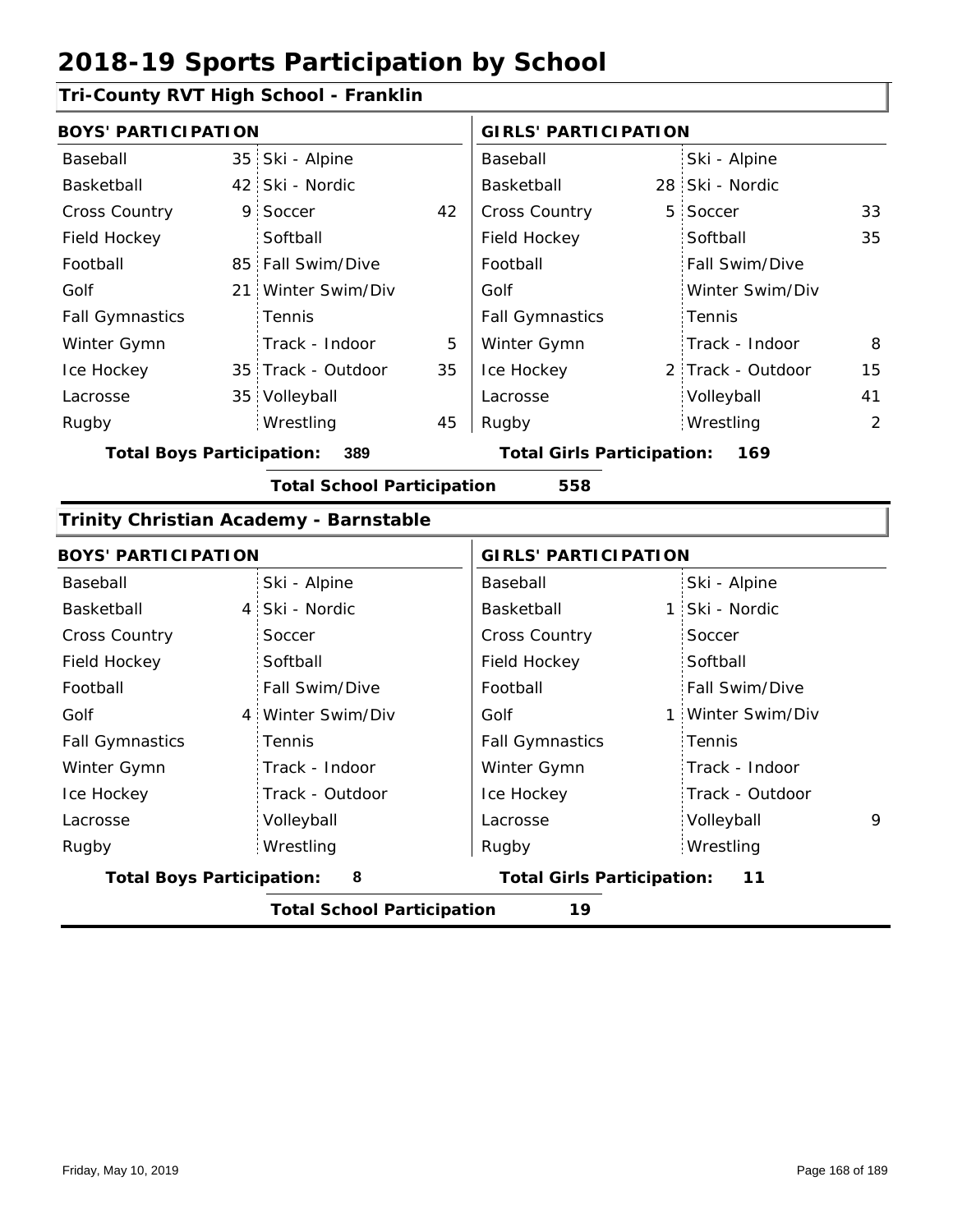### **Triton Regional High School - Byfield**

|                        | <b>BOYS' PARTICIPATION</b> |                    |    | <b>GIRLS' PARTICIPATION</b> |  |                       |    |
|------------------------|----------------------------|--------------------|----|-----------------------------|--|-----------------------|----|
| Baseball               |                            | 36 Ski - Alpine    |    | Baseball                    |  | 1 Ski - Alpine        | 3  |
| Basketball             |                            | 34 Ski - Nordic    |    | Basketball                  |  | 25 Ski - Nordic       |    |
| <b>Cross Country</b>   |                            | 11 Soccer          | 22 | <b>Cross Country</b>        |  | 17 Soccer             | 34 |
| Field Hockey           |                            | Softball           |    | Field Hockey                |  | 38 Softball           | 38 |
| Football               |                            | 61 Fall Swim/Dive  |    | Football                    |  | <b>Fall Swim/Dive</b> |    |
| Golf                   |                            | 11 Winter Swim/Div | 12 | Golf                        |  | 1 Winter Swim/Div     | 38 |
| <b>Fall Gymnastics</b> |                            | <b>Tennis</b>      | 15 | <b>Fall Gymnastics</b>      |  | : Tennis              | 14 |
| Winter Gymn            |                            | Track - Indoor     | 31 | Winter Gymn                 |  | Track - Indoor        | 43 |
| Ice Hockey             |                            | 42 Track - Outdoor | 59 | Ice Hockey                  |  | 1 Track - Outdoor     | 48 |
| Lacrosse               |                            | 31 Volleyball      |    | Lacrosse                    |  | 40 Volleyball         | 37 |
| Rugby                  |                            | Wrestling          | 26 | Rugby                       |  | Wrestling             | 2  |
|                        |                            |                    |    |                             |  |                       |    |

**Total Boys Participation: 391 Total Girls Participation: 380**

**Total School Participation 771**

#### **Trivium School - Lancaster**

| <b>BOYS' PARTICIPATION</b>              |                 |                                         | <b>GIRLS' PARTICIPATION</b> |  |  |  |  |  |  |
|-----------------------------------------|-----------------|-----------------------------------------|-----------------------------|--|--|--|--|--|--|
| Baseball                                | Ski - Alpine    | Baseball                                | Ski - Alpine                |  |  |  |  |  |  |
| Basketball                              | 14 Ski - Nordic | Basketball                              | 13 Ski - Nordic             |  |  |  |  |  |  |
| <b>Cross Country</b>                    | 17<br>Soccer    | <b>Cross Country</b>                    | 17<br>Soccer                |  |  |  |  |  |  |
| Field Hockey                            | Softball        | Field Hockey                            | Softball                    |  |  |  |  |  |  |
| Football                                | Fall Swim/Dive  | Football                                | Fall Swim/Dive              |  |  |  |  |  |  |
| Golf                                    | Winter Swim/Div | Golf                                    | Winter Swim/Div             |  |  |  |  |  |  |
| <b>Fall Gymnastics</b>                  | Tennis          | <b>Fall Gymnastics</b>                  | Tennis                      |  |  |  |  |  |  |
| Winter Gymn                             | Track - Indoor  | Winter Gymn                             | Track - Indoor              |  |  |  |  |  |  |
| Ice Hockey                              | Track - Outdoor | Ice Hockey                              | Track - Outdoor             |  |  |  |  |  |  |
| Lacrosse                                | 1 Volleyball    | Lacrosse                                | Volleyball                  |  |  |  |  |  |  |
| Rugby                                   | Wrestling       | Rugby                                   | Wrestling                   |  |  |  |  |  |  |
| <b>Total Boys Participation:</b>        | 32              | <b>Total Girls Participation:</b><br>30 |                             |  |  |  |  |  |  |
| 62<br><b>Total School Participation</b> |                 |                                         |                             |  |  |  |  |  |  |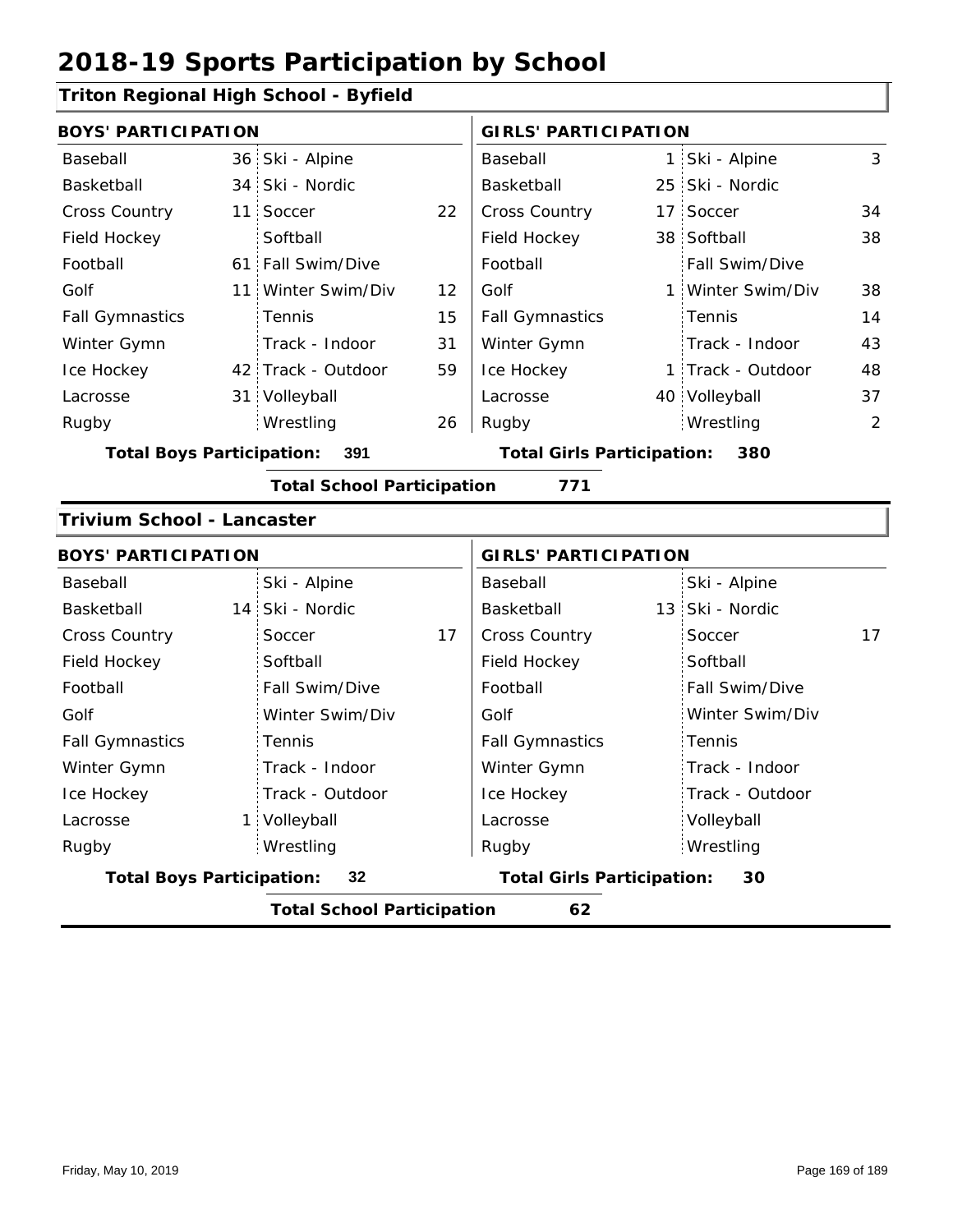### **Turners Falls High School - Montague**

|                                         | <b>BOYS' PARTICIPATION</b> |                   |                                   | <b>GIRLS' PARTICIPATION</b> |     |                   |                |  |
|-----------------------------------------|----------------------------|-------------------|-----------------------------------|-----------------------------|-----|-------------------|----------------|--|
| Baseball                                |                            | 33 Ski - Alpine   |                                   | Baseball                    |     | Ski - Alpine      |                |  |
| Basketball                              |                            | 36 Ski - Nordic   |                                   | Basketball                  |     | 32 Ski - Nordic   |                |  |
| <b>Cross Country</b>                    |                            | Soccer            | 9                                 | <b>Cross Country</b>        |     | Soccer            | 5              |  |
| Field Hockey                            |                            | 1 Softball        |                                   | Field Hockey                |     | 24 Softball       | 37             |  |
| Football                                |                            | 13 Fall Swim/Dive |                                   | Football                    |     | Fall Swim/Dive    |                |  |
| Golf                                    |                            | 9 Winter Swim/Div | 7                                 | Golf                        |     | Winter Swim/Div   | 6              |  |
| <b>Fall Gymnastics</b>                  |                            | Tennis            | 9                                 | <b>Fall Gymnastics</b>      |     | Tennis            | $\overline{7}$ |  |
| Winter Gymn                             |                            | Track - Indoor    |                                   | Winter Gymn                 |     | Track - Indoor    |                |  |
| Ice Hockey                              |                            | Track - Outdoor   | 6                                 | Ice Hockey                  |     | 1 Track - Outdoor | 16             |  |
| Lacrosse                                |                            | Volleyball        |                                   | Lacrosse                    |     | Volleyball        | 29             |  |
| Rugby                                   |                            | Wrestling         |                                   | Rugby                       |     | Wrestling         |                |  |
| 123<br><b>Total Boys Participation:</b> |                            |                   | <b>Total Girls Participation:</b> |                             | 157 |                   |                |  |

**Total School Participation 280**

### **Tyngsborough High School - Tyngsborough**

| <b>BOYS' PARTICIPATION</b>              |                                          |                    |                                          | <b>GIRLS' PARTICIPATION</b> |  |                   |                   |  |  |
|-----------------------------------------|------------------------------------------|--------------------|------------------------------------------|-----------------------------|--|-------------------|-------------------|--|--|
| Baseball                                |                                          | 28 Ski - Alpine    | 1                                        | Baseball                    |  | Ski - Alpine      | 5                 |  |  |
| Basketball                              |                                          | 29 Ski - Nordic    |                                          | Basketball                  |  | 20 Ski - Nordic   |                   |  |  |
| <b>Cross Country</b>                    |                                          | 13 Soccer          | 38                                       | <b>Cross Country</b>        |  | 14 Soccer         | 38                |  |  |
| Field Hockey                            |                                          | Softball           |                                          | Field Hockey                |  | 35 Softball       | 24                |  |  |
| Football                                |                                          | 59 Fall Swim/Dive  |                                          | Football                    |  | Fall Swim/Dive    |                   |  |  |
| Golf                                    |                                          | 18 Winter Swim/Div | 1                                        | Golf                        |  | 2 Winter Swim/Div | $12 \overline{ }$ |  |  |
| <b>Fall Gymnastics</b>                  |                                          | <b>Tennis</b>      | 19                                       | <b>Fall Gymnastics</b>      |  | Tennis            | 28                |  |  |
| Winter Gymn                             |                                          | Track - Indoor     |                                          | Winter Gymn                 |  | 3 Track - Indoor  |                   |  |  |
| Ice Hockey                              |                                          | 9 Track - Outdoor  | 29                                       | Ice Hockey                  |  | Track - Outdoor   | 41                |  |  |
| Lacrosse                                |                                          | 26 Volleyball      |                                          | Lacrosse                    |  | 37 Volleyball     |                   |  |  |
| Rugby                                   |                                          | Wrestling          | 13                                       | Rugby                       |  | Wrestling         |                   |  |  |
| <b>Total Boys Participation:</b><br>283 |                                          |                    | <b>Total Girls Participation:</b><br>259 |                             |  |                   |                   |  |  |
|                                         | <b>Total School Participation</b><br>542 |                    |                                          |                             |  |                   |                   |  |  |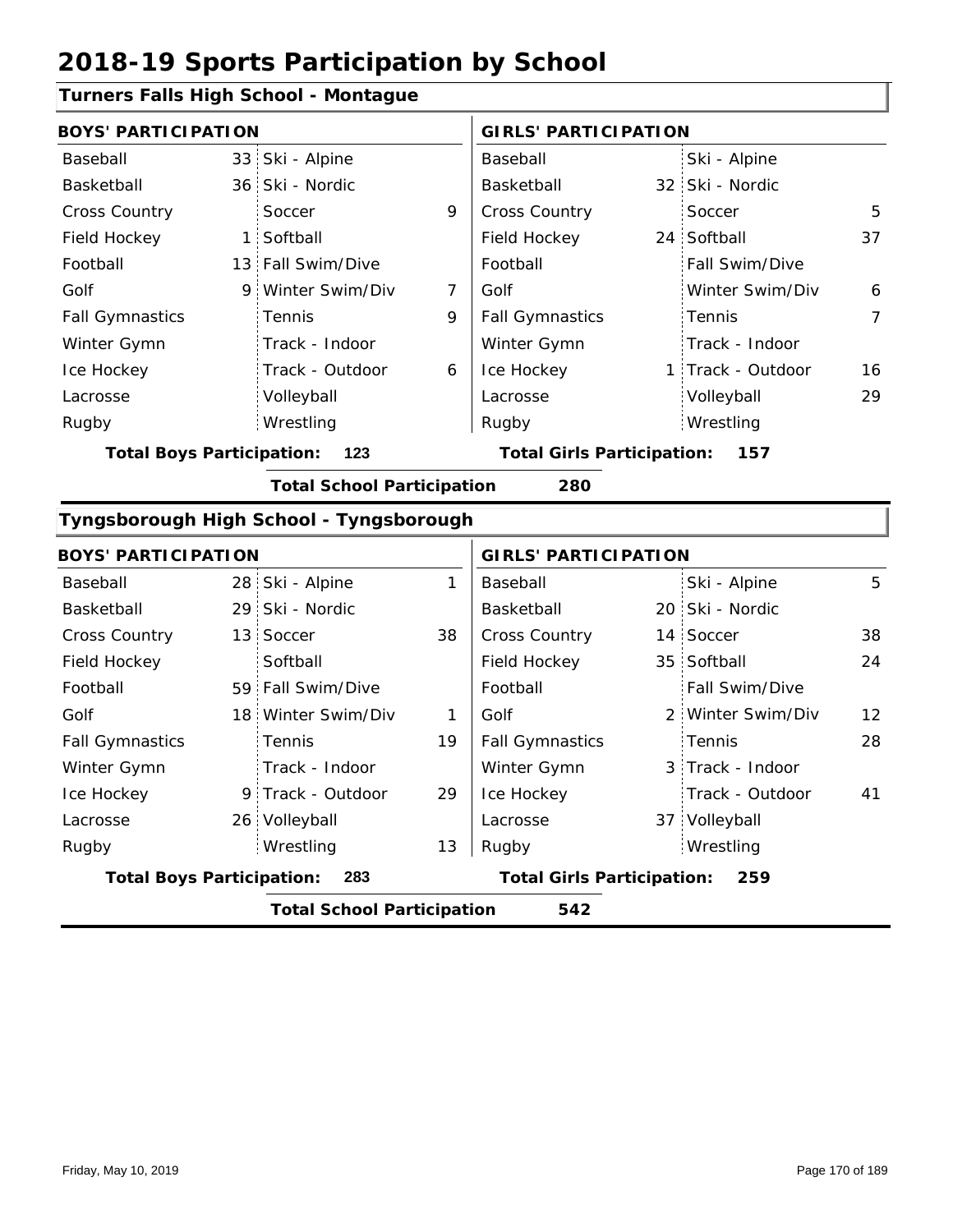## **University Park Campus - Worcester**

| <b>BOYS' PARTICIPATION</b>       |    |                                    |    | <b>GIRLS' PARTICIPATION</b>       |                |                   |                |
|----------------------------------|----|------------------------------------|----|-----------------------------------|----------------|-------------------|----------------|
| Baseball                         |    | Ski - Alpine                       |    | Baseball                          |                | Ski - Alpine      |                |
| Basketball                       |    | 12 Ski - Nordic                    |    | Basketball                        | 8              | Ski - Nordic      |                |
| Cross Country                    |    | 17 Soccer                          | 6  | Cross Country                     | 24             | Soccer            | 4              |
| Field Hockey                     |    | Softball                           |    | Field Hockey                      | $\mathbf{1}$   | Softball          |                |
| Football                         |    | 2 Fall Swim/Dive                   |    | Football                          |                | Fall Swim/Dive    |                |
| Golf                             |    | Winter Swim/Div                    |    | Golf                              |                | Winter Swim/Div   |                |
| <b>Fall Gymnastics</b>           |    | Tennis                             |    | <b>Fall Gymnastics</b>            |                | Tennis            |                |
| Winter Gymn                      |    | Track - Indoor                     |    | Winter Gymn                       |                | Track - Indoor    |                |
| Ice Hockey                       |    | Track - Outdoor                    | 12 | Ice Hockey                        |                | Track - Outdoor   | 10             |
| Lacrosse                         |    | Volleyball                         | 4  | Lacrosse                          |                | Volleyball        | $\overline{7}$ |
| Rugby                            |    | Wrestling                          |    | Rugby                             |                | Wrestling         |                |
| <b>Total Boys Participation:</b> |    | 53                                 |    | <b>Total Girls Participation:</b> |                | 54                |                |
|                                  |    | <b>Total School Participation</b>  |    | 107                               |                |                   |                |
|                                  |    | Upper Cape Cod RVT School - Bourne |    |                                   |                |                   |                |
| <b>BOYS' PARTICIPATION</b>       |    |                                    |    | <b>GIRLS' PARTICIPATION</b>       |                |                   |                |
| Baseball                         |    | 40 Ski - Alpine                    |    | Baseball                          |                | Ski - Alpine      |                |
| Basketball                       |    | 40 Ski - Nordic                    |    | Basketball                        |                | 22 Ski - Nordic   |                |
| Cross Country                    | 8. | Soccer                             | 38 | Cross Country                     | $\overline{2}$ | Soccer            | 28             |
| Field Hockey                     |    | Softball                           |    | Field Hockey                      |                | Softball          | 23             |
| Football                         |    | 54 Fall Swim/Dive                  |    | Football                          |                | Fall Swim/Dive    |                |
| Golf                             |    | 7 Winter Swim/Div                  |    | Golf                              |                | 1 Winter Swim/Div |                |
| <b>Fall Gymnastics</b>           |    | Tennis                             |    | <b>Fall Gymnastics</b>            |                | Tennis            | 3              |
| Winter Gymn                      |    | Track - Indoor                     |    | Winter Gymn                       |                | Track - Indoor    |                |
| Ice Hockey                       |    | 42 Track - Outdoor                 |    | Ice Hockey                        | 1              | Track - Outdoor   |                |
| Lacrosse                         |    | 33 Volleyball                      |    | Lacrosse                          |                | 24 Volleyball     | 30             |
| Rugby                            |    | Wrestling                          | 2  | Rugby                             |                | Wrestling         | 1              |
| <b>Total Boys Participation:</b> |    | 264                                |    | <b>Total Girls Participation:</b> |                | 135               |                |

**Total School Participation 399**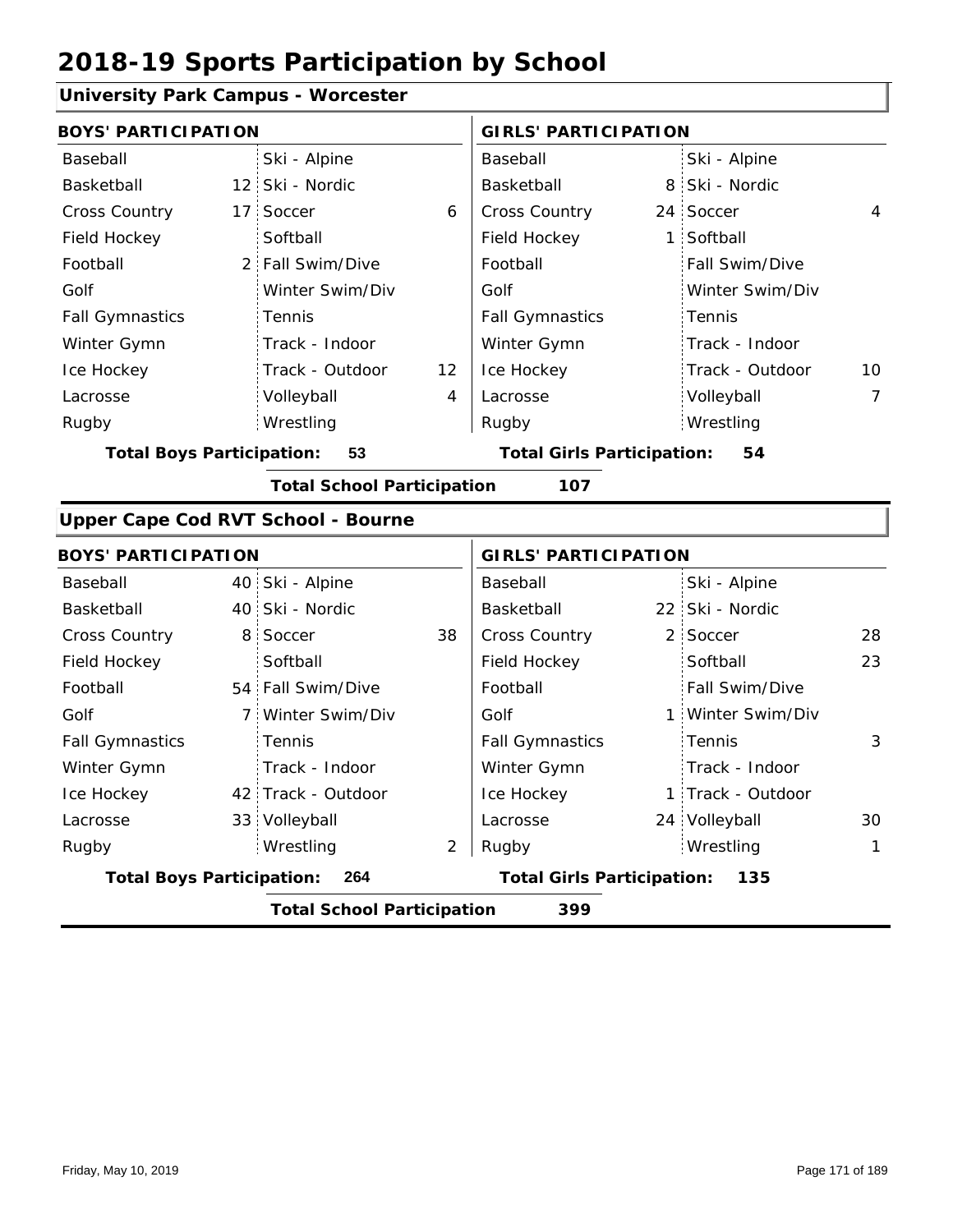### **Urban Science Academy - West Roxbury**

| <b>BOYS' PARTICIPATION</b>              |                                          |                | <b>GIRLS' PARTICIPATION</b>       |   |                    |    |  |  |  |
|-----------------------------------------|------------------------------------------|----------------|-----------------------------------|---|--------------------|----|--|--|--|
| Baseball                                | 6 Ski - Alpine                           |                | Baseball                          |   | Ski - Alpine       |    |  |  |  |
| Basketball                              | 9 Ski - Nordic                           |                | Basketball                        | 6 | Ski - Nordic       |    |  |  |  |
| Cross Country<br>$\mathbf{1}$           | Soccer                                   | $\overline{7}$ | Cross Country                     |   | Soccer             | 5  |  |  |  |
| Field Hockey                            | Softball                                 |                | Field Hockey                      |   | Softball           | 6  |  |  |  |
| Football                                | 17 Fall Swim/Dive                        |                | Football                          |   | Fall Swim/Dive     |    |  |  |  |
| Golf                                    | Winter Swim/Div                          |                | Golf                              |   | Winter Swim/Div    |    |  |  |  |
| <b>Fall Gymnastics</b>                  | Tennis                                   |                | <b>Fall Gymnastics</b>            |   | Tennis             |    |  |  |  |
| Winter Gymn                             | Track - Indoor                           | 2              | Winter Gymn                       |   | Track - Indoor     | 3  |  |  |  |
| Ice Hockey                              | Track - Outdoor                          |                | Ice Hockey                        |   | Track - Outdoor    |    |  |  |  |
| Lacrosse                                | Volleyball                               |                | Lacrosse                          |   | Volleyball         | 3  |  |  |  |
| Rugby                                   | Wrestling                                |                | Rugby                             |   | Wrestling          |    |  |  |  |
| <b>Total Boys Participation:</b>        | 42                                       |                | <b>Total Girls Participation:</b> |   | 23                 |    |  |  |  |
| <b>Total School Participation</b><br>65 |                                          |                |                                   |   |                    |    |  |  |  |
| <b>Ursuline Academy - Dedham</b>        |                                          |                |                                   |   |                    |    |  |  |  |
| <b>BOYS' PARTICIPATION</b>              |                                          |                | <b>GIRLS' PARTICIPATION</b>       |   |                    |    |  |  |  |
| Baseball                                | Ski - Alpine                             |                | Baseball                          |   | Ski - Alpine       | 23 |  |  |  |
| Basketball                              | Ski - Nordic                             |                | Basketball                        |   | 40 Ski - Nordic    |    |  |  |  |
| <b>Cross Country</b>                    | Soccer                                   |                | Cross Country                     |   | 36 Soccer          | 65 |  |  |  |
| Field Hockey                            | Softball                                 |                | Field Hockey                      |   | 24 Softball        | 23 |  |  |  |
| Football                                | Fall Swim/Dive                           |                | Football                          |   | Fall Swim/Dive     | 45 |  |  |  |
| Golf                                    | Winter Swim/Div                          |                | Golf                              |   | 17 Winter Swim/Div |    |  |  |  |
| <b>Fall Gymnastics</b>                  | Tennis                                   |                | <b>Fall Gymnastics</b>            |   | Tennis             | 13 |  |  |  |
| Winter Gymn                             | Track - Indoor                           |                | Winter Gymn                       |   | Track - Indoor     | 56 |  |  |  |
| Ice Hockey                              | Track - Outdoor                          |                | Ice Hockey                        |   | 24 Track - Outdoor | 65 |  |  |  |
| Lacrosse                                | Volleyball                               |                | Lacrosse                          |   | 36 Volleyball      | 46 |  |  |  |
| Rugby                                   | Wrestling                                |                | Rugby                             |   | Wrestling          |    |  |  |  |
| <b>Total Boys Participation:</b>        | $\pmb{0}$                                |                | <b>Total Girls Participation:</b> |   | 513                |    |  |  |  |
|                                         | <b>Total School Participation</b><br>513 |                |                                   |   |                    |    |  |  |  |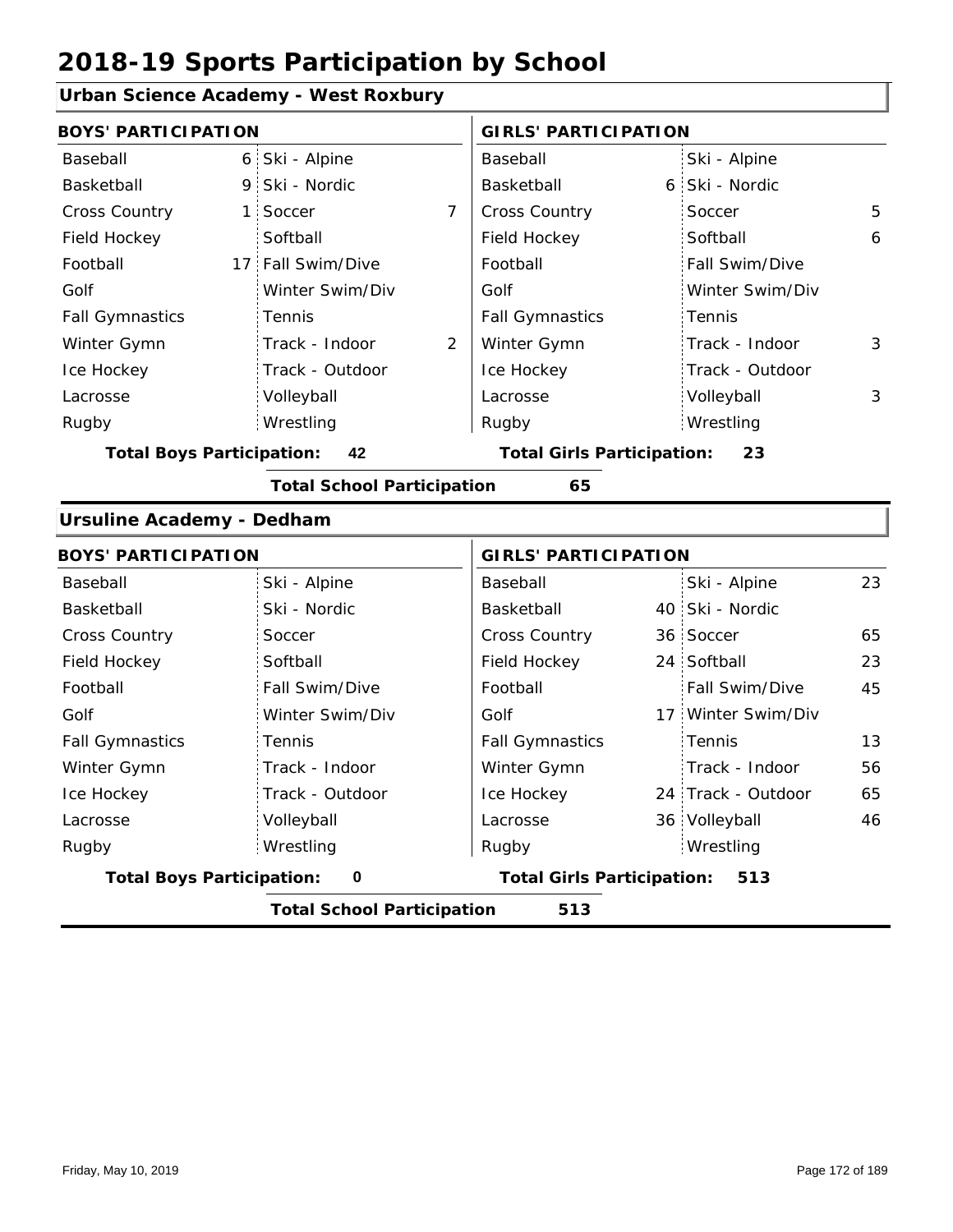#### **Uxbridge High School - Uxbridge**

|                                         | <b>BOYS' PARTICIPATION</b> |                    |                                          |                        | <b>GIRLS' PARTICIPATION</b> |                   |    |  |  |
|-----------------------------------------|----------------------------|--------------------|------------------------------------------|------------------------|-----------------------------|-------------------|----|--|--|
| Baseball                                |                            | 35 Ski - Alpine    |                                          | Baseball               |                             | Ski - Alpine      |    |  |  |
| Basketball                              |                            | 31 Ski - Nordic    |                                          | Basketball             |                             | 21 Ski - Nordic   |    |  |  |
| <b>Cross Country</b>                    |                            | 20 Soccer          | 30                                       | <b>Cross Country</b>   |                             | 9 Soccer          | 37 |  |  |
| Field Hockey                            |                            | Softball           |                                          | Field Hockey           |                             | 35 Softball       | 15 |  |  |
| Football                                |                            | 50 Fall Swim/Dive  |                                          | Football               |                             | Fall Swim/Dive    |    |  |  |
| Golf                                    |                            | 16 Winter Swim/Div |                                          | Golf                   |                             | 1 Winter Swim/Div |    |  |  |
| <b>Fall Gymnastics</b>                  |                            | <b>Tennis</b>      | 12 <sup>2</sup>                          | <b>Fall Gymnastics</b> |                             | Tennis            | 26 |  |  |
| Winter Gymn                             |                            | Track - Indoor     | 37                                       | Winter Gymn            |                             | Track - Indoor    | 27 |  |  |
| Ice Hockey                              |                            | 1 Track - Outdoor  | 49                                       | Ice Hockey             |                             | Track - Outdoor   | 33 |  |  |
| Lacrosse                                |                            | Volleyball         |                                          | Lacrosse               |                             | Volleyball        |    |  |  |
| Rugby                                   |                            | Wrestling          | 1                                        | Rugby                  |                             | Wrestling         |    |  |  |
| 282<br><b>Total Boys Participation:</b> |                            |                    | <b>Total Girls Participation:</b><br>204 |                        |                             |                   |    |  |  |

**Total School Participation 486**

#### **Wachusett Regional High School - Holden**

| <b>BOYS' PARTICIPATION</b> |                                           |                    |                 | <b>GIRLS' PARTICIPATION</b> |                                          |                   |    |  |  |  |  |
|----------------------------|-------------------------------------------|--------------------|-----------------|-----------------------------|------------------------------------------|-------------------|----|--|--|--|--|
| Baseball                   |                                           | 49 Ski - Alpine    | 12 <sup>2</sup> | Baseball                    |                                          | Ski - Alpine      | 10 |  |  |  |  |
| Basketball                 |                                           | 37 Ski - Nordic    |                 | Basketball                  |                                          | 30 Ski - Nordic   |    |  |  |  |  |
| <b>Cross Country</b>       |                                           | 33 Soccer          | 68              | <b>Cross Country</b>        |                                          | 41 Soccer         | 68 |  |  |  |  |
| Field Hockey               |                                           | Softball           |                 | Field Hockey                |                                          | 37 Softball       | 33 |  |  |  |  |
| Football                   |                                           | Fall Swim/Dive     |                 | Football                    |                                          | Fall Swim/Dive    |    |  |  |  |  |
| Golf                       |                                           | Winter Swim/Div    | 14              | Golf                        |                                          | Winter Swim/Div   | 20 |  |  |  |  |
| <b>Fall Gymnastics</b>     |                                           | <b>Tennis</b>      | 14              | <b>Fall Gymnastics</b>      |                                          | Tennis            | 17 |  |  |  |  |
| Winter Gymn                |                                           | Track - Indoor     | 96              | Winter Gymn                 |                                          | Track - Indoor    | 80 |  |  |  |  |
| Ice Hockey                 |                                           | 38 Track - Outdoor | 103             | Ice Hockey                  |                                          | 6 Track - Outdoor | 87 |  |  |  |  |
| Lacrosse                   |                                           | 43 Volleyball      | 26              | Lacrosse                    |                                          | 42 Volleyball     | 38 |  |  |  |  |
| Rugby                      |                                           | Wrestling          |                 | Rugby                       |                                          | Wrestling         |    |  |  |  |  |
|                            | <b>Total Boys Participation:</b><br>533   |                    |                 |                             | <b>Total Girls Participation:</b><br>509 |                   |    |  |  |  |  |
|                            | 1042<br><b>Total School Participation</b> |                    |                 |                             |                                          |                   |    |  |  |  |  |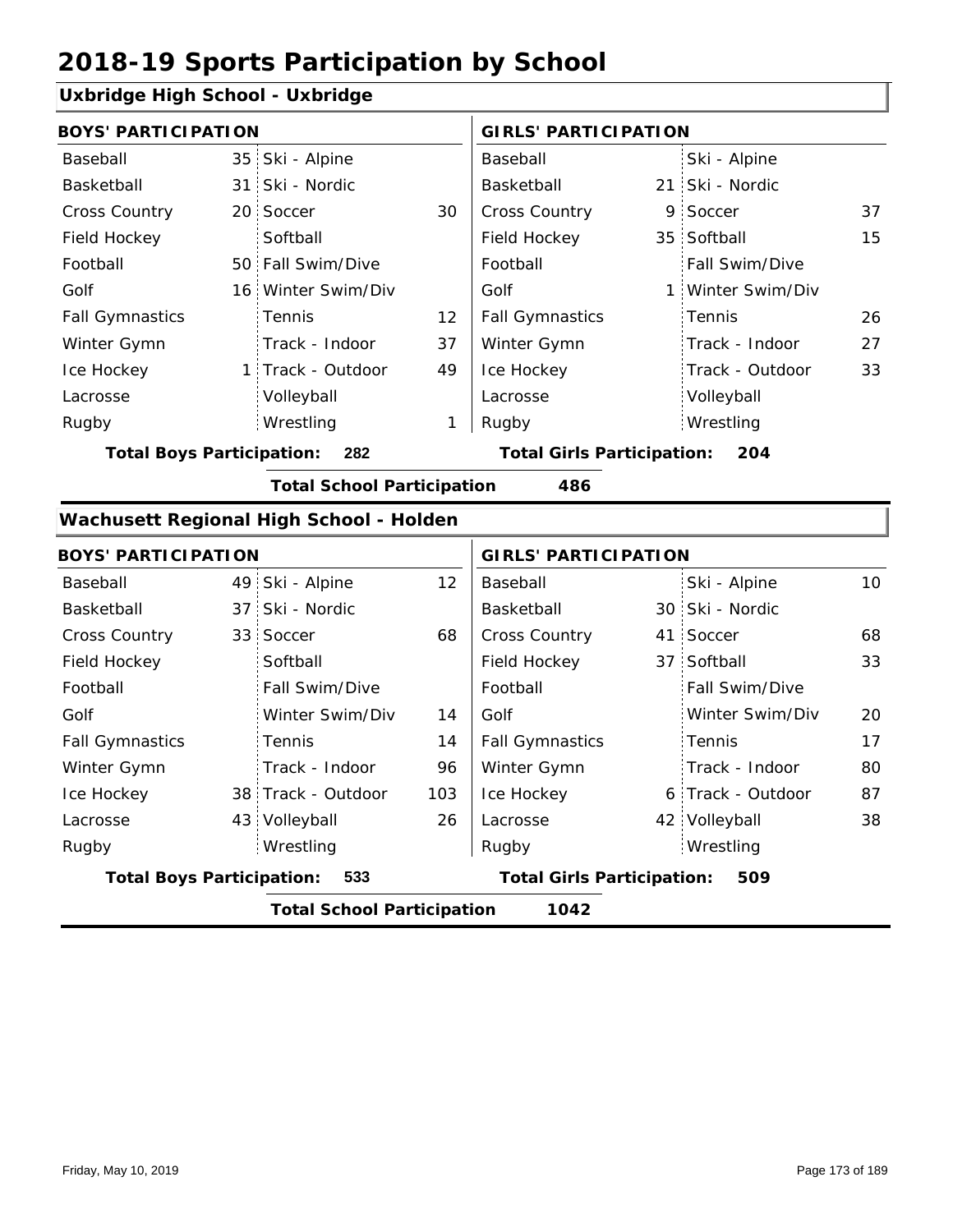## **Wahconah Regional High School - Dalton**

| anoonan iyogionan mgu oonoon     |                |                                            |    |                                          |  |                   |                |  |
|----------------------------------|----------------|--------------------------------------------|----|------------------------------------------|--|-------------------|----------------|--|
| <b>BOYS' PARTICIPATION</b>       |                |                                            |    | <b>GIRLS' PARTICIPATION</b>              |  |                   |                |  |
| Baseball                         |                | 32 Ski - Alpine                            | 6  | Baseball                                 |  | Ski - Alpine      | 5              |  |
| Basketball                       |                | 24 Ski - Nordic                            | 7  | Basketball                               |  | Ski - Nordic      | $\overline{7}$ |  |
| Cross Country                    |                | 20 Soccer                                  | 32 | Cross Country                            |  | 13 Soccer         | 40             |  |
| Field Hockey                     |                | Softball                                   |    | Field Hockey                             |  | Softball          | 22             |  |
| Football                         |                | 54 Fall Swim/Dive                          |    | Football                                 |  | Fall Swim/Dive    |                |  |
| Golf                             | $\overline{4}$ | Winter Swim/Div                            | 4  | Golf                                     |  | 2 Winter Swim/Div | 6              |  |
| <b>Fall Gymnastics</b>           |                | Tennis                                     |    | <b>Fall Gymnastics</b>                   |  | Tennis            |                |  |
| Winter Gymn                      |                | Track - Indoor                             |    | Winter Gymn                              |  | Track - Indoor    |                |  |
| Ice Hockey                       | 9.             | Track - Outdoor                            | 40 | Ice Hockey                               |  | Track - Outdoor   | 43             |  |
| Lacrosse                         | 41             | Volleyball                                 |    | Lacrosse                                 |  | 32 Volleyball     | 31             |  |
| Rugby                            |                | Wrestling                                  | 3  | Rugby                                    |  | Wrestling         |                |  |
| <b>Total Boys Participation:</b> |                | 276                                        |    | <b>Total Girls Participation:</b><br>201 |  |                   |                |  |
|                                  |                | <b>Total School Participation</b>          |    | 477                                      |  |                   |                |  |
|                                  |                | Wakefield Memorial High School - Wakefield |    |                                          |  |                   |                |  |
| <b>BOYS' PARTICIPATION</b>       |                |                                            |    | <b>GIRLS' PARTICIPATION</b>              |  |                   |                |  |
| Baseball                         |                | 37 Ski - Alpine                            |    | Baseball                                 |  | Ski - Alpine      |                |  |
| Basketball                       |                | 43 Ski - Nordic                            |    | Basketball                               |  | 41 Ski - Nordic   |                |  |
| Cross Country                    |                | 31 Soccer                                  | 51 | Cross Country                            |  | 15 Soccer         | 53             |  |

| <b>Total School Participation</b><br>972 |     |                    |                                   |                        |     |                       |             |  |  |  |
|------------------------------------------|-----|--------------------|-----------------------------------|------------------------|-----|-----------------------|-------------|--|--|--|
| <b>Total Boys Participation:</b>         | 490 |                    | <b>Total Girls Participation:</b> |                        | 482 |                       |             |  |  |  |
| Rugby                                    |     | Wrestling          | 26                                | Rugby                  |     | Wrestling             | $\mathbf 1$ |  |  |  |
| Lacrosse                                 |     | 38 Volleyball      |                                   | Lacrosse               |     | 51 Volleyball         | 45          |  |  |  |
| Ice Hockey                               |     | 48 Track - Outdoor | 59                                | Ice Hockey             |     | 23 Track - Outdoor    | 62          |  |  |  |
| Winter Gymn                              |     | Track - Indoor     | 46                                | Winter Gymn            |     | 19 Track - Indoor     | 48          |  |  |  |
| <b>Fall Gymnastics</b>                   |     | Tennis             | 21                                | <b>Fall Gymnastics</b> |     | Tennis                | 21          |  |  |  |
| Golf                                     |     | 24 Winter Swim/Div | 7                                 | Golf                   |     | 1 Winter Swim/Div     |             |  |  |  |
| Football                                 |     | 59 Fall Swim/Dive  |                                   | Football               |     | <b>Fall Swim/Dive</b> | 33          |  |  |  |
| Field Hockey                             |     | Softball           |                                   | Field Hockey           |     | 28 Softball           | 41          |  |  |  |
| <b>Cross Country</b>                     |     | 31 Soccer          | 51                                | <b>Cross Country</b>   |     | 15 Soccer             | 53          |  |  |  |
| Basketball                               |     | 43 Ski - Nordic    |                                   | Basketball             |     | 41 Ski - Nordic       |             |  |  |  |
| Dasepall                                 |     | $31$ $3N  N$       |                                   | Daseuall               |     | <b>JNI - AINITE</b>   |             |  |  |  |

41

33

21 48

62

45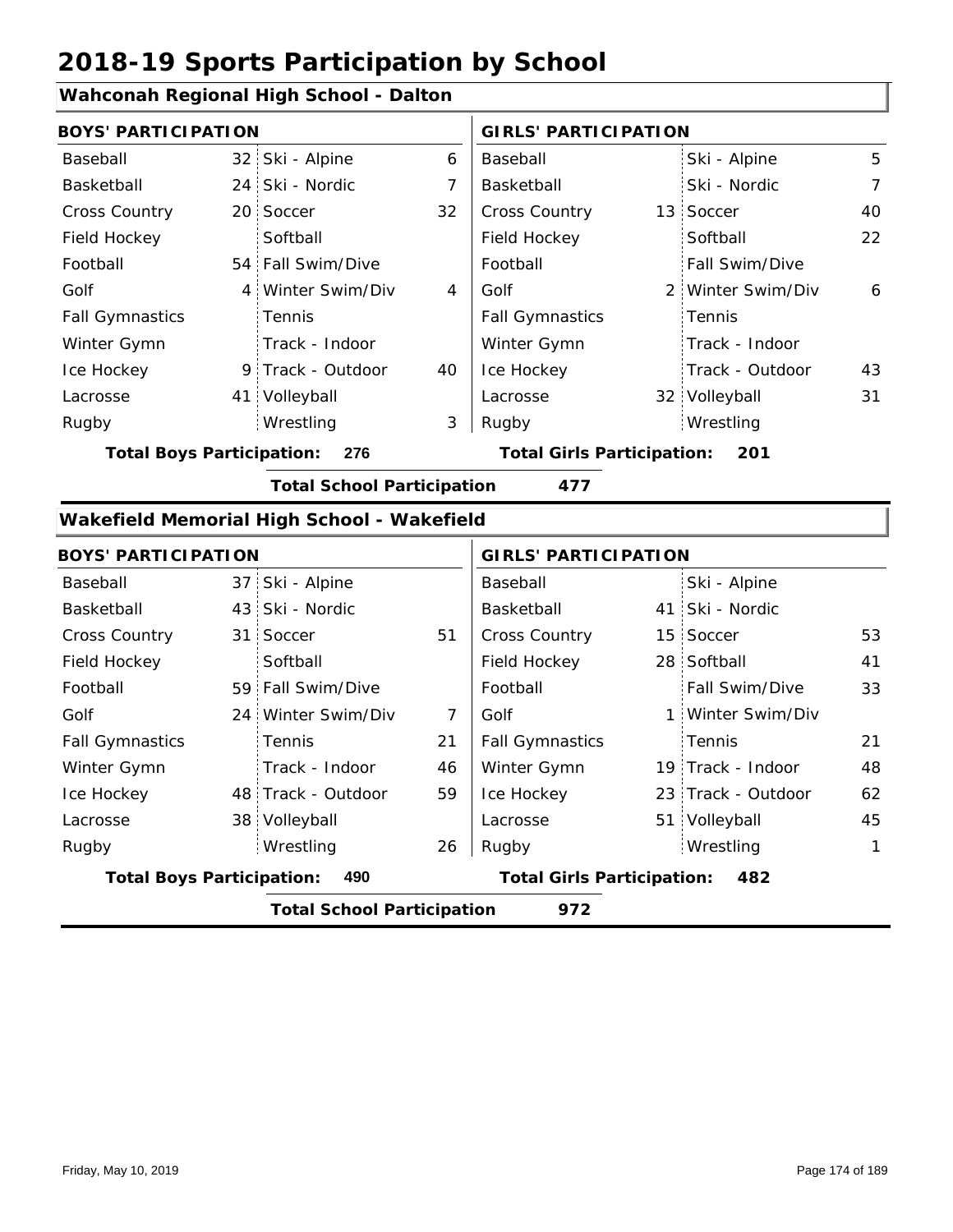## **Walpole High School - Walpole**

| waipole mgn school - waipole              |  |                                   |    |                                          |    |                    |    |  |  |  |  |
|-------------------------------------------|--|-----------------------------------|----|------------------------------------------|----|--------------------|----|--|--|--|--|
| <b>BOYS' PARTICIPATION</b>                |  |                                   |    | <b>GIRLS' PARTICIPATION</b>              |    |                    |    |  |  |  |  |
| Baseball                                  |  | 60 Ski - Alpine                   |    | Baseball                                 |    | Ski - Alpine       |    |  |  |  |  |
| Basketball                                |  | 45 Ski - Nordic                   |    | Basketball                               |    | 45 Ski - Nordic    |    |  |  |  |  |
| <b>Cross Country</b>                      |  | 60 Soccer                         | 50 | Cross Country                            | 60 | Soccer             | 50 |  |  |  |  |
| Field Hockey                              |  | Softball                          |    | Field Hockey                             |    | 45 Softball        | 28 |  |  |  |  |
| Football                                  |  | 110 Fall Swim/Dive                | 14 | Football                                 | 1: | Fall Swim/Dive     | 25 |  |  |  |  |
| Golf                                      |  | 14 Winter Swim/Div                |    | Golf                                     |    | 12 Winter Swim/Div |    |  |  |  |  |
| <b>Fall Gymnastics</b>                    |  | Tennis                            | 16 | <b>Fall Gymnastics</b>                   |    | Tennis             | 18 |  |  |  |  |
| Winter Gymn                               |  | Track - Indoor                    | 40 | Winter Gymn                              |    | 12 Track - Indoor  | 45 |  |  |  |  |
| Ice Hockey                                |  | 42 Track - Outdoor                | 75 | Ice Hockey                               |    | 28 Track - Outdoor | 70 |  |  |  |  |
| Lacrosse                                  |  | 45 Volleyball                     |    | Lacrosse                                 |    | 40 Volleyball      | 42 |  |  |  |  |
| Rugby                                     |  | Wrestling                         | 38 | Rugby                                    |    | Wrestling          |    |  |  |  |  |
| <b>Total Boys Participation:</b>          |  | 609                               |    | <b>Total Girls Participation:</b>        |    | 521                |    |  |  |  |  |
| <b>Total School Participation</b><br>1130 |  |                                   |    |                                          |    |                    |    |  |  |  |  |
| Waltham High School - Waltham             |  |                                   |    |                                          |    |                    |    |  |  |  |  |
| <b>BOYS' PARTICIPATION</b>                |  |                                   |    | <b>GIRLS' PARTICIPATION</b>              |    |                    |    |  |  |  |  |
| Baseball                                  |  | 42 Ski - Alpine                   | 10 | Baseball                                 |    | Ski - Alpine       |    |  |  |  |  |
| Basketball                                |  | 36 Ski - Nordic                   |    | Basketball                               |    | 34 Ski - Nordic    |    |  |  |  |  |
| Cross Country                             |  | 13 Soccer                         | 74 | Cross Country                            |    | 14 Soccer          | 72 |  |  |  |  |
| Field Hockey                              |  | Softball                          |    | Field Hockey                             |    | 53 Softball        | 25 |  |  |  |  |
| Football                                  |  | 84 Fall Swim/Dive                 |    | Football                                 |    | Fall Swim/Dive     |    |  |  |  |  |
| Golf                                      |  | 15 Winter Swim/Div                | 8  | Golf                                     | 2  | Winter Swim/Div    | 24 |  |  |  |  |
| <b>Fall Gymnastics</b>                    |  | Tennis                            | 21 | <b>Fall Gymnastics</b>                   |    | Tennis             | 39 |  |  |  |  |
| Winter Gymn                               |  | Track - Indoor                    | 37 | Winter Gymn                              |    | Track - Indoor     | 41 |  |  |  |  |
| Ice Hockey                                |  | 44 Track - Outdoor                | 77 | Ice Hockey                               |    | 13 Track - Outdoor | 48 |  |  |  |  |
| Lacrosse                                  |  | 45 Volleyball                     |    | Lacrosse                                 |    | 52 Volleyball      | 58 |  |  |  |  |
| Rugby                                     |  | Wrestling                         | 32 | Rugby                                    |    | Wrestling          |    |  |  |  |  |
| <b>Total Boys Participation:</b>          |  | 538                               |    | <b>Total Girls Participation:</b><br>475 |    |                    |    |  |  |  |  |
|                                           |  | <b>Total School Participation</b> |    | 1013                                     |    |                    |    |  |  |  |  |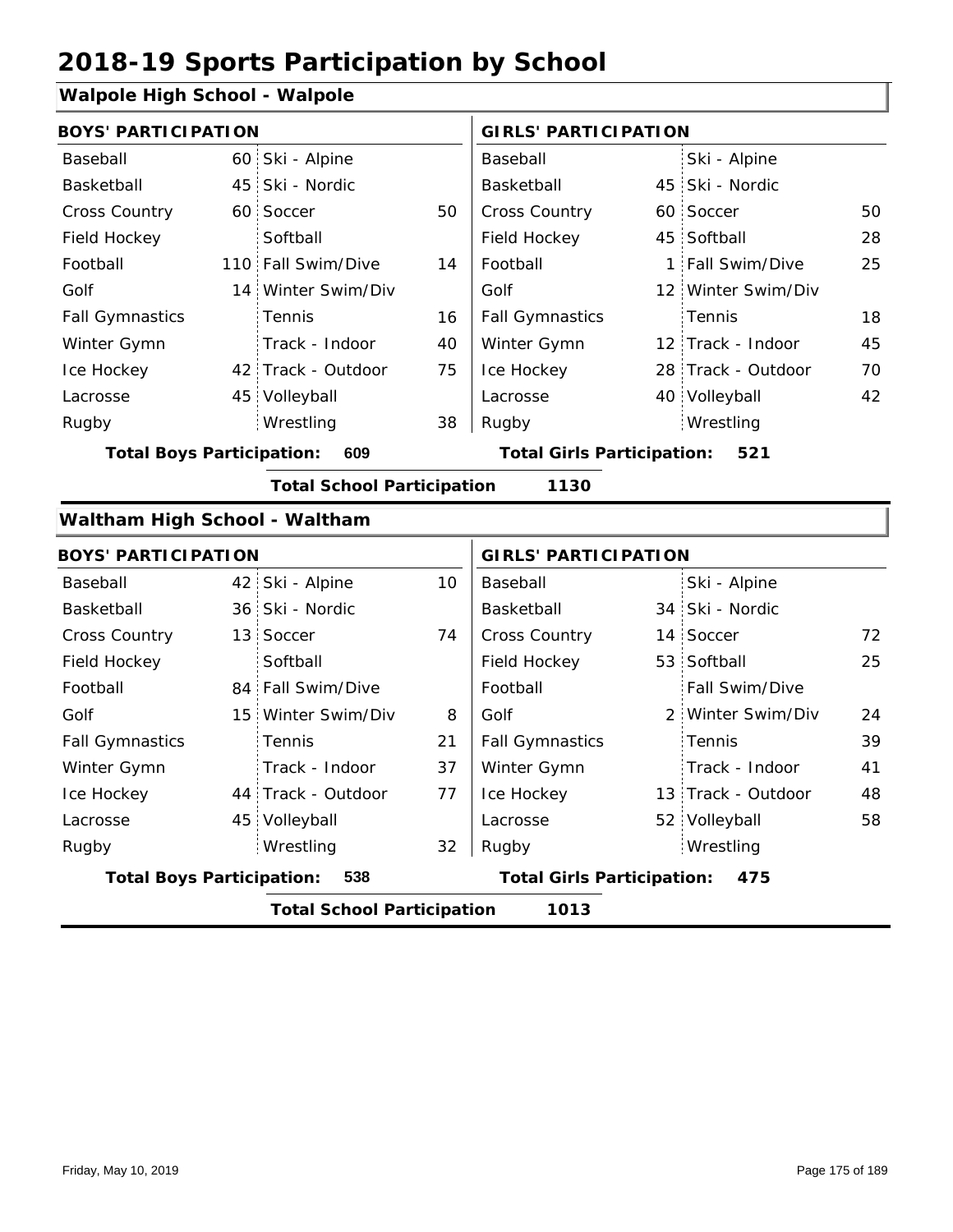## **Ware Jr/Sr High School - Ware**

| <b>BOYS' PARTICIPATION</b>       |  |                                   |    | <b>GIRLS' PARTICIPATION</b>       |  |                   |    |
|----------------------------------|--|-----------------------------------|----|-----------------------------------|--|-------------------|----|
| Baseball                         |  | 30 Ski - Alpine                   |    | Baseball                          |  | Ski - Alpine      |    |
| Basketball                       |  | 19 Ski - Nordic                   |    | Basketball                        |  | 21 Ski - Nordic   |    |
| Cross Country                    |  | Soccer                            | 16 | <b>Cross Country</b>              |  | Soccer            | 35 |
| Field Hockey                     |  | Softball                          |    | Field Hockey                      |  | Softball          | 26 |
| Football                         |  | 24 Fall Swim/Dive                 |    | Football                          |  | 1 Fall Swim/Dive  |    |
| Golf                             |  | 13 Winter Swim/Div                |    | Golf                              |  | Winter Swim/Div   | 3  |
| <b>Fall Gymnastics</b>           |  | Tennis                            |    | <b>Fall Gymnastics</b>            |  | Tennis            |    |
| Winter Gymn                      |  | Track - Indoor                    |    | Winter Gymn                       |  | Track - Indoor    |    |
| Ice Hockey                       |  | Track - Outdoor                   |    | Ice Hockey                        |  | Track - Outdoor   |    |
| Lacrosse                         |  | Volleyball                        | 16 | Lacrosse                          |  | Volleyball        | 24 |
| Rugby                            |  | Wrestling                         | 1  | Rugby                             |  | Wrestling         |    |
| <b>Total Boys Participation:</b> |  | 119                               |    | <b>Total Girls Participation:</b> |  | 110               |    |
|                                  |  | <b>Total School Participation</b> |    | 229                               |  |                   |    |
|                                  |  |                                   |    |                                   |  |                   |    |
| Wareham High School - Wareham    |  |                                   |    |                                   |  |                   |    |
| <b>BOYS' PARTICIPATION</b>       |  |                                   |    | <b>GIRLS' PARTICIPATION</b>       |  |                   |    |
| Baseball                         |  | 22 Ski - Alpine                   |    | Baseball                          |  | Ski - Alpine      |    |
| Basketball                       |  | 29 Ski - Nordic                   |    | Basketball                        |  | 19 Ski - Nordic   |    |
| Cross Country                    |  | Soccer                            | 21 | Cross Country                     |  | Soccer            | 20 |
| Field Hockey                     |  | Softball                          |    | Field Hockey                      |  | 21 Softball       | 22 |
| Football                         |  | 26 Fall Swim/Dive                 |    | Football                          |  | Fall Swim/Dive    |    |
| Golf                             |  | Winter Swim/Div                   |    | Golf                              |  | Winter Swim/Div   |    |
| <b>Fall Gymnastics</b>           |  | Tennis                            | 11 | <b>Fall Gymnastics</b>            |  | Tennis            | 12 |
| Winter Gymn                      |  | Track - Indoor                    | 13 | Winter Gymn                       |  | Track - Indoor    | 27 |
| Ice Hockey                       |  | 21 Track - Outdoor                | 22 | Ice Hockey                        |  | 4 Track - Outdoor | 23 |
| Lacrosse                         |  | Volleyball                        |    | Lacrosse                          |  | Volleyball        | 31 |
| Rugby                            |  | Wrestling                         | 1  | Rugby                             |  | Wrestling         |    |

**Total School Participation 345**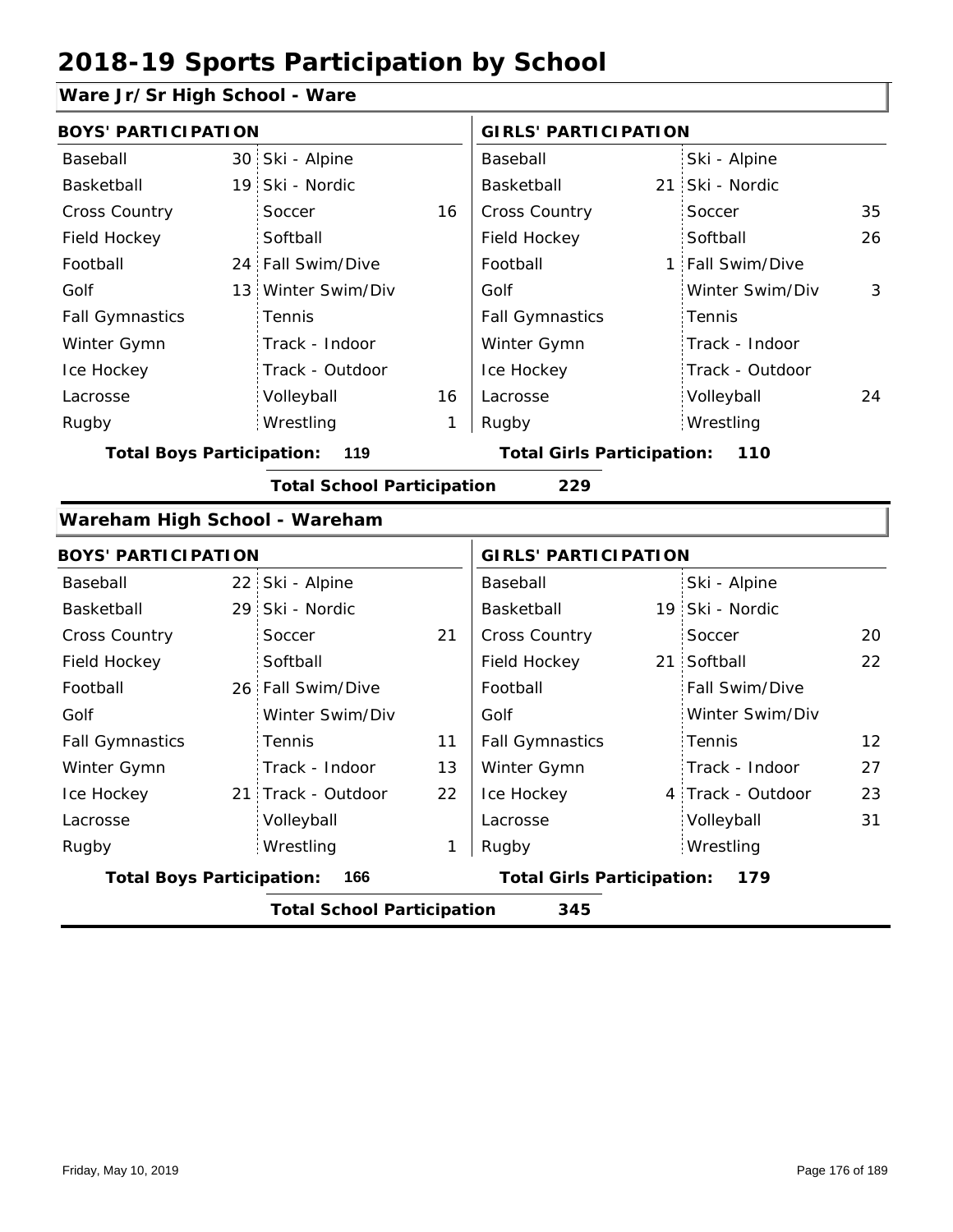## **Watertown High School - Watertown**

|                                         |                 | watertown riigh school - watertown |    |                                          |  |                    |                |
|-----------------------------------------|-----------------|------------------------------------|----|------------------------------------------|--|--------------------|----------------|
| <b>BOYS' PARTICIPATION</b>              |                 |                                    |    | <b>GIRLS' PARTICIPATION</b>              |  |                    |                |
| Baseball                                |                 | 22 Ski - Alpine                    |    | Baseball                                 |  | Ski - Alpine       |                |
| Basketball                              |                 | 47 Ski - Nordic                    |    | Basketball                               |  | 22 Ski - Nordic    |                |
| <b>Cross Country</b>                    | $7^{\circ}$     | Soccer                             | 56 | <b>Cross Country</b>                     |  | 10 Soccer          | 29             |
| Field Hockey                            |                 | Softball                           |    | Field Hockey                             |  | 22 Softball        | 32             |
| Football                                |                 | 51 Fall Swim/Dive                  |    | Football                                 |  | Fall Swim/Dive     | $\overline{4}$ |
| Golf                                    | 11              | Winter Swim/Div                    | 8  | Golf                                     |  | 1 Winter Swim/Div  |                |
| <b>Fall Gymnastics</b>                  |                 | Tennis                             | 15 | <b>Fall Gymnastics</b>                   |  | Tennis             | 23             |
| Winter Gymn                             |                 | Track - Indoor                     | 20 | Winter Gymn                              |  | Track - Indoor     | 21             |
| Ice Hockey                              |                 | 30 Track - Outdoor                 | 40 | Ice Hockey                               |  | 18 Track - Outdoor | 41             |
| Lacrosse                                |                 | 20 Volleyball                      |    | Lacrosse                                 |  | 25 Volleyball      | 32             |
| Rugby                                   |                 | Wrestling                          | 29 | Rugby                                    |  | Wrestling          | $\overline{2}$ |
| <b>Total Boys Participation:</b><br>356 |                 |                                    |    | <b>Total Girls Participation:</b><br>282 |  |                    |                |
|                                         |                 | <b>Total School Participation</b>  |    | 638                                      |  |                    |                |
| <b>Wayland High School - Wayland</b>    |                 |                                    |    |                                          |  |                    |                |
| <b>BOYS' PARTICIPATION</b>              |                 |                                    |    | <b>GIRLS' PARTICIPATION</b>              |  |                    |                |
| Baseball                                |                 | 28 Ski - Alpine                    | 18 | Baseball                                 |  | Ski - Alpine       | 12             |
| Basketball                              |                 | 40 Ski - Nordic                    | 20 | Basketball                               |  | 28 Ski - Nordic    | 20             |
| Cross Country                           | 27 <sup>1</sup> | Soccer                             | 71 | Cross Country                            |  | 12 Soccer          | 58             |
| Field Hockey                            |                 | Softball                           |    | Field Hockey                             |  | 63 Softball        | 26             |
| Football                                |                 | 68 Fall Swim/Dive                  |    | Football                                 |  | Fall Swim/Dive     |                |
| Golf                                    |                 | 14 Winter Swim/Div                 | 36 | Golf                                     |  | Winter Swim/Div    | 33             |
| <b>Fall Gymnastics</b>                  |                 | Tennis                             | 21 | <b>Fall Gymnastics</b>                   |  | Tennis             | 27             |
| Winter Gymn                             |                 | Track - Indoor                     | 42 | Winter Gymn                              |  | Track - Indoor     | 36             |
| Ice Hockey                              |                 | 23 Track - Outdoor                 | 51 | Ice Hockey                               |  | 8 Track - Outdoor  | 37             |
| Lacrosse                                |                 | 38 Volleyball                      | 28 | Lacrosse                                 |  | 35 Volleyball      | 37             |
| Rugby                                   |                 | Wrestling                          | 36 | Rugby                                    |  | Wrestling          | $\overline{2}$ |
| <b>Total Boys Participation:</b>        |                 | 561                                |    | <b>Total Girls Participation:</b><br>434 |  |                    |                |
|                                         |                 | <b>Total School Participation</b>  |    | 995                                      |  |                    |                |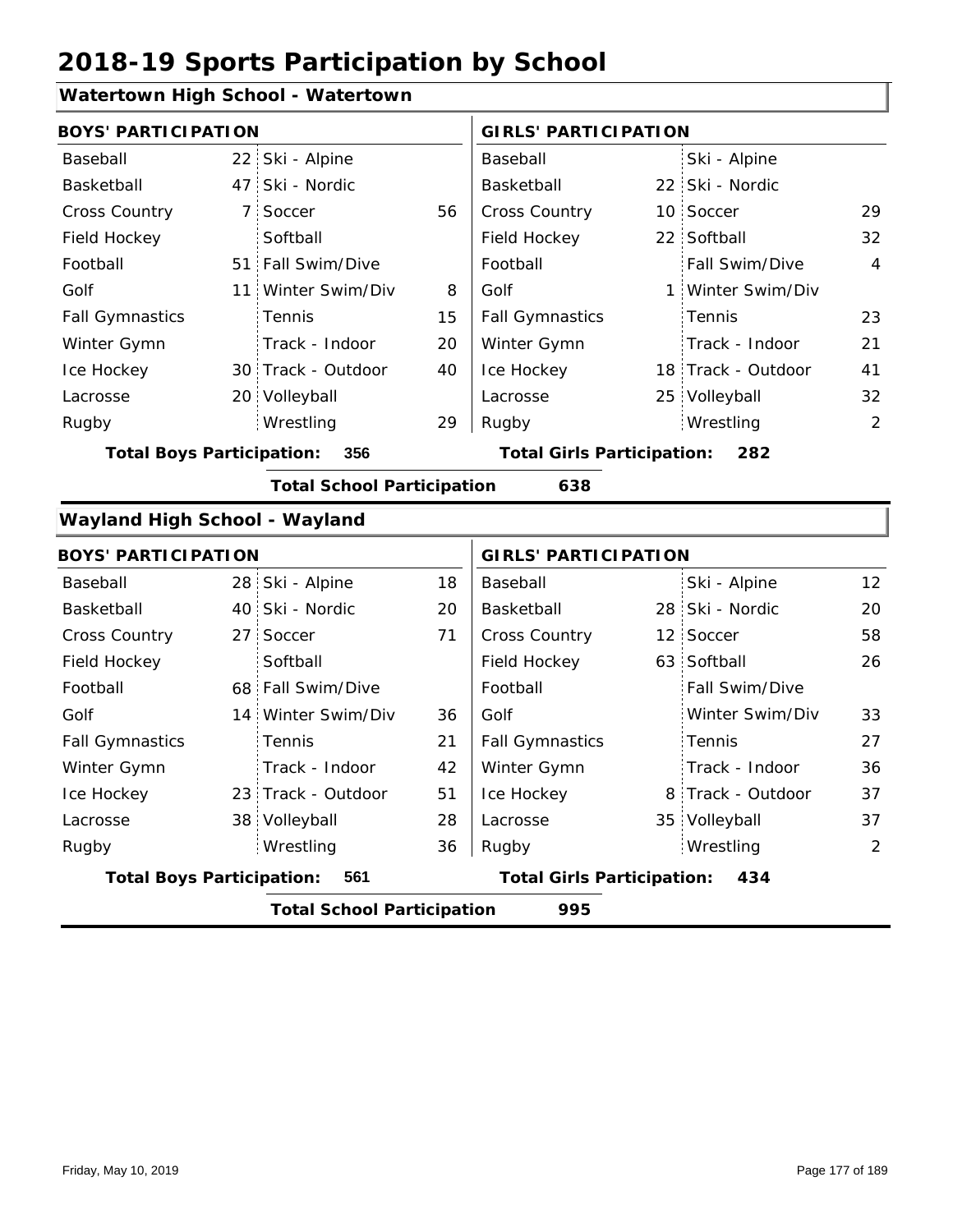#### **Wellesley High School - Wellesley**

| <b>BOYS' PARTICIPATION</b> |  |                    | <b>GIRLS' PARTICIPATION</b> |                        |  |                    |     |
|----------------------------|--|--------------------|-----------------------------|------------------------|--|--------------------|-----|
| Baseball                   |  | 53 Ski - Alpine    | 32                          | Baseball               |  | Ski - Alpine       | 30  |
| Basketball                 |  | 47 Ski - Nordic    | 34                          | Basketball             |  | 42 Ski - Nordic    | 24  |
| <b>Cross Country</b>       |  | 73 Soccer          | 91                          | <b>Cross Country</b>   |  | 29 Soccer          | 77  |
| Field Hockey               |  | Softball           |                             | Field Hockey           |  | 67 Softball        | 38  |
| Football                   |  | 88 Fall Swim/Dive  |                             | Football               |  | Fall Swim/Dive     | 34  |
| Golf                       |  | 35 Winter Swim/Div | 26                          | Golf                   |  | 26 Winter Swim/Div |     |
| <b>Fall Gymnastics</b>     |  | <b>Tennis</b>      | 29                          | <b>Fall Gymnastics</b> |  | Tennis             | 26  |
| Winter Gymn                |  | Track - Indoor     | 68                          | Winter Gymn            |  | 11 Track - Indoor  | 65  |
| Ice Hockey                 |  | 68 Track - Outdoor | 136                         | Ice Hockey             |  | 38 Track - Outdoor | 109 |
| Lacrosse                   |  | 55 Volleyball      | 32                          | Lacrosse               |  | 61 Volleyball      | 51  |
| Rugby                      |  | Wrestling          | 27                          | Rugby                  |  | Wrestling          | 3   |

**Total Boys Participation: 894 Total Girls Participation: 731**

**Total School Participation 1625**

#### **West Boylston Middle/High School - West Boylston**

| <b>BOYS' PARTICIPATION</b>              |   |                                   | <b>GIRLS' PARTICIPATION</b>       |                        |     |                   |    |
|-----------------------------------------|---|-----------------------------------|-----------------------------------|------------------------|-----|-------------------|----|
| Baseball                                |   | 35 Ski - Alpine                   |                                   | Baseball               |     | Ski - Alpine      |    |
| Basketball                              |   | 32 Ski - Nordic                   |                                   | Basketball             |     | 32 Ski - Nordic   |    |
| <b>Cross Country</b>                    |   | Soccer                            | 27                                | <b>Cross Country</b>   |     | Soccer            | 36 |
| Field Hockey                            |   | Softball                          |                                   | Field Hockey           |     | Softball          | 30 |
| Football                                |   | 31 Fall Swim/Dive                 |                                   | Football               |     | Fall Swim/Dive    |    |
| Golf                                    | 8 | Winter Swim/Div                   |                                   | Golf                   |     | Winter Swim/Div   |    |
| <b>Fall Gymnastics</b>                  |   | <b>Tennis</b>                     | 11                                | <b>Fall Gymnastics</b> |     | <b>Tennis</b>     | 16 |
| Winter Gymn                             |   | Track - Indoor                    |                                   | Winter Gymn            |     | Track - Indoor    |    |
| Ice Hockey                              |   | 4 Track - Outdoor                 | 43                                | Ice Hockey             |     | 1 Track - Outdoor | 51 |
| Lacrosse                                |   | Volleyball                        |                                   | Lacrosse               |     | Volleyball        |    |
| Rugby                                   |   | Wrestling                         |                                   | Rugby                  |     | Wrestling         |    |
| <b>Total Boys Participation:</b><br>191 |   |                                   | <b>Total Girls Participation:</b> |                        | 166 |                   |    |
|                                         |   | <b>Total School Participation</b> |                                   | 357                    |     |                   |    |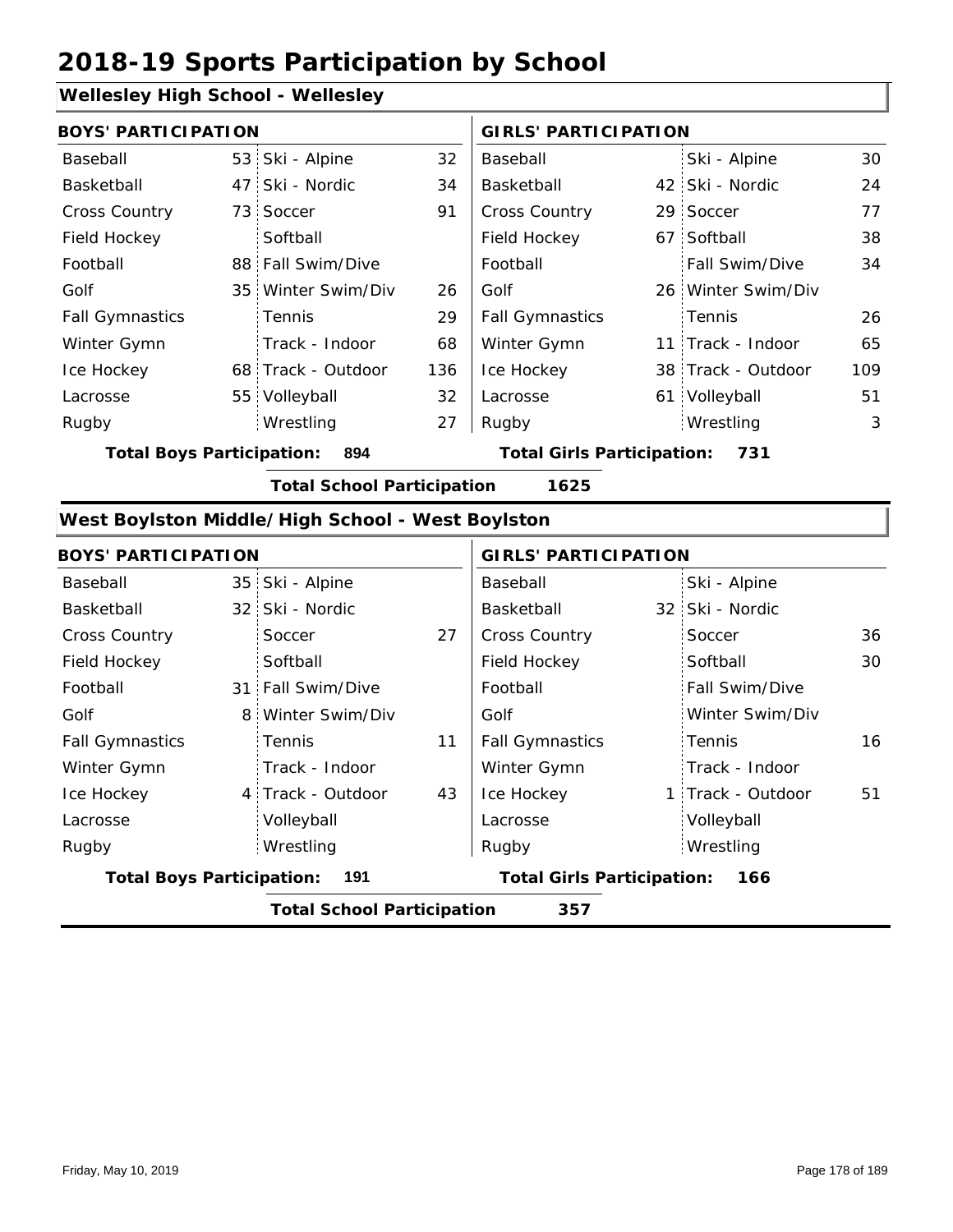### **West Bridgewater Mid/Sr. HS - West Bridgewater**

| <b>BOYS' PARTICIPATION</b>              |  |                                   | <b>GIRLS' PARTICIPATION</b>       |                        |     |                    |    |
|-----------------------------------------|--|-----------------------------------|-----------------------------------|------------------------|-----|--------------------|----|
| Baseball                                |  | 40 Ski - Alpine                   |                                   | Baseball               |     | Ski - Alpine       |    |
| Basketball                              |  | 31 Ski - Nordic                   |                                   | Basketball             |     | 23 Ski - Nordic    |    |
| <b>Cross Country</b>                    |  | 14 Soccer                         | 48                                | <b>Cross Country</b>   |     | 17 Soccer          | 43 |
| Field Hockey                            |  | 1 Softball                        |                                   | Field Hockey           |     | 36 Softball        | 32 |
| Football                                |  | 53 Fall Swim/Dive                 |                                   | Football               |     | Fall Swim/Dive     |    |
| Golf                                    |  | 15 Winter Swim/Div                |                                   | Golf                   |     | 2 Winter Swim/Div  |    |
| <b>Fall Gymnastics</b>                  |  | <b>Tennis</b>                     | 20                                | <b>Fall Gymnastics</b> |     | Tennis             | 18 |
| Winter Gymn                             |  | Track - Indoor                    | 43                                | Winter Gymn            |     | 1 Track - Indoor   | 36 |
| Ice Hockey                              |  | 8 Track - Outdoor                 | 54                                | Ice Hockey             |     | 12 Track - Outdoor | 51 |
| Lacrosse                                |  | Volleyball                        |                                   | Lacrosse               |     | Volleyball         | 27 |
| Rugby                                   |  | Wrestling                         |                                   | Rugby                  |     | Wrestling          |    |
| <b>Total Boys Participation:</b><br>327 |  |                                   | <b>Total Girls Participation:</b> |                        | 298 |                    |    |
|                                         |  | <b>Total School Participation</b> |                                   | 625                    |     |                    |    |

#### **West Roxbury Academy - West Roxbury**

| <b>BOYS' PARTICIPATION</b>             |  |                                   |                                   | <b>GIRLS' PARTICIPATION</b> |                 |    |
|----------------------------------------|--|-----------------------------------|-----------------------------------|-----------------------------|-----------------|----|
| Baseball                               |  | 14 Ski - Alpine                   |                                   | Baseball                    | Ski - Alpine    |    |
| Basketball                             |  | 16 Ski - Nordic                   |                                   | Basketball                  | 7 Ski - Nordic  |    |
| <b>Cross Country</b>                   |  | 2 Soccer                          | 22                                | <b>Cross Country</b>        | Soccer          | 8  |
| Field Hockey                           |  | Softball                          |                                   | Field Hockey                | Softball        | 17 |
| Football                               |  | 20 Fall Swim/Dive                 |                                   | Football                    | Fall Swim/Dive  |    |
| Golf                                   |  | Winter Swim/Div                   |                                   | Golf                        | Winter Swim/Div |    |
| <b>Fall Gymnastics</b>                 |  | <b>Tennis</b>                     | 1                                 | <b>Fall Gymnastics</b>      | Tennis          |    |
| Winter Gymn                            |  | Track - Indoor                    | 3                                 | Winter Gymn                 | Track - Indoor  | 3  |
| Ice Hockey                             |  | 1 Track - Outdoor                 |                                   | Ice Hockey                  | Track - Outdoor |    |
| Lacrosse                               |  | Volleyball                        |                                   | Lacrosse                    | Volleyball      | 10 |
| Rugby                                  |  | Wrestling                         |                                   | Rugby                       | Wrestling       |    |
| 79<br><b>Total Boys Participation:</b> |  |                                   | <b>Total Girls Participation:</b> | 45                          |                 |    |
|                                        |  | <b>Total School Participation</b> |                                   | 124                         |                 |    |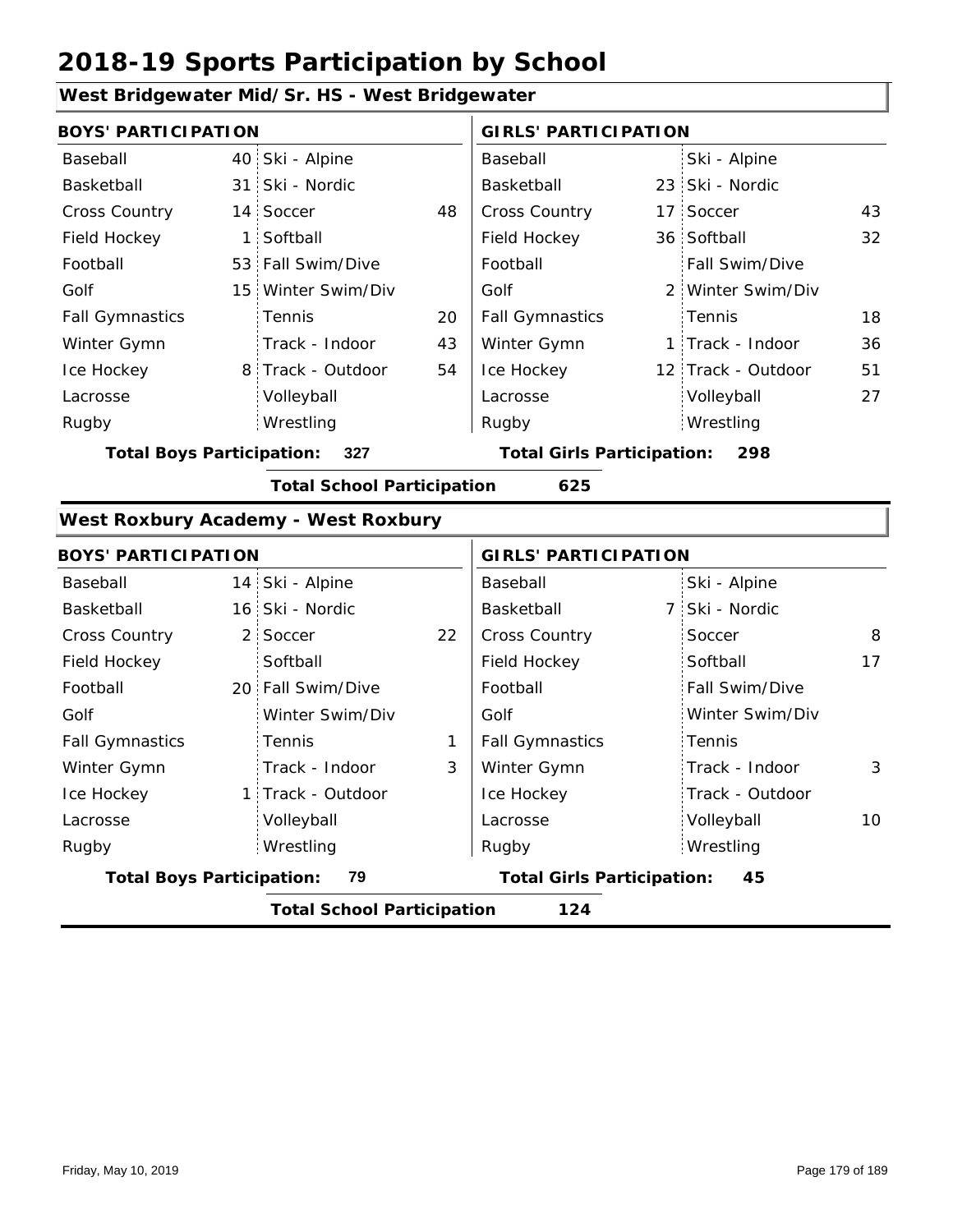#### 42 Ski - Alpine 26 25 Ski - Nordic 27 Soccer **17 | Cross Country 18 Soccer** 41 34 Softball 45 Fall Swim/Dive 8 Winter Swim/Div 11 20 Track - Outdoor 41 43 Volleyball 27 4 71 16 70 16 21 105 42 88 Baseball Basketball Cross Country Field Hockey Football Golf Fall Gymnastics Ice Hockey Lacrosse 27 Soccer **Softball** Tennis Track - Indoor Wrestling Rugby Rugby **BOYS' PARTICIPATION GIRLS' PARTICIPATION** Baseball Basketball Field Hockey Football Golf Fall Gymnastics Winter Gymn Ice Hockey Lacrosse Ski - Alpine 25 Ski - Nordic 18 Soccer Fall Swim/Dive Winter Swim/Div Tennis Track - Indoor Track - Outdoor Winter Gymn Volleyball 43 Wrestling **Total Boys Participation: 475 Total Girls Participation: 456 Total School Participation 931 Westborough High School - Westborough** 52 Ski - Alpine 39 23 Ski - Nordic 37 Soccer 69 | Cross Country 35 Soccer 51 48 Softball 71 Fall Swim/Dive | Football | 1 16 Winter Swim/Div 15 Golf 10 30 Track - Outdoor 16 Track - Indoor 39 Volleyball 4 Track - Outdoor 42 Volleyball 45 21 15 Ski - Alpine 26 16 57 16 115 12 61 80 Baseball Basketball Cross Country Field Hockey Football Golf Fall Gymnastics Ice Hockey Lacrosse 37 Soccer **Softball Tennis** Track - Indoor Wrestling Rugby Rugby **BOYS' PARTICIPATION GIRLS' PARTICIPATION** Baseball Basketball Field Hockey Football Golf Fall Gymnastics Winter Gymn Ice Hockey Lacrosse 23 Ski - Nordic 35 Soccer Fall Swim/Dive Winter Swim/Div Tennis Winter Gymn Wrestling

#### **West Springfield High School - West Springfield**

**Total Boys Participation: 577 Total Girls Participation: 485**

**Total School Participation 1062**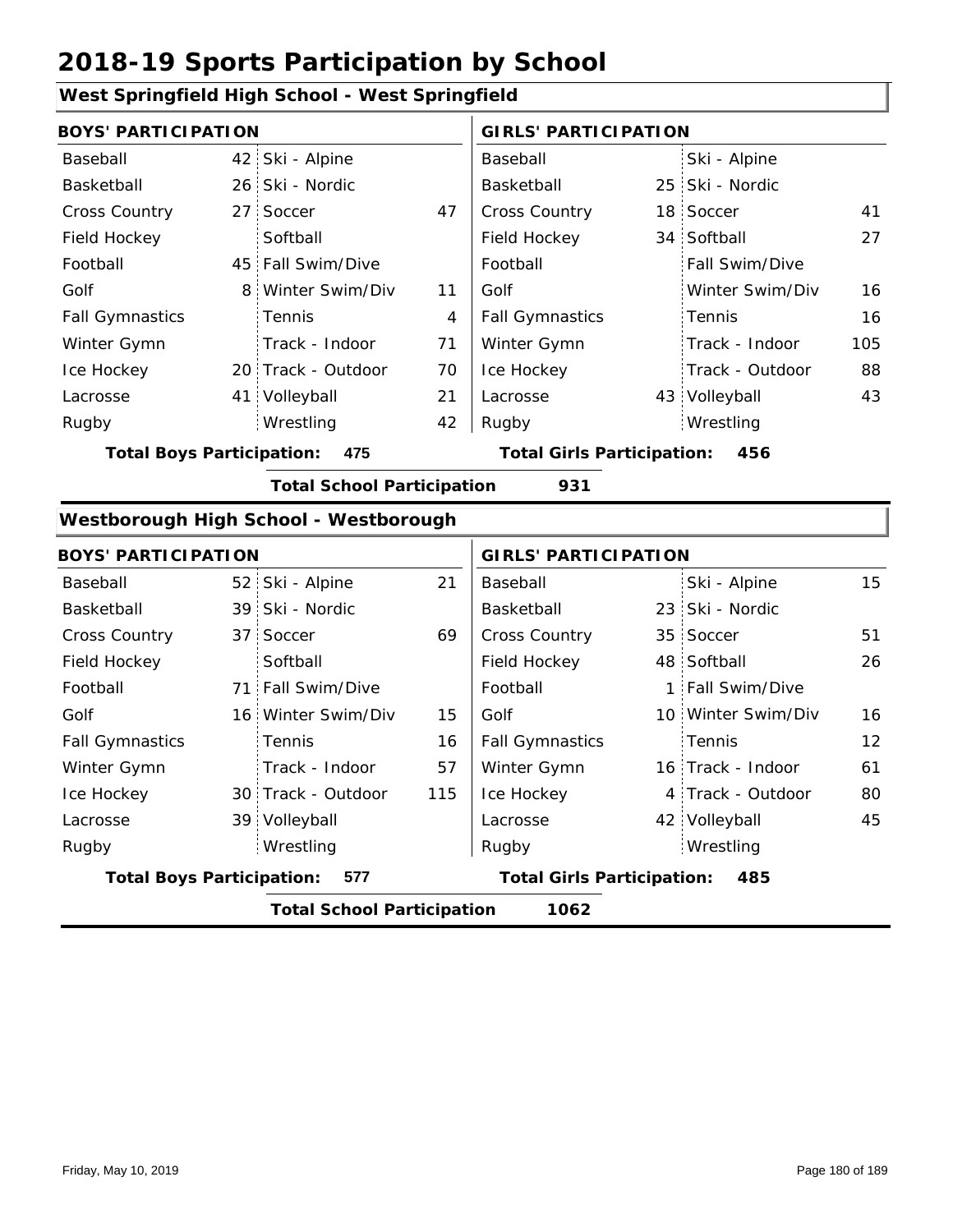## **Westfield High School - Westfield**

| <b>BOYS' PARTICIPATION</b>       |  |                    |    | <b>GIRLS' PARTICIPATION</b>       |  |                   |    |
|----------------------------------|--|--------------------|----|-----------------------------------|--|-------------------|----|
| Baseball                         |  | 55 Ski - Alpine    | 8  | Baseball                          |  | Ski - Alpine      | 10 |
| Basketball                       |  | 37 Ski - Nordic    |    | Basketball                        |  | 22 Ski - Nordic   |    |
| <b>Cross Country</b>             |  | 23 Soccer          | 48 | <b>Cross Country</b>              |  | 18 Soccer         | 36 |
| Field Hockey                     |  | Softball           |    | Field Hockey                      |  | 26 Softball       | 27 |
| Football                         |  | 60 Fall Swim/Dive  |    | Football                          |  | Fall Swim/Dive    |    |
| Golf                             |  | 17 Winter Swim/Div | 17 | Golf                              |  | 1 Winter Swim/Div | 28 |
| <b>Fall Gymnastics</b>           |  | 3 Tennis           | 8  | <b>Fall Gymnastics</b>            |  | 26 Tennis         | 16 |
| Winter Gymn                      |  | Track - Indoor     | 35 | Winter Gymn                       |  | Track - Indoor    | 31 |
| Ice Hockey                       |  | 34 Track - Outdoor | 35 | Ice Hockey                        |  | 6 Track - Outdoor | 20 |
| Lacrosse                         |  | 39 Volleyball      | 28 | Lacrosse                          |  | 49 Volleyball     | 46 |
| Rugby                            |  | Wrestling          | 8  | Rugby                             |  | Wrestling         |    |
| <b>Total Boys Participation:</b> |  | 455                |    | <b>Total Girls Participation:</b> |  | 362               |    |

**Total School Participation 817**

#### **Westfield Technical Academy - Westfield**

| <b>BOYS' PARTICIPATION</b>       |                                   |                | <b>GIRLS' PARTICIPATION</b>       |  |                 |               |
|----------------------------------|-----------------------------------|----------------|-----------------------------------|--|-----------------|---------------|
| Baseball                         | 29 Ski - Alpine                   | $\overline{2}$ | Baseball                          |  | Ski - Alpine    |               |
| Basketball                       | 32 Ski - Nordic                   |                | Basketball                        |  | 13 Ski - Nordic |               |
| <b>Cross Country</b>             | 13 Soccer                         | 36             | <b>Cross Country</b>              |  | 6 Soccer        | 28            |
| Field Hockey                     | Softball                          |                | Field Hockey                      |  | Softball        | 19            |
| Football                         | Fall Swim/Dive                    |                | Football                          |  | Fall Swim/Dive  |               |
| Golf                             | 9 Winter Swim/Div                 |                | Golf                              |  | Winter Swim/Div |               |
| <b>Fall Gymnastics</b>           | <b>Tennis</b>                     |                | <b>Fall Gymnastics</b>            |  | Tennis          |               |
| Winter Gymn                      | Track - Indoor                    |                | Winter Gymn                       |  | Track - Indoor  |               |
| Ice Hockey                       | Track - Outdoor                   |                | Ice Hockey                        |  | Track - Outdoor |               |
| Lacrosse                         | 9 Volleyball                      |                | Lacrosse                          |  | Volleyball      |               |
| Rugby                            | Wrestling                         | 7              | Rugby                             |  | Wrestling       | $\mathcal{L}$ |
| <b>Total Boys Participation:</b> | - 137                             |                | <b>Total Girls Participation:</b> |  | 68              |               |
|                                  | <b>Total School Participation</b> |                | 205                               |  |                 |               |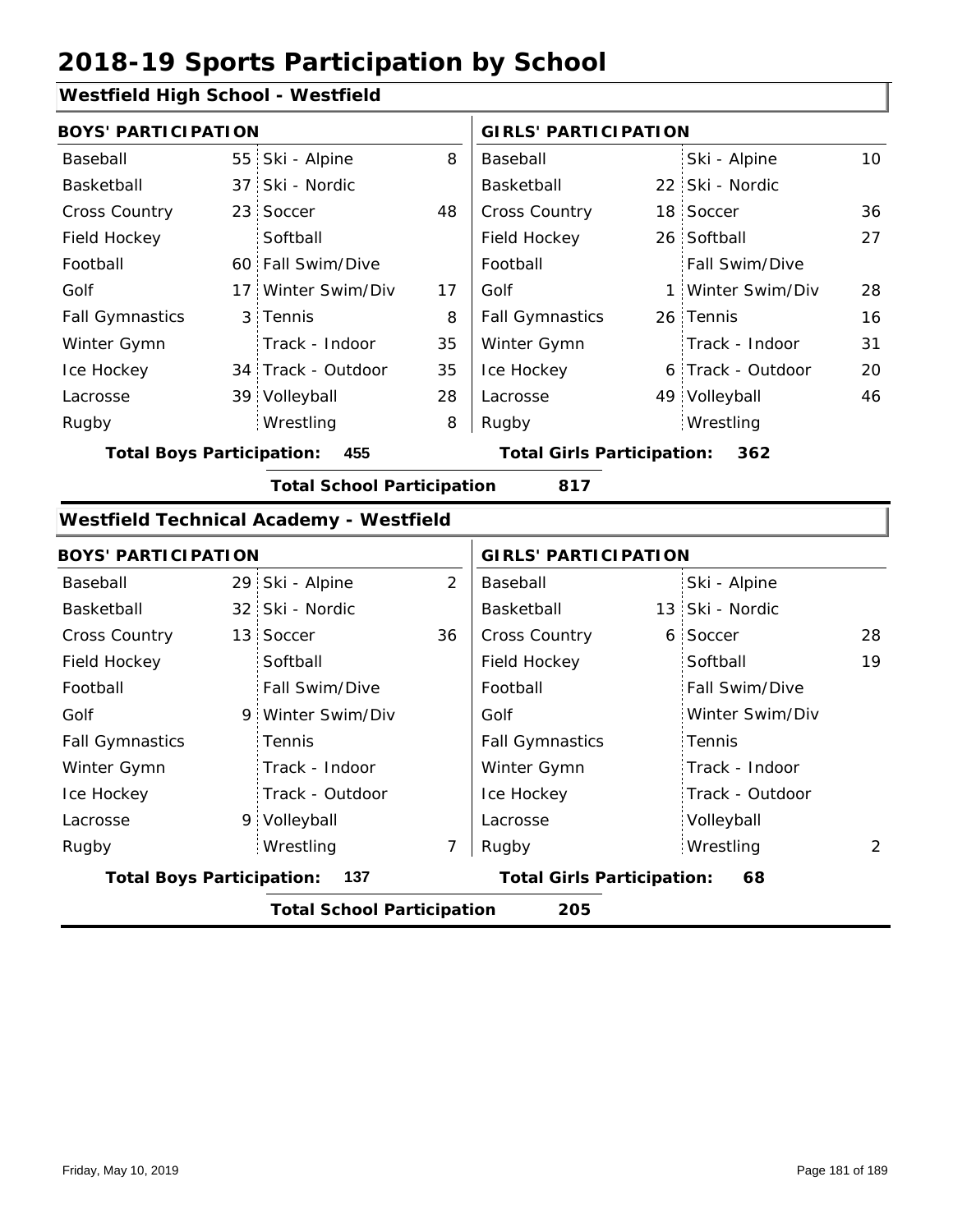## **Westford Academy - Westford**

| <b>BOYS' PARTICIPATION</b>         |                                   |     | <b>GIRLS' PARTICIPATION</b>       |  |                    |                |  |
|------------------------------------|-----------------------------------|-----|-----------------------------------|--|--------------------|----------------|--|
| Baseball                           | 57 Ski - Alpine                   | 13  | Baseball                          |  | Ski - Alpine       | $\overline{7}$ |  |
| Basketball                         | 36 Ski - Nordic                   | 20  | Basketball                        |  | 38 Ski - Nordic    | 19             |  |
| Cross Country                      | 50 Soccer                         | 66  | Cross Country                     |  | 37 Soccer          | 54             |  |
| Field Hockey                       | Softball                          |     | Field Hockey                      |  | 58 Softball        | 33             |  |
| Football                           | 78 Fall Swim/Dive                 |     | Football                          |  | Fall Swim/Dive     |                |  |
| Golf                               | 14 Winter Swim/Div                | 26  | Golf                              |  | 2 Winter Swim/Div  | 38             |  |
| <b>Fall Gymnastics</b>             | Tennis                            | 27  | <b>Fall Gymnastics</b>            |  | Tennis             | 19             |  |
| Winter Gymn                        | Track - Indoor                    | 41  | Winter Gymn                       |  | 13 Track - Indoor  | 20             |  |
| Ice Hockey                         | 56 Track - Outdoor                | 103 | Ice Hockey                        |  | 27 Track - Outdoor | 65             |  |
| Lacrosse                           | 49 Volleyball                     | 69  | Lacrosse                          |  | 49 Volleyball      | 42             |  |
| Rugby                              | Wrestling                         | 30  | Rugby                             |  | Wrestling          |                |  |
| <b>Total Boys Participation:</b>   | 735                               |     | <b>Total Girls Participation:</b> |  | 521                |                |  |
|                                    | <b>Total School Participation</b> |     | 1256                              |  |                    |                |  |
| <b>Weston High School - Weston</b> |                                   |     |                                   |  |                    |                |  |
| <b>BOYS' PARTICIPATION</b>         |                                   |     | <b>GIRLS' PARTICIPATION</b>       |  |                    |                |  |
| Baseball                           | 29 Ski - Alpine                   | 14  | Baseball                          |  | Ski - Alpine       | 18             |  |
| Basketball                         | 54 Ski - Nordic                   | 4   | Basketball                        |  | 28 Ski - Nordic    | 5              |  |
| <b>Cross Country</b>               | 33 Soccer                         | 63  | Cross Country                     |  | 29 Soccer          | 64             |  |
| Field Hockey                       | Softball                          |     | Field Hockey                      |  | 40 Softball        | 24             |  |
| Football                           | 44 Fall Swim/Dive                 |     | Football                          |  | Fall Swim/Dive     |                |  |
| Golf                               | 13 Winter Swim/Div                | 45  | Golf                              |  | 1 Winter Swim/Div  | 50             |  |
| <b>Fall Gymnastics</b>             | Tennis                            | 28  | <b>Fall Gymnastics</b>            |  | Tennis             | 39             |  |
| Winter Gymn                        | Track - Indoor                    | 39  | Winter Gymn                       |  | Track - Indoor     | 44             |  |
| Ice Hockey                         | 15 Track - Outdoor                | 46  | Ice Hockey                        |  | 13 Track - Outdoor | 43             |  |
| Lacrosse                           | 45 Volleyball                     |     | Lacrosse                          |  | 49 Volleyball      | 40             |  |
| Rugby                              | Wrestling                         | 15  | Rugby                             |  | Wrestling          |                |  |
| <b>Total Boys Participation:</b>   | 487                               |     | <b>Total Girls Participation:</b> |  | 487                |                |  |
|                                    | <b>Total School Participation</b> |     | 974                               |  |                    |                |  |
|                                    |                                   |     |                                   |  |                    |                |  |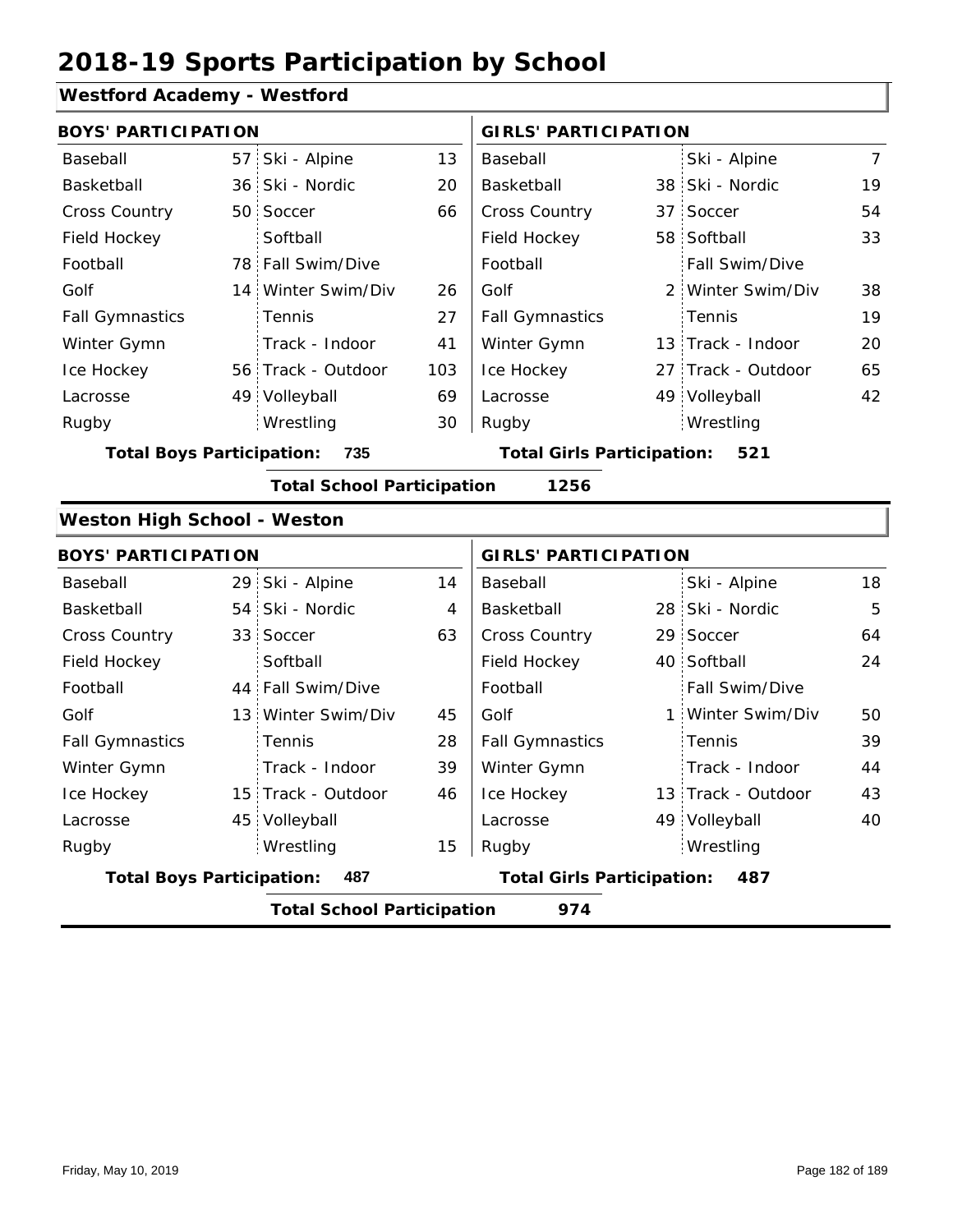## **Westport High School - Westport**

| <b>BOYS' PARTICIPATION</b>       |     |                                   |                                          |                             | <b>GIRLS' PARTICIPATION</b> |                    |     |  |
|----------------------------------|-----|-----------------------------------|------------------------------------------|-----------------------------|-----------------------------|--------------------|-----|--|
| Baseball                         |     | 32 Ski - Alpine                   |                                          | Baseball                    |                             | Ski - Alpine       |     |  |
| Basketball                       | 35  | Ski - Nordic                      |                                          | Basketball                  |                             | 31 Ski - Nordic    |     |  |
| Cross Country                    |     | Soccer                            | 59                                       | Cross Country               |                             | Soccer             | 28  |  |
| Field Hockey                     |     | Softball                          |                                          | Field Hockey                |                             | 23 Softball        | 27  |  |
| Football                         |     | Fall Swim/Dive                    |                                          | Football                    |                             | Fall Swim/Dive     |     |  |
| Golf                             | 14  | Winter Swim/Div                   |                                          | Golf                        |                             | 2 Winter Swim/Div  |     |  |
| <b>Fall Gymnastics</b>           |     | Tennis                            | 16                                       | <b>Fall Gymnastics</b>      |                             | Tennis             | 17  |  |
| Winter Gymn                      |     | Track - Indoor                    |                                          | Winter Gymn                 |                             | Track - Indoor     |     |  |
| Ice Hockey                       | 1   | Track - Outdoor                   | 4                                        | Ice Hockey                  |                             | 1 Track - Outdoor  | 14  |  |
| Lacrosse                         | 6.  | Volleyball                        |                                          | Lacrosse                    |                             | Volleyball         | 42  |  |
| Rugby                            |     | Wrestling                         |                                          | Rugby                       |                             | Wrestling          |     |  |
| <b>Total Boys Participation:</b> |     | 167                               | <b>Total Girls Participation:</b><br>185 |                             |                             |                    |     |  |
|                                  |     | <b>Total School Participation</b> |                                          | 352                         |                             |                    |     |  |
|                                  |     |                                   |                                          |                             |                             |                    |     |  |
|                                  |     | Westwood High School - Westwood   |                                          |                             |                             |                    |     |  |
| <b>BOYS' PARTICIPATION</b>       |     |                                   |                                          | <b>GIRLS' PARTICIPATION</b> |                             |                    |     |  |
| Baseball                         | 55: | Ski - Alpine                      | 22                                       | Baseball                    |                             | Ski - Alpine       | 32  |  |
| Basketball                       | 37  | Ski - Nordic                      |                                          | Basketball                  |                             | 35 Ski - Nordic    |     |  |
| Cross Country                    | 13  | Soccer                            | 80                                       | Cross Country               | 43 :                        | Soccer             | 69  |  |
| Field Hockey                     |     | Softball                          |                                          | Field Hockey                | 51                          | Softball           | 20  |  |
| Football                         |     | 78 Fall Swim/Dive                 |                                          | Football                    |                             | Fall Swim/Dive     |     |  |
| Golf                             |     | Winter Swim/Div                   | 8                                        | Golf                        |                             | Winter Swim/Div    | 22  |  |
| <b>Fall Gymnastics</b>           |     | Tennis                            | 25                                       | <b>Fall Gymnastics</b>      |                             | Tennis             | 29  |  |
| Winter Gymn                      |     | Track - Indoor                    | 28                                       | Winter Gymn                 |                             | 8 Track - Indoor   | 66  |  |
| Ice Hockey                       | 45  | Track - Outdoor                   | 58                                       | Ice Hockey                  |                             | 31 Track - Outdoor | 104 |  |
| Lacrosse                         | 40  | Volleyball                        |                                          | Lacrosse                    | 31 <sup>1</sup>             | Volleyball         | 43  |  |
| Rugby                            |     | Wrestling                         |                                          | Rugby                       |                             | Wrestling          |     |  |

**Total School Participation 1073**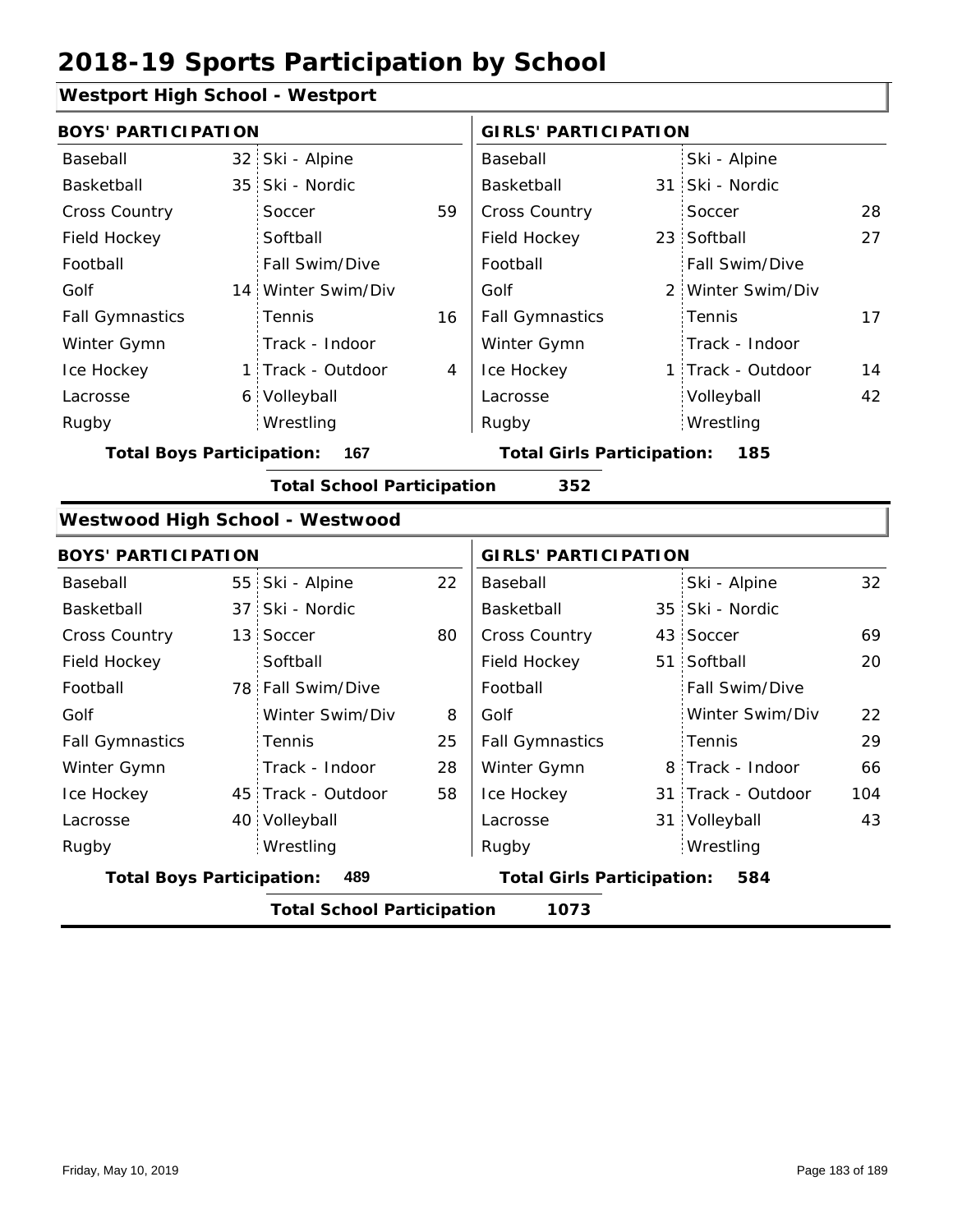## **Weymouth High School - Weymouth**

| <b>BOYS' PARTICIPATION</b> |  |                    |    | <b>GIRLS' PARTICIPATION</b> |  |                    |              |
|----------------------------|--|--------------------|----|-----------------------------|--|--------------------|--------------|
| Baseball                   |  | 66 Ski - Alpine    |    | Baseball                    |  | Ski - Alpine       |              |
| Basketball                 |  | 45 Ski - Nordic    |    | Basketball                  |  | 33 Ski - Nordic    |              |
| <b>Cross Country</b>       |  | 24 Soccer          | 59 | <b>Cross Country</b>        |  | 27 Soccer          | 62           |
| Field Hockey               |  | Softball           |    | Field Hockey                |  | 41 Softball        | 35           |
| Football                   |  | 104 Fall Swim/Dive | 11 | Football                    |  | Fall Swim/Dive     | 15           |
| Golf                       |  | 21 Winter Swim/Div |    | Golf                        |  | 21 Winter Swim/Div |              |
| <b>Fall Gymnastics</b>     |  | <b>Tennis</b>      | 9  | <b>Fall Gymnastics</b>      |  | : Tennis           | 25           |
| Winter Gymn                |  | 1 Track - Indoor   | 41 | Winter Gymn                 |  | 17 Track - Indoor  | 49           |
| Ice Hockey                 |  | 43 Track - Outdoor | 50 | Ice Hockey                  |  | 25 Track - Outdoor | 55           |
| Lacrosse                   |  | 38 Volleyball      | 43 | Lacrosse                    |  | 57 Volleyball      | 38           |
| Rugby                      |  | 43 Wrestling       | 30 | Rugby                       |  | 33 Wrestling       | $\mathbf{1}$ |

**Total Boys Participation: 628 Total Girls Participation: 534**

**Total School Participation 1162**

### **Whitinsville Christian School - Whitinsville**

| <b>BOYS' PARTICIPATION</b>       |                                   |    | <b>GIRLS' PARTICIPATION</b>       |  |                 |    |
|----------------------------------|-----------------------------------|----|-----------------------------------|--|-----------------|----|
| Baseball                         | 11 Ski - Alpine                   |    | Baseball                          |  | Ski - Alpine    |    |
| Basketball                       | 23 Ski - Nordic                   |    | Basketball                        |  | 19 Ski - Nordic |    |
| <b>Cross Country</b>             | 17 Soccer                         | 24 | <b>Cross Country</b>              |  | 6 Soccer        | 26 |
| Field Hockey                     | Softball                          |    | Field Hockey                      |  | Softball        | 13 |
| Football                         | Fall Swim/Dive                    |    | Football                          |  | Fall Swim/Dive  |    |
| Golf                             | 3 Winter Swim/Div                 |    | Golf                              |  | Winter Swim/Div |    |
| <b>Fall Gymnastics</b>           | <b>Tennis</b>                     | 10 | <b>Fall Gymnastics</b>            |  | Tennis          | 10 |
| Winter Gymn                      | Track - Indoor                    | 15 | Winter Gymn                       |  | Track - Indoor  | 13 |
| Ice Hockey                       | 2 Track - Outdoor                 | 27 | Ice Hockey                        |  | Track - Outdoor | 19 |
| Lacrosse                         | 4 Volleyball                      |    | Lacrosse                          |  | Volleyball      | 19 |
| Rugby                            | Wrestling                         |    | Rugby                             |  | Wrestling       |    |
| <b>Total Boys Participation:</b> | 136                               |    | <b>Total Girls Participation:</b> |  | 125             |    |
|                                  | <b>Total School Participation</b> |    | 261                               |  |                 |    |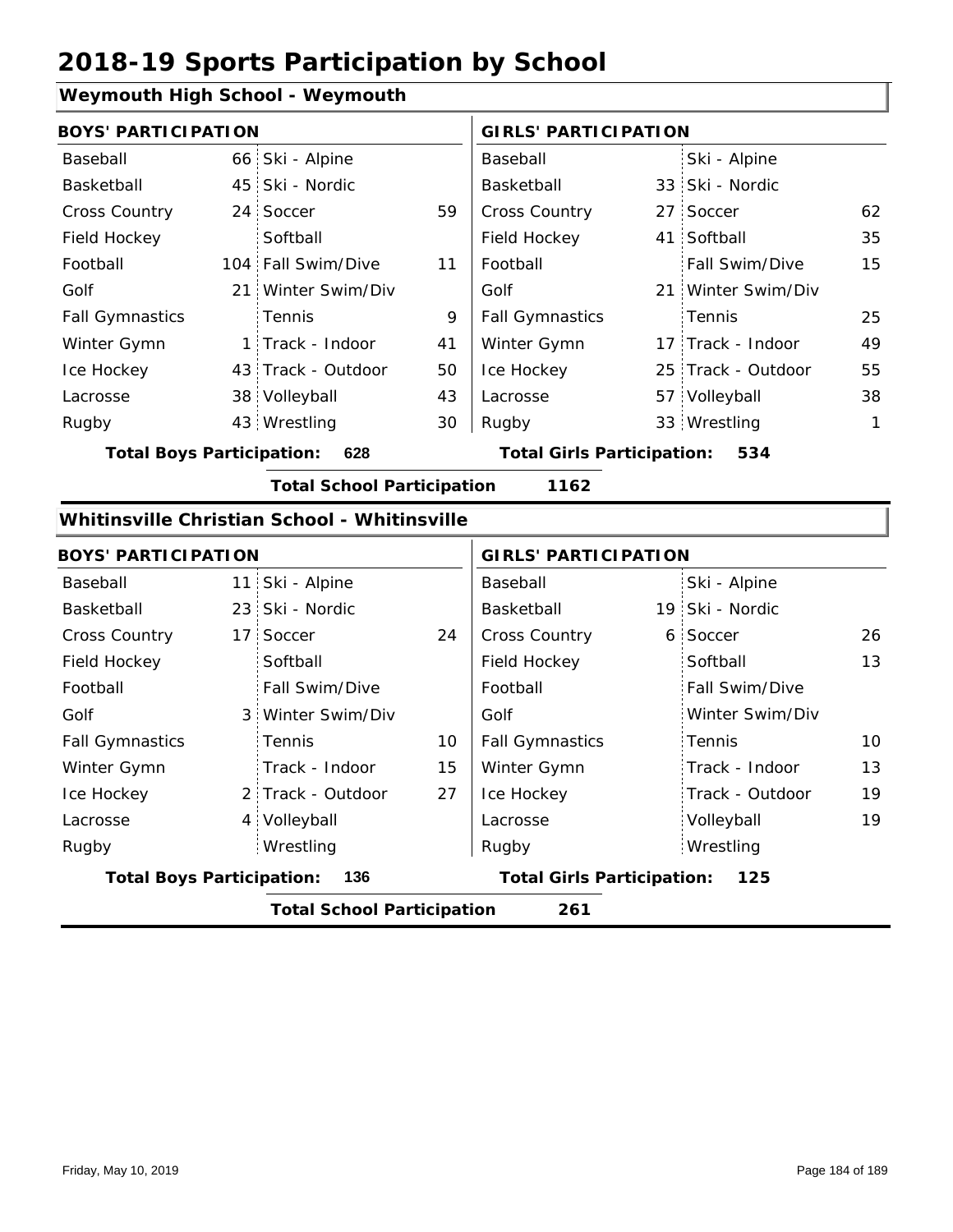## **Whitman-Hanson Regional HS - Whitman**

| <b>BOYS' PARTICIPATION</b>       |                 |                                      |    | <b>GIRLS' PARTICIPATION</b>       |                   |              |
|----------------------------------|-----------------|--------------------------------------|----|-----------------------------------|-------------------|--------------|
| Baseball                         |                 | 51 Ski - Alpine                      |    | Baseball                          | Ski - Alpine      |              |
| Basketball                       |                 | 40 Ski - Nordic                      |    | Basketball                        | 42 Ski - Nordic   |              |
| <b>Cross Country</b>             | 40              | Soccer                               | 49 | Cross Country                     | 26 Soccer         | 63           |
| Field Hockey                     |                 | Softball                             |    | Field Hockey                      | 66 Softball       | 32           |
| Football                         | 81              | Fall Swim/Dive                       |    | Football                          | 1 Fall Swim/Dive  |              |
| Golf                             | 15              | Winter Swim/Div                      | 2  | Golf                              | 1 Winter Swim/Div | 9            |
| <b>Fall Gymnastics</b>           |                 | Tennis                               | 16 | <b>Fall Gymnastics</b>            | Tennis            | 17           |
| Winter Gymn                      |                 | Track - Indoor                       | 41 | Winter Gymn                       | 14 Track - Indoor | 33           |
| Ice Hockey                       |                 | 42 Track - Outdoor                   | 61 | Ice Hockey                        | 7 Track - Outdoor | 63           |
| Lacrosse                         | 41.             | Volleyball                           |    | Lacrosse                          | 67 Volleyball     | 45           |
| Rugby                            |                 | Wrestling                            | 18 | Rugby                             | Wrestling         | $\mathbf{1}$ |
| <b>Total Boys Participation:</b> |                 | 497                                  |    | <b>Total Girls Participation:</b> | 487               |              |
|                                  |                 | <b>Total School Participation</b>    |    | 984                               |                   |              |
|                                  |                 | Whittier RVT High School - Haverhill |    |                                   |                   |              |
| <b>BOYS' PARTICIPATION</b>       |                 |                                      |    | <b>GIRLS' PARTICIPATION</b>       |                   |              |
| Baseball                         | 57              | Ski - Alpine                         |    | Baseball                          | Ski - Alpine      |              |
| Basketball                       |                 | 62 Ski - Nordic                      |    | Basketball                        | 21 Ski - Nordic   |              |
| <b>Cross Country</b>             | 17 <sup>1</sup> | Soccer                               | 28 | Cross Country                     | 16 Soccer         | 16           |
| Field Hockey                     |                 | Softball                             |    | Field Hockey                      | Softball          | 46           |
| Football                         | 58              | Fall Swim/Dive                       |    | Football                          | Fall Swim/Dive    |              |
| Golf                             | 1:              | Winter Swim/Div                      |    | Golf                              | Winter Swim/Div   |              |

|                                  | <b>Total School Participation</b> |    | 517                               |                 |    |
|----------------------------------|-----------------------------------|----|-----------------------------------|-----------------|----|
| <b>Total Boys Participation:</b> | 320                               |    | <b>Total Girls Participation:</b> | 197             |    |
| Rugby                            | Wrestling                         | 15 | Rugby                             | Wrestling       | 3  |
| Lacrosse                         | 18 Volleyball                     | 3  | Lacrosse                          | 14 Volleyball   | 41 |
| Ice Hockey                       | 14 Track - Outdoor                | 47 | Ice Hockey                        | Track - Outdoor | 40 |
| Winter Gymn                      | Track - Indoor                    |    | Winter Gymn                       | Track - Indoor  |    |
| <b>Fall Gymnastics</b>           | <b>Tennis</b>                     |    | <b>Fall Gymnastics</b>            | Tennis          |    |
|                                  |                                   |    |                                   |                 |    |

40

41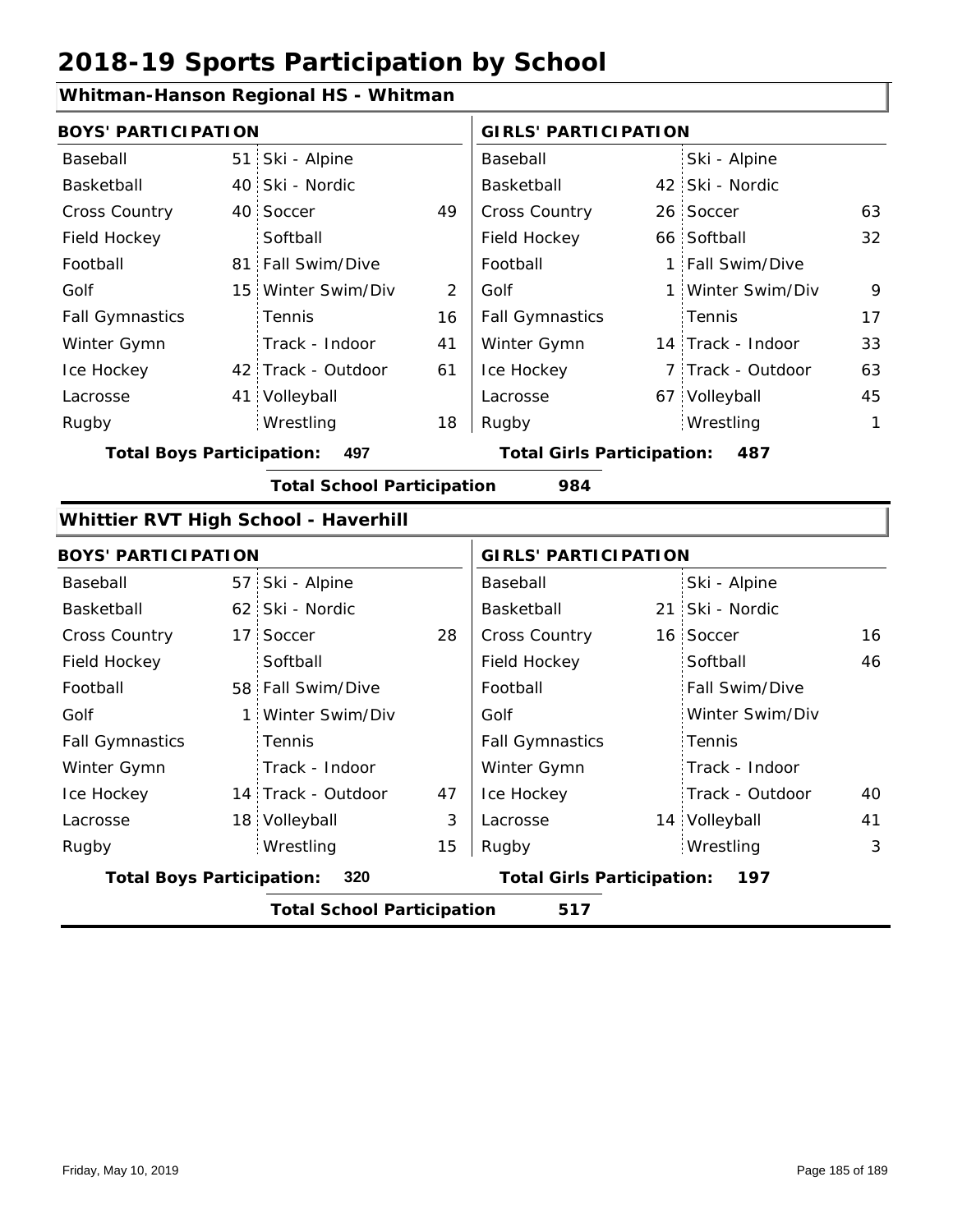## **Wilmington High School - Wilmington**

| <b>BOYS' PARTICIPATION</b>       |                                     |    | <b>GIRLS' PARTICIPATION</b>       |                    |    |
|----------------------------------|-------------------------------------|----|-----------------------------------|--------------------|----|
| Baseball                         | 43 Ski - Alpine                     |    | Baseball                          | Ski - Alpine       |    |
| Basketball                       | 36 Ski - Nordic                     |    | Basketball                        | 36 Ski - Nordic    |    |
| Cross Country                    | 31 Soccer                           | 51 | Cross Country                     | 19 Soccer          | 58 |
| Field Hockey                     | Softball                            |    | Field Hockey                      | 51 Softball        | 28 |
| Football                         | 65 Fall Swim/Dive                   |    | Football                          | Fall Swim/Dive     |    |
| Golf                             | 13 Winter Swim/Div                  | 4  | Golf                              | 1 Winter Swim/Div  | 6  |
| <b>Fall Gymnastics</b>           | Tennis                              | 13 | <b>Fall Gymnastics</b>            | Tennis             | 10 |
| Winter Gymn                      | Track - Indoor                      | 53 | Winter Gymn                       | Track - Indoor     | 41 |
| Ice Hockey                       | 35 Track - Outdoor                  | 75 | Ice Hockey                        | 16 Track - Outdoor | 43 |
| Lacrosse                         | 36 Volleyball                       |    | Lacrosse                          | 34 Volleyball      | 32 |
| Rugby                            | Wrestling                           | 14 | Rugby                             | Wrestling          |    |
| <b>Total Boys Participation:</b> | 469                                 |    | <b>Total Girls Participation:</b> | 375                |    |
|                                  | <b>Total School Participation</b>   |    | 844                               |                    |    |
|                                  | Winchester High School - Winchester |    |                                   |                    |    |
| <b>BOYS' PARTICIPATION</b>       |                                     |    | <b>GIRLS' PARTICIPATION</b>       |                    |    |
| Baseball                         | 41 Ski - Alpine                     | 22 | Baseball                          | Ski - Alpine       | 22 |
| Basketball                       | 43 Ski - Nordic                     | 21 | Basketball                        | 37 Ski - Nordic    | 22 |
| Cross Country                    | 75 Soccer                           | 73 | <b>Cross Country</b>              | 44 Soccer          | 61 |
| Field Hockey                     | Softball                            |    | Field Hockey                      | 46 Softball        | 30 |
| Football                         | 69 Fall Swim/Dive                   |    | Football                          | Fall Swim/Dive     | 68 |
| Golf                             | 13 Winter Swim/Div                  | 24 | Golf                              | 3 Winter Swim/Div  |    |
|                                  |                                     |    |                                   |                    |    |

| <b>Total Boys Participation:</b> | 713                |    | <b>Total Girls Participation:</b> | 659                |    |
|----------------------------------|--------------------|----|-----------------------------------|--------------------|----|
| Rugby                            | Wrestling          | 20 | Rugby                             | Wrestling          |    |
| Lacrosse                         | 44 Volleyball      | 35 | Lacrosse                          | 64 Volleyball      | 44 |
| Ice Hockey                       | 51 Track - Outdoor | 75 | Ice Hockey                        | 28 Track - Outdoor | 66 |
| Winter Gymn                      | 1 Track - Indoor   | 85 | Winter Gymn                       | 26 Track - Indoor  | 78 |
| <b>Fall Gymnastics</b>           | Tennis             | 21 | <b>Fall Gymnastics</b>            | Tennis             | 20 |
| Golf                             | 13 Winter Swim/Div | 24 | Golf                              | 3 Winter Swim/Div  |    |
| Football                         | 69 Fall Swim/Dive  |    | Football                          | Fall Swim/Dive     | 68 |
| , , , , , , , , , , , , ,        | ------             |    | , , , , , , , , , , , , , , , ,   | 19.99.099.11       | ັັ |

**Total School Participation 1372**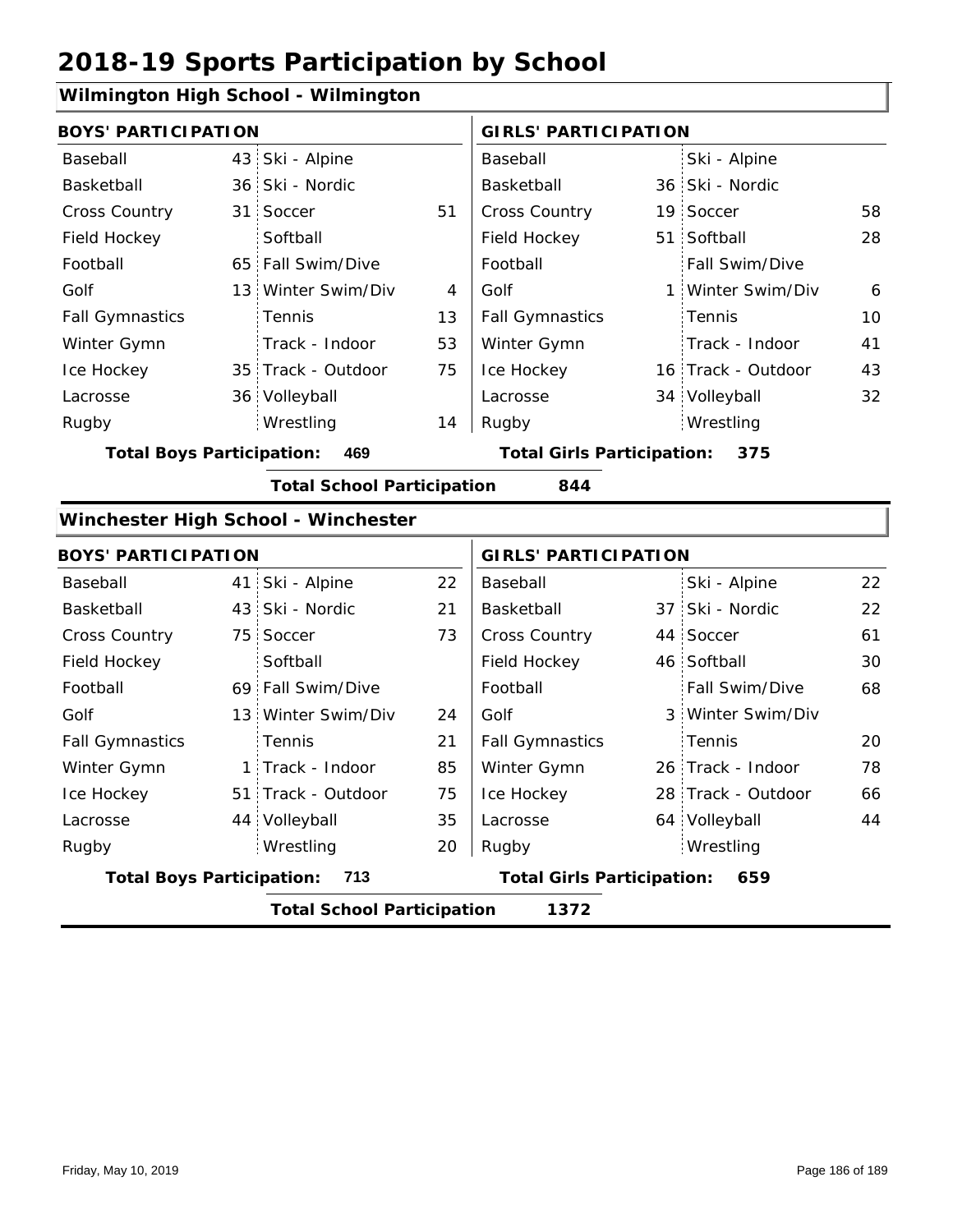## **Winthrop High School - Winthrop**

| <b>BOYS' PARTICIPATION</b>       |   |                                      |    | <b>GIRLS' PARTICIPATION</b>       |                    |     |
|----------------------------------|---|--------------------------------------|----|-----------------------------------|--------------------|-----|
| Baseball                         |   | 45 Ski - Alpine                      |    | Baseball                          | Ski - Alpine       |     |
| Basketball                       |   | 41 Ski - Nordic                      |    | Basketball                        | 23 Ski - Nordic    |     |
| Cross Country                    | 9 | Soccer                               | 33 | Cross Country                     | 19 Soccer          | 52  |
| Field Hockey                     |   | Softball                             |    | Field Hockey                      | Softball           | 29  |
| Football                         |   | 50 Fall Swim/Dive                    |    | Football                          | 1 Fall Swim/Dive   |     |
| Golf                             |   | 16 Winter Swim/Div                   |    | Golf                              | Winter Swim/Div    | 5   |
| <b>Fall Gymnastics</b>           |   | Tennis                               | 21 | <b>Fall Gymnastics</b>            | Tennis             | 45  |
| Winter Gymn                      |   | Track - Indoor                       | 37 | Winter Gymn                       | 24 Track - Indoor  | 35  |
| Ice Hockey                       |   | 41 Track - Outdoor                   | 30 | Ice Hockey                        | 24 Track - Outdoor | 20  |
| Lacrosse                         |   | 38 Volleyball                        |    | Lacrosse                          | 47 Volleyball      | 30  |
| Rugby                            |   | Wrestling                            |    | Rugby                             | Wrestling          |     |
| <b>Total Boys Participation:</b> |   | 361                                  |    | <b>Total Girls Participation:</b> | 354                |     |
|                                  |   | <b>Total School Participation</b>    |    | 715                               |                    |     |
|                                  |   | Woburn Memorial High School - Woburn |    |                                   |                    |     |
| <b>BOYS' PARTICIPATION</b>       |   |                                      |    | <b>GIRLS' PARTICIPATION</b>       |                    |     |
| Baseball                         |   | 44 Ski - Alpine                      |    | Baseball                          | Ski - Alpine       |     |
| Basketball                       |   | 44 Ski - Nordic                      |    | Basketball                        | 42 Ski - Nordic    |     |
| Cross Country                    |   | 55 Soccer                            | 40 | <b>Cross Country</b>              | 60 Soccer          | 46  |
| Field Hockey                     |   | Softball                             |    | Field Hockey                      | 40 Softball        | 26  |
| Football                         |   | 75 Fall Swim/Dive                    |    | Football                          | Fall Swim/Dive     | 18  |
| Golf                             |   | 14 Winter Swim/Div                   |    | Golf                              | Winter Swim/Div    |     |
| <b>Fall Gymnastics</b>           |   | Tennis                               | 20 | <b>Fall Gymnastics</b>            | Tennis             | 16  |
| Winter Gymn                      |   | Track - Indoor                       | 98 | Winter Gymn                       | 20 Track - Indoor  | 110 |

|                                  | <b>Total School Participation</b> |     | 1178                              |                    |     |
|----------------------------------|-----------------------------------|-----|-----------------------------------|--------------------|-----|
| <b>Total Boys Participation:</b> | 578                               |     | <b>Total Girls Participation:</b> | 600                |     |
| Rugby                            | Wrestling                         | 12  | Rugby                             | Wrestling          |     |
| Lacrosse                         | 46 Volleyball                     |     | Lacrosse                          | 61 Volleyball      | 40  |
| Ice Hockey                       | 25 Track - Outdoor                | 105 | Ice Hockey                        | 13 Track - Outdoor | 108 |
| Winter Gymn                      | Track - Indoor                    | 98  | Winter Gymn                       | 20 Track - Indoor  | 110 |
| <b>Fall Gymnastics</b>           | <b>Tennis</b>                     | 20  | <b>Fall Gymnastics</b>            | Tennis             | 16  |
|                                  |                                   |     |                                   |                    |     |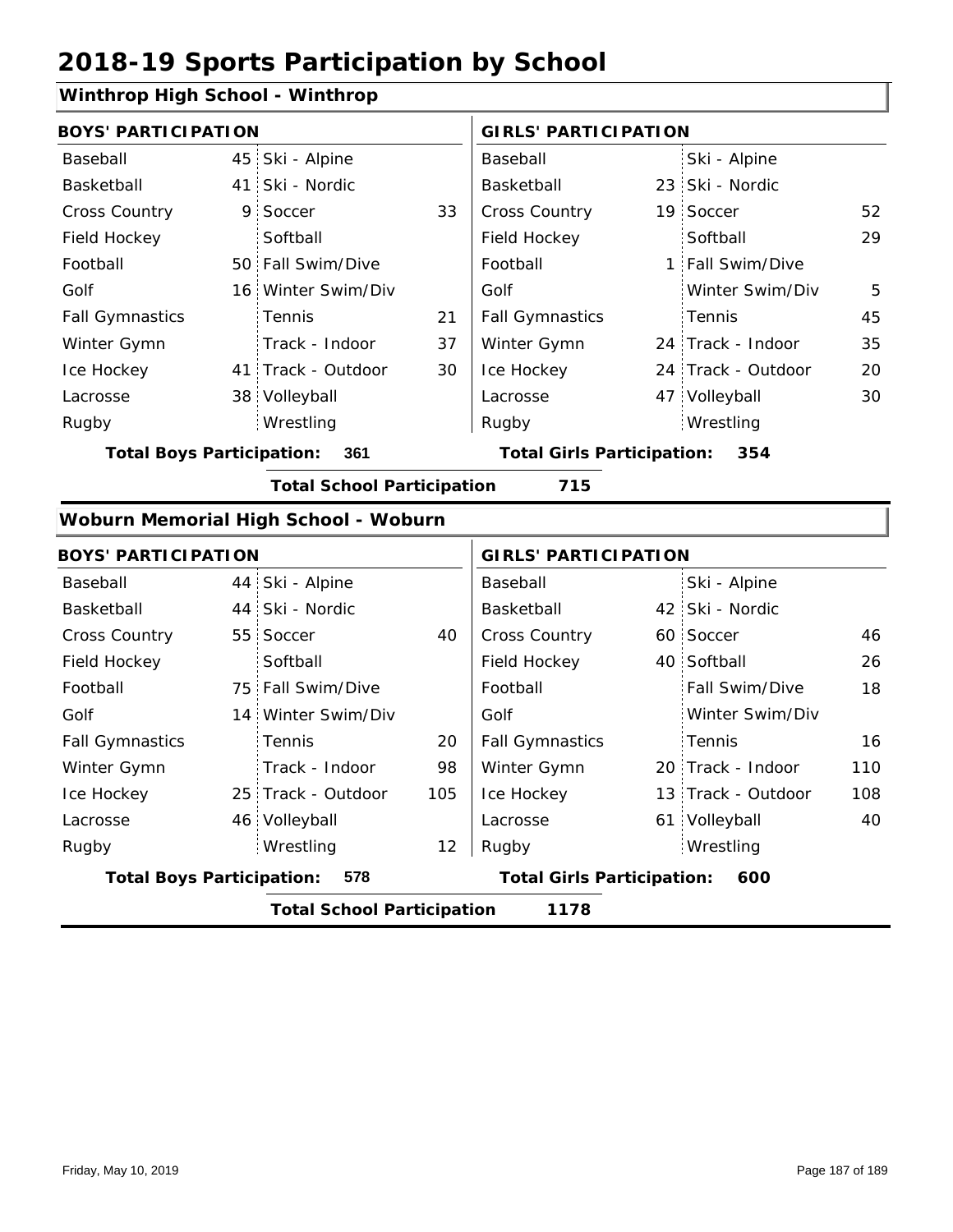6 Track - Outdoor

Track - Indoor

2 Volleyball

Wrestling Rugby Rugby

### **Worcester North High School - Worcester**

| <b>BOYS' PARTICIPATION</b>       |                |                                             |    | <b>GIRLS' PARTICIPATION</b> |  |                 |    |
|----------------------------------|----------------|---------------------------------------------|----|-----------------------------|--|-----------------|----|
| Baseball                         |                | 18 Ski - Alpine                             |    | Baseball                    |  | Ski - Alpine    |    |
| Basketball                       |                | 32 Ski - Nordic                             |    | Basketball                  |  | 10 Ski - Nordic |    |
| Cross Country                    | 4              | Soccer                                      | 13 | <b>Cross Country</b>        |  | 12 Soccer       | 9  |
| Field Hockey                     | 4 <sup>1</sup> | Softball                                    |    | Field Hockey                |  | Softball        | 29 |
| Football                         |                | 29 Fall Swim/Dive                           |    | Football                    |  | Fall Swim/Dive  |    |
| Golf                             |                | Winter Swim/Div                             |    | Golf                        |  | Winter Swim/Div |    |
| <b>Fall Gymnastics</b>           |                | Tennis                                      |    | <b>Fall Gymnastics</b>      |  | Tennis          |    |
| Winter Gymn                      |                | Track - Indoor                              | 22 | Winter Gymn                 |  | Track - Indoor  | 6  |
| Ice Hockey                       |                | Track - Outdoor                             |    | Ice Hockey                  |  | Track - Outdoor |    |
| Lacrosse                         |                | Volleyball                                  | 40 | Lacrosse                    |  | Volleyball      | 20 |
| Rugby                            |                | Wrestling                                   |    | Rugby                       |  | Wrestling       |    |
| <b>Total Boys Participation:</b> | 162            | <b>Total Girls Participation:</b><br>86     |    |                             |  |                 |    |
|                                  |                | <b>Total School Participation</b>           |    | 248                         |  |                 |    |
|                                  |                | Worcester Technical High School - Worcester |    |                             |  |                 |    |
| <b>BOYS' PARTICIPATION</b>       |                |                                             |    | <b>GIRLS' PARTICIPATION</b> |  |                 |    |
| Baseball                         |                | 25 Ski - Alpine                             |    | Baseball                    |  | Ski - Alpine    |    |
| Basketball                       |                | 30 Ski - Nordic                             |    | Basketball                  |  | 20 Ski - Nordic |    |
| Cross Country                    |                | 15 Soccer                                   | 14 | <b>Cross Country</b>        |  | 12 Soccer       | 25 |
| Field Hockey                     |                | Softball                                    |    | Field Hockey                |  | 18 Softball     | 21 |
| Football                         |                | 51 Fall Swim/Dive                           |    | Football                    |  | Fall Swim/Dive  |    |
| Golf                             |                | 8 Winter Swim/Div                           | 5  | Golf                        |  | Winter Swim/Div | 11 |
| <b>Fall Gymnastics</b>           |                | Tennis                                      |    | <b>Fall Gymnastics</b>      |  | Tennis          | 9  |

37

Winter Gymn Ice Hockey Lacrosse

52

17

4

**Total Boys Participation: 266 Total Girls Participation: 204**

**Total School Participation 470**

Ice Hockey Lacrosse

Winter Gymn

28

Track - Indoor Track - Outdoor

Volleyball 20 Wrestling 2

38